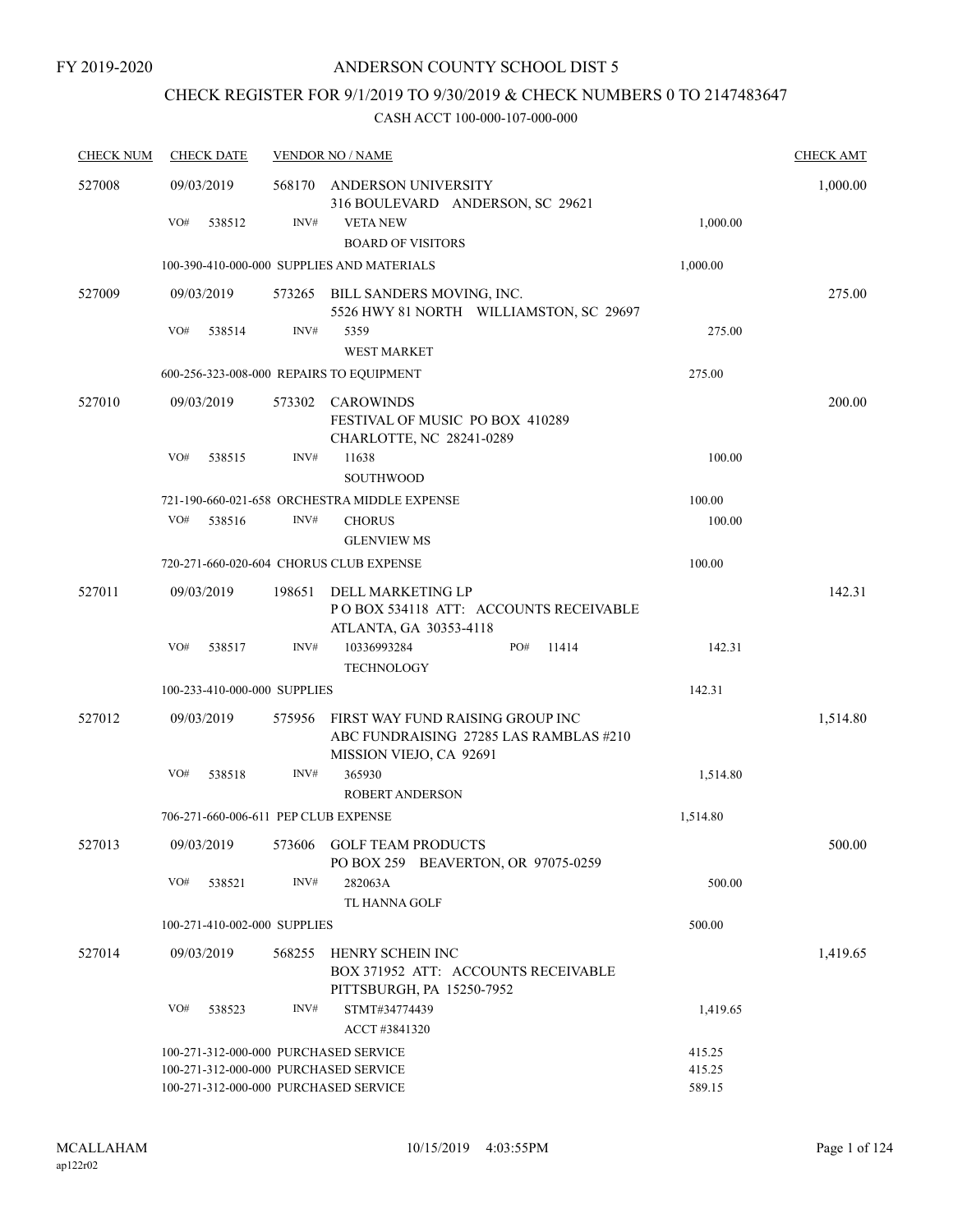FY 2019-2020

### ANDERSON COUNTY SCHOOL DIST 5

# CHECK REGISTER FOR 9/1/2019 TO 9/30/2019 & CHECK NUMBERS 0 TO 2147483647

|   | <b>CHECK NUM</b> |            | <b>CHECK DATE</b> |                              | <b>VENDOR NO / NAME</b>                                      |                                                                          |          | <b>CHECK AMT</b> |
|---|------------------|------------|-------------------|------------------------------|--------------------------------------------------------------|--------------------------------------------------------------------------|----------|------------------|
|   | 527015           | 09/03/2019 |                   | 565958                       | HOMECOURT PUBLISHERS<br>2435 EAST NORTH STREET<br>29615-1442 | #245 ATT:<br>ACCOUNTS RECEIVABLE GREENVILLE, SC                          |          | 319.09           |
|   |                  | VO#        | 538525            | INV#                         | LC 43691<br><b>GLENVIEW MS</b>                               |                                                                          | 319.09   |                  |
|   |                  |            |                   | 100-113-410-020-000 SUPPLIES |                                                              |                                                                          | 319.09   |                  |
|   | 527016           | 09/03/2019 |                   | 576027                       | HOME DEPOT USA, INC                                          | PO BOX 742604 ATLANTA, GA 30374-2604                                     |          | 1,592.07         |
|   |                  | VO#        | 538524            | INV#                         | 505474361<br><b>TRASH CANS</b>                               |                                                                          | 1,592.07 |                  |
|   |                  |            |                   |                              | 515-253-520-031-CAR CAREER CENTER                            |                                                                          | 1,592.07 |                  |
|   | 527017           | 09/03/2019 |                   |                              | 565878 LAMINEX, INC<br>GREENWOOD, SC 29649                   | POBOX 49457 ATT: ACCOUNTS RECEIVABLE                                     |          | 1,281.86         |
|   |                  | VO#        | 538528            | INV#                         | 95580<br>CUST #IDS4317                                       |                                                                          | 1,281.86 |                  |
|   |                  |            |                   |                              | 706-271-660-006-508 ID NAME TAGS/ BADGES EXPENSE             |                                                                          | 1,281.86 |                  |
| * | 527019           | 09/03/2019 |                   | 575573                       |                                                              | PUBLIC CHARTER SCHOOL ALLIANCE OF SC<br>POBOX 80444 CHARLESTON, SC 29416 |          | 396.35           |
|   |                  | VO#        | 538550            | INV#                         | 2363<br><b>ANDERSON 5 DUES</b>                               |                                                                          | 396.35   |                  |
|   |                  |            |                   |                              | 124-254-323-024-000 CONTRACTED SERVICES                      |                                                                          | 396.35   |                  |
|   | 527020           | 09/03/2019 |                   | 572850                       | , ---                                                        | ROBERT ANDERSON PETTY CASH                                               |          | 250.00           |
|   |                  | VO#        | 538545            | INV#                         | SEPT <sub>10</sub><br>VOLLEYBALL                             |                                                                          | 250.00   |                  |
|   |                  |            |                   |                              | 706-271-660-006-666 CONCESSIONS EXPENSE                      |                                                                          | 100.00   |                  |
|   |                  |            |                   |                              | 706-271-660-006-679 VOLLEYBALL GATE RECEIPTS EXPENSE         |                                                                          | 150.00   |                  |
|   | 527021           | 09/03/2019 |                   | 572850                       |                                                              | ROBERT ANDERSON PETTY CASH                                               |          | 500.00           |
|   |                  | VO#        | 538546            | INV#                         | SEPT <sub>11</sub><br><b>FOOTBALL</b>                        |                                                                          | 500.00   |                  |
|   |                  |            |                   |                              | 706-271-660-006-666 CONCESSIONS EXPENSE                      |                                                                          | 200.00   |                  |
|   |                  |            |                   |                              | 706-271-660-006-671 FOOTBALL GATE RECEIPTS EXPENSE           |                                                                          | 300.00   |                  |
|   | 527022           | 09/03/2019 |                   | 576144                       | ROOMTAGZ COMPANY                                             | 15851 HAULEY ROAD ROCKRON, IL 61072                                      |          | 2,749.50         |
|   |                  | VO#        | 538542            | INV#                         | 1804<br><b>NORTH POINTE</b>                                  |                                                                          | 2,749.50 |                  |
|   |                  |            |                   |                              | 713-271-660-013-256 FUNDRAISERS EXPENSE                      |                                                                          | 2,749.50 |                  |
| * | 527024           | 09/03/2019 |                   | 576124                       | SEIDLITZ EDUCATION, LLC                                      | 56 VIA REGALO SAN CLEMTENTE, CA 92673                                    |          | 2,214.12         |
|   |                  | VO#        | 538552            | INV#                         | 22058                                                        | PO#<br>11422                                                             | 2,214.12 |                  |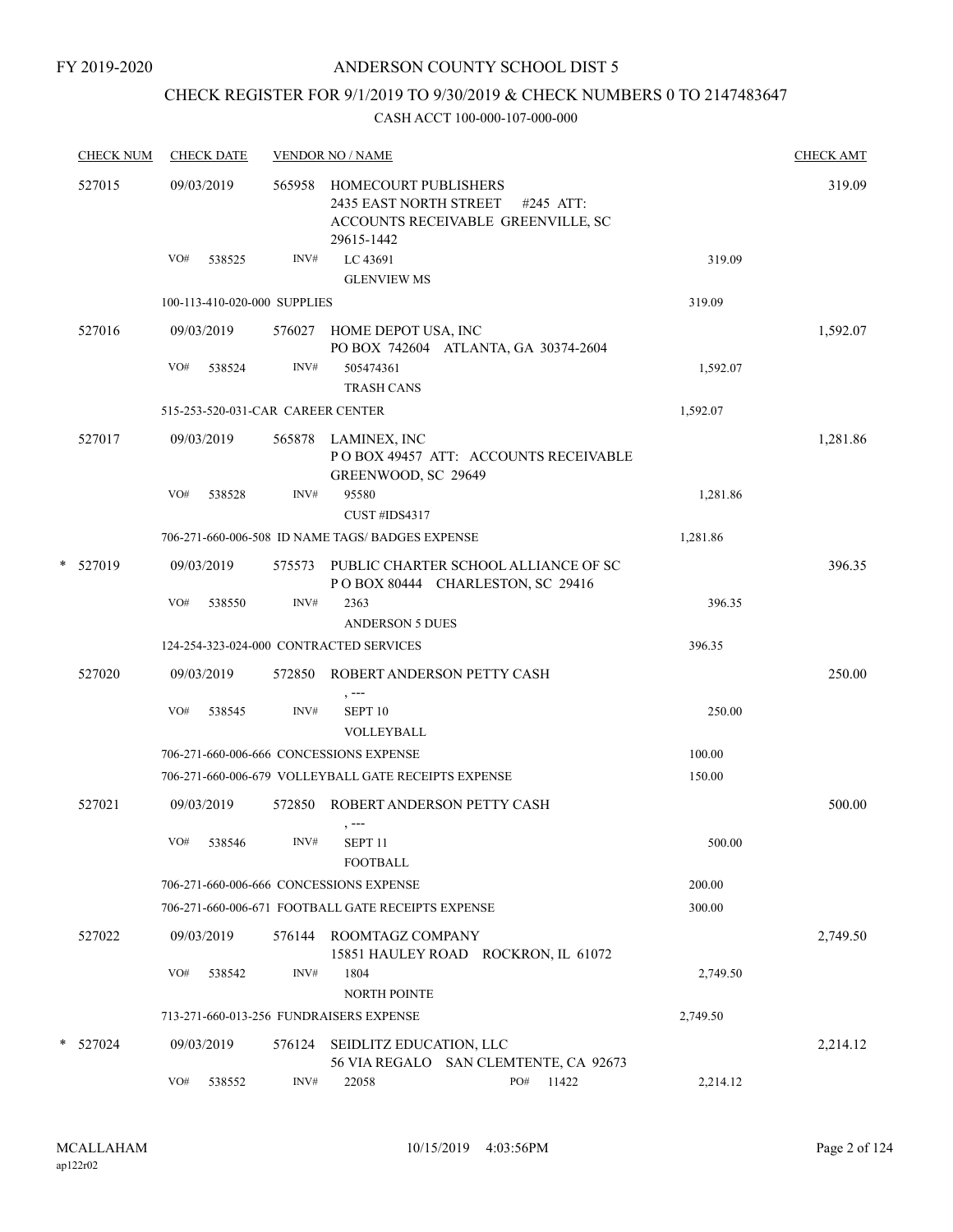# CHECK REGISTER FOR 9/1/2019 TO 9/30/2019 & CHECK NUMBERS 0 TO 2147483647

| <b>CHECK NUM</b> | <b>CHECK DATE</b> |        |                              | <b>VENDOR NO / NAME</b>                                                             |          | <b>CHECK AMT</b> |
|------------------|-------------------|--------|------------------------------|-------------------------------------------------------------------------------------|----------|------------------|
|                  |                   |        |                              | <b>MATERIALS</b>                                                                    |          |                  |
|                  |                   |        |                              | 237-221-410-010-000 CURRICULUM SUPPLIES                                             | 2,031.30 |                  |
|                  |                   |        |                              | 237-221-410-010-000 CURRICULUM SUPPLIES                                             | 182.82   |                  |
| 527025           | 09/03/2019        |        | 575399                       | <b>SWANK MOVIE LICENSING USA</b>                                                    |          | 577.00           |
|                  |                   |        |                              | 2844 PAYSPHERE CIRCLE CHICAGO, IL 60674                                             |          |                  |
|                  | VO#               | 538553 | INV#                         | 2734942                                                                             | 577.00   |                  |
|                  |                   |        |                              | MCCANTS LICENSE                                                                     |          |                  |
|                  |                   |        | 100-113-410-005-000 SUPPLIES |                                                                                     | 577.00   |                  |
| 527026           | 09/03/2019        |        | 571571                       | <b>TECHPOINT</b>                                                                    |          | 1,250.00         |
|                  |                   |        |                              | 144 PEARL INDUSTRIAL AVE HOSCHTON, GA<br>30548                                      |          |                  |
|                  | VO#               | 538554 | INV#                         | 2820                                                                                | 150.00   |                  |
|                  |                   |        |                              | <b>CENTERVILLE ELEM</b>                                                             |          |                  |
|                  |                   |        |                              | 100-266-314-007-000 REPAIRS TO EQUIPMENT                                            | 150.00   |                  |
|                  | VO#               | 538555 | INV#                         | 2819                                                                                | 1,100.00 |                  |
|                  |                   |        |                              | <b>AIT SIGNAGE</b>                                                                  |          |                  |
|                  |                   |        |                              | 515-253-520-031-CAR CAREER CENTER                                                   | 1,100.00 |                  |
| 527027           | 09/03/2019        |        | 572122                       | THE ELECTRIC CITY NEWS                                                              |          | 675.00           |
|                  |                   |        |                              | POBOX 1015 ANDERSON, SC 29622                                                       |          |                  |
|                  | VO#               | 538556 | INV#                         | 6669                                                                                | 675.00   |                  |
|                  |                   |        |                              | <b>FULL PAGE AD</b>                                                                 |          |                  |
|                  |                   |        |                              | 100-263-360-000-000 PRINTING AND BINDING                                            | 675.00   |                  |
| 527028           | 09/03/2019        |        | 576143                       | WORLDWIDE FITNESS PRODUCTS, LLC<br>1240 COMMERCE DR UNIT G GULF SHORES, AL<br>36542 |          | 2,275.00         |
|                  | VO#               | 538557 | INV#                         | 24907                                                                               | 2,275.00 |                  |
|                  |                   |        |                              | <b>TL HANNA</b>                                                                     |          |                  |
|                  |                   |        | 100-271-410-002-000 SUPPLIES |                                                                                     | 2,275.00 |                  |
|                  |                   |        |                              |                                                                                     |          |                  |
| 527029           | 09/05/2019        |        | 576137                       | 102 MENT BOUTIQUE LLC<br>102 MENT DRIVE SIMPSONVILLE, SC 29680                      |          | 572.40           |
|                  | VO#               | 538681 | INV#                         | 1276                                                                                | 572.40   |                  |
|                  |                   |        |                              | <b>ROBERT ANDERSON</b>                                                              |          |                  |
|                  |                   |        |                              | 706-271-660-006-611 PEP CLUB EXPENSE                                                | 572.40   |                  |
| 527030           | 09/05/2019        |        |                              | 573978 AAA SUPPLY INC<br>PO BOX 17769 GREENVILLE, SC 29606                          |          | 181.19           |
|                  | VO#               | 538630 | INV#                         | 04-508490                                                                           | 181.19   |                  |
|                  |                   |        |                              | <b>FLUSH VALVES</b>                                                                 |          |                  |
|                  |                   |        |                              | 100-254-410-014-400 HVAC/ELECTRICAL/PLUMBING                                        | 181.19   |                  |
| 527031           | 09/05/2019        |        |                              | 576153 ACCURATE DIAGNOSTICS                                                         |          | 120.00           |
|                  |                   |        |                              | 1488 PEARMAN DAIRY RD ANDERSON, SC 29625                                            |          |                  |
|                  | VO#               | 538752 | INV#                         | 5973<br>TB TEST                                                                     | 120.00   |                  |
|                  |                   |        |                              | 100-255-323-000-000 CONTRACTED SERVICES                                             | 120.00   |                  |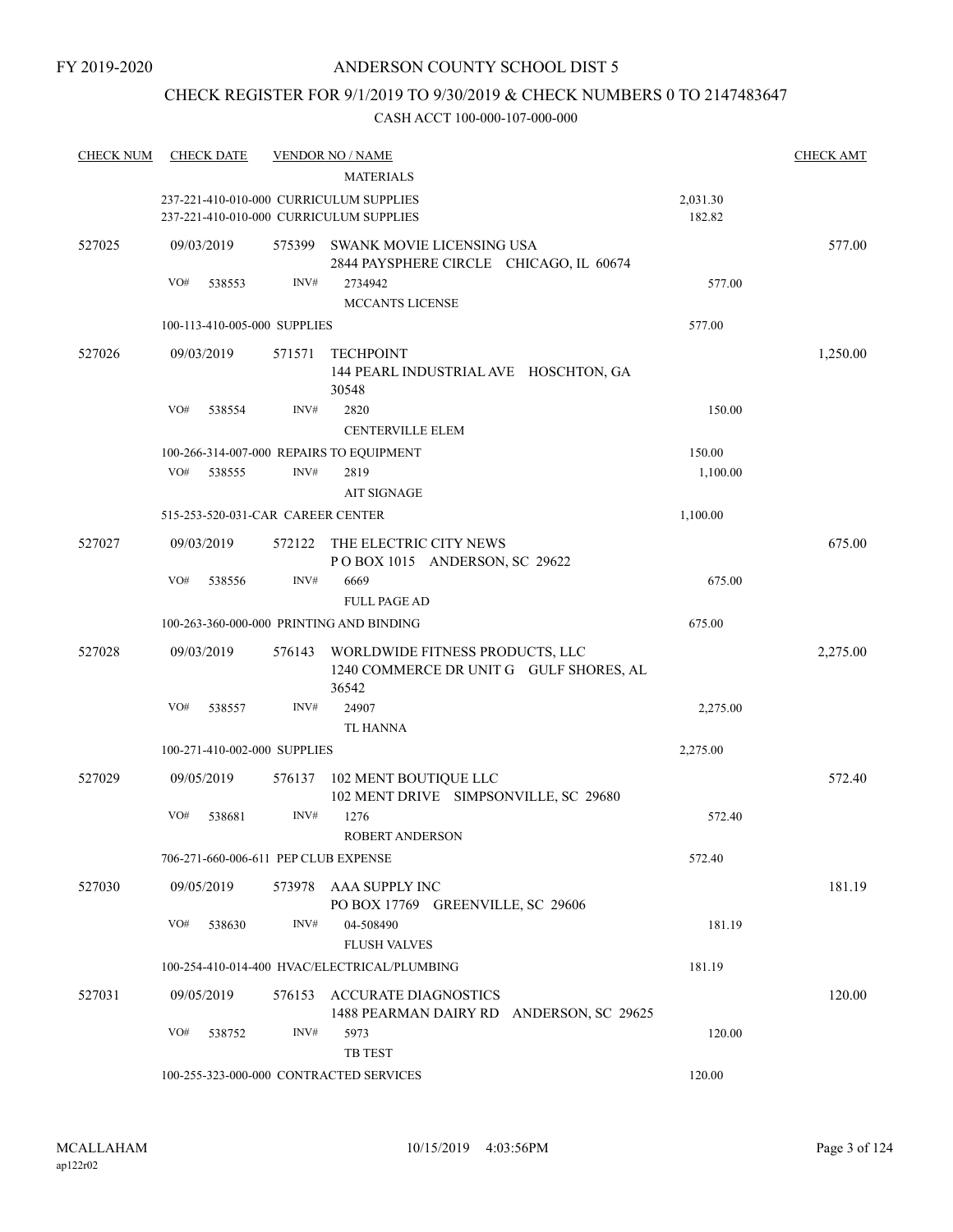# CHECK REGISTER FOR 9/1/2019 TO 9/30/2019 & CHECK NUMBERS 0 TO 2147483647

|   | <b>CHECK NUM</b> |     | <b>CHECK DATE</b>                                              |            | <b>VENDOR NO / NAME</b>                                                                      |                                            |                 | <b>CHECK AMT</b> |
|---|------------------|-----|----------------------------------------------------------------|------------|----------------------------------------------------------------------------------------------|--------------------------------------------|-----------------|------------------|
|   | 527032           |     | 09/05/2019                                                     | 570956 ADI |                                                                                              | 25429 NETWORK PLACE CHICAGO, IL 60673-1254 |                 | 380.33           |
|   |                  | VO# | 538627                                                         | INV#       | DH30KN01<br>WHITEHALL ALARM                                                                  |                                            | 209.69          |                  |
|   |                  |     |                                                                |            | 100-254-410-019-400 HVAC/ELECTRICAL/PLUMBING                                                 |                                            | 209.69          |                  |
|   |                  | VO# | 538628                                                         | INV#       | DH23HX01                                                                                     |                                            | 170.64          |                  |
|   |                  |     |                                                                |            | <b>DETECTOR</b>                                                                              |                                            |                 |                  |
|   |                  |     |                                                                |            | 100-254-410-019-400 HVAC/ELECTRICAL/PLUMBING                                                 |                                            | 170.64          |                  |
|   | 527033           |     | 09/05/2019                                                     | 570950     | ANDERSON COUNTY SHERIFF'S OFFICE<br>ATTN: JAMIE LAZAR 305 CAMSON ROAD<br>ANDERSON, SC 29621  |                                            |                 | 297.50           |
|   |                  | VO# | 538769                                                         | INV#       | <b>AUG 29</b><br><b>WESTSIDE SECURITY</b>                                                    |                                            | 105.00          |                  |
|   |                  |     |                                                                |            | 703-271-660-003-671 FOOTBALL GATE RECEIPTS EXPENSE                                           |                                            | 105.00          |                  |
|   |                  | VO# | 538770                                                         | INV#       | AUG 27                                                                                       |                                            | 192.50          |                  |
|   |                  |     |                                                                |            | <b>HANNA SECURITY</b>                                                                        |                                            |                 |                  |
|   |                  |     |                                                                |            | 702-271-660-002-679 VOLLEYBALL GATE RECEIPTS EXPENSE                                         |                                            | 192.50          |                  |
| * | 527035           |     | 09/05/2019                                                     | 567907     | AT&T<br>$(864 M10-0346)$<br>PO BOX 105503 ATT: ACCOUNTS RECEIVABLE<br>ATLANTA, GA 30348-5503 |                                            |                 | 4,012.08         |
|   |                  | VO# | 538767                                                         | INV#       | 864 M10-0346                                                                                 |                                            | 4,012.08        |                  |
|   |                  |     |                                                                |            | <b>SERVICE</b>                                                                               |                                            |                 |                  |
|   |                  |     | 100-266-340-000-000 TELEPHONE                                  |            |                                                                                              |                                            | 1,262.30        |                  |
|   |                  |     | 100-266-340-000-000 TELEPHONE                                  |            |                                                                                              |                                            | 82.92           |                  |
|   |                  |     | 100-266-340-000-000 TELEPHONE<br>100-266-340-000-000 TELEPHONE |            |                                                                                              |                                            | 16.59<br>118.00 |                  |
|   |                  |     | 100-266-340-001-000 TELEPHONE                                  |            |                                                                                              |                                            | 69.27           |                  |
|   |                  |     | 100-266-340-002-000 TELEPHONE                                  |            |                                                                                              |                                            | 379.20          |                  |
|   |                  |     |                                                                |            |                                                                                              |                                            |                 |                  |
|   |                  |     | 100-266-340-003-000 TELEPHONE                                  |            |                                                                                              |                                            | 385.02          |                  |
|   |                  |     | 100-266-340-005-000 TELEPHONE                                  |            |                                                                                              |                                            | 82.92           |                  |
|   |                  |     | 100-266-340-006-000 TELEPHONE                                  |            |                                                                                              |                                            | 69.03           |                  |
|   |                  |     | 100-266-340-007-000 TELEPHONE                                  |            |                                                                                              |                                            | 64.48           |                  |
|   |                  |     | 100-266-340-008-000 TELEPHONE                                  |            |                                                                                              |                                            | 55.92           |                  |
|   |                  |     | 100-266-340-009-000 TELEPHONE                                  |            |                                                                                              |                                            | 78.28           |                  |
|   |                  |     | 100-266-340-010-000 TELEPHONE                                  |            |                                                                                              |                                            | 69.03           |                  |
|   |                  |     | 100-266-340-011-000 TELEPHONE                                  |            |                                                                                              |                                            | 250.23          |                  |
|   |                  |     | 100-266-340-012-000 TELEPHONE                                  |            |                                                                                              |                                            | 96.14           |                  |
|   |                  |     | 100-266-340-013-000 TELEPHONE                                  |            |                                                                                              |                                            | 82.14           |                  |
|   |                  |     | 100-266-340-014-000 TELEPHONE                                  |            |                                                                                              |                                            | 82.92           |                  |
|   |                  |     | 100-266-340-015-000 TELEPHONE                                  |            |                                                                                              |                                            | 69.69           |                  |
|   |                  |     | 100-266-340-016-000 TELEPHONE                                  |            |                                                                                              |                                            | 90.64           |                  |
|   |                  |     | 100-266-340-017-000 TELEPHONE                                  |            |                                                                                              |                                            | 82.14           |                  |
|   |                  |     | 100-266-340-018-000 TELEPHONE                                  |            |                                                                                              |                                            | 82.14           |                  |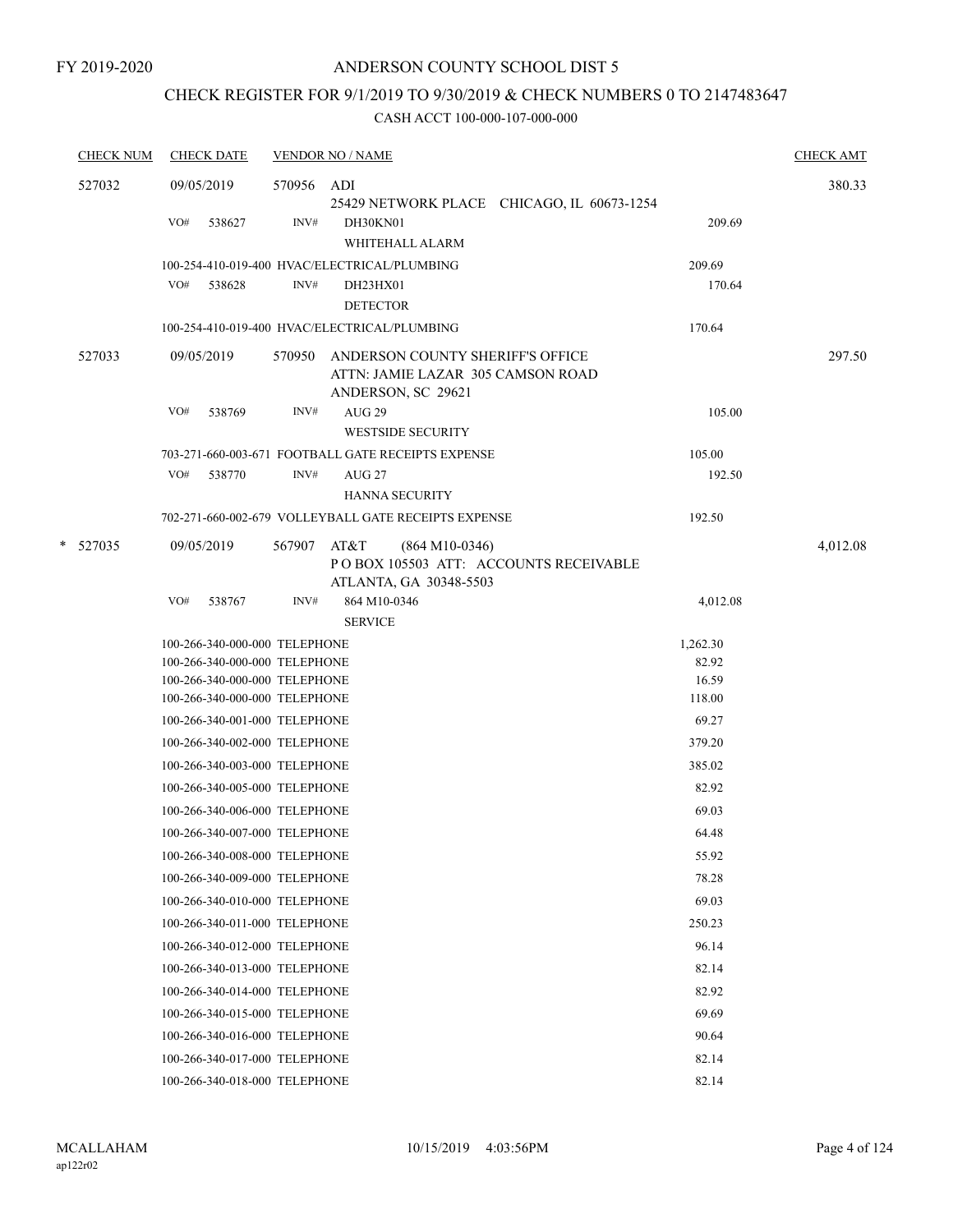# CHECK REGISTER FOR 9/1/2019 TO 9/30/2019 & CHECK NUMBERS 0 TO 2147483647

|   | <b>CHECK NUM</b> |     | <b>CHECK DATE</b>                 |             | <b>VENDOR NO / NAME</b>                                                                            |  |     |       |          | <b>CHECK AMT</b> |
|---|------------------|-----|-----------------------------------|-------------|----------------------------------------------------------------------------------------------------|--|-----|-------|----------|------------------|
|   |                  |     | 100-266-340-019-000 TELEPHONE     |             |                                                                                                    |  |     |       | 65.04    |                  |
|   |                  |     | 100-266-340-020-000 TELEPHONE     |             |                                                                                                    |  |     |       | 55.92    |                  |
|   |                  |     | 100-266-340-021-000 TELEPHONE     |             |                                                                                                    |  |     |       | 82.92    |                  |
|   |                  |     | 100-266-340-023-000 TELEPHONE     |             |                                                                                                    |  |     |       | 43.20    |                  |
|   |                  |     | 124-266-340-024-000 TELEPHONE     |             |                                                                                                    |  |     |       | 55.92    |                  |
|   |                  |     | 131-266-340-031-000 TELEPHONE     |             |                                                                                                    |  |     |       | 28.34    |                  |
|   |                  |     | 600-256-340-000-000 TELEPHONE     |             |                                                                                                    |  |     |       | 111.74   |                  |
|   | 527036           |     | 09/05/2019                        | 570814 AT&T | $(864 M09-9122)$<br>PO BOX 105262 ATTN: ACCOUNTS RECEIVABLE<br>ATLANTA, GA 30348-5262              |  |     |       |          | 928.64           |
|   |                  | VO# | 538684                            | INV#        | 864 M09-9122<br><b>SERVICE</b>                                                                     |  |     |       | 928.64   |                  |
|   |                  |     | 100-266-340-000-000 TELEPHONE     |             |                                                                                                    |  |     |       | 928.64   |                  |
| * | 527038           |     | 09/05/2019                        | 569220      | AUTECH                                                                                             |  |     |       |          | 400.00           |
|   |                  |     |                                   |             | POBOX 248 ATT: ACCOUNTS RECEIVABLE<br>WILLIAMSTON, SC 29697                                        |  |     |       |          |                  |
|   |                  | VO# | 538620                            | INV#        | 7493                                                                                               |  |     |       | 200.00   |                  |
|   |                  |     |                                   |             | <b>SOUTH FANT</b>                                                                                  |  |     |       |          |                  |
|   |                  |     |                                   |             | 100-254-323-015-400 CONTR SERV-HVAC/ELECT/PLUMBING                                                 |  |     |       | 200.00   |                  |
|   |                  |     | VO# 538621                        | INV#        | 7487                                                                                               |  |     |       | 200.00   |                  |
|   |                  |     |                                   |             | AIT                                                                                                |  |     |       |          |                  |
|   |                  |     | 515-253-520-031-CAR CAREER CENTER |             |                                                                                                    |  |     |       | 200.00   |                  |
|   | 527039           |     | 09/05/2019                        |             | 569356 BATTERIES PLUS - 251<br>3319-D NORTH MAIN ST ATT: ACCOUNTS<br>RECEIVABLE ANDERSON, SC 29621 |  |     |       |          | 153.22           |
|   |                  | VO# | 538619                            | INV#        | P16943271<br><b>SUPPLIES</b>                                                                       |  |     |       | 153.22   |                  |
|   |                  |     |                                   |             | 100-254-410-011-400 HVAC/ELECTRICAL/PLUMBING                                                       |  |     |       | 51.07    |                  |
|   |                  |     |                                   |             | 100-254-410-013-400 HVAC/ELECTRICAL/PLUMBING                                                       |  |     |       | 51.08    |                  |
|   |                  |     |                                   |             | 100-254-410-016-400 HVAC/ELECTRICAL/PLUMBING                                                       |  |     |       | 51.07    |                  |
|   | 527040           |     | 09/05/2019                        |             | 573265 BILL SANDERS MOVING, INC.<br>5526 HWY 81 NORTH WILLIAMSTON, SC 29697                        |  |     |       |          | 2,745.00         |
|   |                  | VO# | 538750                            | INV#        | 5360, 5332<br><b>SURPLUS WHSE</b>                                                                  |  | PO# | 10967 | 2,745.00 |                  |
|   |                  |     |                                   |             | 100-254-323-001-MOV AVCC TRANSITION                                                                |  |     |       | 905.00   |                  |
|   |                  |     |                                   |             | 100-254-323-001-MOV AVCC TRANSITION                                                                |  |     |       | 1,840.00 |                  |
|   | * 527042         |     | 09/05/2019                        |             | 152495 CAMCOR, INC<br>POBOX 1899 ATT: ACCOUNTS RECEIVABLE<br><b>BURLINGTON, NC 27216-1899</b>      |  |     |       |          | 184.04           |
|   |                  | VO# | 538685                            | INV#        | 2477389<br><b>REPAIR PARTS</b>                                                                     |  | PO# | 11377 | 184.04   |                  |
|   |                  |     |                                   |             | 100-266-314-000-000 REPAIRS TO EQUIPMENT                                                           |  |     |       | 184.04   |                  |
|   | * 527044         |     | 09/05/2019                        | 570581      | CITY OF ANDERSON POLICE DEPT<br>401 SOUTH MAIN ST ANDERSON, SC 29624                               |  |     |       |          | 203.36           |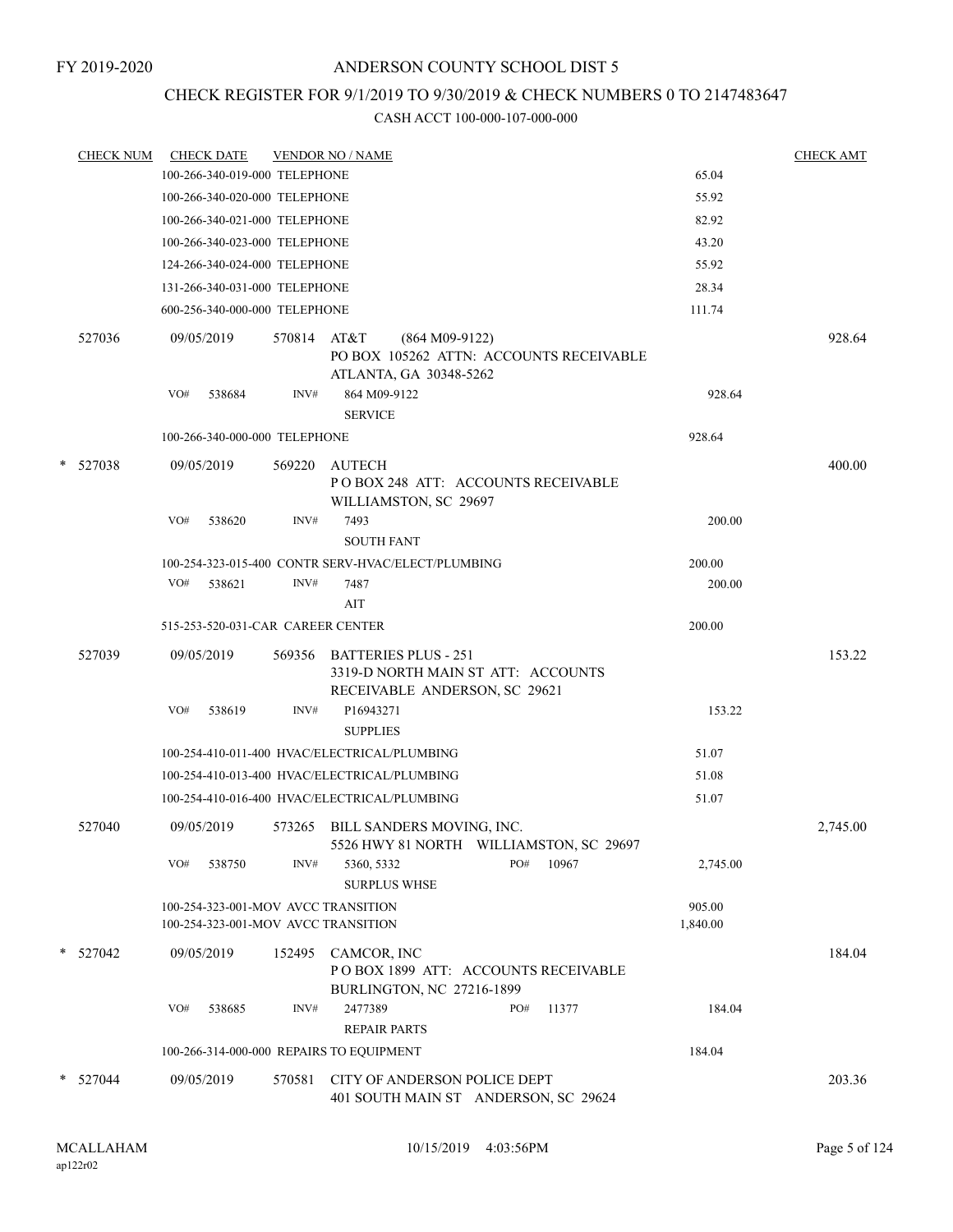# CHECK REGISTER FOR 9/1/2019 TO 9/30/2019 & CHECK NUMBERS 0 TO 2147483647

|   | <u>CHECK NUM</u> |     | <b>CHECK DATE</b>                 |                | <b>VENDOR NO / NAME</b>                                                                          |     |                          |                   | <b>CHECK AMT</b> |
|---|------------------|-----|-----------------------------------|----------------|--------------------------------------------------------------------------------------------------|-----|--------------------------|-------------------|------------------|
|   |                  | VO# | 538768                            | INV#           | <b>ADULT ED</b><br><b>SECURITY</b>                                                               |     |                          | 203.36            |                  |
|   |                  |     |                                   |                | 100-181-312-023-000 PURCHASED SERVICES                                                           |     |                          | 203.36            |                  |
|   | 527045           |     | 09/05/2019                        | 576058         | CYBERSOFT TECHNOLOGIES, INC<br>4422 CYPRESS CREEK PKWY SUITE 400<br>HOUSTON, TX 77068            |     |                          |                   | 2,899.00         |
|   |                  | VO# | 538687                            | INV#           | 87275<br><b>19-20 SUBSCRIPTION</b>                                                               | PO# | 11301                    | 2,899.00          |                  |
|   |                  |     |                                   |                | 100-255-323-000-000 CONTRACTED SERVICES                                                          |     |                          | 2,899.00          |                  |
|   | 527046           |     | 09/05/2019                        | 576118         | DAUGHTREY, KERI**                                                                                |     |                          |                   | 135.00           |
|   |                  | VO# | 538647                            | INV#           | 110 WHIXLEY LN GREENVILLE, SC 29607<br>AUG 12-15                                                 |     |                          | 135.00            |                  |
|   |                  |     | 100-114-410-002-001 BAND SUPPLIES |                | TL HANNA BAND                                                                                    |     |                          | 135.00            |                  |
|   |                  |     |                                   |                |                                                                                                  |     |                          |                   |                  |
| * | 527048           | VO# | 09/05/2019<br>538645              | 573965<br>INV# | DICKEY, DARIN**<br>1014 FAIRVIEW ROAD BEECH ISLAND, SC 29842<br>AUG 12-22<br>TL HANNA BAND       |     |                          | 180.00            | 180.00           |
|   |                  |     | 100-114-410-002-001 BAND SUPPLIES |                |                                                                                                  |     |                          | 180.00            |                  |
|   | 527049           |     | 09/05/2019                        | 202950         | DISCOUNT BARK COMPANY<br>1820 PEARMAN DAIRY ROAD ATT: ACCOUNTS                                   |     |                          |                   | 3,563.10         |
|   |                  | VO# | 538608                            | INV#           | RECEIVABLE ANDERSON, SC 29625<br>13407<br>MULCH-WESTSIDE                                         |     |                          | 1,872.50          |                  |
|   |                  |     |                                   |                | 100-254-410-003-001 SUPPLIES - MAINTENANCE                                                       |     |                          | 1,872.50          |                  |
|   |                  | VO# | 538609                            | INV#           | 13406<br><b>MULCH-TL HANNA</b>                                                                   |     |                          | 1,690.60          |                  |
|   |                  |     |                                   |                | 100-254-410-002-001 SUPPLIES - MAINTENANCE                                                       |     |                          | 1,690.60          |                  |
|   | 527050           |     | 09/05/2019                        | 565945         | DISCOUNT MAGAZINE SUBSCRIPTIONS<br>POBOX 60114 ATT: ACCOUNTS RECEIVABLE<br>FORT MYERS, FL 33906  |     |                          |                   | 345.35           |
|   |                  | VO# | 538718                            | INV#           | 9344012<br><b>TL HANNA</b>                                                                       | PO# | 11468                    | 345.35            |                  |
|   |                  |     | 100-222-410-002-000 SUPPLIES      |                |                                                                                                  |     |                          | 345.35            |                  |
|   | 527051           |     | 09/05/2019                        | 211302         | <b>DUKE ENERGY</b><br>PO BOX 70516                                                               |     | CHARLOTTE, NC 28272-0516 |                   | 124, 191.58      |
|   |                  | VO# | 538774                            | INV#           | DUE 9/13                                                                                         |     |                          | 124, 191.58       |                  |
|   |                  |     |                                   |                | <b>UTILITIES</b>                                                                                 |     |                          |                   |                  |
|   |                  |     |                                   |                | 100-254-470-000-000 ENERGY-ELECTRICITY & WATER<br>100-254-470-000-000 ENERGY-ELECTRICITY & WATER |     |                          | 5,270.00<br>44.02 |                  |
|   |                  |     |                                   |                | 100-254-470-001-000 ENERGY-ELECTRICITY & WATER                                                   |     |                          | 83.01             |                  |
|   |                  |     |                                   |                | 100-254-470-002-000 ENERGY-ELECTRICITY & WATER                                                   |     |                          | 31,066.45         |                  |
|   |                  |     |                                   |                | 100-254-470-003-000 ENERGY-ELECTRICITY & WATER                                                   |     |                          | 29,407.52         |                  |
|   |                  |     |                                   |                | 100-254-470-005-000 ENERGY-ELECTRICITY & WATER                                                   |     |                          | 14,412.09         |                  |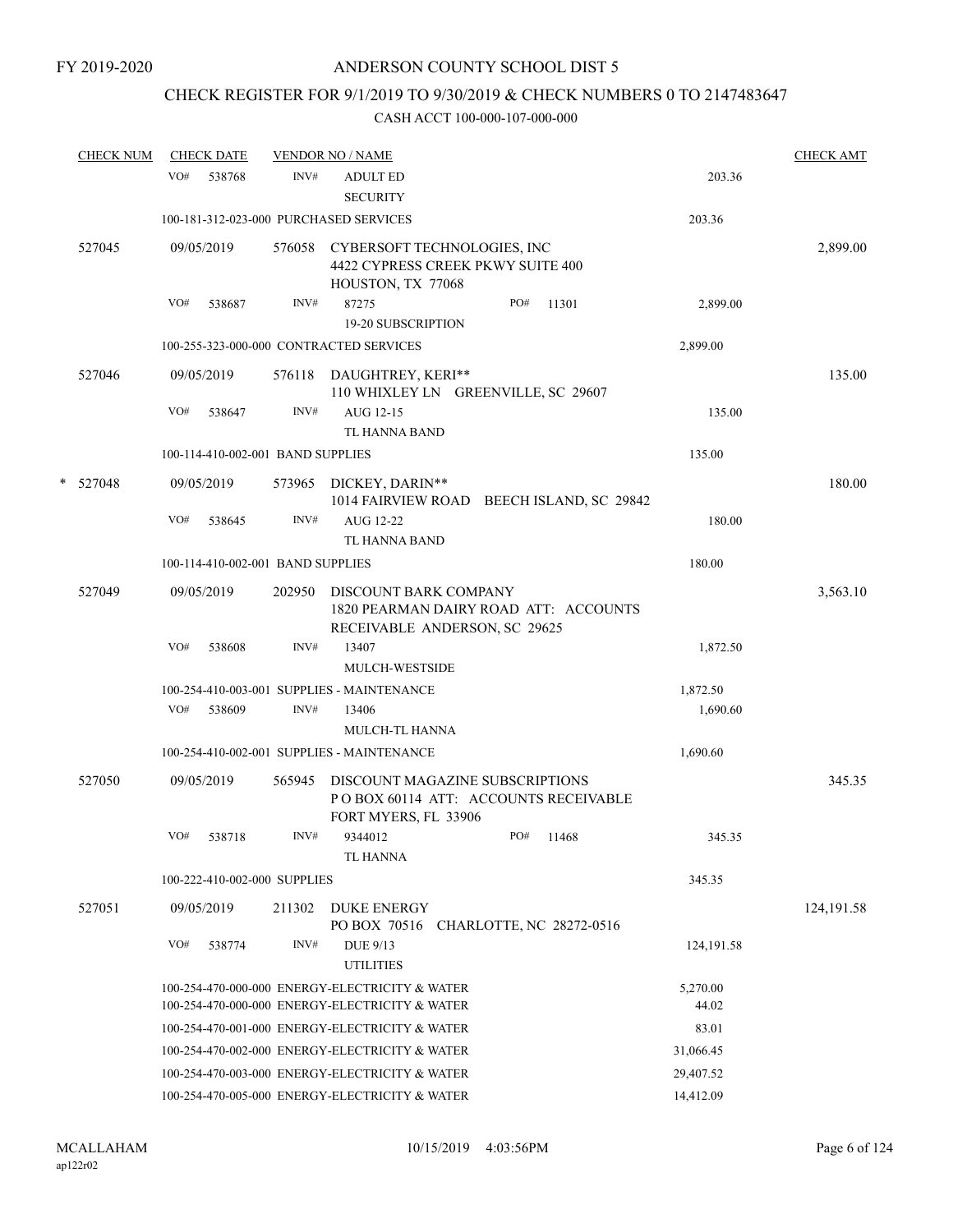### CHECK REGISTER FOR 9/1/2019 TO 9/30/2019 & CHECK NUMBERS 0 TO 2147483647

|   | <b>CHECK NUM</b> | <b>CHECK DATE</b>                      |        | <b>VENDOR NO / NAME</b>                                                                                       |              | <b>CHECK AMT</b> |
|---|------------------|----------------------------------------|--------|---------------------------------------------------------------------------------------------------------------|--------------|------------------|
|   |                  |                                        |        | 100-254-470-009-000 ENERGY-ELECTRICITY & WATER                                                                | 8,914.72     |                  |
|   |                  |                                        |        | 100-254-470-012-000 ENERGY-ELECTRICITY & WATER                                                                | 28.03        |                  |
|   |                  |                                        |        | 100-254-470-015-000 ENERGY-ELECTRICITY & WATER                                                                | 45.88        |                  |
|   |                  |                                        |        | 100-254-470-016-000 ENERGY-ELECTRICITY & WATER                                                                | 28.34        |                  |
|   |                  |                                        |        | 100-254-470-018-000 ENERGY-ELECTRICITY & WATER                                                                | 4,377.81     |                  |
|   |                  |                                        |        | 100-254-470-019-000 ENERGY-ELECTRICITY & WATER                                                                | 43.55        |                  |
|   |                  |                                        |        | 100-254-470-021-000 ENERGY-ELECTRICITY & WATER                                                                | 10,878.22    |                  |
|   |                  |                                        |        | 131-254-470-031-000 ENERGY-ELECTRICITY/WATER                                                                  | 19,591.94    |                  |
|   | 527052           | 09/05/2019<br>VO#<br>538773            | INV#   | 563495 ELECTRIC CITY UTILITIES<br>CITY OF ANDERSON 601 SOUTH MAIN ST<br>ANDERSON, SC 29624<br><b>DUE 9/17</b> | 11,860.99    | 11,860.99        |
|   |                  |                                        |        | <b>UTILITIES</b>                                                                                              |              |                  |
|   |                  |                                        |        | 100-254-470-000-000 ENERGY-ELECTRICITY & WATER                                                                | 140.48       |                  |
|   |                  |                                        |        | 100-254-470-003-000 ENERGY-ELECTRICITY & WATER                                                                | 9,911.81     |                  |
|   |                  |                                        |        | 100-254-470-007-000 ENERGY-ELECTRICITY & WATER                                                                | 711.45       |                  |
|   |                  |                                        |        | 100-254-470-019-000 ENERGY-ELECTRICITY & WATER                                                                | 1,097.25     |                  |
|   | 527053           | 09/05/2019                             | 573931 | <b>ENTERPRISE LEASING COMPANY</b><br>PO BOX 100243 ATLANTA, GA 30384-0243                                     |              | 275.29           |
|   |                  | VO#<br>538720                          | INV#   | 21882707<br><b>JULY 19-26</b>                                                                                 | 275.29       |                  |
|   |                  | 328-115-312-031-000 PURCHASED SERVICES |        |                                                                                                               | 275.29       |                  |
|   | * 527056         | 09/05/2019                             |        | 567977 HARVEY & ASSOCIATES, INC<br>POBOX 818 ATT: ACCOUNTS RECEIVABLE<br>FOUNTAIN INN, SC 29644               |              | 280.00           |
|   |                  | VO#<br>538602                          | INV#   | 30173<br><b>TL HANNA</b>                                                                                      | 280.00       |                  |
|   |                  |                                        |        | 100-254-323-002-400 CONTR SERV-HVAC/ELECT/PLUMBING                                                            | 280.00       |                  |
|   | 527057           | 09/05/2019                             | 568255 | HENRY SCHEIN INC<br>BOX 371952 ATT: ACCOUNTS RECEIVABLE<br>PITTSBURGH, PA 15250-7952                          |              | 133.54           |
|   |                  | 538724<br>VO#                          | INV#   | 68066755<br>CUST #3841344                                                                                     | 66.77        |                  |
|   |                  | 100-271-410-000-000 SCHOOL ATHLETICS   |        |                                                                                                               | 66.77        |                  |
|   |                  | VO#<br>538725                          | INV#   | 68066744<br>CUST #3841335                                                                                     | 66.77        |                  |
|   |                  | 100-271-410-000-000 SCHOOL ATHLETICS   |        |                                                                                                               | 66.77        |                  |
|   | 527058           | 09/05/2019                             | 574572 | HG REYNOLDS COMPANY INC<br>113 CONTRACT DRIVE AIKEN, SC 29801                                                 |              | 390, 373. 38     |
|   |                  | VO#<br>538690                          | INV#   | <b>APP 27</b><br>PROJ# 5-5124                                                                                 | 390, 373. 38 |                  |
|   |                  | 515-253-520-031-CAR CAREER CENTER      |        |                                                                                                               | 390, 373. 38 |                  |
| * | 527061           | 09/05/2019                             | 572865 | ISTATION                                                                                                      |              | 26,465.05        |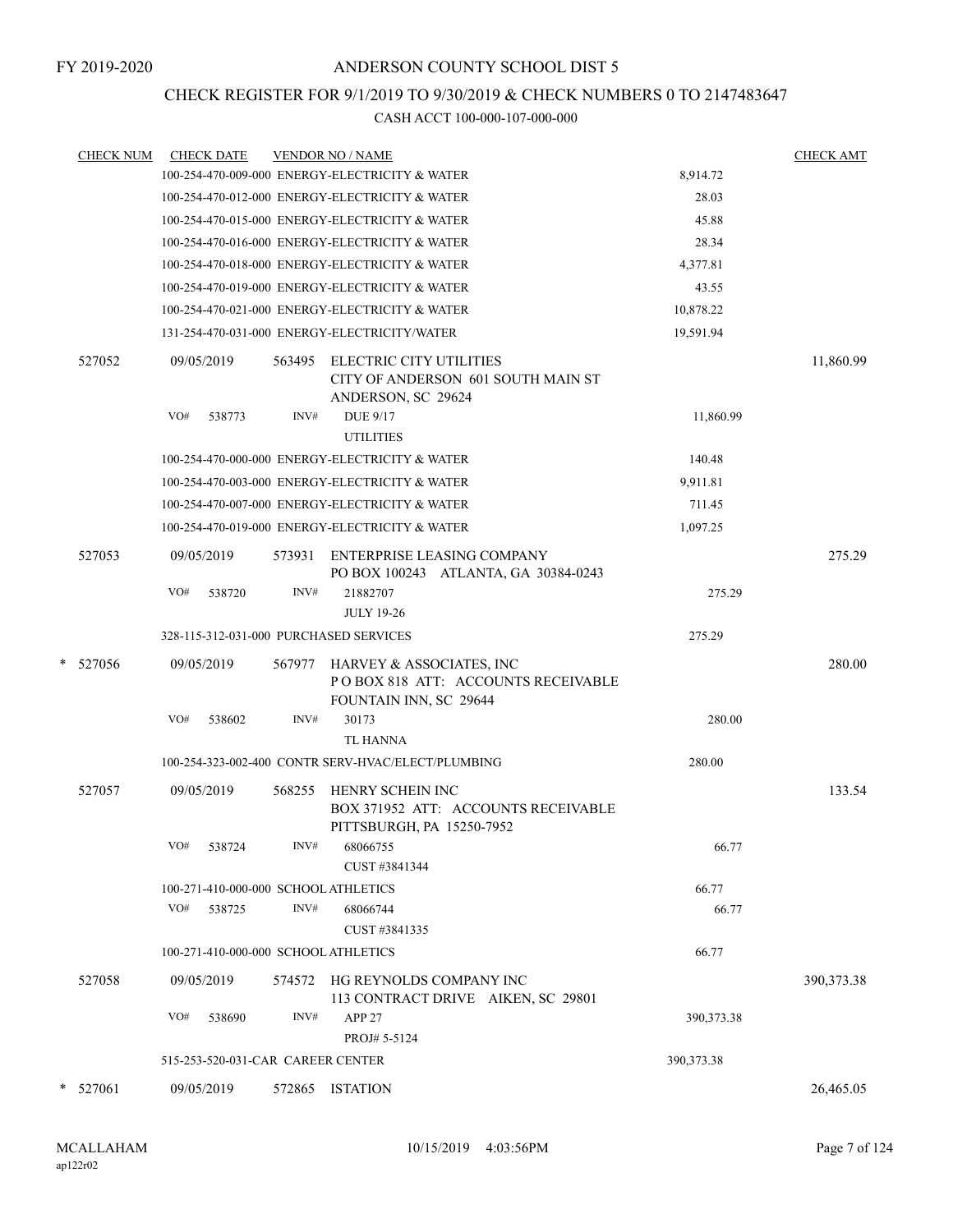FY 2019-2020

### ANDERSON COUNTY SCHOOL DIST 5

### CHECK REGISTER FOR 9/1/2019 TO 9/30/2019 & CHECK NUMBERS 0 TO 2147483647

|   | <b>CHECK NUM</b> |     | <b>CHECK DATE</b>                 |        | <b>VENDOR NO / NAME</b>                                                              |     |       |           | <b>CHECK AMT</b> |
|---|------------------|-----|-----------------------------------|--------|--------------------------------------------------------------------------------------|-----|-------|-----------|------------------|
|   |                  |     |                                   |        | 8150 NORTH CENTRAL EXPRESSWAY SUITE 200                                              |     |       |           |                  |
|   |                  |     |                                   |        | DALLAS, TX 75206                                                                     |     |       |           |                  |
|   |                  | VO# | 538691                            | INV#   | SIN014879                                                                            | PO# | 11410 | 26,465.05 |                  |
|   |                  |     |                                   |        | <b>TECH SUPPLIES</b>                                                                 |     |       |           |                  |
|   |                  |     |                                   |        | 100-221-445-000-000 TECHNOLOGY SUPPLIES                                              |     |       | 1,790.05  |                  |
|   |                  |     |                                   |        | 100-221-445-011-000 TECHNOLOGY SUPPLIES                                              |     |       | 2,175.00  |                  |
|   |                  |     |                                   |        | 100-221-445-013-000 TECHNOLOGY SUPPLIES                                              |     |       | 7,950.00  |                  |
|   |                  |     |                                   |        | 100-221-445-015-000 TECHNOLOGY SUPPLIES                                              |     |       | 2,600.00  |                  |
|   |                  |     |                                   |        | 100-221-445-018-000 TECHNOLOGY SUPPLIES                                              |     |       | 2,600.00  |                  |
|   |                  |     |                                   |        | 100-221-445-019-000 TECHNOLOGY SUPPLIES                                              |     |       | 9,350.00  |                  |
| * | 527066           |     | 09/05/2019                        |        | 575955 LEWIS, JALEN**<br>108 SHERMAN COURT EXT PIEDMONT, SC 29673                    |     |       |           | 180.00           |
|   |                  | VO# | 538642                            | INV#   | AUG 12-22<br>TL HANNA BAND                                                           |     |       | 180.00    |                  |
|   |                  |     | 100-114-410-002-001 BAND SUPPLIES |        |                                                                                      |     |       | 180.00    |                  |
|   | 527067           |     | 09/05/2019                        | 327600 | LOLLIS METALS, INC<br>POBOX 13042 ATT: ACCOUNTS RECEIVABLE<br>ANDERSON, SC 29624     |     |       |           | 321.00           |
|   |                  | VO# | 538597                            | INV#   | 81796<br><b>DRAIN PAN</b>                                                            |     |       | 321.00    |                  |
|   |                  |     |                                   |        | 100-254-410-003-400 HVAC/ELECTRICAL/PLUMBING                                         |     |       | 321.00    |                  |
|   | 527068           |     | 09/05/2019                        | 564827 | <b>MAC'S TIRE SERVICE</b><br>POBOX 78 ATT: ACCOUNTS RECEIVABLE<br>ANDERSON, SC 29622 |     |       |           | 584.62           |
|   |                  | VO# | 538587                            | INV#   | 095808<br>2 TIRES                                                                    |     |       | 322.44    |                  |
|   |                  |     |                                   |        | 100-254-412-000-001 TRUCK SERVICE - MAINTENANCE                                      |     |       | 322.44    |                  |
|   |                  | VO# | 538593                            | INV#   | 095743<br><b>REPAIR</b>                                                              |     |       | 23.21     |                  |
|   |                  |     |                                   |        | 100-254-410-000-001 MAINT. SUPPLIES-STRUCTURES                                       |     |       | 23.21     |                  |
|   |                  | VO# | 538594                            | INV#   | 095811                                                                               |     |       | 12.00     |                  |
|   |                  |     |                                   |        | <b>MOWER REPAIR</b>                                                                  |     |       |           |                  |
|   |                  |     | 100-254-323-000-001 CONTRACT SRVS |        |                                                                                      |     |       | 12.00     |                  |
|   |                  | VO# | 538595                            | INV#   | 095806<br>2 TIRES                                                                    |     |       | 226.97    |                  |
|   |                  |     |                                   |        | 100-254-410-000-001 MAINT. SUPPLIES-STRUCTURES                                       |     |       | 226.97    |                  |
|   | 527069           |     | 09/05/2019                        | 576096 | MASSIE, JONATHAN**<br>120 SPRUCE AVE GREER, SC 29651                                 |     |       |           | 800.00           |
|   |                  | VO# | 538644                            | INV#   | AUG 12-23<br>TL HANNA BAND                                                           |     |       | 800.00    |                  |
|   |                  |     | 100-114-410-002-001 BAND SUPPLIES |        |                                                                                      |     |       | 800.00    |                  |
|   | * 527071         |     | 09/05/2019                        | 575505 | MCCOLLUM, CHRISTOPER**<br>LUMBERJACK TREE SERVICE PO BOX 14161<br>ANDERSON, SC 29624 |     |       |           | 1,900.00         |
|   |                  |     |                                   |        |                                                                                      |     |       |           |                  |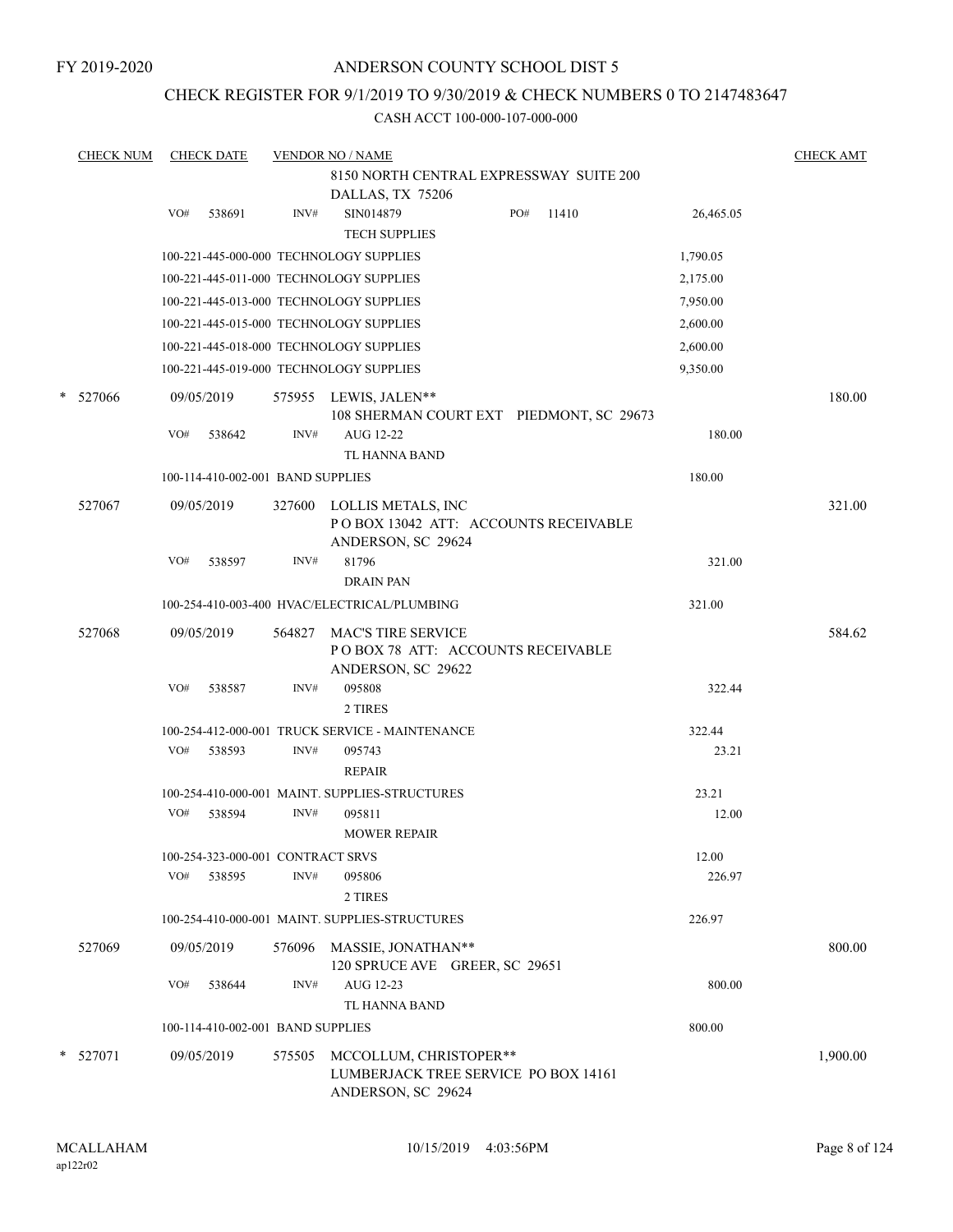# CHECK REGISTER FOR 9/1/2019 TO 9/30/2019 & CHECK NUMBERS 0 TO 2147483647

| <b>CHECK NUM</b> |     | <b>CHECK DATE</b>                 |        | <b>VENDOR NO / NAME</b>                                                                          |     |       |          | <b>CHECK AMT</b> |
|------------------|-----|-----------------------------------|--------|--------------------------------------------------------------------------------------------------|-----|-------|----------|------------------|
|                  | VO# | 538596                            | INV#   | 031                                                                                              |     |       | 1,900.00 |                  |
|                  |     |                                   |        | <b>TREE SERVICE</b>                                                                              |     |       |          |                  |
|                  |     |                                   |        | 100-254-323-002-001 CONTRACTED SERVICES                                                          |     |       | 350.00   |                  |
|                  |     |                                   |        | 100-254-323-003-001 CONTRACTED SERVICES                                                          |     |       | 300.00   |                  |
|                  |     |                                   |        | 100-254-323-016-001 CONTRACTED SERVICES                                                          |     |       | 250.00   |                  |
|                  |     |                                   |        | 100-254-323-023-001 CONTRACTED SERVICES                                                          |     |       | 1,000.00 |                  |
| * 527073         |     | 09/05/2019                        | 563478 | NORFOLK WIRE & ELECTRONICS<br>PO BOX 890608 ATT: ACCOUNTS RECEIVABLE<br>CHARLOTTE, NC 28289-0608 |     |       |          | 2,378.09         |
|                  | VO# | 538726                            | INV#   | 2561806<br>2554145                                                                               | PO# | 11294 | 1,641.34 |                  |
|                  |     |                                   |        | 100-266-345-000-000 TECHNOLOGY INFRASTRUCTURE                                                    |     |       | 1,494.82 |                  |
|                  |     |                                   |        | 100-266-345-000-000 TECHNOLOGY INFRASTRUCTURE                                                    |     |       | 146.52   |                  |
|                  | VO# | 538727                            | INV#   | 2564040<br><b>TECH SUPPLIES</b>                                                                  | PO# | 11461 | 197.27   |                  |
|                  |     |                                   |        | 100-266-314-000-000 REPAIRS TO EQUIPMENT                                                         |     |       | 197.27   |                  |
|                  | VO# | 538728                            | INV#   | 2563453<br><b>TECH SUPPLIES</b>                                                                  | PO# | 11464 | 265.28   |                  |
|                  |     |                                   |        | 100-266-345-000-000 TECHNOLOGY INFRASTRUCTURE                                                    |     |       | 265.28   |                  |
|                  | VO# | 538729                            | INV#   | 2563687<br><b>TECH SUPPLIES</b>                                                                  | PO# | 11474 | 59.15    |                  |
|                  |     |                                   |        | 100-266-314-000-000 REPAIRS TO EQUIPMENT                                                         |     |       | 59.15    |                  |
|                  | VO# | 538730                            | INV#   | 2561960<br><b>TECH SUPPLIES</b>                                                                  | PO# | 11068 | 205.19   |                  |
|                  |     | 515-253-520-031-CAR CAREER CENTER |        |                                                                                                  |     |       | 205.19   |                  |
|                  | VO# | 538731                            | INV#   | 2561958<br><b>TECH SUPPLIES</b>                                                                  |     |       | 9.86     |                  |
|                  |     |                                   |        | 100-266-345-000-000 TECHNOLOGY INFRASTRUCTURE                                                    |     |       | 9.86     |                  |
| 527074           |     | 09/05/2019                        | 576088 | PACK STEEL SUPPLY LLC<br>PORTER CAPITAL CORPORATION PO BOX 12105<br>BIRMINGHAM, AL 35202         |     |       |          | 550.42           |
|                  | VO# | 538700                            | INV#   | 3401<br><b>SALES ORDER #4454</b>                                                                 | PO# | 11458 | 550.42   |                  |
|                  |     |                                   |        | 329-115-410-031-0CO SUPPLIES-STATE (C/O)                                                         |     |       | 550.42   |                  |
| * 527076         |     | 09/05/2019                        |        | 431095 REALLY GOOD STUFF, LLC<br>PO BOX 734329 CHICAGO, IL 60673-4329                            |     |       |          | 635.33           |
|                  | VO# | 538702                            | INV#   | 7048339<br>ACCT #9169244                                                                         |     |       | 474.34   |                  |
|                  |     |                                   |        | 713-271-660-013-203 KINDERGARTEN SUPPLY FEE EXPENSE                                              |     |       | 474.34   |                  |
|                  | VO# | 538736                            | INV#   | 7060764<br>ACCT #9171155                                                                         |     |       | 160.99   |                  |
|                  |     | 100-112-410-013-000 SUPPLIES      |        |                                                                                                  |     |       | 160.99   |                  |
| 527077           |     | 09/05/2019                        |        | 569972 RICHARD LANIER<br>205 MT VERNON RD ANDERSON, SC 29624                                     |     |       |          | 350.00           |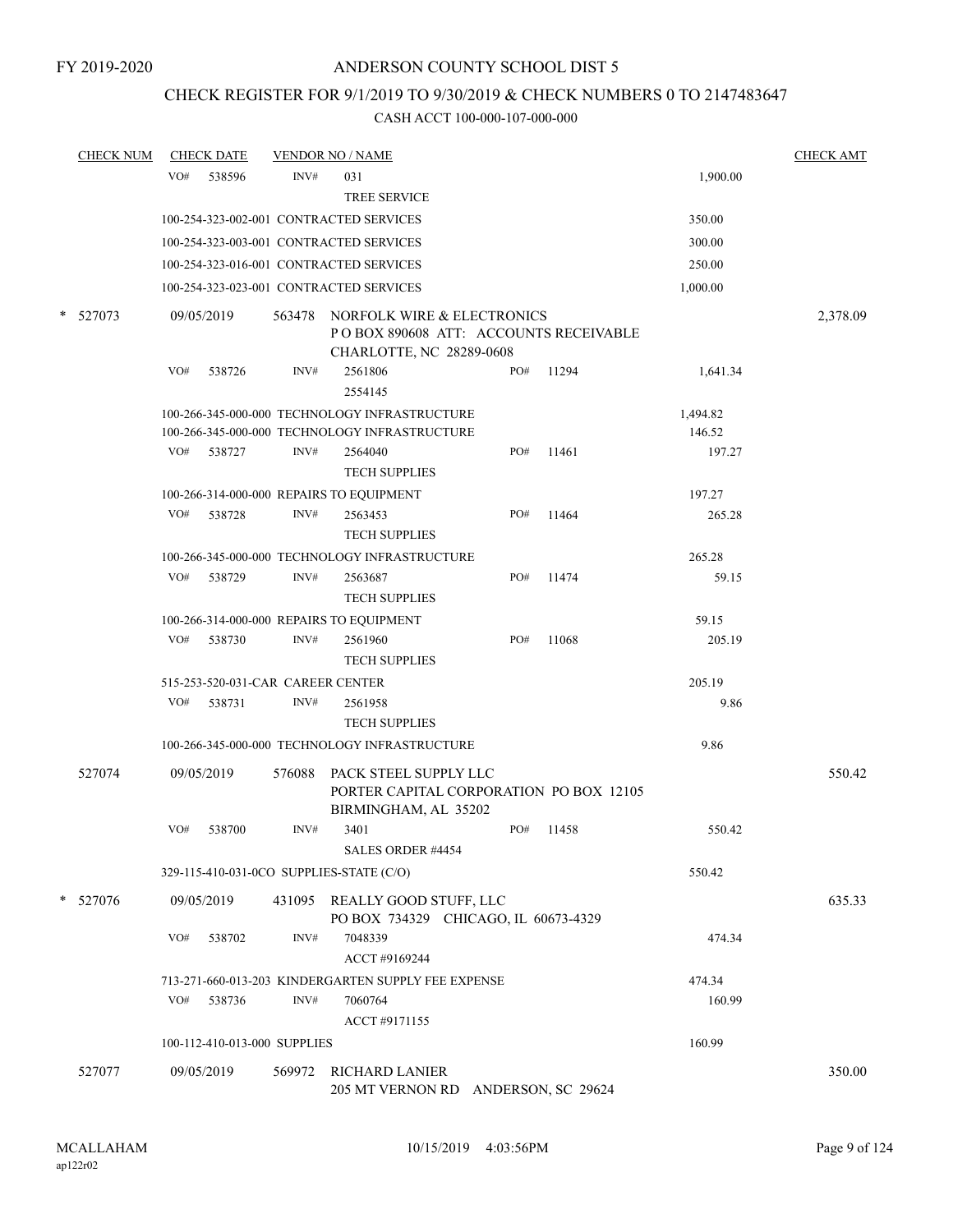# CHECK REGISTER FOR 9/1/2019 TO 9/30/2019 & CHECK NUMBERS 0 TO 2147483647

| <b>CHECK NUM</b> | <b>CHECK DATE</b> |                                   | <b>VENDOR NO / NAME</b>                                                                        |                 | <b>CHECK AMT</b> |
|------------------|-------------------|-----------------------------------|------------------------------------------------------------------------------------------------|-----------------|------------------|
|                  | VO#<br>538652     | INV#                              | <b>REFUND</b><br><b>COSMETOLOGY</b>                                                            | 350.00          |                  |
|                  |                   |                                   | 731-271-660-031-823 COSMETOLOGY EXPENSE                                                        | 350.00          |                  |
| 527078           | 09/05/2019        | 574226                            | SAFE KIDZ<br>POBOX 4520 BEAUFORT, SC 29903                                                     |                 | 200.96           |
|                  | VO#<br>538737     | INV#                              | 191722<br><b>NORTH POINTE</b>                                                                  | 200.96          |                  |
|                  |                   | 100-147-410-013-000 SUPPLIES      |                                                                                                | 200.96          |                  |
| 527079           | 09/05/2019        | 576099                            | SALSBURG, TIMOTHY**<br>402 N MAIN ST, APT 202 ANDERSON, SC 29621                               |                 | 110.00           |
|                  | VO#<br>538643     | INV#                              | AUG 19-23<br>TL HANNA BAND                                                                     | 110.00          |                  |
|                  |                   | 100-114-410-002-001 BAND SUPPLIES |                                                                                                | 110.00          |                  |
| 527080           | 09/05/2019        | 570868                            | <b>SCASBO</b><br>PO BOX 6563 MEMBERSHIP COLUMBIA, SC 29260                                     |                 | 890.00           |
|                  | VO#<br>538738     | INV#                              | ID M-1067<br><b>AMY HEARD</b>                                                                  | 305.00          |                  |
|                  |                   | 100-252-380-000-000 TRAVEL        |                                                                                                | 255.00          |                  |
|                  |                   |                                   | 100-252-680-000-000 MEMBERSHIP AND DUES                                                        | 50.00           |                  |
|                  | VO#<br>538739     | INV#                              | ID M-1094<br>DANA MCCLUNG                                                                      | 280.00          |                  |
|                  |                   |                                   | 100-252-333-000-000 TRIPS AND CONFERENCES                                                      | 280.00          |                  |
|                  | VO#<br>538765     | INV#                              | ID M-1196                                                                                      | 305.00          |                  |
|                  |                   |                                   | <b>BRANDI RUNION</b>                                                                           |                 |                  |
|                  |                   |                                   | 100-252-333-000-000 TRIPS AND CONFERENCES                                                      | 255.00          |                  |
|                  |                   | 100-252-640-000-000 DUES AND FEES |                                                                                                | 50.00           |                  |
| 527081           | 09/05/2019        | 448513                            | SC DEPT OF EDUC/ TRANSPORTATION<br>1429 SENATE STREET ROOM 1100<br>BUILDING COLUMBIA, SC 29201 | <b>RUTLEDGE</b> | 1,130.09         |
|                  | VO#<br>538703     | INV#                              | 0405-8-2019<br><b>BUS DAMAGE</b>                                                               | 1,130.09        |                  |
|                  |                   |                                   | 100-255-323-000-000 CONTRACTED SERVICES                                                        | 1,130.09        |                  |
| 527082           | 09/05/2019        | 576147                            | <b>SCHNEIDER TREE CARE</b><br>713 EAST GREENVILLE ST. SUITE D BOX 284<br>ANDERSON, SC 29621    |                 | 457.00           |
|                  | VO#<br>538583     | INV#                              | 364<br><b>WESTSIDE HS</b>                                                                      | 457.00          |                  |
|                  |                   |                                   | 100-254-323-003-001 CONTRACTED SERVICES                                                        | 457.00          |                  |
| 527083           | 09/05/2019        | 576098                            | SCOTT, TYLER**<br>420 FAIRMONT DRIVE GREENVILLE, SC 29605                                      |                 | 180.00           |
|                  | VO#<br>538641     | INV#                              | AUG 12-22<br>TL HANNA BAND                                                                     | 180.00          |                  |
|                  |                   | 100-114-410-002-001 BAND SUPPLIES |                                                                                                | 180.00          |                  |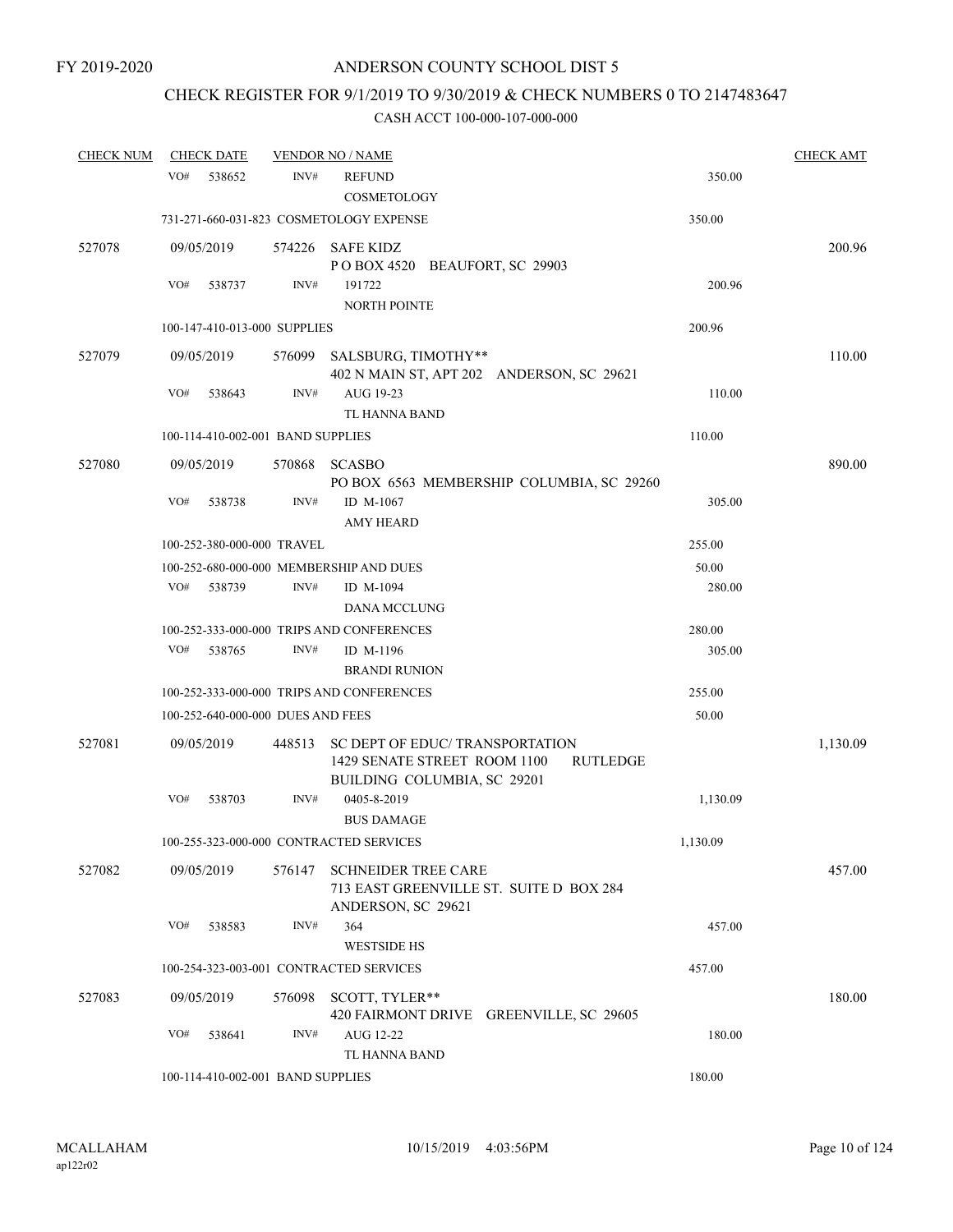# CHECK REGISTER FOR 9/1/2019 TO 9/30/2019 & CHECK NUMBERS 0 TO 2147483647

| <b>CHECK NUM</b> |            | <b>CHECK DATE</b>                  |        | <b>VENDOR NO / NAME</b>                                                        |          | <b>CHECK AMT</b> |
|------------------|------------|------------------------------------|--------|--------------------------------------------------------------------------------|----------|------------------|
| * 527086         | 09/05/2019 |                                    |        | 574096 SUMMIT CONSTRUCTION GROUP LLS<br>101 CONCORD CIR ANDERSON, SC 29621     |          | 3,830.00         |
|                  | VO#        | 538580                             | INV#   | 150                                                                            | 850.00   |                  |
|                  |            |                                    |        | <b>MIDWAY FENCE</b>                                                            |          |                  |
|                  |            |                                    |        | 100-254-323-017-001 CONTRACTED SERVICES                                        | 850.00 A |                  |
|                  | VO#        | 538581                             | INV#   | 151<br><b>TL HANNA</b>                                                         | 2,440.00 |                  |
|                  |            |                                    |        | 100-254-323-002-001 CONTRACTED SERVICES                                        | 2,440.00 |                  |
|                  | VO#        | 538582                             | INV#   | 147                                                                            | 540.00   |                  |
|                  |            |                                    |        | <b>MCCANTS FENCE</b>                                                           |          |                  |
|                  |            |                                    |        | 100-254-323-005-001 CONTRACTED SERVICES                                        | 540.00   |                  |
| 527087           | 09/05/2019 |                                    |        | 576097 TANNER, CHARLOTTE**<br>3015 SWEET BASIL LN LOGANVILLE, GA 30052         |          | 120.00           |
|                  | VO#        | 538640                             | INV#   | AUG 12-22                                                                      | 120.00   |                  |
|                  |            |                                    |        | TL HANNA BAND                                                                  |          |                  |
|                  |            | 100-114-410-002-001 BAND SUPPLIES  |        |                                                                                | 120.00   |                  |
| 527088           | 09/05/2019 |                                    |        | 575405 TC EDUCATIONAL CONSULTING LLC<br>219 COUNTRY GLEN LANE PELZER, SC 29669 |          | 500.00           |
|                  | VO#        | 538741                             | INV#   | 6172<br>PO#<br>11488<br>WHITEHALL 8/5                                          | 500.00   |                  |
|                  |            | 210-224-312-000-000 CONSULTANT FEE |        |                                                                                | 500.00   |                  |
| * 527090         | 09/05/2019 |                                    | 571571 | TECHPOINT<br>144 PEARL INDUSTRIAL AVE HOSCHTON, GA<br>30548                    |          | 125.00           |
|                  | VO#        | 538764                             | INV#   | 2830<br><b>TL HANNA</b>                                                        | 125.00   |                  |
|                  |            |                                    |        | 100-266-314-002-000 REPAIRS TO EQUIPMENT                                       | 125.00   |                  |
| 527091           | 09/05/2019 |                                    | 563660 | TEXTILE STORES, INC<br>ATTN EATHAN EMBLER 105 GLADE SPRINGS                    |          | 185.11           |
|                  |            |                                    |        | ANDERSON, SC 29621                                                             |          |                  |
|                  | VO#        | 538579                             | INV#   | 898143<br><b>SOUTH FANT</b>                                                    | 185.11   |                  |
|                  |            |                                    |        | 100-254-410-015-001 SUPPLIES - MAINTENANCE                                     | 185.11   |                  |
| 527092           | 09/05/2019 |                                    | 566496 | THE PEACE CENTER<br>300 SOUTH MAIN ST GREENVILLE, SC 29601                     |          | 240.00           |
|                  | VO#        | 538711                             | INV#   | 950472<br>CUST #221076                                                         | 240.00   |                  |
|                  |            |                                    |        | 713-271-660-013-351 FIELD TRIPS GRADE 1 EXPENSE                                | 240.00   |                  |
| 527093           | 09/05/2019 |                                    | 497151 | TL HANNA ORCHESTRA BOOSTERS                                                    |          | 175.00           |
|                  | VO#        | 538743                             | INV#   | , ---<br>S. GROVES<br><b>BAND FEES</b>                                         | 175.00   |                  |
|                  |            | 232-188-410-000-000 SUPPLIES       |        |                                                                                | 175.00   |                  |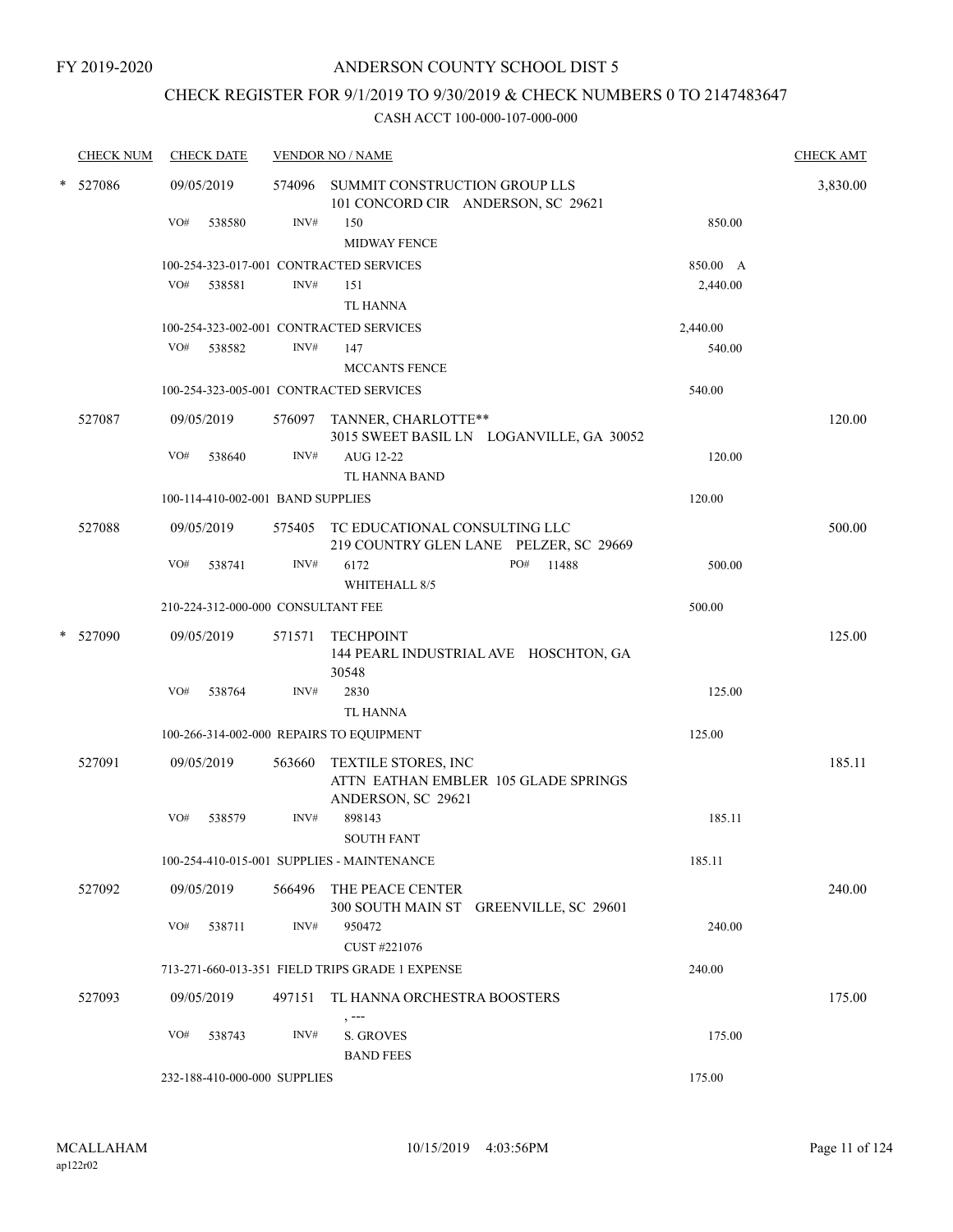# CHECK REGISTER FOR 9/1/2019 TO 9/30/2019 & CHECK NUMBERS 0 TO 2147483647

| <b>CHECK NUM</b> |          | <b>CHECK DATE</b> |                                                                        |      | <b>VENDOR NO / NAME</b>                                                                           |                    | <b>CHECK AMT</b> |
|------------------|----------|-------------------|------------------------------------------------------------------------|------|---------------------------------------------------------------------------------------------------|--------------------|------------------|
|                  | * 527095 |                   | 09/05/2019                                                             |      | 564442 UNITED CHEMICAL & SUPPLY CO<br>POBOX 5066 ATT: ACCOUNTS RECEIVABLE<br>GREENVILLE, SC 29606 |                    | 1,663.79         |
|                  |          | VO#               | 538578                                                                 | INV# | 584535, 535-1<br><b>ICE WET VAC</b>                                                               | 1,663.79           |                  |
|                  |          |                   | 515-253-520-031-CAR CAREER CENTER<br>515-253-520-031-CAR CAREER CENTER |      |                                                                                                   | 1,557.92<br>105.87 |                  |
|                  | 527096   |                   | 09/05/2019                                                             |      | 572513 UNITED LASER<br>P.O. BOX 6889 FLORENCE, SC 29501                                           |                    | 2,115.26         |
|                  |          | VO#               | 538713                                                                 | INV# | 186375<br><b>TONER</b>                                                                            | 2,115.26           |                  |
|                  |          |                   | 100-114-410-003-000 SUPPLIES                                           |      |                                                                                                   | 2,115.26           |                  |
|                  | 527097   |                   | 09/05/2019                                                             |      | 573815 UNITED REFRIGERATION, INC<br>PO BOX 740703 ATLANTA, GA 30374-0703                          |                    | 1,534.69         |
|                  |          | VO#               | 538569                                                                 | INV# | 69712260<br><b>PUMP MOTOR</b>                                                                     | 331.10             |                  |
|                  |          |                   |                                                                        |      | 100-254-410-007-400 HVAC/ELECTRICAL/PLUMBING                                                      | 331.10             |                  |
|                  |          | VO#               | 538570                                                                 | INV# | 69581069<br><b>SUPPLIES</b>                                                                       | 307.23             |                  |
|                  |          |                   |                                                                        |      | 100-254-410-009-400 HVAC/ELECTRICAL/PLUMBING                                                      | 307.23             |                  |
|                  |          | VO#               | 538571                                                                 | INV# | 69812294<br><b>FAN MOTOR</b>                                                                      | 291.76             |                  |
|                  |          |                   |                                                                        |      | 100-254-410-006-400 HVAC/ELECTRICAL/PLUMBING                                                      | 291.76             |                  |
|                  |          | VO#               | 538572                                                                 | INV# | 69798022<br><b>SUPPLIES</b>                                                                       | 192.39             |                  |
|                  |          |                   |                                                                        |      | 100-254-410-021-400 HVAC/ELECTRICAL/PLUMBING                                                      | 192.39             |                  |
|                  |          | VO#               | 538573                                                                 | INV# | 69791538<br><b>PUMP</b>                                                                           | 167.33             |                  |
|                  |          |                   |                                                                        |      | 100-254-410-021-400 HVAC/ELECTRICAL/PLUMBING                                                      | 167.33             |                  |
|                  |          |                   | VO# 538574                                                             | INV# | 69693834<br><b>REPAIR PARTS</b>                                                                   | 113.91             |                  |
|                  |          |                   |                                                                        |      | 100-254-410-011-400 HVAC/ELECTRICAL/PLUMBING                                                      | 31.69              |                  |
|                  |          |                   |                                                                        |      | 100-254-410-021-400 HVAC/ELECTRICAL/PLUMBING                                                      | 82.22              |                  |
|                  |          | VO#               | 538575                                                                 | INV# | 69787374<br><b>REPAIR PARTS</b>                                                                   | 78.69              |                  |
|                  |          |                   |                                                                        |      | 100-254-410-005-400 HVAC/ELECTRICAL/PLUMBING                                                      | 78.69              |                  |
|                  |          | VO#               | 538576                                                                 | INV# | 69764804<br><b>FILTERS</b>                                                                        | 21.31              |                  |
|                  |          |                   |                                                                        |      | 100-254-410-003-400 HVAC/ELECTRICAL/PLUMBING                                                      | 21.31              |                  |
|                  |          | VO#               | 538577                                                                 | INV# | 69786762<br><b>SUPPLIES</b>                                                                       | 7.77               |                  |
|                  |          |                   |                                                                        |      | 100-254-410-003-400 HVAC/ELECTRICAL/PLUMBING                                                      | 7.77               |                  |
|                  |          |                   | VO# 538714                                                             | INV# | 69704731<br><b>REPAIR PARTS</b>                                                                   | 23.20              |                  |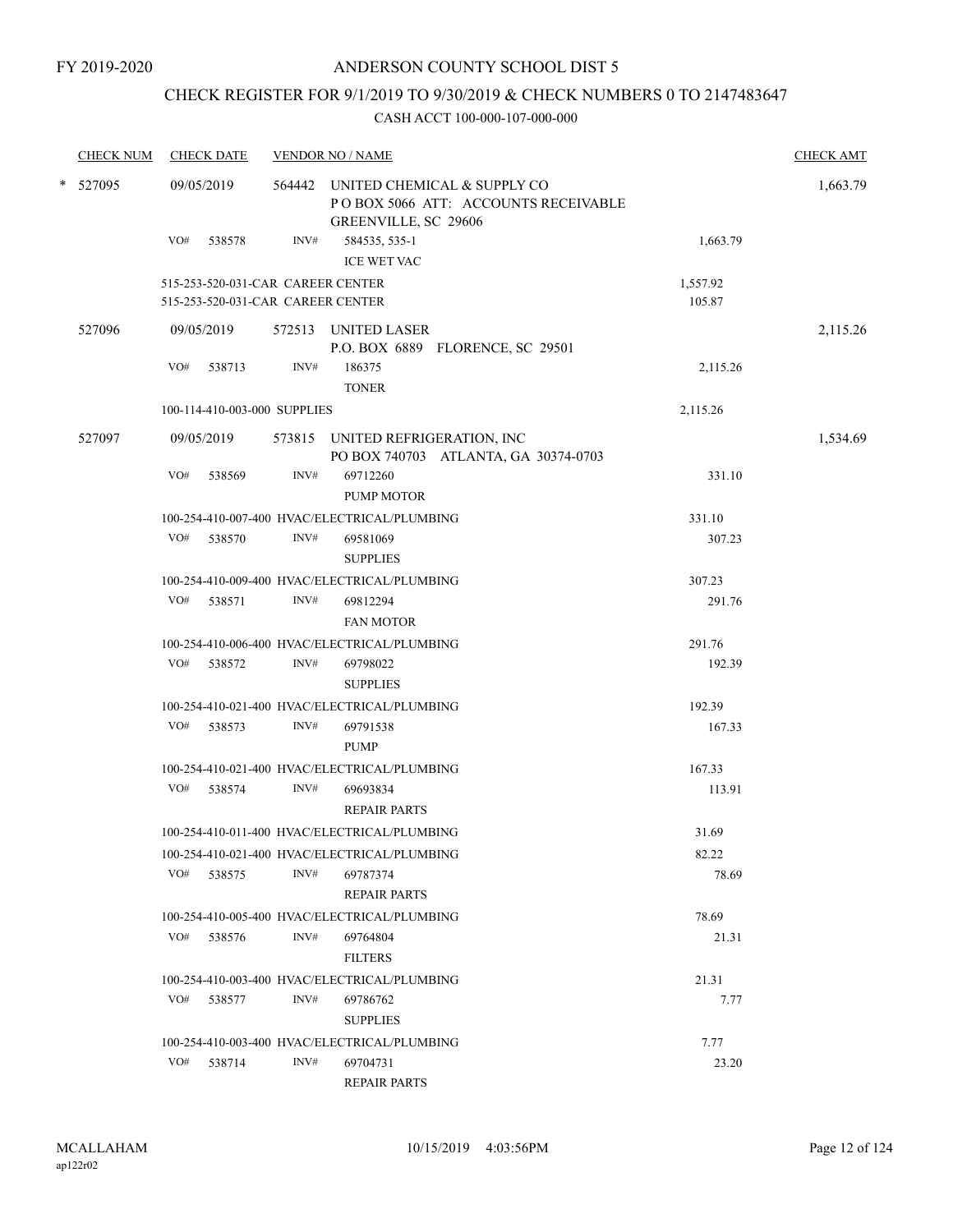# CHECK REGISTER FOR 9/1/2019 TO 9/30/2019 & CHECK NUMBERS 0 TO 2147483647

|   | <b>CHECK NUM</b> | <b>CHECK DATE</b><br>600-256-323-011-000 REPAIRS TO EQUIPMENT |        | <b>VENDOR NO / NAME</b>                                                                                          | 23.20     | <b>CHECK AMT</b> |
|---|------------------|---------------------------------------------------------------|--------|------------------------------------------------------------------------------------------------------------------|-----------|------------------|
|   | 527098           | 09/05/2019                                                    | 524353 | WAL-MART COMMUNITY/GEMB<br>PO BOX 530934 ATT: ACCOUNTS RECEIVABLE<br>ATLANTA, GA 30353-0934                      |           | 599.49           |
|   |                  | VO#<br>538746                                                 | INV#   | 8480<br><b>MCCANTS MIDDLE</b>                                                                                    | 599.49    |                  |
|   |                  | 100-113-410-005-000 SUPPLIES                                  |        |                                                                                                                  | 70.17     |                  |
|   |                  |                                                               |        | 705-271-660-005-411 MISCELLANEOUS EXPENSE                                                                        | 328.14    |                  |
|   |                  | 705-271-660-005-429 FACULTY EXPENSE                           |        |                                                                                                                  | 109.35    |                  |
|   |                  | 705-271-660-005-674 FOOTBALL EXPENSE                          |        |                                                                                                                  | 91.83     |                  |
|   | 527099           | 09/05/2019                                                    | 524353 | WAL-MART COMMUNITY/GEMB<br>PO BOX 530934 ATT: ACCOUNTS RECEIVABLE<br>ATLANTA, GA 30353-0934                      |           | 561.70           |
|   |                  | VO#<br>538747                                                 | INV#   | 3719                                                                                                             | 561.70    |                  |
|   |                  |                                                               |        | <b>NEVITT FOREST</b>                                                                                             |           |                  |
|   |                  |                                                               |        | 712-271-660-012-201 MISCELLANEOUS EXPENSE                                                                        | 320.39    |                  |
|   |                  |                                                               |        | 712-271-660-012-324 POSTIVE BEHAVIOR I.S. EXPENSE                                                                | 241.31    |                  |
|   | 527100           | 09/05/2019                                                    | 524353 | WAL-MART COMMUNITY/GEMB<br>PO BOX 530934 ATT: ACCOUNTS RECEIVABLE<br>ATLANTA, GA 30353-0934                      |           | 861.47           |
|   |                  | VO#<br>538748                                                 | INV#   | 9876<br><b>WEST MARKET</b>                                                                                       | 861.47    |                  |
|   |                  |                                                               |        | 718-271-660-018-201 MISCELLANEOUS EXPENSE                                                                        | 861.47    |                  |
| * | 527102           | 09/05/2019                                                    |        | 573864 WELLS FARGO VENDOR FIN SERV<br>PO BOX 105710 ATLANTA, GA 30348-5710                                       |           | 350.36           |
|   |                  | VO#<br>538749                                                 | INV#   | 5007030565<br>PO#<br>11261<br><b>COPIER</b>                                                                      | 350.36    |                  |
|   |                  | 100-147-410-015-000 SUPPLIES                                  |        |                                                                                                                  | 350.36    |                  |
|   | 527103           | 09/06/2019                                                    | 573721 | SSBT AS TTEE FOR SCORP MM61953-001-042<br>MASS MUTUAL RETIREMENT SERVICES PO BOX<br>219062 KANSAS CITY, MO 64121 |           | 20,446.65        |
|   |                  | VO#<br>538776                                                 | INV#   | 8/30 PAYROLL<br><b>DEDUCTIONS</b>                                                                                | 20,446.65 |                  |
|   |                  |                                                               |        | 100-000-468-000-000 OPTIONAL RETIREMENT PLAN                                                                     | 13,144.26 |                  |
|   |                  |                                                               |        | 100-000-484-000-000 EMPLOYER RETIREMENT PAYABLE                                                                  | 7,302.39  |                  |
|   | 527104           | 09/06/2019                                                    | 504890 | <b>TIAA-CREF</b><br>PO BOX 105316<br>ATLANTA, GA 30348-5316                                                      |           | 27,959.46        |
|   |                  | VO#<br>538778                                                 | INV#   | 8/30 PAYROLL<br><b>DEDUCTIONS</b>                                                                                | 27,959.46 |                  |
|   |                  |                                                               |        | 100-000-468-000-000 OPTIONAL RETIREMENT PLAN                                                                     | 17,973.92 |                  |
|   |                  |                                                               |        | 100-000-484-000-000 EMPLOYER RETIREMENT PAYABLE                                                                  | 9,985.54  |                  |
|   | 527105           | 09/06/2019                                                    | 575086 | <b>VALIC</b><br>C/O JP MORGAN CHASE PO BOX 301701<br>DALLAS, TX 75303-1701                                       |           | 47,782.83        |
|   |                  |                                                               |        |                                                                                                                  |           |                  |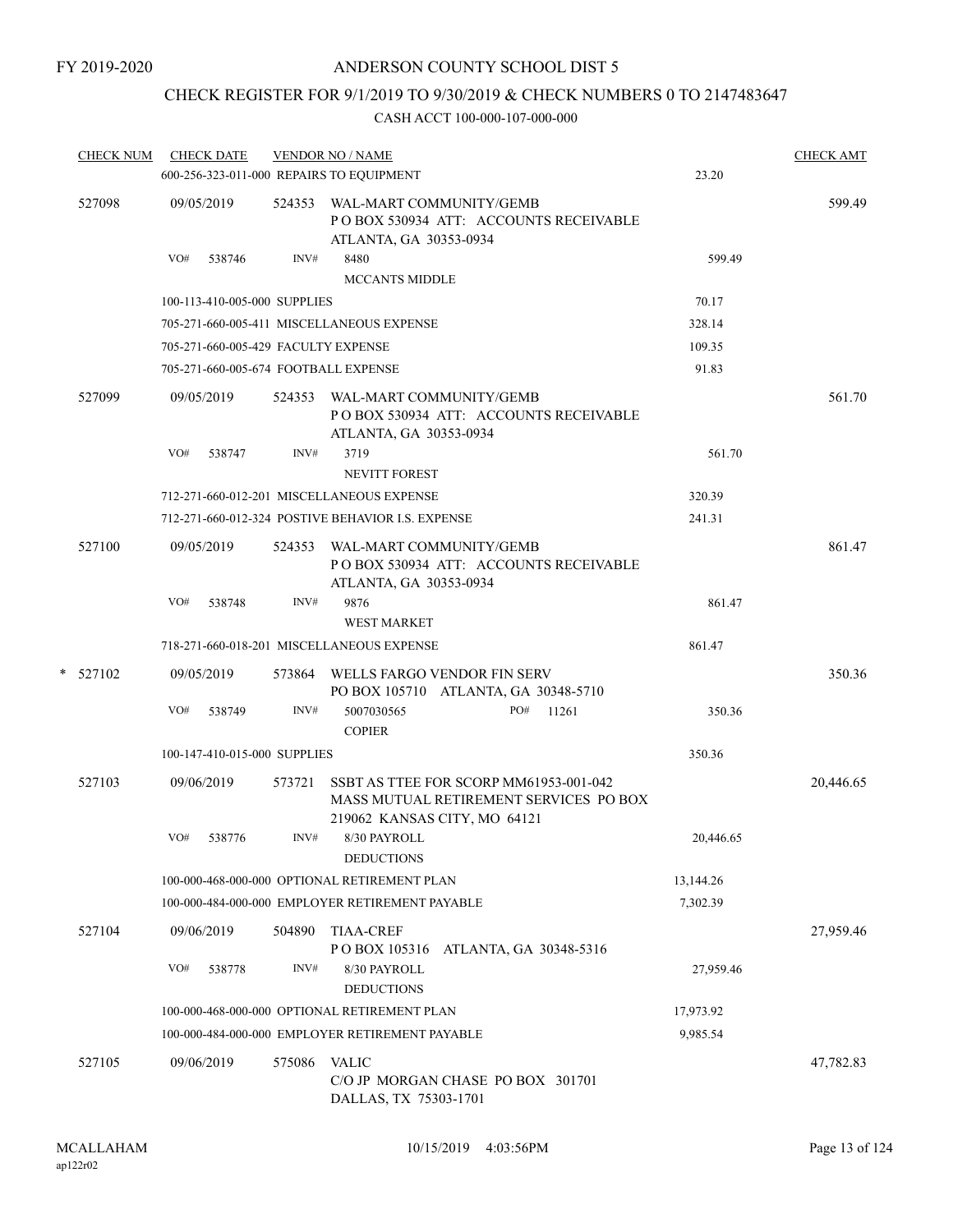# CHECK REGISTER FOR 9/1/2019 TO 9/30/2019 & CHECK NUMBERS 0 TO 2147483647

| <b>CHECK NUM</b> | <b>CHECK DATE</b>                        |        | <b>VENDOR NO / NAME</b>                                                                          |           | <b>CHECK AMT</b> |
|------------------|------------------------------------------|--------|--------------------------------------------------------------------------------------------------|-----------|------------------|
|                  | VO#<br>538777                            | INV#   | 8/30 PAYROLL<br><b>DEDUCTIONS</b>                                                                | 47,782.83 |                  |
|                  |                                          |        | 100-000-468-000-000 OPTIONAL RETIREMENT PLAN                                                     | 30,717.49 |                  |
|                  |                                          |        | 100-000-484-000-000 EMPLOYER RETIREMENT PAYABLE                                                  | 17,065.34 |                  |
| 527106           | 09/10/2019                               | 575369 | ACHIEVE3000<br>DEPT 0118 PO BOX 120118 DALLAS, TX<br>75312-0118                                  |           | 1,850.00         |
|                  | VO#<br>538807                            | INV#   | PO#<br>44534<br>11506                                                                            | 1,850.00  |                  |
|                  |                                          |        | NEW PROSPECT                                                                                     |           |                  |
|                  | 201-112-445-010-000 TECHNOLOGY SUPPLIES  |        |                                                                                                  | 1,850.00  |                  |
| 527107           | 09/10/2019                               | 572919 | ADVANCED SALES & SERVICE<br>PO BOX 205 SANDY SPRINGS, SC 29677-0205                              |           | 257.49           |
|                  | VO#<br>538808                            | INV#   | 44395<br>TL HANNA                                                                                | 257.49    |                  |
|                  | 600-256-323-002-000 REPAIRS TO EQUIPMENT |        |                                                                                                  | 257.49    |                  |
| 527108           | 09/10/2019                               | 564372 | ANDERSON AUTO GLASS CENTER<br>1117 JACKSON STREET ATT: ACCOUNTS<br>RECEIVABLE ANDERSON, SC 29625 |           | 286.65           |
|                  | VO#<br>538810                            | INV#   | IN17497                                                                                          | 286.65    |                  |
|                  |                                          |        | <b>BUS REPAIR</b>                                                                                |           |                  |
|                  | 100-255-323-000-000 CONTRACTED SERVICES  |        |                                                                                                  | 286.65    |                  |
| 527109           | 09/10/2019                               | 570950 | ANDERSON COUNTY SHERIFF'S OFFICE<br>ATTN: JAMIE LAZAR 305 CAMSON ROAD<br>ANDERSON, SC 29621      |           | 1,662.50         |
|                  | VO#<br>538870                            | INV#   | AUG 30 TLH<br><b>SECURITY</b>                                                                    | 1,330.00  |                  |
|                  |                                          |        | 702-271-660-002-671 FOOTBALL GATE RECEIPTS EXPENSE                                               | 1,330.00  |                  |
|                  | VO#<br>538871                            | INV#   | <b>SEPT 4 TLH</b><br><b>SECURITY</b>                                                             | 157.50    |                  |
|                  |                                          |        | 702-271-660-002-679 VOLLEYBALL GATE RECEIPTS EXPENSE                                             | 157.50    |                  |
|                  | VO#<br>538872                            | INV#   | <b>SEPT 4 TLH</b><br><b>CIVIC CENTER</b>                                                         | 70.00     |                  |
|                  |                                          |        | 702-271-660-002-747 CROSS COUNTRY GATE RECEIP EXPENSE                                            | 70.00     |                  |
|                  | VO#<br>538874                            | INV#   | 9/3 GLENVIEW<br><b>SECURITY</b>                                                                  | 105.00    |                  |
|                  |                                          |        | 720-271-660-020-679 VOLLEYBALL GATE RECEIPTS EXPENSE                                             | 105.00    |                  |
| 527110           | 09/10/2019                               | 576161 | AVANT, CAROL**<br>9 FLAUNERY CT FOUNATIN INN, SC 29644                                           |           | 128.20           |
|                  | VO#<br>538862                            | INV#   | <b>WHS 9/3</b><br><b>VB OFFICIAL</b>                                                             | 128.20    |                  |
|                  |                                          |        | 703-271-660-003-679 VOLLEYBALL GATE RECEIPTS EXPENSE                                             | 128.20    |                  |
| 527111           | 09/10/2019                               | 575160 | <b>AVID CENTER</b><br>9797 AERO DRIVE, SUITE 100 SAN DIEGO, CA<br>92123                          |           | 550.00           |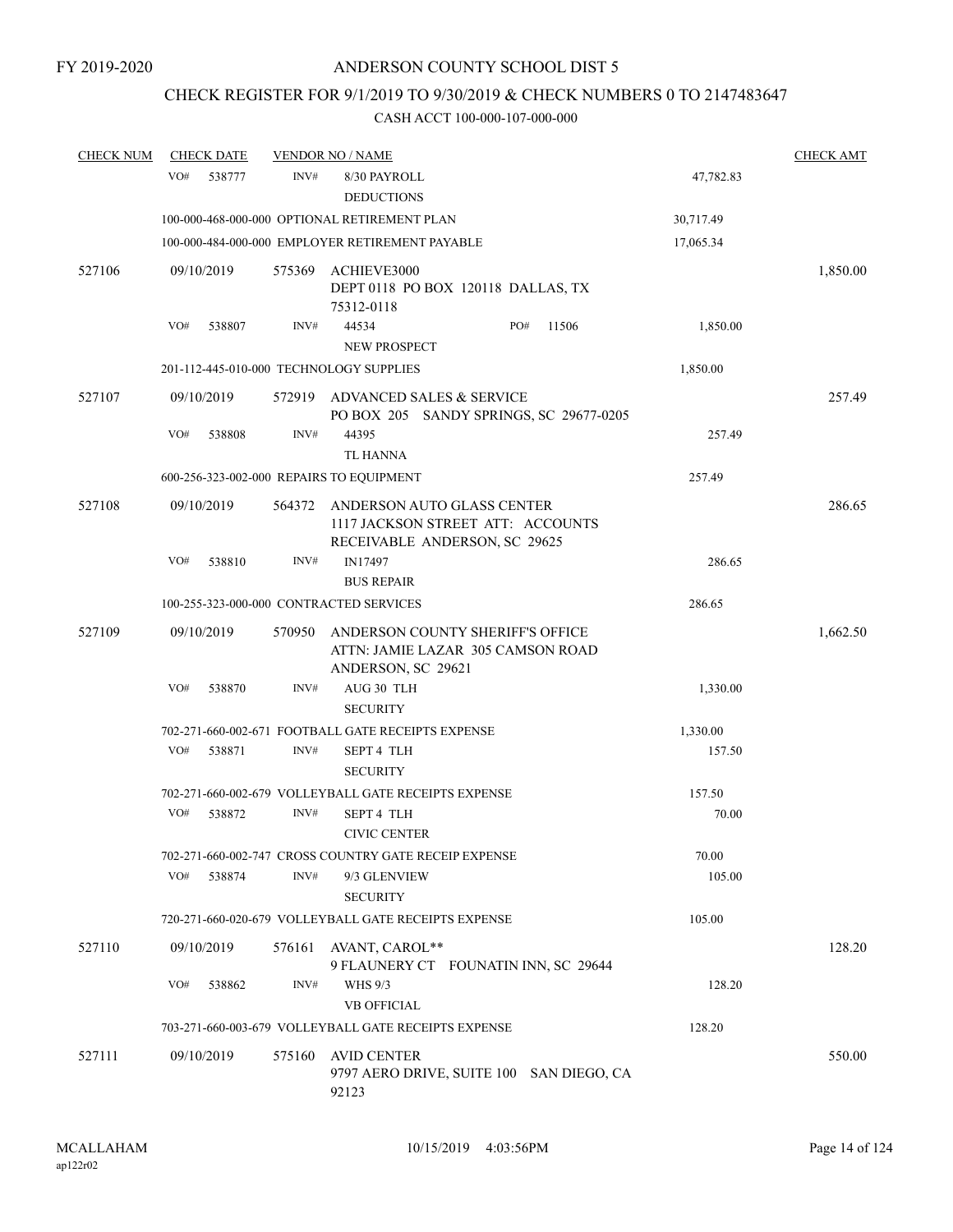## CHECK REGISTER FOR 9/1/2019 TO 9/30/2019 & CHECK NUMBERS 0 TO 2147483647

| <b>CHECK NUM</b> | <b>CHECK DATE</b>                       |        | <b>VENDOR NO / NAME</b>                            |                                                                          |       |          | <b>CHECK AMT</b> |
|------------------|-----------------------------------------|--------|----------------------------------------------------|--------------------------------------------------------------------------|-------|----------|------------------|
|                  | VO#<br>538813                           | INV#   | 47633<br><b>REGISTRATION</b>                       | PO#                                                                      | 11475 | 550.00   |                  |
|                  |                                         |        | 201-224-333-006-000 TRIPS AND CONFERENCES          |                                                                          |       | 550.00   |                  |
| 527112           | 09/10/2019                              | 575063 |                                                    | BAYADA HOME HEALTH CARE, INC.<br>PO BOX 536446 PITTSBURGH, PA 15253-5906 |       |          | 756.00           |
|                  | VO#<br>538814                           | INV#   | 14856429<br>AUG 19-23                              |                                                                          |       | 756.00   |                  |
|                  | 283-126-312-000-000 CONTRACTED SERVICES |        |                                                    |                                                                          |       | 756.00   |                  |
| 527113           | 09/10/2019                              | 569249 | <b>BELNICK</b><br>CANTON, GA 30114                 | BIZCHAIR 4350 BALL GROUND HIGHWAY                                        |       |          | 1,987.72         |
|                  | VO#<br>538815                           | INV#   | 7471657<br><b>CHAIR</b>                            |                                                                          |       | 1,987.72 |                  |
|                  |                                         |        | 100-113-410-005-VEN SUPPLY-ADDT'L FOR LOST VENDING |                                                                          |       | 1,987.72 |                  |
| 527114           | 09/10/2019                              | 573074 | <b>CAPSTONE</b><br>CHICAGO, IL 60677-6866          | COUGHLAN COMPANIES PO BOX 776866                                         |       |          | 1,165.00         |
|                  | VO#<br>538877                           | INV#   | 174045<br>CUST #10276                              |                                                                          |       | 1,165.00 |                  |
|                  |                                         |        | 717-190-660-017-201 MISCELLANEOUS EXPENSE          |                                                                          |       | 165.00   |                  |
|                  |                                         |        |                                                    | 900-112-445-017-045 TECH SOFTWARE-WF/INQUIRY TO LEARN                    |       | 1,000.00 |                  |
| 527115           | 09/10/2019                              | 156900 | ANDERSON, SC 29622                                 | CAROLINA PRODUCE COMPANY<br>POBOX 3849 ATT: ACCOUNTS RECEIVABLE          |       |          | 5,317.35         |
|                  | VO#<br>538817                           | INV#   | AUG 2019<br><b>FOOD</b>                            |                                                                          |       | 5,317.35 |                  |
|                  | 600-256-460-003-000 FOOD                |        |                                                    |                                                                          |       | 98.00    |                  |
|                  | 600-256-460-006-000 FOOD                |        |                                                    |                                                                          |       | 132.50   |                  |
|                  | 600-256-460-007-000 FOOD                |        |                                                    |                                                                          |       | 443.50   |                  |
|                  | 600-256-460-008-000 FOOD                |        |                                                    |                                                                          |       | 165.50   |                  |
|                  | 600-256-460-009-000 FOOD                |        |                                                    |                                                                          |       | 69.60    |                  |
|                  | 600-256-460-011-000 FOOD                |        |                                                    |                                                                          |       | 809.50   |                  |
|                  | 600-256-460-011-FFV FOOD-FFVP           |        |                                                    |                                                                          |       | 1,251.75 |                  |
|                  | 600-256-460-012-000 FOOD                |        |                                                    |                                                                          |       | 87.00    |                  |
|                  | 600-256-460-012-FFV FOOD-FFVP           |        |                                                    |                                                                          |       | 623.50   |                  |
|                  | 600-256-460-016-000 FOOD                |        |                                                    |                                                                          |       | 95.00    |                  |
|                  | 600-256-460-016-FFV FOOD-FFVP           |        |                                                    |                                                                          |       | 1,237.50 |                  |
|                  | 600-256-460-018-000 FOOD                |        |                                                    |                                                                          |       | 58.00    |                  |
|                  | 600-256-460-020-000 FOOD                |        |                                                    |                                                                          |       | 128.50   |                  |
|                  | 600-256-460-021-000 FOOD                |        |                                                    |                                                                          |       | 36.00    |                  |
|                  | 600-256-460-031-000 PURCHASED FOOD      |        |                                                    |                                                                          |       | 81.50    |                  |
| 527116           | 09/10/2019                              | 574972 | <b>CHEERSOUNDS</b>                                 |                                                                          |       |          | 199.00           |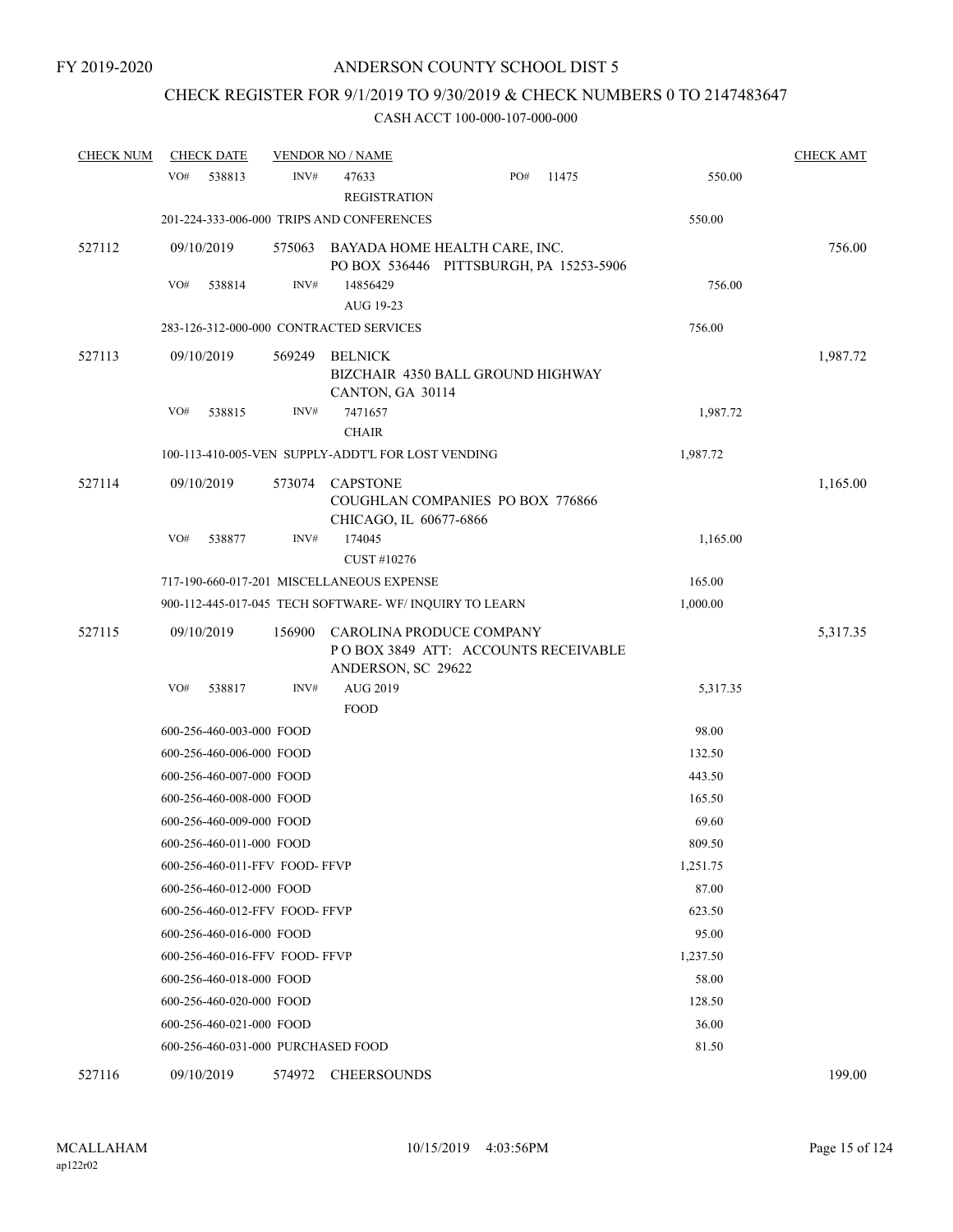### CHECK REGISTER FOR 9/1/2019 TO 9/30/2019 & CHECK NUMBERS 0 TO 2147483647

| <b>CHECK NUM</b> |     | <b>CHECK DATE</b> |                                   | <b>VENDOR NO / NAME</b>                                                              |              |           | <b>CHECK AMT</b> |
|------------------|-----|-------------------|-----------------------------------|--------------------------------------------------------------------------------------|--------------|-----------|------------------|
|                  |     |                   |                                   | 6905 N WICKMAN RD STE 102 MELBOURNE, FL<br>32940                                     |              |           |                  |
|                  | VO# | 538878            | INV#                              | <b>ORDER 62750</b><br><b>MCCANTS</b>                                                 |              | 199.00    |                  |
|                  |     |                   |                                   | 705-271-660-005-611 PEP CLUB EXPENSE                                                 |              | 199.00    |                  |
| 527117           |     | 09/10/2019        | 176300                            | COBB'S GLEN COUNTRY CLUB<br>2201 COBBS WAY ANDERSON, SC 29621                        |              |           | 15,000.00        |
|                  | VO# | 538818            | INV#                              | 2019-2020<br>TLH & WHS                                                               | PO#<br>11501 | 15,000.00 |                  |
|                  |     |                   |                                   | 100-271-312-002-GOF GOLF ATHLETIC RENTAL                                             |              | 7,500.00  |                  |
|                  |     |                   |                                   | 100-271-312-003-GOF GOLF ATHLETIC RENTAL                                             |              | 7,500.00  |                  |
| 527118           |     | 09/10/2019        | 571748                            | <b>COLONIAL LIFE</b><br>PREMIUM PROCESSING PO BOX 903 COLUMBIA,<br>SC 29202-0903     |              |           | 7,395.88         |
|                  | VO# | 538819            | INV#                              | AUG 2019<br>#E4041711                                                                |              | 7,395.88  |                  |
|                  |     |                   |                                   | 100-000-469-000-000 LIFE INSURANCE PAYABLE                                           |              | 7,395.88  |                  |
| 527119           |     | 09/10/2019        | 569972                            | <b>CRAIG MUSSELWHITE</b>                                                             |              |           | 197.20           |
|                  | VO# | 538869            | INV#                              | SEPT 12 & 13<br><b>MILEAGE</b>                                                       |              | 197.20    |                  |
|                  |     |                   |                                   | 100-232-333-000-000 TRIPS AND CONFERENCES                                            |              | 197.20    |                  |
| *<br>527121      |     | 09/10/2019        | 198651                            | DELL MARKETING LP<br>POBOX 534118 ATT: ACCOUNTS RECEIVABLE<br>ATLANTA, GA 30353-4118 |              |           | 988.68           |
|                  | VO# | 538821            | INV#                              | 10336191624<br><b>TECHNOLOGY</b>                                                     | PO#<br>11413 | 988.68    |                  |
|                  |     |                   | 600-256-410-000-000 SUPPLIES      |                                                                                      |              | 988.68    |                  |
| 527122           |     | 09/10/2019        | 576157                            | DRI-STICK DECAL CORPORATION<br>RYDIN PO BOX 92170 ELK GROVE VILLAGE, IL<br>60009     |              |           | 1,330.00         |
|                  | VO# | 538851            | INV#                              | 361240<br>CUST #24932                                                                |              | 1,330.00  |                  |
|                  |     |                   |                                   | 712-271-660-012-201 MISCELLANEOUS EXPENSE                                            |              | 1,330.00  |                  |
| 527123           |     | 09/10/2019        | 576083                            | DUMAS CLARK CURRICULUM CONSULTING DC3<br>1501 WALTON LANE SMYRNA, GA 30082           |              |           | 2,000.00         |
|                  | VO# | 538824            | INV#                              | 10<br><b>NEVITT FOREST</b>                                                           | PO#<br>11333 | 2,000.00  |                  |
|                  |     |                   | 201-224-312-012-000 PD CONSULTANT |                                                                                      |              | 2,000.00  |                  |
| * 527125         |     | 09/10/2019        | 571483                            | ISOM ELECTRIC, LLC<br>3300-D N. MAIN STREET PMB 325 ANDERSON, SC<br>29621            |              |           | 2,475.00         |
|                  | VO# | 538827            | INV#                              | 9356<br><b>MCCANTS</b>                                                               |              | 2,475.00  |                  |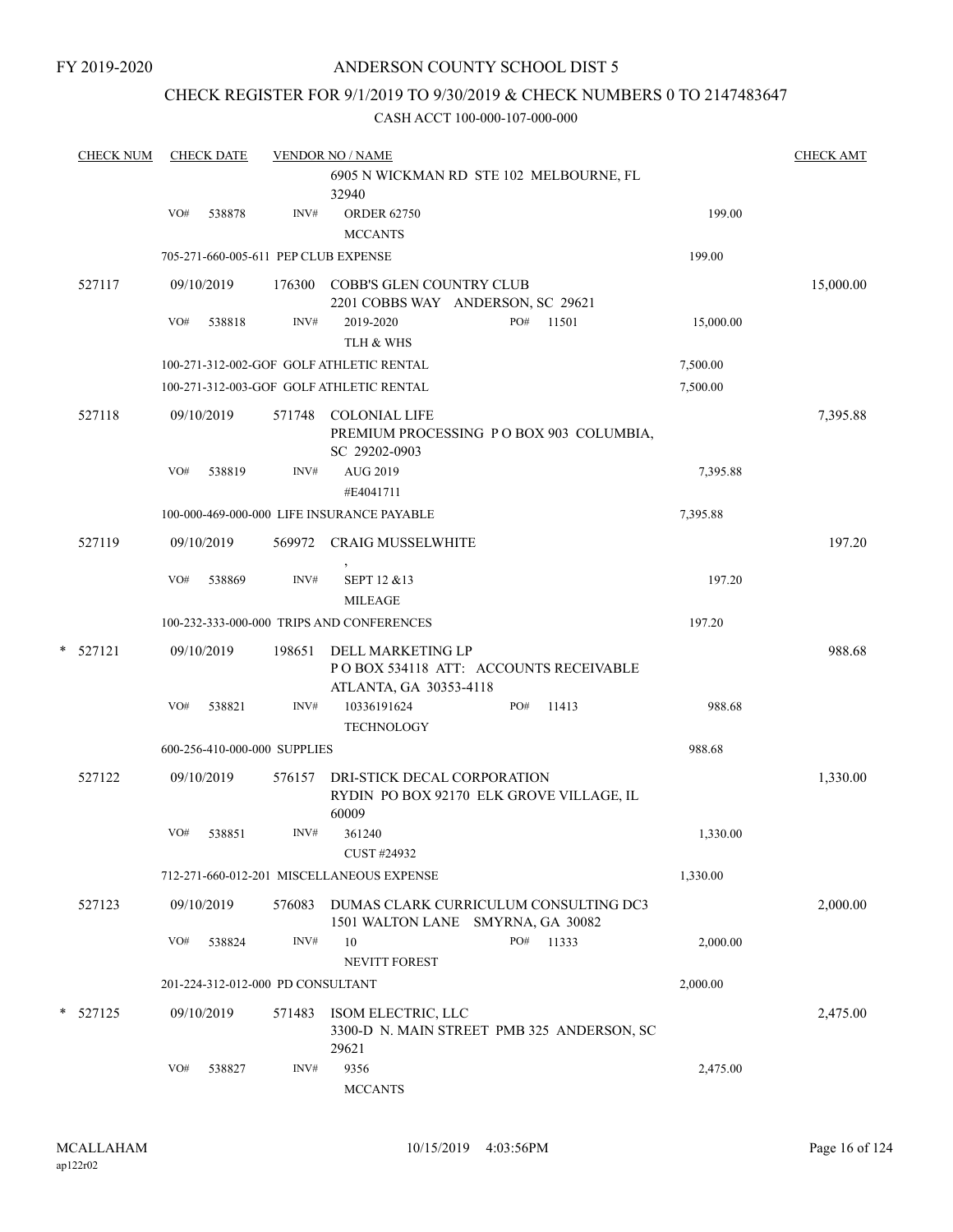# CHECK REGISTER FOR 9/1/2019 TO 9/30/2019 & CHECK NUMBERS 0 TO 2147483647

|        | <b>CHECK NUM</b> |     | <b>CHECK DATE</b> |        | <b>VENDOR NO / NAME</b>                                                                       |           | <b>CHECK AMT</b> |
|--------|------------------|-----|-------------------|--------|-----------------------------------------------------------------------------------------------|-----------|------------------|
|        |                  |     |                   |        | 600-256-323-005-000 REPAIRS TO EQUIPMENT                                                      | 2,475.00  |                  |
| *      | 527127           |     | 09/10/2019        |        | 573808 LOGO'S SIGNS AND SCREEN PRINTING, LLC<br>2704 NORTH MAIN STREET ANDERSON, SC 29621     |           | 680.00           |
|        |                  | VO# | 538884            | INV#   | 2157<br><b>MCCANTS</b>                                                                        | 680.00    |                  |
|        |                  |     |                   |        | 705-271-660-005-682 VOLLEYBALL EXPENSE                                                        | 680.00    |                  |
|        | 527128           |     | 09/10/2019        |        | 576036 MACKEY, ANNA-LISA**<br>PATHS PROGRAM LLC 12408 WEST ENCANTO<br>BLVD AVONDALE, AZ 85392 |           | 326.92           |
|        |                  | VO# | 538845            | INV#   | 1231<br>PO#<br>11446<br><b>MATERIALS</b>                                                      | 326.92    |                  |
|        |                  |     |                   |        | 201-112-410-012-000 SUPPLIES AND MATERIALS                                                    | 326.92    |                  |
|        | 527129           |     | 09/10/2019        | 346000 | MCCANTS MIDDLE SCHOOL<br>2123 MARCHBANKS AVENUE ANDERSON, SC<br>29621                         |           | 291.63           |
|        |                  | VO# | 538828            | INV#   | <b>FOOD SERVICE</b><br>PAST DUE ACCTS                                                         | 291.63    |                  |
|        |                  |     |                   |        | 705-271-660-005-799 16/17 LUNCH BALANCE DUE EXPENSE                                           | 291.63    |                  |
|        | 527130           |     | 09/10/2019        | 574440 | MCCANTS PETTY CASH                                                                            |           | 225.00           |
|        |                  | VO# | 538829            | INV#   | SEPT <sub>10</sub><br>VOLLEYBALL                                                              | 225.00    |                  |
|        |                  |     |                   |        | 705-271-660-005-666 CONCESSIONS EXPENSE                                                       | 75.00     |                  |
|        |                  |     |                   |        | 705-271-660-005-679 VOLLEYBALL GATE RECEIPTS EXPENSE                                          | 150.00    |                  |
|        | 527131           |     | 09/10/2019        | 574634 | MCKENZIE, EDWARD**<br>964 JESSE BYRD RD HARTSVILLE, SC 29550                                  |           | 9,075.00         |
|        |                  | VO# | 538830            | INV#   | PO#<br>267<br>11429<br><b>BUS CAMERAS</b>                                                     | 9,075.00  |                  |
|        |                  |     |                   |        | 100-255-323-000-000 CONTRACTED SERVICES                                                       | 9,075.00  |                  |
| $\ast$ | 527133           |     | 09/10/2019        | 366700 | <b>MUTUAL OF OMAHA</b><br>PO BOX 2147 OMAHA, NE 68103-2147                                    |           | 23,727.34        |
|        |                  | VO# | 538833            | INV#   | <b>SEPT 2019</b><br>#G00018B5                                                                 | 23,727.34 |                  |
|        |                  |     |                   |        | 100-000-450-000-000 MISC. DEDUCTIONS                                                          | 6,644.14  |                  |
|        |                  |     |                   |        | 100-000-456-000-000 INSURANCE PAYABLE                                                         | 17,083.20 |                  |
|        | 527134           |     | 09/10/2019        | 564099 | PIONEER VALLEY BOOKS<br>155A INDUSTRIAL DRIVE ATT: ACCOUNTS                                   |           | 1,748.25         |
|        |                  | VO# | 538852            | INV#   | RECEIVABLE NORTHAMPTON, MA 01060<br>155540<br>PO#<br>10717<br><b>SUPPLIES</b>                 | 1,748.25  |                  |
|        |                  |     |                   |        | 201-112-410-011-000 SUPPLIES AND MATERIALS                                                    | 1,748.25  |                  |
| *      | 527136           |     | 09/10/2019        | 576061 | PREMIER TABLE LINENS<br>7321 NW 35TH STREET MIAMI, FL 33122                                   |           | 442.12           |
|        |                  | VO# | 538848            | INV#   | PO#<br>97838PP<br>11272                                                                       | 442.12    |                  |
|        |                  |     |                   |        |                                                                                               |           |                  |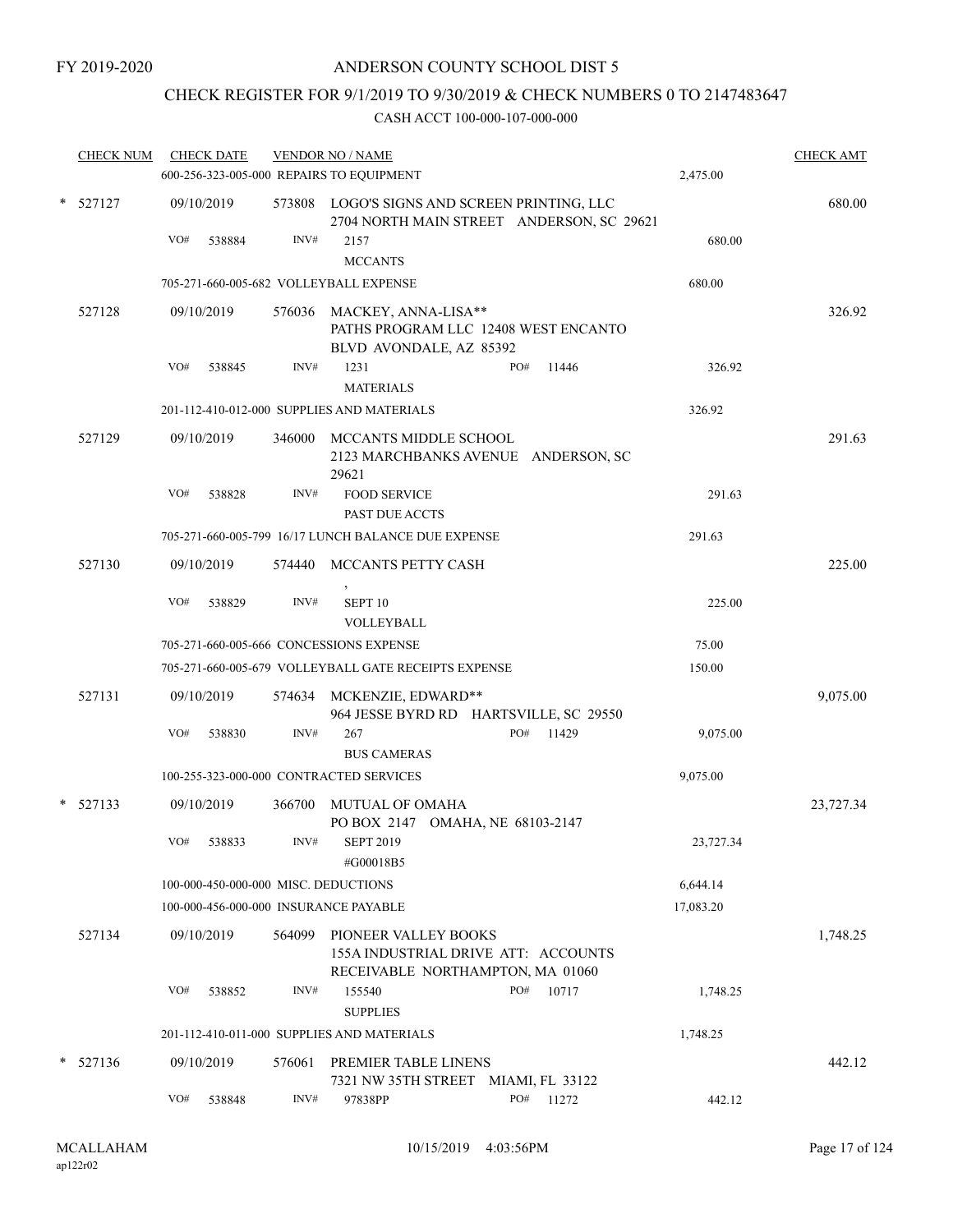### CHECK REGISTER FOR 9/1/2019 TO 9/30/2019 & CHECK NUMBERS 0 TO 2147483647

| <b>CHECK NUM</b> | <b>CHECK DATE</b>                 |        | <b>VENDOR NO / NAME</b><br><b>RESTOCKING FEE</b>                                                                |           | <b>CHECK AMT</b> |
|------------------|-----------------------------------|--------|-----------------------------------------------------------------------------------------------------------------|-----------|------------------|
|                  | 515-253-520-031-CAR CAREER CENTER |        |                                                                                                                 | 442.12    |                  |
| 527137           | 09/10/2019                        | 569819 | <b>SC DEPARTMENT OF EDUCATION</b><br>EDUCATOR EFFECTIVENESS & LEADERSHIP 8301<br>PARKLANE RD COLUMBIA, SC 29223 |           | 200.00           |
|                  | VO#<br>538853                     | INV#   | EELD192005<br><b>CURTIS SMITH</b>                                                                               | 200.00    |                  |
|                  |                                   |        | 267-224-333-006-P15 TRIPS- NEW PRINC/ASST PRINC                                                                 | 200.00    |                  |
| 527138           | 09/10/2019                        |        | 480850 SOUTHERN EDUCATIONAL SYSTEMS<br>POBOX 170339 SPARTANBURG, SC 29301                                       |           | 53,500.00        |
|                  | VO#<br>538854                     | INV#   | PO# 11479<br>19-1221<br><b>EQUIPMENT</b>                                                                        | 53,500.00 |                  |
|                  |                                   |        | 900-115-312-031-037 MICHELIN DONATION - AIT                                                                     | 53,500.00 |                  |
| 527139           | 09/10/2019                        |        | 575405 TC EDUCATIONAL CONSULTING LLC<br>219 COUNTRY GLEN LANE PELZER, SC 29669                                  |           | 750.00           |
|                  | VO#<br>538855                     | INV#   | PO#<br><b>VARENNES</b><br>11553<br><b>CONSULTING</b>                                                            | 750.00    |                  |
|                  | 201-224-312-016-000 PD CONSULTANT |        |                                                                                                                 | 750.00    |                  |
| 527140           | 09/10/2019                        | 572122 | THE ELECTRIC CITY NEWS<br>POBOX 1015 ANDERSON, SC 29622                                                         |           | 675.00           |
|                  | VO#<br>538856                     | INV#   | 6692<br><b>FULL PAGE AD</b>                                                                                     | 675.00    |                  |
|                  |                                   |        | 100-263-360-000-000 PRINTING AND BINDING                                                                        | 675.00    |                  |
| 527141           | 09/10/2019                        | 563611 | THE GREENVILLE ZOO<br>150 CLEVELAND PARK DRIVE GREENVILLE, SC<br>29601                                          |           | 300.00           |
|                  | VO#<br>538889                     | INV#   | FOR 4/30/20                                                                                                     | 300.00    |                  |
|                  |                                   |        | <b>CALHOUN ACADEMY</b>                                                                                          |           |                  |
|                  |                                   |        | 714-271-660-014-354 FIELD TRIPS GRADE 4 EXPENSE                                                                 | 300.00    |                  |
| 527142           | 09/10/2019                        | 576122 | THERE IS HOPE COUNSELING, LLC<br>ROYCE V. MILLER 145 THOMAS GREEN BLVD,<br>SUITE 210 CLEMSON, SC 29631          |           | 900.00           |
|                  | VO#<br>538832                     | INV#   | 161406<br>CONSULTING                                                                                            | 900.00    |                  |
|                  |                                   |        | 237-128-313-002-000 STUDENT SERVICES/COUNSELOR                                                                  | 450.00    |                  |
|                  |                                   |        | 237-128-313-003-000 STUDENT SERVICES/COUNSELOR                                                                  | 450.00    |                  |
| $*$ 527144       | 09/10/2019                        | 508700 | TRI-COUNTY TECHNICAL COLLEGE<br>POBOX 587 PENDLETON, SC 29670                                                   |           | 1,420.00         |
|                  | VO#<br>538858                     | INV#   | V0023366                                                                                                        | 1,420.00  |                  |
|                  |                                   |        | PO 191ZMGT64901                                                                                                 |           |                  |
|                  | 600-256-410-000-000 SUPPLIES      |        |                                                                                                                 | 1,420.00  |                  |
| 527145           | 09/10/2019                        | 572513 | UNITED LASER<br>P.O. BOX 6889 FLORENCE, SC 29501                                                                |           | 2,009.46         |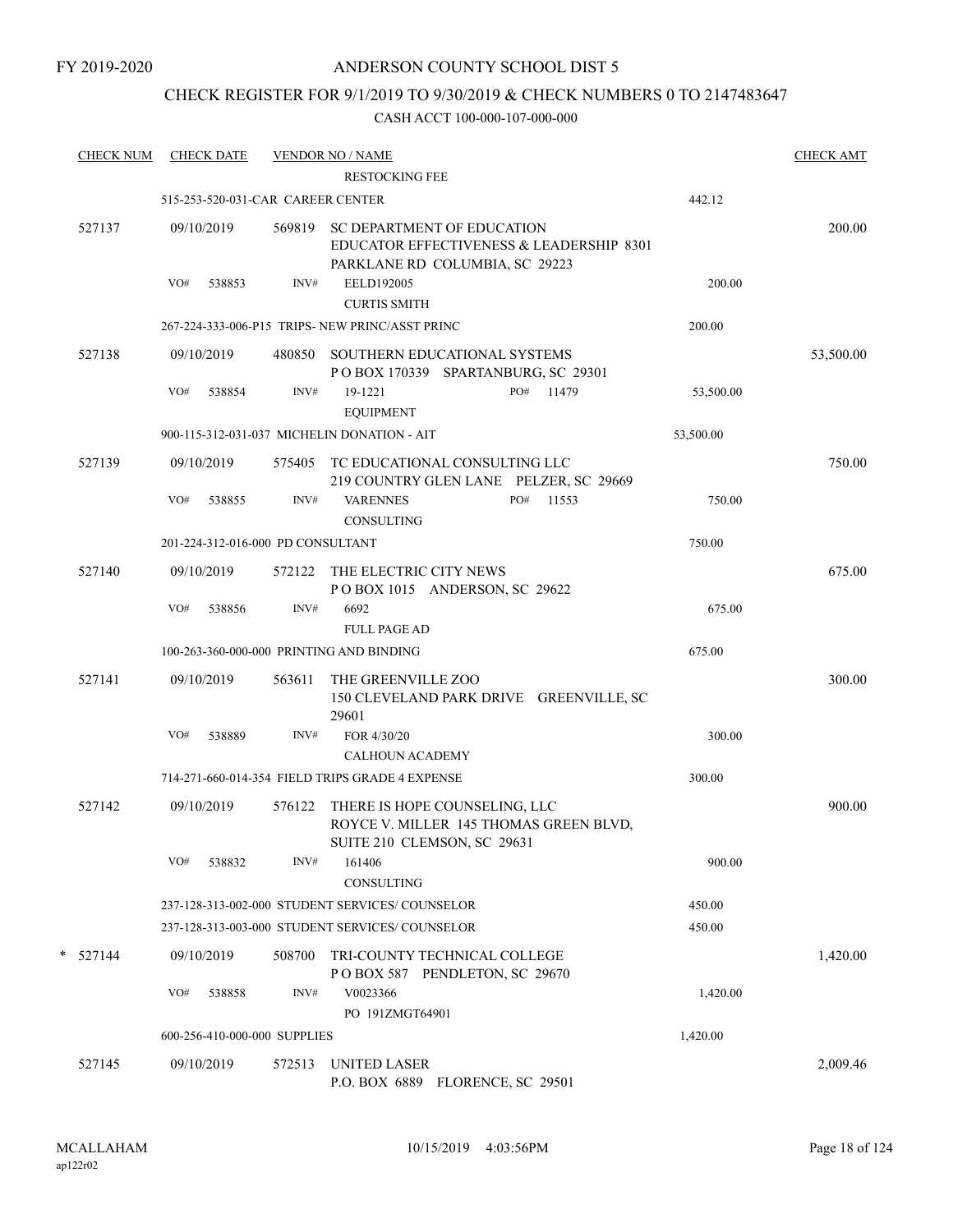# CHECK REGISTER FOR 9/1/2019 TO 9/30/2019 & CHECK NUMBERS 0 TO 2147483647

|   | <b>CHECK NUM</b> | <b>CHECK DATE</b>                                              |        | <b>VENDOR NO / NAME</b>                              |                                                                            |       |                      | <b>CHECK AMT</b> |
|---|------------------|----------------------------------------------------------------|--------|------------------------------------------------------|----------------------------------------------------------------------------|-------|----------------------|------------------|
|   |                  | VO#<br>538859                                                  | INV#   | 186722<br><b>TONER</b>                               | PO#                                                                        | 11472 | 2,009.46             |                  |
|   |                  |                                                                |        | 201-113-445-006-000 TECHNOLOGY SUPPLIES              |                                                                            |       | 2,009.46             |                  |
|   | 527146           | 09/10/2019                                                     | 524353 | ATLANTA, GA 30353-0934                               | WAL-MART COMMUNITY/GEMB<br>POBOX 530934 ATT: ACCOUNTS RECEIVABLE           |       |                      | 146.62           |
|   |                  | VO#<br>538860                                                  | INV#   | 3784<br><b>VARENNES ELEM</b>                         |                                                                            |       | 146.62               |                  |
|   |                  |                                                                |        | 716-271-660-016-201 MISCELLANEOUS EXPENSE            |                                                                            |       | 146.62               |                  |
| * | 527148           | 09/12/2019                                                     | 576158 | ALLIED 100, LLC                                      | 1800 US HWY 51 N  WOODRUFF, WI 54568                                       |       |                      | 177.35           |
|   |                  | VO#<br>539099                                                  | INV#   | 1482964<br><b>CPR SUPPLIES</b>                       | PO#                                                                        | 11454 | 177.35               |                  |
|   |                  |                                                                |        | 329-115-410-031-000 SUPPLIES-STATE EQUIPMENT         |                                                                            |       | 177.35               |                  |
|   | 527149           | 09/12/2019                                                     |        |                                                      | 576166 AMERICAN BACKFLOW PRODUCTS CO<br>PO BOX 37025 TALLAHASSEE, FL 32315 |       |                      | 225.90           |
|   |                  | VO#<br>538971                                                  | INV#   | 390460<br><b>SUPPLIES</b>                            |                                                                            |       | 225.90               |                  |
|   |                  |                                                                |        | 100-254-323-000-400 CONTRACT SRVS.-HVAC              |                                                                            |       | 225.90               |                  |
|   | 527150           | 09/12/2019                                                     | 570950 | ANDERSON, SC 29621                                   | ANDERSON COUNTY SHERIFF'S OFFICE<br>ATTN: JAMIE LAZAR 305 CAMSON ROAD      |       |                      | 1,225.00         |
|   |                  | VO#<br>539100                                                  | INV#   | <b>WESTSIDE</b><br><b>SECURITY</b>                   |                                                                            |       | 1,120.00             |                  |
|   |                  |                                                                |        | 703-271-660-003-671 FOOTBALL GATE RECEIPTS EXPENSE   |                                                                            |       | 1,120.00             |                  |
|   |                  | VO#<br>539101                                                  | INV#   | <b>WESTSIDE</b><br><b>SECURITY</b>                   |                                                                            |       | 105.00               |                  |
|   |                  |                                                                |        | 703-271-660-003-679 VOLLEYBALL GATE RECEIPTS EXPENSE |                                                                            |       | 105.00               |                  |
|   | 527151           | 09/12/2019                                                     | 570003 | AT&T<br>CAROL STREAM, IL 60197                       | $(803 M24-8701)$<br>PO BOX 9011 ATT: ACCOUNTS RECEIVABLE                   |       |                      | 997.49           |
|   |                  | VO#<br>539104                                                  | INV#   | 803M248701701<br>PHONE SERVICE                       |                                                                            |       | 997.49               |                  |
|   |                  | 100-266-340-000-000 TELEPHONE                                  |        |                                                      |                                                                            |       | 354.94               |                  |
|   |                  | 100-266-340-000-000 TELEPHONE<br>100-266-340-000-000 TELEPHONE |        |                                                      |                                                                            |       | $-3.39$<br>$-183.62$ |                  |
|   |                  | 100-266-340-015-000 TELEPHONE<br>100-266-340-015-000 TELEPHONE |        |                                                      |                                                                            |       | 354.94<br>$-78.42$   |                  |
|   |                  | 100-266-340-018-000 TELEPHONE                                  |        |                                                      |                                                                            |       | 354.94               |                  |
|   |                  | 100-266-340-018-000 TELEPHONE                                  |        |                                                      |                                                                            |       | $-78.42$             |                  |
|   |                  | 100-266-340-023-000 TELEPHONE<br>100-266-340-023-000 TELEPHONE |        |                                                      |                                                                            |       | 354.94<br>$-78.42$   |                  |
|   | 527152           | 09/12/2019                                                     | 569220 | AUTECH<br>WILLIAMSTON, SC 29697                      | PO BOX 248 ATT: ACCOUNTS RECEIVABLE                                        |       |                      | 2,144.92         |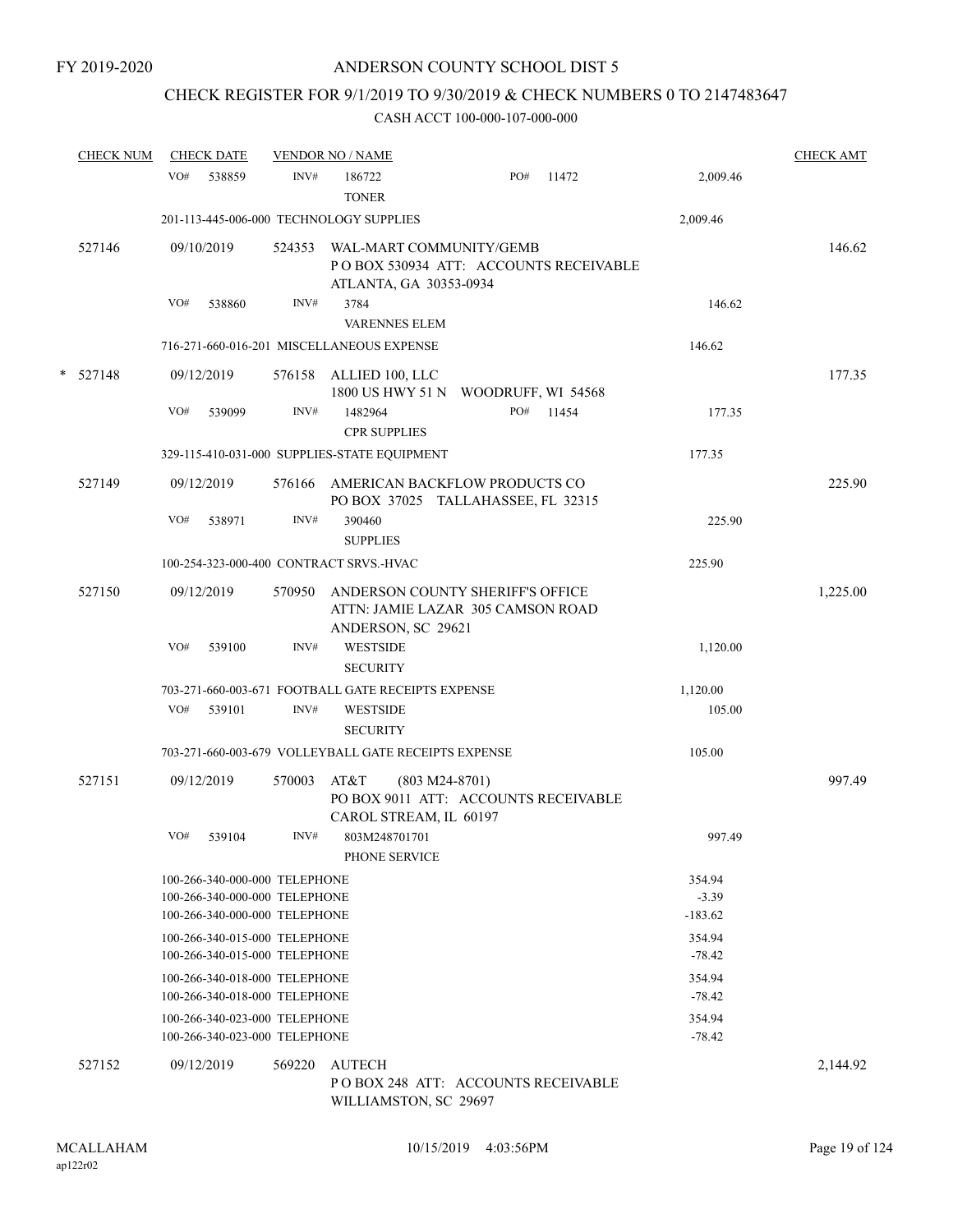# CHECK REGISTER FOR 9/1/2019 TO 9/30/2019 & CHECK NUMBERS 0 TO 2147483647

| <b>CHECK NUM</b> | <b>CHECK DATE</b>                       |        | <b>VENDOR NO / NAME</b>                                                          |        | <b>CHECK AMT</b> |
|------------------|-----------------------------------------|--------|----------------------------------------------------------------------------------|--------|------------------|
|                  | VO# 538960                              | INV#   | 7539<br>SOUTHWOOD                                                                | 150.00 |                  |
|                  |                                         |        | 100-254-323-021-400 CONTR SERV-HVAC/ELECT/PLUMBING                               | 150.00 |                  |
|                  | VO# 538961                              | INV#   | 7540<br><b>CAREER CENTER</b>                                                     | 150.00 |                  |
|                  |                                         |        | 100-254-323-001-400 CONTR SERV-HVAC/ELECT/PLUMBING                               | 150.00 |                  |
|                  | VO#<br>538962                           | INV#   | 7538<br><b>WEST MARKET</b>                                                       | 150.00 |                  |
|                  |                                         |        | 100-254-323-018-400 CONTR SERV-HVAC/ELECT/PLUMBING                               | 150.00 |                  |
|                  | VO#<br>538963                           | INV#   | 7500<br>NEW PROSPECT                                                             | 174.08 |                  |
|                  |                                         |        | 100-254-323-010-400 CONTR SERV-HVAC/ELECT/PLUMBING                               | 174.08 |                  |
|                  | VO#<br>538964                           | INV#   | 7498<br><b>WESTSIDE</b>                                                          | 250.00 |                  |
|                  |                                         |        | 100-254-323-003-400 CONTR SERV-HVAC/ELECT/PLUMBING                               | 250.00 |                  |
|                  | VO# 538965                              | INV#   | 7523<br>WHITEHALL                                                                | 125.00 |                  |
|                  |                                         |        | 100-254-323-019-400 CONTR SERV-HVAC/ELECT/PLUMBING                               | 125.00 |                  |
|                  | VO#<br>538966                           | INV#   | 7516<br><b>CONCORD</b>                                                           | 125.00 |                  |
|                  |                                         |        | 100-254-323-009-400 CONTR SERV-HVAC/ELECT/PLUMBING                               | 125.00 |                  |
|                  | VO#<br>538967                           | INV#   | 7519<br><b>WESTSIDE</b>                                                          | 150.00 |                  |
|                  |                                         |        | 100-254-323-003-400 CONTR SERV-HVAC/ELECT/PLUMBING                               | 150.00 |                  |
|                  | VO# 538968                              | INV#   | 7506<br>MIDWAY                                                                   | 870.84 |                  |
|                  |                                         |        | 100-254-323-017-400 CONTR SERV-HVAC/ELECT/PLUMBING                               | 870.84 |                  |
| 527153           | 09/12/2019                              |        | 575063 BAYADA HOME HEALTH CARE, INC.<br>PO BOX 536446 PITTSBURGH, PA 15253-5906  |        | 861.00           |
|                  | VO#<br>539105                           | INV#   | 14875896<br>AUG 26-30                                                            | 861.00 |                  |
|                  | 283-126-312-021-000 CONTRACTED SERVICES |        |                                                                                  | 861.00 |                  |
| 527154           | 09/12/2019                              |        | 574892 BISHOP, MARK**<br>103 FIVE OAKS DR LANDRUM, SC 29356                      |        | 149.40           |
|                  | VO#<br>539087                           | INV#   | WHS 9/6<br>FOOTBALL OFFICIAL                                                     | 149.40 |                  |
|                  |                                         |        | 703-271-660-003-671 FOOTBALL GATE RECEIPTS EXPENSE                               | 149.40 |                  |
| 527155           | 09/12/2019                              | 572588 | BRYANT ENTERPRISES, LLC<br>418 SNEAKING CREEK DRIVE HAYESVILLE, NC<br>28904-6423 |        | 170.00           |
|                  | VO#<br>538986                           | INV#   | 12853<br><b>BATTERY</b>                                                          | 75.00  |                  |
|                  | 600-256-410-000-000 SUPPLIES            |        |                                                                                  | 75.00  |                  |
|                  | VO#<br>539169                           | INV#   | 12792                                                                            | 95.00  |                  |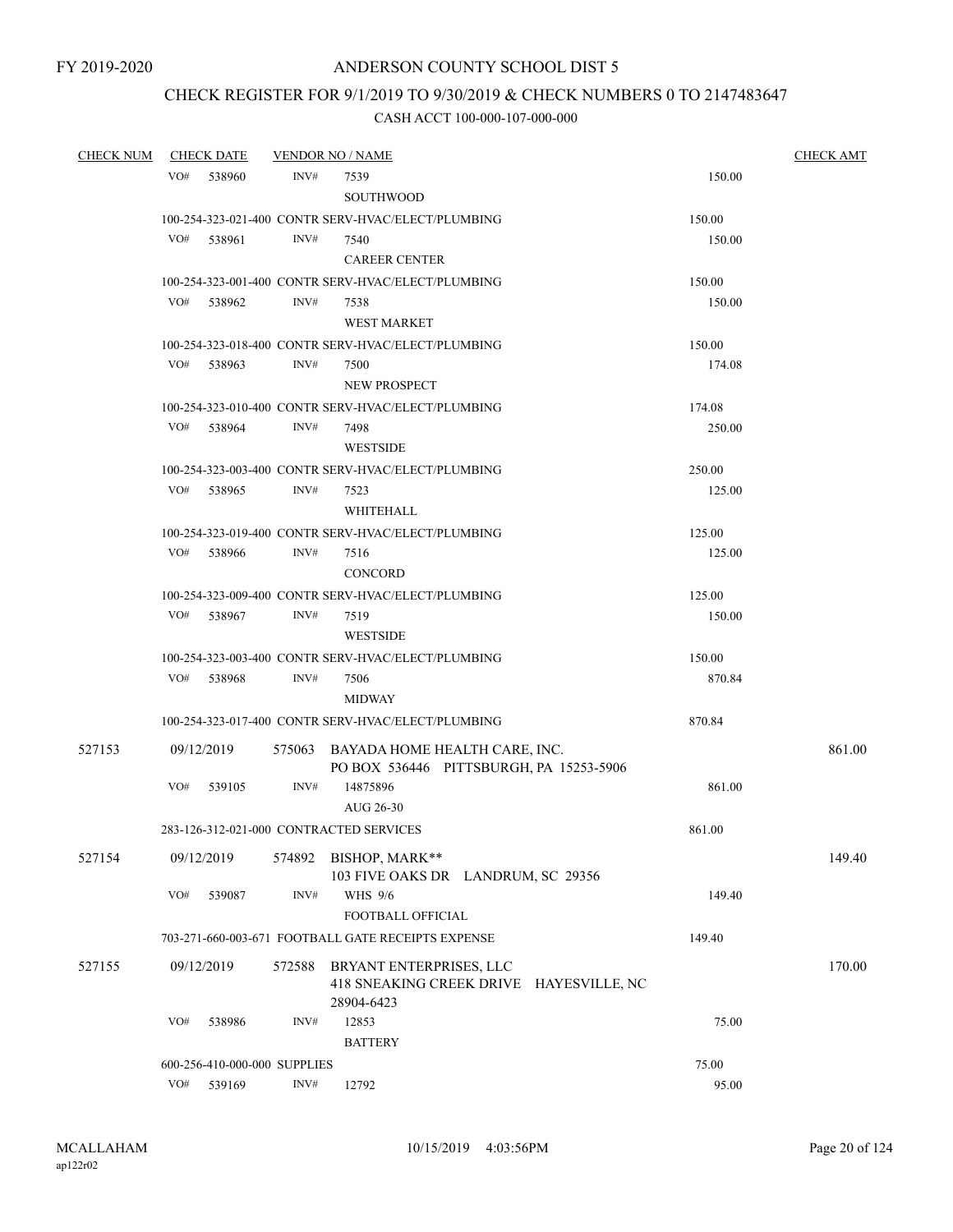FY 2019-2020

### ANDERSON COUNTY SCHOOL DIST 5

# CHECK REGISTER FOR 9/1/2019 TO 9/30/2019 & CHECK NUMBERS 0 TO 2147483647

| <b>CHECK NUM</b> |            | <b>CHECK DATE</b>            |        | <b>VENDOR NO / NAME</b>                                                                                    |     |       |          | <b>CHECK AMT</b> |
|------------------|------------|------------------------------|--------|------------------------------------------------------------------------------------------------------------|-----|-------|----------|------------------|
|                  |            |                              |        | <b>RADIO REPAIR</b>                                                                                        |     |       |          |                  |
|                  |            | 100-233-410-012-RAD RADIOS   |        |                                                                                                            |     |       | 95.00    |                  |
| 527156           | 09/12/2019 |                              | 572113 | BULL'S EYE BRANDS, INC.<br>P.O. BOX 638286 CINCINNATI, OH 45263-8286                                       |     |       |          | 16,806.19        |
|                  | VO#        | 538987                       | INV#   | AUGUST 2019                                                                                                | PO# | 11555 | 4,224.38 |                  |
|                  |            |                              |        | <b>TL HANNA</b>                                                                                            |     |       |          |                  |
|                  |            | 600-256-410-002-000 SUPPLIES |        |                                                                                                            |     |       | 288.61   |                  |
|                  |            | 600-256-460-002-000 FOOD     |        |                                                                                                            |     |       | 3,935.77 |                  |
|                  | VO#        | 538988                       | INV#   | AUGUST 2019                                                                                                | PO# | 11556 | 1,976.50 |                  |
|                  |            |                              |        | <b>WESTSIDE</b>                                                                                            |     |       |          |                  |
|                  |            | 600-256-410-003-000 SUPPLIES |        |                                                                                                            |     |       | 329.84   |                  |
|                  |            | 600-256-460-003-000 FOOD     |        |                                                                                                            |     |       | 1,646.66 |                  |
|                  | VO#        | 538989                       | INV#   | AUGUST 2019<br><b>MCCANTS</b>                                                                              | PO# | 11557 | 2,382.00 |                  |
|                  |            | 600-256-410-005-000 SUPPLIES |        |                                                                                                            |     |       | 371.07   |                  |
|                  |            | 600-256-460-005-000 FOOD     |        |                                                                                                            |     |       | 2,010.93 |                  |
|                  | VO#        | 538990                       | INV#   | AUGUST 2019<br><b>ROBERT ANDERSON</b>                                                                      | PO# | 11558 | 4,293.70 |                  |
|                  |            | 600-256-410-006-000 SUPPLIES |        |                                                                                                            |     |       | 618.45   |                  |
|                  |            | 600-256-460-006-000 FOOD     |        |                                                                                                            |     |       | 3,675.25 |                  |
|                  |            | VO# 538991                   | INV#   | AUGUST 2019<br><b>GLENVIEW</b>                                                                             | PO# | 11559 | 3,929.61 |                  |
|                  |            | 600-256-410-020-000 SUPPLIES |        |                                                                                                            |     |       | 734.76   |                  |
|                  |            | 600-256-460-020-000 FOOD     |        |                                                                                                            |     |       | 3,194.85 |                  |
| 527157           | 09/12/2019 |                              | 156910 | <b>CAROLINA TESOL</b>                                                                                      |     |       |          | 995.00           |
|                  |            |                              |        | PO BOX 6912 C/O REVAE BOSTWICK<br>STATESVILLE, NC 28687                                                    |     |       |          |                  |
|                  | VO#        | 539108                       | INV#   | 08822<br><b>REGISTRATION</b>                                                                               | PO# | 11568 | 995.00   |                  |
|                  |            |                              |        | 237-224-333-010-000 TRIPS AND CONFERENCES                                                                  |     |       | 995.00   |                  |
| 527158           | 09/12/2019 |                              |        | 160602 CDW GOVERNMENT<br>75 REMITTANCE DRIVE SUITE 1515 ATT:<br>ACCOUNTS RECEIVABLE CHICAGO, IL 60675-1515 |     |       |          | 1,197.84         |
|                  | VO#        | 539109                       | INV#   | TPQ6386<br><b>PRINTERS</b>                                                                                 | PO# | 11427 | 1,197.84 |                  |
|                  |            | 100-264-410-000-000 SUPPLIES |        |                                                                                                            |     |       | 1,197.84 |                  |
| 527159           | 09/12/2019 |                              | 566288 | CES CITY ELECTRIC ACCTS<br>P.O. BOX 71465 ATT: ACCOUNTS RECEIVABLE<br>NORTH CHARLESTON, SC 29415           |     |       |          | 646.00           |
|                  | VO#        | 538952                       | INV#   | 147940<br><b>SUPPLIES</b>                                                                                  |     |       | 28.54    |                  |
|                  |            |                              |        | 100-254-410-007-400 HVAC/ELECTRICAL/PLUMBING                                                               |     |       | 28.54    |                  |
|                  | VO#        | 538953                       | INV#   | 147608                                                                                                     |     |       | 69.61    |                  |
|                  |            |                              |        | <b>SUPPLIES</b>                                                                                            |     |       |          |                  |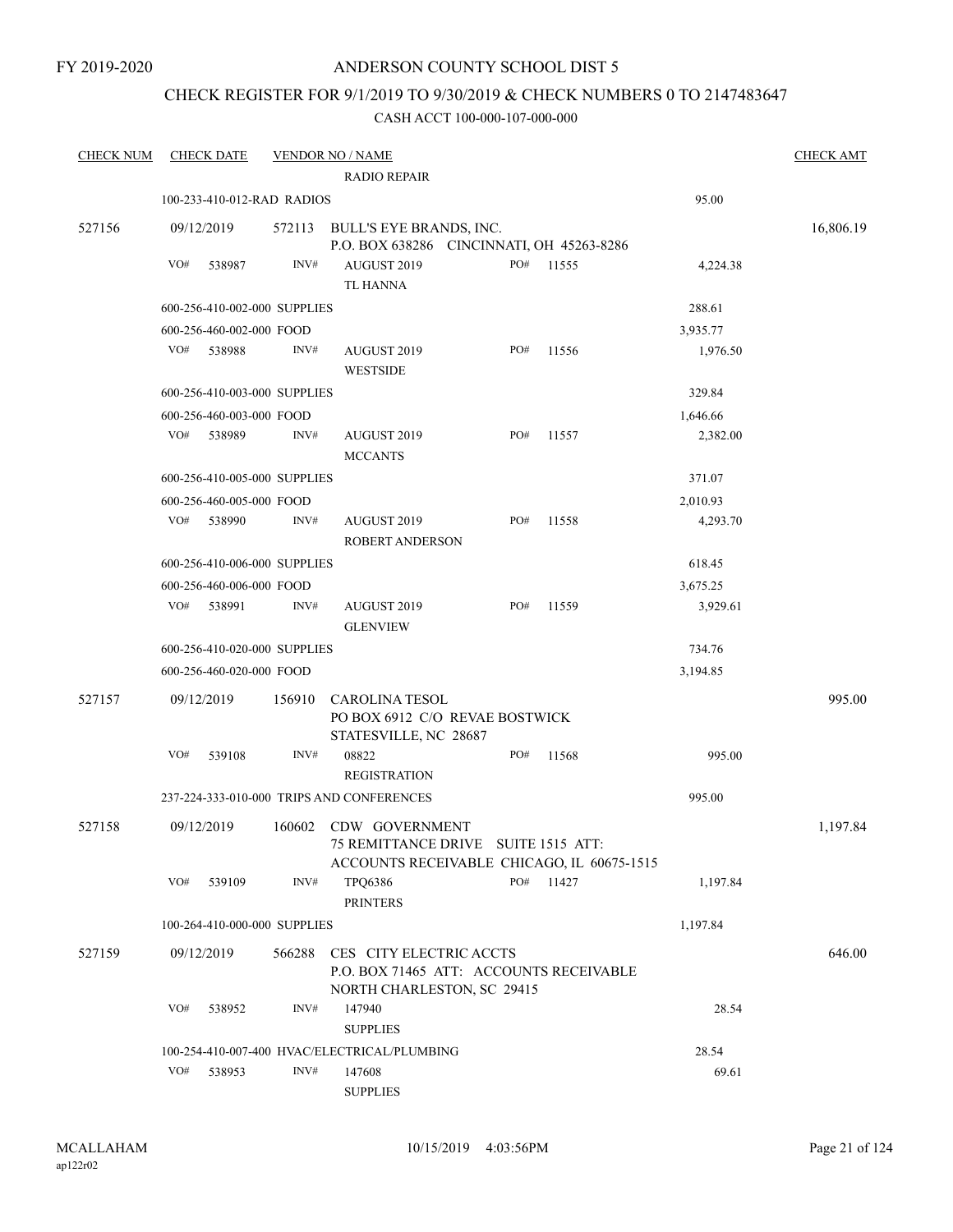### CHECK REGISTER FOR 9/1/2019 TO 9/30/2019 & CHECK NUMBERS 0 TO 2147483647

| <b>CHECK NUM</b> |     | <b>CHECK DATE</b>                 |        | <b>VENDOR NO / NAME</b>                                                     |     |       |           | <b>CHECK AMT</b> |
|------------------|-----|-----------------------------------|--------|-----------------------------------------------------------------------------|-----|-------|-----------|------------------|
|                  |     |                                   |        | 600-256-323-005-000 REPAIRS TO EQUIPMENT                                    |     |       | 69.61     |                  |
|                  | VO# | 538954                            | INV#   | 147670                                                                      |     |       | 164.78    |                  |
|                  |     |                                   |        | <b>SUPPLIES</b>                                                             |     |       |           |                  |
|                  |     |                                   |        | 100-254-410-003-400 HVAC/ELECTRICAL/PLUMBING                                |     |       | 164.78    |                  |
|                  | VO# | 538955                            | INV#   | 147811                                                                      |     |       | 177.09    |                  |
|                  |     |                                   |        | <b>SUPPLIES</b>                                                             |     |       |           |                  |
|                  |     |                                   |        | 100-254-410-002-400 HVAC/ELECTRICAL/PLUMBING                                |     |       | 177.09    |                  |
|                  | VO# | 538956                            | INV#   | 147834                                                                      |     |       | 205.98    |                  |
|                  |     |                                   |        | <b>SUPPLIES</b>                                                             |     |       |           |                  |
|                  |     |                                   |        | 100-254-410-006-400 HVAC/ELECTRICAL/PLUMBING                                |     |       | 205.98    |                  |
| 527160           |     | 09/12/2019                        |        | 568425 CHARRON SPORTS SERVICES, INC                                         |     |       |           | 6,353.00         |
|                  |     |                                   |        | 7733 LIBERTY HWY LIBERTY, SC 29657                                          |     |       |           |                  |
|                  | VO# | 538970                            | INV#   | CH2913                                                                      | PO# | 10988 | 6,353.00  |                  |
|                  |     |                                   |        | <b>TLH BLEACHERS</b>                                                        |     |       |           |                  |
|                  |     |                                   |        | 505-253-520-002-TUR BASEBALL/SOFTBALL TURF                                  |     |       | 6,353.00  |                  |
| 527161           |     | 09/12/2019                        |        | 570581 CITY OF ANDERSON POLICE DEPT<br>401 SOUTH MAIN ST ANDERSON, SC 29624 |     |       |           | 203.36           |
|                  | VO# | 539170                            | INV#   | <b>SEPT 3-5</b>                                                             |     |       | 203.36    |                  |
|                  |     |                                   |        | <b>ADULT ED</b>                                                             |     |       |           |                  |
|                  |     |                                   |        | 723-190-660-023-911 MISCELLANEOUS- ADULT ED EXPENSE                         |     |       | 203.36    |                  |
| 527162           |     | 09/12/2019                        |        | 576168 DICKERT, RONALD E**                                                  |     |       |           | 123.30           |
|                  |     |                                   |        | 232 CREEKSIDE WAY EASLEY, SC 29642                                          |     |       |           |                  |
|                  | VO# | 539096                            | INV#   | <b>WHS 9/6</b>                                                              |     |       | 123.30    |                  |
|                  |     |                                   |        | FOOTBALL OFFICIAL                                                           |     |       |           |                  |
|                  |     |                                   |        | 703-271-660-003-671 FOOTBALL GATE RECEIPTS EXPENSE                          |     |       | 123.30    |                  |
| 527163           |     | 09/12/2019                        | 573214 | DIPLMOA TECHNOLOGIES                                                        |     |       |           | 300.00           |
|                  |     |                                   |        | 10512 NE 68TH ST., SUITE 103 KIRKLAND, WA<br>98033                          |     |       |           |                  |
|                  | VO# | 539113                            | INV#   | <b>AIT SOFTWARE</b>                                                         | PO# | 11525 | 300.00    |                  |
|                  |     |                                   |        | $9/1/19 - 8/31/20$                                                          |     |       |           |                  |
|                  |     | 515-253-520-031-CAR CAREER CENTER |        |                                                                             |     |       | 300.00    |                  |
| 527164           |     |                                   |        | 09/12/2019 211302 DUKE ENERGY                                               |     |       |           | 63, 191.53       |
|                  |     |                                   |        | PO BOX 70516 CHARLOTTE, NC 28272-0516                                       |     |       |           |                  |
|                  | VO# | 539178                            | INV#   | DUE 9/19                                                                    |     |       | 63,191.53 |                  |
|                  |     |                                   |        | <b>UTILITIES</b>                                                            |     |       |           |                  |
|                  |     |                                   |        | 100-254-470-000-000 ENERGY-ELECTRICITY & WATER                              |     |       | 221.82    |                  |
|                  |     |                                   |        | 100-254-470-000-000 ENERGY-ELECTRICITY & WATER                              |     |       | 890.23    |                  |
|                  |     |                                   |        | 100-254-470-001-000 ENERGY-ELECTRICITY & WATER                              |     |       | 391.03    |                  |
|                  |     |                                   |        | 100-254-470-002-000 ENERGY-ELECTRICITY & WATER                              |     |       | 1,167.81  |                  |
|                  |     |                                   |        | 100-254-470-006-000 ENERGY-ELECTRICITY & WATER                              |     |       | 18,083.11 |                  |
|                  |     |                                   |        |                                                                             |     |       |           |                  |
|                  |     |                                   |        | 100-254-470-008-000 ENERGY-ELECTRICITY & WATER                              |     |       | 10,688.85 |                  |
|                  |     |                                   |        | 100-254-470-011-000 ENERGY-ELECTRICITY & WATER                              |     |       | 5,745.20  |                  |
|                  |     |                                   |        | 100-254-470-012-000 ENERGY-ELECTRICITY & WATER                              |     |       | 8,763.28  |                  |
|                  |     |                                   |        | 100-254-470-014-000 ENERGY-ELECTRICITY & WATER                              |     |       | 9,176.01  |                  |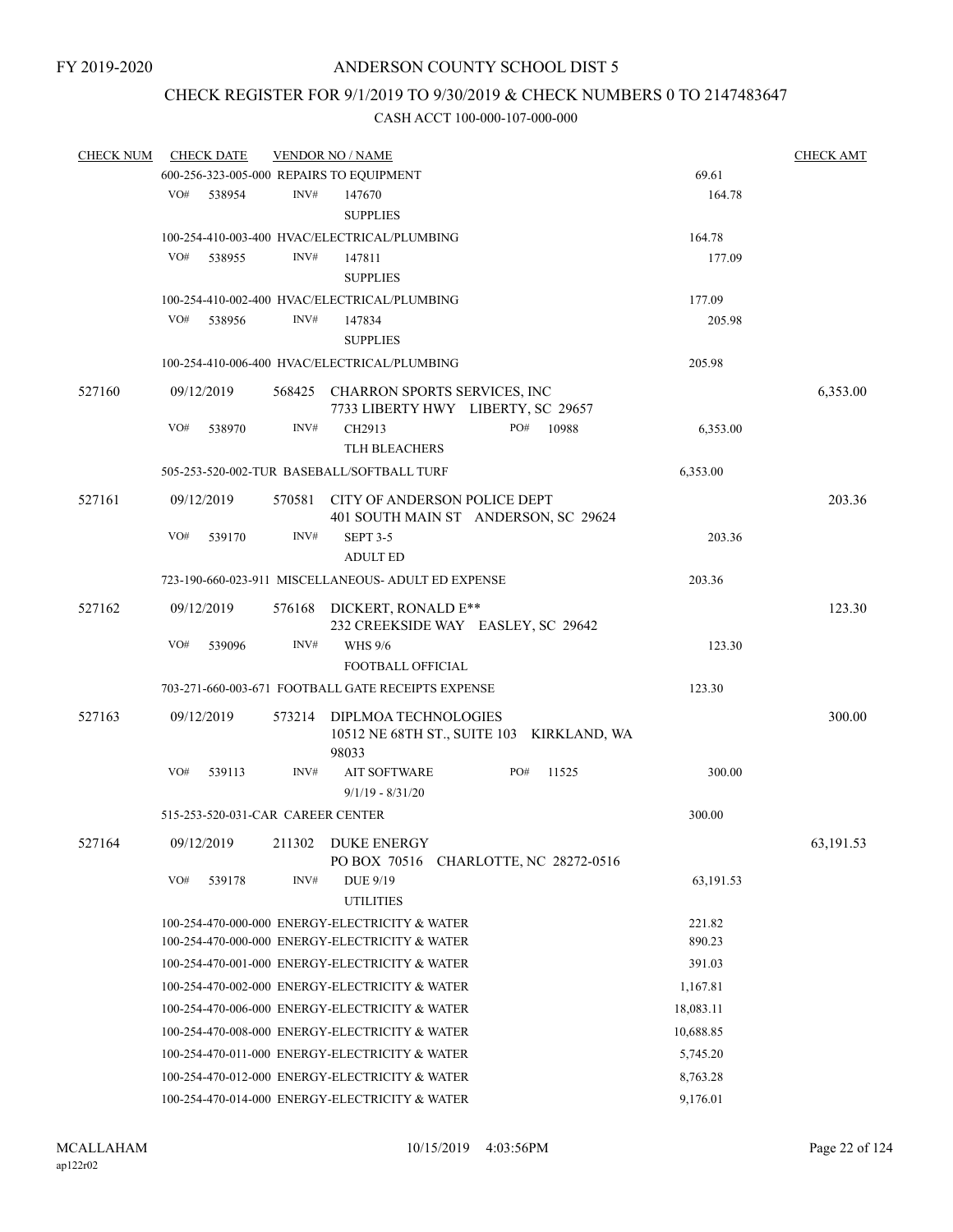# CHECK REGISTER FOR 9/1/2019 TO 9/30/2019 & CHECK NUMBERS 0 TO 2147483647

| <b>CHECK NUM</b> | <b>CHECK DATE</b>                              |        | <b>VENDOR NO / NAME</b>                                                                                                     |          |             |          | <b>CHECK AMT</b> |
|------------------|------------------------------------------------|--------|-----------------------------------------------------------------------------------------------------------------------------|----------|-------------|----------|------------------|
|                  | 100-254-470-014-THR UTILITIES - THEATRE        |        |                                                                                                                             |          |             | 2,802.68 |                  |
|                  | 100-254-470-015-000 ENERGY-ELECTRICITY & WATER |        |                                                                                                                             | 4,014.30 |             |          |                  |
|                  |                                                |        | 100-254-470-021-000 ENERGY-ELECTRICITY & WATER                                                                              |          |             | 1,036.08 |                  |
|                  | 600-256-470-026-000 ENERGY                     |        |                                                                                                                             |          |             | 211.13   |                  |
| 527165           | 09/12/2019                                     | 573711 | EAST COAST TVM, LLC<br>POBOX 4008 FLORENCE, SC 29502                                                                        |          |             |          | 3,578.00         |
|                  | VO#<br>539171                                  | INV#   | APP <sub>2</sub><br>NEVITT FOREST                                                                                           | PO#      | 11022       | 3,578.00 |                  |
|                  | 100-254-540-012-AWN AWNING                     |        |                                                                                                                             |          |             | 3,578.00 |                  |
| 527166           | 09/12/2019                                     | 573962 | ECMC<br>LOCKBOX 7096 P.O. BOX 16478 ST. PAUL, MN                                                                            |          |             |          | 230.27           |
|                  | VO#<br>539060                                  | INV#   | 55116-0478<br>PAYROLL 9/13<br><b>DEDUCTIONS</b>                                                                             |          |             | 230.27   |                  |
|                  | 100-000-441-000-000 MISCELLANEOUS              |        |                                                                                                                             |          |             | 230.27   |                  |
| 527167           | 09/12/2019                                     | 576165 | EDUCATIONAL FURNITURE, LLC<br>101 WATERSTONE DRIVE OXFORD, MS 38655                                                         |          |             |          | 1,327.89         |
|                  | VO#<br>539002                                  | INV#   | 1082A<br><b>GLENVIEW BENCH</b>                                                                                              |          |             | 1,327.89 |                  |
|                  |                                                |        | 720-271-660-020-411 MISCELLANEOUS EXPENSE                                                                                   |          |             | 112.10   |                  |
|                  |                                                |        | 720-271-660-020-460 MISC FUNDRAISER EXPENSE                                                                                 |          |             | 1,215.79 |                  |
| 527168           | 09/12/2019                                     | 563495 | ELECTRIC CITY UTILITIES<br>CITY OF ANDERSON 601 SOUTH MAIN ST<br>ANDERSON, SC 29624                                         |          |             |          | 9,502.10         |
|                  | VO#<br>539179                                  | INV#   | <b>DUE 9/17</b><br><b>UTILITIES</b>                                                                                         |          |             | 9,502.10 |                  |
|                  |                                                |        | 100-254-470-001-000 ENERGY-ELECTRICITY & WATER                                                                              |          |             | 651.07   |                  |
|                  |                                                |        | 100-254-470-005-000 ENERGY-ELECTRICITY & WATER                                                                              |          |             | 12.00    |                  |
|                  |                                                |        | 100-254-470-006-000 ENERGY-ELECTRICITY & WATER                                                                              |          |             | 1,981.22 |                  |
|                  |                                                |        | 100-254-470-015-000 ENERGY-ELECTRICITY & WATER                                                                              |          |             | 502.56   |                  |
|                  |                                                |        | 100-254-470-016-000 ENERGY-ELECTRICITY & WATER                                                                              |          |             | 1,005.27 |                  |
|                  |                                                |        | 100-254-470-018-000 ENERGY-ELECTRICITY & WATER                                                                              |          |             | 900.31   |                  |
|                  |                                                |        | 100-254-470-021-000 ENERGY-ELECTRICITY & WATER                                                                              |          |             | 1,495.37 |                  |
|                  |                                                |        | 131-254-470-031-000 ENERGY-ELECTRICITY/WATER                                                                                |          |             | 2,954.30 |                  |
| 527169           | 09/12/2019                                     | 573961 | <b>ELECTUDE USA</b><br>303 WYMAN STREET SUITE 300<br>02451-1208                                                             |          | WALTHAM, MA |          | 5,401.36         |
|                  | VO#<br>539114                                  | INV#   | 2019-0928<br><b>AIT CONTRACT</b>                                                                                            | PO#      | 11527       | 5,401.36 |                  |
|                  | 515-253-520-031-CAR CAREER CENTER              |        |                                                                                                                             |          |             | 5,401.36 |                  |
| $\ast$<br>527173 | 09/12/2019                                     | 572552 | <b>GREAT LAKES HIGHER EDUC GUARANTY CORP</b><br>ADMINISTRATIVE WAGE GARNISHMENT UNIT PO<br>BOX 83230 CHICAGO, IL 60691-0230 |          |             |          | 221.53           |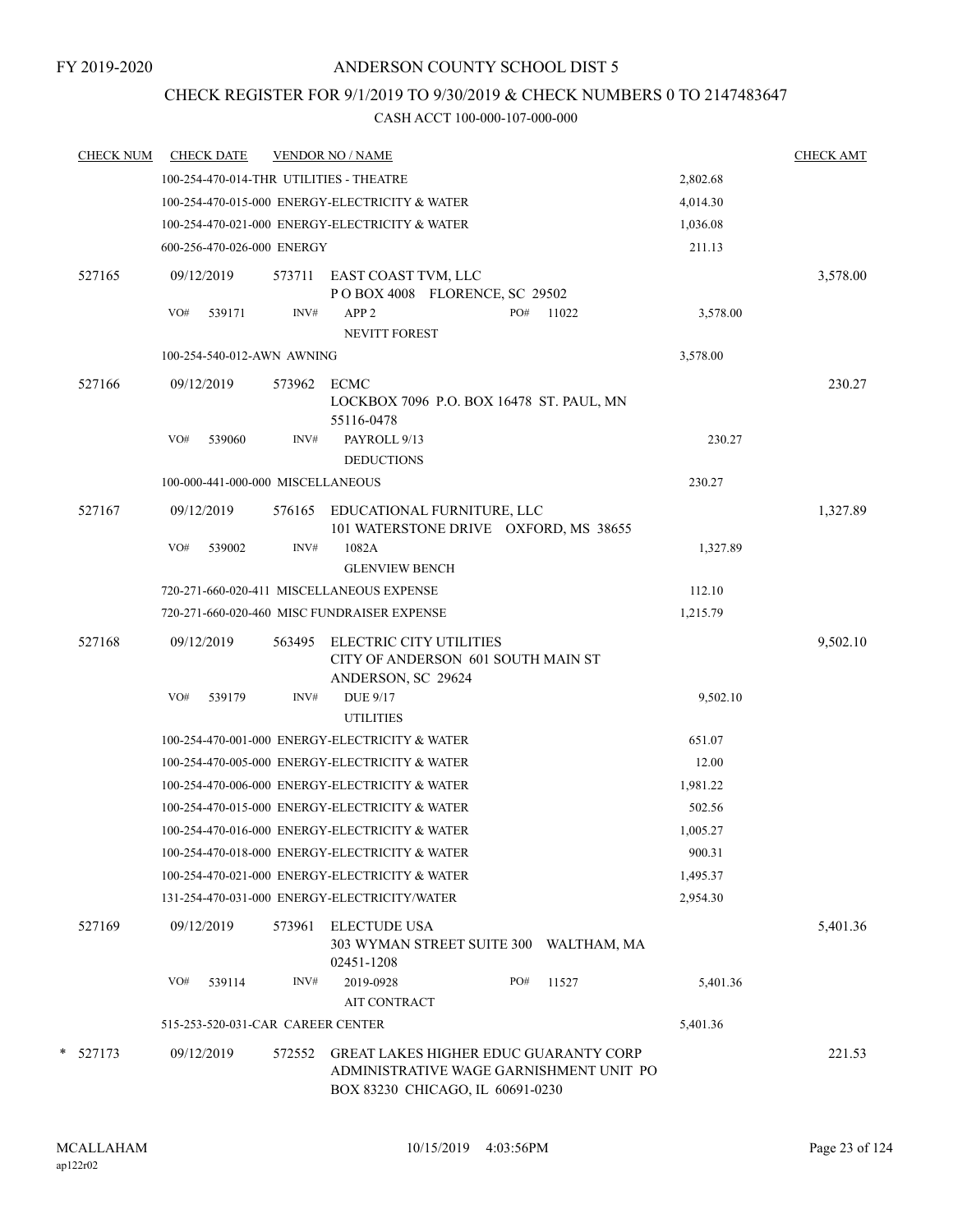# CHECK REGISTER FOR 9/1/2019 TO 9/30/2019 & CHECK NUMBERS 0 TO 2147483647

| <b>CHECK NUM</b> |     | <b>CHECK DATE</b>                 |        | <b>VENDOR NO / NAME</b>                                                                     |     |       |                    | <b>CHECK AMT</b> |
|------------------|-----|-----------------------------------|--------|---------------------------------------------------------------------------------------------|-----|-------|--------------------|------------------|
|                  | VO# | 539059                            | INV#   | PAYROLL 9/13<br><b>DEDUCTIONS</b>                                                           |     |       | 221.53             |                  |
|                  |     | 100-000-441-000-000 MISCELLANEOUS |        |                                                                                             |     |       | 221.53             |                  |
| 527176           |     | 09/12/2019                        | 268000 | HOFFMAN & HOFFMAN, INC<br>POBOX 896000 ATT: ACCOUNTS RECEIVABLE<br>CHARLOTTE, NC 28289      |     |       |                    | 1,381.13         |
|                  | VO# | 538937                            | INV#   | 505431<br><b>EXHAUST FAN</b>                                                                |     |       | 665.54             |                  |
|                  |     |                                   |        | 100-254-410-001-400 HVAC/ELECTRICAL/PLUMBING                                                |     |       | 665.54             |                  |
|                  | VO# | 538938                            | INV#   | 507398<br><b>REPAIR PARTS</b>                                                               |     |       | 715.59             |                  |
|                  |     |                                   |        | 100-254-410-005-400 HVAC/ELECTRICAL/PLUMBING                                                |     |       | 715.59             |                  |
| 527177           |     | 09/12/2019                        |        | 576027 HOME DEPOT USA, INC<br>PO BOX 742604 ATLANTA, GA 30374-2604                          |     |       |                    | 8,679.89         |
|                  | VO# | 539122                            | INV#   | 508323425<br>508323433                                                                      | PO# | 11311 | 2,352.97           |                  |
|                  |     |                                   |        | 100-000-170-000-000 WAREHOUSE INVENTORY<br>100-000-170-000-000 WAREHOUSE INVENTORY          |     |       | 1,828.07<br>524.90 |                  |
|                  | VO# | 539123                            | INV#   | 508323458<br><b>MOPS</b>                                                                    | PO# | 11409 | 1,110.66           |                  |
|                  |     |                                   |        | 100-000-170-000-000 WAREHOUSE INVENTORY                                                     |     |       | 1,110.66           |                  |
|                  | VO# | 539124                            | INV#   | 510618268<br>510386345                                                                      | PO# | 11494 | 2,608.13           |                  |
|                  |     |                                   |        | 100-000-170-000-000 WAREHOUSE INVENTORY                                                     |     |       | 1,564.88           |                  |
|                  |     |                                   |        | 100-000-170-000-000 WAREHOUSE INVENTORY                                                     |     |       | 1,043.25           |                  |
|                  | VO# | 539125                            | INV#   | 507400117<br><b>WHSE SUPPLIES</b>                                                           | PO# | 11364 | 2,608.13           |                  |
|                  |     |                                   |        | 100-000-170-000-000 WAREHOUSE INVENTORY                                                     |     |       | 2,608.13           |                  |
| $*$ 527182       |     | 09/12/2019                        | 564353 | LAZER CONSTRUCTION COMPANY INC<br>POBOX 5103 ATT: ACCOUNTS RECEIVABLE<br>ANDERSON, SC 29623 |     |       |                    | 315,100.10       |
|                  | VO# | 539010                            | INV#   | APP 7618-13<br>SOUTHWOOD                                                                    |     |       | 315,100.10         |                  |
|                  |     |                                   |        | 515-253-520-000-ART FINE ARTS CENTER                                                        |     |       | 315,100.10         |                  |
| 527183           |     | 09/12/2019                        |        | 327600 LOLLIS METALS, INC<br>POBOX 13042 ATT: ACCOUNTS RECEIVABLE                           |     |       |                    | 1,267.95         |
|                  | VO# | 538930                            | INV#   | ANDERSON, SC 29624<br>82216<br><b>DRAIN PAN</b>                                             |     |       | 625.95             |                  |
|                  |     |                                   |        | 100-254-410-009-400 HVAC/ELECTRICAL/PLUMBING                                                |     |       | 625.95             |                  |
|                  | VO# | 538931                            | INV#   | 82217<br><b>BRACKETS</b>                                                                    |     |       | 642.00             |                  |
|                  |     |                                   |        | 100-254-410-012-400 HVAC/ELECTRICAL/PLUMBING                                                |     |       | 321.00             |                  |
|                  |     |                                   |        | 100-254-410-019-400 HVAC/ELECTRICAL/PLUMBING                                                |     |       | 321.00             |                  |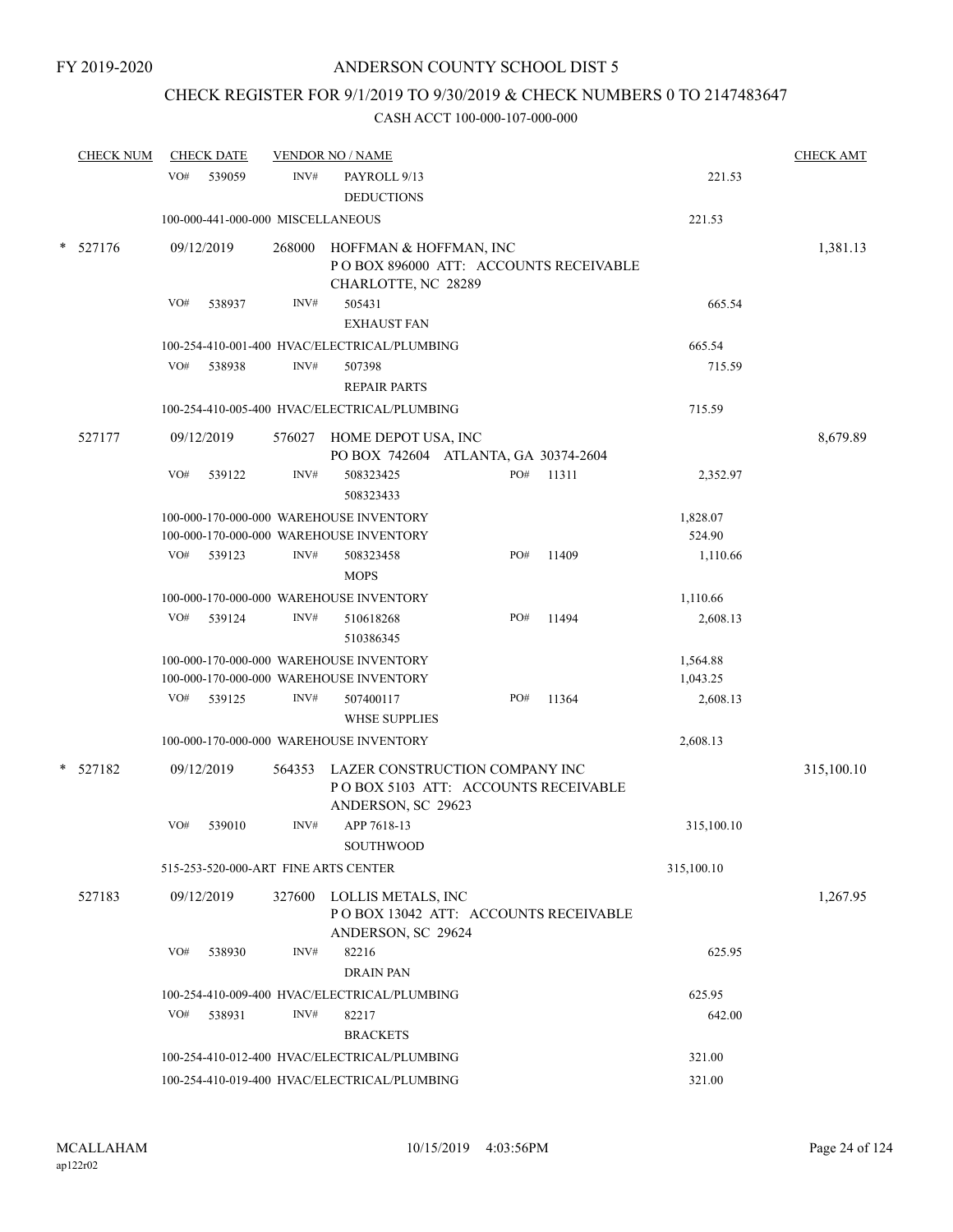# CHECK REGISTER FOR 9/1/2019 TO 9/30/2019 & CHECK NUMBERS 0 TO 2147483647

| <b>CHECK NUM</b> | <b>CHECK DATE</b>                        |        | <b>VENDOR NO / NAME</b>                                                                |          | <b>CHECK AMT</b> |
|------------------|------------------------------------------|--------|----------------------------------------------------------------------------------------|----------|------------------|
| 527184           | 09/12/2019                               | 576036 | MACKEY, ANNA-LISA**<br>PATHS PROGRAM LLC 12408 WEST ENCANTO<br>BLVD AVONDALE, AZ 85392 |          | 156.86           |
|                  | VO#<br>539011                            | INV#   | 1263<br>PO#<br>11520<br>PATHS SUPPLIES                                                 | 156.86   |                  |
|                  |                                          |        | 201-112-410-012-000 SUPPLIES AND MATERIALS                                             | 156.86   |                  |
| 527185           | 09/12/2019                               | 568647 | MANSFIELD OIL COMPANY<br>PO BOX 733706 DALLAS, TX 75373-3706                           |          | 4,436.43         |
|                  | VO#<br>539135                            | INV#   | SQLCD543770<br><b>FUEL</b>                                                             | 4,436.43 |                  |
|                  | 100-254-411-000-001 GASOLINE             |        |                                                                                        | 4,151.53 |                  |
|                  | 100-255-411-000-000 GASOLINE             |        |                                                                                        | 229.28   |                  |
|                  | 600-256-690-000-000 OTHER OBJECTS        |        |                                                                                        | 55.62    |                  |
| 527186           | 09/12/2019                               | 574440 | MCCANTS PETTY CASH                                                                     |          | 225.00           |
|                  | VO#<br>539012                            | INV#   | $\,$<br>SEPT <sub>17</sub><br>VOLLEYBALL                                               | 225.00   |                  |
|                  | 705-271-660-005-666 CONCESSIONS EXPENSE  |        |                                                                                        | 75.00    |                  |
|                  |                                          |        | 705-271-660-005-679 VOLLEYBALL GATE RECEIPTS EXPENSE                                   | 150.00   |                  |
| 527187           | 09/12/2019                               |        | 564010 NC CHILD SUPPORT CENTRALIZED COLLECTNS<br>POBOX 900012 RALEIGH, NC 27675-9012   |          | 305.50           |
|                  | VO#<br>539053                            | INV#   | PAYROLL 9/13<br><b>DEDUCTIONS</b>                                                      | 305.50   |                  |
|                  |                                          |        | 100-000-435-000-000 WAGE GARNISH/CH SUPPORT                                            | 305.50   |                  |
| 527188           | 09/12/2019                               |        | 575550 PARIS MOUNTAIN STATE PARK<br>2401 STATE PARK ROAD GREENVILLE, SC 29609          |          | 725.00           |
|                  | VO#<br>539025                            | INV#   | <b>SEPT 25-27</b><br><b>CONCORD ELEM</b>                                               | 725.00   |                  |
|                  |                                          |        | 709-271-660-009-355 FIELD TRIPS GRADE 5 EXPENSE                                        | 725.00   |                  |
| * 527190         | 09/12/2019                               | 572704 | PIEDMONT FIRE EXTINGUISHERS<br>PO BOX 89 WARE SHOALS, SC 29692                         |          | 7,539.40         |
|                  | VO#<br>539026                            | INV#   | <b>RANGE HOODS</b><br>PO#<br>11440<br><b>CLEAN &amp; SERVICE</b>                       | 7,539.40 |                  |
|                  | 600-256-323-002-000 REPAIRS TO EQUIPMENT |        |                                                                                        | 398.50   |                  |
|                  | 600-256-323-003-000 REPAIRS TO EQUIPMENT |        |                                                                                        | 430.60   |                  |
|                  | 600-256-323-005-000 REPAIRS TO EQUIPMENT |        |                                                                                        | 387.80   |                  |
|                  | 600-256-323-006-000 REPAIRS TO EQUIPMENT |        |                                                                                        | 430.60   |                  |
|                  | 600-256-323-007-000 REPAIRS TO EQUIPMENT |        |                                                                                        | 398.50   |                  |
|                  | 600-256-323-008-000 REPAIRS TO EQUIPMENT |        |                                                                                        | 409.20   |                  |
|                  | 600-256-323-009-000 REPAIRS TO EQUIPMENT |        |                                                                                        | 398.50   |                  |
|                  | 600-256-323-010-000 REPAIRS TO EQUIPMENT |        |                                                                                        | 377.10   |                  |
|                  | 600-256-323-011-000 REPAIRS TO EQUIPMENT |        |                                                                                        | 419.90   |                  |
|                  | 600-256-323-012-000 REPAIRS TO EQUIPMENT |        |                                                                                        | 377.10   |                  |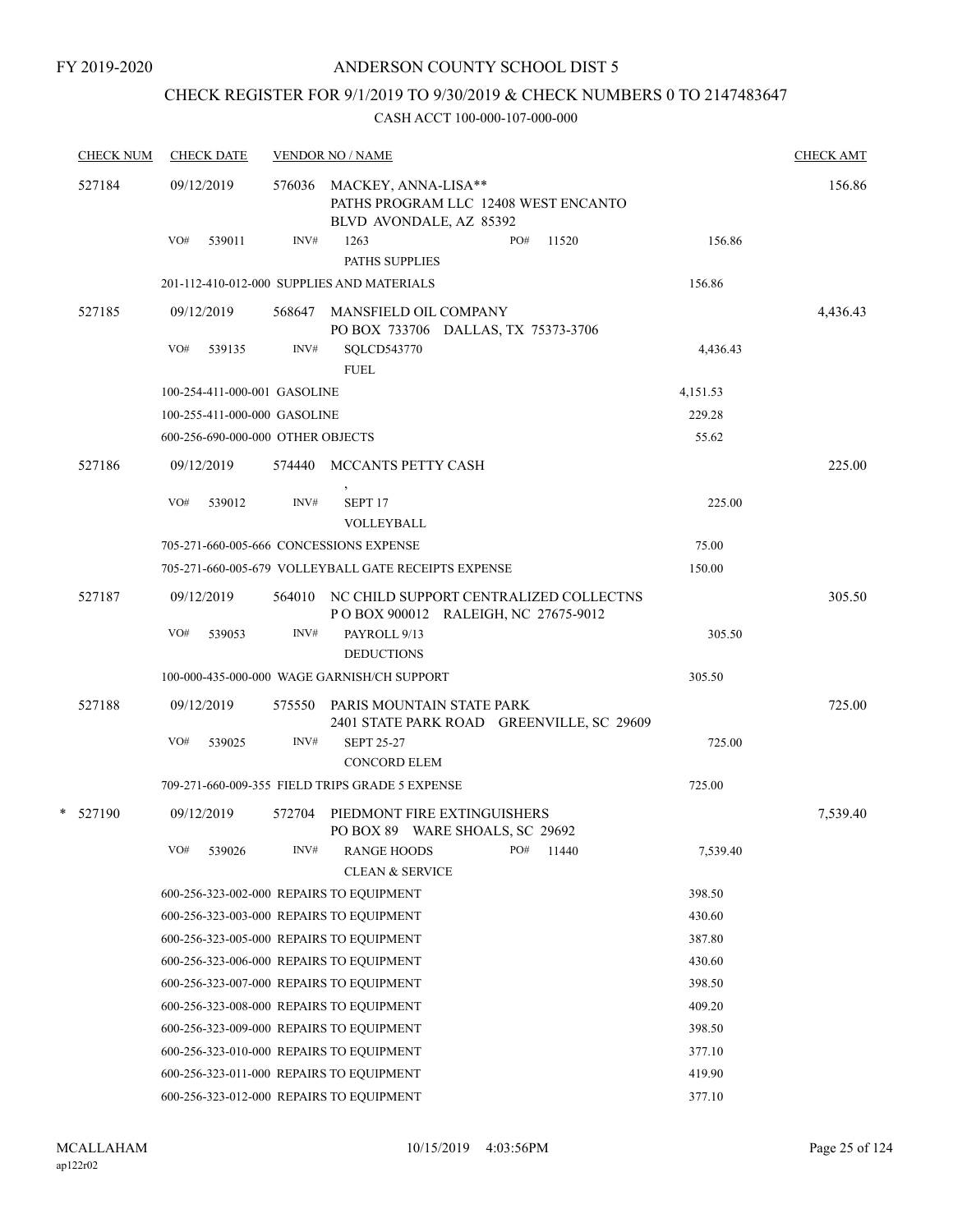## CHECK REGISTER FOR 9/1/2019 TO 9/30/2019 & CHECK NUMBERS 0 TO 2147483647

| <b>CHECK NUM</b> | <b>CHECK DATE</b>                        |        | <b>VENDOR NO / NAME</b>                                                |        | <b>CHECK AMT</b> |
|------------------|------------------------------------------|--------|------------------------------------------------------------------------|--------|------------------|
|                  | 600-256-323-013-000 REPAIRS TO EQUIPMENT |        |                                                                        | 377.10 |                  |
|                  | 600-256-323-014-000 REPAIRS TO EQUIPMENT |        |                                                                        | 377.10 |                  |
|                  | 600-256-323-015-000 REPAIRS TO EQUIPMENT |        |                                                                        | 366.40 |                  |
|                  | 600-256-323-016-000 REPAIRS TO EQUIPMENT |        |                                                                        | 377.10 |                  |
|                  | 600-256-323-017-000 REPAIRS TO EQUIPMENT |        |                                                                        | 430.60 |                  |
|                  | 600-256-323-018-000 REPAIRS TO EQUIPMENT |        |                                                                        | 409.20 |                  |
|                  | 600-256-323-019-000 REPAIRS TO EQUIPMENT |        |                                                                        | 377.10 |                  |
|                  | 600-256-323-020-000 REPAIRS TO EQUIPMENT |        |                                                                        | 430.60 |                  |
|                  | 600-256-323-021-000 REPAIRS TO EQUIPMENT |        |                                                                        | 366.40 |                  |
| 527191           | 09/12/2019                               | 568036 | PIEDMONT NATURAL GAS<br>PO BOX 1246 CHARLOTTE, NC 28201-1246           |        | 925.89           |
|                  | VO#<br>539177                            | INV#   | <b>DUE 9/23</b>                                                        | 925.89 |                  |
|                  |                                          |        | <b>UTILITIES</b>                                                       |        |                  |
|                  | 100-254-472-000-000 ENERGY-GAS           |        |                                                                        | 44.73  |                  |
|                  | 100-254-472-001-000 ENERGY-GAS           |        |                                                                        | 228.91 |                  |
|                  | 100-254-472-005-000 ENERGY-GAS           |        |                                                                        | 29.34  |                  |
|                  | 100-254-472-011-000 ENERGY-GAS           |        |                                                                        | 23.54  |                  |
|                  | 100-254-472-012-000 ENERGY-GAS           |        |                                                                        | 24.72  |                  |
|                  | 100-254-472-015-000 ENERGY-GAS           |        |                                                                        | 56.72  |                  |
|                  | 100-254-472-016-000 ENERGY-GAS           |        |                                                                        | 23.54  |                  |
|                  | 100-254-472-021-000 ENERGY- GAS          |        |                                                                        | 49.44  |                  |
|                  | 600-256-470-011-000 ENERGY               |        |                                                                        | 79.23  |                  |
|                  | 600-256-470-012-000 ENERGY               |        |                                                                        | 88.59  |                  |
|                  | 600-256-470-015-000 ENERGY               |        |                                                                        | 91.69  |                  |
|                  | 600-256-470-016-000 ENERGY               |        |                                                                        | 80.70  |                  |
|                  | 600-256-470-021-000 ENERGY               |        |                                                                        | 104.74 |                  |
| 527192           | 09/12/2019                               |        | 574914 POWTAK, JEFFREY M**<br>2906 INDIAN CREEK ROAD KINARDS, SC 29355 |        | 153.90           |
|                  | VO#<br>539086                            | INV#   | WHS 9/6<br>FOOTBALL OFFICIAL                                           | 153.90 |                  |
|                  |                                          |        | 703-271-660-003-671 FOOTBALL GATE RECEIPTS EXPENSE                     | 153.90 |                  |
| 527193           | 09/12/2019                               |        | 571652 PROSOURCE LLC<br>P.O. BOX 5339 GREENVILLE, SC 29606             |        | 280.66           |
|                  | VO#<br>538924                            | INV#   | S2118042<br><b>FAUCET</b>                                              | 131.98 |                  |
|                  |                                          |        | 100-254-410-003-400 HVAC/ELECTRICAL/PLUMBING                           | 131.98 |                  |
|                  | VO#<br>538925                            | INV#   | S2117649<br><b>FAUCET</b>                                              | 131.98 |                  |
|                  |                                          |        | 100-254-410-003-400 HVAC/ELECTRICAL/PLUMBING                           | 131.98 |                  |
|                  | VO#<br>538926                            | INV#   | S21171135<br>HOSE                                                      | 16.70  |                  |
|                  | 515-253-520-031-CAR CAREER CENTER        |        |                                                                        | 16.70  |                  |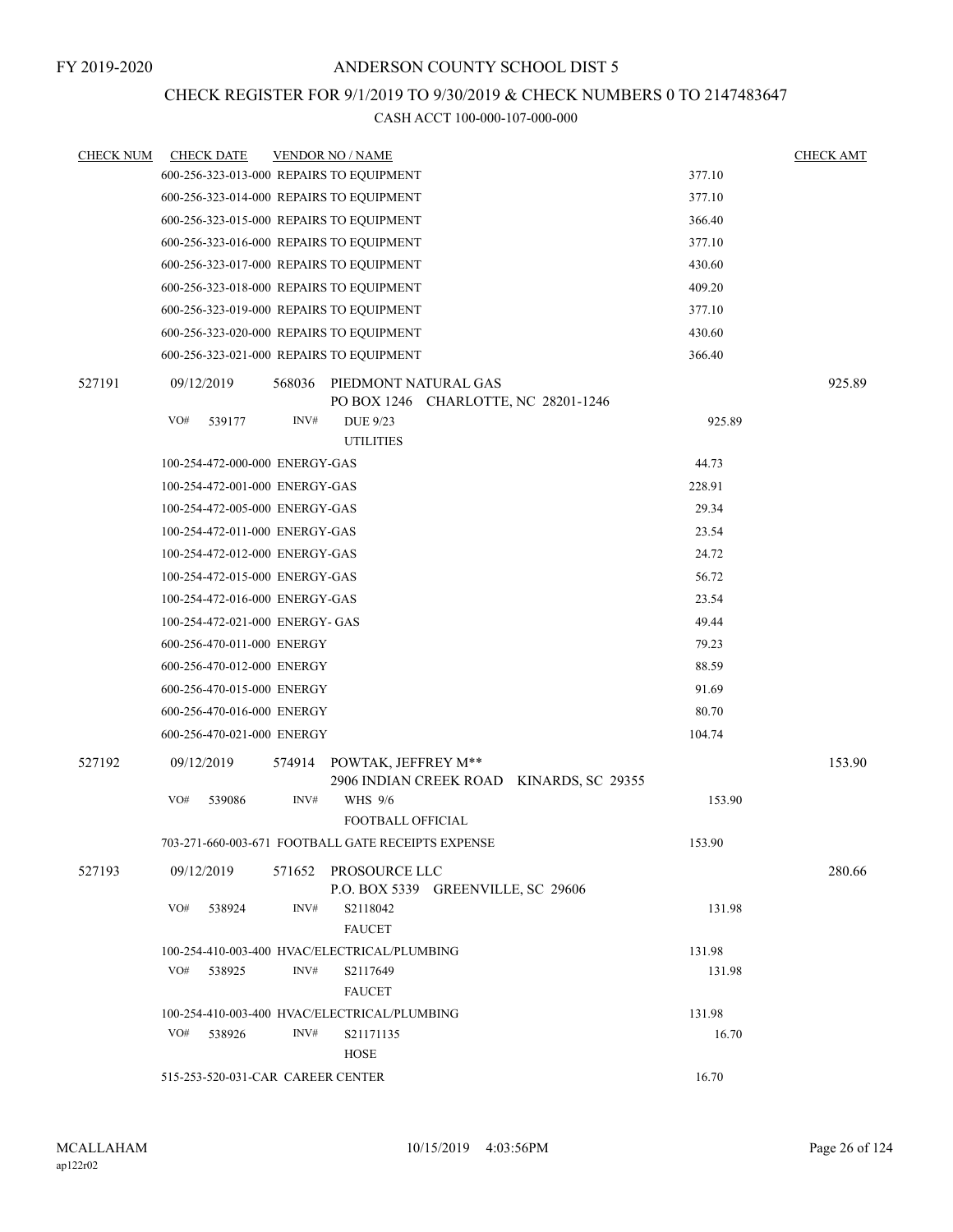FY 2019-2020

### ANDERSON COUNTY SCHOOL DIST 5

# CHECK REGISTER FOR 9/1/2019 TO 9/30/2019 & CHECK NUMBERS 0 TO 2147483647

| <b>CHECK NUM</b> | <b>CHECK DATE</b>                       |        | <b>VENDOR NO / NAME</b>                                                                                      |                  | <b>CHECK AMT</b> |
|------------------|-----------------------------------------|--------|--------------------------------------------------------------------------------------------------------------|------------------|------------------|
| 527194           | 09/12/2019                              | 569778 | <b>RAPID LUBE OF ANDERSON</b><br>1704 PEARMAN DAIRY ROAD ATT: ACCOUNTS<br>RECEIVABLE ANDERSON, SC 29625      |                  | 173.73           |
|                  | VO#<br>538921                           | INV#   | 71907<br><b>OIL CHANGE</b>                                                                                   | 78.75            |                  |
|                  |                                         |        | 100-254-412-000-001 TRUCK SERVICE - MAINTENANCE                                                              | 78.75            |                  |
|                  | VO#<br>538922                           | INV#   | 71678                                                                                                        | 50.90            |                  |
|                  |                                         |        | OIL CHANGE                                                                                                   |                  |                  |
|                  |                                         |        | 100-254-412-000-001 TRUCK SERVICE - MAINTENANCE                                                              | 50.90            |                  |
|                  | VO#<br>538923                           | INV#   | 71898                                                                                                        | 44.08            |                  |
|                  |                                         |        | OIL CHANGE                                                                                                   |                  |                  |
|                  |                                         |        | 100-254-412-000-001 TRUCK SERVICE - MAINTENANCE                                                              | 44.08            |                  |
| 527195           | 09/12/2019                              | 437421 | RICHLAND COUNTY SCHL DISTRICT ONE<br>1616 RICHLAND STREET ATT: SHERRI<br>MATHEWS-HAZEL COLUMBIA, SC 29210    |                  | 295.68           |
|                  | VO#<br>539028                           | INV#   | 2018-2019<br><b>PROVISO</b>                                                                                  | 295.68           |                  |
|                  |                                         |        | 100-412-720-000-000 PAYMENTS TO OTHER GOV'T UNITS                                                            | 295.68           |                  |
| 527196           | 09/12/2019                              | 572850 | ROBERT ANDERSON PETTY CASH<br>$, --$                                                                         |                  | 500.00           |
|                  | VO#<br>539029                           | INV#   | SEPT <sub>18</sub><br><b>FOOTBALL</b>                                                                        | 500.00           |                  |
|                  | 706-271-660-006-666 CONCESSIONS EXPENSE |        |                                                                                                              | 200.00           |                  |
|                  |                                         |        | 706-271-660-006-671 FOOTBALL GATE RECEIPTS EXPENSE                                                           | 300.00           |                  |
| 527197           | 09/12/2019                              | 572850 | ROBERT ANDERSON PETTY CASH                                                                                   |                  | 250.00           |
|                  | VO#<br>539030                           | INV#   | , ---<br>SEPT <sub>16</sub><br><b>VOLLEYBALL</b>                                                             | 250.00           |                  |
|                  | 706-271-660-006-666 CONCESSIONS EXPENSE |        |                                                                                                              | 100.00           |                  |
|                  |                                         |        | 706-271-660-006-679 VOLLEYBALL GATE RECEIPTS EXPENSE                                                         | 150.00           |                  |
| 527198           | 09/12/2019                              |        | 567525 ROWLAND MECHANICAL<br>4035 HWY 24 ANDERSON, SC 29626                                                  |                  | 5,151.39         |
|                  | VO#<br>539142                           | INV#   | 9468-9482<br>PO#<br>11201<br><b>BUS REPAIRS</b>                                                              | 3,539.74         |                  |
|                  |                                         |        | 100-255-323-000-ACT ACTIVITY BUS CONTRACTED SERVICES                                                         | 86.32            |                  |
|                  |                                         |        | 100-255-323-000-ACT ACTIVITY BUS CONTRACTED SERVICES                                                         | 85.40            |                  |
|                  |                                         |        | 100-255-323-000-ACT ACTIVITY BUS CONTRACTED SERVICES                                                         | 97.68            |                  |
|                  |                                         |        | 100-255-323-000-ACT ACTIVITY BUS CONTRACTED SERVICES                                                         | 93.59            |                  |
|                  |                                         |        | 100-255-323-000-ACT ACTIVITY BUS CONTRACTED SERVICES                                                         | 196.65           |                  |
|                  |                                         |        | 100-255-323-000-ACT ACTIVITY BUS CONTRACTED SERVICES                                                         | 46.00            |                  |
|                  |                                         |        | 100-255-323-000-ACT ACTIVITY BUS CONTRACTED SERVICES<br>100-255-323-000-ACT ACTIVITY BUS CONTRACTED SERVICES | 69.00            |                  |
|                  |                                         |        | 100-255-323-000-ACT ACTIVITY BUS CONTRACTED SERVICES                                                         | 575.00<br>197.50 |                  |
|                  |                                         |        | 100-255-323-000-ACT ACTIVITY BUS CONTRACTED SERVICES                                                         | 1,131.96         |                  |
|                  |                                         |        | 100-255-323-000-ACT ACTIVITY BUS CONTRACTED SERVICES                                                         | 58.29            |                  |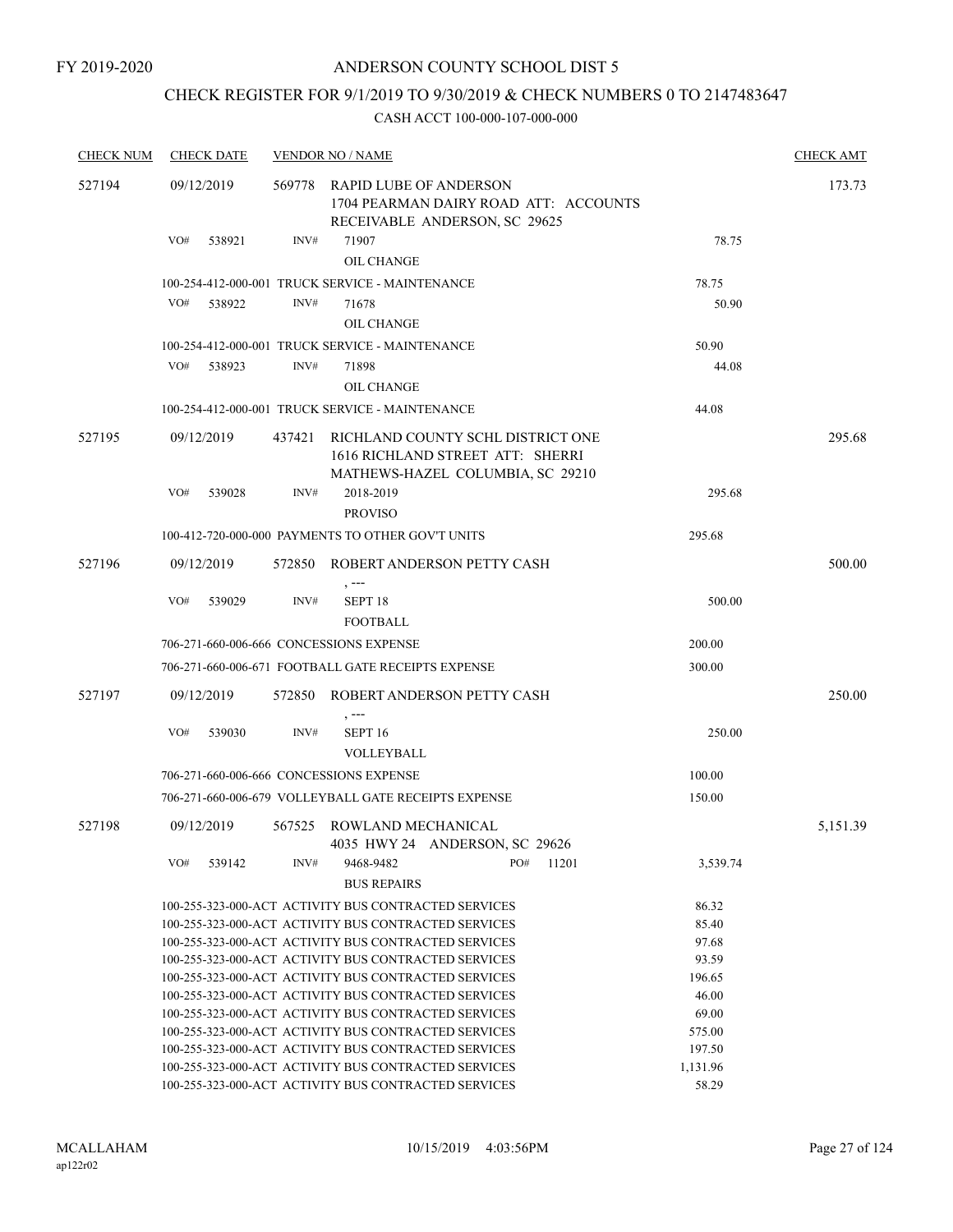### CHECK REGISTER FOR 9/1/2019 TO 9/30/2019 & CHECK NUMBERS 0 TO 2147483647

| <b>CHECK NUM</b> |     | <b>CHECK DATE</b> |                                   | <b>VENDOR NO / NAME</b>                                                                  |     |       |          | <b>CHECK AMT</b> |
|------------------|-----|-------------------|-----------------------------------|------------------------------------------------------------------------------------------|-----|-------|----------|------------------|
|                  |     |                   |                                   | 100-255-323-000-ACT ACTIVITY BUS CONTRACTED SERVICES                                     |     |       | 85.40    |                  |
|                  |     |                   |                                   | 100-255-323-000-ACT ACTIVITY BUS CONTRACTED SERVICES                                     |     |       | 216.95   |                  |
|                  |     |                   |                                   | 100-255-323-000-ACT ACTIVITY BUS CONTRACTED SERVICES                                     |     |       | 255.00   |                  |
|                  |     |                   |                                   | 100-255-323-000-ACT ACTIVITY BUS CONTRACTED SERVICES                                     |     |       | 345.00   |                  |
|                  |     | $VO#$ 539143      | INV#                              | 9483-9494                                                                                | PO# | 11201 | 1,611.65 |                  |
|                  |     |                   |                                   | <b>BUS REPAIRS</b>                                                                       |     |       |          |                  |
|                  |     |                   |                                   | 100-255-323-000-ACT ACTIVITY BUS CONTRACTED SERVICES                                     |     |       | 77.20    |                  |
|                  |     |                   |                                   | 100-255-323-000-ACT ACTIVITY BUS CONTRACTED SERVICES                                     |     |       | 69.00    |                  |
|                  |     |                   |                                   | 100-255-323-000-ACT ACTIVITY BUS CONTRACTED SERVICES                                     |     |       | 93.59    |                  |
|                  |     |                   |                                   | 100-255-323-000-ACT ACTIVITY BUS CONTRACTED SERVICES                                     |     |       | 77.20    |                  |
|                  |     |                   |                                   | 100-255-323-000-ACT ACTIVITY BUS CONTRACTED SERVICES                                     |     |       | 376.83   |                  |
|                  |     |                   |                                   | 100-255-323-000-ACT ACTIVITY BUS CONTRACTED SERVICES                                     |     |       | 436.98   |                  |
|                  |     |                   |                                   | 100-255-323-000-ACT ACTIVITY BUS CONTRACTED SERVICES                                     |     |       | 46.00    |                  |
|                  |     |                   |                                   | 100-255-323-000-ACT ACTIVITY BUS CONTRACTED SERVICES                                     |     |       | 46.00    |                  |
|                  |     |                   |                                   | 100-255-323-000-ACT ACTIVITY BUS CONTRACTED SERVICES                                     |     |       | 46.00    |                  |
|                  |     |                   |                                   | 100-255-323-000-ACT ACTIVITY BUS CONTRACTED SERVICES                                     |     |       | 77.20    |                  |
|                  |     |                   |                                   | 100-255-323-000-ACT ACTIVITY BUS CONTRACTED SERVICES                                     |     |       | 180.25   |                  |
|                  |     |                   |                                   | 100-255-323-000-ACT ACTIVITY BUS CONTRACTED SERVICES                                     |     |       | 85.40    |                  |
| 527199           |     | 09/12/2019        | 572723                            | S/P <sub>2</sub> SCHOOLS<br>9200 GLENWOOD STREET SUITE 102 OVERLAND                      |     |       |          | 299.00           |
|                  |     |                   |                                   | PARK, KS 66212                                                                           |     |       |          |                  |
|                  | VO# | 539153            | INV#                              | E5792965                                                                                 | PO# | 11529 | 299.00   |                  |
|                  |     |                   |                                   | <b>AUTOMOTIVE</b>                                                                        |     |       |          |                  |
|                  |     |                   | 515-253-520-031-CAR CAREER CENTER |                                                                                          |     |       | 299.00   |                  |
|                  |     |                   |                                   |                                                                                          |     |       |          |                  |
| $*$ 527201       |     | 09/12/2019        | 575023                            | <b>SC CHILDREN'S THEATRE</b><br>ATTN: LAUREN IMHOLFF PO BOX 9340<br>GREENVILLE, SC 29604 |     |       |          | 240.00           |
|                  | VO# | 539031            | INV#                              | FOR 2/21/20                                                                              |     |       | 240.00   |                  |
|                  |     |                   |                                   | WHITEHALL ELEM                                                                           |     |       |          |                  |
|                  |     |                   |                                   | 719-271-660-019-350 FIELD TRIPS KINDERGARTEN EXPENSE                                     |     |       | 240.00   |                  |
| 527202           |     | 09/12/2019        | 576147                            | <b>SCHNEIDER TREE CARE</b>                                                               |     |       |          | 307.00           |
|                  |     |                   |                                   | 713 EAST GREENVILLE ST. SUITE D BOX 284                                                  |     |       |          |                  |
|                  |     |                   |                                   | ANDERSON, SC 29621                                                                       |     |       |          |                  |
|                  | VO# | 538920            | INV#                              | 430                                                                                      |     |       | 307.00   |                  |
|                  |     |                   |                                   | <b>WESTSIDE</b>                                                                          |     |       |          |                  |
|                  |     |                   |                                   | 100-254-323-003-001 CONTRACTED SERVICES                                                  |     |       | 307.00   |                  |
| * 527205         |     | 09/12/2019        | 572885                            | <b>SCMEA ORCHESTRA DIVISION</b>                                                          |     |       |          | 220.00           |
|                  |     |                   |                                   | LINDA VERSPRILLE, CANE BAY HS 1624 STATE RD<br>SUMMERVILLE, SC 29483                     |     |       |          |                  |
|                  | VO# | 539032            | INV#                              | <b>SOUTHWOOD</b>                                                                         |     |       | 220.00   |                  |
|                  |     |                   |                                   | <b>REGISTRATION</b>                                                                      |     |       |          |                  |
|                  |     |                   |                                   | 721-190-660-021-658 ORCHESTRA MIDDLE EXPENSE                                             |     |       | 220.00   |                  |
|                  |     |                   |                                   |                                                                                          |     |       |          |                  |
| 527206           |     | 09/12/2019        | 450701                            | SC RETIREMENT SYSTEM (SPP)<br>POBOX 11960 CAPITOL STATION COLUMBIA, SC<br>29211          |     |       |          | 903.81           |
|                  | VO# | 539051            | INV#                              | PAYROLL 9/13                                                                             |     |       | 903.81   |                  |
|                  |     |                   |                                   | <b>DEDUCTIONS</b>                                                                        |     |       |          |                  |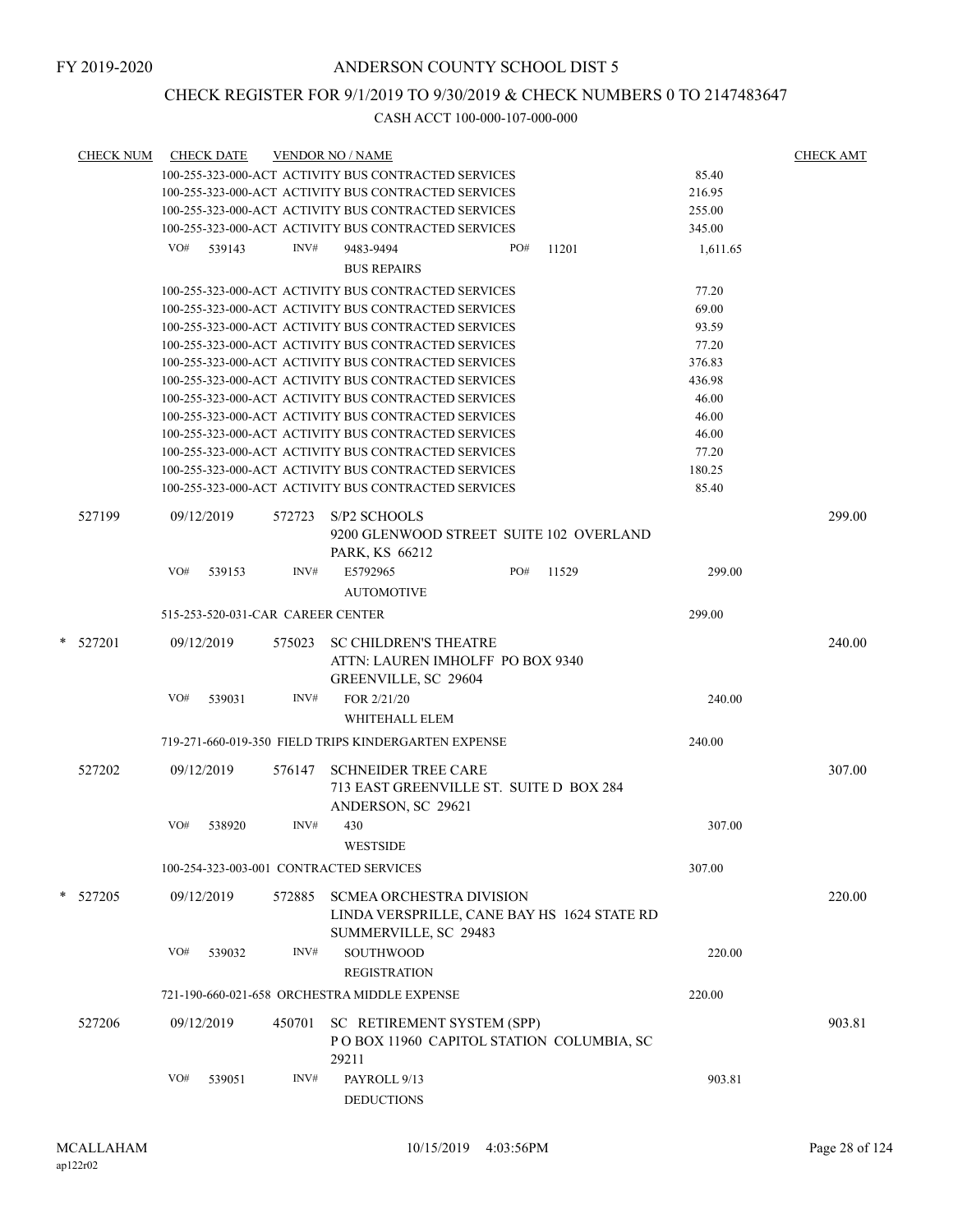# CHECK REGISTER FOR 9/1/2019 TO 9/30/2019 & CHECK NUMBERS 0 TO 2147483647

| <b>CHECK NUM</b> |     | <b>CHECK DATE</b>                 |        | <b>VENDOR NO / NAME</b>                                                           |        | <b>CHECK AMT</b> |
|------------------|-----|-----------------------------------|--------|-----------------------------------------------------------------------------------|--------|------------------|
|                  |     |                                   |        | 100-000-438-000-000 RETIREMENT SERV PURCHASE                                      | 903.81 |                  |
| 527207           |     | 09/12/2019                        |        | 576084 SC STATE REIMBURSEMENT UNIT<br>PO BOX 100303 COLUMBIA, SC 29202-3303       |        | 437.95           |
|                  | VO# | 539054                            | INV#   | PAYROLL 9/13                                                                      | 437.95 |                  |
|                  |     |                                   |        | <b>DEDUCTIONS</b>                                                                 |        |                  |
|                  |     |                                   |        | 100-000-435-000-000 WAGE GARNISH/CH SUPPORT                                       | 437.95 |                  |
| 527208           |     | 09/12/2019                        | 568954 | <b>SHRED A WAY</b><br>PO BOX 51132 ATT: ACCOUNTS RECEIVABLE<br>PIEDMONT, SC 29673 |        | 106.00           |
|                  | VO# | 539039                            | INV#   | A72695<br>WHITEHALL ELEM                                                          | 33.00  |                  |
|                  |     |                                   |        | 719-271-660-019-201 MISCELLANEOUS EXPENSE                                         | 33.00  |                  |
|                  |     | VO# 539152                        | INV#   | 34919                                                                             | 73.00  |                  |
|                  |     |                                   |        | <b>ADULT ED</b>                                                                   |        |                  |
|                  |     |                                   |        | 723-190-660-023-911 MISCELLANEOUS- ADULT ED EXPENSE                               | 73.00  |                  |
| 527209           |     | 09/12/2019                        |        | 571007 SIMPLIFIED OFFICE SYSTEMS<br>6220 BUSH RIVER ROAD COLUMBIA, SC 29212       |        | 698.81           |
|                  | VO# | 539040                            | INV#   | 190529-0051<br><b>COPIES</b>                                                      | 321.22 |                  |
|                  |     |                                   |        | 100-113-410-005-VEN SUPPLY-ADDT'L FOR LOST VENDING                                | 321.22 |                  |
|                  |     | VO# 539041                        | INV#   | 190903-0053<br><b>COPIES</b>                                                      | 66.65  |                  |
|                  |     | 201-112-490-014-000 COPIER COST   |        |                                                                                   | 66.65  |                  |
|                  |     | VO# 539042                        | INV#   | 190903-0051<br>190903-0052                                                        | 232.71 |                  |
|                  |     | 201-113-490-006-000 COPIER COST   |        |                                                                                   | 82.40  |                  |
|                  |     | 201-113-490-006-000 COPIER COST   |        |                                                                                   | 150.31 |                  |
|                  |     | VO# 539043                        | INV#   | 190904-0021<br><b>COPIES</b>                                                      | 78.23  |                  |
|                  |     |                                   |        | 201-112-490-016-000 OTHER/COPIER COST                                             | 78.23  |                  |
| 527210           |     | 09/12/2019                        | 576135 | STANLY COMMUNITY COLLEGE<br>141 COLLEGE DRIVE ALBEMARLE, NC 28001                 |        | 300.00           |
|                  | VO# | 539044                            | INV#   | H4508<br>PO#<br>11532<br><b>CISCO FEES</b>                                        | 300.00 |                  |
|                  |     |                                   |        | 515-253-520-031-CAR CAREER CENTER                                                 | 300.00 |                  |
| * 527212         |     | 09/12/2019                        | 572503 | TG                                                                                |        | 478.73           |
|                  |     |                                   |        | SAN ANTONIO, TX 78265-9601<br>P O BOX 659601                                      |        |                  |
|                  | VO# | 539055                            | INV#   | PAYROLL 9/13<br><b>DEDUCTIONS</b>                                                 | 478.73 |                  |
|                  |     | 100-000-441-000-000 MISCELLANEOUS |        |                                                                                   | 478.73 |                  |
| 527213           |     | 09/12/2019                        | 573316 | TILLOTSON, BRIAN**<br>419 SUMMERGREEN WAY GREENVILLE, SC<br>29607                 |        | 129.60           |
|                  | VO# | 539088                            | INV#   | WHS 9/6                                                                           | 129.60 |                  |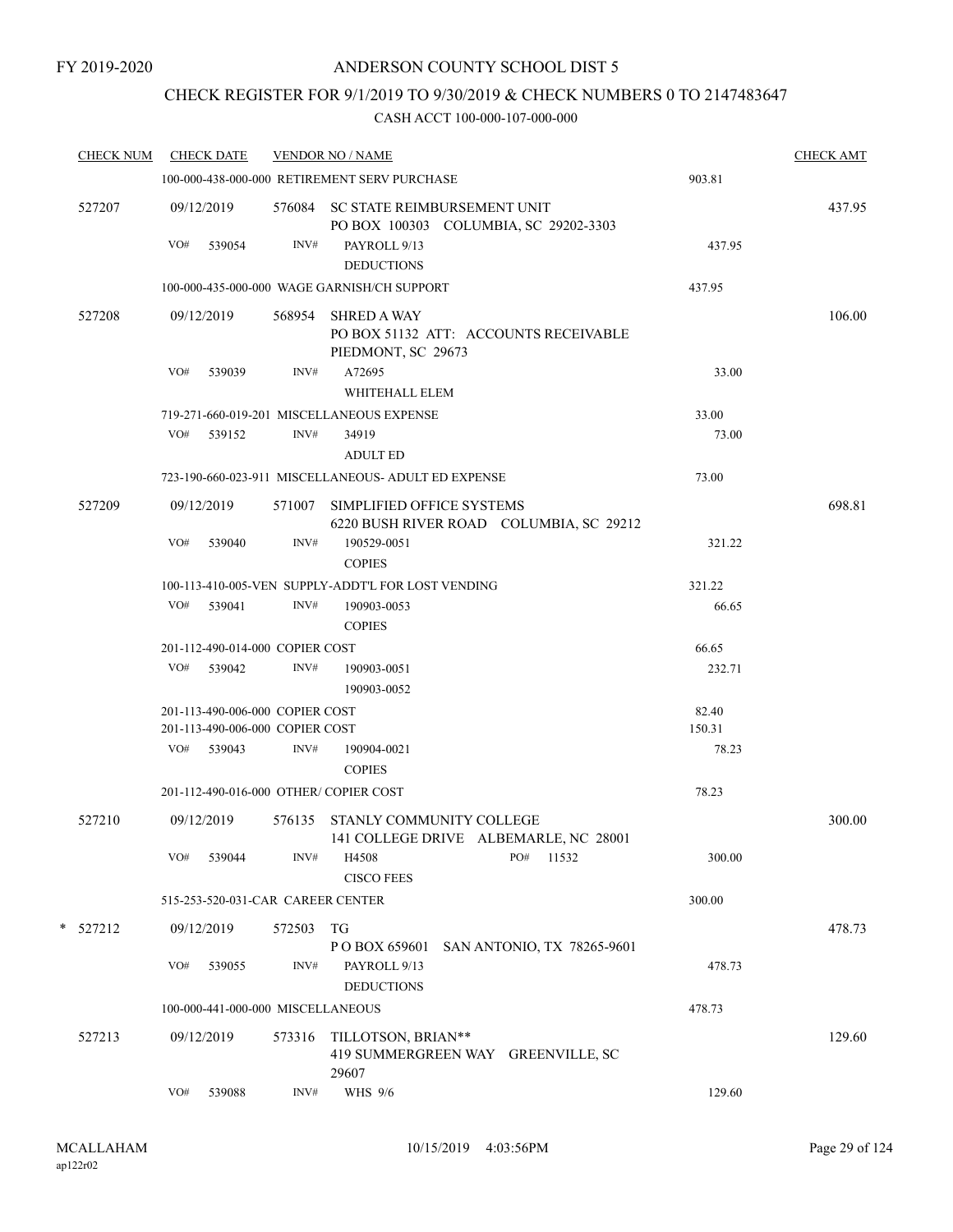### CHECK REGISTER FOR 9/1/2019 TO 9/30/2019 & CHECK NUMBERS 0 TO 2147483647

| <b>CHECK NUM</b> |     | <b>CHECK DATE</b>                 |                | <b>VENDOR NO / NAME</b>                                        |                                          |                                                                                         |          | <b>CHECK AMT</b> |
|------------------|-----|-----------------------------------|----------------|----------------------------------------------------------------|------------------------------------------|-----------------------------------------------------------------------------------------|----------|------------------|
|                  |     |                                   |                | <b>FOOTBALL OFFICIAL</b>                                       |                                          |                                                                                         |          |                  |
|                  |     |                                   |                | 703-271-660-003-671 FOOTBALL GATE RECEIPTS EXPENSE             |                                          |                                                                                         | 129.60   |                  |
| $* 527215$       |     | 09/12/2019                        |                | 576093 TRELLIS COMPANY                                         | PO BOX 659601 SAN ANTONIO, TX 78265-9601 |                                                                                         |          | 285.54           |
|                  | VO# | 539056                            | INV#           | PAYROLL 9/13                                                   |                                          |                                                                                         | 285.54   |                  |
|                  |     |                                   |                | <b>DEDUCTIONS</b>                                              |                                          |                                                                                         |          |                  |
|                  |     | 100-000-441-000-000 MISCELLANEOUS |                |                                                                |                                          |                                                                                         | 285.54   |                  |
| 527216           |     | 09/12/2019                        | 575941         | <b>TRIPLE P AMERICA</b><br>29201                               |                                          | ATTN: KRISTIN PATTERSON, TRAINING COORDI<br>1201 LINCOLN STREET, SUITE 201 COLUMBIA, SC |          | 390.18           |
|                  | VO# | 539045                            | INV#           | <b>INTPA14193</b><br><b>WORKBOOKS</b>                          | PO#                                      | 11482                                                                                   | 390.18   |                  |
|                  |     |                                   |                | 201-188-410-019-000 SUPPLIES- PARENTING                        |                                          |                                                                                         | 390.18   |                  |
| 527217           |     | 09/12/2019                        |                | 572513 UNITED LASER                                            |                                          |                                                                                         |          | 1,066.79         |
|                  |     |                                   |                |                                                                | P.O. BOX 6889 FLORENCE, SC 29501         |                                                                                         |          |                  |
|                  | VO# | 539158                            | INV#           | 186777<br><b>TONER</b>                                         |                                          |                                                                                         | 1,066.79 |                  |
|                  |     |                                   |                | 100-113-410-021-VEN SUPPLY-ADDT'L FOR LOST VENDING             |                                          |                                                                                         | 1,066.79 |                  |
| 527218           |     | 09/12/2019                        |                | 573815 UNITED REFRIGERATION, INC                               |                                          |                                                                                         |          | 2,363.69         |
|                  | VO# | 538904                            | INV#           | 69798235<br><b>REPAIR PARTS</b>                                | PO BOX 740703 ATLANTA, GA 30374-0703     |                                                                                         | 184.31   |                  |
|                  |     |                                   |                | 100-254-410-002-400 HVAC/ELECTRICAL/PLUMBING                   |                                          |                                                                                         | 184.31   |                  |
|                  | VO# | 538905                            | INV#           | 69872022                                                       |                                          |                                                                                         | 147.57   |                  |
|                  |     |                                   |                | <b>TOOLS</b><br>100-254-410-000-001 MAINT. SUPPLIES-STRUCTURES |                                          |                                                                                         | 147.57   |                  |
|                  | VO# | 538906                            | INV#           | 69829149                                                       |                                          |                                                                                         | 139.23   |                  |
|                  |     |                                   |                | <b>REPAIR PARTS</b>                                            |                                          |                                                                                         |          |                  |
|                  |     |                                   |                | 100-254-410-020-400 HVAC/ELECTRICAL/PLUMBING                   |                                          |                                                                                         | 139.23   |                  |
|                  | VO# | 538907                            | $\text{INV}\#$ | 69908490                                                       |                                          |                                                                                         | 76.94    |                  |
|                  |     |                                   |                | <b>TOOLS</b>                                                   |                                          |                                                                                         |          |                  |
|                  |     |                                   |                | 100-254-410-000-001 MAINT. SUPPLIES-STRUCTURES                 |                                          |                                                                                         | 76.94    |                  |
|                  | VO# | 538908                            | INV#           | 69852718<br><b>PUMP</b>                                        |                                          |                                                                                         | 50.38    |                  |
|                  |     |                                   |                | 100-254-410-012-400 HVAC/ELECTRICAL/PLUMBING                   |                                          |                                                                                         | 50.38    |                  |
|                  | VO# | 538909                            | INV#           | 69829453<br><b>PUMP</b>                                        |                                          |                                                                                         | 48.42    |                  |
|                  |     |                                   |                | 100-254-410-001-400 HVAC/ELECTRICAL/PLUMBING                   |                                          |                                                                                         | 48.42    |                  |
|                  |     | VO# 538910                        | INV#           | 69967544                                                       |                                          |                                                                                         | 148.93   |                  |
|                  |     |                                   |                | <b>COOLER MOTORS</b>                                           |                                          |                                                                                         |          |                  |
|                  |     |                                   |                | 100-254-410-003-400 HVAC/ELECTRICAL/PLUMBING                   |                                          |                                                                                         | 148.93   |                  |
|                  | VO# | 538911                            | INV#           | 69908369                                                       |                                          |                                                                                         | 1,038.69 |                  |
|                  |     |                                   |                | <b>FAN MOTOR</b>                                               |                                          |                                                                                         |          |                  |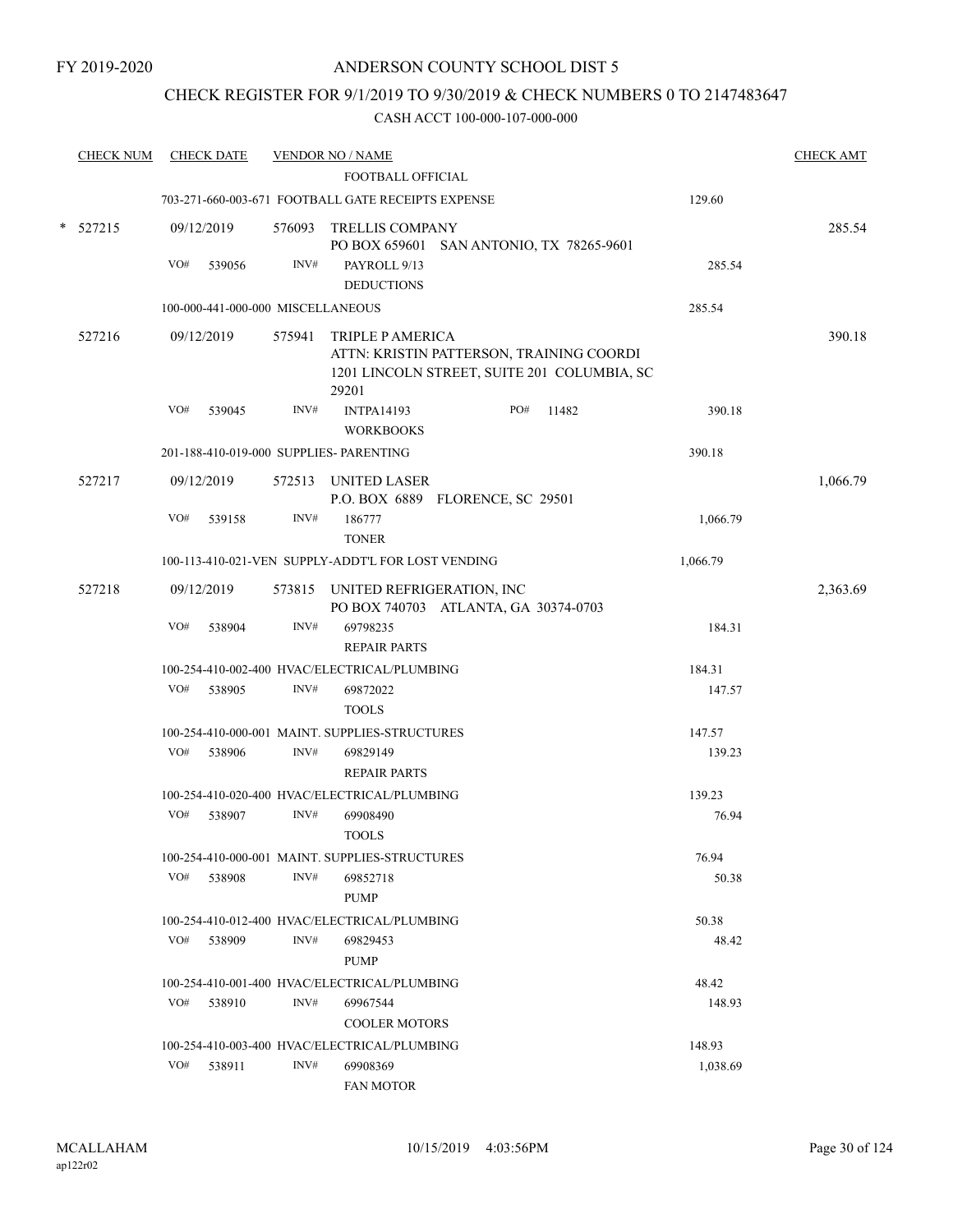# CHECK REGISTER FOR 9/1/2019 TO 9/30/2019 & CHECK NUMBERS 0 TO 2147483647

|   | <b>CHECK NUM</b> |     | <b>CHECK DATE</b>                 |      | <b>VENDOR NO / NAME</b>                                                                                   |                    | <b>CHECK AMT</b> |
|---|------------------|-----|-----------------------------------|------|-----------------------------------------------------------------------------------------------------------|--------------------|------------------|
|   |                  |     |                                   |      | 100-254-410-008-400 HVAC/ELECTRICAL/PLUMBING                                                              | 1,038.69           |                  |
|   |                  |     | VO# 538912                        | INV# | 69944803<br><b>SUPPLIES</b>                                                                               | 204.76             |                  |
|   |                  |     |                                   |      | 100-254-410-014-400 HVAC/ELECTRICAL/PLUMBING                                                              | 204.76             |                  |
|   |                  | VO# | 538913                            | INV# | 69966895                                                                                                  | 90.07              |                  |
|   |                  |     |                                   |      | <b>SUPPLIES</b>                                                                                           |                    |                  |
|   |                  |     |                                   |      | 100-254-410-002-400 HVAC/ELECTRICAL/PLUMBING                                                              | 90.07              |                  |
|   |                  | VO# | 538914                            | INV# | 69945088                                                                                                  | 15.55              |                  |
|   |                  |     |                                   |      | <b>SUPPLIES</b>                                                                                           |                    |                  |
|   |                  |     |                                   |      | 100-254-410-020-400 HVAC/ELECTRICAL/PLUMBING                                                              | 15.55              |                  |
|   |                  |     | VO# 539162                        | INV# | 69960328                                                                                                  | 218.84             |                  |
|   |                  |     |                                   |      | <b>SUPPLIES</b>                                                                                           |                    |                  |
|   |                  |     |                                   |      | 600-256-323-002-000 REPAIRS TO EQUIPMENT                                                                  | 218.84             |                  |
| * | 527220           |     | 09/12/2019                        |      | 564298 UNITED WAY OF ANDERSON COUNTY<br>POBOX 2067 ANDERSON, SC 29622                                     |                    | 1,925.54         |
|   |                  | VO# | 539052                            | INV# | PAYROLL 9/13<br><b>DEDUCTIONS</b>                                                                         | 1,925.54           |                  |
|   |                  |     |                                   |      | 100-000-455-000-000 UNITED FUND - PAYABLE                                                                 | 1,925.54           |                  |
|   |                  |     |                                   |      |                                                                                                           |                    |                  |
|   | 527221           |     | 09/12/2019                        |      | 572350 US DEPARTMENT OF EDUCATION AWG<br>NATIONAL PAYMENT CENTER PO BOX 790356 ST<br>LOUIS, MO 63179-0356 |                    | 280.81           |
|   |                  | VO# | 539057                            | INV# | PAYROLL 9/13                                                                                              | 280.81             |                  |
|   |                  |     |                                   |      | <b>DEDUCTIONS</b>                                                                                         |                    |                  |
|   |                  |     | 100-000-441-000-000 MISCELLANEOUS |      |                                                                                                           | 280.81             |                  |
|   | 527222           |     | 09/12/2019                        |      | 510790 US FOODSERVICE<br>POBOX 602292 CHARLOTTE, NC 28260-2292                                            |                    | 238,025.51       |
|   |                  | VO# | 539176                            | INV# | 20950515<br><b>FOOD &amp; SUPPLIES</b>                                                                    | 238,025.51         |                  |
|   |                  |     | 600-256-410-000-000 SUPPLIES      |      |                                                                                                           | 607.26             |                  |
|   |                  |     | 600-256-410-002-000 SUPPLIES      |      |                                                                                                           | 1,131.43           |                  |
|   |                  |     | 600-256-410-003-000 SUPPLIES      |      |                                                                                                           | 2,654.95           |                  |
|   |                  |     | 600-256-410-005-000 SUPPLIES      |      |                                                                                                           | 845.46             |                  |
|   |                  |     | 600-256-410-006-000 SUPPLIES      |      |                                                                                                           | 2,193.71           |                  |
|   |                  |     | 600-256-410-007-000 SUPPLIES      |      |                                                                                                           | 1,904.70           |                  |
|   |                  |     | 600-256-410-008-000 SUPPLIES      |      |                                                                                                           | 1,051.04           |                  |
|   |                  |     | 600-256-410-009-000 SUPPLIES      |      |                                                                                                           | 402.20             |                  |
|   |                  |     | 600-256-410-010-000 SUPPLIES      |      |                                                                                                           | 1,304.40           |                  |
|   |                  |     | 600-256-410-011-000 SUPPLIES      |      |                                                                                                           | 1,293.21           |                  |
|   |                  |     | 600-256-410-012-000 SUPPLIES      |      |                                                                                                           |                    |                  |
|   |                  |     | 600-256-410-013-000 SUPPLIES      |      |                                                                                                           | 1,065.82<br>978.17 |                  |
|   |                  |     |                                   |      |                                                                                                           |                    |                  |
|   |                  |     | 600-256-410-014-000 SUPPLIES      |      |                                                                                                           | 949.26             |                  |
|   |                  |     | 600-256-410-015-000 SUPPLIES      |      |                                                                                                           | 503.52             |                  |
|   |                  |     | 600-256-410-016-000 SUPPLIES      |      |                                                                                                           | 975.53             |                  |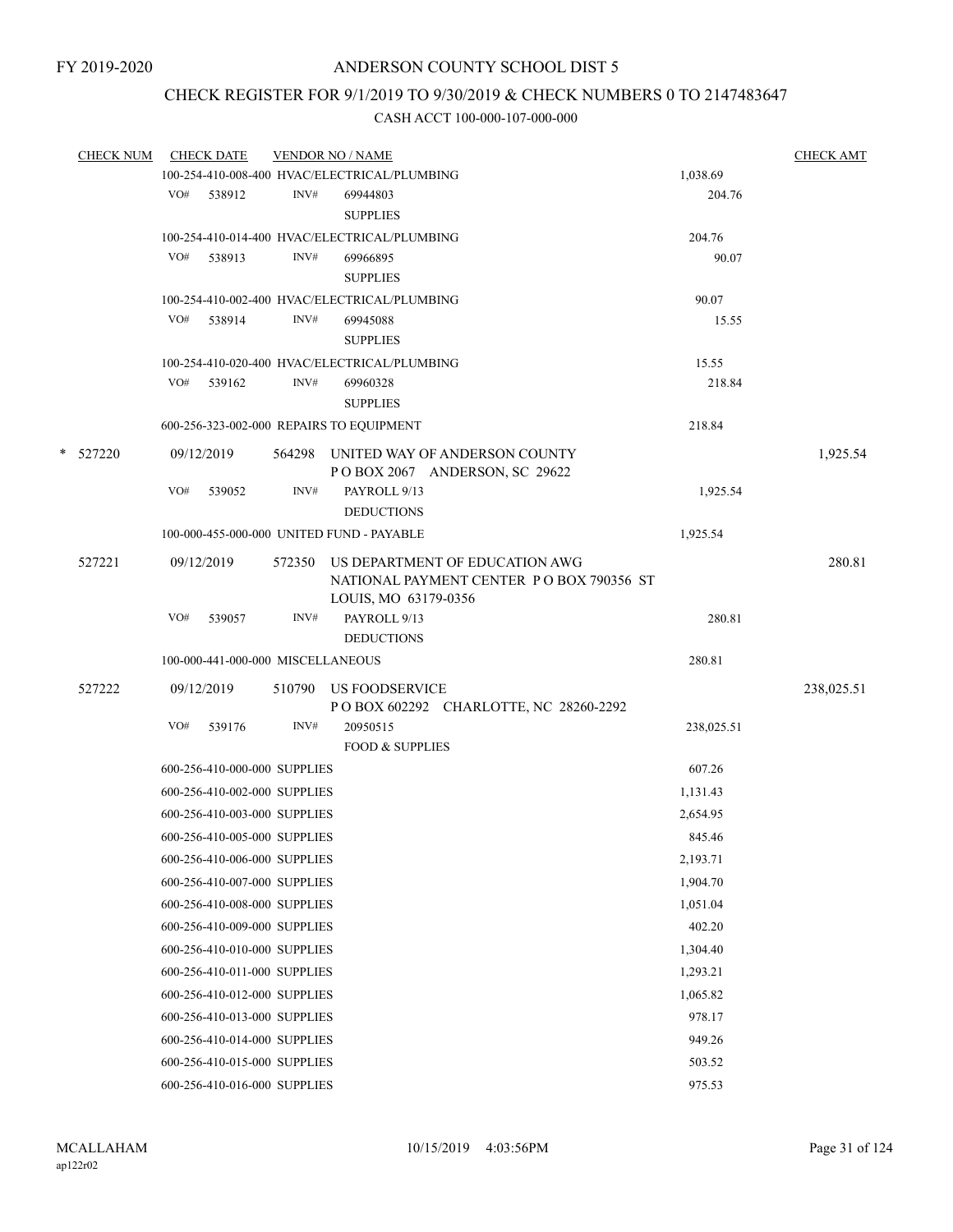# CHECK REGISTER FOR 9/1/2019 TO 9/30/2019 & CHECK NUMBERS 0 TO 2147483647

| <b>CHECK NUM</b> | <b>CHECK DATE</b>            | <b>VENDOR NO / NAME</b>                                           |           | <b>CHECK AMT</b> |
|------------------|------------------------------|-------------------------------------------------------------------|-----------|------------------|
|                  | 600-256-410-017-000 SUPPLIES |                                                                   | 1,139.61  |                  |
|                  | 600-256-410-018-000 SUPPLIES |                                                                   | 607.87    |                  |
|                  | 600-256-410-019-000 SUPPLIES |                                                                   | 708.16    |                  |
|                  | 600-256-410-020-000 SUPPLIES |                                                                   | 1,399.58  |                  |
|                  | 600-256-410-021-000 SUPPLIES |                                                                   | 663.50    |                  |
|                  | 600-256-410-031-000 SUPPLIES |                                                                   | 1,893.60  |                  |
|                  | 600-256-460-000-000 FOOD     |                                                                   | 691.54    |                  |
|                  | 600-256-460-002-000 FOOD     |                                                                   | 16,140.18 |                  |
|                  | 600-256-460-003-000 FOOD     |                                                                   | 26,502.00 |                  |
|                  | 600-256-460-005-000 FOOD     |                                                                   | 8,642.82  |                  |
|                  | 600-256-460-006-000 FOOD     |                                                                   | 25,333.30 |                  |
|                  | 600-256-460-007-000 FOOD     |                                                                   | 14,996.10 |                  |
|                  | 600-256-460-008-000 FOOD     |                                                                   | 10,334.33 |                  |
|                  | 600-256-460-009-000 FOOD     |                                                                   | 5,920.17  |                  |
|                  | 600-256-460-010-000 FOOD     |                                                                   | 10,671.13 |                  |
|                  | 600-256-460-011-000 FOOD     |                                                                   | 10,542.83 |                  |
|                  | 600-256-460-012-000 FOOD     |                                                                   | 10,416.36 |                  |
|                  | 600-256-460-013-000 FOOD     |                                                                   | 7,134.78  |                  |
|                  | 600-256-460-014-000 FOOD     |                                                                   | 11,636.01 |                  |
|                  | 600-256-460-015-000 FOOD     |                                                                   | 2,769.49  |                  |
|                  | 600-256-460-016-000 FOOD     |                                                                   | 7,491.32  |                  |
|                  | 600-256-460-017-000 FOOD     |                                                                   | 7,763.97  |                  |
|                  | 600-256-460-018-000 FOOD     |                                                                   | 3,391.18  |                  |
|                  | 600-256-460-019-000 FOOD     |                                                                   | 7,670.28  |                  |
|                  | 600-256-460-020-000 FOOD     |                                                                   | 12,606.42 |                  |
|                  | 600-256-460-021-000 FOOD     |                                                                   | 8,366.65  |                  |
|                  |                              | 600-256-460-031-000 PURCHASED FOOD                                | 4,731.67  |                  |
| 527223           | 09/12/2019                   | 510790<br>US FOODSERVICE<br>POBOX 602292 CHARLOTTE, NC 28260-2292 |           | 812.70           |
|                  | VO#<br>539175                | INV#<br>60813458<br><b>USDA FOODS</b>                             | 812.70    |                  |
|                  |                              | 600-256-462-002-000 COMMODITY DISTRIBUTION                        | 44.10     |                  |
|                  |                              | 600-256-462-003-000 COMMODITY DISTRIBUTION                        | 44.10     |                  |
|                  |                              | 600-256-462-005-000 COMMODITY DISTRIBUTION                        | 40.95     |                  |
|                  |                              | 600-256-462-006-000 COMMODITY DISTRIBUTION                        | 47.25     |                  |
|                  |                              | 600-256-462-007-000 COMMODITY DISTRIBUTION                        | 47.25     |                  |
|                  |                              | 600-256-462-008-000 COMMODITY DISTRIBUTION                        | 47.25     |                  |
|                  |                              | 600-256-462-009-000 COMMODITY DISTRIBUTION                        | 44.10     |                  |
|                  |                              | 600-256-462-010-000 COMMODITY DISTRIBUTION                        | 47.25     |                  |
|                  |                              | 600-256-462-011-000 COMMODITY DISTRIBUTION                        | 47.25     |                  |
|                  |                              | 600-256-462-012-000 COMMODITY DISTRIBUTION                        | 47.25     |                  |
|                  |                              | 600-256-462-013-000 COMMODITY DISTRIBUTION                        | 44.10     |                  |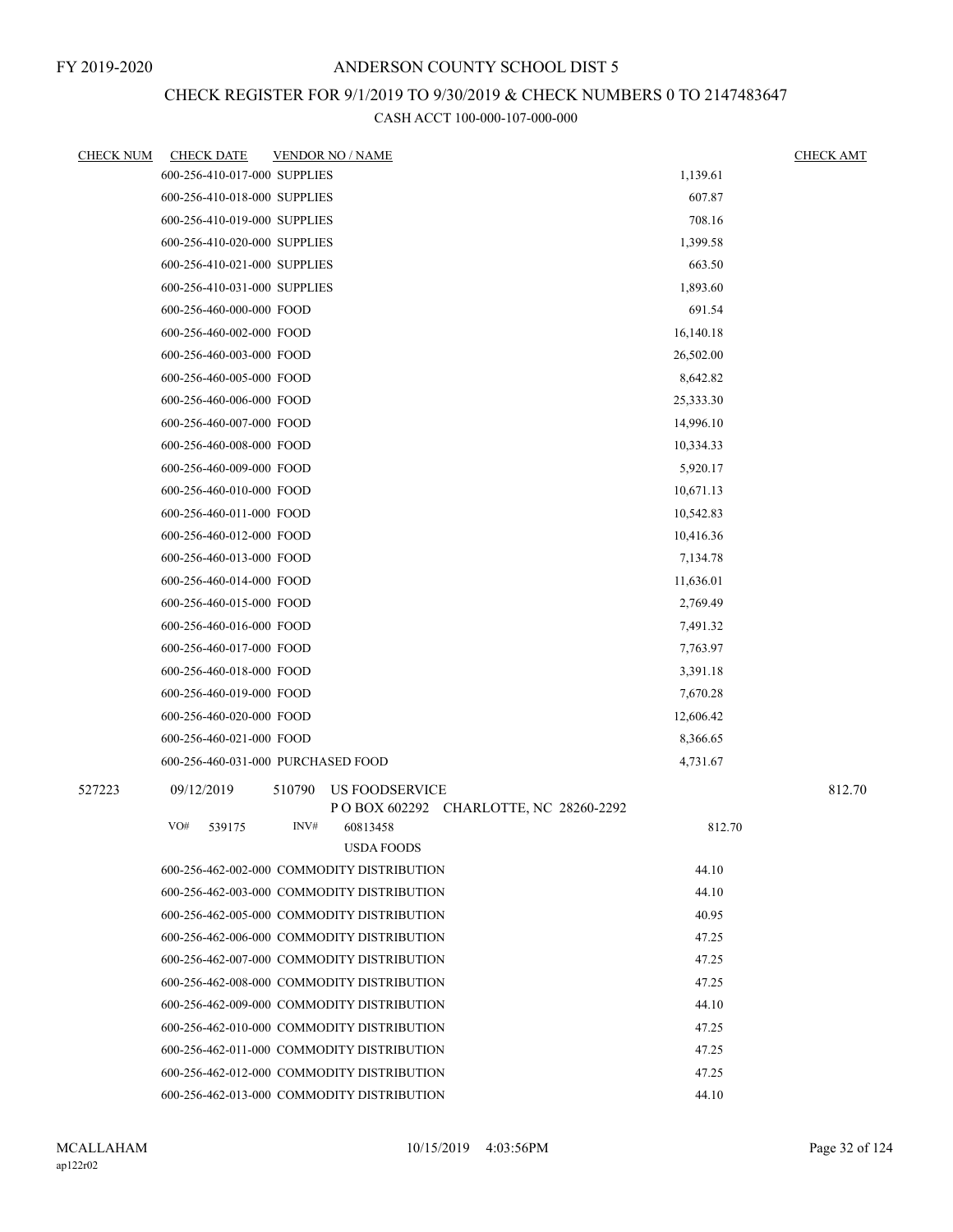## CHECK REGISTER FOR 9/1/2019 TO 9/30/2019 & CHECK NUMBERS 0 TO 2147483647

| <b>CHECK NUM</b> |     | <b>CHECK DATE</b>            |        | <b>VENDOR NO / NAME</b>                                                                            |     |       |          | <b>CHECK AMT</b> |
|------------------|-----|------------------------------|--------|----------------------------------------------------------------------------------------------------|-----|-------|----------|------------------|
|                  |     |                              |        | 600-256-462-014-000 COMMODITY DISTRIBUTION                                                         |     |       | 47.25    |                  |
|                  |     |                              |        | 600-256-462-015-000 COMMODITY DISTRIBUTION                                                         |     |       | 25.20    |                  |
|                  |     |                              |        | 600-256-462-016-000 COMMODITY DISTRIBUTION                                                         |     |       | 44.10    |                  |
|                  |     |                              |        | 600-256-462-017-000 COMMODITY DISTRIBUTION                                                         |     |       | 44.10    |                  |
|                  |     |                              |        | 600-256-462-018-000 COMMODITY DISTRIBUTION                                                         |     |       | 25.20    |                  |
|                  |     |                              |        | 600-256-462-019-000 COMMODITY DISTRIBUTION                                                         |     |       | 44.10    |                  |
|                  |     |                              |        | 600-256-462-020-000 COMMODITY DISTRIBUTION                                                         |     |       | 40.95    |                  |
|                  |     |                              |        | 600-256-462-021-000 COMMODITY DISTRIBUTION                                                         |     |       | 40.95    |                  |
| 527224           |     | 09/12/2019                   |        | 524353 WAL-MART COMMUNITY/GEMB<br>PO BOX 530934 ATT: ACCOUNTS RECEIVABLE<br>ATLANTA, GA 30353-0934 |     |       |          | 1,111.88         |
|                  | VO# | 539047                       | INV#   | 2021-5308<br><b>GLENVIEW</b>                                                                       |     |       | 1,111.88 |                  |
|                  |     |                              |        | 100-113-410-020-VEN SUPPLY-ADDT'L FOR LOST VENDING                                                 |     |       | 130.48   |                  |
|                  |     | 100-233-410-020-000 SUPPLIES |        |                                                                                                    |     |       | 15.26    |                  |
|                  |     |                              |        | 720-271-660-020-666 CONCESSIONS EXPENSE                                                            |     |       | 865.52   |                  |
|                  |     |                              |        | 720-271-660-020-674 FOOTBALL EXPENSE                                                               |     |       | 100.62   |                  |
| 527225           |     | 09/12/2019                   | 524353 | WAL-MART COMMUNITY/GEMB<br>PO BOX 530934 ATT: ACCOUNTS RECEIVABLE<br>ATLANTA, GA 30353-0934        |     |       |          | 682.57           |
|                  | VO# | 539046                       | INV#   | 2021-5316<br><b>ROBERT ANDERSON</b>                                                                |     |       | 682.57   |                  |
|                  |     | 100-113-410-006-000 SUPPLIES |        |                                                                                                    |     |       | 289.54   |                  |
|                  |     |                              |        | 100-113-410-006-VEN SUPPLY-ADDT'L FOR LOST VENDING                                                 |     |       | 17.74    |                  |
|                  |     |                              |        | 706-271-660-006-481 AVID FUNDRAISER EXPENSE                                                        |     |       | 105.35   |                  |
|                  |     |                              |        | 706-271-660-006-666 CONCESSIONS EXPENSE                                                            |     |       | 179.22   |                  |
|                  |     |                              |        | 706-271-660-006-682 VOLLEYBALL EXPENSE                                                             |     |       | 90.72    |                  |
| 527226           |     | 09/12/2019                   | 573006 | <b>WCEPS</b><br>510 CHARMANY DRIVE, SUITE 269 MADISON, WI<br>53719                                 |     |       |          | 1,236.00         |
|                  | VO# | 539159                       | INV#   | 31257<br>MATERIALS                                                                                 | PO# | 11424 | 1,236.00 |                  |
|                  |     |                              |        | 237-221-410-010-000 CURRICULUM SUPPLIES                                                            |     |       | 1,236.00 |                  |
| * 527228         |     | 09/12/2019                   | 565833 | <b>WEX BANK</b><br>WRIGHT EXPRESS FLEET SERVICES PO BOX 6293<br>CAROL STREAM, IL 60197-6293        |     |       |          | 4,621.93         |
|                  | VO# | 539048                       | INV#   | 61294537<br><b>FUEL</b>                                                                            |     |       | 4,621.93 |                  |
|                  |     | 100-255-411-000-000 GASOLINE |        |                                                                                                    |     |       | 4,621.93 |                  |
| 527229           |     | 09/12/2019                   | 566638 | ZWILLING, THOMAS J.**<br>369 SHALLOWFORD DRIVE BOILING SPRINGS,<br>SC 29316                        |     |       |          | 155.70           |
|                  | VO# | 539084                       | INV#   | WHS 9/6                                                                                            |     |       | 155.70   |                  |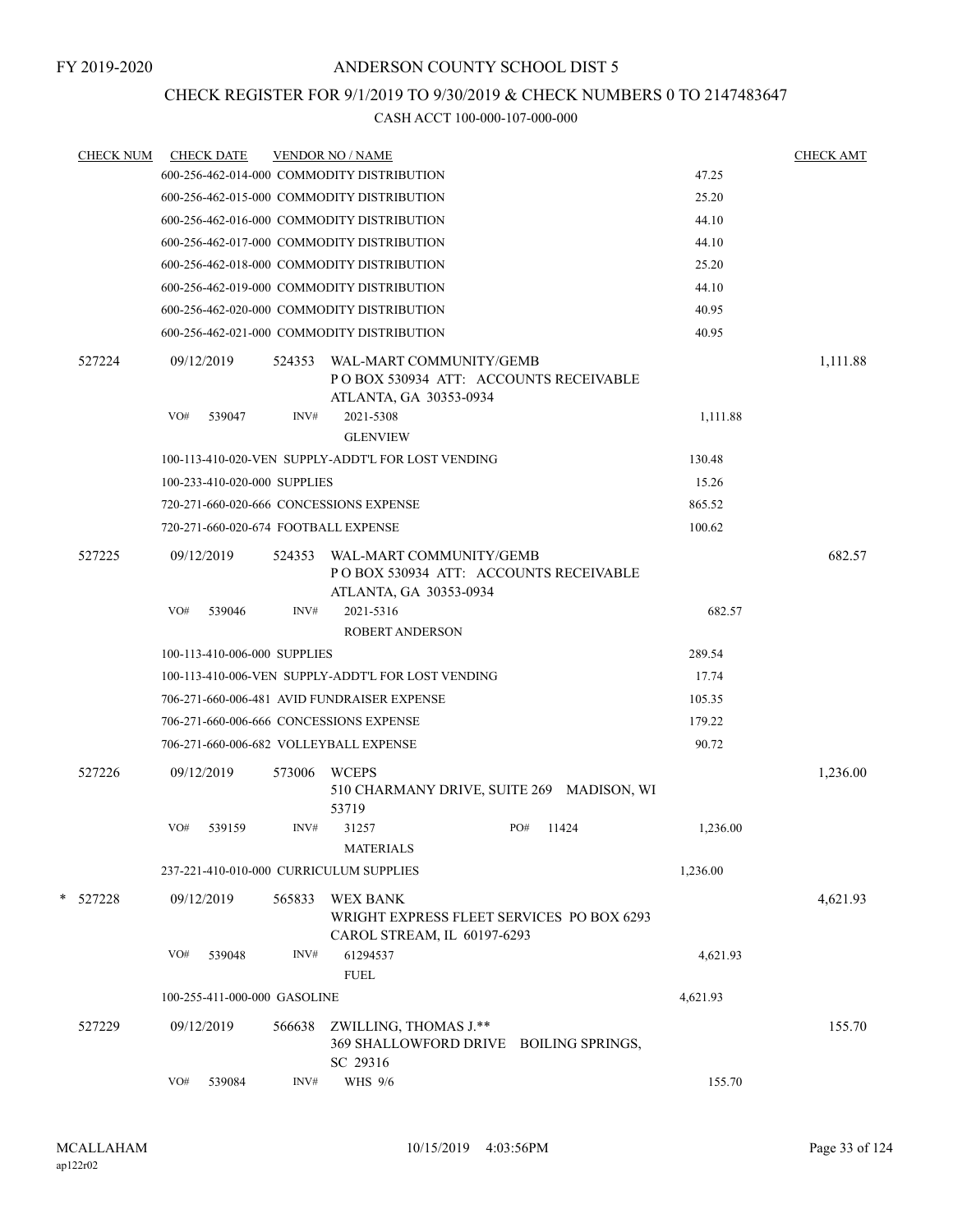#### CHECK REGISTER FOR 9/1/2019 TO 9/30/2019 & CHECK NUMBERS 0 TO 2147483647

| <b>CHECK NUM</b> |     | <b>CHECK DATE</b>                 |        | <b>VENDOR NO / NAME</b>                                                                            |     |                                            |          | <b>CHECK AMT</b> |
|------------------|-----|-----------------------------------|--------|----------------------------------------------------------------------------------------------------|-----|--------------------------------------------|----------|------------------|
|                  |     |                                   |        | <b>FOOTBALL OFFICIAL</b>                                                                           |     |                                            |          |                  |
|                  |     |                                   |        | 703-271-660-003-671 FOOTBALL GATE RECEIPTS EXPENSE                                                 |     |                                            | 155.70   |                  |
| $*$ 527231       |     | 09/17/2019                        |        | 570950 ANDERSON COUNTY SHERIFF'S OFFICE<br>ATTN: JAMIE LAZAR 305 CAMSON ROAD<br>ANDERSON, SC 29621 |     |                                            |          | 1,907.50         |
|                  | VO# | 539197                            | INV#   | SEPT <sub>9</sub><br><b>TL HANNA</b>                                                               |     |                                            | 122.50   |                  |
|                  |     |                                   |        | 702-271-660-002-679 VOLLEYBALL GATE RECEIPTS EXPENSE                                               |     |                                            | 122.50   |                  |
|                  | VO# | 539198                            | INV#   | 9/6 FOOTBALL<br><b>TL HANNA</b>                                                                    |     |                                            | 1,347.50 |                  |
|                  |     |                                   |        | 702-271-660-002-671 FOOTBALL GATE RECEIPTS EXPENSE                                                 |     |                                            | 1,347.50 |                  |
|                  | VO# | 539256                            | INV#   | SEPT 11 TLH<br><b>FOOTBALL GAME</b>                                                                |     |                                            | 122.50   |                  |
|                  |     |                                   |        | 720-271-660-020-671 FOOTBALL GATE RECEIPTS EXPENSE                                                 |     |                                            | 122.50   |                  |
|                  | VO# | 539257                            | INV#   | SEPT 12 TLH<br><b>JV FOOTBALL</b>                                                                  |     |                                            | 315.00   |                  |
|                  |     |                                   |        | 702-271-660-002-671 FOOTBALL GATE RECEIPTS EXPENSE                                                 |     |                                            | 315.00   |                  |
| 527235           |     | 09/17/2019                        | 563453 | B&H PHOTO-VIDEO<br>P.O. BOX 28072 REMITTANCE PROCESSING<br>CENTER NEW YORK, NY 10087-8072          |     |                                            |          | 152.88           |
|                  | VO# | 539199                            | INV#   | 161853698<br><b>SUPPLIES</b>                                                                       | PO# | 11462                                      | 152.88   |                  |
|                  |     | 515-253-520-031-CAR CAREER CENTER |        |                                                                                                    |     |                                            | 152.88   |                  |
| 527236           |     | 09/17/2019                        |        | 572588 BRYANT ENTERPRISES, LLC<br>28904-6423                                                       |     | 418 SNEAKING CREEK DRIVE HAYESVILLE, NC    |          | 1,865.00         |
|                  | VO# | 539201                            | INV#   | 12790<br><b>RADIOS</b>                                                                             | PO# | 10542                                      | 1,865.00 |                  |
|                  |     | 515-253-520-031-CAR CAREER CENTER |        |                                                                                                    |     |                                            | 1,865.00 |                  |
| 527237           |     | 09/17/2019                        | 156900 | CAROLINA PRODUCE COMPANY<br>POBOX 3849 ATT: ACCOUNTS RECEIVABLE<br>ANDERSON, SC 29622              |     |                                            |          | 1,398.70         |
|                  | VO# | 539203                            | INV#   | 805258<br><b>NEW PROSPECT</b>                                                                      |     |                                            | 768.00   |                  |
|                  |     | 600-256-460-010-FFV FOOD-FFVP     |        |                                                                                                    |     |                                            | 768.00   |                  |
|                  |     | VO# 539204                        | INV#   | 905297<br><b>NEVITT FOREST</b>                                                                     |     |                                            | 630.70   |                  |
|                  |     | 600-256-460-012-FFV FOOD-FFVP     |        |                                                                                                    |     |                                            | 630.70   |                  |
| 527238           |     | 09/17/2019                        | 160602 | CDW GOVERNMENT<br>75 REMITTANCE DRIVE SUITE 1515 ATT:                                              |     | ACCOUNTS RECEIVABLE CHICAGO, IL 60675-1515 |          | 207.61           |
|                  | VO# | 539259                            | INV#   | <b>TRJ9878</b><br><b>PRINTER</b>                                                                   |     |                                            | 207.61   |                  |
|                  |     | 100-233-410-002-000 SUPPLIES      |        |                                                                                                    |     |                                            | 207.61   |                  |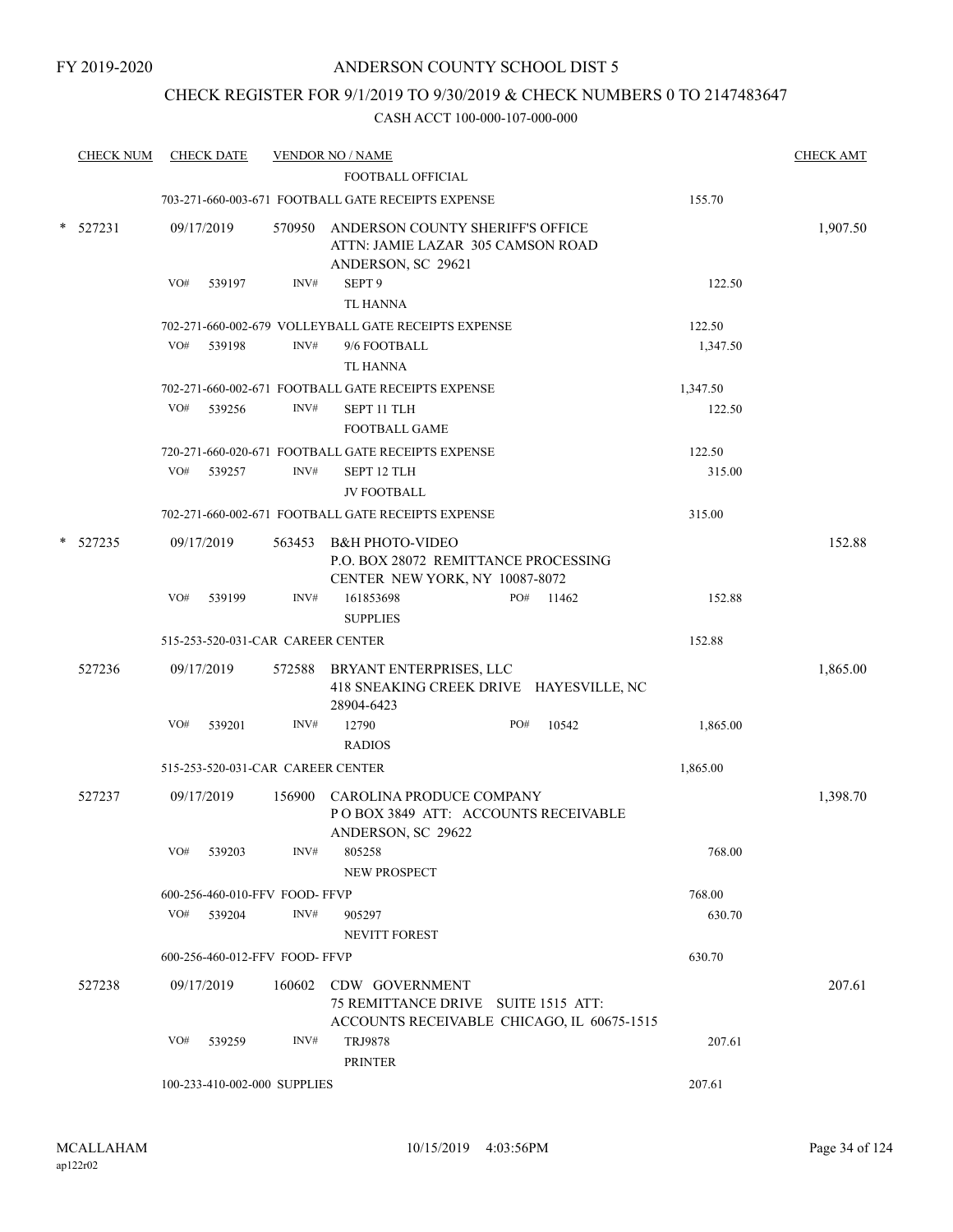# CHECK REGISTER FOR 9/1/2019 TO 9/30/2019 & CHECK NUMBERS 0 TO 2147483647

| <b>CHECK NUM</b> | <b>CHECK DATE</b>                   |        | <b>VENDOR NO / NAME</b>                              |                                           |          | <b>CHECK AMT</b> |
|------------------|-------------------------------------|--------|------------------------------------------------------|-------------------------------------------|----------|------------------|
| 527239           | 09/17/2019                          |        | 162901 CENTERVILLE ELEMENTARY PTO                    | 1529 WHITEHALL ROAD ANDERSON, SC 29625    |          | 120.00           |
|                  | VO#<br>539205                       | INV#   | <b>T-SHIRTS</b><br><b>FIELD DAY</b>                  |                                           | 120.00   |                  |
|                  |                                     |        | 232-360-490-000-000 OTHER SUPPLIES (SUPPLEMENTAL)    |                                           | 120.00   |                  |
| $*$ 527241       | 09/17/2019                          |        | 570581 CITY OF ANDERSON POLICE DEPT                  | 401 SOUTH MAIN ST ANDERSON, SC 29624      |          | 203.36           |
|                  | VO#<br>539260                       | INV#   | <b>SEPT 10-12</b>                                    |                                           | 203.36   |                  |
|                  |                                     |        | <b>ADULT ED SECURITY</b>                             |                                           |          |                  |
|                  |                                     |        | 723-190-660-023-911 MISCELLANEOUS- ADULT ED EXPENSE  |                                           | 203.36   |                  |
| 527242           | 09/17/2019                          |        | 174384 CLEMSON OUTDOOR LAB<br>CLEMSON, SC 29634-0737 | TEAM VENTURES CLEMSON UNIVERSITY          |          | 1,320.00         |
|                  | VO#<br>539222                       | INV#   | <b>MCCANTS MS</b><br><b>BALANCE DUE</b>              |                                           | 1,320.00 |                  |
|                  |                                     |        | 705-271-660-005-585 FIELD TRIPS- GR. 6 EXPENSE       |                                           | 1,320.00 |                  |
| 527243           | 09/17/2019                          |        | 576105 DELUXE SMALL BUSINESS SALES                   | PO BOX 4656 CAROL STREAM, IL 60197-4656   |          | 1,535.45         |
|                  | VO#<br>539261                       | INV#   | 0900228913<br><b>UMBRELLAS</b>                       | PO# 11373                                 | 1,535.45 |                  |
|                  |                                     |        | 100-113-410-021-VEN SUPPLY-ADDT'L FOR LOST VENDING   |                                           | 1,535.45 |                  |
| 527244           | 09/17/2019                          |        | 573965 DICKEY, DARIN**                               | 1014 FAIRVIEW ROAD BEECH ISLAND, SC 29842 |          | 210.00           |
|                  | VO#<br>539183                       | INV#   | $8/26 - 9/6$<br>TL HANNA BAND                        |                                           | 210.00   |                  |
|                  | 100-114-410-002-001 BAND SUPPLIES   |        |                                                      |                                           | 210.00   |                  |
| 527245           | 09/17/2019                          | 202625 | DILLARD'S TROPHY SHOPPE<br>29624                     | 116 EAST SHOCKLEY FERRY RD ANDERSON, SC   |          | 248.24           |
|                  | VO#<br>539262                       | INV#   | 143337<br><b>TLH BADGES</b>                          |                                           | 248.24   |                  |
|                  | 100-233-410-002-000 SUPPLIES        |        |                                                      |                                           | 248.24   |                  |
| * 527251         | 09/17/2019                          |        | 573217 HART, SHERRY**                                | 1221 KEONE CIRCLE WILLIAMSTON, SC 29697   |          | 160.00           |
|                  | VO#<br>539208                       | INV#   | 9/17 MEAL<br><b>BOARD MTG</b>                        |                                           | 160.00   |                  |
|                  | 100-231-334-000-000 TRUSTEE EXPENSE |        |                                                      |                                           | 160.00   |                  |
| 527252           | 09/17/2019                          | 576027 | HOME DEPOT USA, INC                                  | PO BOX 742604 ATLANTA, GA 30374-2604      |          | 2,755.59         |
|                  | VO#<br>539209                       | INV#   | 509476917<br><b>WHSE SUPPLIES</b>                    | PO#<br>11437                              | 1,455.41 |                  |
|                  |                                     |        | 100-000-170-000-000 WAREHOUSE INVENTORY              |                                           | 1,455.41 |                  |
|                  | VO# 539210                          | INV#   | 511343436<br>WHSE SUPPLIES                           | PO#<br>11503                              | 1,300.18 |                  |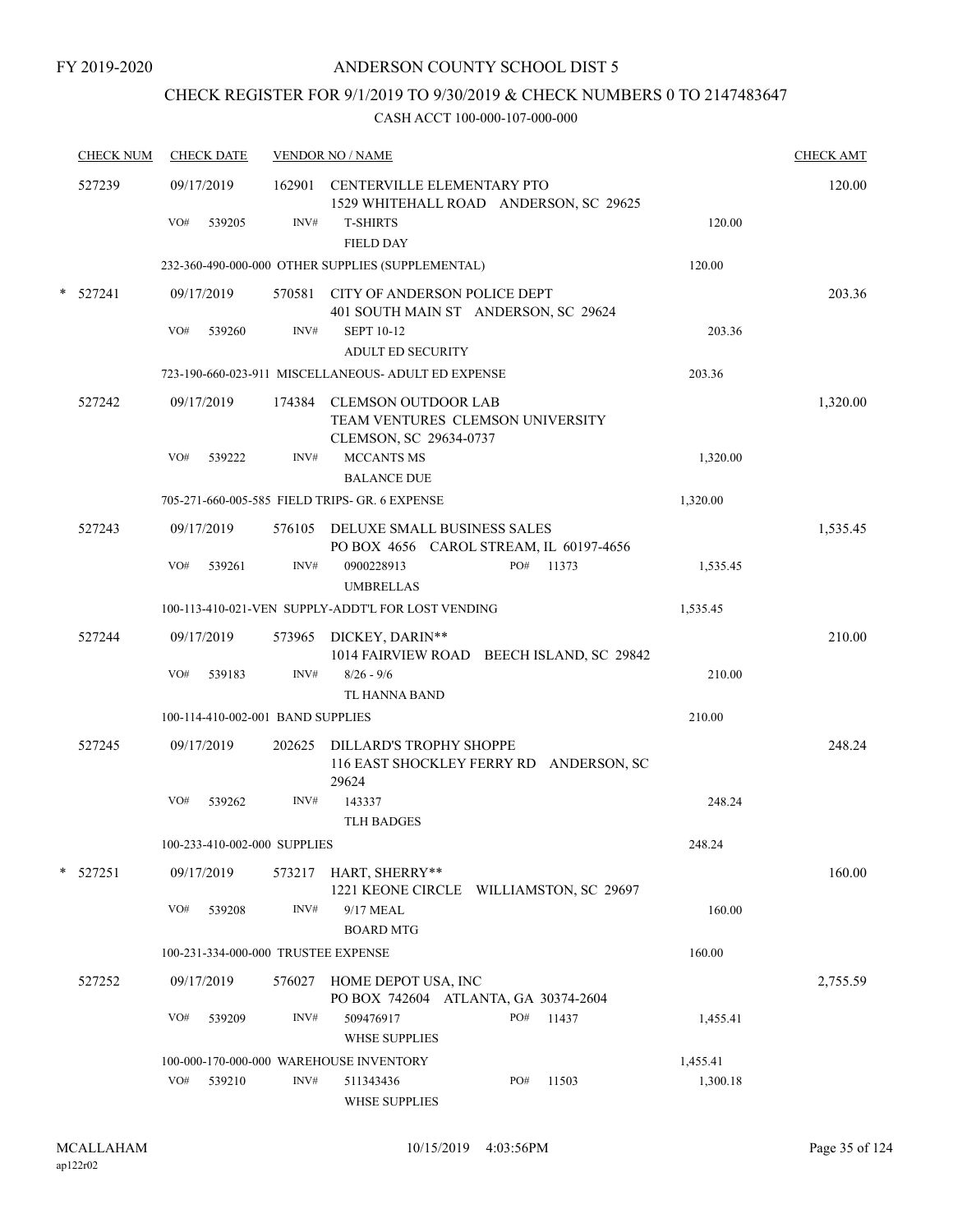## CHECK REGISTER FOR 9/1/2019 TO 9/30/2019 & CHECK NUMBERS 0 TO 2147483647

|   | <b>CHECK NUM</b> | <b>CHECK DATE</b>                        |        | <b>VENDOR NO / NAME</b>                                                     |          | <b>CHECK AMT</b> |
|---|------------------|------------------------------------------|--------|-----------------------------------------------------------------------------|----------|------------------|
|   |                  | 100-000-170-000-000 WAREHOUSE INVENTORY  |        |                                                                             | 1,300.18 |                  |
|   | 527253           | 09/17/2019                               | 276400 | ID SHOP, INC<br>POBOX 49457 ATT: ACCOUNTS RECEIVABLE<br>GREENWOOD, SC 29649 |          | 2,389.06         |
|   |                  | VO#<br>539268                            | INV#   | 94974<br><b>WESTSIDE HS</b>                                                 | 2,389.06 |                  |
|   |                  |                                          |        | 100-114-410-003-VEN SUPPLY-ADDT'L FOR LOST VENDING                          | 2,389.06 |                  |
|   | * 527255         | 09/17/2019                               |        | 575955 LEWIS, JALEN**<br>108 SHERMAN COURT EXT PIEDMONT, SC 29673           |          | 310.00           |
|   |                  | VO#<br>539188                            | INV#   | $8/26 - 9/6$<br>TL HANNA BAND                                               | 310.00   |                  |
|   |                  | 100-114-410-002-001 BAND SUPPLIES        |        |                                                                             | 310.00   |                  |
|   | * 527257         | 09/17/2019                               |        | 576096 MASSIE, JONATHAN**<br>120 SPRUCE AVE GREER, SC 29651                 |          | 720.00           |
|   |                  | VO#<br>539187                            | INV#   | $8/26 - 9/6$<br>TL HANNA BAND                                               | 720.00   |                  |
|   |                  | 100-114-410-002-001 BAND SUPPLIES        |        |                                                                             | 720.00   |                  |
|   | * 527259         | 09/17/2019                               |        | 574440 MCCANTS PETTY CASH                                                   |          | 150.00           |
|   |                  | VO#<br>539215                            | INV#   | SEPT <sub>20</sub><br><b>OPEN GYM</b>                                       | 150.00   |                  |
|   |                  | 705-271-660-005-494 6TH GRADE EXPENSE    |        |                                                                             | 150.00   |                  |
| * | 527261           | 09/17/2019                               | 574291 | OTICON, INC<br>580 HOWARD AVENUE SOMERSET, NJ 08873                         |          | 379.00           |
|   |                  | VO#<br>539220                            | INV#   | PO#<br>11456<br>7105341<br><b>MCLEES ELEM</b>                               | 379.00   |                  |
|   |                  | 203-127-410-008-000 SUPPLIES - LD/DD/OHI |        |                                                                             | 379.00   |                  |
|   | $*$ 527263       | 09/17/2019                               | 575942 | PENWORTHY<br>PO BOX 511160<br>MILWAUKEE, WI 53203-0202                      |          | 218.61           |
|   |                  | VO#<br>539273                            | INV#   | PO#<br>0555160<br>11495<br><b>MCCANTS MS</b>                                | 218.61   |                  |
|   |                  | 100-222-410-005-000 SUPPLIES             |        |                                                                             | 218.61   |                  |
|   | 527264           | 09/17/2019                               |        | 576099 SALSBURG, TIMOTHY**<br>402 N MAIN ST, APT 202 ANDERSON, SC 29621     |          | 720.00           |
|   |                  | VO#<br>539184                            | INV#   | $8/26 - 9/6$<br>TL HANNA BAND                                               | 720.00   |                  |
|   |                  | 100-114-410-002-001 BAND SUPPLIES        |        |                                                                             | 720.00   |                  |
|   | 527265           | 09/17/2019                               |        | 567025 SAM'S CLUB<br>3812 LIBERTY HWY ANDERSON, SC 29621                    |          | 268.57           |
|   |                  | VO#<br>539274                            | INV#   | WED 9/18<br>ORDER #3559984899                                               | 268.57   |                  |
|   |                  | 201-188-410-014-000 SUPPLIES- PARENTING  |        |                                                                             | 268.57   |                  |
|   | 527266           | 09/17/2019                               |        | 575023 SC CHILDREN'S THEATRE                                                |          | 262.50           |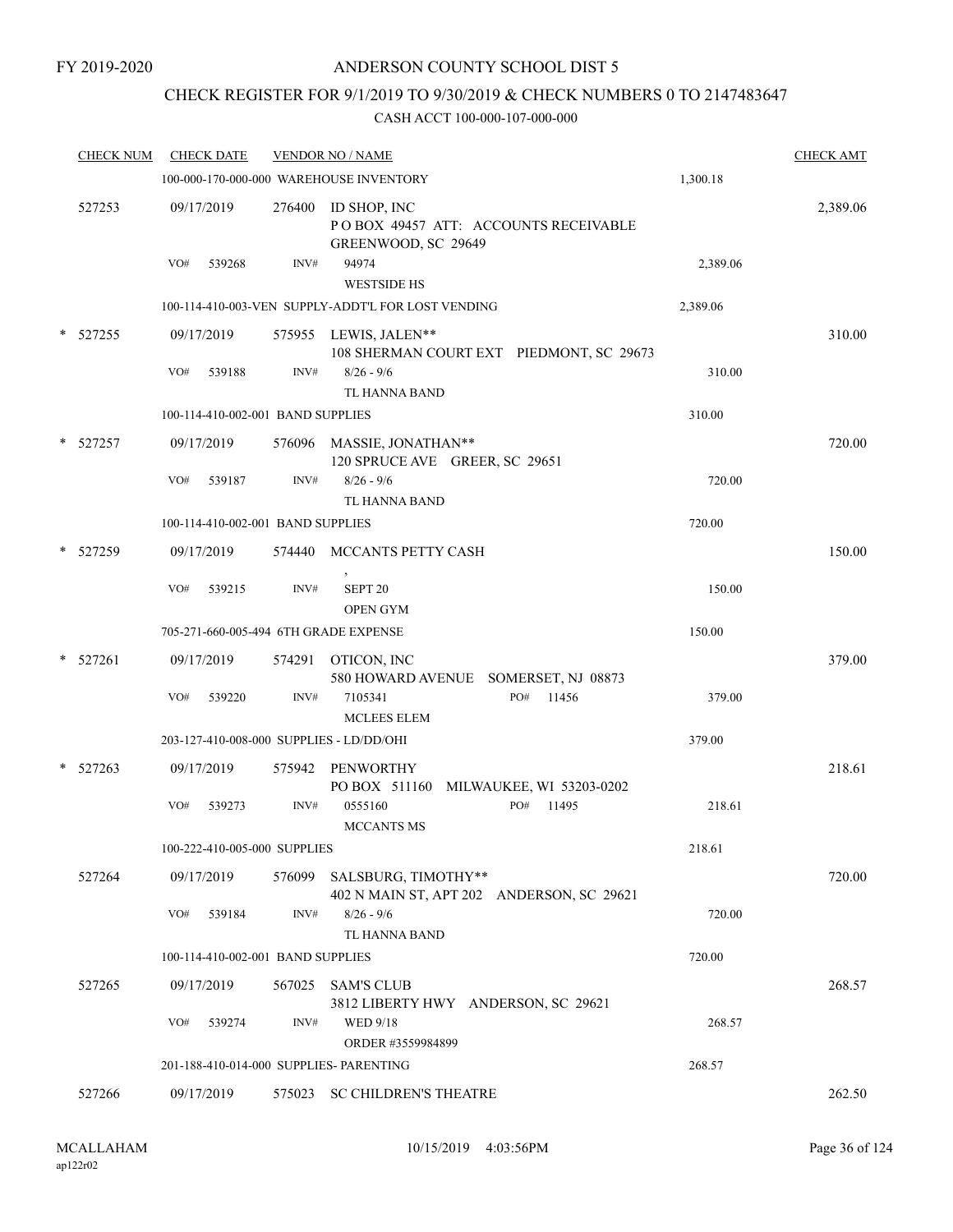### CHECK REGISTER FOR 9/1/2019 TO 9/30/2019 & CHECK NUMBERS 0 TO 2147483647

| <b>CHECK NUM</b> | <b>CHECK DATE</b> |            |                                    | <b>VENDOR NO / NAME</b>                                                          |                                            |            | <b>CHECK AMT</b> |
|------------------|-------------------|------------|------------------------------------|----------------------------------------------------------------------------------|--------------------------------------------|------------|------------------|
|                  |                   |            |                                    | ATTN: LAUREN IMHOLFF PO BOX 9340<br>GREENVILLE, SC 29604                         |                                            |            |                  |
|                  | VO#               | 539224     | INV#                               | FEB 7, 2020<br><b>CONCORD ELEM</b>                                               |                                            | 262.50     |                  |
|                  |                   |            |                                    | 709-271-660-009-350 FIELD TRIPS KINDERGARTEN EXPENSE                             |                                            | 262.50     |                  |
| 527267           |                   | 09/17/2019 | 576098                             | SCOTT, TYLER**<br>420 FAIRMONT DRIVE GREENVILLE, SC 29605                        |                                            |            | 265.00           |
|                  | VO#               | 539185     | INV#                               | $8/26 - 9/6$                                                                     |                                            | 265.00     |                  |
|                  |                   |            |                                    | TL HANNA BAND                                                                    |                                            |            |                  |
|                  |                   |            | 100-114-410-002-001 BAND SUPPLIES  |                                                                                  |                                            | 265.00     |                  |
| 527268           |                   | 09/17/2019 |                                    | 451201 SC SCHOOL BOARDS INSURANCE TRUST<br>111 RESEARCH DRIVE COLUMBIA, SC 29203 |                                            |            | 207,686.00       |
|                  | VO#               | 539225     | INV#                               | 12966<br>2ND QUARTER                                                             |                                            | 207,686.00 |                  |
|                  |                   |            |                                    | 100-252-270-000-000 WORKMAN'S COMPENSATION                                       |                                            | 207,686.00 |                  |
| * 527270         |                   | 09/17/2019 | 573272                             | <b>SHRED IT USA</b>                                                              | 28883 NETWORK PLACE CHICAGO, IL 60673-1288 |            | 419.04           |
|                  | VO#               | 539229     | INV#                               | 8128039599<br><b>CALHOUN ELEM</b>                                                |                                            | 419.04     |                  |
|                  |                   |            |                                    | 714-271-660-014-201 MISCELLANEOUS EXPENSE                                        |                                            | 419.04     |                  |
| 527271           |                   | 09/17/2019 | 571007                             | SIMPLIFIED OFFICE SYSTEMS<br>6220 BUSH RIVER ROAD COLUMBIA, SC 29212             |                                            |            | 408.94           |
|                  | VO#               | 539230     | INV#                               | 190910-0015<br><b>COPIES</b>                                                     |                                            | 408.94     |                  |
|                  |                   |            | 717-190-660-017-362 COPIER EXPENSE |                                                                                  |                                            | 408.94     |                  |
| 527272           |                   | 09/17/2019 | 569589                             | <b>SREB</b><br>GA 30318-5776                                                     | 592 TENTH ST, NW ATTN: JAMES LEW ATLANTA,  |            | 1,400.00         |
|                  | VO#               | 539231     | INV#                               | 1920SCSMSSC11<br>1920TCTWSC01                                                    |                                            | 1,400.00   |                  |
|                  |                   |            |                                    | 329-114-312-000-0CO PURCHASED SERVICES (C/O)                                     |                                            | 400.00     |                  |
|                  |                   |            |                                    | 329-115-312-031-000 PURCHASED SERVICES                                           |                                            | 1,000.00   |                  |
| * 527274         |                   | 09/17/2019 | 576097                             | TANNER, CHARLOTTE**                                                              | 3015 SWEET BASIL LN LOGANVILLE, GA 30052   |            | 190.00           |
|                  | VO#               | 539190     | INV#                               | $8/27 - 9/6$<br>TL HANNA BAND                                                    |                                            | 190.00     |                  |
|                  |                   |            | 100-114-410-002-001 BAND SUPPLIES  |                                                                                  |                                            | 190.00     |                  |
| 527275           |                   | 09/17/2019 | 575742                             | THE ACADEMY OF ARTS<br>PO BOX 782 TAYLORS, SC 29687                              |                                            |            | 625.00           |
|                  | VO#               | 539279     | INV#                               | 6290<br><b>GLENVIEW MS</b>                                                       |                                            | 625.00     |                  |
|                  |                   |            |                                    | 720-271-660-020-586 FIELD TRIPS- GR.7 EXPENSE                                    |                                            | 625.00     |                  |
| * 527278         |                   | 09/17/2019 |                                    | 572513 UNITED LASER                                                              |                                            |            | 930.18           |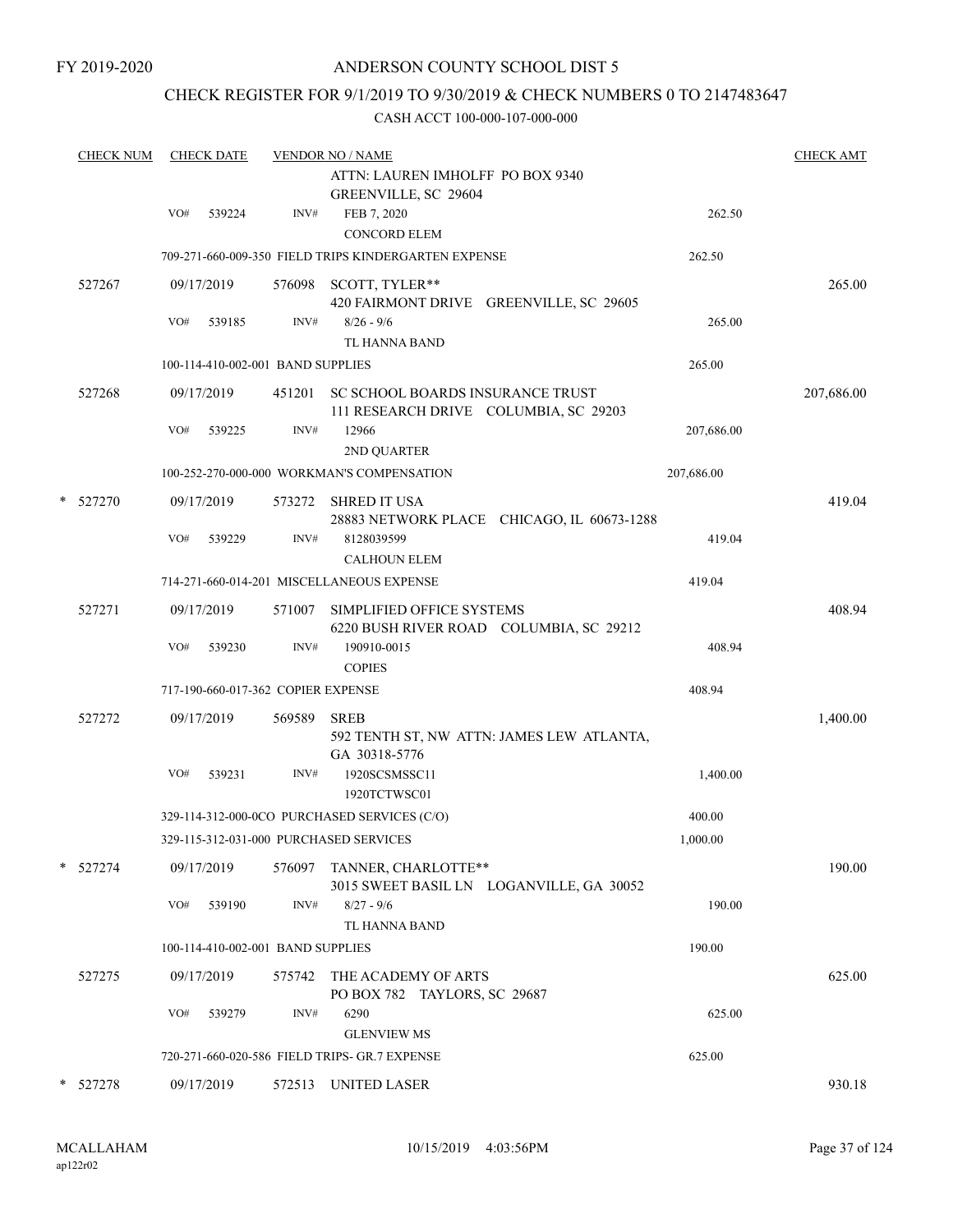# CHECK REGISTER FOR 9/1/2019 TO 9/30/2019 & CHECK NUMBERS 0 TO 2147483647

|        | <b>CHECK NUM</b> |     | <b>CHECK DATE</b>            |        | <b>VENDOR NO / NAME</b>                                                                     |     |       |           | <b>CHECK AMT</b> |
|--------|------------------|-----|------------------------------|--------|---------------------------------------------------------------------------------------------|-----|-------|-----------|------------------|
|        |                  | VO# |                              | INV#   | P.O. BOX 6889 FLORENCE, SC 29501                                                            | PO# | 11509 |           |                  |
|        |                  |     | 539233                       |        | 186930<br><b>TONER</b>                                                                      |     |       | 930.18    |                  |
|        |                  |     |                              |        | 201-112-445-012-000 TECHNOLOGY SUPPLIES                                                     |     |       | 930.18    |                  |
| *      | 527282           |     | 09/17/2019                   |        | 573864 WELLS FARGO VENDOR FIN SERV<br>PO BOX 105710 ATLANTA, GA 30348-5710                  |     |       |           | 628.88           |
|        |                  | VO# | 539235                       | INV#   | 5006917391                                                                                  | PO# | 11224 | 628.88    |                  |
|        |                  |     |                              |        | <b>COPIER</b>                                                                               |     |       |           |                  |
|        |                  |     |                              |        | 329-115-690-031-000 OTHER OBJECTS-WBL                                                       |     |       | 628.88    |                  |
| $\ast$ | 527286           |     | 09/19/2019                   | 570950 | ANDERSON COUNTY SHERIFF'S OFFICE<br>ATTN: JAMIE LAZAR 305 CAMSON ROAD<br>ANDERSON, SC 29621 |     |       |           | 1,015.00         |
|        |                  | VO# | 539397                       | INV#   | 9/13/19                                                                                     |     |       | 490.00    |                  |
|        |                  |     |                              |        | WHS -SECURITY                                                                               |     |       |           |                  |
|        |                  |     |                              |        | 703-271-660-003-671 FOOTBALL GATE RECEIPTS EXPENSE                                          |     |       | 490.00    |                  |
|        |                  | VO# | 539426                       | INV#   | 09/13/19                                                                                    |     |       | 157.50    |                  |
|        |                  |     |                              |        | <b>TLH - SECURITY</b>                                                                       |     |       |           |                  |
|        |                  |     |                              |        | 702-271-660-002-671 FOOTBALL GATE RECEIPTS EXPENSE                                          |     |       | 157.50    |                  |
|        |                  | VO# | 539460                       | INV#   | 09/09, 09/10,09/13<br><b>RAMS SECURITY</b>                                                  |     |       | 105.00    |                  |
|        |                  |     | 100-113-410-006-000 SUPPLIES |        |                                                                                             |     |       | 105.00    |                  |
|        |                  | VO# | 539490                       | INV#   | 09/10-09/11/19                                                                              |     |       | 262.50    |                  |
|        |                  |     |                              |        | <b>RAMS - SECURITY</b>                                                                      |     |       |           |                  |
|        |                  |     |                              |        | 706-271-660-006-671 FOOTBALL GATE RECEIPTS EXPENSE                                          |     |       | 157.50    |                  |
|        |                  |     |                              |        | 706-271-660-006-679 VOLLEYBALL GATE RECEIPTS EXPENSE                                        |     |       | 105.00    |                  |
|        |                  |     |                              |        |                                                                                             |     |       |           |                  |
|        | 527287           |     | 09/19/2019                   | 112250 | ANDERSON COUNTY FINANCE DEPT<br>POBOX 8002 ATT: ALEX MCLEES ANDERSON, SC<br>29622-8002      |     |       |           | 28,031.13        |
|        |                  | VO# | 539440                       | INV#   | <b>JULY 2019</b><br>SRO'S                                                                   | PO# | 11450 | 28,031.13 |                  |
|        |                  |     |                              |        | 100-258-312-000-000 CONTRACTED SERVICES - RESOURCE OFFR                                     |     |       | 28,031.13 |                  |
|        | 527288           |     | 09/19/2019                   |        | 115205 ASD5 GENERAL FUND PETTY CASH                                                         |     |       |           | 246.23           |
|        |                  | VO# | 539529                       | INV#   | <b>EXPENSES</b><br><b>REIMBURSEMENT</b>                                                     |     |       | 246.23    |                  |
|        |                  |     |                              |        | 100-213-411-000-000 NURSING SERVICES - GASOLINE                                             |     |       | 25.00     |                  |
|        |                  |     |                              |        | 100-221-410-000-000 SUPPLIES AND MATERIALS                                                  |     |       | 18.62     |                  |
|        |                  |     |                              |        | 100-221-410-000-000 SUPPLIES AND MATERIALS                                                  |     |       | 15.88     |                  |
|        |                  |     |                              |        | 100-224-312-000-CLE MASTER TEACHER CLASSES                                                  |     |       | 6.00      |                  |
|        |                  |     |                              |        | 100-224-312-000-CLE MASTER TEACHER CLASSES                                                  |     |       | 15.33     |                  |
|        |                  |     |                              |        | 100-254-410-000-000 CUSTODIAL SUPPLIES                                                      |     |       | 63.56     |                  |
|        |                  |     | 100-266-410-000-000 SUPPLIES |        |                                                                                             |     |       | 16.01     |                  |
|        |                  |     | 852-252-410-000-000 SUPPLIES |        |                                                                                             |     |       | 41.95     |                  |
|        |                  |     | 852-252-410-000-000 SUPPLIES |        |                                                                                             |     |       | 5.72      |                  |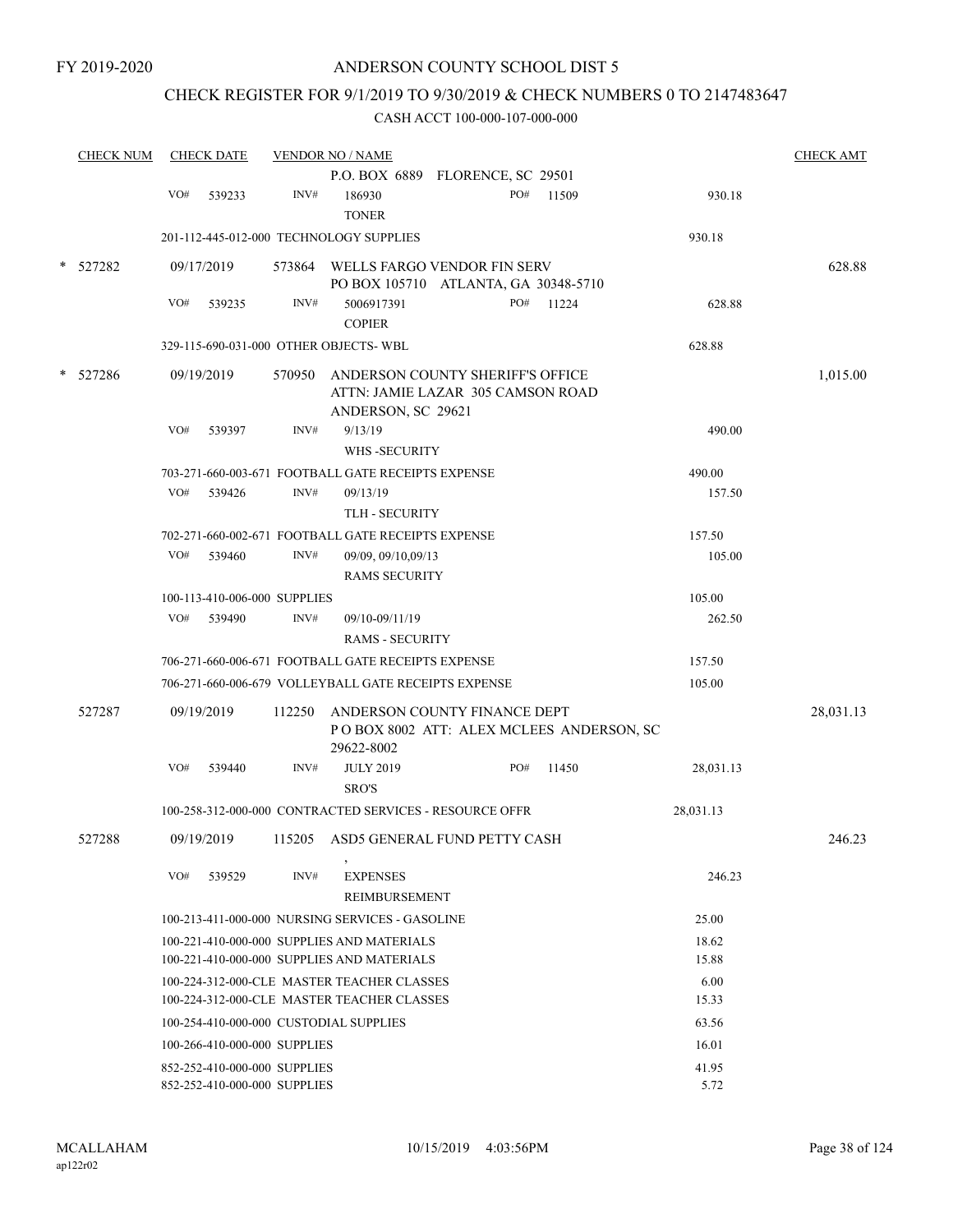### CHECK REGISTER FOR 9/1/2019 TO 9/30/2019 & CHECK NUMBERS 0 TO 2147483647

| <b>CHECK NUM</b> |     | <b>CHECK DATE</b>                |        | <b>VENDOR NO / NAME</b>                                                                             |     |       |           | <b>CHECK AMT</b> |
|------------------|-----|----------------------------------|--------|-----------------------------------------------------------------------------------------------------|-----|-------|-----------|------------------|
|                  |     | 852-252-410-000-000 SUPPLIES     |        |                                                                                                     |     |       | 20.16     |                  |
|                  |     |                                  |        | 900-188-313-000-006 HOMELESS STUDENT SERVICES/TUTORS                                                |     |       | 18.00     |                  |
| 527289           |     | 09/19/2019                       | 569220 | <b>AUTECH</b><br>POBOX 248 ATT: ACCOUNTS RECEIVABLE<br>WILLIAMSTON, SC 29697                        |     |       |           | 150.00           |
|                  | VO# | 539331                           | INV#   | 7499<br><b>WESTSIDE</b>                                                                             |     |       | 150.00    |                  |
|                  |     |                                  |        | 100-254-323-003-400 CONTR SERV-HVAC/ELECT/PLUMBING                                                  |     |       | 150.00    |                  |
| * 527291         |     | 09/19/2019                       | 566585 | <b>BANK OF AMERICA</b><br>PO BOX 15731 ATT: ACCOUNTS RECEIVABLE<br>WILMINGTON, DE 19886-5731        |     |       |           | 3,034.92         |
|                  | VO# | 539437                           | INV#   | 1172<br>7779                                                                                        |     |       | 3,034.92  |                  |
|                  |     |                                  |        | 201-188-410-007-000 SUPPLIES- PARENTING                                                             |     |       | 226.78    |                  |
|                  |     |                                  |        | 201-188-410-007-000 SUPPLIES- PARENTING                                                             |     |       | 127.64    |                  |
|                  |     |                                  |        | 201-188-410-007-000 SUPPLIES- PARENTING                                                             |     |       | 78.66     |                  |
|                  |     | 201-224-410-010-000 SUPPLIES- PD |        |                                                                                                     |     |       | 65.02     |                  |
|                  |     | 201-224-410-010-000 SUPPLIES- PD |        |                                                                                                     |     |       | 426.16    |                  |
|                  |     | 232-188-410-000-000 SUPPLIES     |        |                                                                                                     |     |       | 294.37    |                  |
|                  |     |                                  |        | 232-360-490-000-000 OTHER SUPPLIES (SUPPLEMENTAL)                                                   |     |       | 1,816.29  |                  |
| 527292           |     | 09/19/2019                       | 568871 | <b>BARNES &amp; NOBLE</b><br>P.O. BOX 951610 DALLAS, TX 75395-1610                                  |     |       |           | 1,137.50         |
|                  | VO# | 539343                           | INV#   | 3892025<br><b>POVERTY</b>                                                                           | PO# | 11441 | 1,137.50  |                  |
|                  |     | 201-224-410-007-000 PD SUPPLIES  |        |                                                                                                     |     |       | 1,137.50  |                  |
| 527293           |     | 09/19/2019                       |        | 575063 BAYADA HOME HEALTH CARE, INC.<br>PO BOX 536446 PITTSBURGH, PA 15253-5906                     |     |       |           | 1,259.50         |
|                  | VO# | 539344                           | INV#   | 14895658<br><b>SEPT 3-6</b>                                                                         |     |       | 1,259.50  |                  |
|                  |     |                                  |        | 283-126-312-017-000 CONTRACTED SERVICES                                                             |     |       | 598.00    |                  |
|                  |     |                                  |        | 283-126-312-021-000 CONTRACTED SERVICES                                                             |     |       | 661.50    |                  |
| * 527295         |     | 09/19/2019                       |        | 573265 BILL SANDERS MOVING, INC.<br>5526 HWY 81 NORTH WILLIAMSTON, SC 29697                         |     |       |           | 385.00           |
|                  | VO# | 539345                           | INV#   | 5416<br>TLH TO SURPLUS                                                                              | PO# | 10967 | 385.00    |                  |
|                  |     |                                  |        | 100-254-323-001-MOV AVCC TRANSITION                                                                 |     |       | 385.00    |                  |
| * 527297         |     | 09/19/2019                       | 160602 | CDW GOVERNMENT<br>75 REMITTANCE DRIVE SUITE 1515 ATT:<br>ACCOUNTS RECEIVABLE CHICAGO, IL 60675-1515 |     |       |           | 192.79           |
|                  | VO# | 539387                           | INV#   | <b>TWH7256</b><br><b>PRINTER</b>                                                                    | PO# | 11561 | 384.56    |                  |
|                  |     |                                  |        | 100-266-314-000-000 REPAIRS TO EQUIPMENT                                                            |     |       | 384.56    |                  |
|                  | VO# | 539388                           | INV#   | <b>TKR5154</b><br><b>RETURN</b>                                                                     |     |       | $-191.77$ |                  |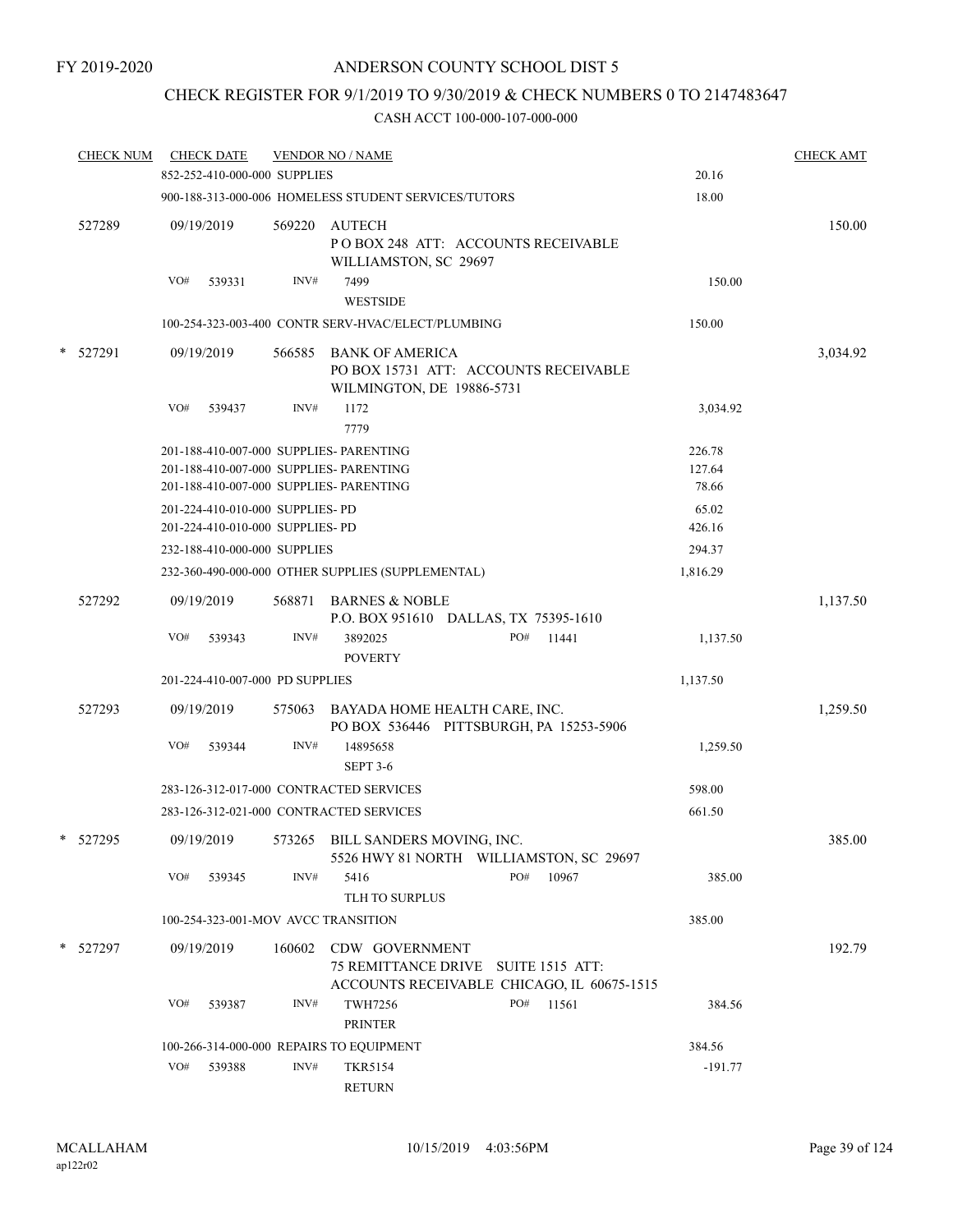# CHECK REGISTER FOR 9/1/2019 TO 9/30/2019 & CHECK NUMBERS 0 TO 2147483647

| <b>CHECK NUM</b> | <b>CHECK DATE</b>             |        | <b>VENDOR NO / NAME</b><br>100-266-345-000-000 TECHNOLOGY INFRASTRUCTURE                                | $-191.77$ | <b>CHECK AMT</b> |
|------------------|-------------------------------|--------|---------------------------------------------------------------------------------------------------------|-----------|------------------|
| 527298           | 09/19/2019                    |        | 566288 CES CITY ELECTRIC ACCTS<br>P.O. BOX 71465 ATT: ACCOUNTS RECEIVABLE<br>NORTH CHARLESTON, SC 29415 |           | 940.25           |
|                  | VO#<br>539317                 | INV#   | 148056<br><b>TL HANNA</b>                                                                               | 188.86    |                  |
|                  |                               |        | 100-254-410-002-400 HVAC/ELECTRICAL/PLUMBING                                                            | 188.86    |                  |
|                  | VO# 539318                    | INV#   | 148055<br><b>SUPPLIES</b>                                                                               | 453.54    |                  |
|                  |                               |        | 100-254-410-005-400 HVAC/ELECTRICAL/PLUMBING                                                            | 453.54    |                  |
|                  | VO# 539324                    | INV#   | 148031<br><b>SUPPLIES</b>                                                                               | 106.47    |                  |
|                  |                               |        | 100-254-410-014-400 HVAC/ELECTRICAL/PLUMBING                                                            | 21.29     |                  |
|                  |                               |        | 100-254-410-015-400 HVAC/ELECTRICAL/PLUMBING                                                            | 21.29     |                  |
|                  |                               |        | 100-254-410-016-400 HVAC/ELECTRICAL/PLUMBING                                                            | 21.29     |                  |
|                  |                               |        | 100-254-410-019-400 HVAC/ELECTRICAL/PLUMBING                                                            | 21.30     |                  |
|                  |                               |        | 100-254-410-020-400 HVAC/ELECTRICAL/PLUMBING                                                            | 21.30     |                  |
|                  | VO# 539325                    | INV#   | 147911<br><b>SUPPLIES</b>                                                                               | 68.46     |                  |
|                  |                               |        | 100-254-410-007-400 HVAC/ELECTRICAL/PLUMBING                                                            | 68.46     |                  |
|                  | VO#<br>539326                 | INV#   | 148032<br><b>TOOLS</b>                                                                                  | 58.83     |                  |
|                  |                               |        | 100-254-410-000-001 MAINT. SUPPLIES-STRUCTURES                                                          | 58.83     |                  |
|                  | VO# 539327                    | INV#   | 147936<br><b>WATER PLATES</b>                                                                           | 64.09     |                  |
|                  |                               |        | 100-254-410-002-400 HVAC/ELECTRICAL/PLUMBING                                                            | 64.09     |                  |
| 527299           | 09/19/2019                    | 568558 | CHARTER COMMUNICATIONS<br>POBOX 742614 ATT: ACCOUNTS RECEIVABLE<br>CINCINNATI, OH 45274-2614            |           | 355.46           |
|                  | VO#<br>539385                 | INV#   | 0663728090619<br><b>SERVICE</b>                                                                         | 260.48    |                  |
|                  | 100-266-340-000-000 TELEPHONE |        |                                                                                                         | 260.48    |                  |
|                  | VO#<br>539386                 | INV#   | 0672778090619<br><b>SERVICE</b>                                                                         | 94.98     |                  |
|                  | 100-266-340-000-000 TELEPHONE |        |                                                                                                         | 94.98     |                  |
| $*$ 527301       | 09/19/2019                    | 563989 | CMS GARAGE & BODY SHOP, INC<br>1219 SOUTH MAIN STREET ATT: ACCOUNTS<br>RECEIVABLE ANDERSON, SC 29624    |           | 2,326.41         |
|                  | VO#<br>539316                 | INV#   | 18226<br>VAN REPAIR                                                                                     | 2,326.41  |                  |
|                  |                               |        | 100-254-412-000-001 TRUCK SERVICE - MAINTENANCE                                                         | 2,326.41  |                  |
| 527302           | 09/19/2019                    | 574613 | COCA-COLA BOTTLING CO CONSOLIDATED<br>PO BOX 602937 CHARLOTTE, NC 28260-2937                            |           | 1,264.74         |
|                  | VO#<br>539347                 | INV#   | <b>GLENVIEW</b>                                                                                         | 1,264.74  |                  |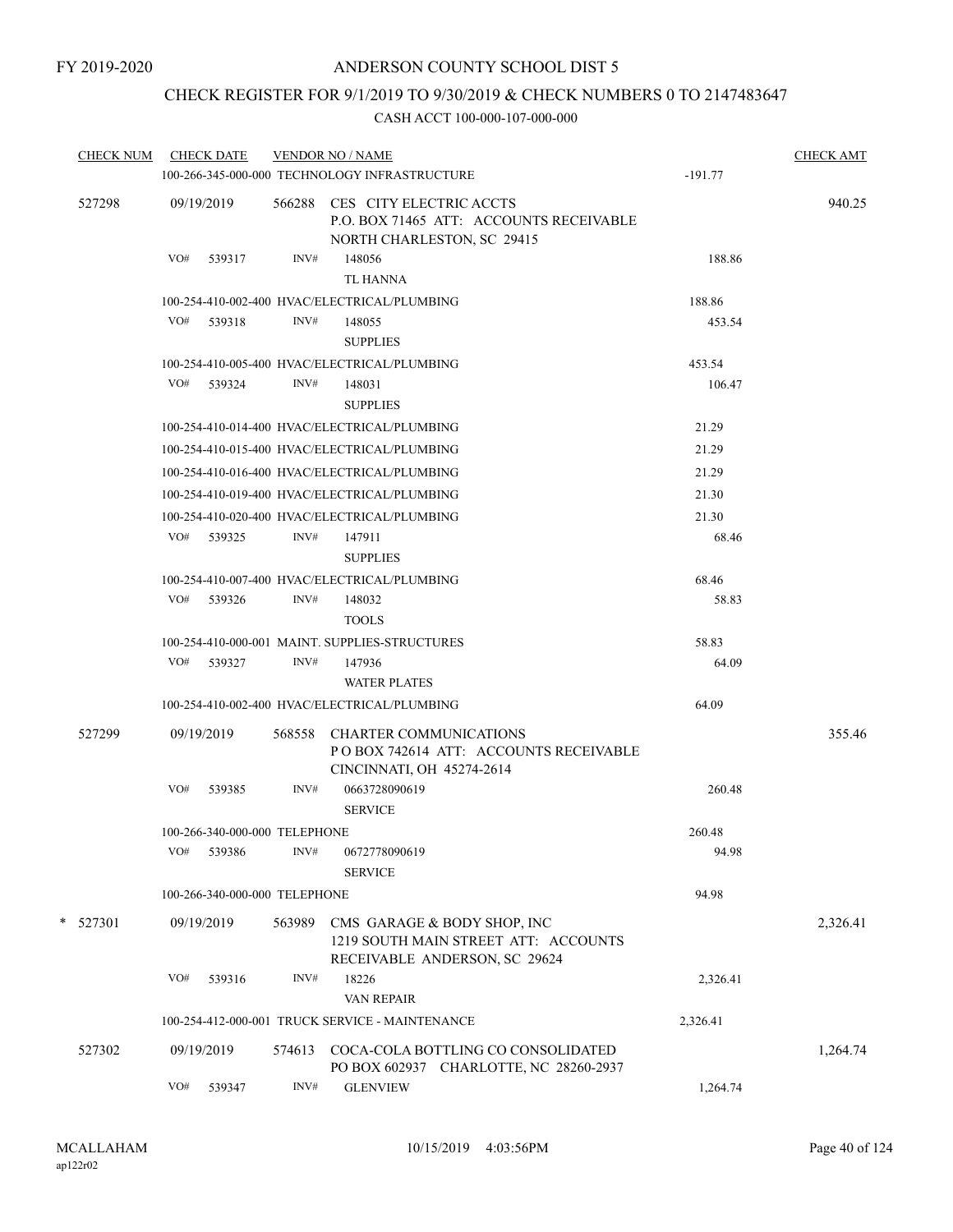### CHECK REGISTER FOR 9/1/2019 TO 9/30/2019 & CHECK NUMBERS 0 TO 2147483647

| <b>CHECK NUM</b> |     | <b>CHECK DATE</b>            |        | <b>VENDOR NO / NAME</b>                                                                                         |  |     |           |           | <b>CHECK AMT</b> |
|------------------|-----|------------------------------|--------|-----------------------------------------------------------------------------------------------------------------|--|-----|-----------|-----------|------------------|
|                  |     |                              |        | ACCT 0500886157                                                                                                 |  |     |           |           |                  |
|                  |     |                              |        | 100-113-410-020-VEN SUPPLY-ADDT'L FOR LOST VENDING                                                              |  |     |           | 1,264.74  |                  |
| 527303           |     | 09/19/2019                   |        | 569704 CONVERGED NETWORKS, LLC<br>2 STILL SHADOW DRIVE SUITE G ATT:<br>ACCOUNTS RECEIVABLE CHARLESTON, SC 29414 |  |     |           |           | 2,419.17         |
|                  | VO# | 539383                       | INV#   | 7638<br><b>LICENSE</b>                                                                                          |  | PO# | 11572     | 2,419.17  |                  |
|                  |     |                              |        | 515-253-520-000-ART FINE ARTS CENTER                                                                            |  |     |           | 2,419.17  |                  |
| * 527305         |     | 09/19/2019                   |        | 572257 DAIKIN APPLIED<br>24827 NETWORK PLACE CHICAGO, IL 60673                                                  |  |     |           |           | 500.50           |
|                  | VO# | 539314                       | INV#   | 3237627<br><b>CHILLER MAINT</b>                                                                                 |  |     |           | 500.50    |                  |
|                  |     |                              |        | 100-254-323-019-400 CONTR SERV-HVAC/ELECT/PLUMBING                                                              |  |     |           | 500.50    |                  |
| 527306           |     | 09/19/2019                   | 198651 | <b>DELL MARKETING LP</b><br>PO BOX 534118 ATT: ACCOUNTS RECEIVABLE<br>ATLANTA, GA 30353-4118                    |  |     |           |           | 3,058.40         |
|                  | VO# | 539392                       | INV#   | 10340383341<br><b>GALAXY</b>                                                                                    |  | PO# | 11571     | 2,348.54  |                  |
|                  |     |                              |        | 860-266-345-000-000 TECHNOLOGY PURCHASED SERV                                                                   |  |     |           | 2,348.54  |                  |
|                  | VO# | 539393                       | INV#   | 10340082660<br><b>BATTERY</b>                                                                                   |  | PO# | 11543     | 941.60    |                  |
|                  |     |                              |        | 100-266-314-000-000 REPAIRS TO EQUIPMENT                                                                        |  |     |           | 941.60    |                  |
|                  | VO# | 539517                       | INV#   | 10339115112<br><b>MONITOR</b>                                                                                   |  | PO# | 11481     | 142.31    |                  |
|                  |     |                              |        | 100-113-410-021-VEN SUPPLY-ADDT'L FOR LOST VENDING                                                              |  |     |           | 142.31    |                  |
|                  | VO# | 539518                       | INV#   | 60119003770<br><b>CREDIT</b>                                                                                    |  |     |           | $-374.05$ |                  |
|                  |     | 100-264-410-000-000 SUPPLIES |        |                                                                                                                 |  |     |           | $-374.05$ |                  |
| 527307           |     | 09/19/2019                   | 211302 | <b>DUKE ENERGY</b><br>PO BOX 70516 CHARLOTTE, NC 28272-0516                                                     |  |     |           |           | 45,325.88        |
|                  | VO# | 539523                       | INV#   | 1345197467<br>PROJECT CHALLENGE                                                                                 |  |     |           | 164.67    |                  |
|                  |     |                              |        | 100-254-470-023-000 ENERGY-ELECTRICITY & WATER                                                                  |  |     |           | 164.67    |                  |
|                  | VO# | 539524                       | INV#   | 2078996911<br><b>GLENVIEW MS</b>                                                                                |  |     |           | 12,555.05 |                  |
|                  |     |                              |        | 100-254-470-020-000 ENERGY-ELECTRICITY & WATER                                                                  |  |     |           | 12,555.05 |                  |
|                  | VO# | 539525                       | INV#   | 1119154010<br><b>MIDWAY ELEM</b>                                                                                |  |     |           | 11,793.24 |                  |
|                  |     |                              |        | 100-254-470-017-000 ENERGY-ELECTRICITY & WATER                                                                  |  |     |           | 11,793.24 |                  |
|                  | VO# | 539526                       | INV#   | 2135897407<br><b>NORTH POINTE</b>                                                                               |  |     |           | 13,178.05 |                  |
|                  |     |                              |        | 100-254-470-013-000 ENERGY-ELECTRICITY & WATER                                                                  |  |     | 13,178.05 |           |                  |
|                  | VO# | 539527                       | INV#   | 0003932964<br>VANDIVER RD                                                                                       |  |     |           | 18.48     |                  |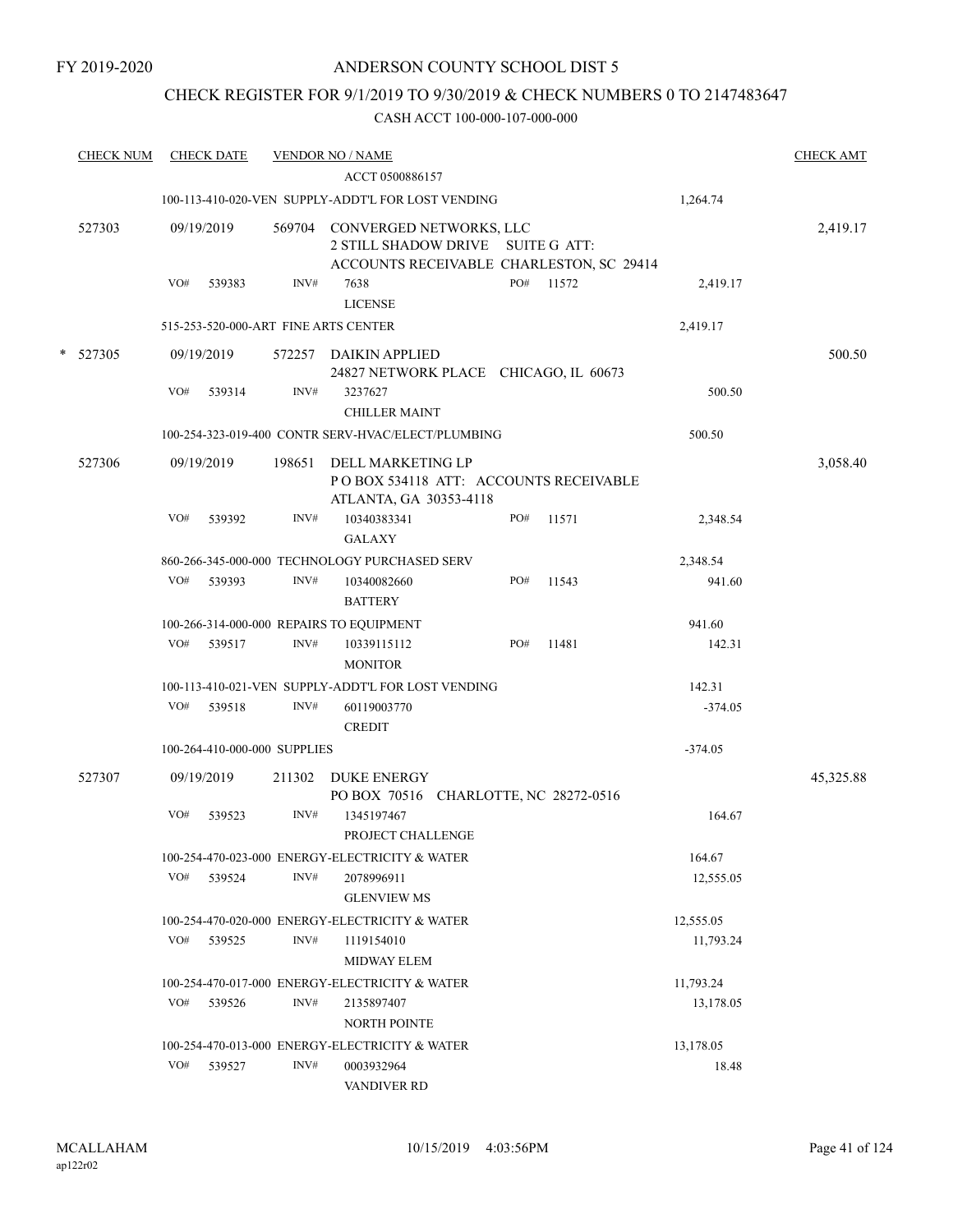# CHECK REGISTER FOR 9/1/2019 TO 9/30/2019 & CHECK NUMBERS 0 TO 2147483647

| <b>CHECK NUM</b> |     | <b>CHECK DATE</b> |                                   | <b>VENDOR NO / NAME</b>                                                                         |     |       |          | <b>CHECK AMT</b> |
|------------------|-----|-------------------|-----------------------------------|-------------------------------------------------------------------------------------------------|-----|-------|----------|------------------|
|                  |     |                   |                                   | 100-254-470-002-000 ENERGY-ELECTRICITY & WATER                                                  |     |       | 18.48    |                  |
|                  | VO# | 539528            | INV#                              | 0002050044<br><b>VARENNES ELEM</b>                                                              |     |       | 7,616.39 |                  |
|                  |     |                   |                                   | 100-254-470-016-000 ENERGY-ELECTRICITY & WATER                                                  |     |       | 7,616.39 |                  |
| 527308           |     | 09/19/2019        | 576083                            | DUMAS CLARK CURRICULUM CONSULTING DC3<br>1501 WALTON LANE SMYRNA, GA 30082                      |     |       |          | 3,000.00         |
|                  | VO# | 539413            | INV#                              | 0011<br><b>NEVITT FOREST</b>                                                                    | PO# | 11333 | 3,000.00 |                  |
|                  |     |                   | 201-224-312-012-000 PD CONSULTANT |                                                                                                 |     |       | 3,000.00 |                  |
| 527309           |     | 09/19/2019        | 574304                            | EDTECH TEAM, INC<br>5504 ALTON PARKWAY, SUITE 5A-305 IRVINE, CA<br>92604                        |     |       |          | 595.00           |
|                  | VO# | 539390            | INV#                              | 91620191<br><b>REGISTRATION</b>                                                                 | PO# | 11599 | 340.00   |                  |
|                  |     |                   |                                   | 100-266-333-000-000 TRIPS & CONFERENCES                                                         |     |       | 340.00   |                  |
|                  | VO# | 539391            | INV#                              | 91220192<br><b>REGISTRATION</b>                                                                 | PO# | 11578 | 255.00   |                  |
|                  |     |                   |                                   | 100-266-333-000-000 TRIPS & CONFERENCES                                                         |     |       | 255.00   |                  |
| 527310           |     | 09/19/2019        | 574466                            | EICHELBERGER, DANIEL**<br>153 CIVIC CENTER BLVD APT 239 BLDG 11<br>ANDERSON, SC 29625           |     |       |          | 595.00           |
|                  | VO# | 539435            | INV#                              | 08/12-09/06/19                                                                                  |     |       | 595.00   |                  |
|                  |     |                   |                                   | <b>WHS BAND</b>                                                                                 |     |       |          |                  |
|                  |     |                   | 100-114-410-003-001 BAND SUPPLIES |                                                                                                 |     |       | 595.00   |                  |
| 527311           |     | 09/19/2019        | 563495                            | <b>ELECTRIC CITY UTILITIES</b><br>CITY OF ANDERSON 601 SOUTH MAIN ST<br>ANDERSON, SC 29624      |     |       |          | 940.83           |
|                  | VO# | 539520            | INV#                              | 295758061<br>NEVITT FOREST                                                                      |     |       | 814.85   |                  |
|                  |     |                   |                                   | 100-254-470-012-000 ENERGY-ELECTRICITY & WATER                                                  |     |       | 814.85   |                  |
|                  | VO# | 539521            | INV#                              | 495402011<br><b>E WHITNER ST</b>                                                                |     |       | 125.98   |                  |
|                  |     |                   |                                   | 100-254-470-000-000 ENERGY-ELECTRICITY & WATER                                                  |     |       | 125.98   |                  |
| 527312           |     | 09/19/2019        | 179840                            | ENCORE TECHNOLOGY GROUP LLC<br>DEPT 720017 P.O. BOX 1335 CHARLOTTE, NC<br>28201-1335            |     |       |          | 5,936.36         |
|                  | VO# | 539389            | INV#                              | 144480                                                                                          | PO# | 11548 | 5,936.36 |                  |
|                  |     |                   |                                   | <b>SUPPLIES</b><br>505-271-540-003-BSC BASEBALL&SOFTBALL COMPLEX                                |     |       | 5,936.36 |                  |
|                  |     |                   |                                   |                                                                                                 |     |       |          |                  |
| 527313           |     | 09/19/2019        | 566455                            | <b>EPTING DISTRIBUTORS</b><br>300 INDUSTRIAL DR ATT: ACCOUNTS<br>RECEIVABLE LEXINGTON, SC 29072 |     |       |          | 254.18           |
|                  | VO# | 539306            | INV#                              | S100942498<br><b>SUPPLIES</b>                                                                   |     |       | 254.18   |                  |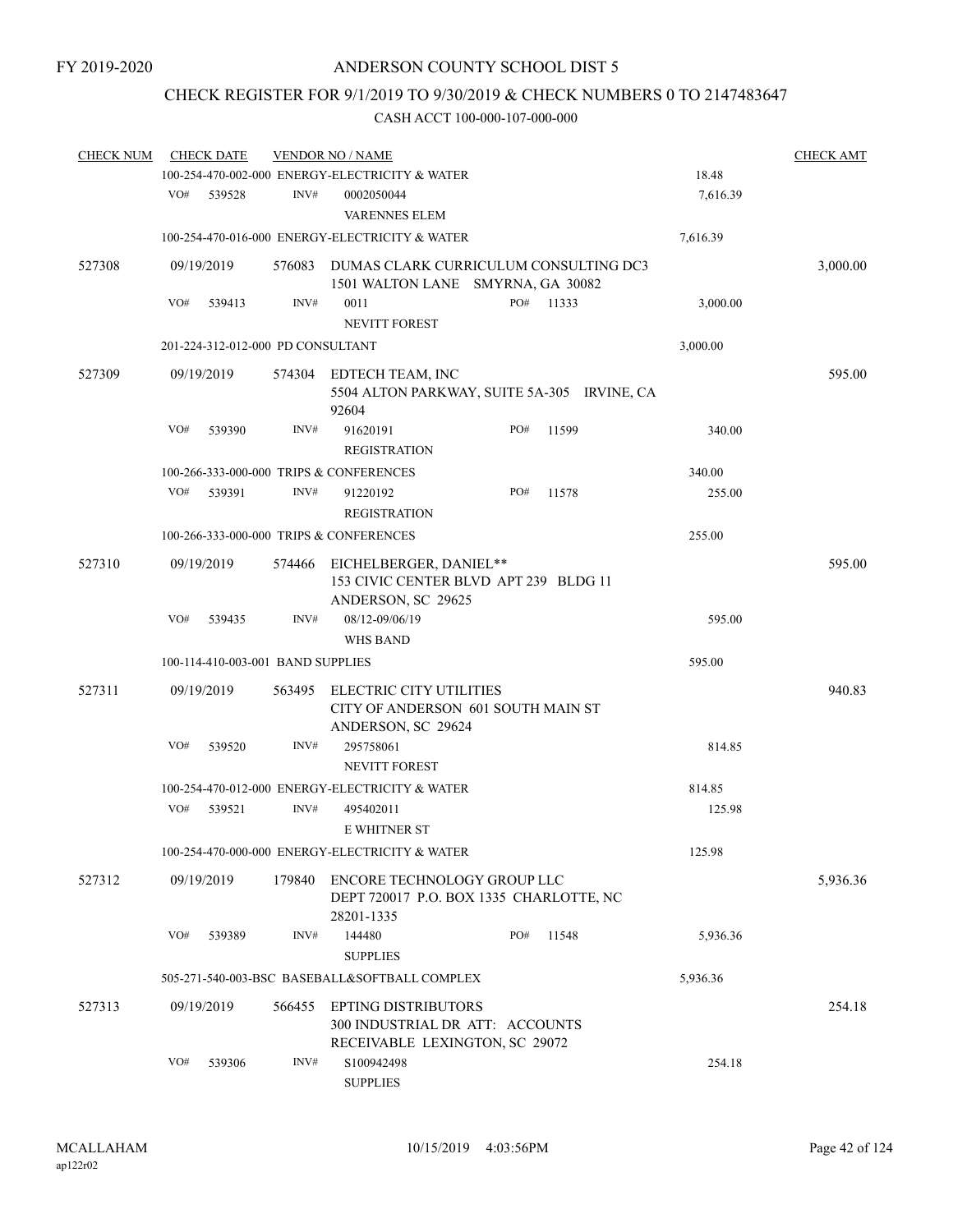### CHECK REGISTER FOR 9/1/2019 TO 9/30/2019 & CHECK NUMBERS 0 TO 2147483647

| <b>CHECK NUM</b> |     | <b>CHECK DATE</b>                 |        | <b>VENDOR NO / NAME</b><br>100-254-410-005-400 HVAC/ELECTRICAL/PLUMBING                        | 254.18   | <b>CHECK AMT</b> |
|------------------|-----|-----------------------------------|--------|------------------------------------------------------------------------------------------------|----------|------------------|
| $*$ 527316       |     | 09/19/2019                        |        | 575577 GOWAN, GLENN**<br>309 MATCHLICK COMMONS SPARTANBURG, SC                                 |          | 159.30           |
|                  |     |                                   |        | 29302                                                                                          |          |                  |
|                  | VO# | 539404                            | INV#   | 09/13/19<br><b>OFFICIAL</b>                                                                    | 159.30   |                  |
|                  |     |                                   |        | 703-271-660-003-671 FOOTBALL GATE RECEIPTS EXPENSE                                             | 159.30   |                  |
| 527317           |     | 09/19/2019                        |        | 571711 GRIFFITH, JOHN P                                                                        |          | 563.32           |
|                  |     |                                   |        | BOARD OF TRUSTEES 1313 NORTHAMPTON ROAD                                                        |          |                  |
|                  |     |                                   |        | ANDERSON, SC 29621                                                                             |          |                  |
|                  | VO# | 539429                            | INV#   | 08/23-08/25/19                                                                                 | 563.32   |                  |
|                  |     |                                   |        | <b>CHARLESTON</b>                                                                              |          |                  |
|                  |     |                                   |        | 100-231-334-000-000 TRUSTEE EXPENSE                                                            | 563.32   |                  |
| 527318           |     | 09/19/2019                        |        | 575593 HANSON, MELISSA**<br>LH CONNECTED 2930 GEER RD SUITE 181<br>TURLOCK, CA 95382           |          | 365.00           |
|                  | VO# | 539376                            | INV#   | 1481-002                                                                                       | 365.00   |                  |
|                  |     |                                   |        | <b>SUBSCRIPTION</b>                                                                            |          |                  |
|                  |     | 937-113-410-007-000 SUPPLIES      |        |                                                                                                | 365.00   |                  |
| $*$ 527320       |     | 09/19/2019                        |        | 576180 HATTEN, SINCERE**<br>323 CRABAPPLE CHASE ANDERSON, SC 29625                             |          | 156.25           |
|                  | VO# | 539434                            | INV#   | 07/29-08/02/19                                                                                 | 156.25   |                  |
|                  |     |                                   |        | <b>WHS BAND</b>                                                                                |          |                  |
|                  |     | 100-114-410-003-001 BAND SUPPLIES |        |                                                                                                | 156.25   |                  |
| 527321           |     | 09/19/2019                        |        | 269901 HOME DEPOT CREDIT SERVICES<br>DEPT 32-2501418523 PO BOX 78047 PHOENIX, AZ<br>85062-8047 |          | 583.18           |
|                  | VO# | 539438                            | INV#   | W938372270<br><b>SUPPLIES</b>                                                                  | 583.18   |                  |
|                  |     |                                   |        | 515-253-520-031-CAR CAREER CENTER                                                              | 583.18   |                  |
| 527322           |     | 09/19/2019                        |        | 576027 HOME DEPOT USA, INC<br>PO BOX 742604 ATLANTA, GA 30374-2604                             |          | 2,849.31         |
|                  | VO# | 539302                            | INV#   | 509241873<br><b>LADDER</b>                                                                     | 241.18   |                  |
|                  |     | 131-254-410-031-000 SUPPLIES      |        |                                                                                                | 241.18   |                  |
|                  | VO# | 539382                            | INV#   | PO#<br>11598<br>512316084<br><b>SUPPLIES</b>                                                   | 2,608.13 |                  |
|                  |     |                                   |        | 100-000-170-000-000 WAREHOUSE INVENTORY                                                        | 2,608.13 |                  |
| $*$ 527324       |     | 09/19/2019                        | 273950 | HUGHES, STEVEN K.**<br>1224 GREEN WILLOW TRAIL ANDERSON, SC<br>29621                           |          | 108.00           |
|                  | VO# | 539399                            | INV#   | 09/13/19                                                                                       | 108.00   |                  |
|                  |     |                                   |        | <b>OFFICIAL</b>                                                                                |          |                  |
|                  |     |                                   |        | 703-271-660-003-671 FOOTBALL GATE RECEIPTS EXPENSE                                             | 108.00   |                  |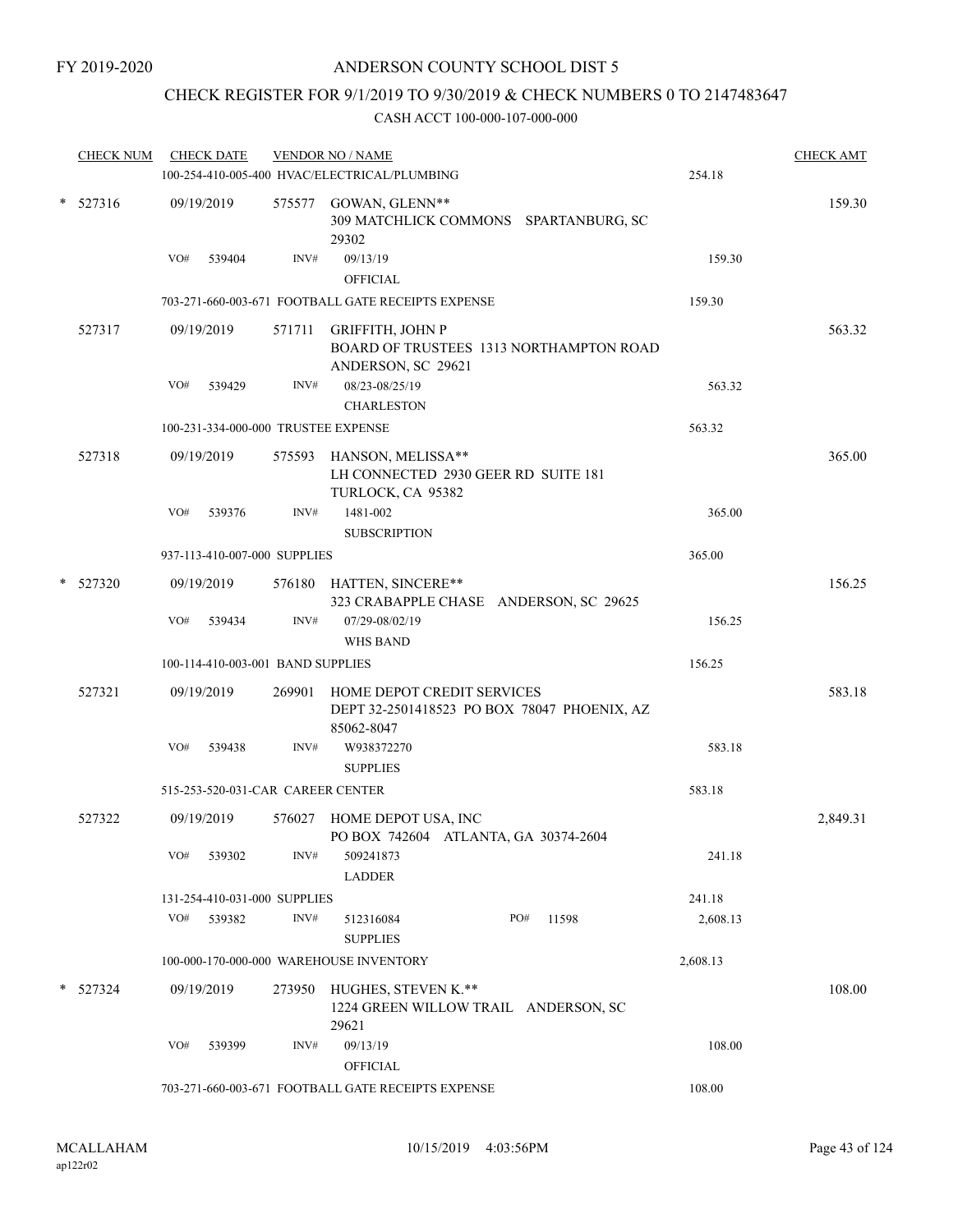### CHECK REGISTER FOR 9/1/2019 TO 9/30/2019 & CHECK NUMBERS 0 TO 2147483647

| <b>CHECK NUM</b> |            | <b>CHECK DATE</b>                       |        | <b>VENDOR NO / NAME</b>                                                                 |     |                                           |          |          |  |
|------------------|------------|-----------------------------------------|--------|-----------------------------------------------------------------------------------------|-----|-------------------------------------------|----------|----------|--|
|                  | 527325     | 09/19/2019                              |        | 574299 IDENTITY AUTOMATION, LP<br>TX 77064                                              |     | 7102 N. SAM HOUSTON PARKWAY W. HOUSTON,   |          | 8,800.00 |  |
|                  |            | VO#<br>539443                           | INV#   | 03363<br>03060                                                                          | PO# | 10955                                     | 8,800.00 |          |  |
|                  |            | 515-253-520-031-CAR CAREER CENTER       |        |                                                                                         |     |                                           | 8,800.00 |          |  |
|                  | 527326     | 09/19/2019                              |        | 576179 KNOX, FREDDIE**<br>63 RAMAPO CT SIMPSONVILLE, SC 29681                           |     |                                           |          | 135.00   |  |
|                  |            | VO#<br>539398                           | INV#   | 09/13/19<br><b>OFFICIAL</b>                                                             |     |                                           | 135.00   |          |  |
|                  |            |                                         |        | 703-271-660-003-671 FOOTBALL GATE RECEIPTS EXPENSE                                      |     |                                           | 135.00   |          |  |
|                  | * 527328   | 09/19/2019                              |        | 327600 LOLLIS METALS, INC<br>POBOX 13042 ATT: ACCOUNTS RECEIVABLE<br>ANDERSON, SC 29624 |     |                                           |          | 2,006.25 |  |
|                  |            | VO#<br>539300                           | INV#   | 82037<br><b>SCIENCE TRAY</b>                                                            |     |                                           | 2,006.25 |          |  |
|                  |            | 100-254-323-002-001 CONTRACTED SERVICES |        |                                                                                         |     |                                           | 2,006.25 |          |  |
|                  | $*$ 527330 | 09/19/2019                              |        | 329401 LOWES BUSINESS ACCOUNT<br>30353-0954                                             |     | PO BOX 530954 CREDIT SERVICES ATLANTA, GA |          | 1,249.36 |  |
|                  |            | VO#<br>539457                           | INV#   | 98007288008<br><b>SUPPLIES</b>                                                          |     |                                           | 1,249.36 |          |  |
|                  |            |                                         |        | 100-254-410-000-001 MAINT. SUPPLIES-STRUCTURES                                          |     |                                           | 618.02   |          |  |
|                  |            | 100-254-410-000-500 PEST MANAGEMENT     |        |                                                                                         |     |                                           | 52.54    |          |  |
|                  |            | 100-254-410-002-000 SUPPLIES            |        |                                                                                         |     |                                           | 87.95    |          |  |
|                  |            | 100-254-410-003-000 SUPPLIES            |        |                                                                                         |     |                                           | 14.22    |          |  |
|                  |            |                                         |        | 100-254-410-003-001 SUPPLIES - MAINTENANCE                                              |     |                                           | 43.83    |          |  |
|                  |            |                                         |        | 100-254-410-011-400 HVAC/ELECTRICAL/PLUMBING                                            |     |                                           | 76.23    |          |  |
|                  |            | 100-254-410-014-000 SUPPLIES            |        |                                                                                         |     |                                           | 9.13     |          |  |
|                  |            |                                         |        | 100-254-410-014-001 SUPPLIES - MAINTENANCE                                              |     |                                           | 13.03    |          |  |
|                  |            | 100-254-410-016-000 SUPPLIES            |        |                                                                                         |     |                                           | 59.39    |          |  |
|                  |            |                                         |        | 100-254-410-018-001 SUPPLIES - MAINTENANCE                                              |     |                                           | 37.48    |          |  |
|                  |            |                                         |        | 100-254-410-019-001 SUPPLIES - MAINTENANCE                                              |     |                                           | 9.14     |          |  |
|                  |            |                                         |        | 100-254-410-020-001 SUPPLIES - MAINTENANCE                                              |     |                                           | 40.65    |          |  |
|                  |            | 131-254-410-031-500 PEST MANAGEMENT     |        |                                                                                         |     |                                           | 24.22    |          |  |
|                  |            | 515-253-520-031-CAR CAREER CENTER       |        |                                                                                         |     |                                           | 163.53   |          |  |
|                  | * 527333   | 09/19/2019                              | 382750 | 2300 STANDRIDGE ROAD ATT: DONNA<br>HARRINGTON ANDERSON, SC 29625                        |     | NEW FOUNDATIONS CHILDREN & FAM SVCS INC   |          | 3,775.19 |  |
|                  |            | VO#<br>539463                           | INV#   | 1701<br><b>AUG 2019</b>                                                                 | PO# | 11623                                     | 3,775.19 |          |  |
|                  |            |                                         |        | 221-113-312-000-NFH ADMIN COORD/VOC FACIL/TUTORS                                        |     |                                           | 3,775.19 |          |  |
|                  |            |                                         |        |                                                                                         |     |                                           |          |          |  |
|                  | 527334     | 09/19/2019                              | 574051 | NEWTEK, INC                                                                             |     |                                           |          | 5,655.30 |  |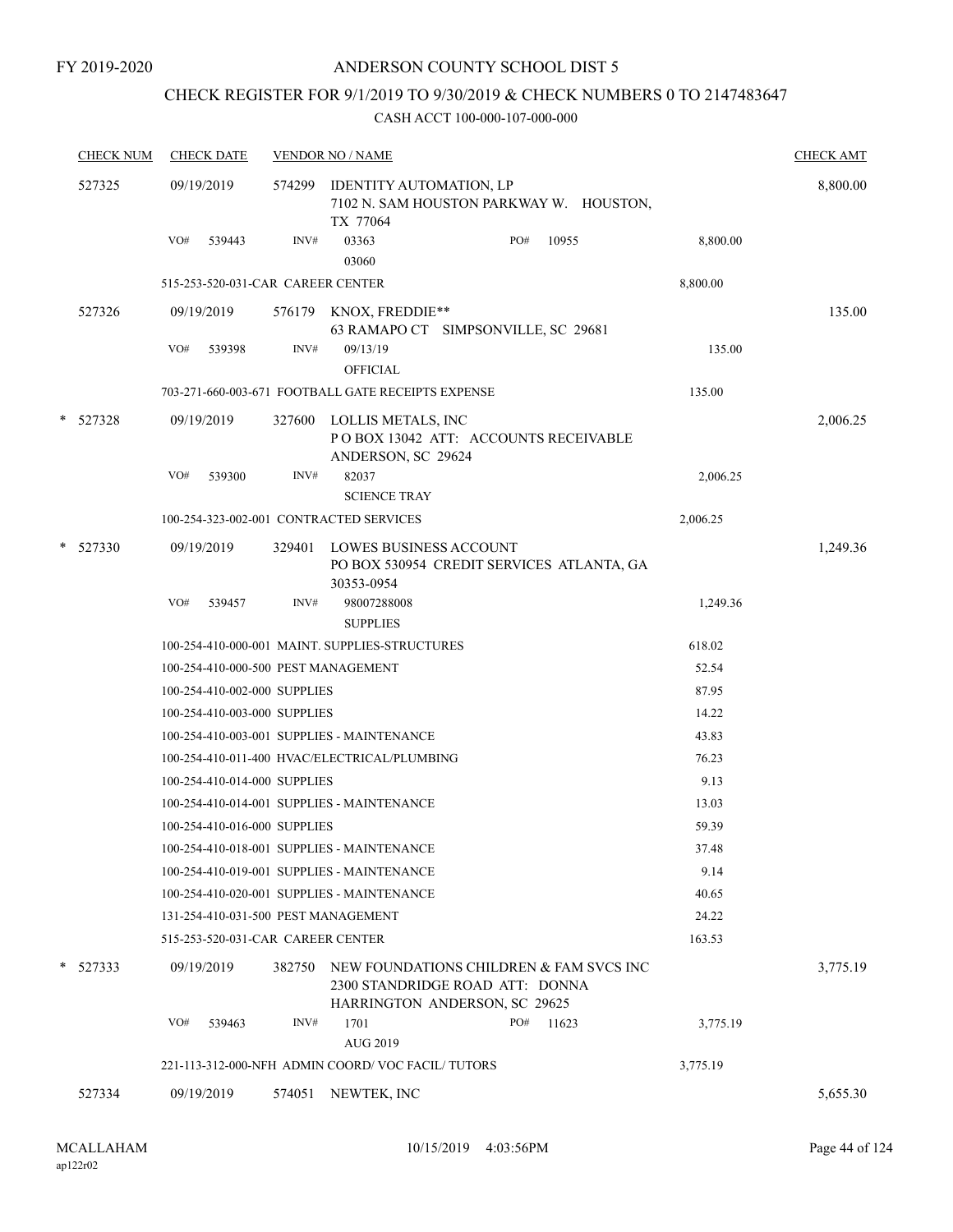### CHECK REGISTER FOR 9/1/2019 TO 9/30/2019 & CHECK NUMBERS 0 TO 2147483647

| <b>CHECK NUM</b> | <b>CHECK DATE</b>                          |      | <b>VENDOR NO / NAME</b>                                            |     |       |          | <b>CHECK AMT</b> |
|------------------|--------------------------------------------|------|--------------------------------------------------------------------|-----|-------|----------|------------------|
|                  |                                            |      | 5131 BECKWITH BLVD SAN ANTONIO, TX 78249                           |     |       |          |                  |
|                  | VO#<br>539384                              | INV# | SI1123818<br>SI1123816                                             | PO# | 11551 | 5,655.30 |                  |
|                  |                                            |      | 100-266-445-002-000 SOFTWARE TECHNOLOGY                            |     |       | 2,879.52 |                  |
|                  |                                            |      | 100-266-445-003-000 SOFTWARE TECHNOLOGY                            |     |       | 2,775.78 |                  |
| 527337           | 09/19/2019                                 |      | 564099 PIONEER VALLEY BOOKS<br>155A INDUSTRIAL DRIVE ATT: ACCOUNTS |     |       |          | 8,136.00         |
|                  | VO#<br>539453                              | INV# | RECEIVABLE NORTHAMPTON, MA 01060<br>00156653<br><b>BOOKS</b>       | PO# | 11500 | 8,136.00 |                  |
|                  | 201-112-410-012-000 SUPPLIES AND MATERIALS |      | 8,136.00                                                           |     |       |          |                  |
| 527338           | 09/19/2019                                 |      | 576061 PREMIER TABLE LINENS<br>7321 NW 35TH STREET MIAMI, FL 33122 |     |       |          | 1,355.42         |
|                  | VO#<br>539369                              | INV# | 100099313<br><b>TABLECLOTHS</b>                                    | PO# | 11345 | 1,355.42 |                  |
|                  | 515-253-520-031-CAR CAREER CENTER          |      |                                                                    |     |       | 1,355.42 |                  |
| 527339           | 09/19/2019                                 |      | 571652 PROSOURCE LLC<br>P.O. BOX 5339 GREENVILLE, SC 29606         |     |       |          | 136.50           |
|                  | VO#<br>539297                              | INV# | S2122618<br><b>URINAL KITS</b>                                     |     |       | 136.50   |                  |
|                  | 100-254-410-000-400 HVAC SUPPLIES          |      |                                                                    |     |       | 68.25    |                  |
|                  |                                            |      | 100-254-410-003-400 HVAC/ELECTRICAL/PLUMBING                       |     |       | 68.25    |                  |
| 527340           | 09/19/2019                                 |      | 427725 RACKLEY, JERRY L**<br>210 CEDAR CREEK LANE SENECA, SC 29678 |     |       |          | 121.50           |
|                  | VO#<br>539405                              | INV# | 09/13/19<br><b>OFFICIAL</b>                                        |     |       | 121.50   |                  |
|                  |                                            |      | 703-271-660-003-671 FOOTBALL GATE RECEIPTS EXPENSE                 |     |       | 121.50   |                  |
| 527342           | 09/19/2019                                 |      | 572850 ROBERT ANDERSON PETTY CASH<br>, ---                         |     |       |          | 500.00           |
|                  | VO#<br>539469                              | INV# | 09/25/19<br>FOOTBALL PETTY CASH                                    |     |       | 500.00   |                  |
|                  | 706-271-660-006-666 CONCESSIONS EXPENSE    |      |                                                                    |     |       | 200.00   |                  |
|                  |                                            |      | 706-271-660-006-671 FOOTBALL GATE RECEIPTS EXPENSE                 |     |       | 300.00   |                  |
| 527343           | 09/19/2019                                 |      | 572850 ROBERT ANDERSON PETTY CASH<br>, ---                         |     |       |          | 250.00           |
|                  | VO#<br>539370                              | INV# | SEPT 23<br>VOLLEYBALL                                              |     |       | 250.00   |                  |
|                  | 706-271-660-006-666 CONCESSIONS EXPENSE    |      |                                                                    |     |       | 100.00   |                  |
|                  |                                            |      | 706-271-660-006-679 VOLLEYBALL GATE RECEIPTS EXPENSE               |     |       | 150.00   |                  |
| 527344           | 09/19/2019                                 |      | 567525 ROWLAND MECHANICAL<br>4035 HWY 24 ANDERSON, SC 29626        |     |       |          | 4,176.86         |
|                  | VO#<br>539431                              | INV# | 9495-9509<br><b>SERVICE</b>                                        | PO# | 11201 | 3,737.84 |                  |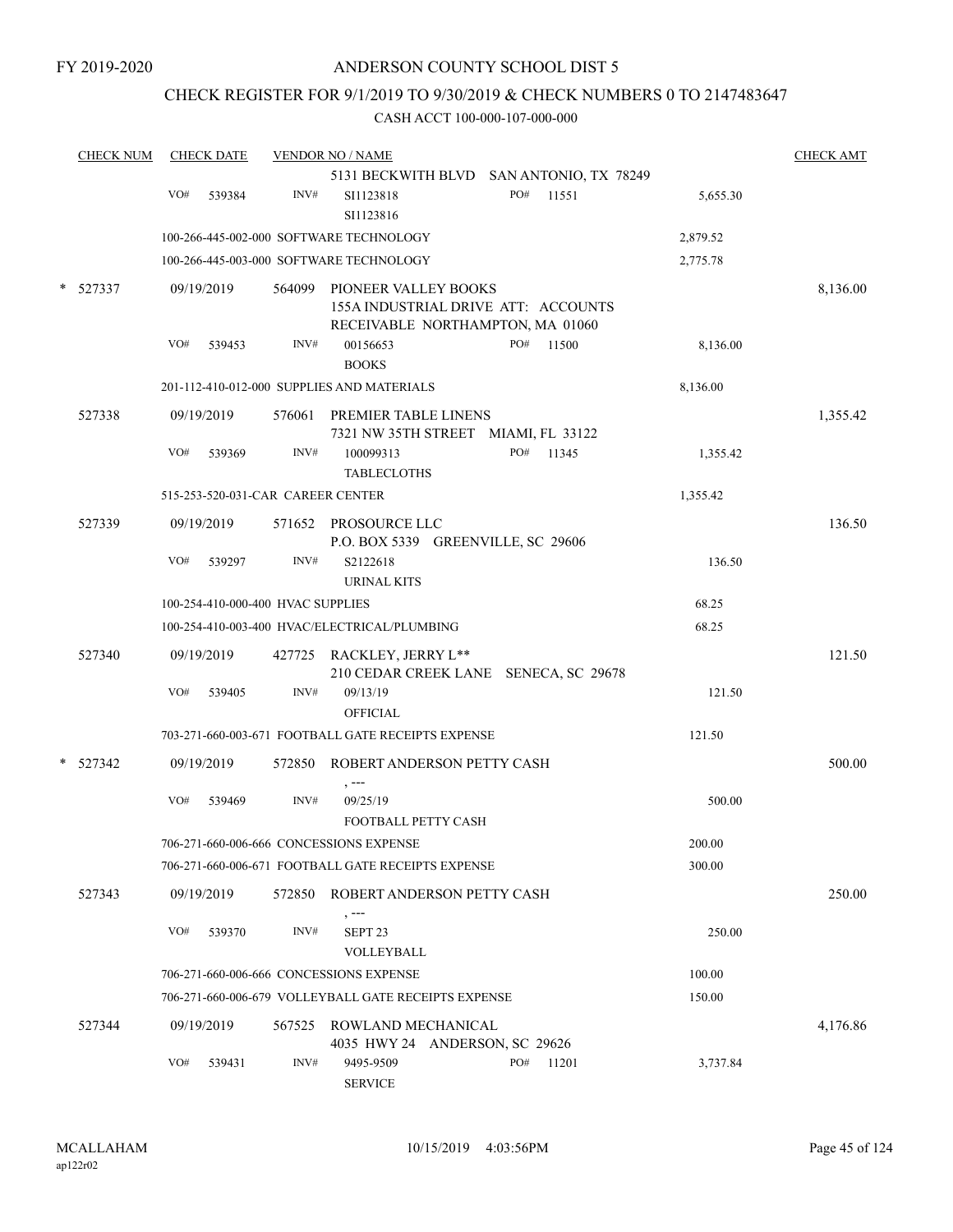# CHECK REGISTER FOR 9/1/2019 TO 9/30/2019 & CHECK NUMBERS 0 TO 2147483647

|   | <b>CHECK NUM</b>                          |                                          | <b>CHECK DATE</b>             | <b>VENDOR NO / NAME</b> |                                                                                                    |  |        |        |          | <b>CHECK AMT</b> |
|---|-------------------------------------------|------------------------------------------|-------------------------------|-------------------------|----------------------------------------------------------------------------------------------------|--|--------|--------|----------|------------------|
|   |                                           |                                          |                               |                         | 100-255-323-000-ACT ACTIVITY BUS CONTRACTED SERVICES                                               |  |        |        | 3,737.84 |                  |
|   |                                           | VO#                                      | 539432                        | INV#                    | 9510<br><b>SERVICE</b>                                                                             |  | PO#    | 11201  | 439.02   |                  |
|   |                                           |                                          |                               |                         | 100-255-323-000-ACT ACTIVITY BUS CONTRACTED SERVICES                                               |  |        |        | 439.02   |                  |
|   | 527346                                    |                                          | 09/19/2019                    | 445357                  | <b>SCASCD</b>                                                                                      |  |        |        |          | 460.00           |
|   |                                           |                                          |                               |                         | PO BOX 238 FAIRFOREST, SC 29336                                                                    |  |        |        |          |                  |
|   |                                           | VO#                                      | 539396                        | INV#                    | 3073                                                                                               |  | PO#    | 11616  | 460.00   |                  |
|   |                                           |                                          |                               |                         | <b>REGISTRATION</b>                                                                                |  |        |        |          |                  |
|   | 201-224-333-010-000 TRIPS AND CONFERENCES |                                          |                               |                         |                                                                                                    |  |        |        | 460.00   |                  |
|   | 527347                                    |                                          | 09/19/2019                    |                         | 566995 SC DEPT OF JUVENILE JUSTICE<br>POBOX 21069 ATT: FISCAL AFFAIRS COLUMBIA,<br>SC 29221-1069   |  |        |        |          | 997.68           |
|   |                                           | VO#                                      | 539372                        | INV#                    | 2000459462<br><b>CUST 3045003</b>                                                                  |  |        |        | 997.68   |                  |
|   |                                           |                                          |                               |                         | 100-412-720-000-000 PAYMENTS TO OTHER GOV'T UNITS                                                  |  | 997.68 |        |          |                  |
|   | 527348                                    |                                          | 09/19/2019                    |                         | 463650 SCHOOL NURSE SUPPLY, INC<br>POBOX 68968 ATT: ACCOUNTS RECEIVABLE<br>SCHAUMBURG, IL 60168    |  |        |        |          | 460.00           |
|   |                                           | VO#                                      | 539380                        | INV#                    | 0754729<br><b>SUPPLIES</b>                                                                         |  | PO#    | 11505  | 460.00   |                  |
|   |                                           |                                          |                               |                         | 100-000-170-000-000 WAREHOUSE INVENTORY                                                            |  |        | 460.00 |          |                  |
|   | 527349                                    |                                          | 09/19/2019                    |                         | 451201 SC SCHOOL BOARDS INSURANCE TRUST<br>111 RESEARCH DRIVE COLUMBIA, SC 29203                   |  |        |        |          | 5,267.00         |
|   |                                           | VO#                                      | 539459                        | INV#                    | 12961<br><b>WORKERS' COMP</b>                                                                      |  | PO#    | 11604  | 5,267.00 |                  |
|   |                                           | 131-233-270-031-000 WORKERS COMPENSATION |                               |                         |                                                                                                    |  |        |        | 5,267.00 |                  |
|   | 527351                                    |                                          | 09/19/2019                    | 475500                  | SLAPPY, JAMES E**<br>1035 GREENWOOD AVE ANDERSON, SC 29621                                         |  |        |        |          | 136.90           |
|   |                                           | VO#                                      | 539497                        | INV#                    | 09/10/19<br><b>OFFICIAL</b>                                                                        |  |        |        | 61.90    |                  |
|   |                                           |                                          |                               |                         | 706-271-660-006-679 VOLLEYBALL GATE RECEIPTS EXPENSE                                               |  |        |        | 61.90    |                  |
|   |                                           | VO#                                      | 539519                        | INV#                    | GLENVIEW 9/16<br><b>VB OFFICIAL</b>                                                                |  |        |        | 75.00    |                  |
|   |                                           |                                          |                               |                         | 720-271-660-020-679 VOLLEYBALL GATE RECEIPTS EXPENSE                                               |  |        |        | 75.00    |                  |
| * | 527353                                    |                                          | 09/19/2019                    | 564836                  | <b>SPIRIT TELECOM</b><br>PO BOX 603030 ATT: ACCOUNTS RECEIVABLE<br><b>CHARLOTTE, NC 28260-3030</b> |  |        |        |          | 293.66           |
|   |                                           | VO#                                      | 539503                        | INV#                    | 1563683<br><b>SERVICE</b>                                                                          |  |        |        | 89.58    |                  |
|   |                                           | 100-266-340-000-000 TELEPHONE<br>2.23    |                               |                         |                                                                                                    |  |        |        |          |                  |
|   |                                           | 1.50<br>100-266-340-000-000 TELEPHONE    |                               |                         |                                                                                                    |  |        |        |          |                  |
|   |                                           |                                          | 100-266-340-000-000 TELEPHONE |                         |                                                                                                    |  |        |        | 59.52    |                  |
|   |                                           |                                          | 100-266-340-001-000 TELEPHONE |                         |                                                                                                    |  |        |        | 6.80     |                  |
|   |                                           |                                          | 100-266-340-002-000 TELEPHONE |                         |                                                                                                    |  |        |        | 10.57    |                  |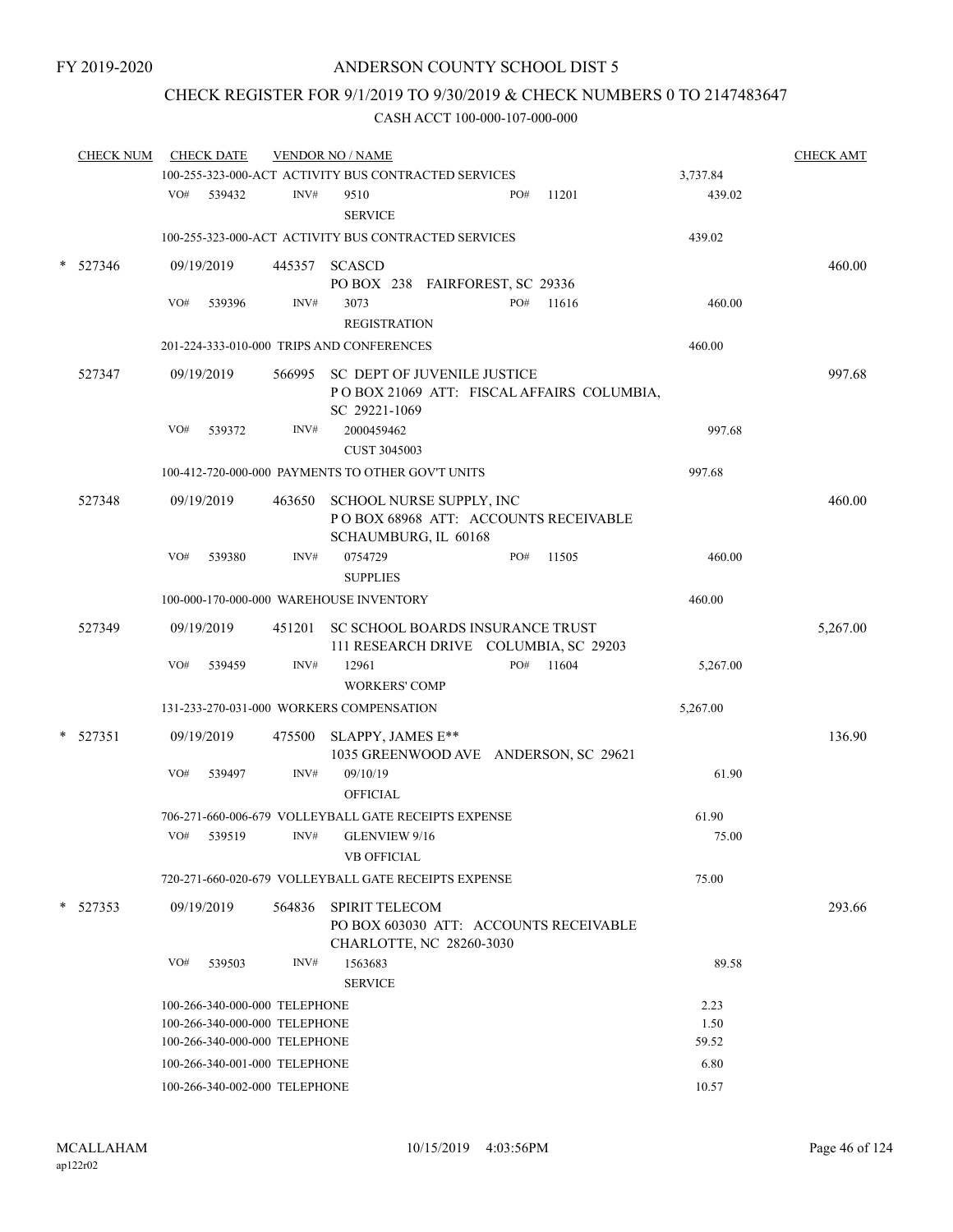## CHECK REGISTER FOR 9/1/2019 TO 9/30/2019 & CHECK NUMBERS 0 TO 2147483647

| <u>CHECK NUM</u> | <b>CHECK DATE</b>                     | <b>VENDOR NO / NAME</b> |                                                                                   |     |       |           | <b>CHECK AMT</b> |
|------------------|---------------------------------------|-------------------------|-----------------------------------------------------------------------------------|-----|-------|-----------|------------------|
|                  | 100-266-340-003-000 TELEPHONE         |                         |                                                                                   |     |       | 4.92      |                  |
|                  | 100-266-340-005-000 TELEPHONE         |                         |                                                                                   |     |       | 0.48      |                  |
|                  | 100-266-340-008-000 TELEPHONE         |                         |                                                                                   |     |       | 0.81      |                  |
|                  | 100-266-340-012-000 TELEPHONE         |                         |                                                                                   |     |       | 0.59      |                  |
|                  | 100-266-340-015-000 TELEPHONE         |                         |                                                                                   |     |       | 0.99      |                  |
|                  | 100-266-340-017-000 TELEPHONE         |                         |                                                                                   |     |       | 0.10      |                  |
|                  | 100-266-340-018-000 TELEPHONE         |                         |                                                                                   |     |       | 0.02      |                  |
|                  | 100-266-340-019-000 TELEPHONE         |                         |                                                                                   |     |       | 0.11      |                  |
|                  | 100-266-340-021-000 TELEPHONE         |                         |                                                                                   |     |       | 0.94      |                  |
|                  | VO#<br>539504                         | INV#                    | 1578785                                                                           |     |       | 204.08    |                  |
|                  |                                       |                         | <b>SERVICE</b>                                                                    |     |       |           |                  |
|                  | 100-266-340-000-000 TELEPHONE         |                         |                                                                                   |     |       | 6.33      |                  |
|                  | 100-266-340-000-000 TELEPHONE         |                         |                                                                                   |     |       | 0.42      |                  |
|                  | 100-266-340-000-000 TELEPHONE         |                         |                                                                                   |     |       | 96.05     |                  |
|                  | 100-266-340-000-000 TELEPHONE         |                         |                                                                                   |     |       | 1.96      |                  |
|                  | 100-266-340-001-000 TELEPHONE         |                         |                                                                                   |     |       | 11.32     |                  |
|                  | 100-266-340-002-000 TELEPHONE         |                         |                                                                                   |     |       | 22.13     |                  |
|                  | 100-266-340-003-000 TELEPHONE         |                         |                                                                                   |     |       | 16.46     |                  |
|                  | 100-266-340-005-000 TELEPHONE         |                         |                                                                                   |     |       | 0.38      |                  |
|                  | 100-266-340-007-000 TELEPHONE         |                         |                                                                                   |     |       | 3.22      |                  |
|                  | 100-266-340-008-000 TELEPHONE         |                         |                                                                                   |     |       | 2.27      |                  |
|                  | 100-266-340-009-000 TELEPHONE         |                         |                                                                                   |     |       | 4.24      |                  |
|                  | 100-266-340-010-000 TELEPHONE         |                         |                                                                                   |     |       | 1.94      |                  |
|                  | 100-266-340-011-000 TELEPHONE         |                         |                                                                                   |     |       | 2.89      |                  |
|                  | 100-266-340-012-000 TELEPHONE         |                         |                                                                                   |     |       | 3.19      |                  |
|                  | 100-266-340-014-000 TELEPHONE         |                         |                                                                                   |     |       | 3.69      |                  |
|                  |                                       |                         |                                                                                   |     |       |           |                  |
|                  | 100-266-340-015-000 TELEPHONE         |                         |                                                                                   |     |       | 2.89      |                  |
|                  | 100-266-340-016-000 TELEPHONE         |                         |                                                                                   |     |       | 5.88      |                  |
|                  | 100-266-340-017-000 TELEPHONE         |                         |                                                                                   |     |       | 4.15      |                  |
|                  | 100-266-340-018-000 TELEPHONE         |                         |                                                                                   |     |       | 0.02      |                  |
|                  | 100-266-340-019-000 TELEPHONE         |                         |                                                                                   |     |       | 5.94      |                  |
|                  | 100-266-340-021-000 TELEPHONE         |                         |                                                                                   |     |       | 8.58      |                  |
|                  | 124-266-340-024-000 TELEPHONE         |                         |                                                                                   |     |       | 0.13      |                  |
| 527354           | 09/19/2019                            | 574626                  | <b>TEAM ASSURE</b><br>556 CLAY STREET MONTGOMERY, AL 36104                        |     |       |           | 12,642.00        |
|                  | VO#<br>539458                         | INV#                    | <b>BENEFIT PLAN</b>                                                               | PO# | 11606 | 12,642.00 |                  |
|                  |                                       |                         | 09/01/19-06/30/20                                                                 |     |       |           |                  |
|                  | 100-271-312-000-000 PURCHASED SERVICE |                         |                                                                                   |     |       | 12,642.00 |                  |
| 527355           | 09/19/2019                            | 563660                  | TEXTILE STORES, INC<br>ATTN EATHAN EMBLER 105 GLADE SPRINGS<br>ANDERSON, SC 29621 |     |       |           | 467.59           |
|                  | VO#<br>539293                         | INV#                    | 898156<br>WESTSIDE                                                                |     |       | 422.65    |                  |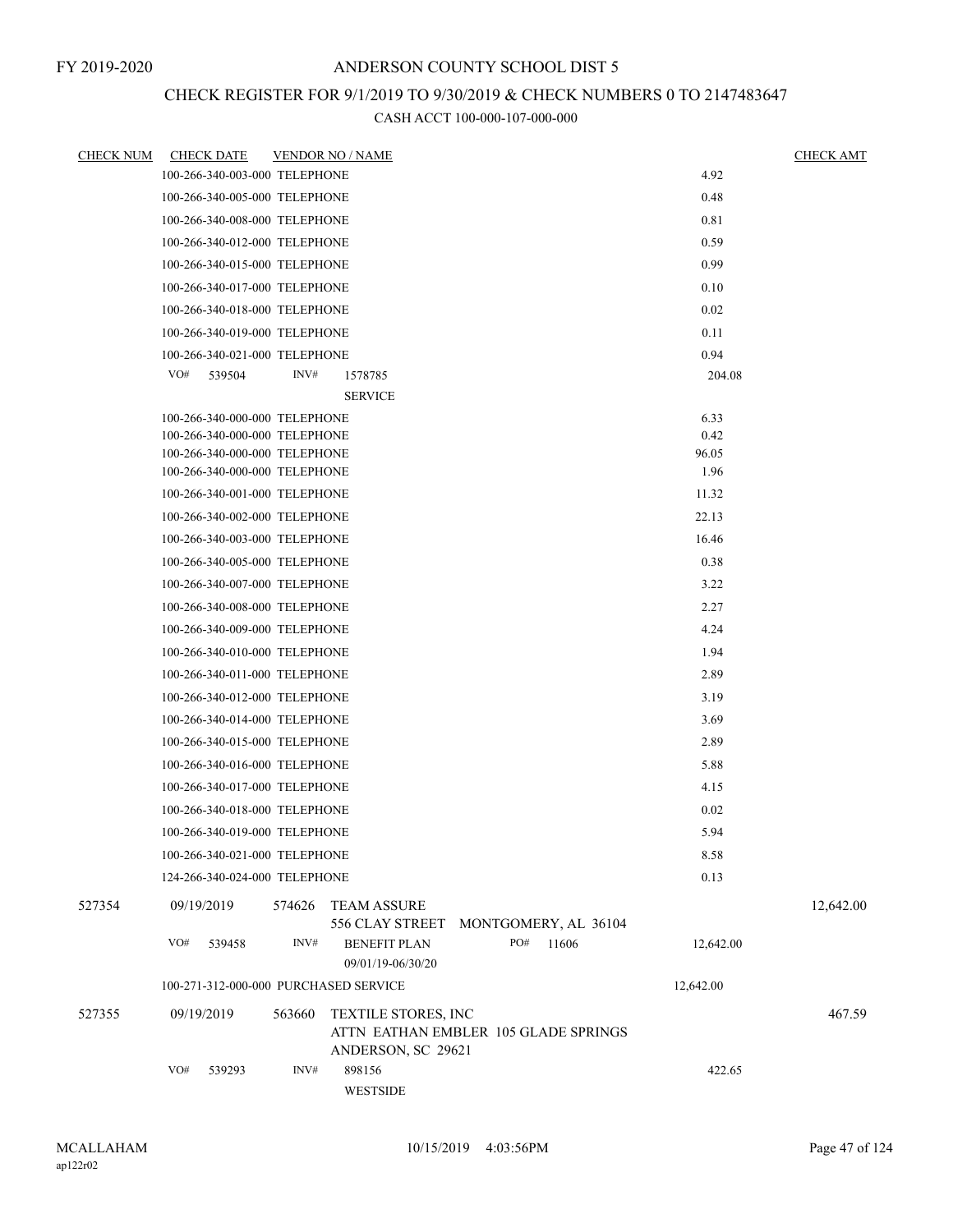### CHECK REGISTER FOR 9/1/2019 TO 9/30/2019 & CHECK NUMBERS 0 TO 2147483647

| <b>CHECK NUM</b> |            | <b>CHECK DATE</b>                 |        | <b>VENDOR NO / NAME</b>                                                                                |          | <b>CHECK AMT</b> |
|------------------|------------|-----------------------------------|--------|--------------------------------------------------------------------------------------------------------|----------|------------------|
|                  |            |                                   |        | 100-254-323-003-001 CONTRACTED SERVICES                                                                | 422.65   |                  |
|                  | VO#        | 539294                            | INV#   | 898158<br>SOUTHWOOD                                                                                    | 44.94    |                  |
|                  |            |                                   |        | 100-254-410-021-001 SUPPLIES - MAINTENANCE                                                             | 44.94    |                  |
| 527356           |            | 09/19/2019                        | 571797 | THE BLECKLEY INN                                                                                       |          | 443.43           |
|                  |            |                                   |        | 151 EAST CHURCH STREET ANDERSON, SC 29624                                                              |          |                  |
|                  | VO#        | 539505                            | INV#   | RSV 147445<br><b>SEPT 12-13</b>                                                                        | 292.47   |                  |
|                  |            |                                   |        | 100-390-410-000-000 SUPPLIES AND MATERIALS                                                             | 292.47   |                  |
|                  | VO#        | 539506                            | INV#   | RSV 145164                                                                                             | 150.96   |                  |
|                  |            |                                   |        | <b>AUGUST 14</b>                                                                                       |          |                  |
|                  |            |                                   |        | 100-224-333-000-000 TRIPS/CONFERENCES                                                                  | 150.96   |                  |
| 527357           |            | 09/19/2019                        | 501425 | THE LIGHTING CO & ELECT CONSTRUCT LLC<br>POBOX 111 ATT: ACCOUNTS RECEIVABLE                            |          | 1,758.00         |
|                  | VO#        |                                   | INV#   | CHESNEE, SC 29323-0111                                                                                 |          |                  |
|                  |            | 539301                            |        | 4606<br><b>STADIUM LIGHTS</b>                                                                          | 1,758.00 |                  |
|                  |            |                                   |        | 100-254-323-002-001 CONTRACTED SERVICES                                                                | 879.00   |                  |
|                  |            |                                   |        |                                                                                                        |          |                  |
|                  |            |                                   |        | 100-254-323-003-001 CONTRACTED SERVICES                                                                | 879.00   |                  |
| 527358           | 09/19/2019 |                                   | 575323 | THEMES & VARIATIONS INC<br>190097 HIGHWAY 21N PO BOX 309 DANVILLE, WA<br>99121                         |          | 149.95           |
|                  | VO#        | 539482                            | INV#   | 103076                                                                                                 | 149.95   |                  |
|                  |            |                                   |        | <b>MUSICPLAY</b>                                                                                       |          |                  |
|                  |            | 713-271-660-013-220 MUSIC EXPENSE |        |                                                                                                        | 149.95   |                  |
| 527359           |            | 09/19/2019                        | 576122 | THERE IS HOPE COUNSELING, LLC<br>ROYCE V. MILLER 145 THOMAS GREEN BLVD,<br>SUITE 210 CLEMSON, SC 29631 |          | 1,800.00         |
|                  | VO#        | 539508                            | INV#   | 161427                                                                                                 | 1,800.00 |                  |
|                  |            |                                   |        | <b>CONSULTING</b>                                                                                      |          |                  |
|                  |            |                                   |        | 237-128-313-002-000 STUDENT SERVICES/ COUNSELOR                                                        | 900.00   |                  |
|                  |            |                                   |        | 237-128-313-003-000 STUDENT SERVICES/ COUNSELOR                                                        | 900.00   |                  |
| 527360           |            | 09/19/2019                        | 504890 | <b>TIAA-CREF</b><br>POBOX 105316 ATLANTA, GA 30348-5316                                                |          | 766.94           |
|                  | VO#        | 539509                            | INV#   | <b>AUG 2019</b><br><b>STACEY WADE</b>                                                                  | 766.94   |                  |
|                  |            |                                   |        | 100-000-468-000-000 OPTIONAL RETIREMENT PLAN                                                           | 493.03   |                  |
|                  |            |                                   |        | 100-000-484-000-000 EMPLOYER RETIREMENT PAYABLE                                                        | 273.91   |                  |
| 527361           |            | 09/19/2019                        | 573815 | UNITED REFRIGERATION, INC                                                                              |          | 416.65           |
|                  |            |                                   |        | PO BOX 740703 ATLANTA, GA 30374-0703                                                                   |          |                  |
|                  | VO#        | 539288                            | INV#   | 70108067<br><b>SUPPLIES</b>                                                                            | 152.48   |                  |
|                  |            |                                   |        | 100-254-410-002-400 HVAC/ELECTRICAL/PLUMBING                                                           | 152.48   |                  |
|                  | VO#        | 539289                            | INV#   | 70118250                                                                                               | 136.67   |                  |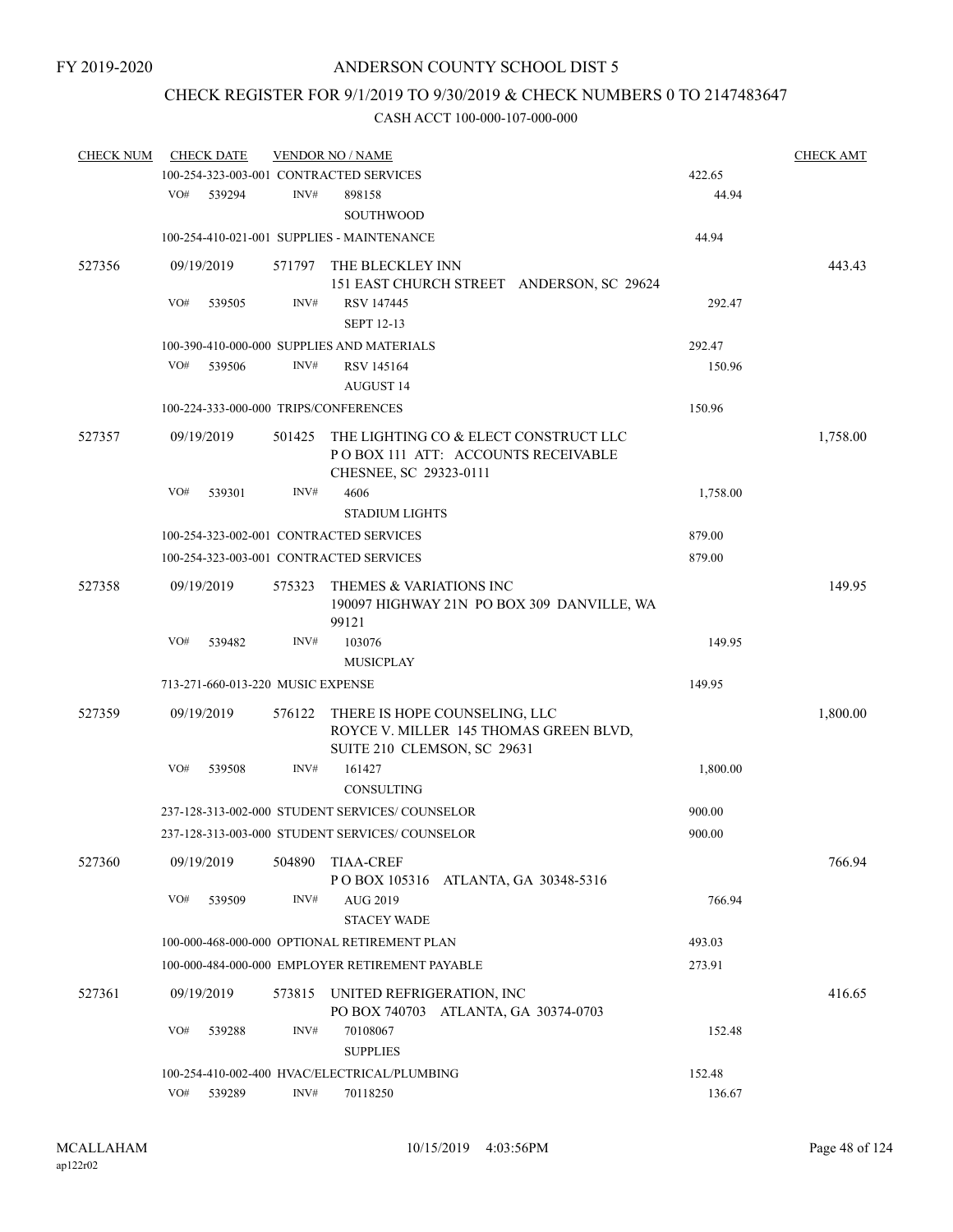#### CHECK REGISTER FOR 9/1/2019 TO 9/30/2019 & CHECK NUMBERS 0 TO 2147483647

|   | <b>CHECK NUM</b> |     | <b>CHECK DATE</b> |                                    | <b>VENDOR NO / NAME</b>                                                                              |          | <b>CHECK AMT</b> |
|---|------------------|-----|-------------------|------------------------------------|------------------------------------------------------------------------------------------------------|----------|------------------|
|   |                  |     |                   |                                    | <b>SUPPLIES</b>                                                                                      |          |                  |
|   |                  |     |                   | INV#                               | 100-254-410-002-400 HVAC/ELECTRICAL/PLUMBING                                                         | 136.67   |                  |
|   |                  | VO# | 539290            |                                    | 70075211<br><b>SUPPLIES</b>                                                                          | 90.91    |                  |
|   |                  |     |                   |                                    |                                                                                                      | 90.91    |                  |
|   |                  | VO# | 539291            | INV#                               | 100-254-410-005-400 HVAC/ELECTRICAL/PLUMBING<br>70119587                                             | 36.59    |                  |
|   |                  |     |                   |                                    | <b>SUPPLIES</b>                                                                                      |          |                  |
|   |                  |     |                   |                                    | 100-254-410-016-400 HVAC/ELECTRICAL/PLUMBING                                                         | 36.59    |                  |
|   |                  |     |                   |                                    |                                                                                                      |          |                  |
| * | 527363           |     | 09/19/2019        | 524353                             | WAL-MART COMMUNITY/GEMB<br>POBOX 530934 ATT: ACCOUNTS RECEIVABLE<br>ATLANTA, GA 30353-0934           |          | 1,512.08         |
|   |                  | VO# | 539436            | INV#                               | 3701                                                                                                 | 1,512.08 |                  |
|   |                  |     |                   |                                    | <b>SUPPLIES</b>                                                                                      |          |                  |
|   |                  |     |                   | 100-255-410-000-000 SUPPLIES       |                                                                                                      | 1,005.17 |                  |
|   |                  |     |                   | 600-256-410-000-000 SUPPLIES       |                                                                                                      | 240.55   |                  |
|   |                  |     |                   | 600-256-410-031-000 SUPPLIES       |                                                                                                      | 266.36   |                  |
|   | 527364           |     | 09/19/2019        |                                    | WELLS FARGO VENDOR FIN SERV                                                                          |          |                  |
|   |                  |     |                   | 573864                             | PO BOX 105710 ATLANTA, GA 30348-5710                                                                 |          | 3,877.19         |
|   |                  | VO# | 539512            | INV#                               | 5006995853<br>PO#<br>11485<br><b>COPIER</b>                                                          | 3,624.67 |                  |
|   |                  |     |                   | 100-114-410-003-000 SUPPLIES       |                                                                                                      | 3,624.67 |                  |
|   |                  | VO# | 539513            | INV#                               | 5007118223                                                                                           | 252.52   |                  |
|   |                  |     |                   |                                    | <b>COPIER</b>                                                                                        |          |                  |
|   |                  |     |                   | 723-190-660-023-913 COPIER EXPENSE |                                                                                                      | 252.52   |                  |
|   | 527365           |     | 09/19/2019        | 575533                             |                                                                                                      |          | 135.90           |
|   |                  |     |                   |                                    | WILSON, CHRISTOPHER**<br>401 CATTAIL HOLLOW WAY SIMPSONVILLE, SC<br>29680                            |          |                  |
|   |                  | VO# | 539403            | INV#                               | 09/13/19                                                                                             | 135.90   |                  |
|   |                  |     |                   |                                    | <b>OFFICIAL</b>                                                                                      |          |                  |
|   |                  |     |                   |                                    | 703-271-660-003-671 FOOTBALL GATE RECEIPTS EXPENSE                                                   | 135.90   |                  |
|   | 527366           |     | 09/19/2019        |                                    | 569016 YOUNG OFFICE ENVIRONMENTS<br>1280 RIDGE ROAD ATT: ACCOUNTS RECEIVABLE<br>GREENVILLE, SC 29607 |          | 1,980.00         |
|   |                  | VO# | 539283            | INV#                               | 349                                                                                                  | 550.00   |                  |
|   |                  |     |                   |                                    | <b>MATERIALS</b>                                                                                     |          |                  |
|   |                  |     |                   |                                    | 505-254-323-005-000 CONTRACTED SERVICES                                                              | 550.00   |                  |
|   |                  | VO# | 539284            | INV#                               | 348                                                                                                  | 1,430.00 |                  |
|   |                  |     |                   |                                    | <b>MATERIALS</b>                                                                                     |          |                  |
|   |                  |     |                   |                                    | 100-254-323-021-TIL TILE REPLACMENT                                                                  | 1,430.00 |                  |
|   | 527367           |     | 09/24/2019        | 576187                             | AIKEN, TAYLOR**                                                                                      |          | 2,834.00         |
|   |                  |     |                   |                                    | PALMETTO CREATIVE CONSULTING LLC 97<br>SENTINEL RIDGE BELTON, SC 29627                               |          |                  |
|   |                  | VO# | 539610            | INV#                               | 1527<br>NORTH POINTE                                                                                 | 2,834.00 |                  |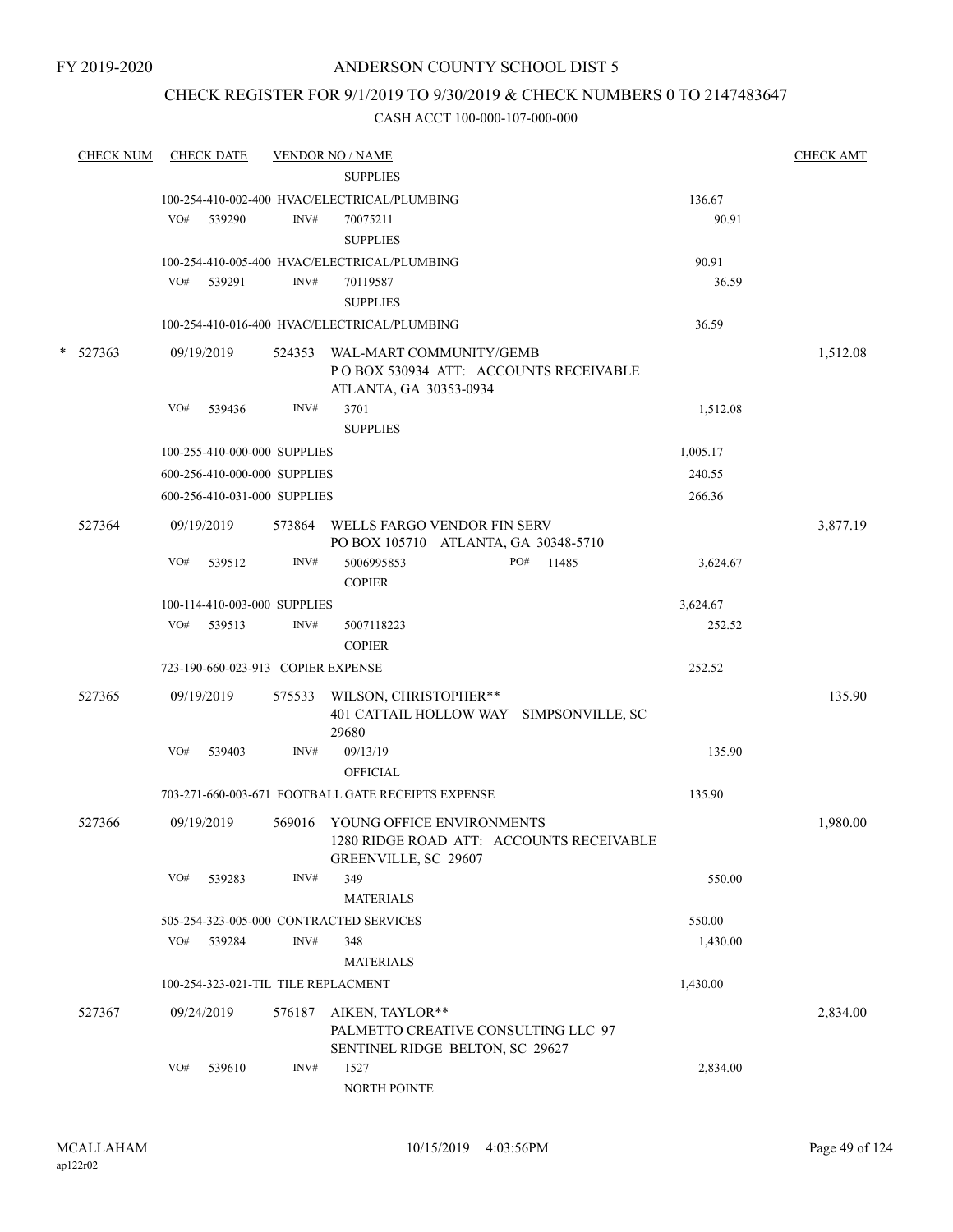### CHECK REGISTER FOR 9/1/2019 TO 9/30/2019 & CHECK NUMBERS 0 TO 2147483647

| <b>CHECK NUM</b> |            | <b>CHECK DATE</b>        |                                                      | <b>VENDOR NO / NAME</b>                                                                     |              |  |           | <b>CHECK AMT</b> |
|------------------|------------|--------------------------|------------------------------------------------------|---------------------------------------------------------------------------------------------|--------------|--|-----------|------------------|
|                  |            |                          |                                                      | 713-271-660-013-256 FUNDRAISERS EXPENSE                                                     |              |  | 2,834.00  |                  |
| 527368           |            | 09/24/2019               | 569972                                               | ANDERSON COUNTY DSS<br>ATTN: PAMELA FREEMAN 224 MCGEE RD<br>ANDERSON, SC 29625              |              |  |           | 300.00           |
|                  | VO#        | 539565                   | INV#                                                 | <b>HANNAH GLEW</b><br><b>COSMETOLOGY REFUND</b>                                             |              |  | 300.00    |                  |
|                  |            |                          |                                                      | 731-271-660-031-823 COSMETOLOGY EXPENSE                                                     |              |  | 300.00    |                  |
| 527369           | 09/24/2019 |                          | 570950                                               | ANDERSON COUNTY SHERIFF'S OFFICE<br>ATTN: JAMIE LAZAR 305 CAMSON ROAD<br>ANDERSON, SC 29621 |              |  |           | 420.00           |
|                  | VO#        | 539566                   | INV#                                                 | 9/16 TLH<br><b>FOOTBALL SECURITY</b>                                                        |              |  | 122.50    |                  |
|                  |            |                          |                                                      | 702-271-660-002-671 FOOTBALL GATE RECEIPTS EXPENSE                                          |              |  | 122.50    |                  |
|                  | VO#        | 539567                   | INV#                                                 | 9/17 TLH<br><b>VB SECURITY</b>                                                              |              |  | 122.50    |                  |
|                  |            |                          | 702-271-660-002-679 VOLLEYBALL GATE RECEIPTS EXPENSE |                                                                                             |              |  | 122.50    |                  |
|                  | VO#        | 539638                   | INV#                                                 | <b>SEPT 16-18</b><br><b>GLENVIEW</b>                                                        |              |  | 175.00    |                  |
|                  |            |                          |                                                      | 720-271-660-020-679 VOLLEYBALL GATE RECEIPTS EXPENSE                                        |              |  | 175.00    |                  |
| 527370           |            | 09/24/2019               | 112250                                               | ANDERSON COUNTY FINANCE DEPT<br>POBOX 8002 ATT: ALEX MCLEES ANDERSON, SC<br>29622-8002      |              |  |           | 28,031.13        |
|                  | VO#        | 539637                   | INV#                                                 | <b>JULY 2019</b><br><b>SRO GRANT</b>                                                        | PO#<br>11450 |  | 28,031.13 |                  |
|                  |            |                          |                                                      | 100-258-312-000-000 CONTRACTED SERVICES - RESOURCE OFFR                                     |              |  | 28,031.13 |                  |
| 527371           |            | 09/24/2019               | 574045                                               | BORDEN DAIRY COMPANY<br>PO BOX 933179 CLEVELAND, OH 44193                                   |              |  |           | 22,669.49        |
|                  | VO#        | 539569                   | INV#                                                 | CUST#138365<br><b>AUGUST DAIRY</b>                                                          |              |  | 22,669.49 |                  |
|                  |            | 600-256-460-002-000 FOOD |                                                      |                                                                                             |              |  | 853.93    |                  |
|                  |            | 600-256-460-003-000 FOOD |                                                      |                                                                                             |              |  | 1,027.10  |                  |
|                  |            | 600-256-460-005-000 FOOD |                                                      |                                                                                             |              |  | 774.07    |                  |
|                  |            | 600-256-460-006-000 FOOD |                                                      |                                                                                             |              |  | 2,448.04  |                  |
|                  |            | 600-256-460-007-000 FOOD |                                                      |                                                                                             |              |  | 1,609.96  |                  |
|                  |            | 600-256-460-008-000 FOOD |                                                      |                                                                                             |              |  | 1,470.10  |                  |
|                  |            | 600-256-460-009-000 FOOD |                                                      |                                                                                             |              |  | 790.56    |                  |
|                  |            | 600-256-460-010-000 FOOD |                                                      |                                                                                             |              |  | 1,783.82  |                  |
|                  |            | 600-256-460-011-000 FOOD |                                                      |                                                                                             |              |  | 1,572.85  |                  |
|                  |            | 600-256-460-012-000 FOOD |                                                      |                                                                                             |              |  | 1,508.61  |                  |
|                  |            | 600-256-460-013-000 FOOD |                                                      |                                                                                             |              |  | 884.18    |                  |
|                  |            | 600-256-460-014-000 FOOD |                                                      |                                                                                             |              |  | 1,366.25  |                  |
|                  |            | 600-256-460-015-000 FOOD |                                                      |                                                                                             |              |  | 642.00    |                  |
|                  |            | 600-256-460-016-000 FOOD |                                                      |                                                                                             |              |  | 1,000.23  |                  |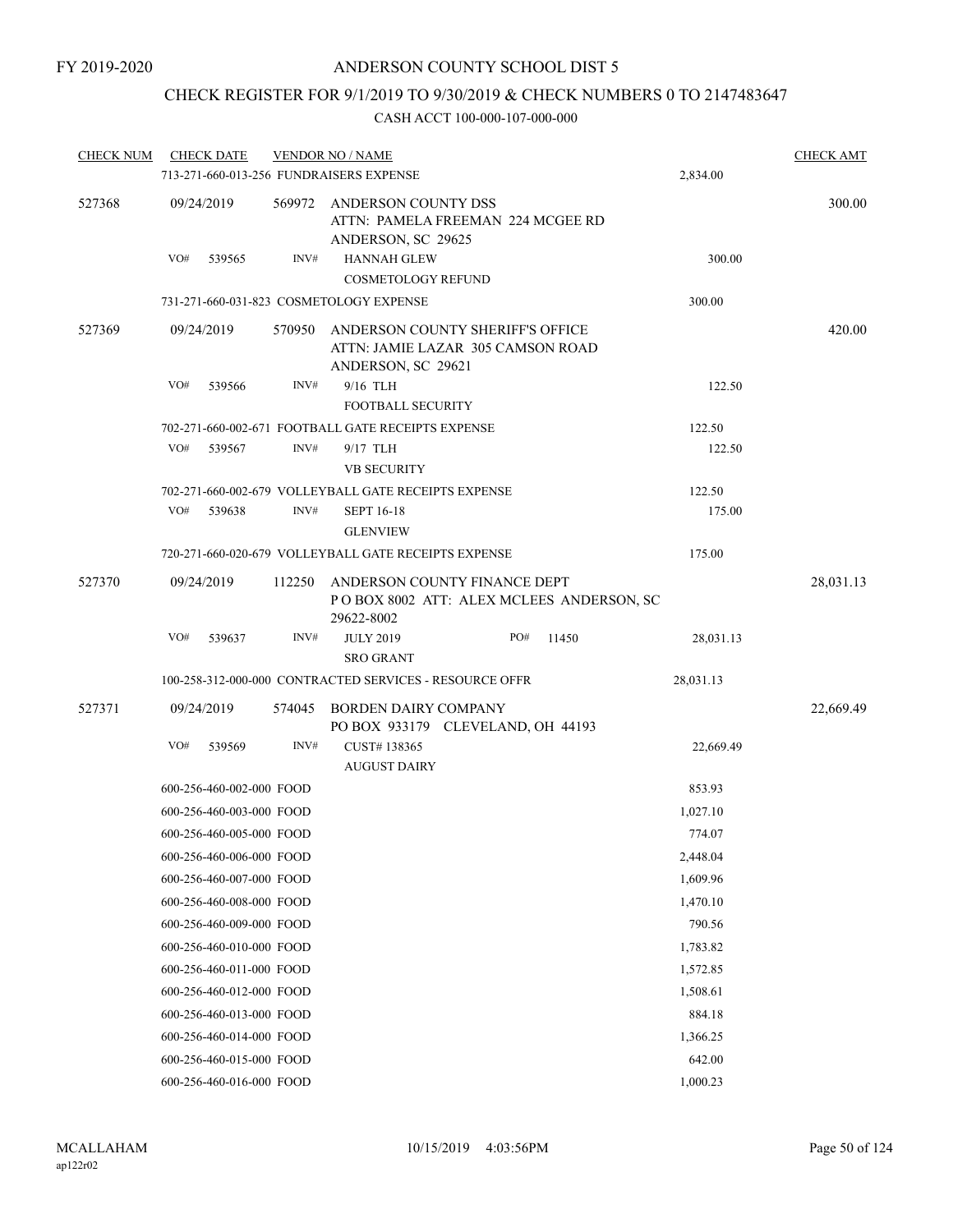#### FY 2019-2020

### ANDERSON COUNTY SCHOOL DIST 5

# CHECK REGISTER FOR 9/1/2019 TO 9/30/2019 & CHECK NUMBERS 0 TO 2147483647

| <b>CHECK NUM</b> | <b>CHECK DATE</b>                  |        | <b>VENDOR NO / NAME</b>                                                               |          | <b>CHECK AMT</b> |
|------------------|------------------------------------|--------|---------------------------------------------------------------------------------------|----------|------------------|
|                  | 600-256-460-017-000 FOOD           |        |                                                                                       | 952.80   |                  |
|                  | 600-256-460-018-000 FOOD           |        |                                                                                       | 789.40   |                  |
|                  | 600-256-460-019-000 FOOD           |        |                                                                                       | 1,524.67 |                  |
|                  | 600-256-460-020-000 FOOD           |        |                                                                                       | 1,086.01 |                  |
|                  | 600-256-460-021-000 FOOD           |        |                                                                                       | 456.75   |                  |
|                  | 600-256-460-031-000 PURCHASED FOOD |        |                                                                                       | 128.16   |                  |
| 527372           | 09/24/2019                         |        | 143385 BOULEVARD LANES<br>4140 CLEMSON BOULEVARD ANDERSON, SC<br>29621                |          | 121.50           |
|                  | VO#<br>539639                      | INV#   | 44073<br><b>OCT 9 FIELD TRIP</b>                                                      | 121.50   |                  |
|                  | 883-223-410-000-000 SUPPLIES       |        |                                                                                       | 121.50   |                  |
| 527373           | 09/24/2019                         |        | 568779 BRANNEN, TERRENCE J**<br>119 HEDGE STREET CENTRAL, SC 29630                    |          | 104.80           |
|                  | VO#<br>539559                      | INV#   | 9/17 WHS<br><b>VB OFFICIAL</b>                                                        | 104.80   |                  |
|                  |                                    |        | 703-271-660-003-679 VOLLEYBALL GATE RECEIPTS EXPENSE                                  | 104.80   |                  |
| 527374           | 09/24/2019                         | 575031 | <b>CAREERSAFE</b><br>1005 UNIVERSITY DRIVE E. COLLEGE STATION,<br>TX 77540            |          | 3,750.00         |
|                  | VO#<br>539571                      | INV#   | CS307478<br>PO#<br>11609<br><b>OSHA COURSE</b>                                        | 3,750.00 |                  |
|                  | 515-253-520-031-CAR CAREER CENTER  |        |                                                                                       | 3,750.00 |                  |
| 527375           | 09/24/2019                         | 156900 | CAROLINA PRODUCE COMPANY<br>POBOX 3849 ATT: ACCOUNTS RECEIVABLE<br>ANDERSON, SC 29622 |          | 496.50           |
|                  | VO#<br>539679                      | INV#   | 905364<br><b>NEW PROSPECT</b>                                                         | 483.50   |                  |
|                  | 600-256-460-010-FFV FOOD-FFVP      |        |                                                                                       | 483.50   |                  |
|                  | VO#<br>539680                      | INV#   | 905371<br><b>VARENNES ELEM</b>                                                        | 13.00    |                  |
|                  | 600-256-460-016-FFV FOOD-FFVP      |        |                                                                                       | 13.00    |                  |
| * 527377         | 09/24/2019                         | 574613 | COCA-COLA BOTTLING CO CONSOLIDATED<br>PO BOX 602937 CHARLOTTE, NC 28260-2937          |          | 5,061.64         |
|                  | VO#<br>539572                      | INV#   | <b>TL HANNA</b><br>ACCT 0500882753                                                    | 1,989.13 |                  |
|                  | 600-256-460-002-000 FOOD           |        |                                                                                       | 1,989.13 |                  |
|                  | VO# 539573                         | INV#   | AIT<br>ACCT 0500985551                                                                | 1,048.07 |                  |
|                  | 600-256-460-031-000 PURCHASED FOOD |        |                                                                                       | 1,048.07 |                  |
|                  | VO#<br>539574                      | INV#   | <b>WESTSIDE</b><br>ACCT 0500882748                                                    | 2,024.44 |                  |
|                  | 600-256-460-003-000 FOOD           |        |                                                                                       | 2,024.44 |                  |
| 527378           | 09/24/2019                         | 574793 | <b>COSMOPROF</b>                                                                      |          | 1,637.95         |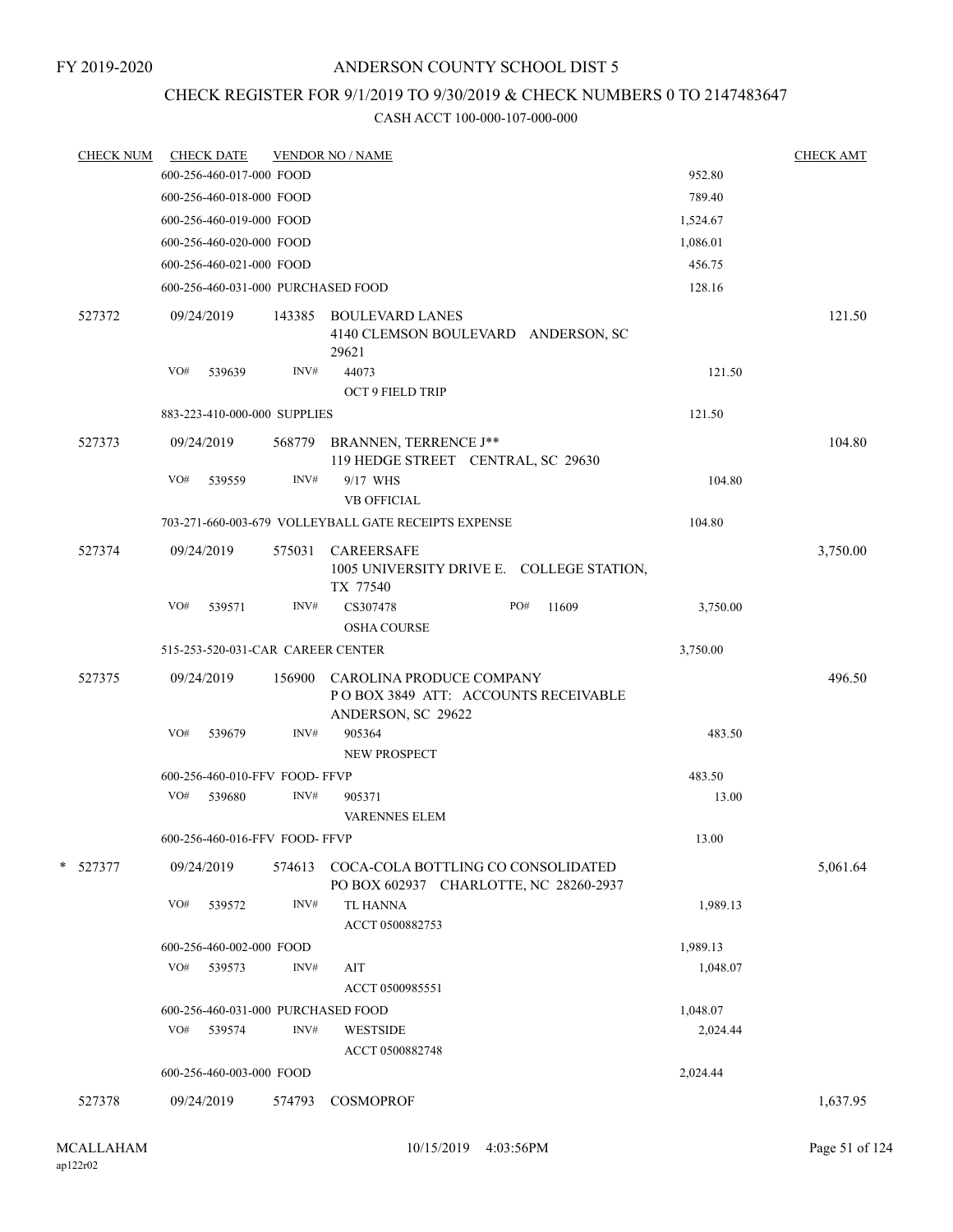## CHECK REGISTER FOR 9/1/2019 TO 9/30/2019 & CHECK NUMBERS 0 TO 2147483647

|   | <b>CHECK NUM</b> |     | <b>CHECK DATE</b>            |        | <b>VENDOR NO / NAME</b>                                                     |     |                                          |          | <b>CHECK AMT</b> |
|---|------------------|-----|------------------------------|--------|-----------------------------------------------------------------------------|-----|------------------------------------------|----------|------------------|
|   |                  | VO# | 539641                       | INV#   | , ---<br>OCT <sub>7</sub><br><b>HAIR SHOW</b>                               |     |                                          | 1,637.95 |                  |
|   |                  |     |                              |        | 731-271-660-031-823 COSMETOLOGY EXPENSE                                     |     |                                          | 1,637.95 |                  |
| * | 527381           |     | 09/24/2019                   |        | 572450 DECUBELLIS, MATTHEW**                                                |     | 103 PERIWINKLE COURT PENDLETON, SC 29670 |          | 121.80           |
|   |                  | VO# | 539562                       | INV#   | 9/17 MCCANTS<br><b>VB OFFICIAL</b>                                          |     |                                          | 121.80   |                  |
|   |                  |     |                              |        | 705-271-660-005-679 VOLLEYBALL GATE RECEIPTS EXPENSE                        |     |                                          | 121.80   |                  |
|   | 527382           |     | 09/24/2019                   |        | 567489 DE LAGE LANDEN<br>POBOX 41602 PHILADELPHIA, PA 19101-1602            |     |                                          |          | 527.05           |
|   |                  | VO# | 539642                       | INV#   | 65201811<br><b>COPIER</b>                                                   |     |                                          | 91.27    |                  |
|   |                  |     | 100-115-410-003-000 SUPPLIES |        |                                                                             |     |                                          | 91.27    |                  |
|   |                  | VO# | 539643                       | INV#   | 65220301<br><b>COPIER</b>                                                   | PO# | 11346                                    | 156.22   |                  |
|   |                  |     | 100-113-410-009-000 SUPPLIES |        |                                                                             |     |                                          | 156.22   |                  |
|   |                  |     | VO# 539644                   | INV#   | 65110493<br><b>COPIER</b>                                                   | PO# | 11249                                    | 279.56   |                  |
|   |                  |     | 100-113-410-017-000 SUPPLIES |        |                                                                             |     |                                          | 279.56   |                  |
|   | 527383           |     | 09/24/2019                   |        | 198651 DELL MARKETING LP<br>ATLANTA, GA 30353-4118                          |     | PO BOX 534118 ATT: ACCOUNTS RECEIVABLE   |          | 6,419.73         |
|   |                  | VO# | 539575                       | INV#   | 10340115850<br>10337084808                                                  | PO# | 11426                                    | 2,086.01 |                  |
|   |                  |     |                              |        | 100-221-445-000-000 TECHNOLOGY SUPPLIES                                     |     |                                          | 1,586.32 |                  |
|   |                  |     |                              |        | 100-221-445-000-000 TECHNOLOGY SUPPLIES                                     |     |                                          | 499.69   |                  |
|   |                  |     | VO# 539576                   | INV#   | 10339091190<br><b>TONER</b>                                                 |     |                                          | 556.22   |                  |
|   |                  |     |                              |        | 723-190-660-023-911 MISCELLANEOUS- ADULT ED EXPENSE                         |     |                                          | 556.22   |                  |
|   |                  | VO# | 539645                       | INV#   | 10341253470<br><b>VMWARE</b>                                                | PO# | 11605                                    | 3,777.50 |                  |
|   |                  |     |                              |        | 100-266-445-000-000 SOFTWARE TECHNOLOGY                                     |     |                                          | 3,777.50 |                  |
|   | 527384           |     | 09/24/2019                   | 572922 | EXTREME EQUIPMENT SALES, LLC<br>COLUMBIA, SC 29171                          |     | PO BOX 4664 ATTN: ACCTS RECEIVBLE WEST   |          | 5,509.17         |
|   |                  | VO# | 539577                       | INV#   | 8114<br><b>WESTSIDE HS</b>                                                  | PO# | 10798                                    | 5,509.17 |                  |
|   |                  |     |                              |        | 100-271-410-003-BEN BENCH RECOVERING                                        |     |                                          | 5,509.17 |                  |
|   | $*$ 527386       |     | 09/24/2019                   | 252100 | <b>GRACE'S COFFEE HOUSE AND RESTAURANT</b><br>RECEIVABLE ANDERSON, SC 29625 |     | 1510 NORTH MURRAY AVENUE ATT: ACCOUNTS   |          | 143.85           |
|   |                  | VO# | 539649                       | INV#   | ORDER C22<br>LUNCH @AIT                                                     |     |                                          | 143.85   |                  |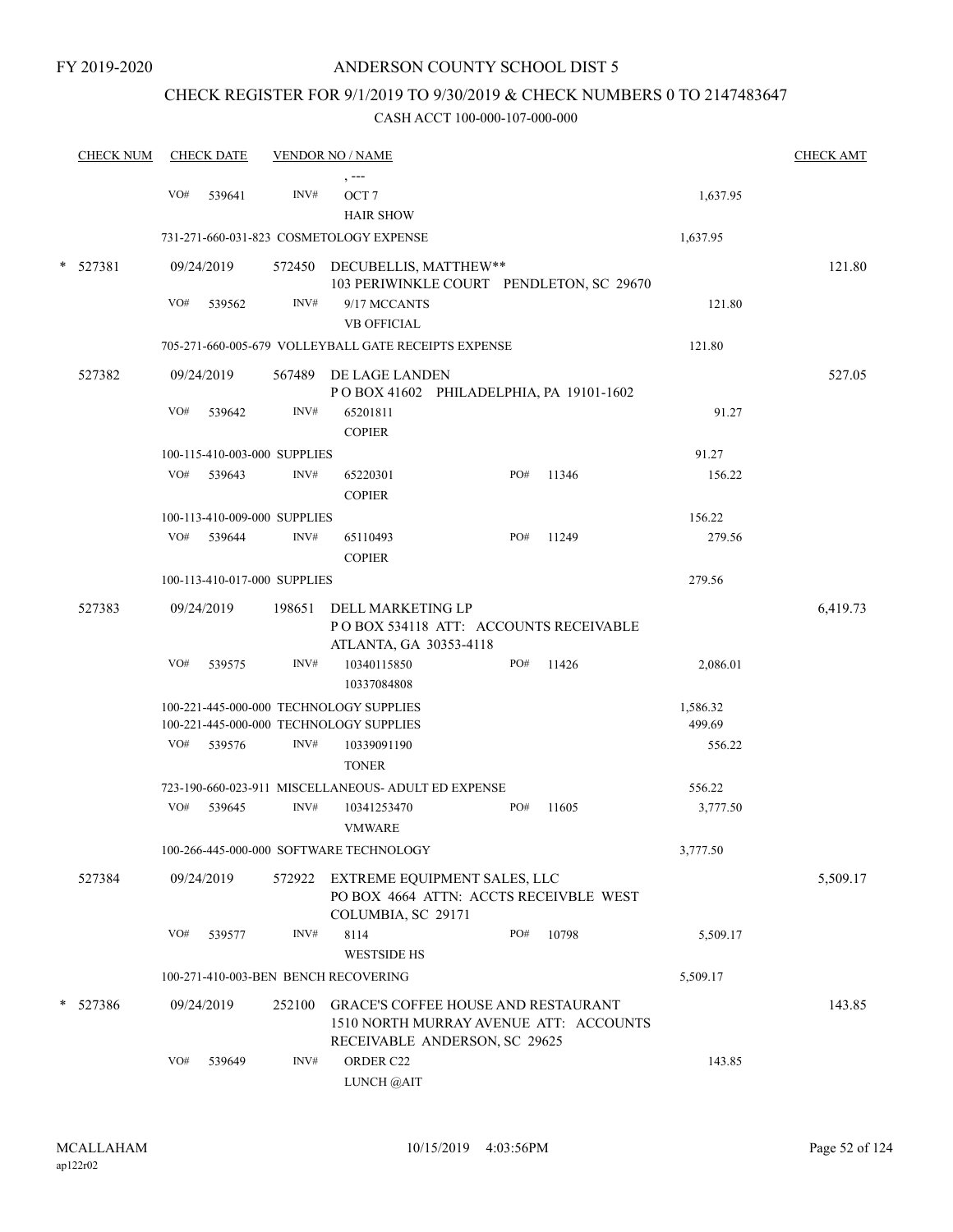## CHECK REGISTER FOR 9/1/2019 TO 9/30/2019 & CHECK NUMBERS 0 TO 2147483647

|   | <b>CHECK NUM</b> | <b>CHECK DATE</b><br>131-115-410-031-000 SUPPLIES |                | <b>VENDOR NO / NAME</b>                                                                             |     |       | 143.85     | <b>CHECK AMT</b> |
|---|------------------|---------------------------------------------------|----------------|-----------------------------------------------------------------------------------------------------|-----|-------|------------|------------------|
|   | 527387           | 09/24/2019                                        | 569372         | <b>GREAT AMERICA LEASING CORP</b><br>POBOX 660831 ATT: ACCOUNTS RECEIVABLE<br>DALLAS, TX 75266-0831 |     |       |            | 1,761.46         |
|   |                  | VO#<br>539651                                     | INV#           | 25527337<br><b>COPIER</b>                                                                           | PO# | 11247 | 119.84     |                  |
|   |                  | 100-113-410-005-000 SUPPLIES                      |                |                                                                                                     |     |       | 119.84     |                  |
|   |                  | VO#<br>539681                                     | INV#           | 25458104<br><b>COPIER</b>                                                                           | PO# | 11246 | 1,641.62   |                  |
|   |                  | 100-252-325-000-000 RENTALS                       |                |                                                                                                     |     |       | 1,641.62   |                  |
| * | 527389           | 09/24/2019                                        | 566478         | GT SYSTEMS<br>166 PARNELL BRIDGE ROAD ATT: ACCOUNTS<br>RECEIVABLE MARIETTA, SC 29661                |     |       |            | 375.00           |
|   |                  | VO#<br>539580                                     | INV#           | <b>CHTLVGA</b><br><b>CALHOUN</b>                                                                    |     |       | 250.00     |                  |
|   |                  |                                                   |                | 100-266-314-014-000 REPAIRS TO EQUIPMENT                                                            |     |       | 250.00     |                  |
|   |                  | VO# 539581                                        | INV#           | MWR32AC<br><b>MIDWAY ELEM</b>                                                                       |     |       | 125.00     |                  |
|   |                  |                                                   |                | 100-266-314-017-000 REPAIRS TO EQUIPMENT                                                            |     |       | 125.00     |                  |
|   | 527390           | 09/24/2019                                        | 575837         | HAND2MIND, INC<br>6642 EAGLE WAY CHICAGO, IL 60678-1066                                             |     |       |            | 108.63           |
|   |                  | VO#<br>539582                                     | INV#           | 60183161<br>CUST ID #16513                                                                          | PO# | 11473 | 108.63     |                  |
|   |                  |                                                   |                | 201-112-410-014-000 SUPPLIES AND MATERIALS                                                          |     |       | 108.63     |                  |
| * | 527392           | 09/24/2019                                        | 576027         | HOME DEPOT USA, INC<br>PO BOX 742604 ATLANTA, GA 30374-2604                                         |     |       |            | 2,610.80         |
|   |                  | VO#<br>539655                                     | INV#           | 511806846<br><b>WHSE SUPPLIES</b>                                                                   | PO# | 11566 | 2,610.80   |                  |
|   |                  |                                                   |                | 100-000-170-000-000 WAREHOUSE INVENTORY                                                             |     |       | 2,610.80   |                  |
|   | 527393           | 09/24/2019                                        | 575096         | HOPE KING TEACHING RESOURCES INC<br>1021 MOORHEAD PLACE PENDLETON, SC 29670                         |     |       |            | 738.00           |
|   |                  | VO#<br>539589                                     | INV#           | SEPT <sub>14</sub><br>7652, 7653, 7654                                                              | PO# | 11621 | 738.00     |                  |
|   |                  | 100-221-333-000-EOC ELEARNING TRIPS               |                |                                                                                                     |     |       | 738.00     |                  |
|   | * 527397         | 09/24/2019<br>VO#<br>539549                       | 576197<br>INV# | <b>EMPLOYEE VENDOR</b><br><b>TENNIS</b><br>REIMBURSEMENT                                            |     |       | 2,055.51   | 2,055.51         |
|   |                  | 100-271-410-003-000 SUPPLIES                      |                |                                                                                                     |     |       | 1,828.74   |                  |
|   |                  |                                                   |                | 703-271-660-003-663 ATHLETIC GENERAL EXPENSE                                                        |     |       | 226.77     |                  |
|   | * 527399         | 09/24/2019                                        | 564353         | LAZER CONSTRUCTION COMPANY INC<br>POBOX 5103 ATT: ACCOUNTS RECEIVABLE<br>ANDERSON, SC 29623         |     |       |            | 206, 365. 38     |
|   |                  | VO#<br>539591                                     | INV#           | APP 7318-16<br>TL HANNA                                                                             |     |       | 111,418.90 |                  |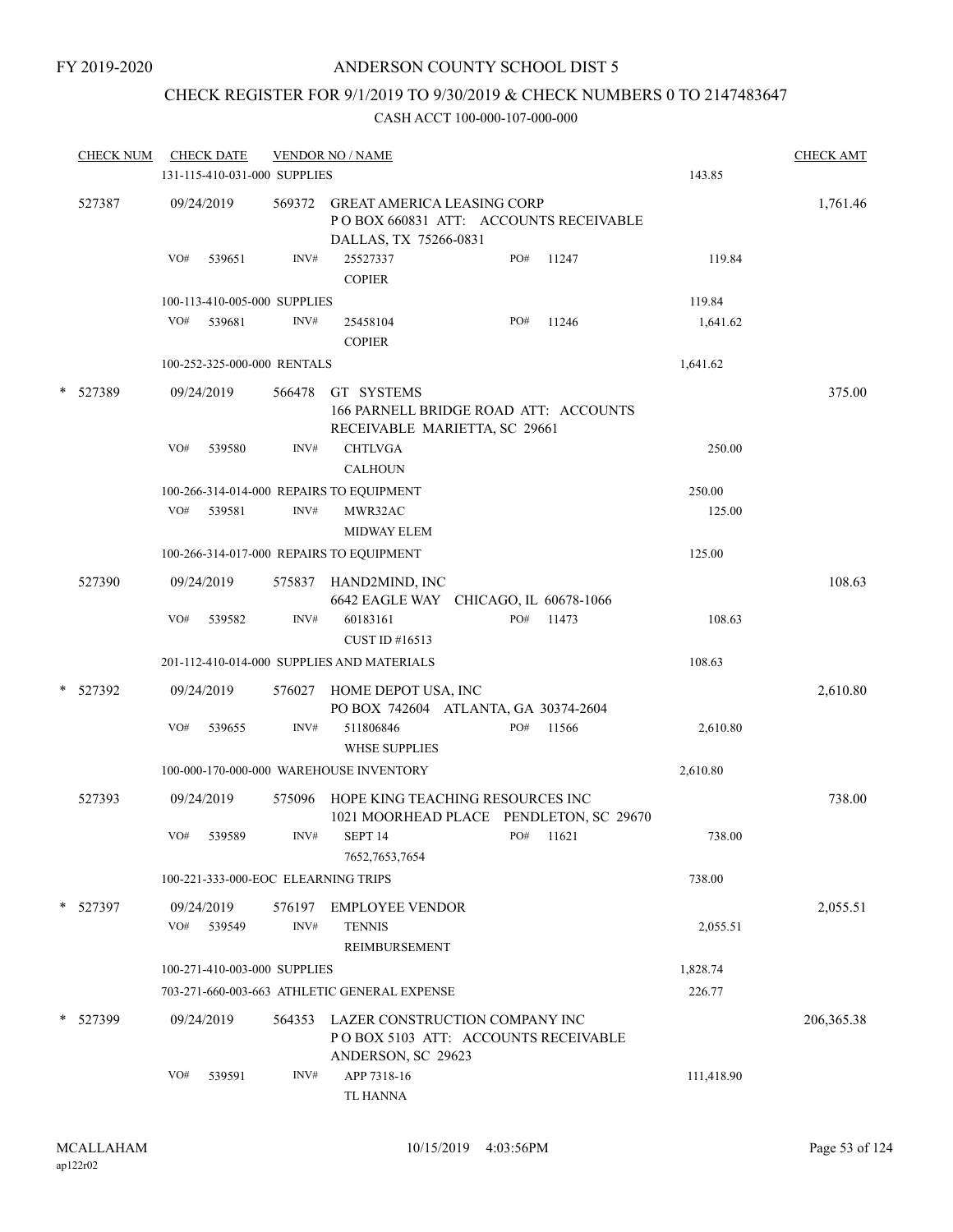## CHECK REGISTER FOR 9/1/2019 TO 9/30/2019 & CHECK NUMBERS 0 TO 2147483647

| <b>CHECK NUM</b> |                      | <b>CHECK DATE</b>                         |        | <b>VENDOR NO / NAME</b>                                                            |          |        |                 | <b>CHECK AMT</b> |
|------------------|----------------------|-------------------------------------------|--------|------------------------------------------------------------------------------------|----------|--------|-----------------|------------------|
|                  |                      |                                           |        | 505-271-540-002-BSC BASEBALL&SOFTBALL COMPLEX                                      |          |        | 111,418.90      |                  |
|                  | VO#                  | 539592                                    | INV#   | APP 7418-16                                                                        |          |        | 27,114.71       |                  |
|                  |                      |                                           |        | <b>WESTSIDE HS</b>                                                                 |          |        |                 |                  |
|                  |                      |                                           |        | 505-271-540-003-BSC BASEBALL&SOFTBALL COMPLEX                                      |          |        | 27,114.71       |                  |
|                  | VO#                  | 539593                                    | INV#   | APP 7419-02                                                                        |          |        | 67,831.77       |                  |
|                  |                      |                                           |        | <b>TL HANNA</b>                                                                    |          |        |                 |                  |
|                  |                      |                                           |        | 505-253-520-002-STD STADIUM RENOVATIONS                                            |          |        | 67,831.77       |                  |
| 527400           |                      | 09/24/2019                                | 569988 | MCMILLAN PAZDAN SMITH, LLC                                                         |          |        |                 | 8,079.48         |
|                  |                      |                                           |        | DEPT 999450 PO BOX 537044 ATLANTA, GA                                              |          |        |                 |                  |
|                  |                      |                                           |        | 30353-7044                                                                         |          |        |                 |                  |
|                  | VO#                  | 539658                                    | INV#   | 01903198                                                                           |          |        | 5,525.08        |                  |
|                  |                      |                                           |        | PROJ# 017396                                                                       |          |        |                 |                  |
|                  |                      |                                           |        | 505-271-540-002-BSC BASEBALL&SOFTBALL COMPLEX                                      |          |        | 2,762.54        |                  |
|                  |                      |                                           |        | 505-271-540-003-BSC BASEBALL&SOFTBALL COMPLEX                                      |          |        | 2,762.54        |                  |
|                  | VO#                  | 539659                                    | INV#   | 01903208                                                                           |          |        | 2,554.40        |                  |
|                  |                      |                                           |        | PROJ# 018489                                                                       |          |        |                 |                  |
|                  |                      | 505-253-520-002-STD STADIUM RENOVATIONS   |        | 2,554.40                                                                           |          |        |                 |                  |
| 527401           |                      | 09/24/2019                                |        | 567126 MUSIC & ARTS CENTER                                                         |          |        |                 | 5,722.15         |
|                  |                      |                                           |        | 5295 WESTVIEW DR SUITE 300 ATTN: CA                                                |          |        |                 |                  |
|                  |                      |                                           |        | FREDERICK, MD 21703                                                                |          |        |                 |                  |
|                  | VO#                  | 539601                                    | INV#   | 018068430                                                                          | PO#      | 11652  | 5,722.15        |                  |
|                  |                      |                                           |        | ACCT #9422549                                                                      |          |        |                 |                  |
|                  |                      |                                           |        | 100-114-314-000-000 BAND REPAIRS ACCOUNT                                           |          |        | 5,722.15        |                  |
| $*$ 527403       | 09/24/2019<br>574325 |                                           |        | NORTHWESTERN HIGH SCHOOL                                                           |          |        |                 | 125.00           |
|                  |                      |                                           |        | 2503 WEST MAIN STREET ATTN: KIM PARRISH                                            |          |        |                 |                  |
|                  |                      |                                           |        | ROCK HILL, SC 29732                                                                |          |        |                 |                  |
|                  | VO#                  | 539603                                    | INV#   | <b>ENTRY FEE</b>                                                                   |          |        | 125.00          |                  |
|                  |                      | 100-271-410-003-000 SUPPLIES              |        | <b>HOLIDAY CLASSIC</b>                                                             |          | 125.00 |                 |                  |
|                  |                      |                                           |        |                                                                                    |          |        |                 |                  |
| 527404           |                      | 09/24/2019                                | 573303 | PAPA JOHN'S                                                                        |          |        |                 | 988.49           |
|                  |                      |                                           |        | 2805 NORTH MAIN ST ANDERSON, SC 29621                                              |          |        |                 |                  |
|                  | VO#                  | 539660                                    | INV#   | SEPT <sub>19</sub>                                                                 | PO#      | 11657  | 988.49          |                  |
|                  |                      |                                           |        | <b>CALHOUN ELEM</b>                                                                |          |        |                 |                  |
|                  |                      |                                           |        | 201-188-410-014-000 SUPPLIES- PARENTING<br>201-188-410-014-000 SUPPLIES- PARENTING |          |        | 908.49<br>80.00 |                  |
|                  |                      |                                           |        |                                                                                    |          |        |                 |                  |
| 527405           |                      | 09/24/2019                                | 572100 | PLAY SAFE EDUCATIONAL HEALTH<br>713 E GREENVILLE STREET SUITE D BOX 230            |          |        |                 | 31,750.00        |
|                  |                      |                                           |        | ANDERSON, SC 29621                                                                 |          |        |                 |                  |
|                  | VO#                  | 539662                                    | INV#   | 2019-2020                                                                          | PO#      | 11227  | 31,750.00       |                  |
|                  |                      |                                           |        | <b>1ST QTR TRAINERS</b>                                                            |          |        |                 |                  |
|                  |                      | 100-271-312-002-TRN ATHLETIC TRAINER      |        | 8,750.00                                                                           |          |        |                 |                  |
|                  |                      | 100-271-312-003-TRN ATHLETIC TRAINER      |        | 20,000.00                                                                          |          |        |                 |                  |
|                  |                      |                                           |        | 100-271-312-005-TRN MIDDLE SCHOOL TRAINER                                          |          |        | 1,000.00        |                  |
|                  |                      | 100-271-312-006-TRN MIDDLE SCHOOL TRAINER |        |                                                                                    | 1,000.00 |        |                 |                  |
|                  |                      |                                           |        |                                                                                    |          |        |                 |                  |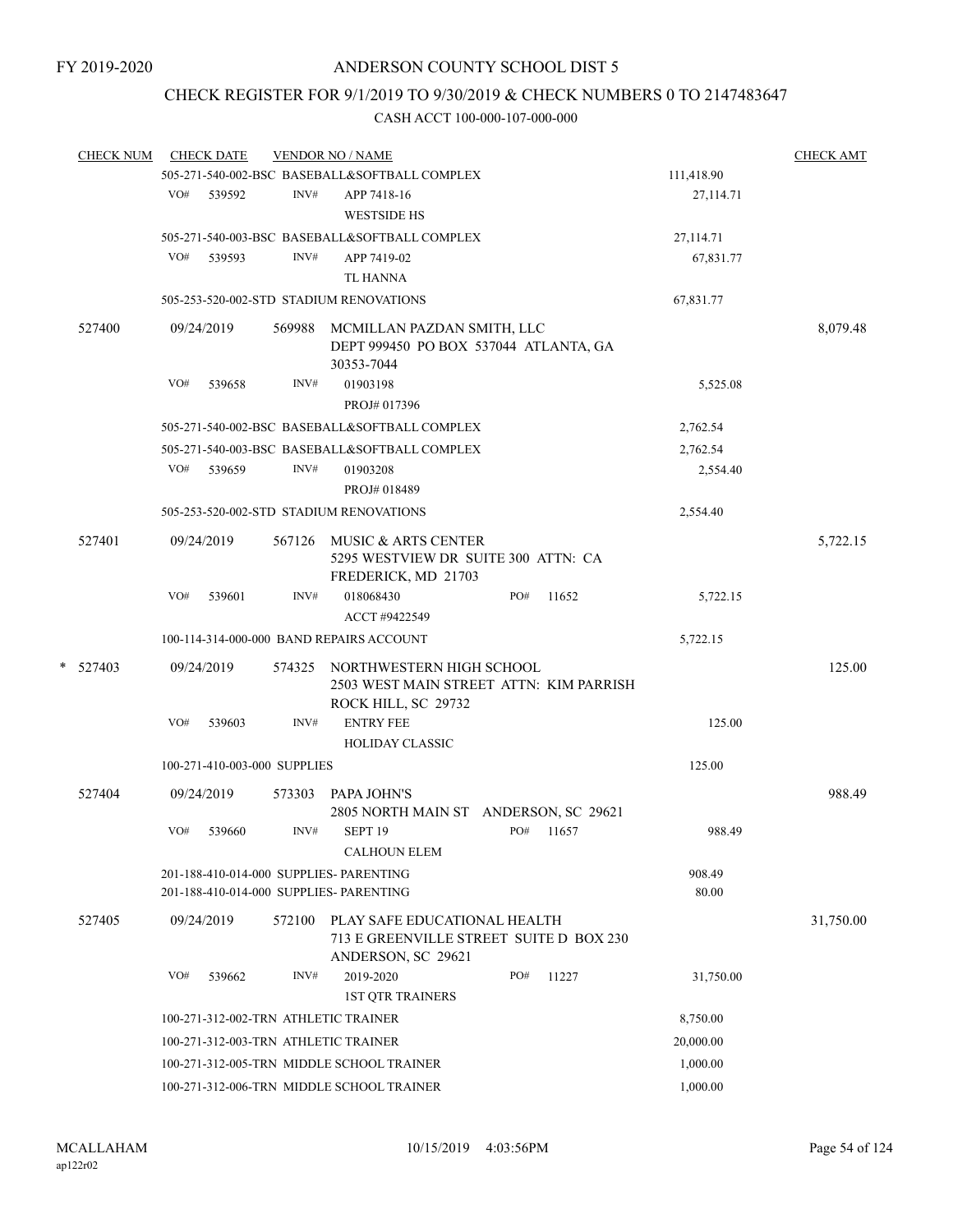## CHECK REGISTER FOR 9/1/2019 TO 9/30/2019 & CHECK NUMBERS 0 TO 2147483647

| <b>CHECK NUM</b> |     | <b>CHECK DATE</b> | <b>VENDOR NO / NAME</b><br>100-271-312-020-TRN MIDDLE SCHOOL TRAINER | 1,000.00                                                                                                | <b>CHECK AMT</b>   |     |           |                  |          |
|------------------|-----|-------------------|----------------------------------------------------------------------|---------------------------------------------------------------------------------------------------------|--------------------|-----|-----------|------------------|----------|
| 527406           |     | 09/24/2019        |                                                                      | 573691 POWERSCHOOL GROUP, LLC<br>PO BOX 398408 SAN FRANCISCO, CA 94139-8408                             |                    |     |           |                  | 1,546.88 |
|                  | VO# | 539611            | INV#                                                                 | 109220<br>2016-2017                                                                                     |                    |     | PO# 11654 | 1,546.88         |          |
|                  |     |                   |                                                                      | 100-221-445-000-000 TECHNOLOGY SUPPLIES                                                                 |                    |     |           | 1,546.88         |          |
| $*$ 527409       |     | 09/24/2019        |                                                                      | 575394 ROBERT BOSCH TOOL CORPORATION<br>33243 TREASURY CENTER CHICAGO, IL<br>60694-3200                 |                    |     |           |                  | 1,828.74 |
|                  | VO# | 539613            | INV#                                                                 | 49692527<br><b>3D PRINTER</b>                                                                           |                    | PO# | 11540     | 1,828.74         |          |
|                  |     |                   |                                                                      | 329-115-410-031-000 SUPPLIES-STATE EQUIPMENT                                                            |                    |     |           | 1,828.74         |          |
| 527410           |     | 09/24/2019        |                                                                      | 572780 SAFETY & COMPLIANCE MGMT INC<br>P.O. BOX 615 ROCK SPRING, GA 30739                               |                    |     |           |                  | 1,244.20 |
|                  | VO# | 539614            | INV#                                                                 | 26046<br><b>WESTSIDE HS</b>                                                                             |                    |     |           | 622.10           |          |
|                  |     |                   | 100-271-312-003-TST DRUG TESTING                                     |                                                                                                         |                    |     |           | 500.00           |          |
|                  |     |                   | 100-271-312-003-TST DRUG TESTING                                     |                                                                                                         |                    |     |           | 122.10           |          |
|                  | VO# | 539615            | INV#                                                                 | 26046<br><b>TL HANNA</b>                                                                                |                    |     |           | 622.10           |          |
|                  |     |                   | 100-271-312-002-TST DRUG TESTING<br>100-271-312-002-TST DRUG TESTING |                                                                                                         |                    |     |           | 500.00<br>122.10 |          |
| 527411           |     | 09/24/2019        | 563934                                                               | <b>SCATA</b><br>SC ASSOC TITLE 1 ADMINISTRATORS 304 KEMPER<br>ST TIMMONSVILLE, SC 29161                 |                    |     |           |                  | 400.00   |
|                  | VO# | 539616            | INV#                                                                 | <b>OCT 22-25</b><br><b>KIM MORGAN</b>                                                                   |                    | PO# | 11650     | 400.00           |          |
|                  |     |                   |                                                                      | 201-223-333-000-000 TRIPS- ADMIN/ HOMELESS LIAISON                                                      |                    |     | 400.00    |                  |          |
| 527412           |     | 09/24/2019        | 573362                                                               | <b>SC STATE TREASURER'S OFFICE - UPP</b><br>ATTN: UNCLAIMED PROPERTY PO BOX 11778<br>COLUMBIA, SC 29211 |                    |     |           |                  | 466.47   |
|                  | VO# | 539617            | INV#                                                                 | 2013-2014<br>TAX ID 576000222                                                                           |                    |     |           | 466.47           |          |
|                  |     |                   |                                                                      | 100-000-402-000-000 ACCOUNTS PAYABLE                                                                    |                    |     |           | 466.47           |          |
| $*$ 527415       |     | 09/24/2019        | 570749                                                               | <b>SNA OF SC</b><br>PO BOX 1795                                                                         | COLUMBIA, SC 29202 |     |           |                  | 1,485.00 |
|                  | VO# | 539621            | INV#                                                                 | <b>ORDER 9149</b><br><b>REGISTRATION</b>                                                                |                    |     |           | 1,485.00         |          |
|                  |     |                   |                                                                      | 600-256-333-000-000 TRIPS AND CONFERENCES                                                               |                    |     |           | 405.00           |          |
|                  |     |                   |                                                                      | 600-256-333-003-000 TRIPS AND CONFERENCES                                                               |                    |     |           | 135.00           |          |
|                  |     |                   |                                                                      | 600-256-333-007-000 TRIPS AND CONFERENCES                                                               |                    |     |           | 135.00           |          |
|                  |     |                   |                                                                      | 600-256-333-008-000 TRIPS AND CONFERENCES                                                               |                    |     |           | 135.00           |          |
|                  |     |                   |                                                                      | 600-256-333-011-000 TRIPS AND CONFERENCES                                                               |                    |     |           | 135.00           |          |
|                  |     |                   |                                                                      | 600-256-333-014-000 TRIPS AND CONFERENCES                                                               |                    |     |           | 135.00           |          |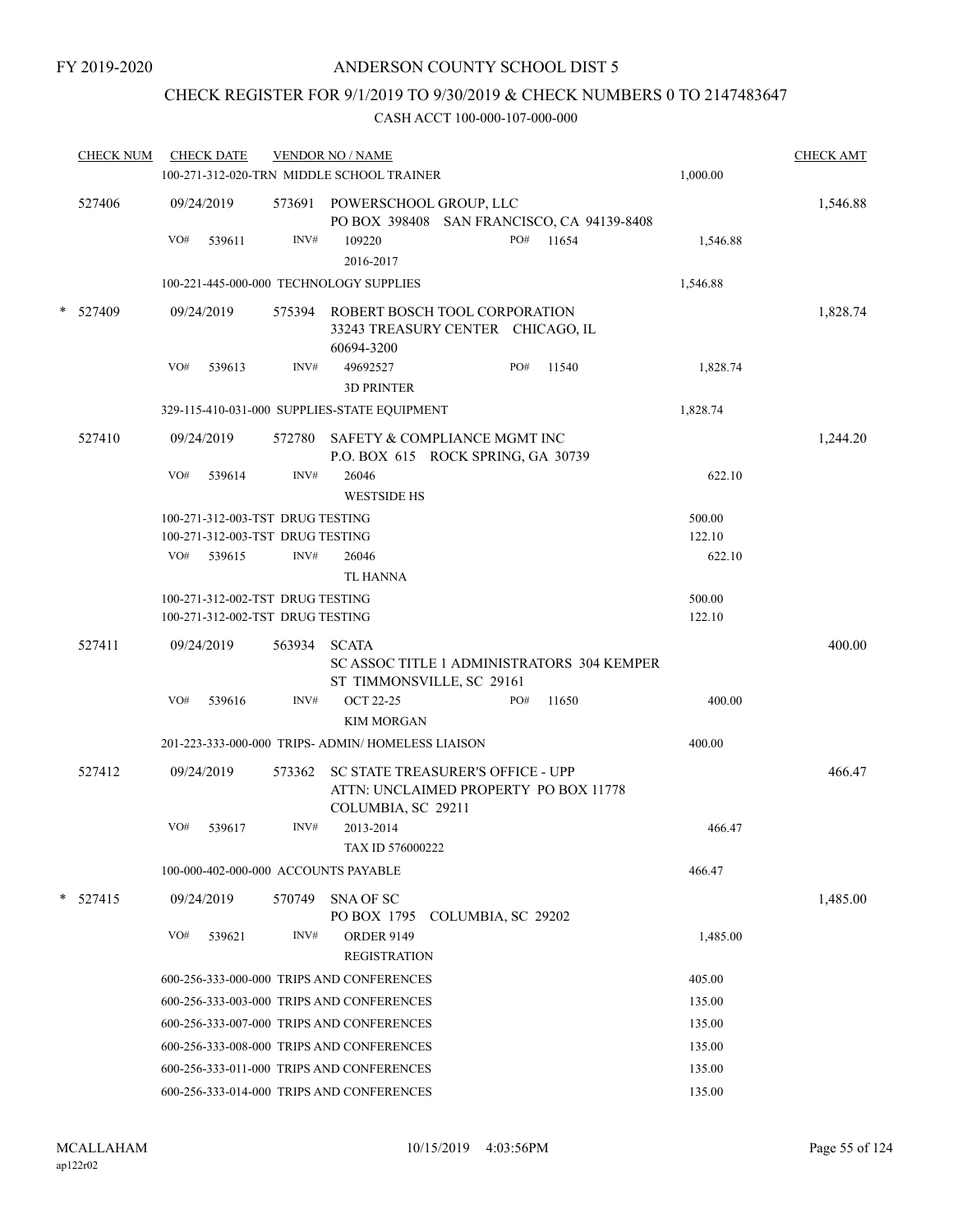### CHECK REGISTER FOR 9/1/2019 TO 9/30/2019 & CHECK NUMBERS 0 TO 2147483647

| <b>CHECK NUM</b> |     | <b>CHECK DATE</b>                 |        | <b>VENDOR NO / NAME</b>                                                              |     |       |            | <b>CHECK AMT</b> |
|------------------|-----|-----------------------------------|--------|--------------------------------------------------------------------------------------|-----|-------|------------|------------------|
|                  |     |                                   |        | 600-256-333-016-000 TRIPS AND CONFERENCES                                            |     |       | 135.00     |                  |
|                  |     |                                   |        | 600-256-333-020-000 TRIPS AND CONFERENCES                                            |     |       | 135.00     |                  |
|                  |     |                                   |        | 600-256-333-021-000 TRIPS AND CONFERENCES                                            |     |       | 135.00     |                  |
| 527416           |     | 09/24/2019                        | 480850 | SOUTHERN EDUCATIONAL SYSTEMS<br>POBOX 170339 SPARTANBURG, SC 29301                   |     |       |            | 122,410.14       |
|                  | VO# | 539623                            | INV#   | 19-1188                                                                              | PO# | 10071 | 122,410.14 |                  |
|                  |     |                                   |        | <b>MEDIA TECH</b>                                                                    |     |       |            |                  |
|                  |     | 515-253-540-031-CAR EQUIPMENT     |        |                                                                                      |     |       | 122,410.14 |                  |
| 527417           |     | 09/24/2019                        | 569589 | <b>SREB</b><br>592 TENTH ST, NW ATTN: JAMES LEW ATLANTA,<br>GA 30318-5776            |     |       |            | 2,200.00         |
|                  | VO# | 539622                            | INV#   | 2018190203-12<br><b>ACCTET 4/12/19</b>                                               |     |       | 2,200.00   |                  |
|                  |     |                                   |        | 329-114-312-000-0CO PURCHASED SERVICES (C/O)                                         |     |       | 2,200.00   |                  |
| 527418           |     | 09/24/2019                        | 571368 | STRAIGHT PATHS LANDSCAPE & DESIGN, LLC<br>PO BOX 5542 ANDERSON, SC 29623-0542        |     |       |            | 6,017.50         |
|                  | VO# | 539667                            | INV#   | 17392<br>AUG 15, 22, 29                                                              | PO# | 11231 | 2,531.25   |                  |
|                  |     |                                   |        | 131-254-323-031-305 CONTRACT SERV.-GROUNDS                                           |     |       | 2,531.25   |                  |
|                  | VO# | 539668                            | INV#   | 17392                                                                                | PO# | 11618 | 3,486.25   |                  |
|                  |     |                                   |        | AIT - AUG 11                                                                         |     |       |            |                  |
|                  |     | 515-253-520-031-CAR CAREER CENTER |        |                                                                                      |     |       | 3,486.25   |                  |
| 527419           |     | 09/24/2019                        | 573165 | <b>TEACHING STRATEGIES</b><br>4500 EAST WEST HIGHWAY SUITE 300 BETHESDA,<br>MD 20814 |     |       |            | 1,150.79         |
|                  | VO# | 539669                            | INV#   | 0363594<br><b>LICENSES</b>                                                           | PO# | 11537 | 1,150.79   |                  |
|                  |     |                                   |        | 100-221-445-015-000 TECHNOLOGY SUPPLIES                                              |     |       | 690.47     |                  |
|                  |     |                                   |        | 100-221-445-018-000 TECHNOLOGY SUPPLIES                                              |     |       | 460.32     |                  |
| 527420           |     | 09/24/2019                        | 566496 | THE PEACE CENTER<br>300 SOUTH MAIN ST GREENVILLE, SC 29601                           |     |       |            | 370.00           |
|                  |     | VO# 539624                        | INV#   | 968435<br><b>GLENVIEW MS</b>                                                         |     |       | 370.00     |                  |
|                  |     |                                   |        | 720-271-660-020-587 FIELD TRIPS- GR. 8 EXPENSE                                       |     |       | 370.00     |                  |
| 527421           |     | 09/24/2019                        | 569972 | <b>TONYA WINBUSH</b><br>100 TABITHA COURT APT D ANDERSON, SC<br>29625                |     |       |            | 170.00           |
|                  | VO# | 539558                            | INV#   | <b>REFUND</b><br>COSMETOLOGY                                                         |     |       | 170.00     |                  |
|                  |     |                                   |        | 731-271-660-031-823 COSMETOLOGY EXPENSE                                              |     |       | 170.00     |                  |
| 527422           |     | 09/24/2019                        | 576048 | VITAL RECORDS HOLDINGS, LLC<br>DEPT 5874 PO BOX 11407 BIRMINGHAM, AL<br>35246-5874   |     |       |            | 1,985.41         |
|                  | VO# | 539625                            | INV#   | 287385                                                                               |     |       | 1,505.41   |                  |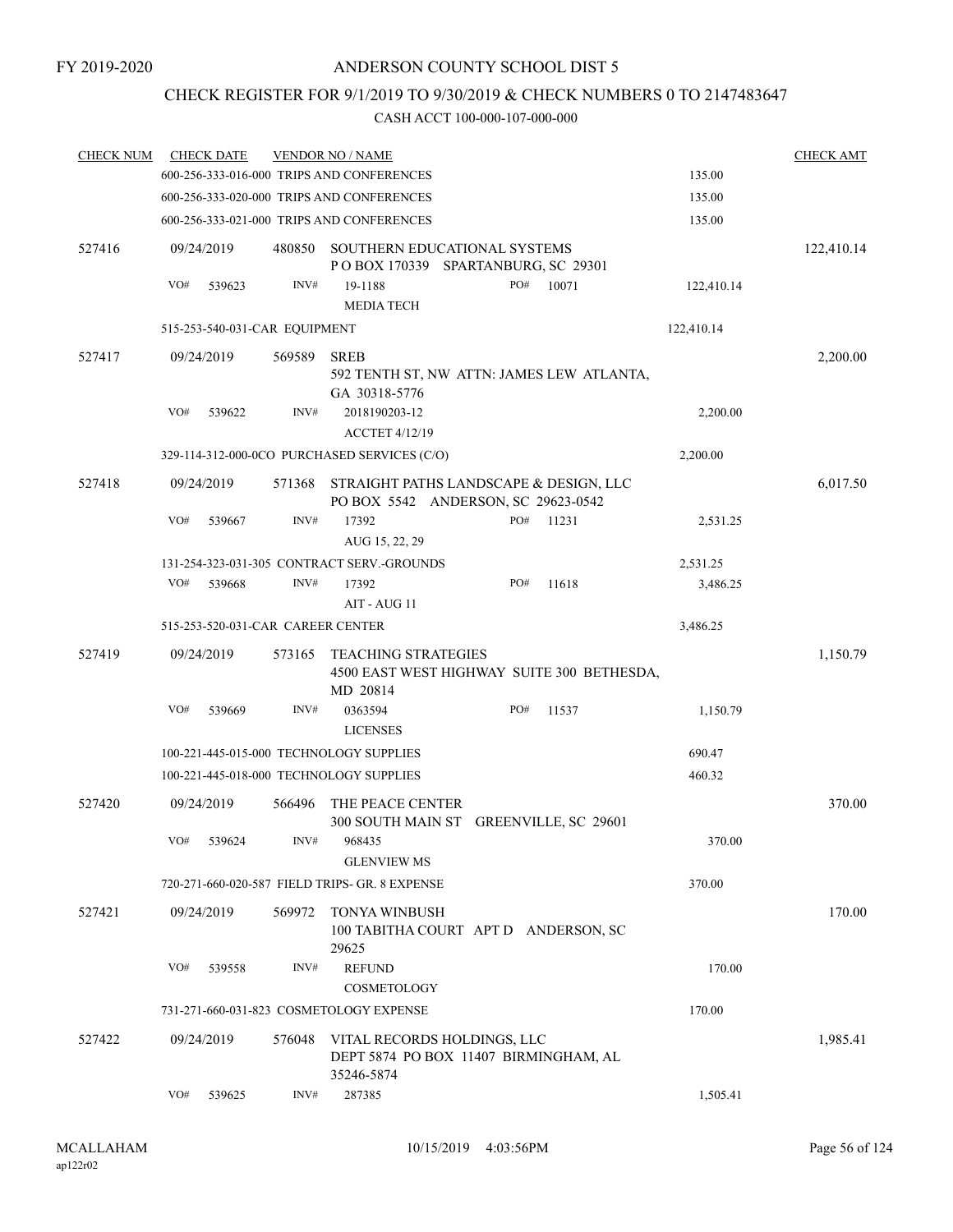### CHECK REGISTER FOR 9/1/2019 TO 9/30/2019 & CHECK NUMBERS 0 TO 2147483647

| <b>CHECK NUM</b> |     | <b>CHECK DATE</b>                                            |      | <b>VENDOR NO / NAME</b><br><b>SERVICE</b>                                                                |     |           |                  | <b>CHECK AMT</b> |
|------------------|-----|--------------------------------------------------------------|------|----------------------------------------------------------------------------------------------------------|-----|-----------|------------------|------------------|
|                  |     |                                                              |      | 283-126-312-000-000 CONTRACTED SERVICES                                                                  |     |           | 1,505.41         |                  |
|                  |     | VO# 539626                                                   | INV# | 287624<br><b>SERVICE</b>                                                                                 |     |           | 480.00           |                  |
|                  |     |                                                              |      | 283-126-312-000-000 CONTRACTED SERVICES                                                                  |     |           | 480.00           |                  |
| $*$ 527424       |     | 09/24/2019                                                   |      | 524353 WAL-MART COMMUNITY/GEMB<br>PO BOX 530934 ATT: ACCOUNTS RECEIVABLE<br>ATLANTA, GA 30353-0934       |     |           |                  | 118.82           |
|                  | VO# | 539670                                                       | INV# | 3034 4069<br>WHITEHALL ELEM                                                                              |     |           | 118.82           |                  |
|                  |     |                                                              |      | 719-271-660-019-201 MISCELLANEOUS EXPENSE                                                                |     |           | 118.82           |                  |
| 527425           |     | 09/24/2019                                                   |      | 573864 WELLS FARGO VENDOR FIN SERV<br>PO BOX 105710 ATLANTA, GA 30348-5710                               |     |           |                  | 2,370.22         |
|                  | VO# | 539672                                                       | INV# | 5007243564<br><b>COPIER</b>                                                                              |     | PO# 11266 | 355.24           |                  |
|                  |     | 100-113-410-021-000 SUPPLIES                                 |      |                                                                                                          |     |           | 0.00             |                  |
|                  |     | 100-114-410-021-000 SUPPLIES                                 |      |                                                                                                          |     |           | 355.24           |                  |
|                  |     | $VO#$ 539673                                                 | INV# | 5007238601<br>5006850764                                                                                 | PO# | 11260     | 358.62           |                  |
|                  |     | 100-112-410-017-000 SUPPLIES<br>100-112-410-017-000 SUPPLIES |      |                                                                                                          |     |           | 144.62<br>214.00 |                  |
|                  |     | VO# 539674                                                   | INV# | 5007142194<br><b>COPIER</b>                                                                              | PO# | 11255     | 369.15           |                  |
|                  |     | 100-113-410-020-000 SUPPLIES                                 |      |                                                                                                          |     |           | 369.15           |                  |
|                  |     | VO# 539675                                                   | INV# | 5006968481<br><b>COPIER</b>                                                                              | PO# | 11252     | 144.45           |                  |
|                  |     | 100-115-410-003-000 SUPPLIES                                 |      |                                                                                                          |     |           | 144.45           |                  |
|                  |     | VO# 539676                                                   | INV# | 5007104865<br><b>COPIER</b>                                                                              | PO# | 11264     | 222.56           |                  |
|                  |     | 100-147-410-018-000 SUPPLIES                                 |      |                                                                                                          |     |           | 222.56           |                  |
|                  |     | VO# 539677                                                   | INV# | 69861646<br>5006900600                                                                                   | PO# | 11254     | 920.20           |                  |
|                  |     |                                                              |      | 100-113-410-005-VEN SUPPLY-ADDT'L FOR LOST VENDING<br>100-113-410-005-VEN SUPPLY-ADDT'L FOR LOST VENDING |     |           | 460.10<br>460.10 |                  |
| 527426           |     | 09/26/2019                                                   |      | 571975 A3 COMMUNICATIONS<br>P.O. BOX 603037 CHARLOTTE, NC 28260                                          |     |           |                  | 1,241.33         |
|                  | VO# | 539839                                                       | INV# | 67214<br><b>SERVICE</b>                                                                                  | PO# | 11296     | 1,241.33         |                  |
|                  |     |                                                              |      | 100-266-345-000-000 TECHNOLOGY INFRASTRUCTURE                                                            |     |           | 1,241.33         |                  |
| 527429           |     | 09/26/2019                                                   |      | 105500 ALL PHASE ELECTRIC SUPPLY<br>PO BOX 936240 ATLANTA, GA 31193-6240                                 |     |           |                  | 113.21           |
|                  | VO# | 539733                                                       | INV# | 0184-583407<br><b>FUSES</b>                                                                              |     |           | 113.21           |                  |
|                  |     |                                                              |      | 100-254-410-007-400 HVAC/ELECTRICAL/PLUMBING                                                             |     |           | 113.21           |                  |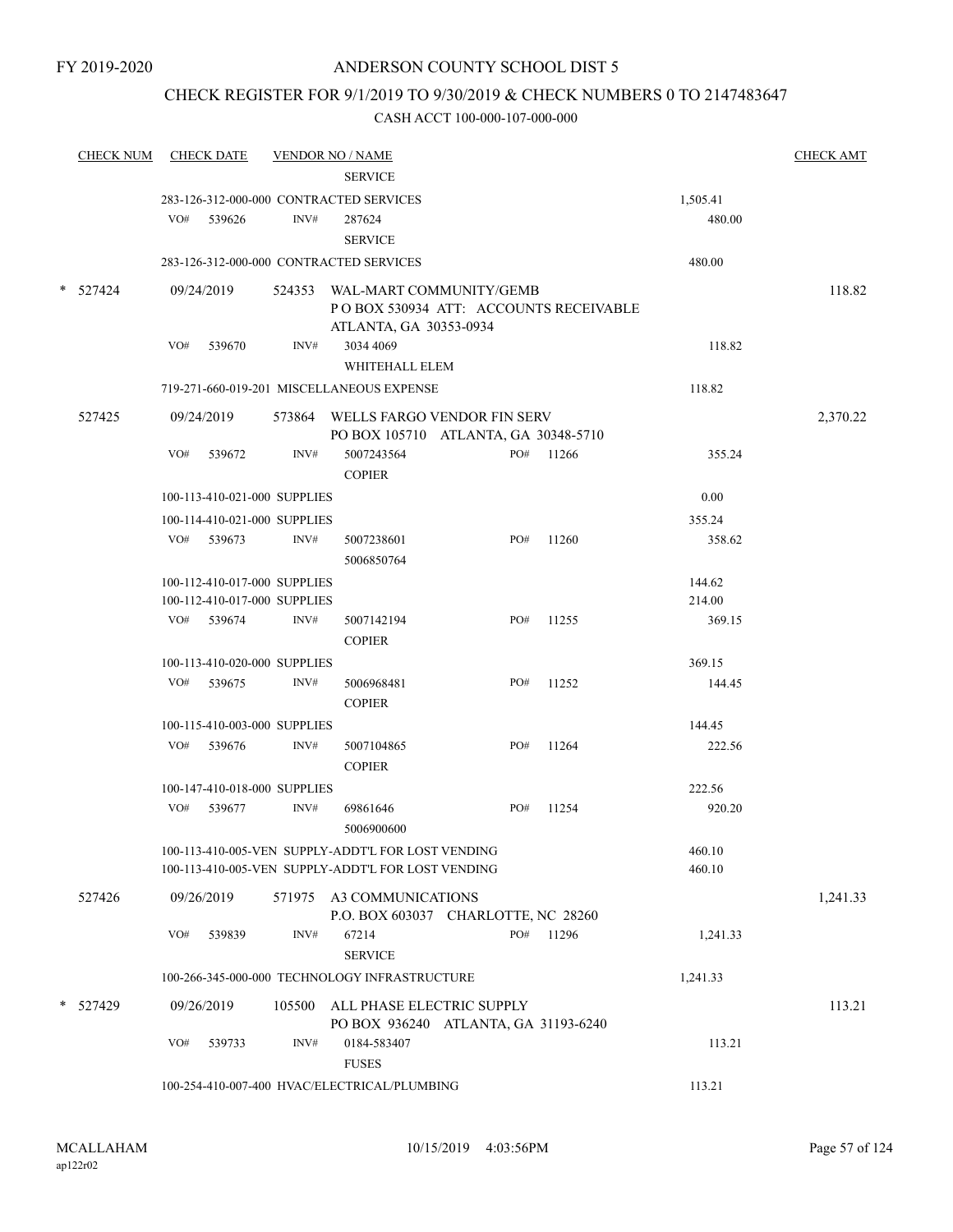# CHECK REGISTER FOR 9/1/2019 TO 9/30/2019 & CHECK NUMBERS 0 TO 2147483647

| <b>CHECK NUM</b> | <b>CHECK DATE</b>                    |             | <b>VENDOR NO / NAME</b>                                                                      |        | <b>CHECK AMT</b> |
|------------------|--------------------------------------|-------------|----------------------------------------------------------------------------------------------|--------|------------------|
| 527430           | 09/26/2019                           |             | 570231 AMERICAN RED CROSS<br>$, --$                                                          |        | 446.52           |
|                  | VO#<br>539763                        | INV#        | MCLEES ELEM<br><b>HURRICANE RELIEF</b>                                                       | 446.52 |                  |
|                  |                                      |             | 708-271-660-008-290 MISC. FUNDRAISER EXPENSE                                                 | 446.52 |                  |
| 527431           | 09/26/2019                           | 570950      | ANDERSON COUNTY SHERIFF'S OFFICE<br>ATTN: JAMIE LAZAR 305 CAMSON ROAD<br>ANDERSON, SC 29621  |        | 525.00           |
|                  | VO#<br>539766                        | INV#        | <b>SEPT 5 WHS</b><br><b>VB SECURITY</b>                                                      | 122.50 |                  |
|                  |                                      |             | 703-271-660-003-679 VOLLEYBALL GATE RECEIPTS EXPENSE                                         | 122.50 |                  |
|                  | VO#<br>539767                        | INV#        | SEPT 16 & 18<br><b>RAMS SECURITY</b>                                                         | 262.50 |                  |
|                  |                                      |             | 706-271-660-006-671 FOOTBALL GATE RECEIPTS EXPENSE                                           | 157.50 |                  |
|                  |                                      |             | 706-271-660-006-679 VOLLEYBALL GATE RECEIPTS EXPENSE                                         | 105.00 |                  |
|                  | VO#<br>539768                        | INV#        | <b>SEPT 16-20</b><br><b>RAMS OVERTIME</b>                                                    | 140.00 |                  |
|                  | 100-113-410-006-000 SUPPLIES         |             |                                                                                              | 140.00 |                  |
| $* 527433$       | 09/26/2019                           |             | 573615 ANDERSON TRANSMISSION CENTER<br>609 MCGEE RD ANDERSON, SC 29625                       |        | 375.00           |
|                  | VO#<br>539729                        | INV#        | 7547<br>ELECTRICAL REPAIR                                                                    | 375.00 |                  |
|                  |                                      |             | 100-254-412-000-001 TRUCK SERVICE - MAINTENANCE                                              | 375.00 |                  |
| 527434           | 09/26/2019                           | 570168      | APPLE, INC<br>PO BOX 281877 ATT: ACCOUNTS RECEIVABLE                                         |        | 499.98           |
|                  | VO#<br>539840                        | INV#        | ATLANTA, GA 30384-1877<br>PO#<br>11613<br>AA39672845<br><b>TECHNOLOGY</b>                    | 499.98 |                  |
|                  | 515-253-520-000-ART FINE ARTS CENTER |             |                                                                                              | 499.98 |                  |
| $* 527436$       | 09/26/2019                           | 570814 AT&T | $(864 M09-9122)$<br>PO BOX 105262 ATTN: ACCOUNTS RECEIVABLE<br>ATLANTA, GA 30348-5262        |        | 928.64           |
|                  | VO#<br>539841                        | INV#        | 864 M09-9122<br><b>SERVICE</b>                                                               | 928.64 |                  |
|                  | 100-266-340-000-000 TELEPHONE        |             |                                                                                              | 928.64 |                  |
| 527437           | 09/26/2019                           | 569220      | AUTECH<br>POBOX 248 ATT: ACCOUNTS RECEIVABLE<br>WILLIAMSTON, SC 29697                        |        | 150.00           |
|                  | VO#<br>539728                        | INV#        | 7549                                                                                         | 150.00 |                  |
|                  |                                      |             | <b>CALHOUN ELEM</b>                                                                          |        |                  |
|                  |                                      |             | 100-254-323-014-400 CONTR SERV-HVAC/ELECT/PLUMBING                                           | 150.00 |                  |
| 527438           | 09/26/2019                           | 566585      | <b>BANK OF AMERICA</b><br>PO BOX 15731 ATT: ACCOUNTS RECEIVABLE<br>WILMINGTON, DE 19886-5731 |        | 2,828.03         |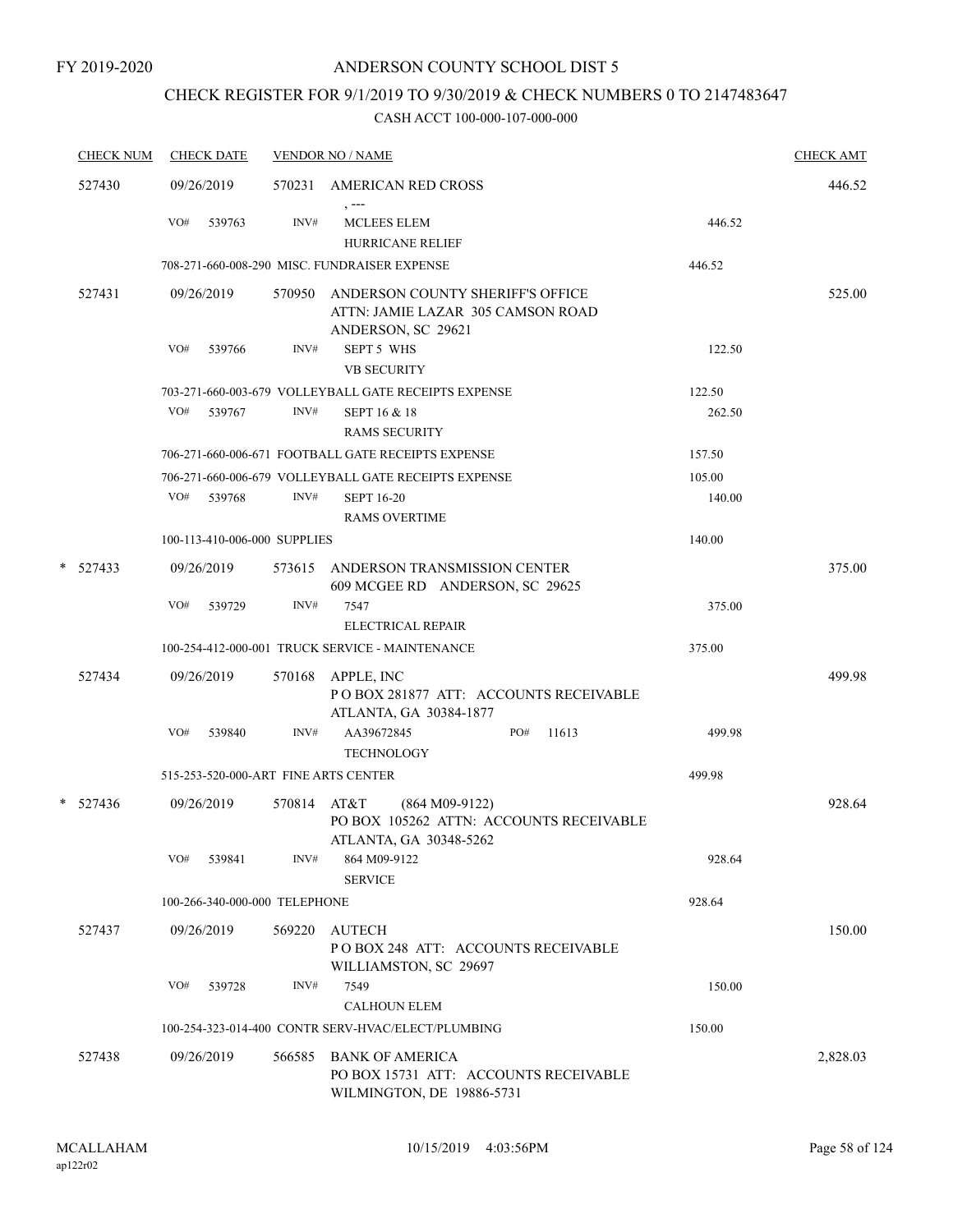# CHECK REGISTER FOR 9/1/2019 TO 9/30/2019 & CHECK NUMBERS 0 TO 2147483647

| <b>CHECK NUM</b> |            | <b>CHECK DATE</b>            |        | <b>VENDOR NO / NAME</b>                                                                             |     |       |                          | <b>CHECK AMT</b> |
|------------------|------------|------------------------------|--------|-----------------------------------------------------------------------------------------------------|-----|-------|--------------------------|------------------|
|                  | VO#        | 539842                       | INV#   | <b>ACCT 7426</b><br><b>PURCHASES</b>                                                                |     |       | 2,828.03                 |                  |
|                  |            |                              |        | 131-115-333-031-000 TRIPS AND CONFERENCES                                                           |     |       | 1,780.00                 |                  |
|                  |            |                              |        | 515-253-520-031-CAR CAREER CENTER                                                                   |     |       | 1,048.03                 |                  |
| 527439           | 09/26/2019 |                              |        | 569356 BATTERIES PLUS - 251<br>3319-D NORTH MAIN ST ATT: ACCOUNTS                                   |     |       |                          | 306.45           |
|                  | VO#        | 539727                       | INV#   | RECEIVABLE ANDERSON, SC 29621<br>P18829928<br><b>SUPPLIES</b>                                       |     |       | 306.45                   |                  |
|                  |            |                              |        | 100-254-410-012-400 HVAC/ELECTRICAL/PLUMBING                                                        |     |       | 76.61                    |                  |
|                  |            |                              |        | 100-254-410-014-400 HVAC/ELECTRICAL/PLUMBING                                                        |     |       | 229.84                   |                  |
| 527440           | 09/26/2019 |                              |        | 573265 BILL SANDERS MOVING, INC.<br>5526 HWY 81 NORTH WILLIAMSTON, SC 29697                         |     |       |                          | 2,585.00         |
|                  | VO#        | 539769                       | INV#   | 5357,5354<br>MOVE TO AIT                                                                            | PO# | 10967 | 2,585.00                 |                  |
|                  |            |                              |        | 100-254-323-001-MOV AVCC TRANSITION<br>100-254-323-001-MOV AVCC TRANSITION                          |     |       | 1,235.00<br>1,350.00     |                  |
| 527441           | 09/26/2019 |                              | 572588 | BRYANT ENTERPRISES, LLC<br>418 SNEAKING CREEK DRIVE HAYESVILLE, NC<br>28904-6423                    |     |       |                          | 185.00           |
|                  | VO#        | 539771                       | INV#   | 12877<br><b>BATTERIES</b>                                                                           |     |       | 185.00                   |                  |
|                  |            | 100-233-410-011-RAD RADIOS   |        |                                                                                                     |     |       | 185.00                   |                  |
| 527442           | 09/26/2019 |                              | 160602 | CDW GOVERNMENT<br>75 REMITTANCE DRIVE SUITE 1515 ATT:<br>ACCOUNTS RECEIVABLE CHICAGO, IL 60675-1515 |     |       |                          | 1,876.88         |
|                  | VO#        | 539825                       | INV#   | TZJ2003<br><b>TONER</b>                                                                             | PO# | 11564 | 1,238.02                 |                  |
|                  |            | 100-232-410-000-000 SUPPLIES |        |                                                                                                     |     |       | 1,238.02                 |                  |
|                  | VO#        | 539843                       | INV#   | <b>TXX7564</b><br><b>BARRACUDA</b>                                                                  | PO# | 11638 | 2,059.22                 |                  |
|                  |            |                              |        | 100-266-345-000-000 TECHNOLOGY INFRASTRUCTURE                                                       |     |       | 2,059.22                 |                  |
|                  | VO#        | 539868                       | INV#   | <b>TMM5308</b><br><b>CREDIT</b>                                                                     |     |       | $-1,194.75$              |                  |
|                  | VO#        | 539869                       | INV#   | 100-266-345-000-000 TECHNOLOGY INFRASTRUCTURE<br><b>TFL9145</b><br><b>CREDIT</b>                    |     |       | $-1,194.75$<br>$-225.61$ |                  |
|                  |            |                              |        | 100-266-345-000-000 TECHNOLOGY INFRASTRUCTURE                                                       |     |       | $-225.61$                |                  |
| * 527444         | 09/26/2019 |                              |        | 574613 COCA-COLA BOTTLING CO CONSOLIDATED<br>PO BOX 602937 CHARLOTTE, NC 28260-2937                 |     |       |                          | 585.02           |
|                  | VO#        | 539774                       | INV#   | 18955201476<br><b>MCCANTS MS</b>                                                                    |     |       | 585.02                   |                  |
|                  |            |                              |        | 705-271-660-005-666 CONCESSIONS EXPENSE                                                             |     |       | 585.02                   |                  |
| 527445           | 09/26/2019 |                              |        | 565685 CORNER BAGEL SHOP                                                                            |     |       |                          | 253.86           |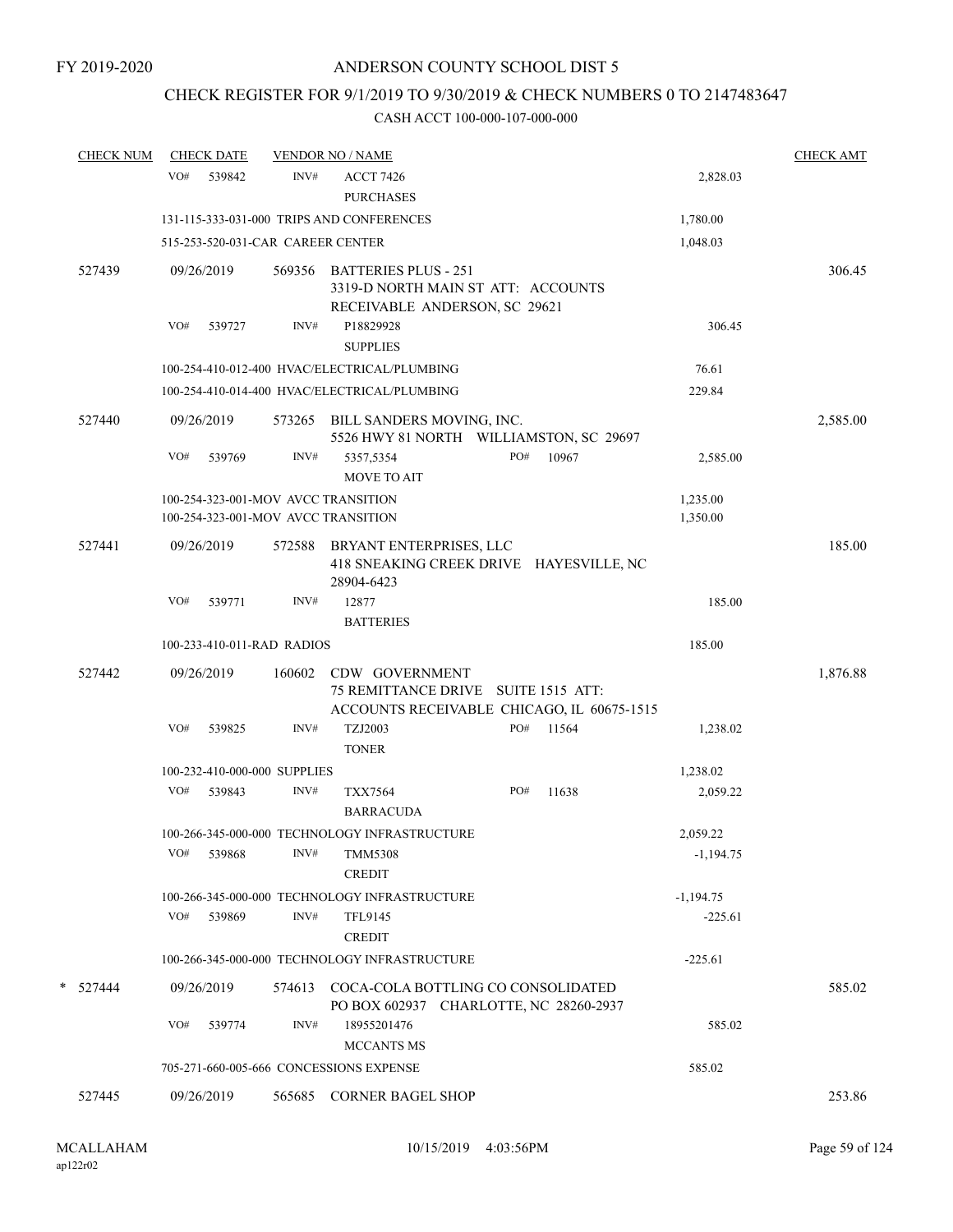### CHECK REGISTER FOR 9/1/2019 TO 9/30/2019 & CHECK NUMBERS 0 TO 2147483647

| <b>CHECK NUM</b> |     | <b>CHECK DATE</b> |        | <b>VENDOR NO / NAME</b>                                                                     |              |           | <b>CHECK AMT</b> |
|------------------|-----|-------------------|--------|---------------------------------------------------------------------------------------------|--------------|-----------|------------------|
|                  |     |                   |        | 715 EAST GREENVILLE STREET ANDERSON, SC<br>29621                                            |              |           |                  |
|                  | VO# | 539773            | INV#   | 1261                                                                                        |              | 91.26     |                  |
|                  |     |                   |        | <b>SOUTHWOOD</b>                                                                            |              |           |                  |
|                  |     |                   |        | 100-221-410-000-000 SUPPLIES AND MATERIALS                                                  |              | 91.26     |                  |
|                  | VO# | 539844            | INV#   | 9/18 LUNCH<br><b>MICROBURST</b>                                                             |              | 162.60    |                  |
|                  |     |                   |        | 395-212-410-000-000 SUPPLIES AND MATERIALS                                                  |              | 162.60    |                  |
| 527446           |     | 09/26/2019        | 575076 | DAVIS, KYLE**<br>19 GREEN ACRES DRIVE WARE SHOALS, SC<br>29692                              |              |           | 107.50           |
|                  | VO# | 539758            | INV#   | 9/24 WHS<br><b>VB OFFICIAL</b>                                                              |              | 107.50    |                  |
|                  |     |                   |        | 703-271-660-003-679 VOLLEYBALL GATE RECEIPTS EXPENSE                                        |              | 107.50    |                  |
|                  |     |                   |        |                                                                                             |              |           |                  |
| 527447           |     | 09/26/2019        | 573355 | DENVER DOWNS FARM<br>PO BOX 400 SANDY SPRINGS, SC 29677                                     |              |           | 440.00           |
|                  | VO# | 539776            | INV#   | 2019101<br>WHITEHALL ELEM                                                                   |              | 440.00    |                  |
|                  |     |                   |        | 719-271-660-019-364 FIELD TRIPS 4K EXPENSE                                                  |              | 440.00    |                  |
|                  |     |                   |        |                                                                                             |              |           |                  |
| 527448           |     | 09/26/2019        | 575579 | DIAMOND DEL'S GEM MINING LLC<br>3607 COLONAL VANDERHORST CIRCLE MOUNT<br>PLEASANT, SC 29466 |              |           | 990.00           |
|                  | VO# | 539845            | INV#   | FOR 9/20                                                                                    |              | 990.00    |                  |
|                  |     |                   |        | <b>MCLEES ELEM</b>                                                                          |              |           |                  |
|                  |     |                   |        | 708-271-660-008-353 FIELD TRIPS GRADE 3 EXPENSE                                             |              | 990.00    |                  |
| 527449           |     | 09/26/2019        | 211302 | DUKE ENERGY<br>PO BOX 70516 CHARLOTTE, NC 28272-0516                                        |              |           | 36,820.00        |
|                  | VO# | 539872            | INV#   | DUE OCT 4<br><b>UTILITIES</b>                                                               |              | 36,820.00 |                  |
|                  |     |                   |        | 100-254-470-001-000 ENERGY-ELECTRICITY & WATER                                              |              | 9,000.45  |                  |
|                  |     |                   |        | 100-254-470-007-000 ENERGY-ELECTRICITY & WATER                                              |              | 7,417.10  |                  |
|                  |     |                   |        | 100-254-470-008-000 ENERGY-ELECTRICITY & WATER                                              |              | 27.75     |                  |
|                  |     |                   |        | 100-254-470-009-000 ENERGY-ELECTRICITY & WATER                                              |              | 45.12     |                  |
|                  |     |                   |        | 100-254-470-010-000 ENERGY-ELECTRICITY & WATER                                              |              | 9,613.38  |                  |
|                  |     |                   |        | 100-254-470-019-000 ENERGY-ELECTRICITY & WATER                                              |              | 7,629.54  |                  |
|                  |     |                   |        | 100-254-470-023-000 ENERGY-ELECTRICITY & WATER                                              |              | 3,086.66  |                  |
| 527450           |     | 09/26/2019        | 179840 | ENCORE TECHNOLOGY GROUP LLC<br>DEPT 720017 P.O. BOX 1335 CHARLOTTE, NC<br>28201-1335        |              |           | 946.95           |
|                  | VO# | 539846            | INV#   | 144532                                                                                      | PO#<br>11594 | 946.95    |                  |
|                  |     |                   |        | <b>TECH SUPPLIES</b>                                                                        |              |           |                  |
|                  |     |                   |        | 515-253-520-000-ART FINE ARTS CENTER                                                        |              | 946.95    |                  |
| 527451           |     | 09/26/2019        |        | 573108 FOOTHILLS ALLIANCE                                                                   |              |           | 500.00           |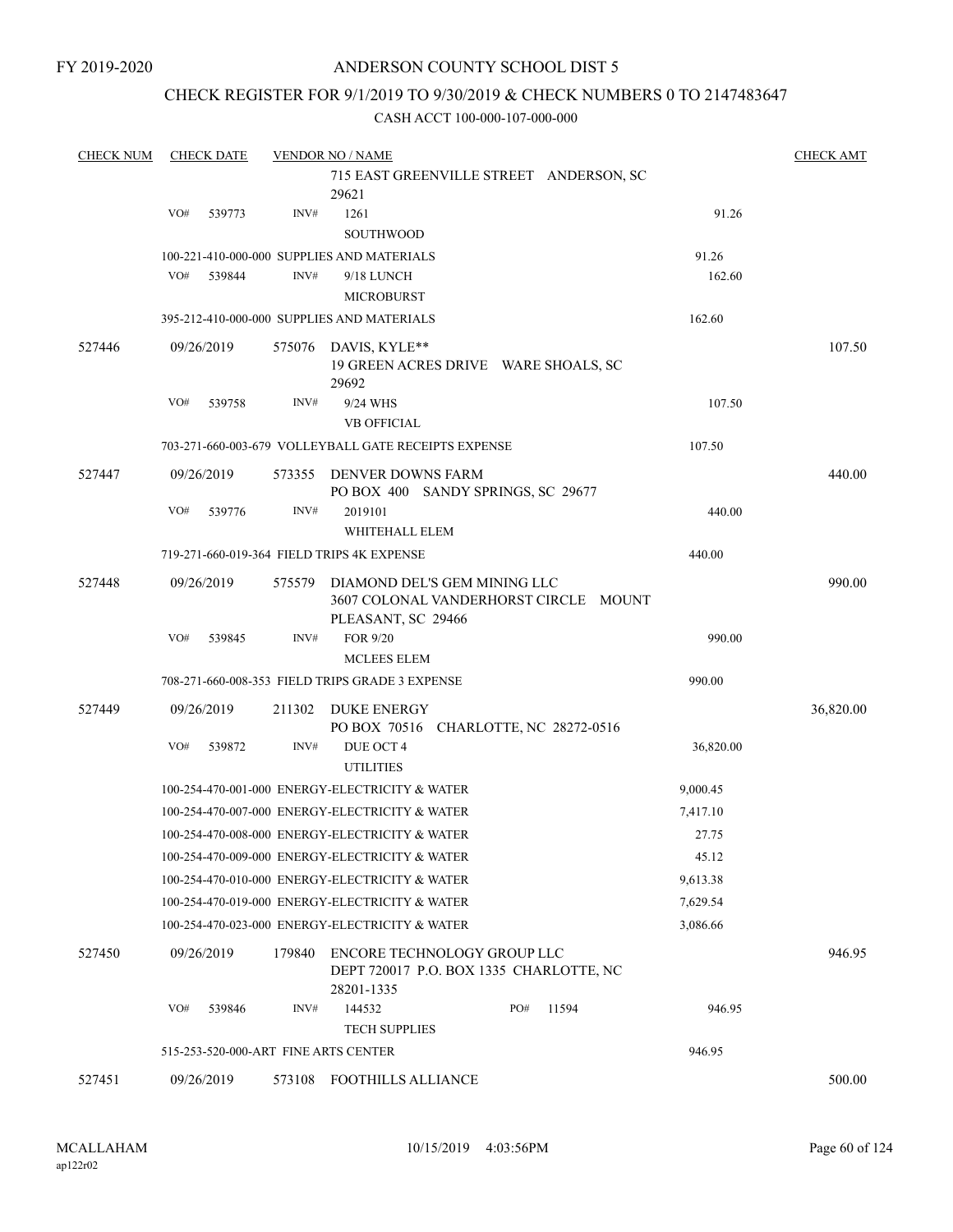### CHECK REGISTER FOR 9/1/2019 TO 9/30/2019 & CHECK NUMBERS 0 TO 2147483647

| <b>CHECK NUM</b> |            | <b>CHECK DATE</b> |            | <b>VENDOR NO / NAME</b>           |                                                                                                              | <b>CHECK AMT</b> |           |
|------------------|------------|-------------------|------------|-----------------------------------|--------------------------------------------------------------------------------------------------------------|------------------|-----------|
|                  |            |                   |            |                                   | 216 EAST CALHOUN STREET ANDERSON, SC<br>29621                                                                |                  |           |
|                  |            | VO#               | 539798     | INV#                              | <b>DONATION</b><br>ASD <sub>5</sub>                                                                          | 500.00           |           |
|                  |            |                   |            |                                   | 100-390-410-000-000 SUPPLIES AND MATERIALS                                                                   | 500.00           |           |
| $\ast$           | 527453     |                   | 09/26/2019 |                                   | 249700 GLENN PLUMBING COMPANY, INC<br>481 EAST WHITNER STREET ATT: ACCOUNTS<br>RECEIVABLE ANDERSON, SC 29624 |                  | 613.70    |
|                  |            | VO#               | 539712     | INV#                              | 0819372<br><b>CENTERVILLE</b>                                                                                | 613.70           |           |
|                  |            |                   |            |                                   | 100-254-323-007-400 CONTR SERV-HVAC/ELECT/PLUMBING                                                           | 613.70           |           |
|                  | 527454     |                   | 09/26/2019 |                                   | 574279 HALLIGAN MAHONEY & WILLIAMS<br>PO BOX 11367 COLUMBIA, SC 29211-1367                                   |                  | 13,391.28 |
|                  |            | VO#               | 539789     | INV#                              | 13692<br>AUGUST 2019                                                                                         | 10,757.53        |           |
|                  |            |                   |            | 100-231-319-000-000 LEGAL FEES    |                                                                                                              | 10,757.53        |           |
|                  |            | VO#               | 539791     | INV#                              | 13599<br><b>JULY 2019</b>                                                                                    | 2,633.75         |           |
|                  |            |                   |            | 100-231-319-000-000 LEGAL FEES    |                                                                                                              | 2,633.75         |           |
|                  | 527455     |                   | 09/26/2019 | 576027                            | HOME DEPOT USA, INC<br>PO BOX 742604 ATLANTA, GA 30374-2604                                                  |                  | 1,189.80  |
|                  |            | VO#               | 539709     | INV#                              | 513013920<br><b>SUPPLIES</b>                                                                                 | 189.56           |           |
|                  |            |                   |            | 100-254-410-002-000 SUPPLIES      |                                                                                                              | 94.78            |           |
|                  |            |                   |            | 100-254-410-003-000 SUPPLIES      |                                                                                                              | 94.78            |           |
|                  |            | VO#               | 539710     | INV#                              | 509017422<br><b>TRASH CANS</b>                                                                               | 204.20           |           |
|                  |            |                   |            | 515-253-520-031-CAR CAREER CENTER |                                                                                                              | 204.20           |           |
|                  |            | VO#               | 539711     | INV#                              | 513013912<br><b>TRASH CANS</b>                                                                               | 796.04           |           |
|                  |            |                   |            | 515-253-520-031-CAR CAREER CENTER |                                                                                                              | 796.04           |           |
|                  | 527456     |                   | 09/26/2019 |                                   | 565309 JEAN'S BUS SERVICE, INC<br>207 FURMAN HALL ROAD ATT: ACCOUNTS<br>RECEIVABLE GREENVILLE, SC 29609      |                  | 800.00    |
|                  |            | VO#               | 539781     | INV#                              | Q14735<br>MIDWAY ELEM                                                                                        | 400.00           |           |
|                  |            |                   |            |                                   | 717-190-660-017-352 FIELD TRIPS GRADE 2 EXPENSE                                                              | 400.00           |           |
|                  |            | VO#               | 539782     | INV#                              | Q14734                                                                                                       | 400.00           |           |
|                  |            |                   |            |                                   | MIDWAY ELEM                                                                                                  |                  |           |
|                  |            |                   |            |                                   | 717-190-660-017-353 FIELD TRIPS GRADE 3 EXPENSE                                                              | 400.00           |           |
|                  | $* 527458$ |                   | 09/26/2019 | 304900                            | KAPLAN EARLY LEARNING COMPANY<br>POBOX 890575 ATT: ACCOUNTS RECEIVABLE<br>CHARLOTTE, NC 28289-0575           |                  | 1,828.90  |
|                  |            | VO#               | 539804     | INV#                              | 92517785                                                                                                     | 1,828.90         |           |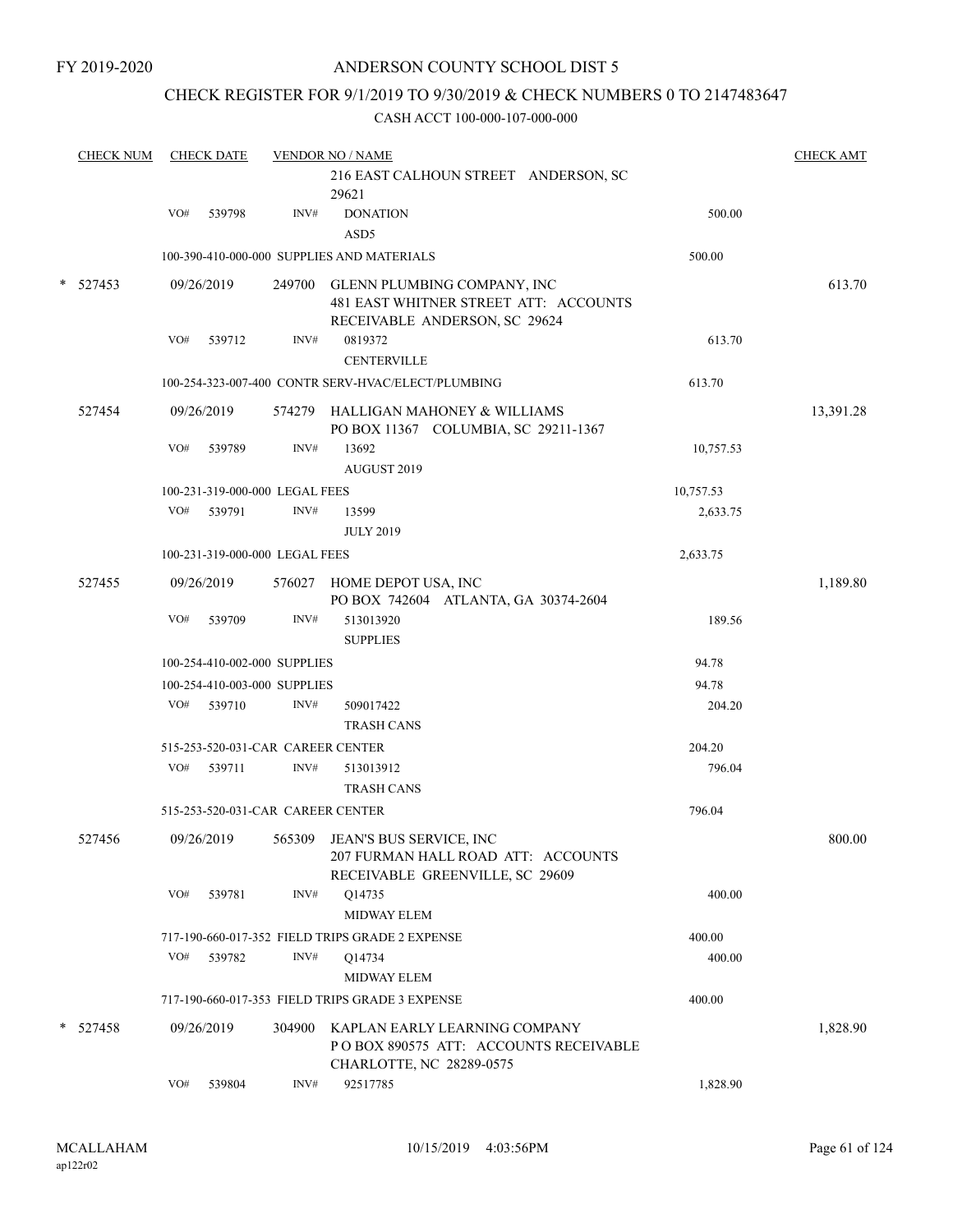FY 2019-2020

### ANDERSON COUNTY SCHOOL DIST 5

### CHECK REGISTER FOR 9/1/2019 TO 9/30/2019 & CHECK NUMBERS 0 TO 2147483647

| <b>CHECK NUM</b> |     | <b>CHECK DATE</b> |                                   | <b>VENDOR NO / NAME</b>                                                                         |     |           |          | <b>CHECK AMT</b> |
|------------------|-----|-------------------|-----------------------------------|-------------------------------------------------------------------------------------------------|-----|-----------|----------|------------------|
|                  |     |                   |                                   | <b>MATS</b>                                                                                     |     |           |          |                  |
|                  |     |                   | 100-147-410-011-000 SUPPLIES      |                                                                                                 |     |           | 1,828.90 |                  |
| 527459           |     | 09/26/2019        | 574440                            | MCCANTS PETTY CASH                                                                              |     |           |          | 225.00           |
|                  | VO# | 539740            | INV#                              | SEPT 30                                                                                         |     |           | 225.00   |                  |
|                  |     |                   |                                   | VOLLEYBALL                                                                                      |     |           |          |                  |
|                  |     |                   |                                   | 705-271-660-005-666 CONCESSIONS EXPENSE                                                         |     |           | 75.00    |                  |
|                  |     |                   |                                   | 705-271-660-005-679 VOLLEYBALL GATE RECEIPTS EXPENSE                                            |     |           | 150.00   |                  |
| 527460           |     | 09/26/2019        | 574440                            | MCCANTS PETTY CASH                                                                              |     |           |          | 400.00           |
|                  | VO# | 539741            | INV#                              | OCT <sub>3</sub><br><b>FOOTBALL</b>                                                             |     |           | 400.00   |                  |
|                  |     |                   |                                   | 705-271-660-005-666 CONCESSIONS EXPENSE                                                         |     |           | 175.00   |                  |
|                  |     |                   |                                   | 705-271-660-005-671 FOOTBALL GATE RECEIPTS EXPENSE                                              |     |           | 225.00   |                  |
| 527461           |     | 09/26/2019        | 575334                            | MCDONALD, JOHN EARL**<br>MACS ELECTRICAL COMPANY, LLC 505 SUNSET<br>DRIVE ANDERSON, SC 29625    |     |           |          | 4,200.00         |
|                  | VO# | 539784            | INV#                              | 2019-206<br><b>AIT TECH</b>                                                                     | PO# | 11361     | 4,200.00 |                  |
|                  |     |                   | 515-253-520-031-CAR CAREER CENTER |                                                                                                 |     |           | 4,200.00 |                  |
| 527462           |     | 09/26/2019        | 574354                            | METEOR EDUCATION LLC<br>PO BOX 535519 ATLANTA, GA 30353-5519                                    |     |           |          | 3,242.89         |
|                  | VO# | 539787            | INV#                              | 101275<br><b>SUPPLIES</b>                                                                       | PO# | 10417     | 3,242.89 |                  |
|                  |     |                   | 515-253-520-031-CAR CAREER CENTER |                                                                                                 |     |           | 3,242.89 |                  |
| $*$ 527464       |     | 09/26/2019        | 563478                            | NORFOLK WIRE & ELECTRONICS<br>POBOX 890608 ATT: ACCOUNTS RECEIVABLE<br>CHARLOTTE, NC 28289-0608 |     |           |          | 242.68           |
|                  | VO# | 539851            | INV#                              | 2567128<br><b>CORDS</b>                                                                         | PO# | 11514     | 108.34   |                  |
|                  |     |                   |                                   | 505-271-540-002-BSC BASEBALL&SOFTBALL COMPLEX                                                   |     |           | 108.34   |                  |
|                  |     | VO# 539852        |                                   | $INV#$ 2567132<br>2567127                                                                       |     | PO# 11513 | 108.34   |                  |
|                  |     |                   |                                   | 515-253-520-000-ART FINE ARTS CENTER                                                            |     |           | 66.45    |                  |
|                  |     |                   |                                   | 515-253-520-000-ART FINE ARTS CENTER                                                            |     |           | 41.89    |                  |
|                  |     | VO# 539853        | INV#                              | 2567131<br><b>CORDS</b>                                                                         | PO# | 11516     | 26.00    |                  |
|                  |     |                   |                                   | 505-271-540-003-BSC BASEBALL&SOFTBALL COMPLEX                                                   |     |           | 26.00    |                  |
| 527465           |     | 09/26/2019        |                                   | 575550 PARIS MOUNTAIN STATE PARK<br>2401 STATE PARK ROAD GREENVILLE, SC 29609                   |     |           |          | 725.00           |
|                  | VO# | 539815            | INV#                              | <b>MIDWAY ELEM</b><br>SEPT 19, 23, 24                                                           |     |           | 725.00   |                  |
|                  |     |                   |                                   | 717-190-660-017-355 FIELD TRIPS GRADE 5 EXPENSE                                                 |     |           | 725.00   |                  |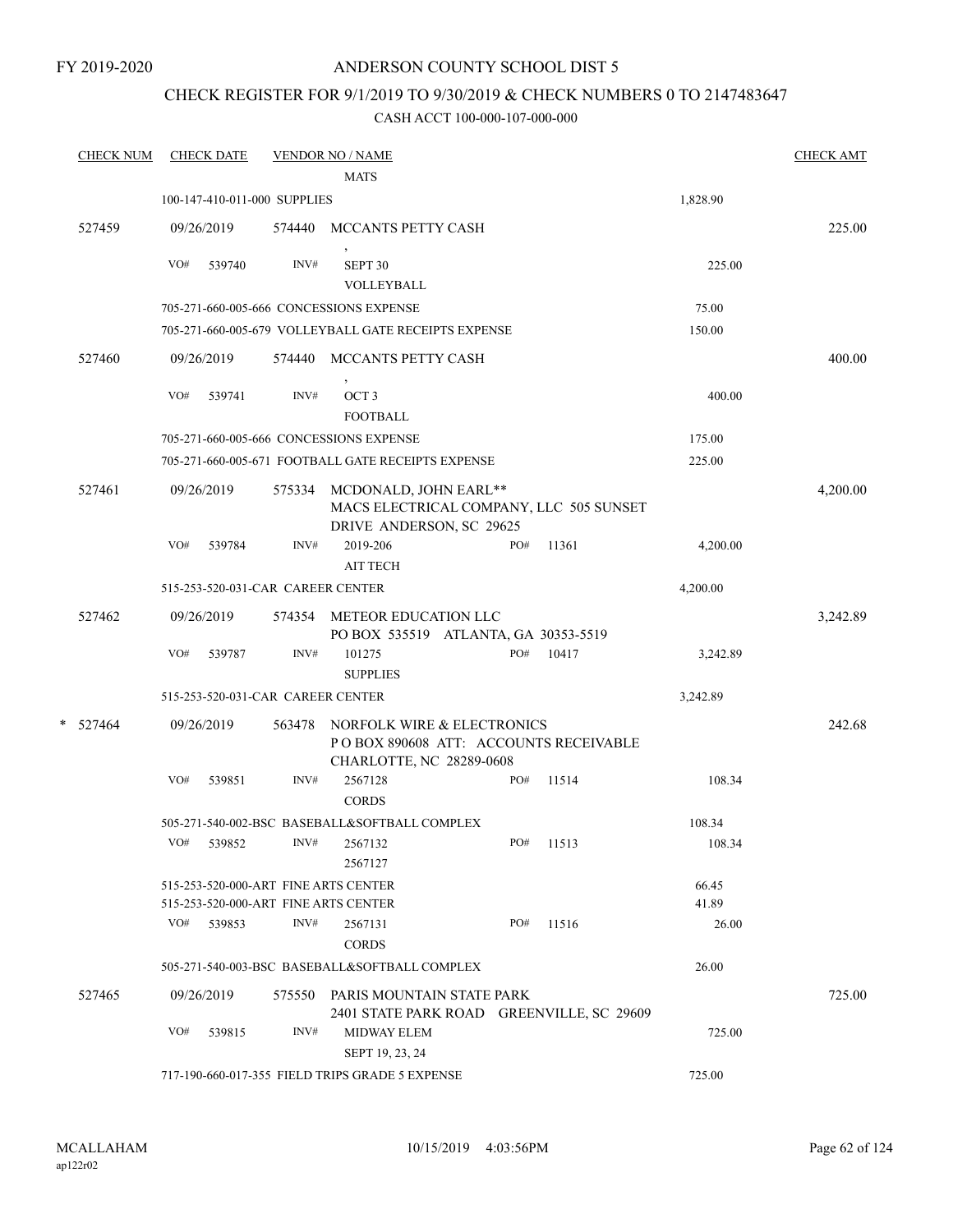# CHECK REGISTER FOR 9/1/2019 TO 9/30/2019 & CHECK NUMBERS 0 TO 2147483647

| <b>CHECK NUM</b> | <b>CHECK DATE</b>                        |                | <b>VENDOR NO / NAME</b>                                      |                        |           | <b>CHECK AMT</b> |
|------------------|------------------------------------------|----------------|--------------------------------------------------------------|------------------------|-----------|------------------|
| 527466           | 09/26/2019                               | 574639         | PARRIS LAWN MANAGEMENT, LLC<br>PO BOX 264 ROEBUCK, SC 29376  |                        |           | 93,023.00        |
|                  | VO#<br>539818                            | INV#           | 37232 AIT<br><b>SOD &amp; IRRIGATION</b>                     | PO#<br>10851           | 93,023.00 |                  |
|                  |                                          |                | 515-253-323-031-CAR CONTRACTED SERVICES                      |                        | 93,023.00 |                  |
| 527467           | 09/26/2019                               | 568036         | PIEDMONT NATURAL GAS<br>PO BOX 1246 CHARLOTTE, NC 28201-1246 |                        |           | 11,198.58        |
|                  | VO#<br>539871                            | INV#           | <b>DUE 10/08</b><br><b>UTILITIES</b>                         |                        | 11,198.58 |                  |
|                  | 100-254-472-000-000 ENERGY-GAS           |                |                                                              |                        | 23.54     |                  |
|                  | 100-254-472-000-000 ENERGY-GAS           |                |                                                              |                        | 27.20     |                  |
|                  | 100-254-472-003-000 ENERGY-GAS           |                |                                                              |                        | 506.83    |                  |
|                  | 100-254-472-005-000 ENERGY-GAS           |                |                                                              |                        | 3,296.70  |                  |
|                  | 100-254-472-006-000 ENERGY-GAS           |                |                                                              |                        | 141.53    |                  |
|                  | 100-254-472-007-000 ENERGY-GAS           |                |                                                              |                        | 23.54     |                  |
|                  | 100-254-472-010-000 ENERGY-GAS           |                |                                                              |                        | 23.54     |                  |
|                  | 100-254-472-014-000 ENERGY-GAS           |                |                                                              |                        | 75.68     |                  |
|                  | 100-254-472-023-000 ENERGY-GAS           |                |                                                              |                        | 49.44     |                  |
|                  | 131-254-472-031-000 ENERGY-NATURAL GAS   |                |                                                              |                        | 6,262.96  |                  |
|                  | 600-256-470-003-000 ENERGY               |                |                                                              |                        | 57.98     |                  |
|                  | 600-256-470-005-000 ENERGY               |                |                                                              |                        | 113.21    |                  |
|                  | 600-256-470-007-000 ENERGY               |                |                                                              |                        | 96.09     |                  |
|                  | 600-256-470-008-000 ENERGY               |                |                                                              |                        | 129.07    |                  |
|                  | 600-256-470-010-000 ENERGY               |                |                                                              |                        | 114.30    |                  |
|                  | 600-256-470-014-000 ENERGY               |                |                                                              |                        | 175.53    |                  |
|                  | 600-256-470-018-000 ENERGY               |                |                                                              |                        | 81.44     |                  |
| * 527469         | 09/26/2019                               | 576196         | PRINE SYSTEMS INC<br>PCLIQUIDATIONS.COM 140 STOCKTON STEET   |                        |           | 285.04           |
|                  |                                          |                | JACKSONVILLE, FL 32204                                       | PO#                    |           |                  |
|                  | VO#<br>539860                            | INV#           | 374370<br><b>PHONES</b>                                      | 11684                  | 285.04    |                  |
|                  | 100-266-314-000-000 REPAIRS TO EQUIPMENT |                |                                                              |                        | 285.04    |                  |
| 527470           | 09/26/2019                               | 571652         | PROSOURCE LLC<br>P.O. BOX 5339 GREENVILLE, SC 29606          |                        |           | 126.86           |
|                  | VO#<br>539697                            | INV#           | S2110373<br><b>REPAIR PARTS</b>                              |                        | 29.70     |                  |
|                  |                                          |                | 100-254-410-003-400 HVAC/ELECTRICAL/PLUMBING                 |                        | 29.70     |                  |
|                  | VO#<br>539698                            | INV#           | S2124908<br><b>TOLIET</b>                                    |                        | 97.16     |                  |
|                  |                                          |                | 100-254-410-002-400 HVAC/ELECTRICAL/PLUMBING                 |                        | 97.16     |                  |
| 527471           | 09/26/2019                               | 430325         | RAVAN, STEPHEN.**<br>120 MIRIAM ROAD                         | <b>STARR, SC 29684</b> |           | 140.50           |
|                  | VO#<br>539756                            | $\text{INV}\#$ | 9/23 MCCANTS                                                 |                        | 75.00     |                  |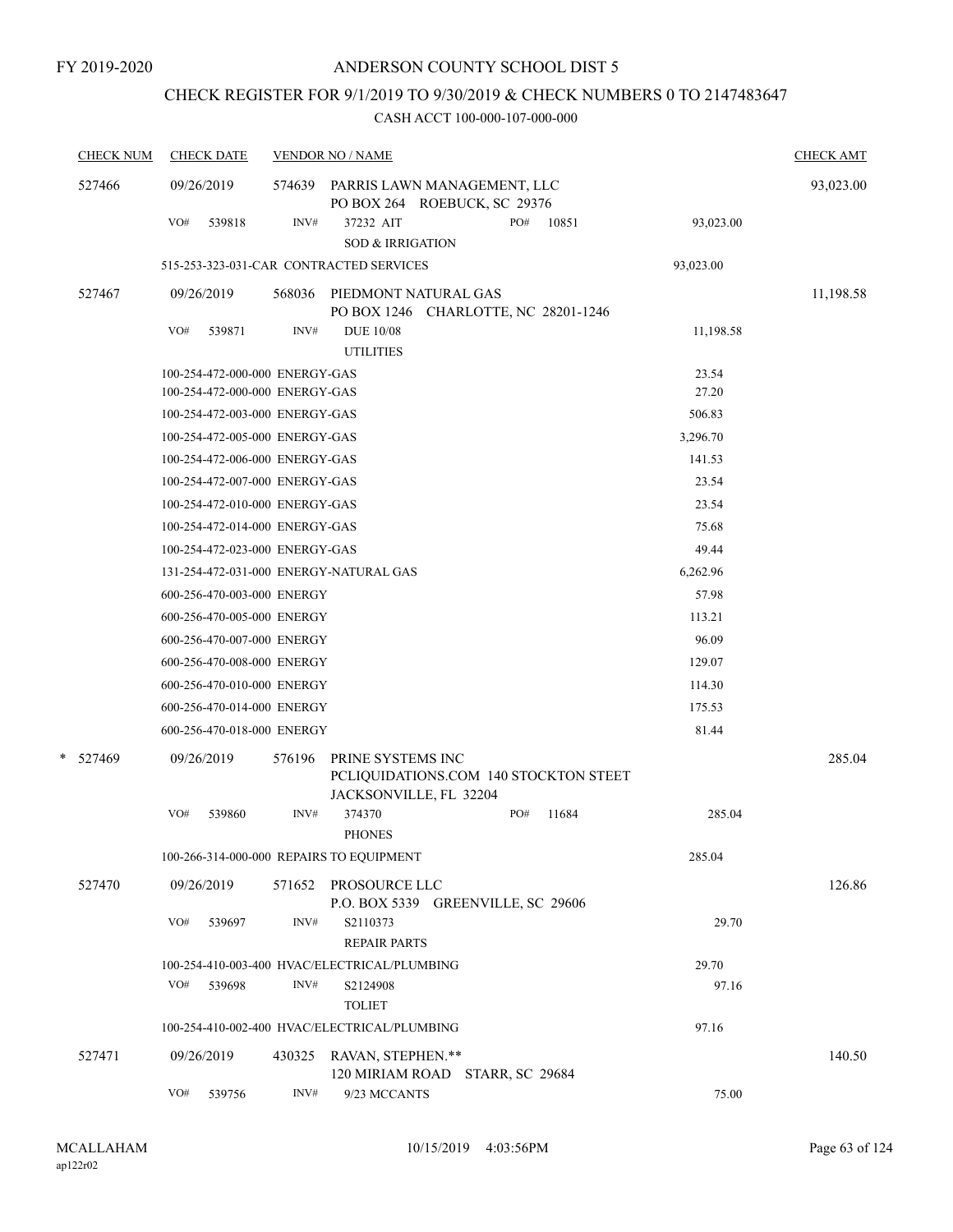### CHECK REGISTER FOR 9/1/2019 TO 9/30/2019 & CHECK NUMBERS 0 TO 2147483647

| <b>CHECK NUM</b> | <b>CHECK DATE</b>                                    |        | <b>VENDOR NO / NAME</b>     |                                   |       |          | <b>CHECK AMT</b> |
|------------------|------------------------------------------------------|--------|-----------------------------|-----------------------------------|-------|----------|------------------|
|                  |                                                      |        | <b>VB OFFICIAL</b>          |                                   |       |          |                  |
|                  | 706-271-660-006-682 VOLLEYBALL EXPENSE               |        |                             |                                   |       | 75.00    |                  |
|                  | VO#<br>539759                                        | INV#   | 9/24 WHS                    |                                   |       | 65.50    |                  |
|                  |                                                      |        | <b>VB OFFICIAL</b>          |                                   |       |          |                  |
|                  | 703-271-660-003-679 VOLLEYBALL GATE RECEIPTS EXPENSE |        |                             |                                   |       | 65.50    |                  |
| 527472           | 09/26/2019                                           |        |                             | 572850 ROBERT ANDERSON PETTY CASH |       |          | 500.00           |
|                  | VO#<br>539737                                        | INV#   | $, --$<br>OCT <sub>2</sub>  |                                   |       | 500.00   |                  |
|                  |                                                      |        | FOOTBALL                    |                                   |       |          |                  |
|                  | 706-271-660-006-666 CONCESSIONS EXPENSE              |        |                             |                                   |       |          |                  |
|                  |                                                      |        |                             |                                   |       | 200.00   |                  |
|                  | 706-271-660-006-671 FOOTBALL GATE RECEIPTS EXPENSE   |        |                             |                                   |       | 300.00   |                  |
| 527473           | 09/26/2019                                           |        |                             | 572850 ROBERT ANDERSON PETTY CASH |       |          | 250.00           |
|                  | VO#<br>539738                                        | INV#   | $, -- -$<br>OCT 1           |                                   |       | 250.00   |                  |
|                  |                                                      |        | VOLLEYBALL                  |                                   |       |          |                  |
|                  | 706-271-660-006-666 CONCESSIONS EXPENSE              |        |                             |                                   |       | 100.00   |                  |
|                  | 706-271-660-006-679 VOLLEYBALL GATE RECEIPTS EXPENSE |        |                             |                                   |       | 150.00   |                  |
|                  |                                                      |        |                             |                                   |       |          |                  |
| 527474           | 09/26/2019                                           |        |                             | 572850 ROBERT ANDERSON PETTY CASH |       |          | 250.00           |
|                  | VO#<br>539739                                        | INV#   | , ---<br>SEPT <sub>30</sub> |                                   |       | 250.00   |                  |
|                  |                                                      |        | <b>VOLLEYBALL</b>           |                                   |       |          |                  |
|                  | 706-271-660-006-666 CONCESSIONS EXPENSE              |        |                             |                                   |       | 100.00   |                  |
|                  | 706-271-660-006-679 VOLLEYBALL GATE RECEIPTS EXPENSE |        |                             |                                   |       | 150.00   |                  |
| 527475           | 09/26/2019                                           |        | 567525 ROWLAND MECHANICAL   |                                   |       |          | 5,219.61         |
|                  |                                                      |        |                             | 4035 HWY 24 ANDERSON, SC 29626    |       |          |                  |
|                  | VO#<br>539823                                        | INV#   | 9512-9525                   | PO#                               | 11201 | 5,219.61 |                  |
|                  |                                                      |        | <b>BUS REPAIRS</b>          |                                   |       |          |                  |
|                  | 100-255-323-000-ACT ACTIVITY BUS CONTRACTED SERVICES |        |                             |                                   |       | 575.00   |                  |
|                  | 100-255-323-000-ACT ACTIVITY BUS CONTRACTED SERVICES |        |                             |                                   |       | 69.00    |                  |
|                  | 100-255-323-000-ACT ACTIVITY BUS CONTRACTED SERVICES |        |                             |                                   |       | 550.00   |                  |
|                  | 100-255-323-000-ACT ACTIVITY BUS CONTRACTED SERVICES |        |                             |                                   |       | 370.00   |                  |
|                  | 100-255-323-000-ACT ACTIVITY BUS CONTRACTED SERVICES |        |                             |                                   |       | 2,476.86 |                  |
|                  | 100-255-323-000-ACT ACTIVITY BUS CONTRACTED SERVICES |        |                             |                                   |       | 46.00    |                  |
|                  | 100-255-323-000-ACT ACTIVITY BUS CONTRACTED SERVICES |        |                             |                                   |       | 93.59    |                  |
|                  | 100-255-323-000-ACT ACTIVITY BUS CONTRACTED SERVICES |        |                             |                                   |       | 70.56    |                  |
|                  | 100-255-323-000-ACT ACTIVITY BUS CONTRACTED SERVICES |        |                             |                                   |       | 46.00    |                  |
|                  | 100-255-323-000-ACT ACTIVITY BUS CONTRACTED SERVICES |        |                             |                                   |       | 208.59   |                  |
|                  | 100-255-323-000-ACT ACTIVITY BUS CONTRACTED SERVICES |        |                             |                                   |       | 466.02   |                  |
|                  | 100-255-323-000-ACT ACTIVITY BUS CONTRACTED SERVICES |        |                             |                                   |       | 93.59    |                  |
|                  | 100-255-323-000-ACT ACTIVITY BUS CONTRACTED SERVICES |        |                             |                                   |       | 85.40    |                  |
|                  | 100-255-323-000-ACT ACTIVITY BUS CONTRACTED SERVICES |        |                             |                                   |       | 69.00    |                  |
| 527476           | 09/26/2019                                           | 575494 | <b>SCHOOLCHECKIN</b>        |                                   |       |          | 604.46           |
|                  |                                                      |        |                             | PO BOX 17979 TAMPA, FL 33682-7979 |       |          |                  |
|                  | VO#<br>539828                                        | INV#   | 39194                       |                                   |       | 604.46   |                  |
|                  |                                                      |        | ROBERT ANDERSON             |                                   |       |          |                  |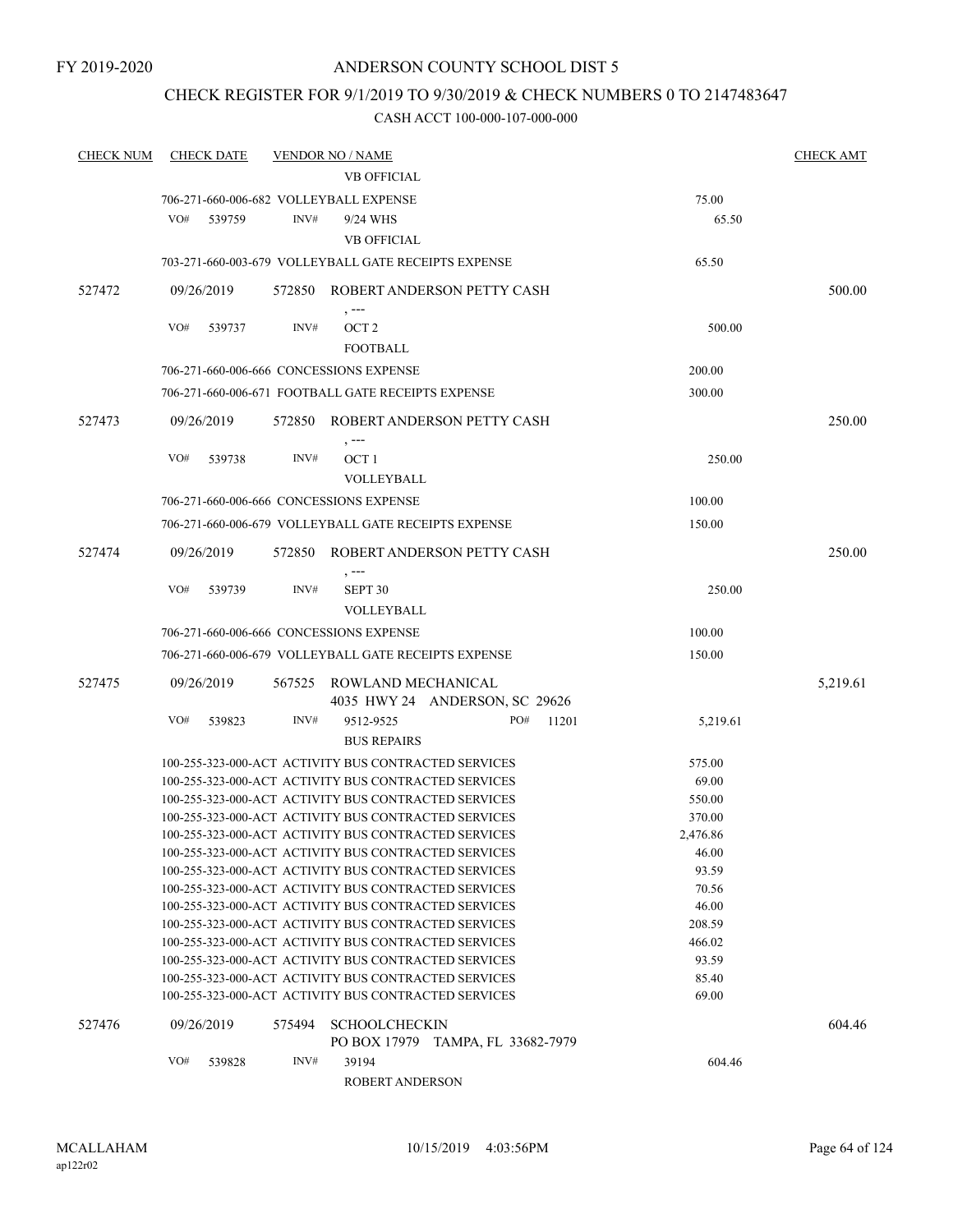### CHECK REGISTER FOR 9/1/2019 TO 9/30/2019 & CHECK NUMBERS 0 TO 2147483647

| <b>CHECK NUM</b> |     | <b>CHECK DATE</b>                   |        | <b>VENDOR NO / NAME</b><br>100-113-410-006-VEN SUPPLY-ADDT'L FOR LOST VENDING |     |       | 604.46    | <b>CHECK AMT</b> |
|------------------|-----|-------------------------------------|--------|-------------------------------------------------------------------------------|-----|-------|-----------|------------------|
|                  |     |                                     |        |                                                                               |     |       |           |                  |
| 527477           |     | 09/26/2019                          | 451105 | SCSBA MEMBERSHIP<br>111 RESEARCH DRIVE ATT: MEMBERSHIP<br>COLUMBIA, SC 29203  |     |       |           | 1,410.00         |
|                  | VO# | 539826                              | INV#   | 35382<br><b>SCHOOL LAW CONF</b>                                               | PO# | 10816 | 1,410.00  |                  |
|                  |     | 100-231-334-000-000 TRUSTEE EXPENSE |        |                                                                               |     |       | 1,175.00  |                  |
|                  |     |                                     |        | 100-263-333-000-000 TRIPS AND CONFERENCES                                     |     |       | 235.00    |                  |
|                  |     |                                     |        |                                                                               |     |       |           |                  |
| * 527479         |     | 09/26/2019                          | 571007 | SIMPLIFIED OFFICE SYSTEMS<br>6220 BUSH RIVER ROAD COLUMBIA, SC 29212          |     |       |           | 881.23           |
|                  | VO# | 539830                              | INV#   | 190920-0006<br><b>COPIES</b>                                                  |     |       | 253.01    |                  |
|                  |     | 721-190-660-021-562 COPIERS EXPENSE |        |                                                                               |     |       | 253.01    |                  |
|                  | VO# | 539831                              | INV#   | 190827-0007<br><b>COPIES</b>                                                  |     |       | 48.30     |                  |
|                  |     | 100-115-410-003-000 SUPPLIES        |        |                                                                               |     |       | 48.30     |                  |
|                  | VO# | 539865                              | INV#   | 190904-0022<br><b>COPIES</b>                                                  |     |       | 83.61     |                  |
|                  |     | 201-112-490-011-000 COPIER COST     |        |                                                                               |     |       | 83.61     |                  |
|                  | VO# | 539866                              | INV#   | 190919-0014                                                                   |     |       | 496.31    |                  |
|                  |     |                                     |        | <b>COPIES</b>                                                                 |     |       |           |                  |
|                  |     |                                     |        | 201-112-445-012-000 TECHNOLOGY SUPPLIES                                       |     |       | 496.31    |                  |
| $*$ 527481       |     | 09/26/2019                          | 570743 | <b>SPECOPS</b>                                                                |     |       |           | 12,948.00        |
|                  |     |                                     |        | 532 FRONT STREET WEST TORONTO, ONTARIO                                        |     |       |           |                  |
|                  |     |                                     |        | $M5V1B8$ ,                                                                    |     |       |           |                  |
|                  | VO# | 539827                              | INV#   | 4392                                                                          | PO# | 11418 | 12,948.00 |                  |
|                  |     |                                     |        | <b>SUPPORT &amp; MAINT</b>                                                    |     |       |           |                  |
|                  |     |                                     |        | 100-266-445-000-000 SOFTWARE TECHNOLOGY                                       |     |       | 588.55    |                  |
|                  |     |                                     |        | 100-266-445-001-000 SOFTWARE TECHNOLOGY                                       |     |       | 588.55    |                  |
|                  |     |                                     |        | 100-266-445-002-000 SOFTWARE TECHNOLOGY                                       |     |       | 588.55    |                  |
|                  |     |                                     |        | 100-266-445-003-000 SOFTWARE TECHNOLOGY                                       |     |       | 588.55    |                  |
|                  |     |                                     |        | 100-266-445-005-000 SOFTWARE TECHNOLOGY                                       |     |       | 588.55    |                  |
|                  |     |                                     |        | 100-266-445-006-000 SOFTWARE TECHNOLOGY                                       |     |       | 588.55    |                  |
|                  |     |                                     |        | 100-266-445-007-000 SOFTWARE TECHNOLOGY                                       |     |       | 588.55    |                  |
|                  |     |                                     |        | 100-266-445-008-000 SOFTWARE TECHNOLOGY                                       |     |       | 588.55    |                  |
|                  |     |                                     |        | 100-266-445-009-000 SOFTWARE TECHNOLOGY                                       |     |       | 588.55    |                  |
|                  |     |                                     |        | 100-266-445-010-000 SOFTWARE TECHNOLOGY                                       |     |       | 588.55    |                  |
|                  |     |                                     |        | 100-266-445-011-000 SOFTWARE TECHNOLOGY                                       |     |       | 588.55    |                  |
|                  |     |                                     |        | 100-266-445-012-000 SOFTWARE TECHNOLOGY                                       |     |       | 588.55    |                  |
|                  |     |                                     |        | 100-266-445-013-000 SOFTWARE TECHNOLOGY                                       |     |       | 588.54    |                  |
|                  |     |                                     |        | 100-266-445-014-000 SOFTWARE TECHNOLOGY                                       |     |       | 588.54    |                  |
|                  |     |                                     |        | 100-266-445-015-000 SOFTWARE TECHNOLOGY                                       |     |       | 588.54    |                  |
|                  |     |                                     |        | 100-266-445-016-000 SOFTWARE TECHNOLOGY                                       |     |       | 588.54    |                  |
|                  |     |                                     |        |                                                                               |     |       |           |                  |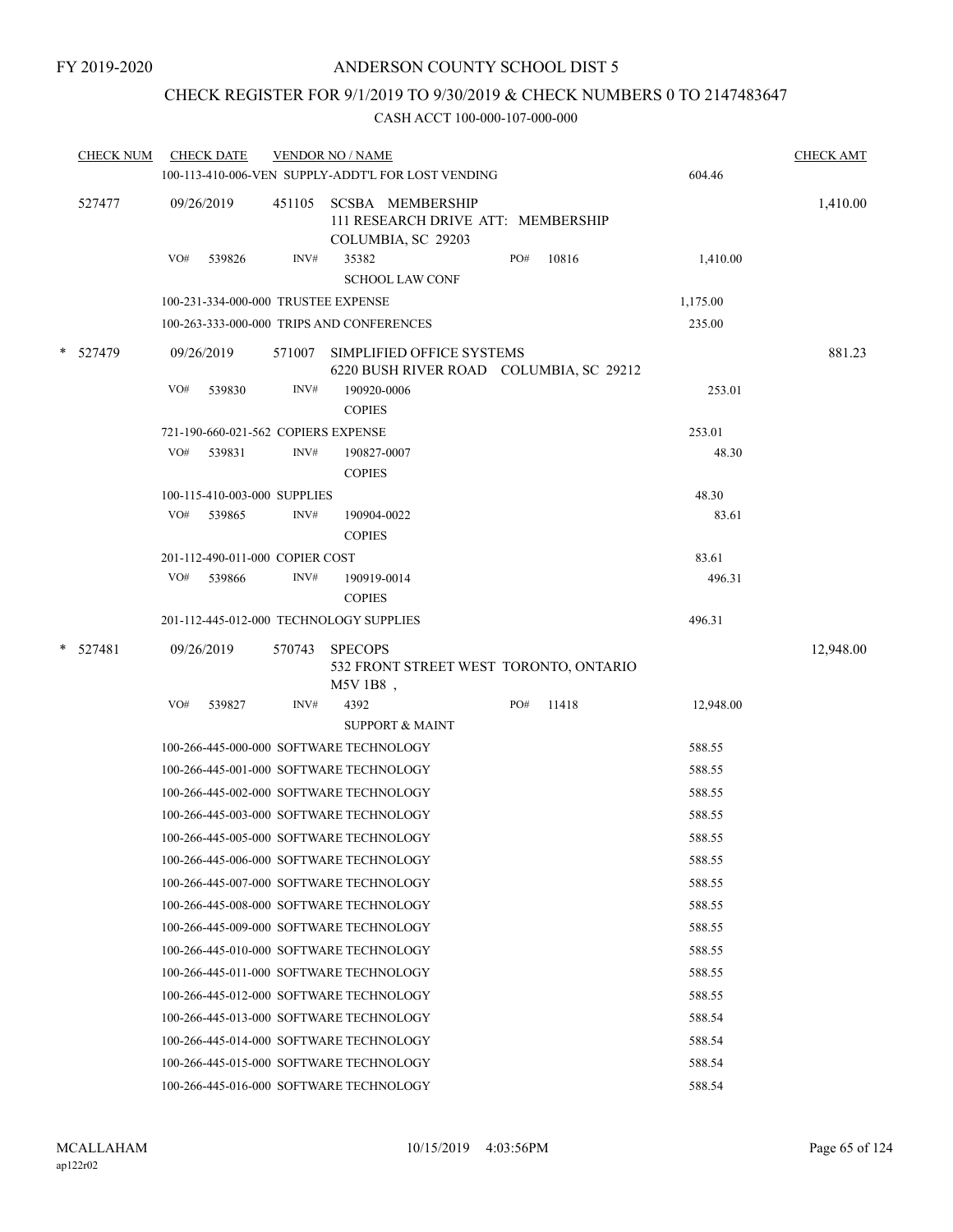### CHECK REGISTER FOR 9/1/2019 TO 9/30/2019 & CHECK NUMBERS 0 TO 2147483647

|   | <b>CHECK NUM</b> | <b>CHECK DATE</b>                         |        | <b>VENDOR NO / NAME</b>                                                                                       |          | <b>CHECK AMT</b> |
|---|------------------|-------------------------------------------|--------|---------------------------------------------------------------------------------------------------------------|----------|------------------|
|   |                  | 100-266-445-017-000 SOFTWARE TECHNOLOGY   |        |                                                                                                               | 588.54   |                  |
|   |                  | 100-266-445-018-000 SOFTWARE TECHNOLOGY   |        |                                                                                                               | 588.54   |                  |
|   |                  | 100-266-445-019-000 SOFTWARE TECHNOLOGY   |        |                                                                                                               | 588.54   |                  |
|   |                  | 100-266-445-020-000 SOFTWARE TECHNOLOGY   |        |                                                                                                               | 588.54   |                  |
|   |                  | 100-266-445-021-000 SOFTWARE TECHNOLOGY   |        |                                                                                                               | 588.54   |                  |
|   |                  |                                           |        | 100-266-445-023-000 SOFTWARE TECHNOLOGY                                                                       | 588.54   |                  |
|   | 527482           | 09/26/2019                                | 574643 | STEGALL, JOANNA**<br>402 N. MAIN STREET #405 ANDERSON, SC 29621                                               |          | 1,000.00         |
|   |                  | VO#<br>539811                             | INV#   | 1901<br>PD AUG 15, 2019                                                                                       | 1,000.00 |                  |
|   |                  |                                           |        | 267-224-312-000-PD5 CONTRACTED-SC STANDARDS                                                                   | 1,000.00 |                  |
| * | 527484           | 09/26/2019                                | 566248 | THE BREAKERS RESORT<br>2006 NORTH OCEAN BLVD ATTN: DEBRA<br>GALLIGAN MYRTLE BEACH, SC 29577                   |          | 2,658.35         |
|   |                  | VO#<br>539835                             | INV#   | <b>OCT 16-19</b><br>PO#<br>11633                                                                              | 2,658.35 |                  |
|   |                  |                                           |        | <b>SNA CONFERENCE</b>                                                                                         |          |                  |
|   |                  | 600-256-333-000-000 TRIPS AND CONFERENCES |        |                                                                                                               | 937.72   |                  |
|   |                  |                                           |        | 600-256-333-003-000 TRIPS AND CONFERENCES                                                                     | 333.46   |                  |
|   |                  |                                           |        | 600-256-333-007-000 TRIPS AND CONFERENCES                                                                     | 333.46   |                  |
|   |                  |                                           |        | 600-256-333-008-000 TRIPS AND CONFERENCES                                                                     | 144.05   |                  |
|   |                  | 600-256-333-011-000 TRIPS AND CONFERENCES |        |                                                                                                               | 144.05   |                  |
|   |                  |                                           |        | 600-256-333-014-000 TRIPS AND CONFERENCES                                                                     | 144.05   |                  |
|   |                  |                                           |        | 600-256-333-016-000 TRIPS AND CONFERENCES                                                                     | 144.05   |                  |
|   |                  |                                           |        | 600-256-333-020-000 TRIPS AND CONFERENCES                                                                     | 333.46   |                  |
|   |                  | 600-256-333-021-000 TRIPS AND CONFERENCES |        |                                                                                                               | 144.05   |                  |
|   | 527485           | 09/26/2019                                | 570649 | THE CHILDREN'S MUSEUM<br>300 COLLEGE STREET GREENVILLE, SC 29601                                              |          | 300.00           |
|   |                  | VO#<br>539833                             | INV#   | FOR 10/18/19<br><b>MIDWAY ELEM</b>                                                                            | 300.00   |                  |
|   |                  | 717-190-660-017-211 SCIENCE EXPENSE       |        |                                                                                                               | 300.00   |                  |
|   | 527486           | 09/26/2019                                |        | 563611 THE GREENVILLE ZOO<br>150 CLEVELAND PARK DRIVE GREENVILLE, SC<br>29601                                 |          | 800.00           |
|   |                  | VO#<br>539857                             | INV#   | FOR OCT 18<br><b>MIDWAY ELEM</b>                                                                              | 800.00   |                  |
|   |                  | 717-190-660-017-211 SCIENCE EXPENSE       |        |                                                                                                               | 800.00   |                  |
|   | 527487           | 09/26/2019                                |        | 576122 THERE IS HOPE COUNSELING, LLC<br>ROYCE V. MILLER 145 THOMAS GREEN BLVD,<br>SUITE 210 CLEMSON, SC 29631 |          | 900.00           |
|   |                  | VO#<br>539808                             | INV#   | 161438                                                                                                        | 900.00   |                  |
|   |                  |                                           |        | COUNSELING                                                                                                    |          |                  |
|   |                  | 237-128-312-002-000 CONSULTANTS           |        |                                                                                                               | 450.00   |                  |
|   |                  |                                           |        | 237-128-313-003-000 STUDENT SERVICES/COUNSELOR                                                                | 450.00   |                  |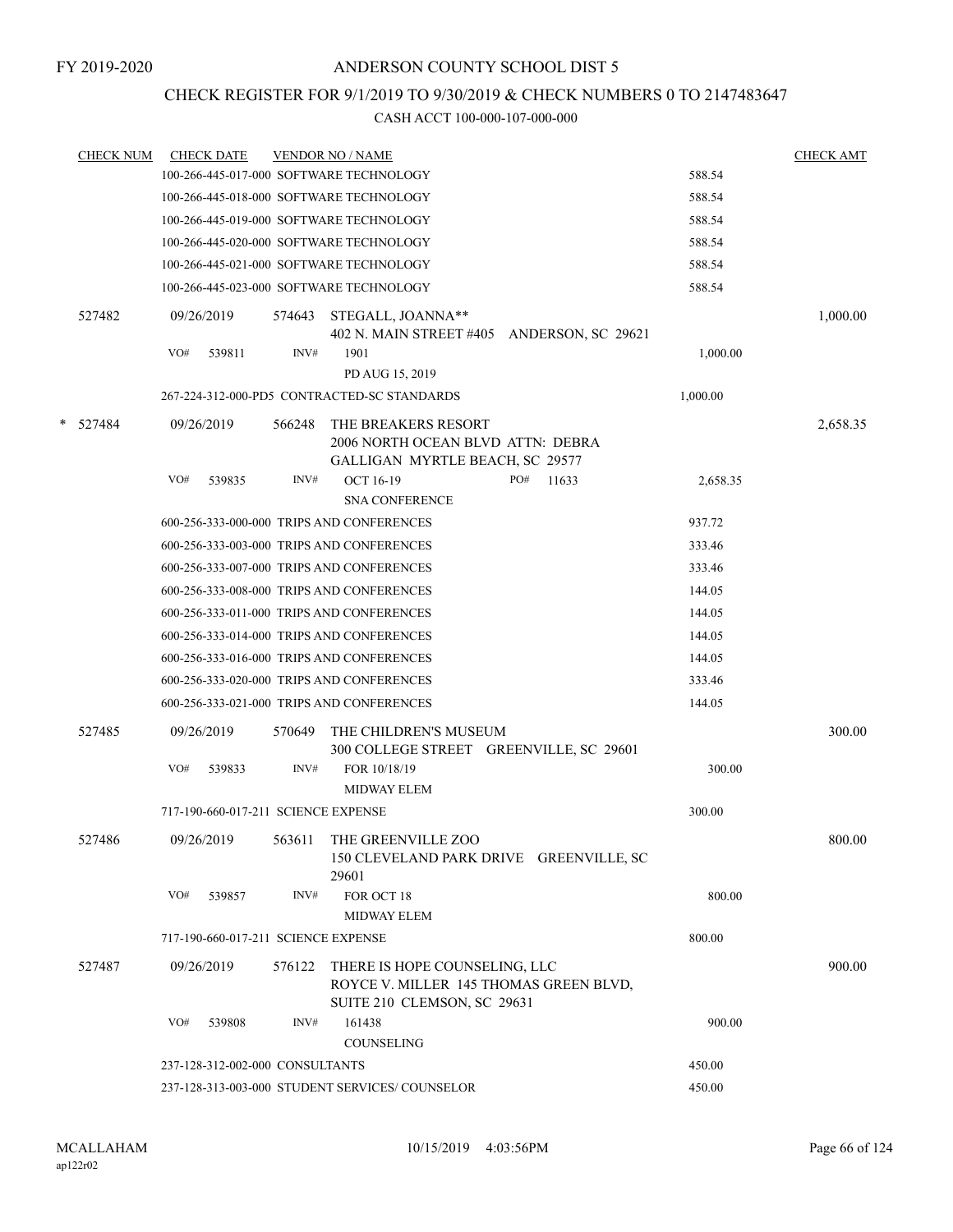# CHECK REGISTER FOR 9/1/2019 TO 9/30/2019 & CHECK NUMBERS 0 TO 2147483647

| <b>CHECK NUM</b> | <b>CHECK DATE</b>                                              | <b>VENDOR NO / NAME</b>                                                  |                       | <b>CHECK AMT</b> |
|------------------|----------------------------------------------------------------|--------------------------------------------------------------------------|-----------------------|------------------|
| * 527489         | 09/26/2019                                                     | 573139 TOP SHELF IMAGING<br>PO BOX 17194 ENCINO, CA 91416                |                       | 178.00           |
|                  | VO#<br>539836                                                  | INV#<br>2478<br><b>TONER</b>                                             | 178.00                |                  |
|                  |                                                                | 705-271-660-005-411 MISCELLANEOUS EXPENSE                                | 178.00                |                  |
| 527490           | 09/26/2019                                                     | 573815 UNITED REFRIGERATION, INC<br>PO BOX 740703 ATLANTA, GA 30374-0703 |                       | 1,415.32         |
|                  | VO#<br>539683                                                  | INV#<br>70258708<br><b>SUPPLIES</b>                                      | 233.53                |                  |
|                  |                                                                | 100-254-410-000-001 MAINT. SUPPLIES-STRUCTURES                           | 233.53                |                  |
|                  | VO#<br>539684                                                  | INV#<br>70258318<br><b>SUPPLIES</b>                                      | 446.68                |                  |
|                  |                                                                | 100-254-410-020-400 HVAC/ELECTRICAL/PLUMBING                             | 446.68                |                  |
|                  | VO# 539692                                                     | INV#<br>70151339<br><b>REPAIR PARTS</b>                                  | 13.58                 |                  |
|                  |                                                                | 100-254-410-003-400 HVAC/ELECTRICAL/PLUMBING                             | 13.58                 |                  |
|                  | VO#<br>539701                                                  | INV#<br>70027218<br><b>SUPPLIES</b>                                      | 533.17                |                  |
|                  |                                                                | 600-256-323-005-000 REPAIRS TO EQUIPMENT                                 | 533.17                |                  |
|                  | VO#<br>539702                                                  | INV#<br>70104424<br><b>SUPPLIES</b>                                      | 83.77                 |                  |
|                  |                                                                | 600-256-323-003-000 REPAIRS TO EQUIPMENT                                 | 83.77                 |                  |
|                  | VO#<br>539703                                                  | INV#<br>70128063<br><b>SUPPLIES</b>                                      | 104.59                |                  |
|                  |                                                                | 600-256-323-003-000 REPAIRS TO EQUIPMENT                                 | 104.59                |                  |
| * 527492         | 09/26/2019                                                     | 519401<br><b>VERIZON</b><br>P O BOX 660108 DALLAS, TX 75266-0652         |                       | 5,491.69         |
|                  | VO#<br>539736                                                  | INV#<br>9836807690<br>PHONE SERVICE                                      | 5,491.69              |                  |
|                  | 100-266-340-000-000 TELEPHONE<br>100-266-340-000-000 TELEPHONE |                                                                          | $-100.00$<br>4,332.77 |                  |
|                  | 100-266-340-001-000 TELEPHONE                                  |                                                                          | 118.89                |                  |
|                  | 100-266-340-002-000 TELEPHONE                                  |                                                                          | 92.12                 |                  |
|                  | 100-266-340-003-000 TELEPHONE                                  |                                                                          | 107.60                |                  |
|                  | 100-266-340-006-000 TELEPHONE                                  |                                                                          | 71.48                 |                  |
|                  | 100-266-340-007-000 TELEPHONE                                  |                                                                          | 67.34                 |                  |
|                  | 100-266-340-008-000 TELEPHONE                                  |                                                                          | 67.34                 |                  |
|                  | 100-266-340-009-000 TELEPHONE                                  |                                                                          | 13.54                 |                  |
|                  | 100-266-340-010-000 TELEPHONE                                  |                                                                          | 13.54                 |                  |
|                  | 100-266-340-012-000 TELEPHONE                                  |                                                                          | 13.54                 |                  |
|                  | 100-266-340-013-000 TELEPHONE                                  |                                                                          | 13.54                 |                  |
|                  | 100-266-340-014-000 TELEPHONE                                  |                                                                          | 67.34                 |                  |
|                  | 100-266-340-015-000 TELEPHONE                                  |                                                                          | 80.88                 |                  |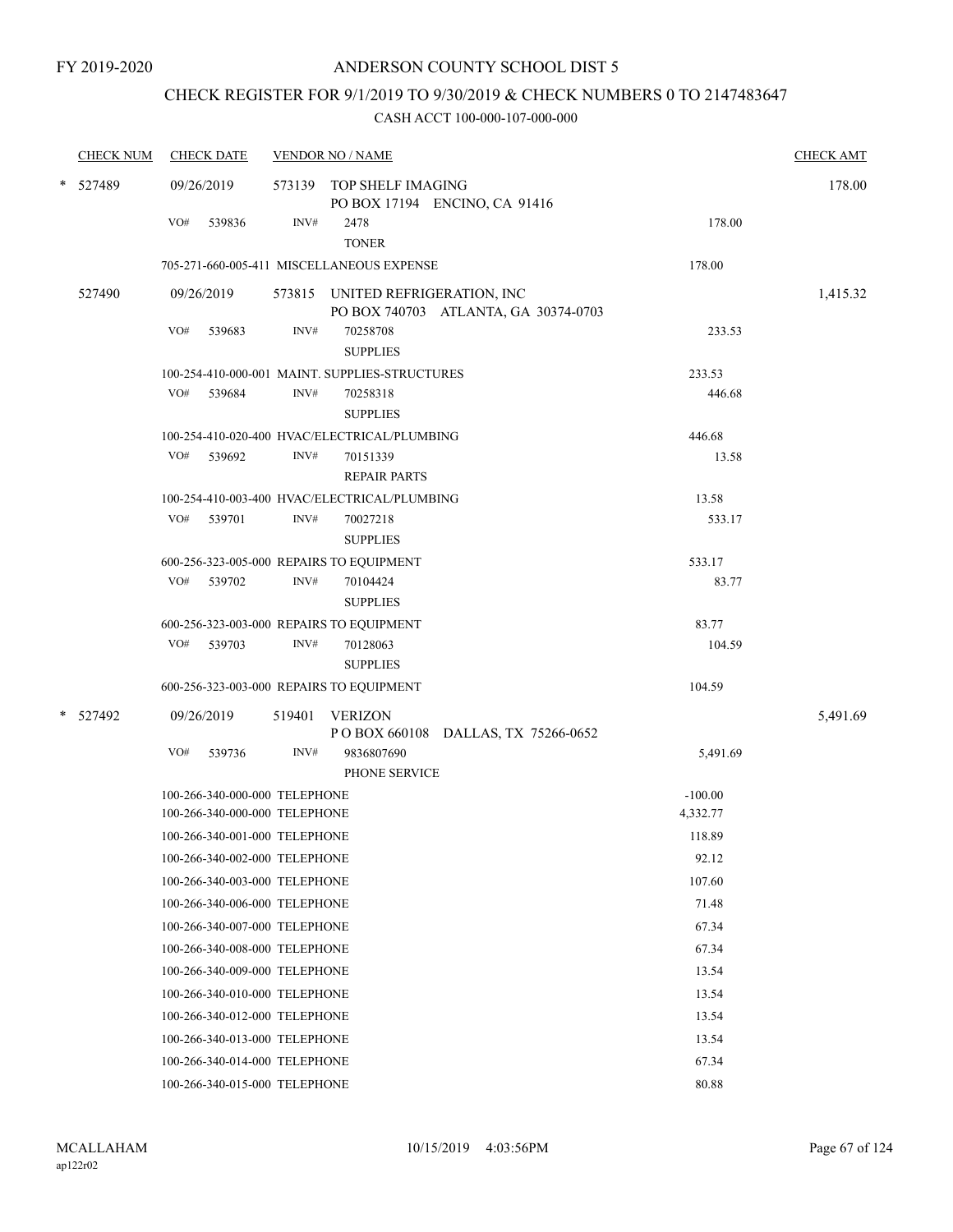# CHECK REGISTER FOR 9/1/2019 TO 9/30/2019 & CHECK NUMBERS 0 TO 2147483647

| <b>CHECK NUM</b> |     | <b>CHECK DATE</b> |                               | <b>VENDOR NO / NAME</b>                                                                                 |     |       |          | <b>CHECK AMT</b> |  |
|------------------|-----|-------------------|-------------------------------|---------------------------------------------------------------------------------------------------------|-----|-------|----------|------------------|--|
|                  |     |                   | 100-266-340-016-000 TELEPHONE |                                                                                                         |     |       | 53.80    |                  |  |
|                  |     |                   | 100-266-340-017-000 TELEPHONE |                                                                                                         |     |       | 77.34    |                  |  |
|                  |     |                   | 100-266-340-018-000 TELEPHONE |                                                                                                         |     |       | 13.54    |                  |  |
|                  |     |                   | 100-266-340-019-000 TELEPHONE |                                                                                                         |     |       | 13.54    |                  |  |
|                  |     |                   | 100-266-340-020-000 TELEPHONE |                                                                                                         |     |       | 17.68    |                  |  |
|                  |     |                   | 131-266-340-031-000 TELEPHONE |                                                                                                         |     |       | 53.80    |                  |  |
|                  |     |                   | 283-126-340-000-000 TELEPHONE |                                                                                                         |     |       | 48.86    |                  |  |
|                  |     |                   | 338-221-340-000-EAR TELEPHONE |                                                                                                         |     |       | 38.01    |                  |  |
|                  |     |                   | 600-256-340-000-000 TELEPHONE |                                                                                                         |     |       | 161.40   |                  |  |
|                  |     |                   |                               | 900-188-340-000-006 HOMELESS TELEPHONE                                                                  |     |       | 53.80    |                  |  |
| * 527494         |     | 09/26/2019        | 573864                        | WELLS FARGO VENDOR FIN SERV<br>PO BOX 105710 ATLANTA, GA 30348-5710                                     |     |       |          | 2,896.49         |  |
|                  | VO# | 539837            | INV#                          | 5007305543<br><b>COPIER</b>                                                                             | PO# | 11251 | 2,436.39 |                  |  |
|                  |     |                   | 100-111-410-013-000 SUPPLIES  |                                                                                                         |     |       | 406.09   |                  |  |
|                  |     |                   | 100-112-410-013-000 SUPPLIES  |                                                                                                         |     |       | 1,218.18 |                  |  |
|                  |     |                   | 100-113-410-013-000 SUPPLIES  |                                                                                                         |     |       | 812.12   |                  |  |
|                  | VO# | 539838            | INV#                          | 5007298331<br><b>COPIER</b>                                                                             | PO# | 11254 | 460.10   |                  |  |
|                  |     |                   |                               | 100-113-410-005-VEN SUPPLY-ADDT'L FOR LOST VENDING                                                      |     |       | 460.10   |                  |  |
| * 9731           |     | 09/03/2019        | 572731                        | ACCO BRANDS USA LLC<br>PO BOX 203412 DALLAS, TX 75320-3412                                              |     |       |          | $1,762.29$ E     |  |
|                  | VO# | 538506            | INV#                          | 2858194                                                                                                 | PO# | 11362 | 1,762.29 |                  |  |
|                  |     |                   |                               | <b>LAMINATOR</b>                                                                                        |     |       |          |                  |  |
|                  |     |                   |                               | 201-112-445-012-000 TECHNOLOGY SUPPLIES                                                                 |     |       | 1,762.29 |                  |  |
| * 9733           |     | 09/03/2019        | 114225                        | ANDERSON RESTAURANT EQUIPMENT<br>112 EAST MAULDIN STREET ATT: ACCOUNTS<br>RECEIVABLE ANDERSON, SC 29621 |     |       |          | 217.91 E         |  |
|                  | VO# | 538509            | INV#                          | 55550<br><b>THERMOMETERS</b>                                                                            |     |       | 56.71    |                  |  |
|                  |     |                   | 600-256-410-000-000 SUPPLIES  |                                                                                                         |     |       | 56.71    |                  |  |
|                  | VO# | 538510            | INV#                          | 55547<br><b>SUPPLIES</b>                                                                                |     |       | 140.98   |                  |  |
|                  |     |                   | 600-256-410-000-000 SUPPLIES  |                                                                                                         |     |       | 140.98   |                  |  |
|                  |     | VO# 538511        | INV#                          | 55910<br><b>SUPPLIES</b>                                                                                |     |       | 20.22    |                  |  |
|                  |     |                   | 600-256-410-017-000 SUPPLIES  |                                                                                                         |     |       | 20.22    |                  |  |
| $*$ 9735         |     | 09/03/2019        | 126675                        | ATTAWAY INC<br>PO BOX 302 ATT: ACCOUNTS RECEIVABLE                                                      |     |       |          | 133.75 E         |  |
|                  |     |                   |                               | ANDERSON, SC 29622                                                                                      |     |       |          |                  |  |
|                  | VO# | 538513            | INV#                          | 223595<br><b>VARENNES</b>                                                                               |     |       | 133.75   |                  |  |
|                  |     |                   | 100-113-410-016-000 SUPPLIES  |                                                                                                         |     |       | 133.75   |                  |  |
|                  |     |                   |                               |                                                                                                         |     |       |          |                  |  |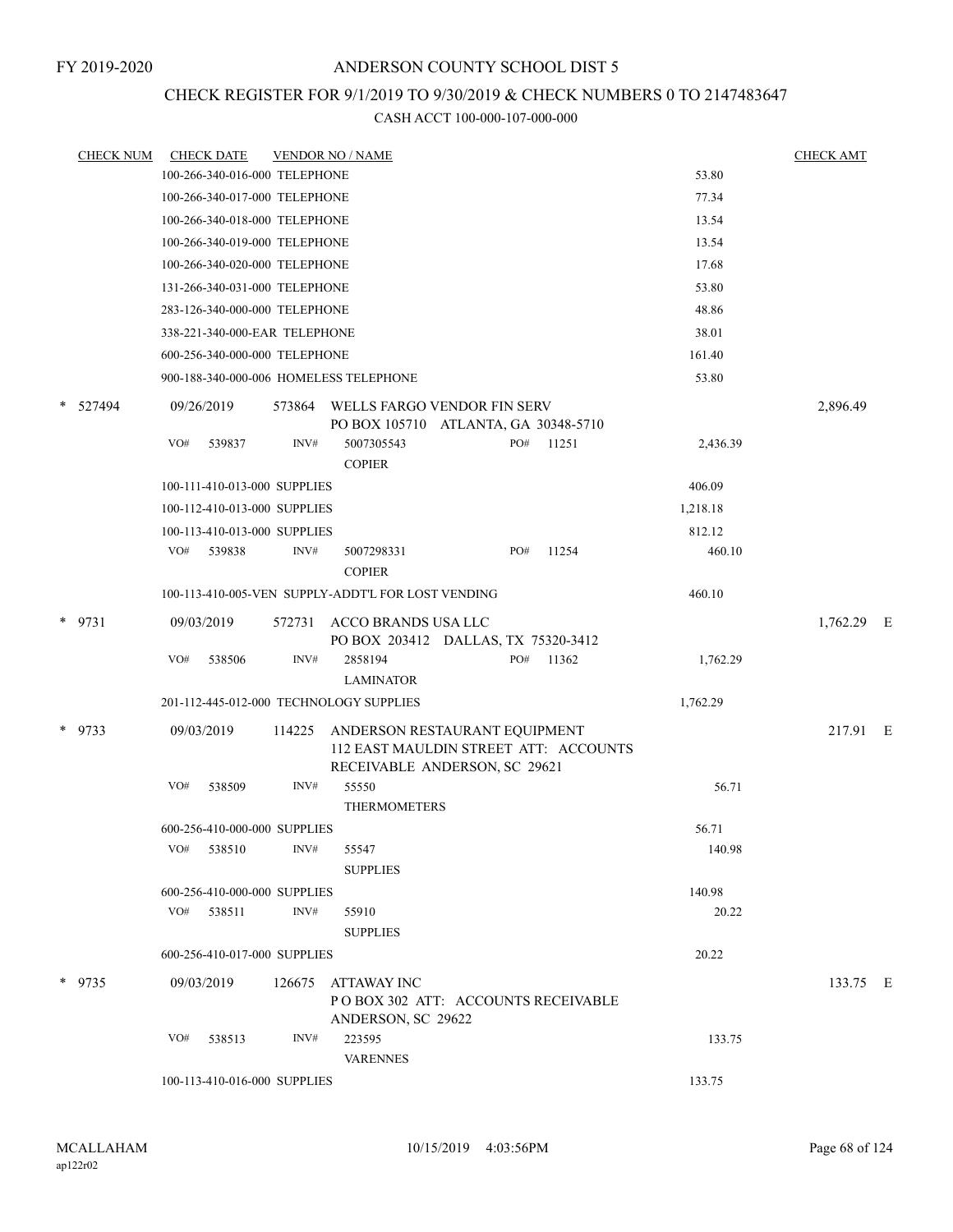### CHECK REGISTER FOR 9/1/2019 TO 9/30/2019 & CHECK NUMBERS 0 TO 2147483647

| <b>CHECK NUM</b> | <b>CHECK DATE</b>                      |                | <b>VENDOR NO / NAME</b>                                                                 |     |       |          | <b>CHECK AMT</b> |  |
|------------------|----------------------------------------|----------------|-----------------------------------------------------------------------------------------|-----|-------|----------|------------------|--|
| 9736             | 09/03/2019<br>VO#<br>538496            | 576146<br>INV# | <b>EMPLOYEE VENDOR</b><br>2019-2020<br><b>TEACHER SUPPLY</b>                            |     |       | 275.00   | 275.00 E         |  |
|                  |                                        |                | 377-113-410-005-000 TEACHER SUPPLY - MCCANTS                                            |     |       | 275.00   |                  |  |
| 9737             | 09/03/2019<br>VO# 538502               | 147160<br>INV# | EMPLOYEE VENDOR<br><b>HONORARIUM</b><br>LITERACY PROJECT                                |     |       | 300.00   | 300.00 E         |  |
|                  |                                        |                | 100-221-333-000-000 TRIPS AND CONFERENCES                                               |     |       | 300.00   |                  |  |
| $*$ 9742         | 09/03/2019                             | 237555         | FORMS & SUPPLY<br>POBOX 563953 ATT: ACCOUNTS RECEIVABLE<br>CHARLOTTE, NC 28256          |     |       |          | 275.54 E         |  |
|                  | VO#<br>538519                          | INV#           | 5135444<br><b>SUPPLIES</b>                                                              |     |       | 251.28   |                  |  |
|                  | 100-233-410-009-000 SUPPLIES           |                |                                                                                         |     |       | 251.28   |                  |  |
|                  | VO#<br>538520                          | INV#           | 5148189<br><b>SUPPLIES</b>                                                              |     |       | 24.26    |                  |  |
|                  |                                        |                | 718-271-660-018-201 MISCELLANEOUS EXPENSE                                               |     |       | 24.26    |                  |  |
| * 9745           | 09/03/2019<br>VO#<br>538485            | 574142<br>INV# | <b>EMPLOYEE VENDOR</b><br>AUG 14<br><b>MARIETTA GA</b>                                  |     |       | 161.16   | $161.16$ E       |  |
|                  |                                        |                | 705-271-660-005-411 MISCELLANEOUS EXPENSE                                               |     |       | 161.16   |                  |  |
| 9746             | 09/03/2019<br>VO#<br>538478            | INV#           | 573954 EMPLOYEE VENDOR<br><b>AUG 2019</b><br><b>MILEAGE</b>                             |     |       | 121.51   | 186.51 E         |  |
|                  | 203-223-332-000-000 TRAVEL/IN-DISTRICT |                |                                                                                         |     |       | 121.51   |                  |  |
|                  | VO#<br>538495                          | INV#           | <b>CHAIR</b><br>REIMBURSEMENT                                                           |     |       | 65.00    |                  |  |
|                  | 883-223-410-000-000 SUPPLIES           |                |                                                                                         |     |       | 65.00    |                  |  |
| 9747             | 09/03/2019                             | 566000         | HOUGHTON MIFFLIN HARCOURT<br>14046 COLLECTIONS CENTER DRIVE CHICAGO,<br>IL 60693        |     |       |          | 1,136.38 E       |  |
|                  | VO#<br>538526                          | INV#           | 954450140<br><b>SUPPLIES</b>                                                            | PO# | 11242 | 1,136.38 |                  |  |
|                  |                                        |                | 100-221-410-019-000 SUPPLIES AND MATERIALS                                              |     |       | 1,136.38 |                  |  |
| 9748             | 09/03/2019<br>VO#<br>538481            | 574559<br>INV# | EMPLOYEE VENDOR<br>AUG 23-25<br><b>CHARLESTON</b>                                       |     |       | 743.32   | 743.32 E         |  |
|                  |                                        |                | 100-233-333-000-000 TRIPS AND CONFERENCES                                               |     |       | 743.32   |                  |  |
| 9749             | 09/03/2019                             | 300176         | <b>JOSTENS INC</b><br>21336 NETWORK PLACE ATT: ACCOUNTS<br>RECEIVABLE CHICAGO, IL 60673 |     |       |          | 7,713.26 E       |  |
|                  | VO#<br>538527                          | INV#           | 1167494<br>MCCANTS JOB#17126                                                            |     |       | 7,713.26 |                  |  |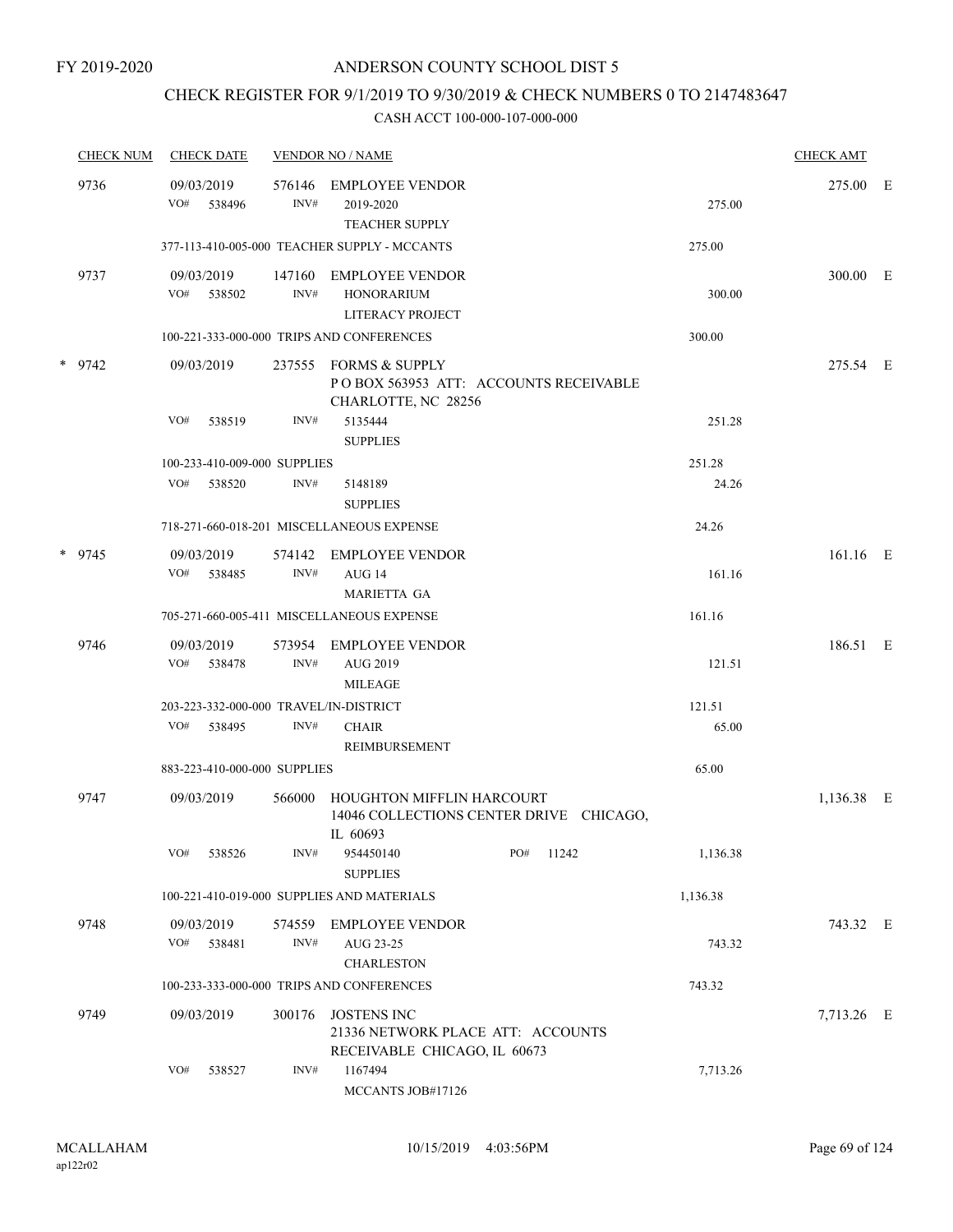## CHECK REGISTER FOR 9/1/2019 TO 9/30/2019 & CHECK NUMBERS 0 TO 2147483647

| <b>CHECK NUM</b> | <b>CHECK DATE</b><br>705-271-660-005-552 YEARBOOK EXPENSE |                | <b>VENDOR NO / NAME</b>                                         | 7,713.26 | <b>CHECK AMT</b> |  |
|------------------|-----------------------------------------------------------|----------------|-----------------------------------------------------------------|----------|------------------|--|
| 9750             | 09/03/2019<br>VO#<br>538505                               | 574761<br>INV# | <b>EMPLOYEE VENDOR</b><br><b>HONORARIUM</b><br>LITERACY PROJECT | 300.00   | 300.00 E         |  |
|                  |                                                           |                | 100-221-333-000-000 TRIPS AND CONFERENCES                       | 300.00   |                  |  |
| * 9753           | 09/03/2019<br>VO# 538484                                  | 346650<br>INV# | <b>EMPLOYEE VENDOR</b><br>AUG 14<br><b>MARIETTA GA</b>          | 161.16   | $161.16$ E       |  |
|                  |                                                           |                | 705-271-660-005-411 MISCELLANEOUS EXPENSE                       | 161.16   |                  |  |
| 9754             | 09/03/2019<br>VO# 538503                                  | 347930<br>INV# | EMPLOYEE VENDOR<br><b>HONORARIUM</b><br>LITERACY PROJECT        | 300.00   | 300.00 E         |  |
|                  |                                                           |                | 100-221-333-000-000 TRIPS AND CONFERENCES                       | 300.00   |                  |  |
| 9755             | 09/03/2019<br>VO#<br>538483                               | 573328<br>INV# | <b>EMPLOYEE VENDOR</b><br><b>AUG 26</b><br><b>COLUMBIA</b>      | 163.00   | 163.00 E         |  |
|                  |                                                           |                | 100-264-333-000-000 TRIPS AND CONFERENCES                       | 163.00   |                  |  |
| 9756             | 09/03/2019<br>VO#<br>538504                               | 575409<br>INV# | <b>EMPLOYEE VENDOR</b><br><b>HONORARIUM</b><br>LITERACY PROJECT | 300.00   | 300.00 E         |  |
|                  |                                                           |                | 100-221-333-000-000 TRIPS AND CONFERENCES                       | 300.00   |                  |  |
| 9757             | 09/03/2019<br>VO#<br>538494                               | 574558<br>INV# | <b>EMPLOYEE VENDOR</b><br><b>SUPPLIES</b><br>REIMBURSEMENT      | 830.69   | 830.69 E         |  |
|                  |                                                           |                | 100-221-410-000-DIS DIGITAL INTEGRATION SUPPLIES                | 830.69   |                  |  |
| 9758             | 09/03/2019<br>VO#<br>538482                               | 572025<br>INV# | <b>EMPLOYEE VENDOR</b><br>AUG 23-25<br><b>CHARLESTON</b>        | 787.24   | 865.59 E         |  |
|                  |                                                           |                | 100-263-333-000-000 TRIPS AND CONFERENCES                       | 787.24   |                  |  |
|                  | VO#<br>538493                                             | INV#           | <b>GRACES</b><br>REIMBURSEMENT                                  | 78.35    |                  |  |
|                  |                                                           |                | 100-390-410-000-000 SUPPLIES AND MATERIALS                      | 78.35    |                  |  |
| 9759             | 09/03/2019                                                |                | 389900 OFFICE DEPOT<br>POBOX 1413 CHARLOTTE, NC 28201-1413      |          | 1,869.50 E       |  |
|                  | VO#<br>538530                                             | INV#           | 362355469001<br><b>SUPPLIES</b>                                 | 60.17    |                  |  |
|                  | 124-114-410-024-000 SUPPLIES                              |                |                                                                 | 60.17    |                  |  |
|                  | VO#<br>538531                                             | INV#           | 362355657001<br><b>SUPPLIES</b>                                 | 53.45    |                  |  |
|                  | 124-114-410-024-000 SUPPLIES                              |                |                                                                 | 53.45    |                  |  |
|                  | VO#<br>538532                                             | INV#           | 362953722001<br><b>SUPPLIES</b>                                 | 152.37   |                  |  |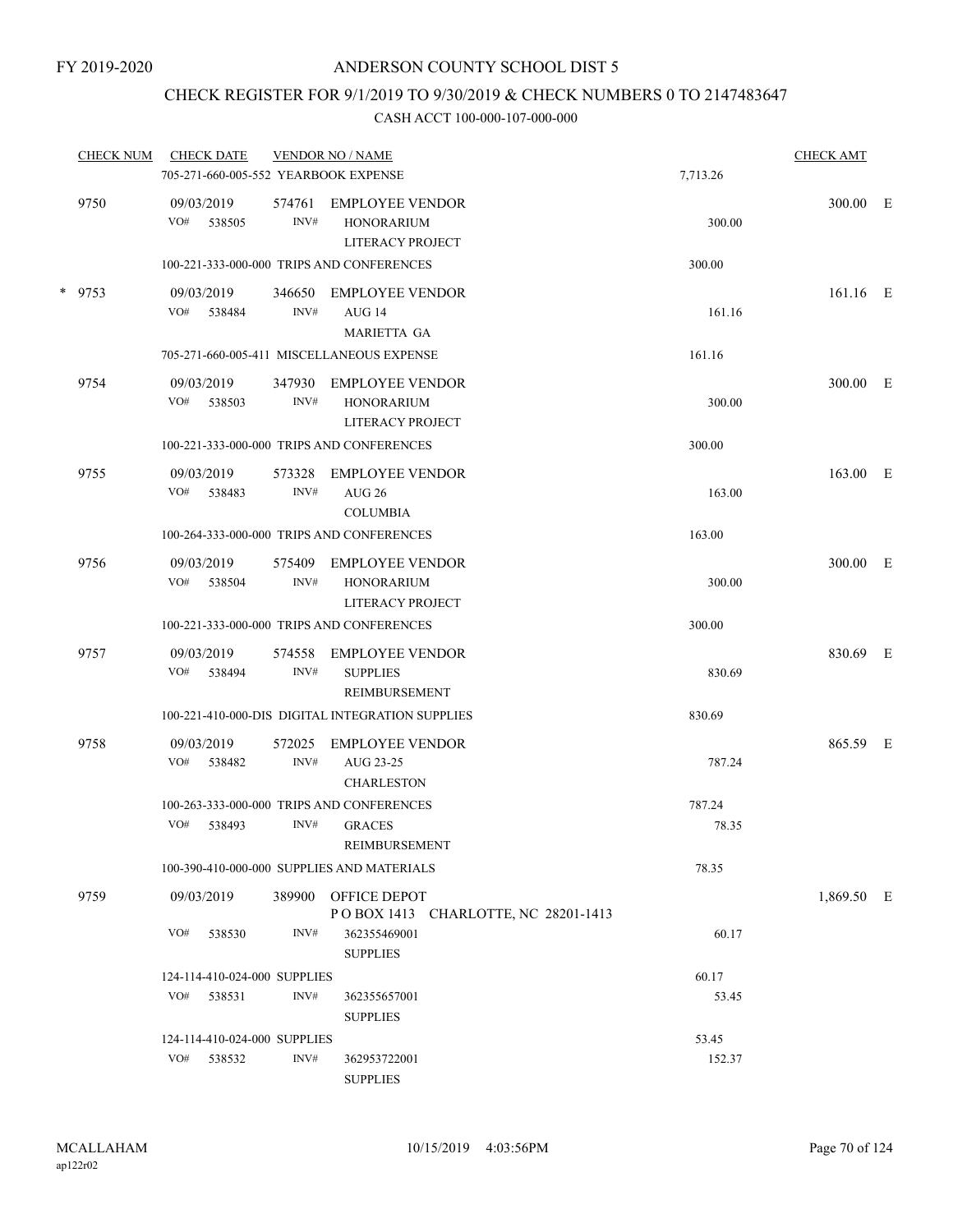# CHECK REGISTER FOR 9/1/2019 TO 9/30/2019 & CHECK NUMBERS 0 TO 2147483647

| <b>CHECK NUM</b> |     | <b>CHECK DATE</b>                |        | <b>VENDOR NO / NAME</b>                                          |          | <b>CHECK AMT</b> |  |
|------------------|-----|----------------------------------|--------|------------------------------------------------------------------|----------|------------------|--|
|                  |     | 100-113-410-020-000 SUPPLIES     |        |                                                                  | 152.37   |                  |  |
|                  |     | VO# 538533                       | INV#   | 361685562001<br><b>SUPPLIES</b>                                  | 205.33   |                  |  |
|                  |     | 100-113-410-020-000 SUPPLIES     |        |                                                                  | 205.33   |                  |  |
|                  |     | VO# 538534                       | INV#   | 362911457001                                                     | 267.50   |                  |  |
|                  |     |                                  |        | <b>SUPPLIES</b>                                                  |          |                  |  |
|                  |     | 600-256-410-000-000 SUPPLIES     |        |                                                                  | 267.50   |                  |  |
|                  |     | VO# 538535                       | INV#   | 360023489001                                                     | 209.70   |                  |  |
|                  |     |                                  |        | <b>SUPPLIES</b>                                                  |          |                  |  |
|                  |     | 100-111-410-007-000 SUPPLIES     |        |                                                                  | 209.70   |                  |  |
|                  |     | VO# 538536                       | INV#   | 2331053779                                                       | 170.13   |                  |  |
|                  |     |                                  |        | <b>SUPPLIES</b>                                                  |          |                  |  |
|                  |     |                                  |        |                                                                  |          |                  |  |
|                  |     | 100-111-410-007-000 SUPPLIES     |        |                                                                  | 170.13   |                  |  |
|                  |     | VO# 538537                       | INV#   | 362373397001<br><b>SUPPLIES</b>                                  | 431.26   |                  |  |
|                  |     | 100-112-410-007-000 SUPPLIES     |        |                                                                  | 431.26   |                  |  |
|                  |     | VO# 538538                       | INV#   | 359347730001                                                     | 66.22    |                  |  |
|                  |     |                                  |        | <b>SUPPLIES</b>                                                  |          |                  |  |
|                  |     | 100-113-410-007-000 SUPPLIES     |        |                                                                  | 66.22    |                  |  |
|                  |     | VO# 538539                       | INV#   | 362958650001                                                     | 95.05    |                  |  |
|                  |     |                                  |        | <b>SUPPLIES</b>                                                  |          |                  |  |
|                  |     | 100-113-410-007-000 SUPPLIES     |        |                                                                  | 95.05    |                  |  |
|                  |     | VO# 538540                       | INV#   | 2331474654                                                       | 158.32   |                  |  |
|                  |     |                                  |        | <b>SUPPLIES</b>                                                  |          |                  |  |
|                  |     | 100-113-410-007-000 SUPPLIES     |        |                                                                  | 158.32   |                  |  |
| $*$ 9761         |     | 09/03/2019                       | 574804 | EMPLOYEE VENDOR                                                  |          | 522.16 E         |  |
|                  |     | VO# 538497                       | INV#   | <b>STOOLS</b>                                                    | 522.16   |                  |  |
|                  |     |                                  |        | REIMBURSEMENT                                                    |          |                  |  |
|                  |     | 100-112-410-017-0RE RELATED ARTS |        |                                                                  | 500.00   |                  |  |
|                  |     |                                  |        | 717-190-660-017-284 DRAMA CLUB EXPENSE                           | 22.16    |                  |  |
|                  |     |                                  |        |                                                                  |          |                  |  |
| * 9764           |     | 09/03/2019                       |        | 426200 QUILL CORPORATION<br>POBOX 37600 ATT: ACCOUNTS RECEIVABLE |          | 348.26 E         |  |
|                  |     |                                  |        | PHILADELPHIA, PA 19101-0600                                      |          |                  |  |
|                  | VO# | 538543                           | INV#   | 9629723                                                          | 369.66   |                  |  |
|                  |     |                                  |        | <b>SUPPLIES</b>                                                  |          |                  |  |
|                  |     |                                  |        | 100-113-410-021-VEN SUPPLY-ADDT'L FOR LOST VENDING               | 369.66   |                  |  |
|                  | VO# | 538544                           | INV#   | <b>CREDIT 682023</b>                                             | $-21.40$ |                  |  |
|                  |     |                                  |        | ACCT 6409914                                                     |          |                  |  |
|                  |     |                                  |        | 100-113-410-021-VEN SUPPLY-ADDT'L FOR LOST VENDING               | $-21.40$ |                  |  |
| 9765             |     | 09/03/2019                       | 440950 | ROCHESTER 100 INC                                                |          | 810.00 E         |  |
|                  |     |                                  |        | POBOX 92801 ATT: ACCOUNTS RECEIVABLE                             |          |                  |  |
|                  |     |                                  |        | ROCHESTER, NY 14692                                              |          |                  |  |
|                  | VO# | 538547                           | INV#   | 29978                                                            | 810.00   |                  |  |
|                  |     |                                  |        | NEW PROSPECT                                                     |          |                  |  |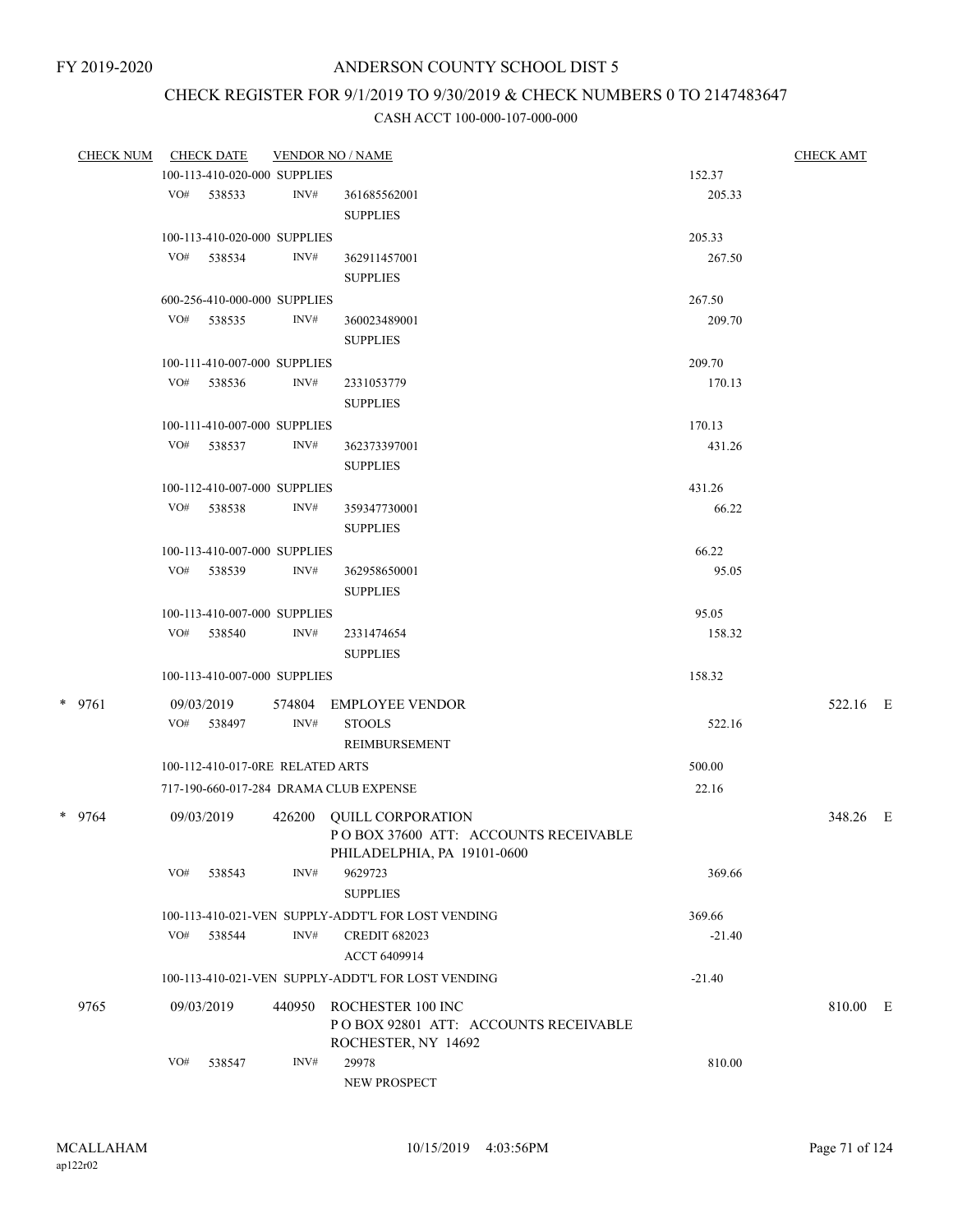### CHECK REGISTER FOR 9/1/2019 TO 9/30/2019 & CHECK NUMBERS 0 TO 2147483647

| <b>CHECK NUM</b> | <b>CHECK DATE</b><br>100-111-410-010-000 SUPPLIES |        | <b>VENDOR NO / NAME</b>                                                                                          | 810.00 | <b>CHECK AMT</b> |  |
|------------------|---------------------------------------------------|--------|------------------------------------------------------------------------------------------------------------------|--------|------------------|--|
| * 9767           | 09/03/2019                                        | 570099 | SCHOOL SPECIALTY, INC.<br>32656 COLLECTION CENTER DR. ATT:<br>ACCOUNTS RECEIVABLE CHICAGO, IL 60693-0656         |        | 301.72 E         |  |
|                  | VO#<br>538551                                     | INV#   | 308103402437<br><b>SUPPLIES</b>                                                                                  | 301.72 |                  |  |
|                  | 709-271-660-009-228 ART EXPENSE                   |        |                                                                                                                  | 301.72 |                  |  |
| 9768             | 09/03/2019<br>VO#<br>538499                       | INV#   | 571825 EMPLOYEE VENDOR<br><b>SUPPLIES</b>                                                                        | 125.15 | 149.01 E         |  |
|                  | 714-271-660-014-328 PRODUCTIONS EXPENSE           |        | REIMBURSEMENT                                                                                                    | 125.15 |                  |  |
|                  | VO#<br>538501                                     | INV#   | <b>WALMART</b><br>REIMBURSEMENT                                                                                  | 23.86  |                  |  |
|                  | 201-188-410-014-000 SUPPLIES- PARENTING           |        |                                                                                                                  | 23.86  |                  |  |
| * 9772           | 09/05/2019                                        |        | 102640 ACTION AUTO<br>529 FAIR STREET ATT: ACCOUNTS RECEIVABLE<br>ANDERSON, SC 29625                             |        | 228.46 E         |  |
|                  | VO#<br>538629                                     | INV#   | 87600<br><b>REPAIR</b>                                                                                           | 228.46 |                  |  |
|                  |                                                   |        | 100-254-412-000-001 TRUCK SERVICE - MAINTENANCE                                                                  | 228.46 |                  |  |
| 9773             | 09/05/2019                                        | 569031 | AIRGAS USA<br>PO BOX 532609 ATT: ACCOUNTS RECEIVABLE<br>ATLANTA, GA 30353-2609                                   |        | 161.04 E         |  |
|                  | VO#<br>538682                                     | INV#   | PO#<br>9092232085<br>11380<br>CUST #2768863                                                                      | 161.04 |                  |  |
|                  | 329-115-410-031-0CO SUPPLIES-STATE (C/O)          |        |                                                                                                                  | 161.04 |                  |  |
| 9774             | 09/05/2019                                        | 147400 | <b>EMPLOYEE VENDOR</b>                                                                                           |        | 752.69 E         |  |
|                  | VO#<br>538756                                     | INV#   | AUG 28-29<br>FORT MILL SC                                                                                        | 752.69 |                  |  |
|                  |                                                   |        | 237-224-333-010-000 TRIPS AND CONFERENCES                                                                        | 752.69 |                  |  |
| $*$ 9777         | 09/05/2019                                        |        | 566562 ANDERSON OUTDOOR POWER EQUIPMENT<br>110 MIRACLE MILE DRIVE ATT: ACCOUNTS<br>RECEIVABLE ANDERSON, SC 29621 |        | 566.85 E         |  |
|                  | VO#<br>538623                                     | INV#   | 224148<br><b>BELT</b>                                                                                            | 31.18  |                  |  |
|                  |                                                   |        | 100-254-410-000-001 MAINT. SUPPLIES-STRUCTURES                                                                   | 31.18  |                  |  |
|                  | VO#<br>538624                                     | INV#   | 222888<br><b>BLOWER REPAIR</b>                                                                                   | 88.18  |                  |  |
|                  |                                                   |        | 100-254-410-000-001 MAINT. SUPPLIES-STRUCTURES                                                                   | 88.18  |                  |  |
|                  | VO#<br>538625                                     | INV#   | 222887<br><b>TRIMMER REPAIR</b>                                                                                  | 62.33  |                  |  |
|                  |                                                   |        | 100-254-410-000-001 MAINT. SUPPLIES-STRUCTURES                                                                   | 62.33  |                  |  |
|                  | VO#<br>538626                                     | INV#   | 224437<br><b>TRIMMER</b>                                                                                         | 385.16 |                  |  |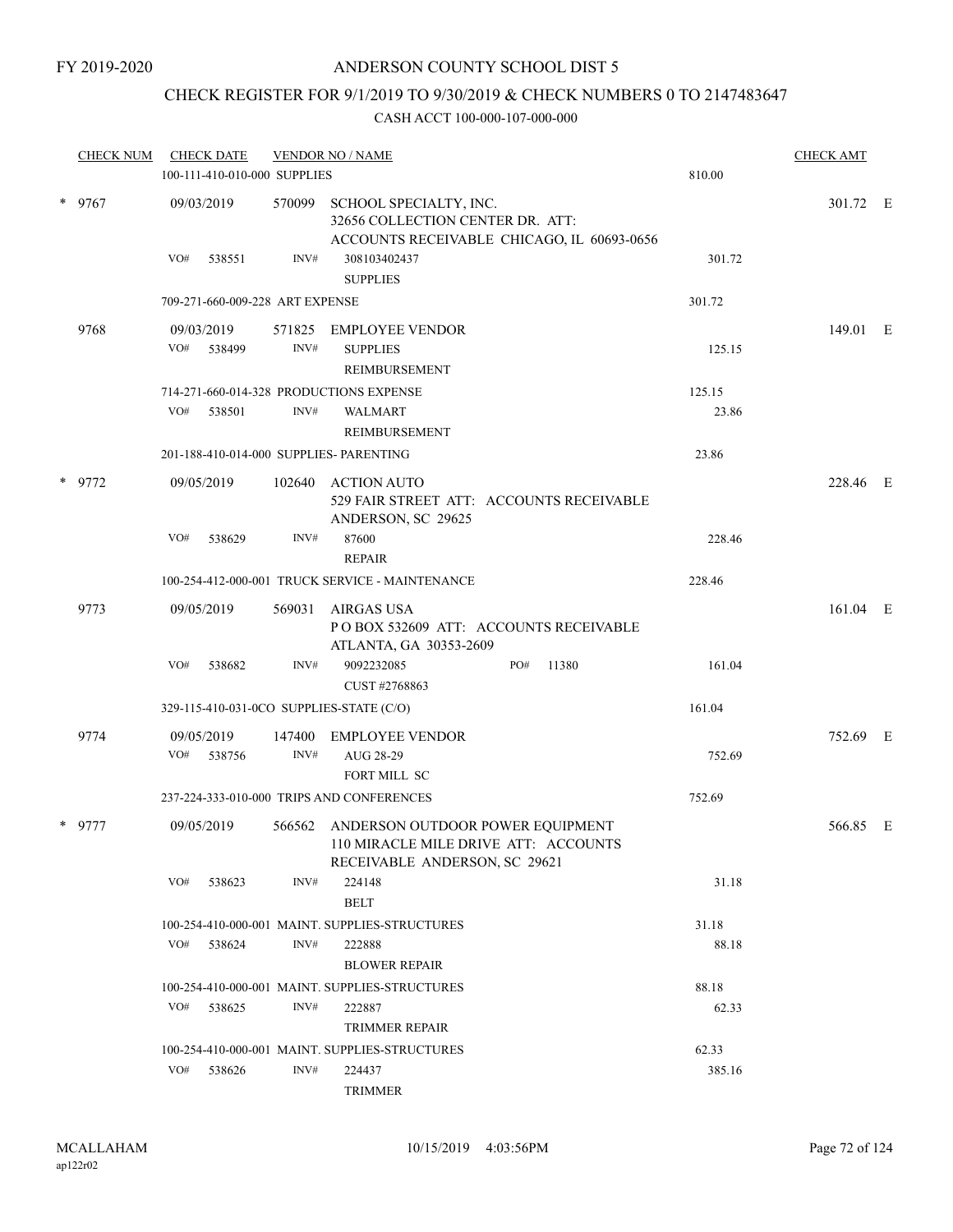### CHECK REGISTER FOR 9/1/2019 TO 9/30/2019 & CHECK NUMBERS 0 TO 2147483647

| <b>CHECK NUM</b> |            | <b>CHECK DATE</b><br>100-254-410-000-100 SMALL EQUIPMENT |        | <b>VENDOR NO / NAME</b>                                                                                   | 385.16 | <b>CHECK AMT</b> |  |
|------------------|------------|----------------------------------------------------------|--------|-----------------------------------------------------------------------------------------------------------|--------|------------------|--|
|                  |            |                                                          |        |                                                                                                           |        |                  |  |
| 9778             | 09/05/2019 |                                                          | 126675 | ATTAWAY INC<br>POBOX 302 ATT: ACCOUNTS RECEIVABLE<br>ANDERSON, SC 29622                                   |        | 1,174.00 E       |  |
|                  | VO#        | 538715                                                   | INV#   | 223532<br>NORTH POINTE                                                                                    | 304.95 |                  |  |
|                  |            | 100-111-410-013-000 SUPPLIES                             |        |                                                                                                           | 101.65 |                  |  |
|                  |            | 100-112-410-013-000 SUPPLIES                             |        |                                                                                                           | 101.65 |                  |  |
|                  |            | 100-113-410-013-000 SUPPLIES                             |        |                                                                                                           | 101.65 |                  |  |
|                  | VO#        | 538716                                                   | INV#   | 223417<br><b>NORTH POINTE</b>                                                                             | 869.05 |                  |  |
|                  |            | 100-111-410-013-000 SUPPLIES                             |        |                                                                                                           | 289.68 |                  |  |
|                  |            | 100-112-410-013-000 SUPPLIES                             |        |                                                                                                           | 289.68 |                  |  |
|                  |            | 100-113-410-013-000 SUPPLIES                             |        |                                                                                                           | 289.69 |                  |  |
| * 9782           | 09/05/2019 |                                                          |        | 567691 CARSON'S NUT-BOLT & TOOL CO, INC<br>P.O. BOX 3629 ATT: ACCOUNTS RECEIVABLE<br>GREENVILLE, SC 29608 |        | 100.79 E         |  |
|                  | VO#        | 538618                                                   | INV#   | 3832308<br><b>SUPPLIES</b>                                                                                | 100.79 |                  |  |
|                  |            |                                                          |        | 100-254-410-006-001 SUPPLIES - MAINTENANCE                                                                | 100.79 |                  |  |
| * 9787           | 09/05/2019 |                                                          | 187625 | <b>CPI</b><br>10850 W PARK PLACE SUITE 600 ATT:<br>ACCOUNTS RECEIVABLE MILWAUKEE, WI 53224                |        | 150.00 E         |  |
|                  | VO#        | 538717                                                   | INV#   | 0139958<br>CUST #1350729                                                                                  | 150.00 |                  |  |
|                  |            |                                                          |        | 809-224-333-000-000 TRIPS AND CONFERENCES                                                                 | 150.00 |                  |  |
|                  |            |                                                          |        |                                                                                                           |        |                  |  |
| 9788             | 09/05/2019 |                                                          | 187300 | CRESCENT SUPPLY CO, INC<br>POBOX 8798 ATT: ACCOUNTS RECEIVABLE<br>GREENVILLE, SC 29604                    |        | 1,315.51 E       |  |
|                  | VO#        | 538610                                                   | INV#   | 397139<br><b>SUPPLIES</b>                                                                                 | 41.48  |                  |  |
|                  |            |                                                          |        | 100-254-410-003-400 HVAC/ELECTRICAL/PLUMBING                                                              | 41.48  |                  |  |
|                  | VO#        | 538611                                                   | INV#   | 397141<br><b>SUPPLIES</b>                                                                                 | 64.01  |                  |  |
|                  |            |                                                          |        | 100-254-410-000-001 MAINT. SUPPLIES-STRUCTURES                                                            | 35.04  |                  |  |
|                  |            |                                                          |        | 100-254-410-003-400 HVAC/ELECTRICAL/PLUMBING                                                              | 28.97  |                  |  |
|                  | VO#        | 538612                                                   | INV#   | 397143<br><b>SUPPLIES</b>                                                                                 | 110.25 |                  |  |
|                  |            |                                                          |        | 100-254-410-005-400 HVAC/ELECTRICAL/PLUMBING                                                              | 22.05  |                  |  |
|                  |            |                                                          |        | 100-254-410-006-400 HVAC/ELECTRICAL/PLUMBING                                                              | 22.05  |                  |  |
|                  |            |                                                          |        | 100-254-410-009-400 HVAC/ELECTRICAL/PLUMBING                                                              | 22.05  |                  |  |
|                  |            |                                                          |        | 100-254-410-010-400 HVAC/ELECTRICAL/PLUMBING                                                              | 22.05  |                  |  |
|                  |            |                                                          |        | 100-254-410-011-400 HVAC/ELECTRICAL/PLUMBING                                                              | 22.05  |                  |  |
|                  | VO#        | 538613                                                   | INV#   | 397144                                                                                                    | 94.50  |                  |  |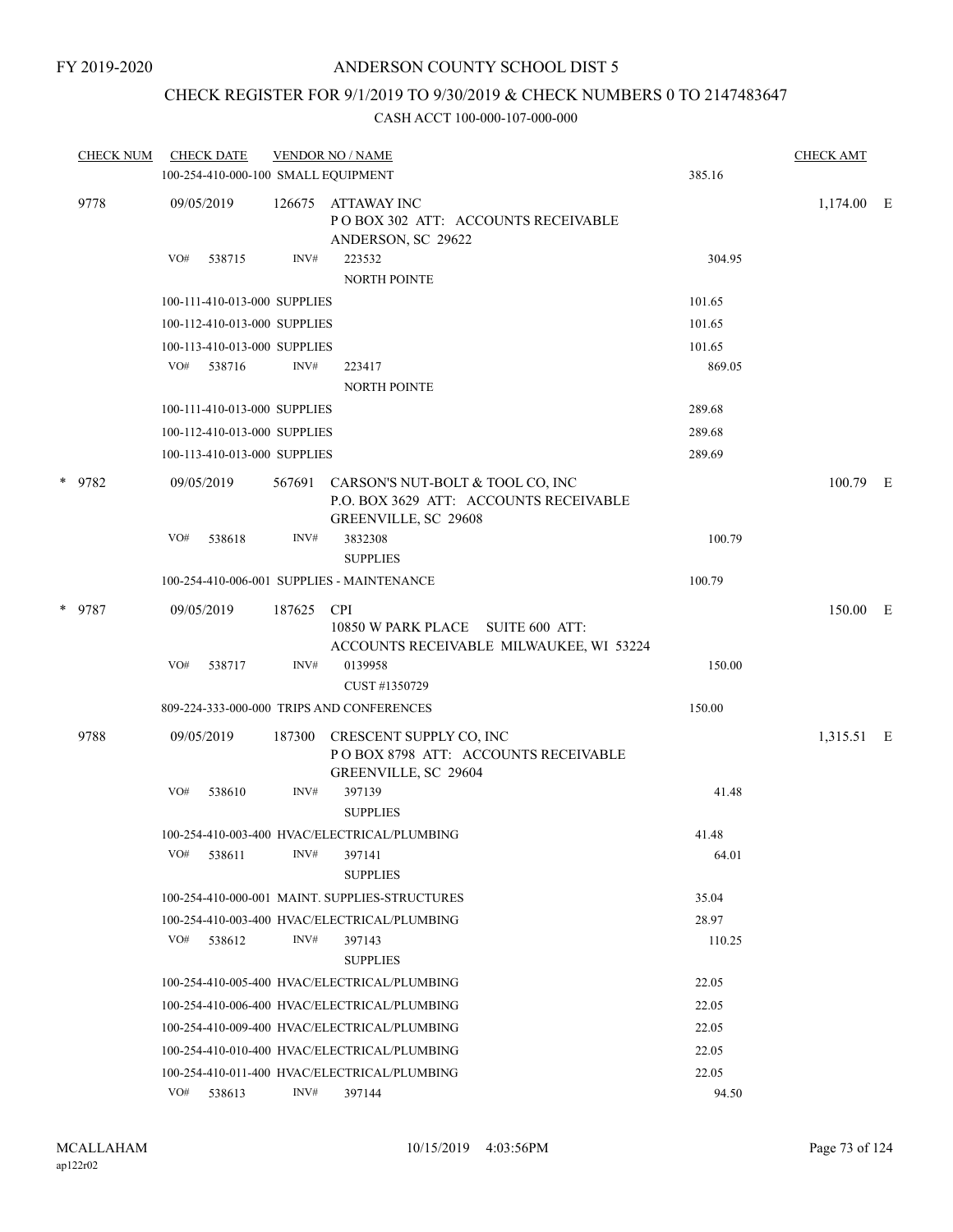FY 2019-2020

### ANDERSON COUNTY SCHOOL DIST 5

### CHECK REGISTER FOR 9/1/2019 TO 9/30/2019 & CHECK NUMBERS 0 TO 2147483647

| <b>CHECK NUM</b> |     | <b>CHECK DATE</b>    |                | <b>VENDOR NO / NAME</b>                                                                    |        | <b>CHECK AMT</b> |  |
|------------------|-----|----------------------|----------------|--------------------------------------------------------------------------------------------|--------|------------------|--|
|                  |     |                      |                | <b>SUPPLIES</b>                                                                            |        |                  |  |
|                  |     |                      |                | 100-254-410-002-400 HVAC/ELECTRICAL/PLUMBING                                               | 94.50  |                  |  |
|                  | VO# | 538614               | INV#           | 397026<br><b>SUPPLIES</b>                                                                  | 4.72   |                  |  |
|                  |     |                      |                | 100-254-410-005-400 HVAC/ELECTRICAL/PLUMBING                                               | 4.72   |                  |  |
|                  |     | VO# 538615           | INV#           | 397145<br><b>SUPPLIES</b>                                                                  | 70.88  |                  |  |
|                  |     |                      |                | 100-254-410-002-400 HVAC/ELECTRICAL/PLUMBING                                               | 35.44  |                  |  |
|                  |     |                      |                | 100-254-410-003-400 HVAC/ELECTRICAL/PLUMBING                                               | 35.44  |                  |  |
|                  | VO# | 538616               | INV#           | 397142<br><b>SUPPLIES</b>                                                                  | 682.50 |                  |  |
|                  |     |                      |                | 100-254-410-003-400 HVAC/ELECTRICAL/PLUMBING                                               | 682.50 |                  |  |
|                  | VO# | 538617               | INV#           | 397146<br><b>SUPPLIES</b>                                                                  | 247.17 |                  |  |
|                  |     |                      |                | 100-254-410-003-400 HVAC/ELECTRICAL/PLUMBING                                               | 123.17 |                  |  |
|                  |     |                      |                | 100-254-410-008-400 HVAC/ELECTRICAL/PLUMBING                                               | 124.00 |                  |  |
| * 9790           |     | 09/05/2019           |                | 213300 EBS, INC<br>615 EAST RIVER STREET ATT: ACCOUNTS<br>RECEIVABLE ANDERSON, SC 29624    |        | 148.49 E         |  |
|                  | VO# | 538605               | INV#           | 105672<br>REKEY                                                                            | 33.64  |                  |  |
|                  |     |                      |                | 100-254-410-002-001 SUPPLIES - MAINTENANCE                                                 | 33.64  |                  |  |
|                  | VO# | 538606               | INV#           | 105668<br><b>LOCK</b>                                                                      | 74.85  |                  |  |
|                  |     |                      |                | 100-254-410-005-001 SUPPLIES - MAINTENANCE                                                 | 74.85  |                  |  |
|                  | VO# | 538607               | INV#           | 105673<br>REKEY                                                                            | 40.00  |                  |  |
|                  |     |                      |                | 100-254-323-008-001 CONTRACTED SERVICES                                                    | 40.00  |                  |  |
| 9791             | VO# | 09/05/2019<br>538679 | 573271<br>INV# | <b>EMPLOYEE VENDOR</b><br>AUG 28-29                                                        | 168.96 | 168.96 E         |  |
|                  |     |                      |                | FORT MILL SC                                                                               |        |                  |  |
|                  |     |                      |                | 264-224-333-019-000 PD/ TRIPS AND CONFERENCES                                              | 168.96 |                  |  |
| 9792             |     | 09/05/2019           | 566171         | EMPLOYMENT SCREENING, INC<br>PO BOX 410442 ATT: ACCOUNTS RECEIVABLE<br>CHARLOTTE, NC 28241 |        | 189.00 E         |  |
|                  | VO# | 538719               | INV#           | ANDER5090419-1<br>AUGUST 2019                                                              | 189.00 |                  |  |
|                  |     |                      |                | 100-264-312-000-000 PURCHASED SERVICES                                                     | 189.00 |                  |  |
| 9793             |     | 09/05/2019           | 574586         | <b>EMPLOYEE VENDOR</b>                                                                     |        | 385.66 E         |  |
|                  | VO# | 538674               | INV#           | AUG 28-29<br>FORT MILL SC                                                                  | 385.66 |                  |  |
|                  |     |                      |                | 264-224-333-002-000 PD/ TRIPS AND CONFERENCES                                              | 385.66 |                  |  |
| 9794             |     | 09/05/2019           |                | 237555 FORMS & SUPPLY                                                                      |        | 14,854.56 E      |  |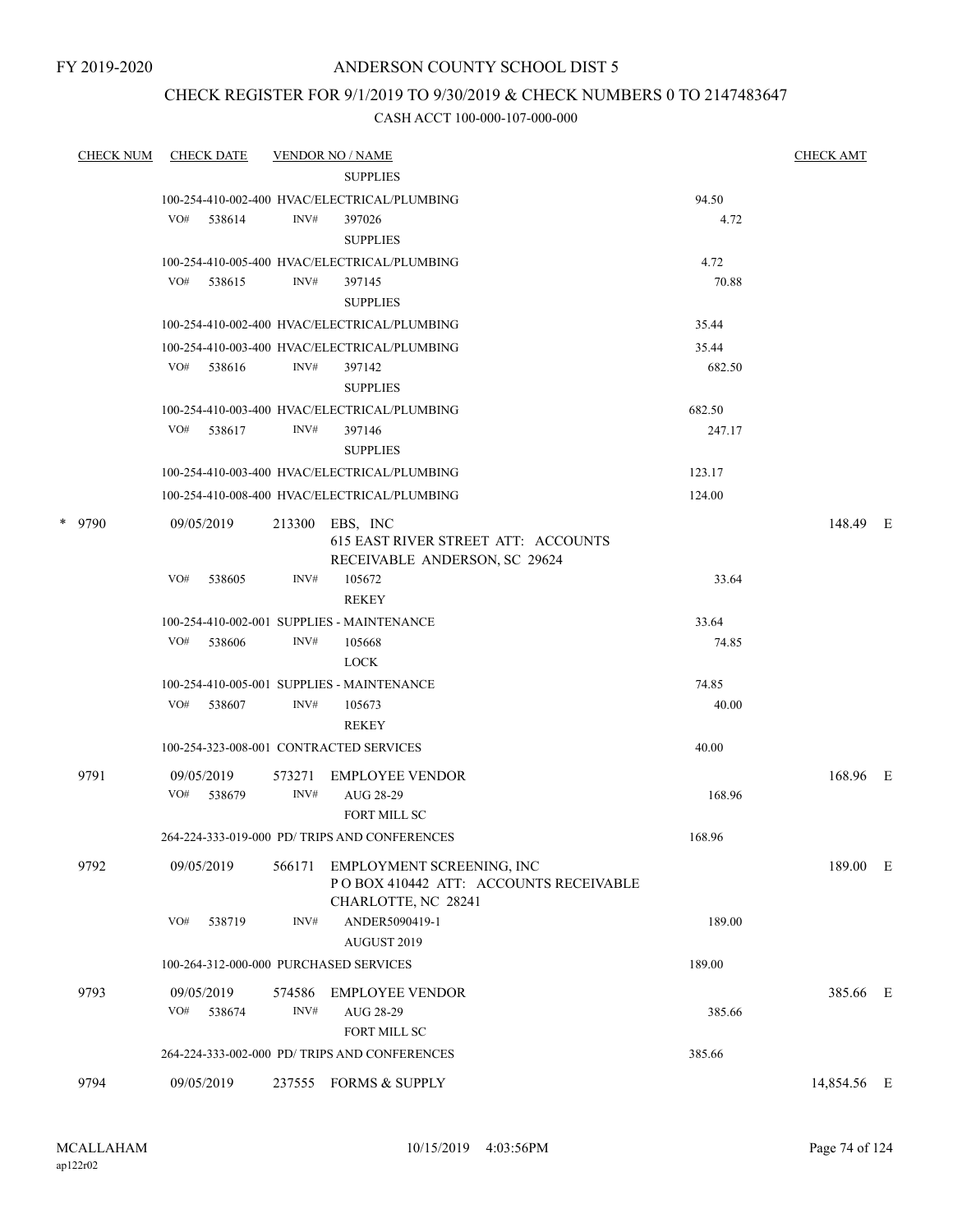### CHECK REGISTER FOR 9/1/2019 TO 9/30/2019 & CHECK NUMBERS 0 TO 2147483647

| <b>CHECK NUM</b> |     | <b>CHECK DATE</b> |                                   | <b>VENDOR NO / NAME</b>                              |     |       |          | <b>CHECK AMT</b> |  |
|------------------|-----|-------------------|-----------------------------------|------------------------------------------------------|-----|-------|----------|------------------|--|
|                  |     |                   |                                   | PO BOX 563953 ATT: ACCOUNTS RECEIVABLE               |     |       |          |                  |  |
|                  |     |                   |                                   | CHARLOTTE, NC 28256                                  |     |       |          |                  |  |
|                  | VO# | 538604            | INV#                              | 5107751                                              |     |       | 1,355.60 |                  |  |
|                  |     |                   |                                   | <b>SUPPLIES</b>                                      |     |       |          |                  |  |
|                  |     |                   | 397-112-410-011-000 SUPPLIES      |                                                      |     |       | 1,355.60 |                  |  |
|                  | VO# | 538689            | INV#                              | 5115029                                              |     |       | 394.08   |                  |  |
|                  |     |                   |                                   | <b>SUPPLIES</b>                                      |     |       |          |                  |  |
|                  |     |                   | 100-233-410-013-000 SUPPLIES      |                                                      |     |       | 297.63   |                  |  |
|                  |     |                   |                                   | 713-271-660-013-201 MISCELLANEOUS EXPENSE            |     |       | 96.45    |                  |  |
|                  |     | VO# 538721        | INV#                              | 5111634                                              | PO# | 11277 | 3,547.71 |                  |  |
|                  |     |                   |                                   | <b>FURNITURE</b>                                     |     |       |          |                  |  |
|                  |     |                   | 515-253-520-031-CAR CAREER CENTER |                                                      |     |       | 3,547.71 |                  |  |
|                  | VO# | 538722            | INV#                              | 5072000                                              | PO# | 11086 | 8,763.30 |                  |  |
|                  |     |                   |                                   | <b>FURNITURE</b>                                     |     |       |          |                  |  |
|                  |     |                   | 397-114-410-001-PLC SUPPLIES      |                                                      |     |       | 8,763.30 |                  |  |
|                  | VO# | 538761            | INV#                              | 5140950                                              | PO# | 11383 | 793.87   |                  |  |
|                  |     |                   |                                   | <b>SUPPLIES</b>                                      |     |       |          |                  |  |
|                  |     |                   | 201-112-490-011-000 COPIER COST   |                                                      |     |       | 793.87   |                  |  |
| * 9796           |     | 09/05/2019        | 564815                            | EMPLOYEE VENDOR                                      |     |       |          | 501.68 E         |  |
|                  |     | VO# 538758        | INV#                              | <b>AMAZON</b>                                        |     |       | 501.68   |                  |  |
|                  |     |                   |                                   | <b>REIMBURSEMENT</b>                                 |     |       |          |                  |  |
|                  |     |                   |                                   | 100-113-410-021-VEN SUPPLY-ADDT'L FOR LOST VENDING   |     |       | 501.68   |                  |  |
| 9797             |     | 09/05/2019        | 264114                            | HEINEMANN                                            |     |       |          | 8,438.78 E       |  |
|                  |     |                   |                                   | 15963 COLLECTIONS CENTER DRIVE ATT:                  |     |       |          |                  |  |
|                  |     |                   |                                   | ACCOUNTS RECEIVABLE CHICAGO, IL 60693                |     |       |          |                  |  |
|                  | VO# | 538723            | INV#                              | 7106489                                              | PO# | 11323 | 8,438.78 |                  |  |
|                  |     |                   |                                   | <b>MATERIALS</b>                                     |     |       |          |                  |  |
|                  |     |                   |                                   | 201-112-410-011-000 SUPPLIES AND MATERIALS           |     |       | 8,438.78 |                  |  |
| * 9803           |     | 09/05/2019        | 576152                            | EMPLOYEE VENDOR                                      |     |       |          | 123.22 E         |  |
|                  | VO# | 538680            | INV#                              | AUG 28-29                                            |     |       | 123.22   |                  |  |
|                  |     |                   |                                   | FORT MILL SC                                         |     |       |          |                  |  |
|                  |     |                   |                                   | 264-224-333-017-000 PD/ TRIPS AND CONFERENCES        |     |       | 123.22   |                  |  |
|                  |     |                   |                                   |                                                      |     |       |          |                  |  |
| * 9805           |     | 09/05/2019        | 564696                            | JOHNSTONE SUPPLY<br>POBOX 17466 GREENVILLE, SC 29606 |     |       |          | 872.46 E         |  |
|                  | VO# | 538598            | INV#                              | 4011574                                              |     |       | 18.85    |                  |  |
|                  |     |                   |                                   | <b>GLUE</b>                                          |     |       |          |                  |  |
|                  |     |                   |                                   | 100-254-410-001-400 HVAC/ELECTRICAL/PLUMBING         |     |       | 18.85    |                  |  |
|                  | VO# | 538599            | INV#                              | 4011420                                              |     |       | 711.39   |                  |  |
|                  |     |                   |                                   | <b>REPAIR PARTS</b>                                  |     |       |          |                  |  |
|                  |     |                   |                                   | 100-254-410-006-400 HVAC/ELECTRICAL/PLUMBING         |     |       | 711.39   |                  |  |
|                  |     | VO# 538600        | INV#                              | 4011487                                              |     |       | 32.99    |                  |  |
|                  |     |                   |                                   | <b>SHEET METAL</b>                                   |     |       |          |                  |  |
|                  |     |                   |                                   | 100-254-410-001-400 HVAC/ELECTRICAL/PLUMBING         |     |       | 32.99    |                  |  |
|                  | VO# | 538601            | INV#                              | 4011524                                              |     |       | 109.23   |                  |  |
|                  |     |                   |                                   |                                                      |     |       |          |                  |  |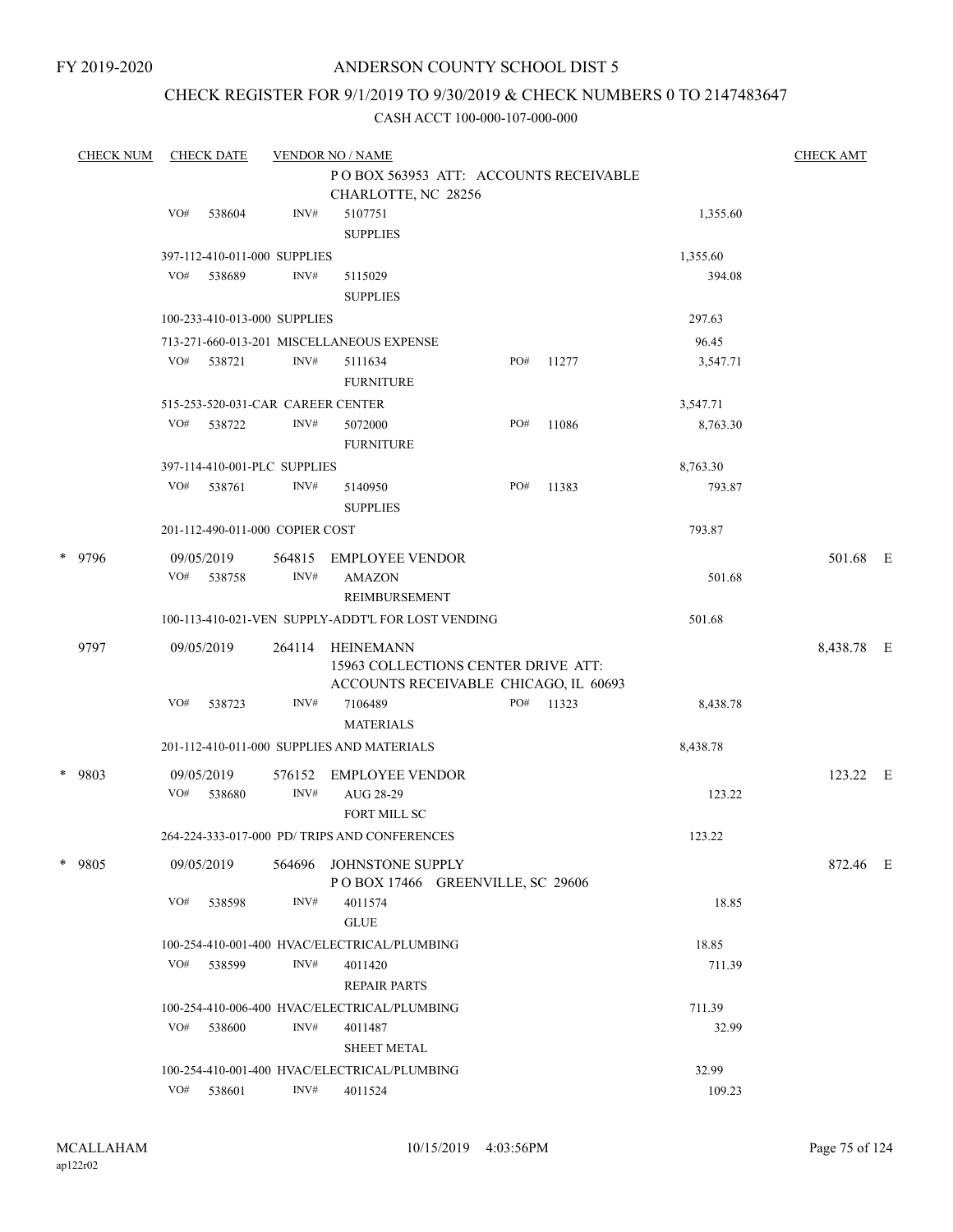### CHECK REGISTER FOR 9/1/2019 TO 9/30/2019 & CHECK NUMBERS 0 TO 2147483647

| <b>CHECK NUM</b> |     | <b>CHECK DATE</b>                 |                | <b>VENDOR NO / NAME</b>                                              |     |                                         |                | <b>CHECK AMT</b> |   |
|------------------|-----|-----------------------------------|----------------|----------------------------------------------------------------------|-----|-----------------------------------------|----------------|------------------|---|
|                  |     |                                   |                | <b>SUPPLIES</b>                                                      |     |                                         |                |                  |   |
|                  |     |                                   |                | 100-254-410-001-400 HVAC/ELECTRICAL/PLUMBING                         |     |                                         | 109.23         |                  |   |
| 9806             | VO# | 09/05/2019<br>538672              | 307650<br>INV# | <b>EMPLOYEE VENDOR</b><br><b>AUG 30</b><br><b>COLUMBIA</b>           |     |                                         | 145.00         | 145.00 E         |   |
|                  |     |                                   |                | 100-221-333-000-000 TRIPS AND CONFERENCES                            |     |                                         | 145.00         |                  |   |
| 9807             | VO# | 09/05/2019<br>538669              | 563964<br>INV# | <b>EMPLOYEE VENDOR</b><br><b>JULY 2019</b>                           |     |                                         | 24.24          | 124.05 E         |   |
|                  |     |                                   |                | <b>MILEAGE</b>                                                       |     |                                         |                |                  |   |
|                  | VO# | 538751                            | INV#           | 100-266-332-000-000 IN-DISTRICT TRAVEL<br>AUG 2019<br><b>MILEAGE</b> |     |                                         | 24.24<br>99.81 |                  |   |
|                  |     |                                   |                | 100-266-332-000-000 IN-DISTRICT TRAVEL                               |     |                                         | 94.59          |                  |   |
|                  |     |                                   |                | 131-266-332-031-000 IN-DISTRICT TRAVEL                               |     |                                         | 5.22           |                  |   |
| * 9813           |     | 09/05/2019                        |                | 568354 MCKAY, ZORN & ASSOCIATES, PA<br>29625                         |     | 110 FEDERAL STREET STE 5-C ANDERSON, SC |                | 4,418.13 E       |   |
|                  | VO# | 538762                            | INV#           | 1465.0719<br>PROJ #1465                                              |     |                                         | 4,418.13       |                  |   |
|                  |     |                                   |                | 515-253-520-000-ART FINE ARTS CENTER                                 |     |                                         | 4,418.13       |                  |   |
| * 9816           |     | 09/05/2019                        | 570395         | NETWORK CONTROLS & ELECTRIC, INC<br><b>GREER, SC 29650</b>           |     | 136 JOHNS ROAD ATT: ACCOUNTS RECEIVABLE |                | 25,238.39 E      |   |
|                  | VO# | 538694                            | INV#           | 23498<br>AIT                                                         | PO# | 99858                                   | 25,238.39      |                  |   |
|                  |     | 515-253-520-031-CAR CAREER CENTER |                |                                                                      |     |                                         | 25,238.39      |                  |   |
| 9817             |     | 09/05/2019                        | 389900         | OFFICE DEPOT<br>POBOX 1413 CHARLOTTE, NC 28201-1413                  |     |                                         |                | 3,049.01         | E |
|                  | VO# | 538695                            | INV#           | 363661907001<br><b>SUPPLIES</b>                                      |     |                                         | 310.11         |                  |   |
|                  |     | 100-223-410-003-000 SUPPLIES      |                |                                                                      |     |                                         | 310.11         |                  |   |
|                  | VO# | 538696                            | INV#           | 363661766001<br><b>SUPPLIES</b>                                      |     |                                         | 171.18         |                  |   |
|                  |     | 100-223-410-003-000 SUPPLIES      |                |                                                                      |     |                                         | 171.18         |                  |   |
|                  |     | VO# 538697                        | INV#           | 362525124001<br><b>SUPPLIES</b>                                      |     |                                         | 310.09         |                  |   |
|                  |     |                                   |                | 713-271-660-013-256 FUNDRAISERS EXPENSE                              |     |                                         | 310.09         |                  |   |
|                  | VO# | 538698                            | INV#           | 362084904001<br><b>SUPPLIES</b>                                      |     |                                         | 459.38         |                  |   |
|                  |     |                                   |                | 713-271-660-013-201 MISCELLANEOUS EXPENSE                            |     |                                         | 459.38         |                  |   |
|                  | VO# | 538699                            | INV#           | 358496065001<br><b>SUPPLIES</b>                                      |     |                                         | 136.55         |                  |   |
|                  |     |                                   |                | 713-271-660-013-201 MISCELLANEOUS EXPENSE                            |     |                                         | 136.55         |                  |   |
|                  |     | VO# 538732                        | INV#           | 362085444001                                                         |     |                                         | 85.80          |                  |   |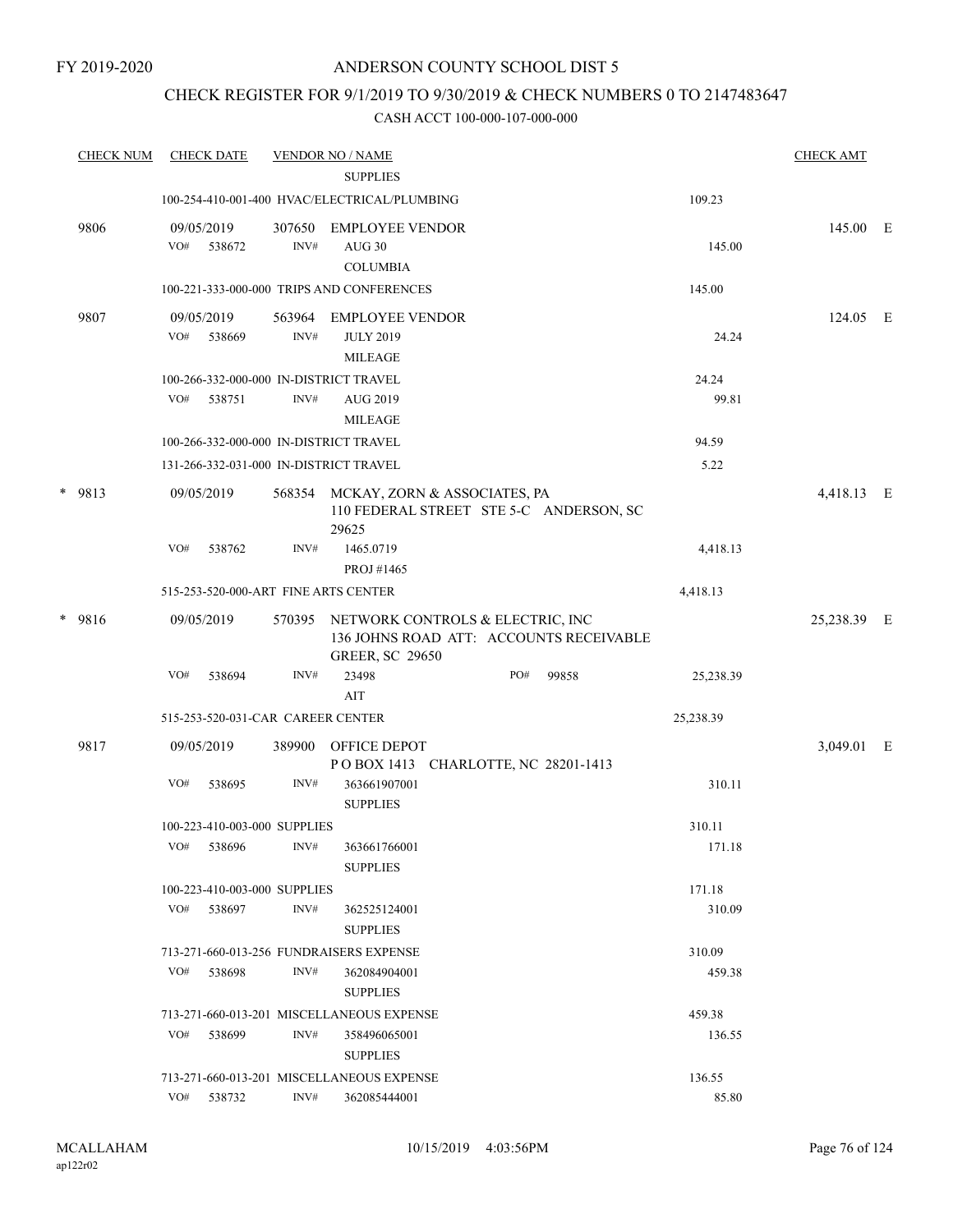FY 2019-2020

### ANDERSON COUNTY SCHOOL DIST 5

### CHECK REGISTER FOR 9/1/2019 TO 9/30/2019 & CHECK NUMBERS 0 TO 2147483647

| <b>CHECK NUM</b> |     | <b>CHECK DATE</b>            |        | <b>VENDOR NO / NAME</b>                                    |     |       |          | <b>CHECK AMT</b> |  |
|------------------|-----|------------------------------|--------|------------------------------------------------------------|-----|-------|----------|------------------|--|
|                  |     |                              |        | <b>SUPPLIES</b>                                            |     |       |          |                  |  |
|                  |     | 100-233-410-013-000 SUPPLIES |        |                                                            |     |       | 85.80    |                  |  |
|                  | VO# | 538733                       | INV#   | 358740562001                                               |     |       | 58.20    |                  |  |
|                  |     |                              |        | <b>SUPPLIES</b>                                            |     |       |          |                  |  |
|                  |     | 100-112-410-013-000 SUPPLIES |        |                                                            |     |       | 58.20    |                  |  |
|                  |     | VO# 538734                   | INV#   | 358741438001                                               |     |       | 11.20    |                  |  |
|                  |     |                              |        | <b>SUPPLIES</b>                                            |     |       |          |                  |  |
|                  |     | 100-112-410-013-000 SUPPLIES |        |                                                            |     |       | 11.20    |                  |  |
|                  | VO# | 538735                       | INV#   | 366669311001                                               | PO# | 11406 | 1,506.50 |                  |  |
|                  |     |                              |        | <b>SUPPLIES</b>                                            |     |       |          |                  |  |
|                  |     | 100-113-410-006-000 SUPPLIES |        |                                                            |     |       | 1,506.50 |                  |  |
| 9818             |     | 09/05/2019                   | 391100 | OLD STONE TRACTOR CO, INC                                  |     |       |          | 989.96 E         |  |
|                  |     |                              |        | PO BOX 13565 ATT: ACCOUNTS RECEIVABLE                      |     |       |          |                  |  |
|                  |     |                              |        | ANDERSON, SC 29624                                         |     |       |          |                  |  |
|                  | VO# | 538586                       | INV#   | CT02713                                                    |     |       | 58.03    |                  |  |
|                  |     |                              |        | <b>REPAIR PARTS</b>                                        |     |       |          |                  |  |
|                  |     |                              |        | 100-254-410-000-001 MAINT. SUPPLIES-STRUCTURES             |     |       | 58.03    |                  |  |
|                  | VO# | 538588                       | INV#   | CT02778                                                    |     |       | 601.47   |                  |  |
|                  |     |                              |        | <b>REPAIR PARTS</b>                                        |     |       |          |                  |  |
|                  |     |                              |        | 100-254-410-000-001 MAINT. SUPPLIES-STRUCTURES             |     |       | 601.47   |                  |  |
|                  | VO# | 538589                       | INV#   | W037770                                                    |     |       | 201.69   |                  |  |
|                  |     |                              |        | <b>MOWER REPAIR</b>                                        |     |       |          |                  |  |
|                  |     |                              |        | 100-254-410-000-001 MAINT. SUPPLIES-STRUCTURES             |     |       | 201.69   |                  |  |
|                  | VO# | 538590                       | INV#   | CT02809                                                    |     |       | 128.77   |                  |  |
|                  |     |                              |        | <b>TIRE</b>                                                |     |       |          |                  |  |
|                  |     |                              |        | 100-254-410-000-001 MAINT. SUPPLIES-STRUCTURES             |     |       | 128.77   |                  |  |
| * 9822           |     | 09/05/2019                   | 571705 | EMPLOYEE VENDOR                                            |     |       |          | 111.00 E         |  |
|                  |     | VO# 538759                   | INV#   | <b>SUBSCRIPTIONS</b>                                       |     |       | 111.00   |                  |  |
|                  |     |                              |        | REIMBURSEMENT                                              |     |       |          |                  |  |
|                  |     |                              |        | 100-113-410-021-VEN SUPPLY-ADDT'L FOR LOST VENDING         |     |       | 111.00   |                  |  |
| * 9824           |     | 09/05/2019                   |        | 394675 PIP PRINTING                                        |     |       |          | 2,116.67 E       |  |
|                  |     |                              |        | 1005 NORTH FANT STREET ATT: ACCOUNTS                       |     |       |          |                  |  |
|                  |     |                              |        | RECEIVABLE ANDERSON, SC 29621                              |     |       |          |                  |  |
|                  | VO# | 538701                       | INV#   | 99320                                                      |     |       | 2,116.67 |                  |  |
|                  |     |                              |        | NEW PROSPECT                                               |     |       |          |                  |  |
|                  |     | 100-112-410-010-000 SUPPLIES |        |                                                            |     |       | 2,116.67 |                  |  |
| 9825             |     | 09/05/2019                   | 574513 | <b>EMPLOYEE VENDOR</b>                                     |     |       |          | 170.75 E         |  |
|                  | VO# | 538666                       | INV#   | AUG 2019                                                   |     |       | 170.75   |                  |  |
|                  |     |                              |        | <b>MILEAGE</b>                                             |     |       |          |                  |  |
|                  |     | 100-221-332-000-000 TRAVEL   |        |                                                            |     |       | 170.75   |                  |  |
|                  |     |                              |        |                                                            |     |       |          |                  |  |
| * 9827           |     | 09/05/2019                   | 570099 | SCHOOL SPECIALTY, INC.<br>32656 COLLECTION CENTER DR. ATT: |     |       |          | 280.91 E         |  |
|                  |     |                              |        | ACCOUNTS RECEIVABLE CHICAGO, IL 60693-0656                 |     |       |          |                  |  |
|                  | VO# | 538740                       | INV#   | 208123608993                                               | PO# | 11328 | 280.91   |                  |  |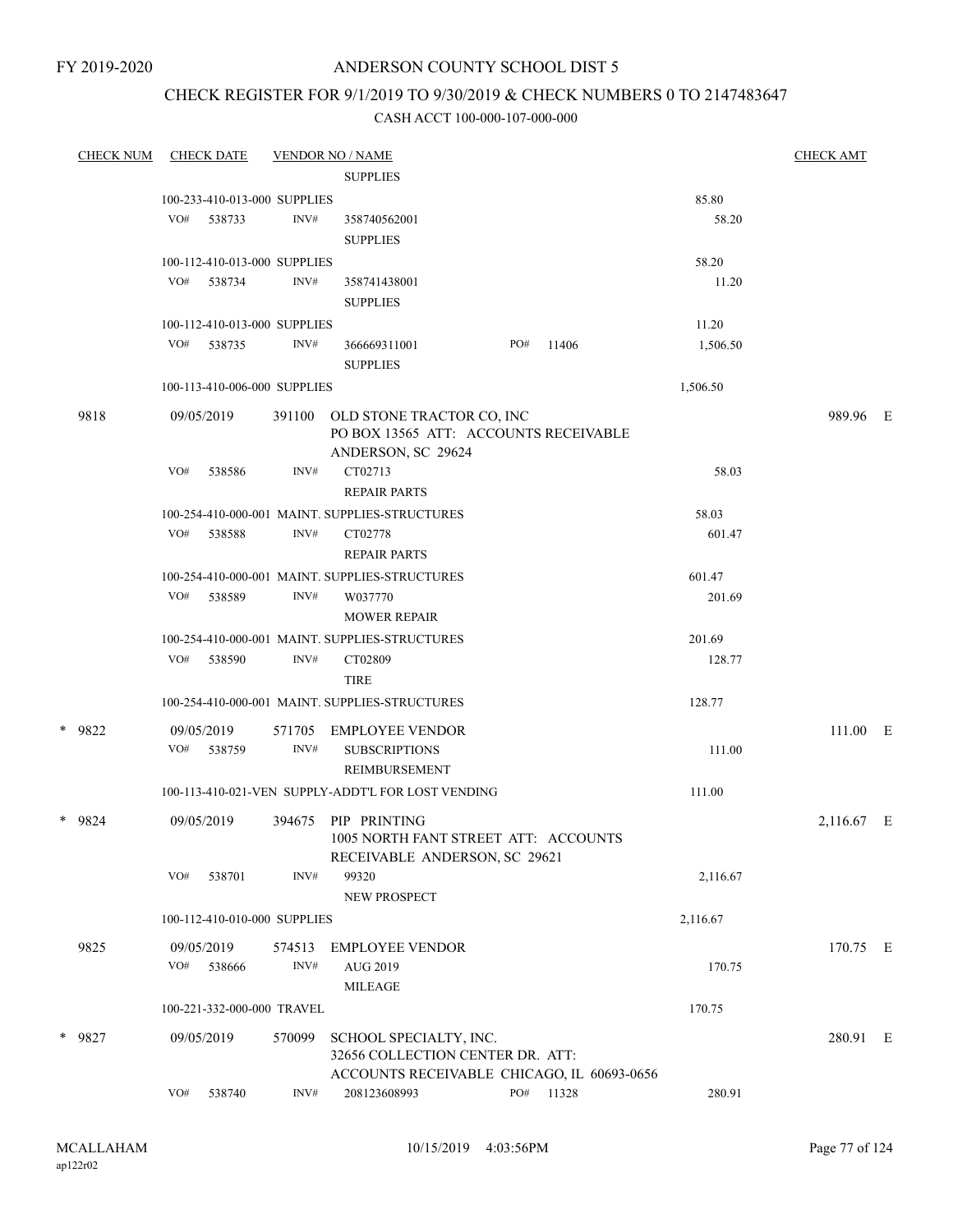FY 2019-2020

### ANDERSON COUNTY SCHOOL DIST 5

### CHECK REGISTER FOR 9/1/2019 TO 9/30/2019 & CHECK NUMBERS 0 TO 2147483647

| <b>CHECK NUM</b> | <b>CHECK DATE</b> |                                    | <b>VENDOR NO / NAME</b>                                                                         |     |           |          | <b>CHECK AMT</b> |  |
|------------------|-------------------|------------------------------------|-------------------------------------------------------------------------------------------------|-----|-----------|----------|------------------|--|
|                  |                   |                                    | <b>MATERIALS</b>                                                                                |     |           |          |                  |  |
|                  |                   | 100-112-410-017-000 SUPPLIES       |                                                                                                 |     |           | 280.91   |                  |  |
| 9828             | 09/05/2019        | 570059                             | <b>SHARP BUSINESS SYSTEMS</b><br>DEPT 1216 PO BOX 121216 DALLAS, TX<br>75312-1216               |     |           |          | 447.10 E         |  |
|                  | VO#<br>538704     | INV#                               | 9002173422<br><b>COPIES</b>                                                                     |     |           | 319.13   |                  |  |
|                  |                   |                                    | 124-114-445-024-000 TECHNOLOGY SUPPLIES                                                         |     |           | 319.13   |                  |  |
|                  | VO#<br>538705     | INV#                               | 900173427<br><b>COPIES</b>                                                                      |     |           | 2.58     |                  |  |
|                  |                   | 131-115-410-031-000 SUPPLIES       |                                                                                                 |     |           | 2.58     |                  |  |
|                  | VO#<br>538706     | INV#                               | 9002173441<br><b>COPIES</b>                                                                     |     |           | 1.57     |                  |  |
|                  |                   | 131-115-410-031-000 SUPPLIES       |                                                                                                 |     |           | 1.57     |                  |  |
|                  | VO#<br>538707     | INV#                               | 9002173428<br><b>COPIES</b>                                                                     |     |           | 85.02    |                  |  |
|                  |                   | 131-115-410-031-000 SUPPLIES       |                                                                                                 |     |           | 85.02    |                  |  |
|                  | VO#<br>538708     | INV#                               | 9002177990<br><b>COPIES</b>                                                                     |     |           | 38.80    |                  |  |
|                  |                   | 713-271-660-013-362 COPIER EXPENSE |                                                                                                 |     |           | 38.80    |                  |  |
| * 9833           | 09/05/2019        | 504870                             | THYSSENKRUPP ELEVATOR CORP<br>PO BOX 3796 CAROL STREAM, IL 60132-3796                           |     |           |          | 1,269.16 E       |  |
|                  | VO#<br>538744     | INV#                               | 3004703231<br><b>WESTSIDE</b>                                                                   |     | PO# 11402 | 634.58   |                  |  |
|                  |                   |                                    | 100-254-323-003-600 MAINTENANCE SERVICES                                                        |     |           | 634.58   |                  |  |
|                  | VO#<br>538745     | INV#                               | 3004700720<br><b>WESTSIDE</b>                                                                   | PO# | 11400     | 634.58   |                  |  |
|                  |                   |                                    | 100-254-323-003-600 MAINTENANCE SERVICES                                                        |     |           | 634.58   |                  |  |
| 9834             | 09/05/2019        | 525400                             | EMPLOYEE VENDOR                                                                                 |     |           |          | 279.82 E         |  |
|                  | VO#<br>538673     | INV#                               | AUG 28-29<br>FORT MILL SC                                                                       |     |           | 279.82   |                  |  |
|                  |                   |                                    | 264-224-333-011-000 PD/ TRIPS AND CONFERENCES                                                   |     |           | 279.82   |                  |  |
| 9835             | 09/05/2019        | 529000                             | WEST ANDERSON WATER COMPANY<br>504 HWY 187 SOUTH ATT: ACCOUNTS<br>RECEIVABLE ANDERSON, SC 29626 |     |           |          | 5,743.00 E       |  |
|                  | VO#<br>538772     | INV#                               | 5438 & 6473<br><b>WATER &amp; SEWER</b>                                                         |     |           | 5,743.00 |                  |  |
|                  |                   |                                    | 100-254-470-008-000 ENERGY-ELECTRICITY & WATER                                                  |     |           | 2,147.25 |                  |  |
|                  |                   |                                    | 100-254-470-010-000 ENERGY-ELECTRICITY & WATER                                                  |     |           | 3,595.75 |                  |  |
| * 9837           | 09/05/2019        | 532300                             | WHITE JONES ACE HARDWARE<br>POBOX 13012 ATT: ACCOUNTS RECEIVABLE<br>ANDERSON, SC 29624          |     |           |          | 240.00 E         |  |
|                  | VO#<br>538559     | INV#                               | 399762<br><b>SUPPLIES</b>                                                                       |     |           | 24.80    |                  |  |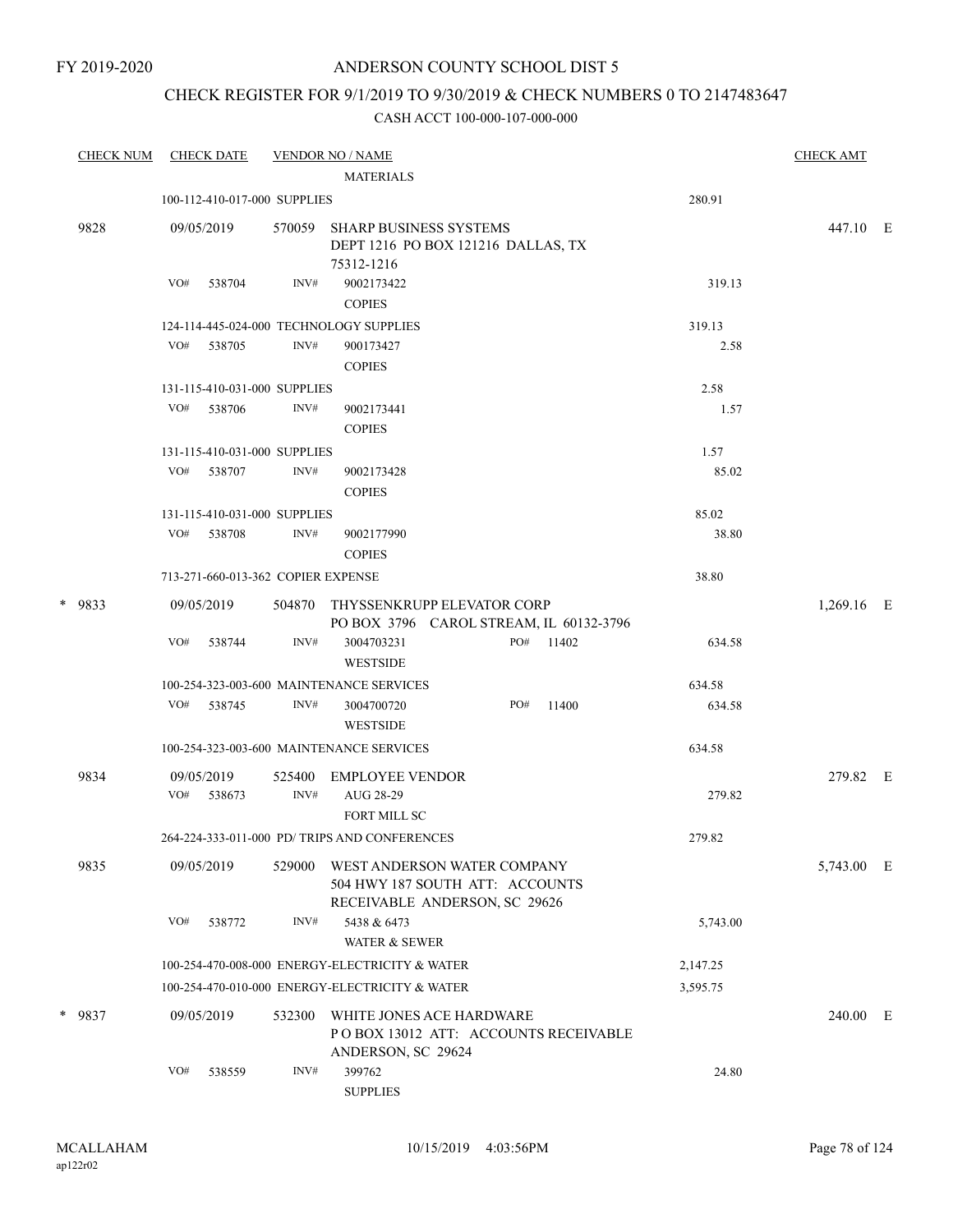# CHECK REGISTER FOR 9/1/2019 TO 9/30/2019 & CHECK NUMBERS 0 TO 2147483647

| <b>CHECK NUM</b> |     | <b>CHECK DATE</b>                 |        | <b>VENDOR NO / NAME</b>                                                                                 |     |                                       |        | <b>CHECK AMT</b> |  |
|------------------|-----|-----------------------------------|--------|---------------------------------------------------------------------------------------------------------|-----|---------------------------------------|--------|------------------|--|
|                  |     | 100-254-410-000-400 HVAC SUPPLIES |        |                                                                                                         |     |                                       | 24.80  |                  |  |
|                  |     | VO# 538560                        | INV#   | 884391<br><b>SUPPLIES</b>                                                                               |     |                                       | 5.85   |                  |  |
|                  |     |                                   |        | 100-254-410-003-400 HVAC/ELECTRICAL/PLUMBING                                                            |     |                                       | 5.85   |                  |  |
|                  | VO# | 538561                            | INV#   | 884440                                                                                                  |     |                                       | 15.53  |                  |  |
|                  |     |                                   |        | <b>SUPPLIES</b>                                                                                         |     |                                       |        |                  |  |
|                  |     |                                   |        | 100-254-410-001-400 HVAC/ELECTRICAL/PLUMBING                                                            |     |                                       | 15.53  |                  |  |
|                  |     | VO# 538562                        | INV#   | 884474                                                                                                  |     |                                       | 10.20  |                  |  |
|                  |     |                                   |        | <b>SUPPLIES</b>                                                                                         |     |                                       |        |                  |  |
|                  |     | 100-254-410-000-400 HVAC SUPPLIES |        |                                                                                                         |     |                                       | 10.20  |                  |  |
|                  |     | VO# 538563                        | INV#   | 884470                                                                                                  |     |                                       | 40.29  |                  |  |
|                  |     |                                   |        | <b>SUPPLIES</b>                                                                                         |     |                                       |        |                  |  |
|                  |     |                                   |        | 100-254-410-003-400 HVAC/ELECTRICAL/PLUMBING                                                            |     |                                       | 40.29  |                  |  |
|                  |     | VO# 538564                        | INV#   | 884533                                                                                                  |     |                                       | 77.41  |                  |  |
|                  |     |                                   |        | <b>SUPPLIES</b>                                                                                         |     |                                       |        |                  |  |
|                  |     |                                   |        | 100-254-410-000-001 MAINT. SUPPLIES-STRUCTURES                                                          |     |                                       | 37.39  |                  |  |
|                  |     |                                   |        | 100-254-410-012-400 HVAC/ELECTRICAL/PLUMBING                                                            |     |                                       | 40.02  |                  |  |
|                  |     | VO# 538565                        | INV#   | 399741                                                                                                  |     |                                       | 29.87  |                  |  |
|                  |     |                                   |        | <b>SUPPLIES</b>                                                                                         |     |                                       |        |                  |  |
|                  |     | 100-254-410-006-000 SUPPLIES      |        |                                                                                                         |     |                                       | 29.87  |                  |  |
|                  |     | VO# 538566                        | INV#   | 399868                                                                                                  |     |                                       | 13.45  |                  |  |
|                  |     |                                   |        | <b>SUPPLIES</b>                                                                                         |     |                                       |        |                  |  |
|                  |     |                                   |        | 100-254-410-000-001 MAINT. SUPPLIES-STRUCTURES                                                          |     |                                       | 13.45  |                  |  |
|                  |     | VO# 538567                        | INV#   | 399798                                                                                                  |     |                                       | 10.81  |                  |  |
|                  |     |                                   |        | <b>SUPPLIES</b>                                                                                         |     |                                       |        |                  |  |
|                  |     |                                   |        | 100-254-410-023-001 SUPPLIES-MAINTENANCE                                                                |     |                                       | 10.81  |                  |  |
|                  |     | VO# 538568                        | INV#   | 884419                                                                                                  |     |                                       | 11.79  |                  |  |
|                  |     |                                   |        | <b>SUPPLIES</b>                                                                                         |     |                                       |        |                  |  |
|                  |     | 515-253-520-031-CAR CAREER CENTER |        |                                                                                                         |     |                                       | 11.79  |                  |  |
| * 9840           |     | 09/10/2019                        |        | 572731 ACCO BRANDS USA LLC<br>PO BOX 203412 DALLAS, TX 75320-3412                                       |     |                                       |        | 514.23 E         |  |
|                  | VO# | 538806                            | INV#   | 566006                                                                                                  |     |                                       | 514.23 |                  |  |
|                  |     |                                   |        | <b>SOUTHWOOD</b>                                                                                        |     |                                       |        |                  |  |
|                  |     |                                   |        | 100-113-410-021-VEN SUPPLY-ADDT'L FOR LOST VENDING                                                      |     |                                       | 514.23 |                  |  |
| 9841             |     | 09/10/2019                        | 569031 | AIRGAS USA<br>ATLANTA, GA 30353-2609                                                                    |     | POBOX 532609 ATT: ACCOUNTS RECEIVABLE |        | 603.31 E         |  |
|                  | VO# | 538809                            | INV#   | 9092232086<br><b>SUPPLIES</b>                                                                           | PO# | 11380                                 | 603.31 |                  |  |
|                  |     |                                   |        | 329-115-410-031-0CO SUPPLIES-STATE (C/O)                                                                |     |                                       | 603.31 |                  |  |
|                  |     |                                   |        |                                                                                                         |     |                                       |        |                  |  |
| 9842             |     | 09/10/2019                        | 114225 | ANDERSON RESTAURANT EQUIPMENT<br>112 EAST MAULDIN STREET ATT: ACCOUNTS<br>RECEIVABLE ANDERSON, SC 29621 |     |                                       |        | 600.46 E         |  |
|                  | VO# | 538811                            | INV#   | 55767<br><b>SUPPLIES</b>                                                                                |     |                                       | 600.46 |                  |  |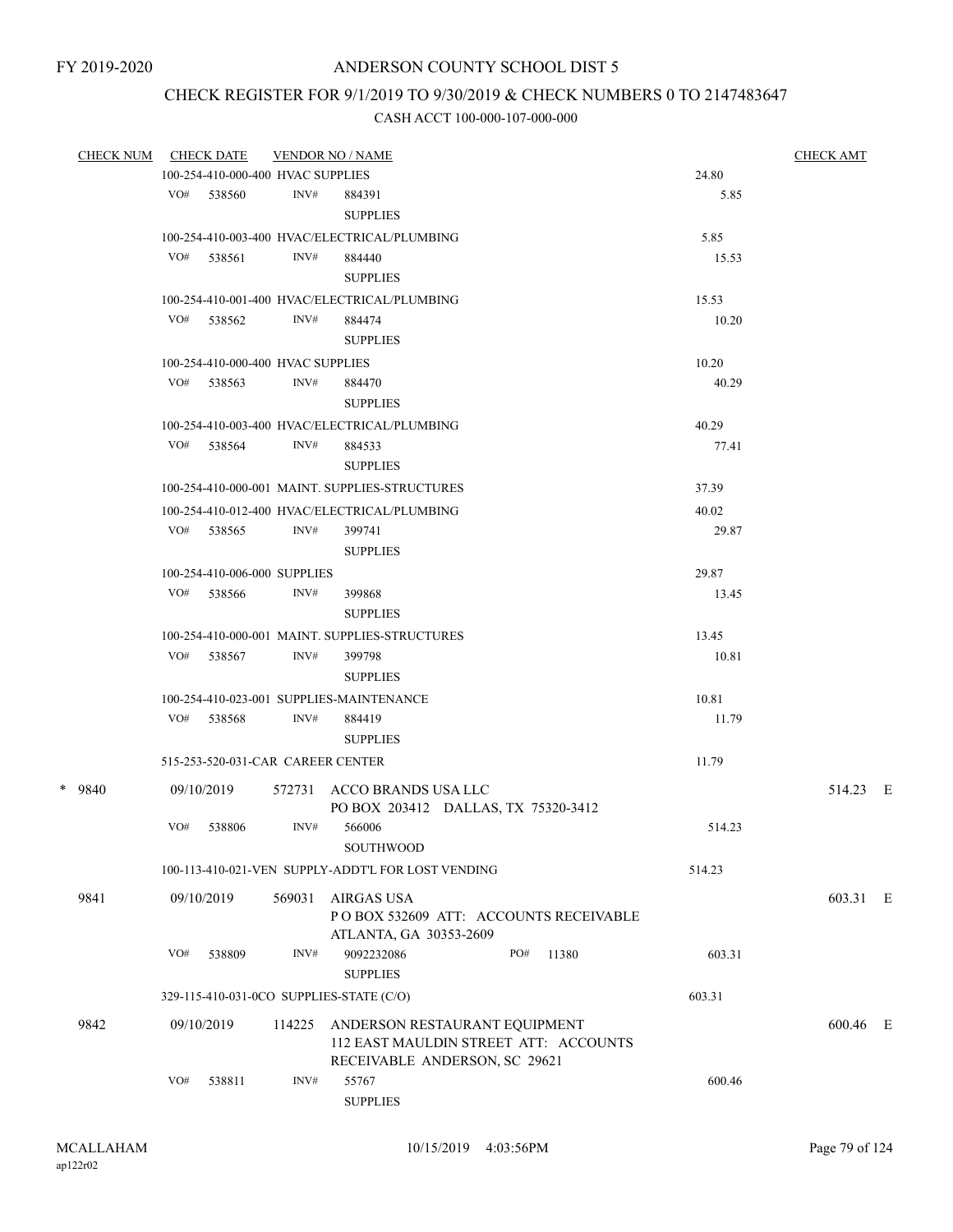#### FY 2019-2020

### ANDERSON COUNTY SCHOOL DIST 5

### CHECK REGISTER FOR 9/1/2019 TO 9/30/2019 & CHECK NUMBERS 0 TO 2147483647

|   | <b>CHECK NUM</b> |     | <b>CHECK DATE</b>                 |                | <b>VENDOR NO / NAME</b>                                                                             |                        |     |       |                    |          | <b>CHECK AMT</b> |  |
|---|------------------|-----|-----------------------------------|----------------|-----------------------------------------------------------------------------------------------------|------------------------|-----|-------|--------------------|----------|------------------|--|
|   |                  |     | 600-256-410-000-000 SUPPLIES      |                |                                                                                                     |                        |     |       | 600.46             |          |                  |  |
|   | 9843             |     | 09/10/2019                        | 126675         | <b>ATTAWAY INC</b><br>POBOX 302 ATT: ACCOUNTS RECEIVABLE<br>ANDERSON, SC 29622                      |                        |     |       |                    |          | 1,833.85 E       |  |
|   |                  | VO# | 538812                            | INV#           | 223785<br><b>TRANSPORTATION</b>                                                                     |                        | PO# | 11442 |                    | 1,833.85 |                  |  |
|   |                  |     | 100-255-410-000-000 SUPPLIES      |                |                                                                                                     |                        |     |       | 1,833.85           |          |                  |  |
|   | 9844             |     | 09/10/2019                        | 564662         | <b>BRADY'S SCREEN PRINTING</b><br>106 CONCORD ROAD ATT: ACCOUNTS<br>RECEIVABLE ANDERSON, SC 29621   |                        |     |       |                    |          | 394.84 E         |  |
|   |                  | VO# | 538816                            | INV#           | 35686<br><b>MCCANTS</b>                                                                             |                        |     |       |                    | 283.02   |                  |  |
|   |                  |     |                                   |                | 705-271-660-005-611 PEP CLUB EXPENSE                                                                |                        |     |       | 283.02             |          |                  |  |
|   |                  | VO# | 538875                            | INV#           | 35685<br><b>MCCANTS</b>                                                                             |                        |     |       |                    | 111.82   |                  |  |
|   |                  |     |                                   |                | 705-271-660-005-411 MISCELLANEOUS EXPENSE                                                           |                        |     |       | 111.82             |          |                  |  |
|   | * 9847           |     | 09/10/2019                        | 564176         | BSN SPORTS, LLC<br>PO BOX 660176 DALLAS, TX 75209-0176                                              |                        |     |       |                    |          | 273.60 E         |  |
|   |                  | VO# | 538876                            | INV#           | 905778003<br><b>WESTSIDE BAND</b>                                                                   |                        |     |       |                    | 273.60   |                  |  |
|   |                  |     | 100-114-410-003-001 BAND SUPPLIES |                |                                                                                                     |                        |     |       | 273.60             |          |                  |  |
| * | 9851             |     | 09/10/2019                        | 187300         | CRESCENT SUPPLY CO, INC<br>POBOX 8798 ATT: ACCOUNTS RECEIVABLE<br>GREENVILLE, SC 29604              |                        |     |       |                    |          | 1,110.67 E       |  |
|   |                  | VO# | 538820                            | INV#           | 397138<br><b>REPAIR PARTS</b>                                                                       |                        |     |       |                    | 1,110.67 |                  |  |
|   |                  |     |                                   |                | 600-256-323-005-000 REPAIRS TO EQUIPMENT                                                            |                        |     |       | 1,110.67           |          |                  |  |
|   | 9852             |     | 09/10/2019                        | 199000         | DEMCO, INC<br>P O BOX 8048                                                                          | MADISON, WI 53708-8048 |     |       |                    |          | 404.32 E         |  |
|   |                  | VO# | 538822                            | INV#           | 6670002<br><b>SUPPLIES</b>                                                                          |                        | PO# | 11435 |                    | 404.32   |                  |  |
|   |                  |     | 100-222-410-006-000 SUPPLIES      |                |                                                                                                     |                        |     |       | 404.32             |          |                  |  |
|   | 9853             |     | 09/10/2019                        | 202600         | <b>DILLARD'S SPORTS CENTER</b><br>708 WHITEHALL ROAD ATT: ACCOUNTS<br>RECEIVABLE ANDERSON, SC 29625 |                        |     |       |                    |          | 3,059.23 E       |  |
|   |                  | VO# | 538823                            | INV#           | 103465,104462<br>ROBERT ANDERSON                                                                    |                        |     |       |                    | 3,059.23 |                  |  |
|   |                  |     |                                   |                | 706-271-660-006-674 FOOTBALL EXPENSE<br>706-271-660-006-674 FOOTBALL EXPENSE                        |                        |     |       | 106.99<br>2,952.24 |          |                  |  |
|   | * 9855           | VO# | 09/10/2019<br>538804              | 564667<br>INV# | <b>EMPLOYEE VENDOR</b><br>AUG 28-29<br><b>FORT MILL SC</b>                                          |                        |     |       |                    | 357.80   | 357.80 E         |  |
|   |                  |     |                                   |                | 264-224-333-005-000 PD/ TRIPS AND CONFERENCES                                                       |                        |     |       | 357.80             |          |                  |  |
|   | * 9860           |     | 09/10/2019                        | 565738         | <b>EMPLOYEE VENDOR</b>                                                                              |                        |     |       |                    |          | 413.65 E         |  |
|   |                  |     |                                   |                |                                                                                                     |                        |     |       |                    |          |                  |  |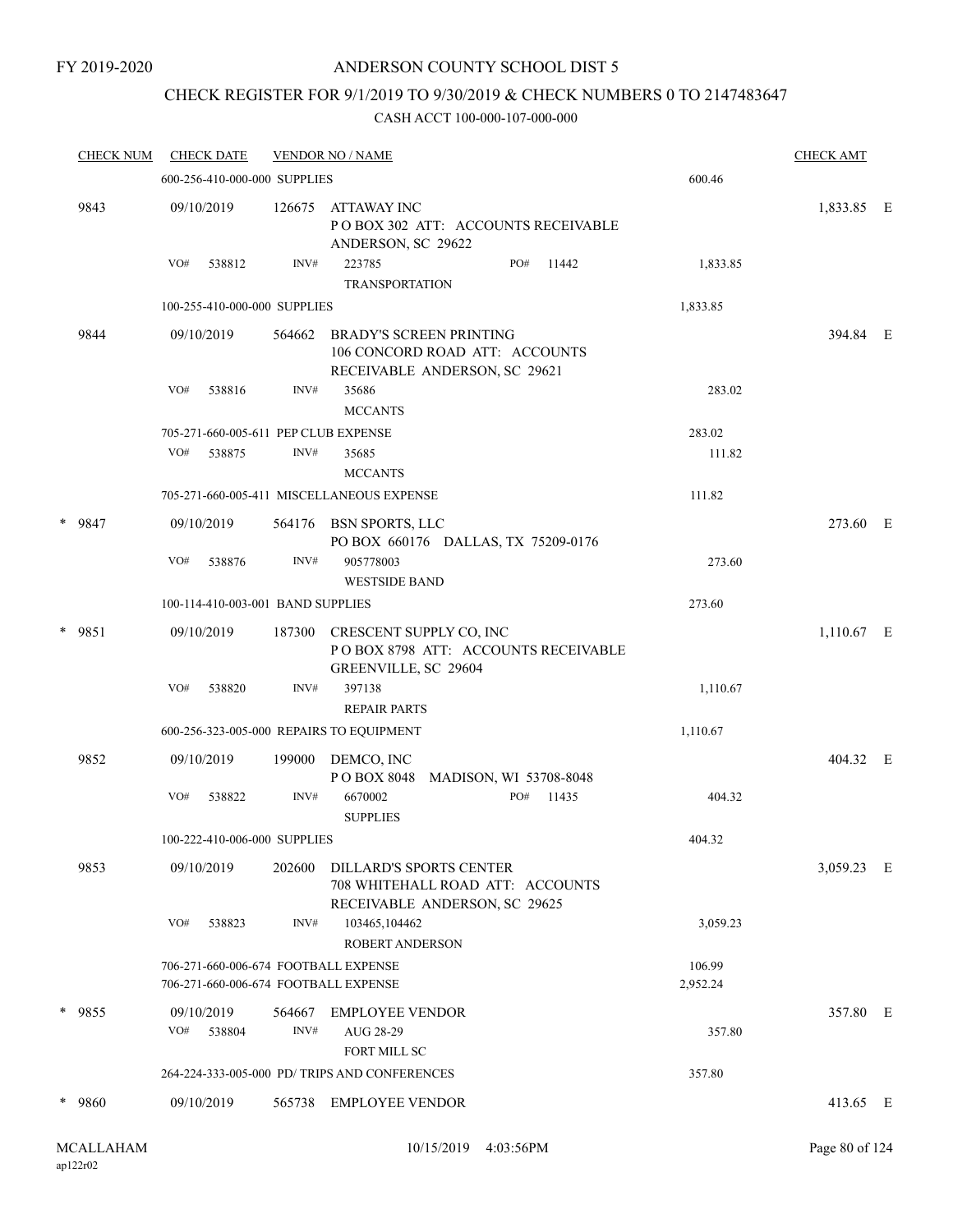### CHECK REGISTER FOR 9/1/2019 TO 9/30/2019 & CHECK NUMBERS 0 TO 2147483647

| <b>CHECK NUM</b> |        | <b>CHECK DATE</b> |        | <b>VENDOR NO / NAME</b>                 |                                                                                                                                                                                                                     |     |        | <b>CHECK AMT</b>                        |            |  |
|------------------|--------|-------------------|--------|-----------------------------------------|---------------------------------------------------------------------------------------------------------------------------------------------------------------------------------------------------------------------|-----|--------|-----------------------------------------|------------|--|
|                  | VO#    | 538800            | INV#   | <b>SEPT 5-6</b><br><b>CARROLLTON GA</b> |                                                                                                                                                                                                                     |     | 413.65 |                                         |            |  |
|                  |        |                   |        |                                         | 100-254-333-000-001 TRIPS & CONFERENCES                                                                                                                                                                             |     |        | 413.65                                  |            |  |
|                  | * 9863 | 09/10/2019        |        |                                         | 272800 HOUSE OF TROPHIES<br>616 NORTH MURRAY AVENUE ATT: ACCOUNTS<br>RECEIVABLE ANDERSON, SC 29625-4311                                                                                                             |     |        |                                         | 272.85 E   |  |
|                  |        | VO#               | 538879 | INV#                                    | 32494<br><b>MIDWAY</b>                                                                                                                                                                                              |     |        | 164.78                                  |            |  |
|                  |        |                   |        |                                         | 717-190-660-017-201 MISCELLANEOUS EXPENSE                                                                                                                                                                           |     |        | 164.78                                  |            |  |
|                  |        | VO#               | 538880 | INV#                                    | 32497<br><b>MCCANTS</b>                                                                                                                                                                                             |     |        | 7.49                                    |            |  |
|                  |        |                   |        |                                         | 705-271-660-005-411 MISCELLANEOUS EXPENSE                                                                                                                                                                           |     |        | 7.49                                    |            |  |
|                  |        | VO#               | 538881 | INV#                                    | 32492<br><b>MCCANTS</b>                                                                                                                                                                                             |     |        | 18.19                                   |            |  |
|                  |        |                   |        |                                         | 705-271-660-005-411 MISCELLANEOUS EXPENSE                                                                                                                                                                           |     |        | 18.19                                   |            |  |
|                  |        | VO#               | 538882 | INV#                                    | 32477<br><b>MCCANTS</b>                                                                                                                                                                                             |     |        | 82.39                                   |            |  |
|                  |        |                   |        |                                         | 705-271-660-005-411 MISCELLANEOUS EXPENSE                                                                                                                                                                           |     |        | 82.39                                   |            |  |
| *                | 9865   | 09/10/2019        |        |                                         | 563608 JW PEPPER & SON, INC<br>POBOX 642 ATT: ACCOUNTS RECEIVABLE<br><b>EXTON, PA 19341</b>                                                                                                                         |     |        |                                         | 163.15 E   |  |
|                  |        | VO#               | 538883 | INV#                                    | <b>ACCT 571702</b><br><b>SOUTHWOOD</b>                                                                                                                                                                              |     |        | 163.15                                  |            |  |
|                  |        |                   |        |                                         | 721-190-660-021-642 CHORUS HIGH EXPENSE<br>721-190-660-021-642 CHORUS HIGH EXPENSE<br>721-190-660-021-642 CHORUS HIGH EXPENSE<br>721-190-660-021-642 CHORUS HIGH EXPENSE<br>721-190-660-021-642 CHORUS HIGH EXPENSE |     |        | 8.14<br>9.69<br>2.15<br>13.99<br>129.18 |            |  |
|                  | * 9867 | 09/10/2019<br>VO# | 538794 | 574761<br>INV#                          | <b>EMPLOYEE VENDOR</b><br>AUG 28-29<br>FORT MILL SC                                                                                                                                                                 |     |        | 151.38                                  | 151.38 E   |  |
|                  |        |                   |        |                                         | 237-224-333-010-000 TRIPS AND CONFERENCES                                                                                                                                                                           |     |        | 151.38                                  |            |  |
|                  | 9869   | 09/10/2019<br>VO# | 538796 | 576072<br>INV#                          | <b>EMPLOYEE VENDOR</b><br>AUG 28-29<br>FORT MILL SC                                                                                                                                                                 |     |        | 161.24                                  | 161.24 E   |  |
|                  |        |                   |        |                                         | 264-224-333-006-000 PD/ TRIPS AND CONFERENCES                                                                                                                                                                       |     |        | 161.24                                  |            |  |
|                  | * 9872 | 09/10/2019<br>VO# | 538780 | 357875<br>INV#                          | EMPLOYEE VENDOR<br><b>NAME BADGES</b>                                                                                                                                                                               |     |        | 128.00                                  | 128.00 E   |  |
|                  |        |                   |        |                                         | REIMBURSEMENT<br>708-271-660-008-375 FACULTY EXPENSE                                                                                                                                                                |     |        | 128.00                                  |            |  |
|                  |        |                   |        |                                         |                                                                                                                                                                                                                     |     |        |                                         |            |  |
|                  | * 9875 | 09/10/2019        |        |                                         | 570673 NATIONAL DROPOUT PREVENTION NETWORK<br>713 E. GREENVILLE ST SUITE D #108 ANDERSON,<br>SC 29621                                                                                                               |     |        |                                         | 2,400.00 E |  |
|                  |        | VO#               | 538836 | INV#                                    | 18-164-SPN                                                                                                                                                                                                          | PO# | 11522  | 2,400.00                                |            |  |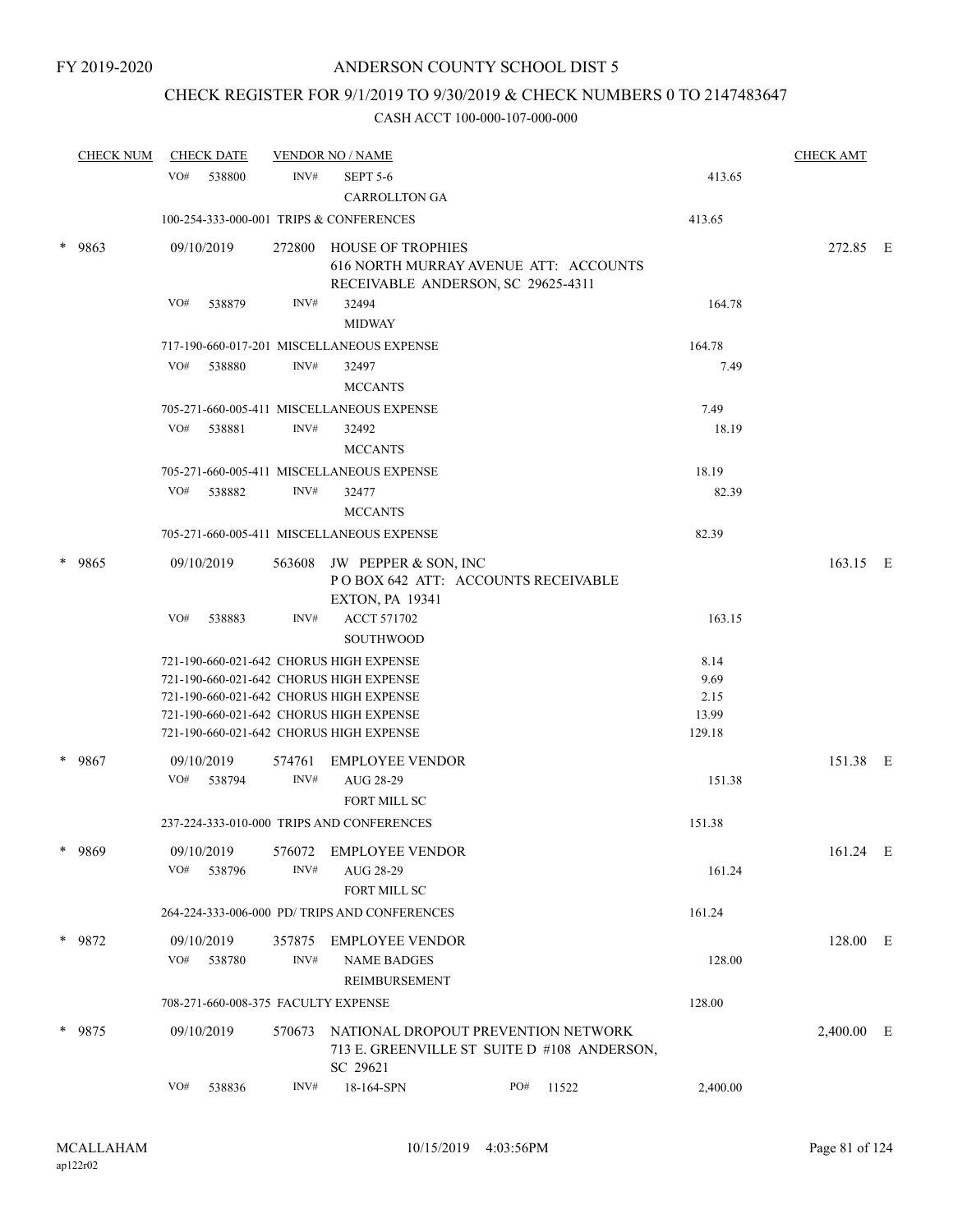### CHECK REGISTER FOR 9/1/2019 TO 9/30/2019 & CHECK NUMBERS 0 TO 2147483647

| <b>CHECK NUM</b> | <b>CHECK DATE</b>                      |        | <b>VENDOR NO / NAME</b>                   |          | <b>CHECK AMT</b> |  |
|------------------|----------------------------------------|--------|-------------------------------------------|----------|------------------|--|
|                  |                                        |        | <b>CONSULTING</b>                         |          |                  |  |
|                  | 394-224-312-063-000 PURCHASED SERVICES |        |                                           | 2,400.00 |                  |  |
| 9876             | 09/10/2019                             |        | 572025 EMPLOYEE VENDOR                    |          | 210.65 E         |  |
|                  | VO# 538801                             | INV#   | <b>SEPT 5-6</b>                           | 210.65   |                  |  |
|                  |                                        |        | <b>CARROLLTON GA</b>                      |          |                  |  |
|                  |                                        |        | 100-263-333-000-000 TRIPS AND CONFERENCES | 210.65   |                  |  |
| 9877             | 09/10/2019                             |        | 389900 OFFICE DEPOT                       |          | 2,059.90 E       |  |
|                  |                                        |        | POBOX 1413 CHARLOTTE, NC 28201-1413       |          |                  |  |
|                  | VO#<br>538837                          | INV#   | 363159443001                              | 98.99    |                  |  |
|                  |                                        |        | <b>SUPPLIES</b>                           |          |                  |  |
|                  |                                        |        | 705-271-660-005-411 MISCELLANEOUS EXPENSE | 98.99    |                  |  |
|                  | VO#<br>538838                          | INV#   | 362963650001                              | 9.20     |                  |  |
|                  |                                        |        | <b>SUPPLIES</b>                           |          |                  |  |
|                  |                                        |        | 705-271-660-005-411 MISCELLANEOUS EXPENSE | 9.20     |                  |  |
|                  | VO# 538839                             | INV#   | 2333500490                                | 17.11    |                  |  |
|                  |                                        |        | <b>SUPPLIES</b>                           |          |                  |  |
|                  | 600-256-410-000-000 SUPPLIES           |        |                                           | 17.11    |                  |  |
|                  | VO# 538840                             | INV#   | 2333500489                                | 111.89   |                  |  |
|                  |                                        |        | <b>SUPPLIES</b>                           |          |                  |  |
|                  | 600-256-410-000-000 SUPPLIES           |        |                                           | 111.89   |                  |  |
|                  | VO# 538841                             | INV#   | 366052710001                              | 246.08   |                  |  |
|                  |                                        |        | <b>SUPPLIES</b>                           |          |                  |  |
|                  | 600-256-410-000-000 SUPPLIES           |        |                                           | 246.08   |                  |  |
|                  | VO# 538842                             | INV#   | 366464681001                              | 25.97    |                  |  |
|                  |                                        |        | <b>SUPPLIES</b>                           |          |                  |  |
|                  | 600-256-410-000-000 SUPPLIES           |        |                                           | 25.97    |                  |  |
|                  | VO# 538843                             | INV#   | 366466828001                              | 294.07   |                  |  |
|                  |                                        |        | <b>SUPPLIES</b>                           |          |                  |  |
|                  | 600-256-410-000-000 SUPPLIES           |        |                                           | 294.07   |                  |  |
|                  | VO# 538844                             | INV#   | 367803180001                              | 512.12   |                  |  |
|                  |                                        |        | <b>SUPPLIES</b>                           |          |                  |  |
|                  | 600-256-410-000-000 SUPPLIES           |        |                                           | 512.12   |                  |  |
|                  | VO#<br>538885                          | INV#   | 367833977001                              | 379.78   |                  |  |
|                  |                                        |        | <b>SUPPLIES</b>                           |          |                  |  |
|                  | 100-113-410-005-000 SUPPLIES           |        |                                           | 379.78   |                  |  |
|                  | VO#<br>538886                          | INV#   | 362941640001                              | 364.69   |                  |  |
|                  |                                        |        | <b>SUPPLIES</b>                           |          |                  |  |
|                  | 100-113-410-005-000 SUPPLIES           |        |                                           | 364.69   |                  |  |
| 9878             | 09/10/2019                             | 574722 | <b>EMPLOYEE VENDOR</b>                    |          | 150.36 E         |  |
|                  | VO# 538791                             | INV#   | <b>AUG 29</b>                             | 150.36   |                  |  |
|                  |                                        |        | <b>COLUMBIA</b>                           |          |                  |  |
|                  |                                        |        | 100-221-333-021-000 TRIPS AND CONFERENCES | 150.36   |                  |  |
|                  |                                        |        |                                           |          |                  |  |
| 9879             | 09/10/2019                             | 576160 | <b>EMPLOYEE VENDOR</b>                    |          | 169.00 E         |  |
|                  | VO#<br>538802                          | INV#   | <b>SOFTWARE</b>                           | 169.00   |                  |  |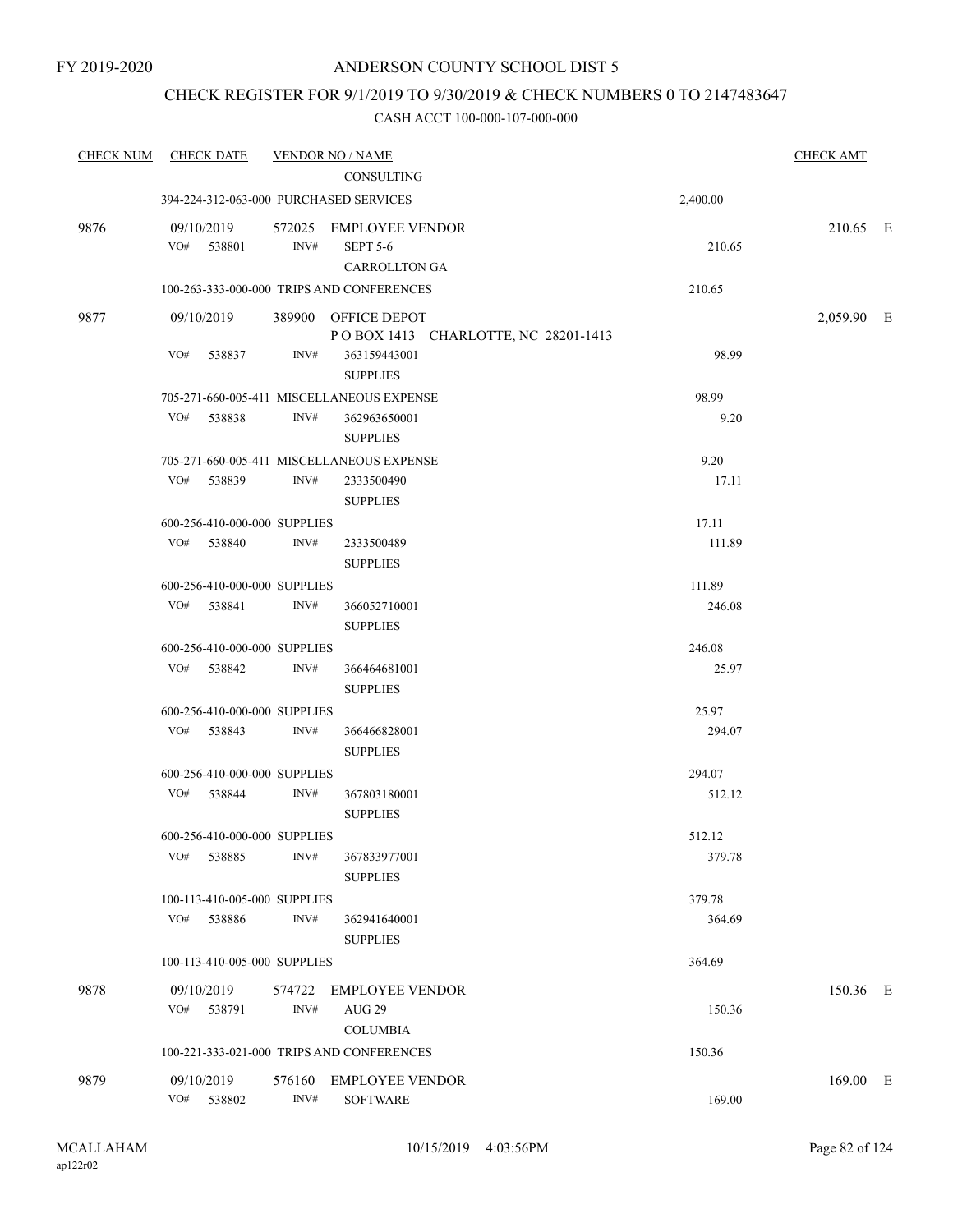### CHECK REGISTER FOR 9/1/2019 TO 9/30/2019 & CHECK NUMBERS 0 TO 2147483647

|        | <b>CHECK NUM</b> | <b>CHECK DATE</b>                                                              |                | <b>VENDOR NO / NAME</b>                                                                 |                 | <b>CHECK AMT</b> |  |
|--------|------------------|--------------------------------------------------------------------------------|----------------|-----------------------------------------------------------------------------------------|-----------------|------------------|--|
|        |                  |                                                                                |                | <b>REIMBURSEMENT</b>                                                                    |                 |                  |  |
|        |                  |                                                                                |                | 100-221-410-000-DIS DIGITAL INTEGRATION SUPPLIES                                        | 169.00          |                  |  |
|        | 9880             | 09/10/2019<br>VO#<br>538865                                                    | 574841<br>INV# | EMPLOYEE VENDOR<br><b>SAMS CLUB</b><br>REIMBURSEMENT                                    | 180.25          | 180.25 E         |  |
|        |                  |                                                                                |                | 713-271-660-013-201 MISCELLANEOUS EXPENSE                                               | 180.25          |                  |  |
|        | * 9882           | 09/10/2019                                                                     |                | 570955 RIDDELL/ ALL AMERICAN SPORTS<br>PO BOX 71914 CHICAGO, IL 60694-1914              |                 | 3,142.74 E       |  |
|        |                  | VO#<br>538849                                                                  | INV#           | 950801119<br><b>ROBERT ANDERSON</b>                                                     | 3,142.74        |                  |  |
|        |                  | 706-271-660-006-674 FOOTBALL EXPENSE                                           |                |                                                                                         | 3,142.74        |                  |  |
|        | 9883             | 09/10/2019                                                                     |                | 440950 ROCHESTER 100 INC<br>POBOX 92801 ATT: ACCOUNTS RECEIVABLE<br>ROCHESTER, NY 14692 |                 | 675.00 E         |  |
|        |                  | VO#<br>538850                                                                  | INV#           | 32872<br>PO#<br>11370<br><b>SUPPLIES</b>                                                | 675.00          |                  |  |
|        |                  | 201-188-410-016-000 SUPPLIES- PARENTING                                        |                |                                                                                         | 675.00          |                  |  |
|        | * 9885           | 09/10/2019                                                                     | 463590         | SCHOOLMATE.COM<br>POBOX 2110 ATT: ACCOUNTS RECEIVABLE<br>KEARNEY, NE 68848-2110         |                 | 2,025.00 E       |  |
|        |                  | VO#<br>538888                                                                  | INV#           | 525988<br><b>PLANNERS</b>                                                               | 2,025.00        |                  |  |
|        |                  | 100-112-410-016-000 SUPPLIES                                                   |                |                                                                                         | 2,025.00        |                  |  |
| $\ast$ | 9887             | 09/10/2019                                                                     | 572446         | THE NATIONAL BETA CLUB<br>151 BETA CLUB WAY SPARTANBURG, SC<br>29306-3012               |                 | 590.39 E         |  |
|        |                  | VO#<br>538857                                                                  | INV#           | 173470,173579<br><b>SOUTHWOOD</b>                                                       | 590.39          |                  |  |
|        |                  | 721-190-660-021-602 BETA CLUB EXPENSE<br>721-190-660-021-602 BETA CLUB EXPENSE |                |                                                                                         | 520.74<br>69.65 |                  |  |
|        | 9888             | 09/10/2019<br>VO# 538793                                                       |                | 574858 EMPLOYEE VENDOR<br>INV# AUG 28-29<br>FORT MILL SC                                | 181.72          | 181.72 E         |  |
|        |                  |                                                                                |                | 237-224-333-010-000 TRIPS AND CONFERENCES                                               | 181.72          |                  |  |
|        | 9889             | 09/10/2019                                                                     |                | 573363 VARSITY SPIRIT FASHION<br>PO BOX 751210 MEMPHIS, TN 38175-1210                   |                 | 1,426.79 E       |  |
|        |                  | VO#<br>538890                                                                  | INV#           | 41603457<br><b>MCCANTS</b>                                                              | 1,426.79        |                  |  |
|        |                  | 705-271-660-005-611 PEP CLUB EXPENSE                                           |                |                                                                                         | 1,426.79        |                  |  |
|        | * 9891           | 09/10/2019<br>VO# 538891                                                       | INV#           | 576163 EMPLOYEE VENDOR<br><b>AMAZON</b><br>REIMBURSEMENT                                | 401.20          | 401.20 E         |  |
|        |                  | 717-190-660-017-284 DRAMA CLUB EXPENSE                                         |                |                                                                                         | 401.20          |                  |  |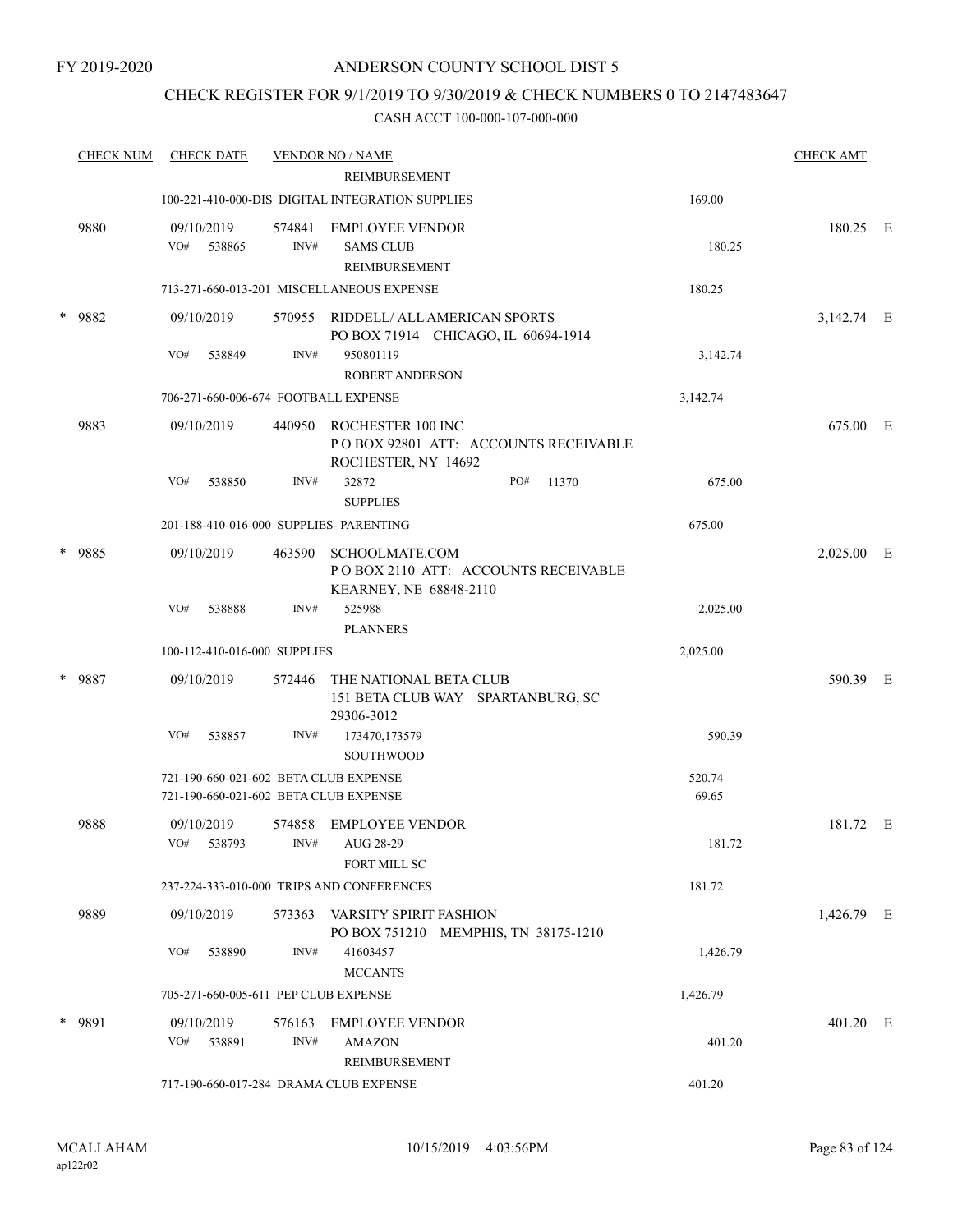### CHECK REGISTER FOR 9/1/2019 TO 9/30/2019 & CHECK NUMBERS 0 TO 2147483647

| <b>CHECK NUM</b> |        | <b>CHECK DATE</b> |                          | <b>VENDOR NO / NAME</b>                                                    |                                                                                             |          |       |                  |            |  |
|------------------|--------|-------------------|--------------------------|----------------------------------------------------------------------------|---------------------------------------------------------------------------------------------|----------|-------|------------------|------------|--|
| 9892             |        | 09/10/2019        |                          | 564831 YELLOW CAB OF ANDERSON, LLC<br>522 NORTH MAIN ST ANDERSON, SC 29621 |                                                                                             | 370.00 E |       |                  |            |  |
|                  |        | VO#               | 538861                   | INV#                                                                       | AUG 2019<br><b>TRANSPORTATION</b>                                                           |          |       | 370.00           |            |  |
|                  |        |                   |                          |                                                                            | 900-188-313-000-006 HOMELESS STUDENT SERVICES/TUTORS                                        |          |       | 370.00           |            |  |
|                  | * 9894 |                   | 09/10/2019               |                                                                            | 300176 JOSTENS INC<br>21336 NETWORK PLACE ATT: ACCOUNTS<br>RECEIVABLE CHICAGO, IL 60673     |          |       |                  | 932.45 E   |  |
|                  |        | VO#               | 538892                   | INV#                                                                       | N002774224<br><b>MASCOT MATS</b>                                                            | PO#      | 10859 | 932.45           |            |  |
|                  |        |                   | 100-254-410-003-MAT RUGS |                                                                            |                                                                                             |          |       | 932.45 A         |            |  |
| $\ast$           | 9898   |                   | 09/12/2019               | 111125                                                                     | <b>ANDERSON AWARDS</b><br>716 WHITEHALL ROAD ATT: ACCOUNTS<br>RECEIVABLE ANDERSON, SC 29625 |          |       |                  | 250.38 E   |  |
|                  |        | VO#               | 538982                   | INV#                                                                       | <b>CF REAMES</b><br><b>NAME BADGES</b>                                                      |          |       | 205.44           |            |  |
|                  |        |                   |                          | 100-233-410-001-000 SUPPLIES                                               |                                                                                             |          |       | 205.44           |            |  |
|                  |        | VO#               | 538983                   | INV#                                                                       | <b>CENTERVILLE</b><br><b>NAME BADGE</b>                                                     |          |       | 6.42             |            |  |
|                  |        |                   |                          |                                                                            | 707-190-660-007-201 MISCELLANEOUS EXPENSE                                                   |          |       | 6.42             |            |  |
|                  |        | VO#               | 538984                   | INV#                                                                       | <b>CENTERVILLE</b><br><b>NAME BADGES</b>                                                    |          |       | 19.26            |            |  |
|                  |        |                   |                          |                                                                            | 707-190-660-007-201 MISCELLANEOUS EXPENSE                                                   |          |       | 19.26            |            |  |
|                  |        | VO#               | 538985                   | INV#                                                                       | <b>FOOD SERVICE</b><br><b>NAME BADGES</b>                                                   |          |       | 19.26            |            |  |
|                  |        |                   |                          | 600-256-410-000-000 SUPPLIES                                               |                                                                                             |          |       | 19.26            |            |  |
|                  | 9899   |                   | 09/12/2019               | 126675                                                                     | ATTAWAY INC<br>POBOX 302 ATT: ACCOUNTS RECEIVABLE<br>ANDERSON, SC 29622                     |          |       |                  | 927.37 E   |  |
|                  |        | VO#               | 539103                   | INV#                                                                       | 222749,222804<br><b>WHSE SUPPLIES</b>                                                       | PO#      | 11077 | 927.37           |            |  |
|                  |        |                   |                          |                                                                            | 100-000-170-000-000 WAREHOUSE INVENTORY<br>100-000-170-000-000 WAREHOUSE INVENTORY          |          |       | 702.99<br>224.38 |            |  |
|                  | 9900   |                   | 09/12/2019               |                                                                            | 574273 BARRS RECREATION, LLC<br>9521 LUMLEY ROAD MORRISVILLE, NC 27560                      |          |       |                  | 1,216.35 E |  |
|                  |        | VO#               | 539168                   | INV#                                                                       | 71925<br><b>BENCH</b>                                                                       | PO#      | 10778 | 1,216.35         |            |  |
|                  |        |                   |                          | 100-233-410-016-BEN BENCHES                                                |                                                                                             |          |       | 1,216.35         |            |  |
|                  | 9901   |                   | 09/12/2019               | 575109                                                                     | <b>EMPLOYEE VENDOR</b>                                                                      |          |       |                  | 186.31 E   |  |
|                  |        | VO#               | 539165                   | INV#                                                                       | AUG <sub>23</sub><br><b>GREENVILLE</b>                                                      |          |       | 37.95            |            |  |
|                  |        |                   |                          |                                                                            | 100-211-410-006-000 SUPPLIES - SOCIAL WORKER                                                |          |       | 37.95            |            |  |
|                  |        | VO#               | 539166                   | INV#                                                                       | AUG 9<br><b>COLUMBIA</b>                                                                    |          |       | 148.36           |            |  |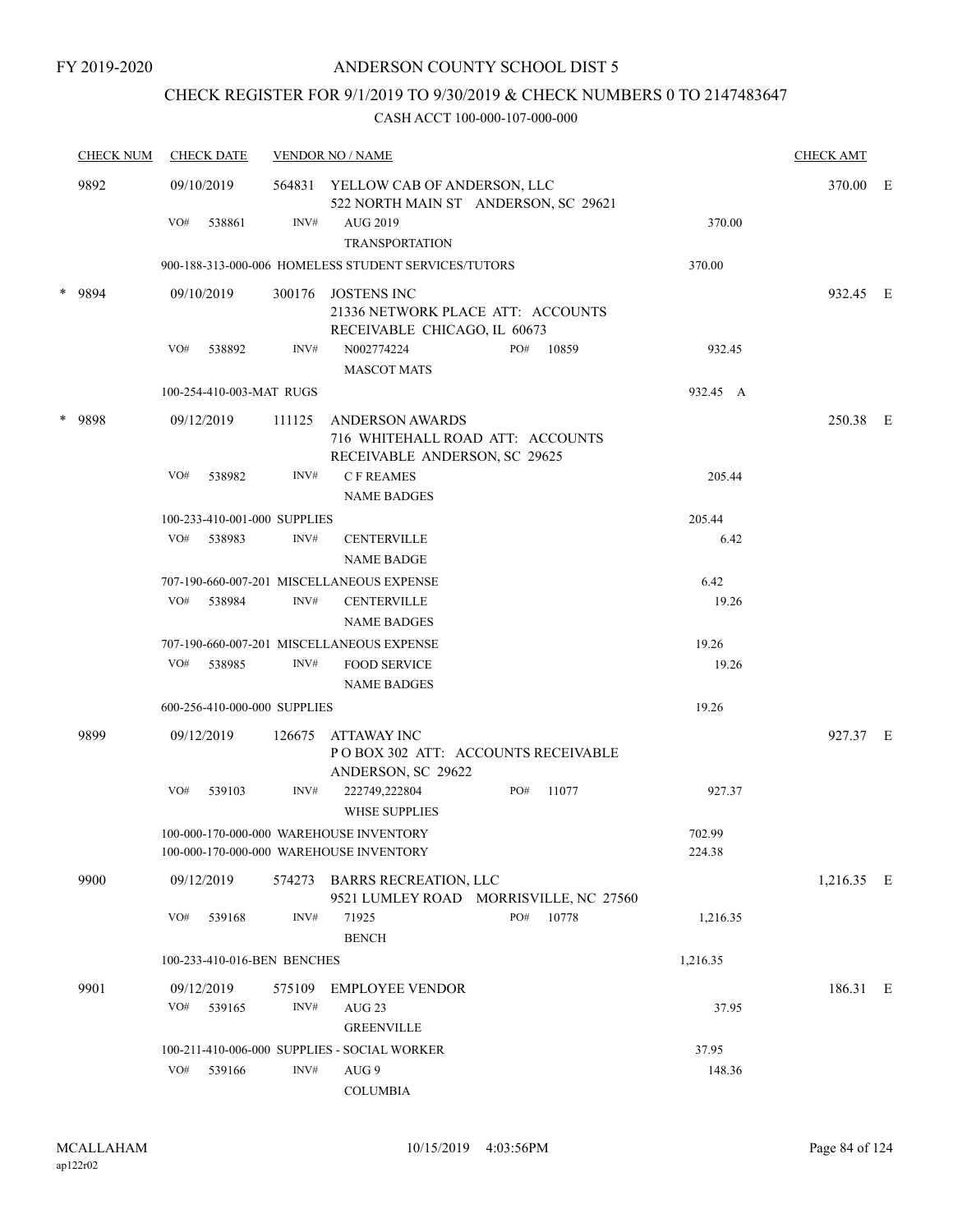### CHECK REGISTER FOR 9/1/2019 TO 9/30/2019 & CHECK NUMBERS 0 TO 2147483647

|        | <b>CHECK NUM</b> |     | <b>CHECK DATE</b>                   |        | <b>VENDOR NO / NAME</b>                                        |     |       |                 | <b>CHECK AMT</b> |  |
|--------|------------------|-----|-------------------------------------|--------|----------------------------------------------------------------|-----|-------|-----------------|------------------|--|
|        |                  |     |                                     |        | 100-211-410-006-000 SUPPLIES - SOCIAL WORKER                   |     |       | 148.36          |                  |  |
|        | $*$ 9903         |     | 09/12/2019                          |        | 143760 EMPLOYEE VENDOR                                         |     |       |                 | 398.81 E         |  |
|        |                  | VO# | 538972                              | INV#   | <b>WALMART</b>                                                 |     |       | 97.48           |                  |  |
|        |                  |     |                                     |        | REIMBURSEMENT                                                  |     |       |                 |                  |  |
|        |                  | VO# | 538973                              | INV#   | 711-271-660-011-201 MISCELLANEOUS EXPENSE<br><b>BREAKFAST</b>  |     |       | 97.48<br>301.33 |                  |  |
|        |                  |     |                                     |        | REIMBURSEMENT                                                  |     |       |                 |                  |  |
|        |                  |     |                                     |        | 711-271-660-011-222 BUSINESS PARTNERSHIP EXPENSE               |     |       | 301.33          |                  |  |
| $\ast$ |                  |     |                                     |        | <b>BRADY'S SCREEN PRINTING</b>                                 |     |       |                 |                  |  |
|        | - 9905           |     | 09/12/2019                          | 564662 | 106 CONCORD ROAD ATT: ACCOUNTS                                 |     |       |                 | 2,355.07 E       |  |
|        |                  |     |                                     |        | RECEIVABLE ANDERSON, SC 29621                                  |     |       |                 |                  |  |
|        |                  | VO# | 539106                              | INV#   | 35584                                                          |     |       | 1,201.61        |                  |  |
|        |                  |     |                                     |        | <b>WESTSIDE BAND</b>                                           |     |       |                 |                  |  |
|        |                  |     | 100-114-410-003-001 BAND SUPPLIES   |        |                                                                |     |       | 1,201.61        |                  |  |
|        |                  |     | VO# 539107                          | INV#   | 35756                                                          |     |       | 1,153.46        |                  |  |
|        |                  |     |                                     |        | <b>ROBERT ANDERSON</b>                                         |     |       |                 |                  |  |
|        |                  |     | 100-113-410-006-000 SUPPLIES        |        |                                                                |     |       | 1,153.46        |                  |  |
|        | 9906             |     | 09/12/2019                          | 147195 | <b>EMPLOYEE VENDOR</b>                                         |     |       |                 | 175.06 E         |  |
|        |                  | VO# | 538980                              | INV#   | SEPT <sub>6</sub>                                              |     |       | 175.06          |                  |  |
|        |                  |     |                                     |        | <b>COLUMBIA</b>                                                |     |       |                 |                  |  |
|        |                  |     |                                     |        | 356-223-333-023-000 TRIPS AND CONFERENCES                      |     |       | 175.06          |                  |  |
| $\ast$ | -9908            |     | 09/12/2019                          | 564954 | <b>EMPLOYEE VENDOR</b>                                         |     |       |                 | 115.59 E         |  |
|        |                  | VO# | 538979                              | INV#   | $7/29 - 9/9$                                                   |     |       | 115.59          |                  |  |
|        |                  |     |                                     |        | <b>MILEAGE</b>                                                 |     |       |                 |                  |  |
|        |                  |     |                                     |        | 900-188-333-000-006 TRIPS/ IN-DISTRICT TRAVEL                  |     |       | 115.59          |                  |  |
|        | 9909             |     | 09/12/2019                          | 567691 | CARSON'S NUT-BOLT & TOOL CO, INC                               |     |       |                 | 1,046.44 E       |  |
|        |                  |     |                                     |        | P.O. BOX 3629 ATT: ACCOUNTS RECEIVABLE<br>GREENVILLE, SC 29608 |     |       |                 |                  |  |
|        |                  | VO# | 538957                              | INV#   | 3833956                                                        |     |       | 444.05          |                  |  |
|        |                  |     |                                     |        | <b>SUPPLIES</b>                                                |     |       |                 |                  |  |
|        |                  |     | 100-254-410-000-100 SMALL EQUIPMENT |        |                                                                |     |       | 444.05          |                  |  |
|        |                  |     | VO# 538958                          | INV#   | 3833955                                                        |     |       | 534.98          |                  |  |
|        |                  |     |                                     |        | <b>SUPPLIES</b>                                                |     |       |                 |                  |  |
|        |                  |     |                                     |        | 100-254-410-000-100 SMALL EQUIPMENT                            |     |       | 534.98          |                  |  |
|        |                  | VO# | 538959                              | INV#   | 3834728                                                        |     |       | 67.41           |                  |  |
|        |                  |     |                                     |        | <b>SUPPLIES</b>                                                |     |       |                 |                  |  |
|        |                  |     |                                     |        | 131-254-410-031-001 SUPPLIES - MAINTENANCE                     |     |       | 67.41           |                  |  |
|        | 9910             |     | 09/12/2019                          | 572787 | CC&I SERVICES LLC                                              |     |       |                 | 9,580.75 E       |  |
|        |                  |     |                                     |        | 4795 S CHURCH ST EXT SUITE 2 ROEBUCK, SC                       |     |       |                 |                  |  |
|        |                  | VO# | 538992                              | INV#   | 29376<br>4830                                                  | PO# | 98317 | 950.00          |                  |  |
|        |                  |     |                                     |        | TL HANNA                                                       |     |       |                 |                  |  |
|        |                  |     |                                     |        | 505-271-540-002-BSC BASEBALL&SOFTBALL COMPLEX                  |     |       | 950.00          |                  |  |
|        |                  | VO# | 538993                              | INV#   | 4828                                                           | PO# | 96454 | 2,327.00        |                  |  |
|        |                  |     |                                     |        |                                                                |     |       |                 |                  |  |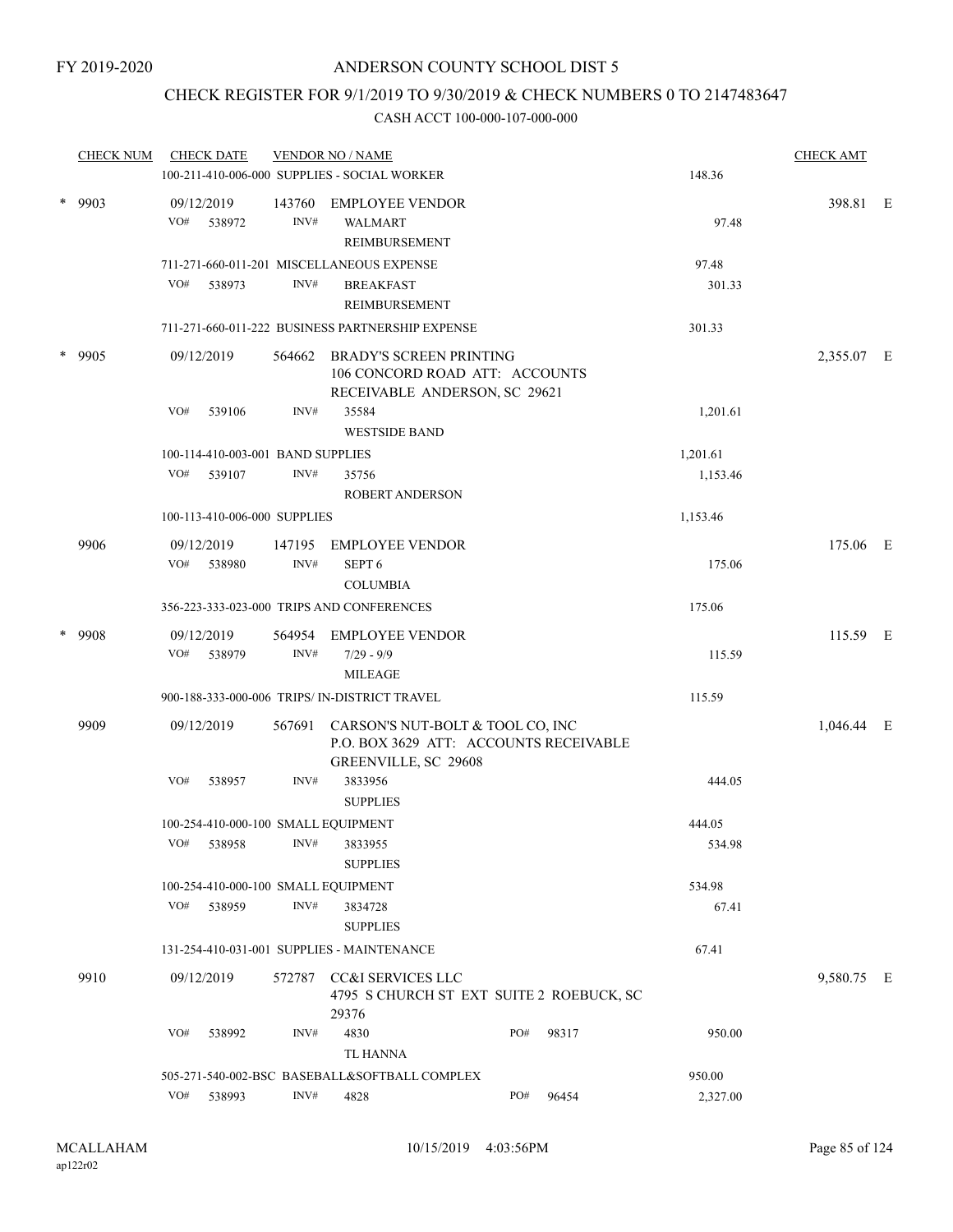### CHECK REGISTER FOR 9/1/2019 TO 9/30/2019 & CHECK NUMBERS 0 TO 2147483647

| <u>CHECK NUM</u> | <b>CHECK DATE</b>                      |        | <b>VENDOR NO / NAME</b>                                                                                  |     |       |          | <b>CHECK AMT</b> |  |
|------------------|----------------------------------------|--------|----------------------------------------------------------------------------------------------------------|-----|-------|----------|------------------|--|
|                  |                                        |        | AIT                                                                                                      |     |       |          |                  |  |
|                  | 515-253-520-031-CAR CAREER CENTER      |        |                                                                                                          |     |       | 2,327.00 |                  |  |
|                  | VO#<br>538994                          | INV#   | 4829                                                                                                     | PO# | 99365 | 3,214.75 |                  |  |
|                  |                                        |        | <b>ARTS CENTER</b>                                                                                       |     |       |          |                  |  |
|                  | 515-253-520-000-ART FINE ARTS CENTER   |        |                                                                                                          |     |       | 3,214.75 |                  |  |
|                  | VO#<br>538995                          | INV#   | 4831                                                                                                     | PO# | 98318 | 950.00   |                  |  |
|                  |                                        |        | <b>WESTSIDE</b>                                                                                          |     |       |          |                  |  |
|                  |                                        |        | 505-271-540-003-BSC BASEBALL&SOFTBALL COMPLEX                                                            |     |       | 950.00   |                  |  |
|                  | VO#<br>538996                          | INV#   | 4832                                                                                                     | PO# | 11061 | 2,139.00 |                  |  |
|                  |                                        |        | TLH FOOTBALL                                                                                             |     |       |          |                  |  |
|                  |                                        |        | 505-253-520-002-STD STADIUM RENOVATIONS                                                                  |     |       | 2,139.00 |                  |  |
| 9911             | 09/12/2019                             |        | 565615 COMMUNICATION SERVICE CENTER, INC<br>PO BOX 4118 ATT: ACCOUNTS RECEIVABLE<br>GREENVILLE, SC 29608 |     |       |          | 273.32 E         |  |
|                  | VO#<br>539110                          | INV#   | 142467<br><b>SERVICE</b>                                                                                 |     |       | 273.32   |                  |  |
|                  |                                        |        | 100-255-323-000-000 CONTRACTED SERVICES                                                                  |     |       | 273.32   |                  |  |
| * 9913           | 09/12/2019                             | 187300 | CRESCENT SUPPLY CO, INC                                                                                  |     |       |          | 2,868.33 E       |  |
|                  |                                        |        | POBOX 8798 ATT: ACCOUNTS RECEIVABLE<br>GREENVILLE, SC 29604                                              |     |       |          |                  |  |
|                  | VO#<br>538948                          | INV#   | 397230<br><b>SUPPLIES</b>                                                                                |     |       | 179.76   |                  |  |
|                  |                                        |        | 100-254-410-003-400 HVAC/ELECTRICAL/PLUMBING                                                             |     |       | 33.70    |                  |  |
|                  |                                        |        | 100-254-410-007-400 HVAC/ELECTRICAL/PLUMBING                                                             |     |       | 89.88    |                  |  |
|                  |                                        |        | 100-254-410-017-400 HVAC/ELECTRICAL/PLUMBING                                                             |     |       | 56.18    |                  |  |
|                  | VO#<br>538949                          | INV#   | 397255<br><b>SUPPLIES</b>                                                                                |     |       | 128.79   |                  |  |
|                  |                                        |        | 100-254-410-007-400 HVAC/ELECTRICAL/PLUMBING                                                             |     |       | 128.79   |                  |  |
|                  | VO#<br>538950                          | INV#   | 397312<br><b>SUPPLIES</b>                                                                                |     |       | 92.66    |                  |  |
|                  |                                        |        | 100-254-410-002-400 HVAC/ELECTRICAL/PLUMBING                                                             |     |       | 92.66    |                  |  |
|                  | VO#<br>538951                          | INV#   | 397256                                                                                                   |     |       | 91.72    |                  |  |
|                  |                                        |        | <b>SUPPLIES</b>                                                                                          |     |       |          |                  |  |
|                  |                                        |        | 100-254-410-001-400 HVAC/ELECTRICAL/PLUMBING                                                             |     |       | 91.72    |                  |  |
|                  | VO#<br>539111                          | INV#   | 397140                                                                                                   | PO# | 11359 | 2,375.40 |                  |  |
|                  |                                        |        | <b>WHSE SUPPLIES</b>                                                                                     |     |       |          |                  |  |
|                  |                                        |        | 100-000-170-000-000 WAREHOUSE INVENTORY                                                                  |     |       | 2,375.40 |                  |  |
|                  |                                        |        |                                                                                                          |     |       |          |                  |  |
| * 9915           | 09/12/2019                             | 572679 | DEFENDER SERVICES, INC.<br>PO BOX 1775 COLUMBIA, SC 29202                                                |     |       |          | 830.00 E         |  |
|                  | VO#<br>539180                          | INV#   | 742669<br>security                                                                                       | PO# | 11388 | 830.00   |                  |  |
|                  | 100-181-312-023-000 PURCHASED SERVICES |        |                                                                                                          |     |       | 830.00   |                  |  |
|                  |                                        |        |                                                                                                          |     |       |          |                  |  |
| 9916             | 09/12/2019                             | 199000 | DEMCO, INC<br>POBOX 8048 MADISON, WI 53708-8048                                                          |     |       |          | 124.32 E         |  |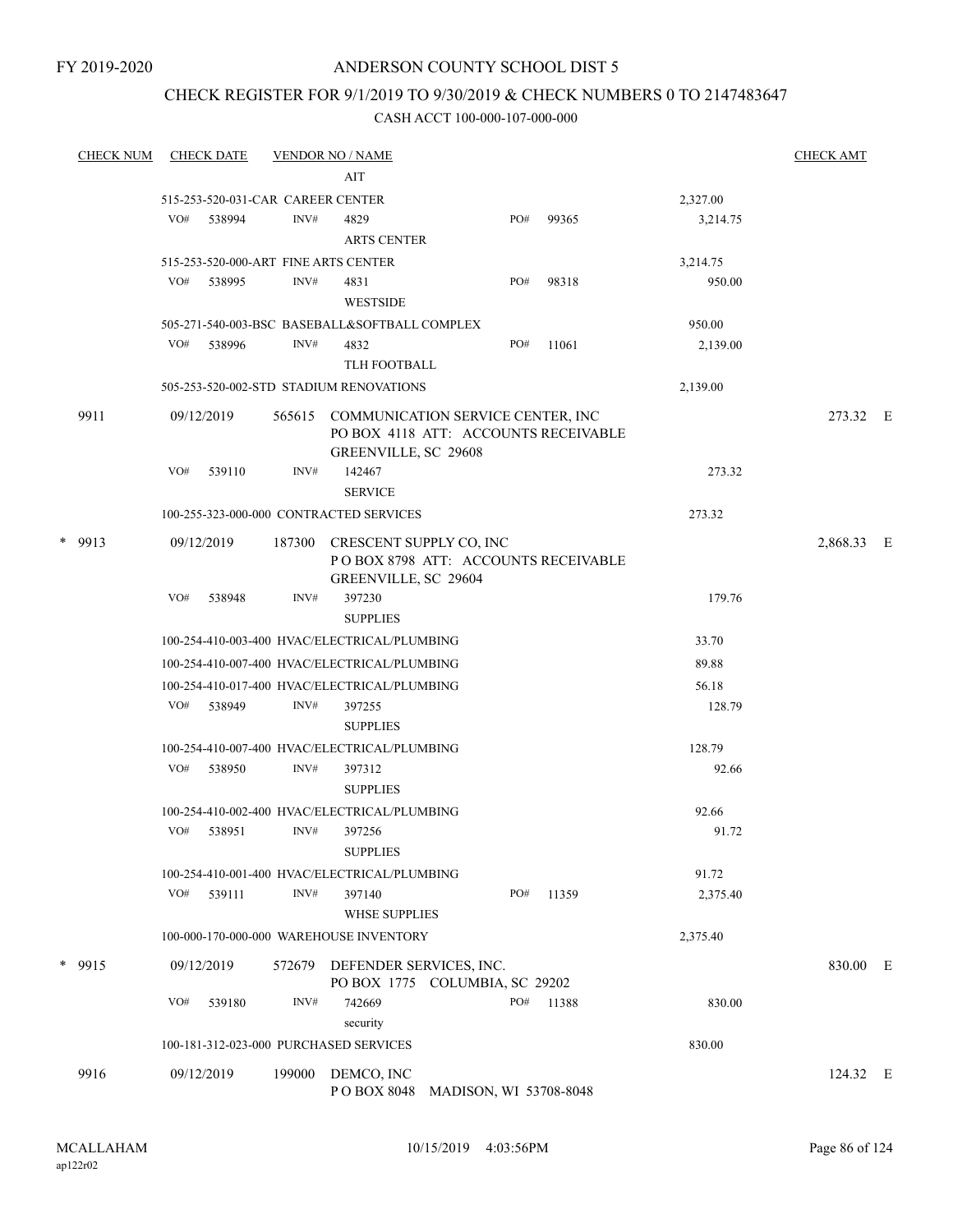### CHECK REGISTER FOR 9/1/2019 TO 9/30/2019 & CHECK NUMBERS 0 TO 2147483647

| <b>CHECK NUM</b> | <b>CHECK DATE</b>                      |        | <b>VENDOR NO / NAME</b>                                                                                           |          | <b>CHECK AMT</b> |  |
|------------------|----------------------------------------|--------|-------------------------------------------------------------------------------------------------------------------|----------|------------------|--|
|                  | VO#<br>538997                          | INV#   | 6674824<br><b>SUPPLIES</b>                                                                                        | 124.32   |                  |  |
|                  | 100-222-410-009-000 SUPPLIES           |        |                                                                                                                   | 124.32   |                  |  |
| 9917             | 09/12/2019                             |        | 202600 DILLARD'S SPORTS CENTER<br>708 WHITEHALL ROAD ATT: ACCOUNTS<br>RECEIVABLE ANDERSON, SC 29625               |          | 10,597.40 E      |  |
|                  | VO#<br>538998                          | INV#   | 103414<br><b>MCCANTS</b>                                                                                          | 26.70    |                  |  |
|                  | 705-271-660-005-674 FOOTBALL EXPENSE   |        |                                                                                                                   | 26.70    |                  |  |
|                  | VO#<br>538999                          | INV#   | 104240<br><b>MCCANTS</b>                                                                                          | 179.70   |                  |  |
|                  | 705-271-660-005-674 FOOTBALL EXPENSE   |        |                                                                                                                   | 179.70   |                  |  |
|                  | VO#<br>539000                          | INV#   | 104282<br><b>MCCANTS</b>                                                                                          | 9,749.00 |                  |  |
|                  | 705-271-660-005-674 FOOTBALL EXPENSE   |        |                                                                                                                   | 9,749.00 |                  |  |
|                  | VO#<br>539001                          | INV#   | 104281<br><b>MCCANTS</b>                                                                                          | 642.00   |                  |  |
|                  |                                        |        | 705-271-660-005-682 VOLLEYBALL EXPENSE                                                                            | 642.00   |                  |  |
| 9918             | 09/12/2019<br>VO#<br>538975            | INV#   | 211400 EMPLOYEE VENDOR<br><b>SCASA</b><br>REIMBURSEMENT                                                           | 225.00   | 225.00 E         |  |
|                  | 100-221-312-000-000 PURCHASED SERVICES |        |                                                                                                                   | 225.00   |                  |  |
| 9919             | 09/12/2019                             |        | 213300 EBS, INC<br><b>615 EAST RIVER STREET ATT: ACCOUNTS</b><br>RECEIVABLE ANDERSON, SC 29624                    |          | 300.32 E         |  |
|                  | VO#<br>538943                          | INV#   | 105700<br><b>KEYS</b>                                                                                             | 4.55     |                  |  |
|                  |                                        |        | 100-254-410-020-001 SUPPLIES - MAINTENANCE                                                                        | 4.55     |                  |  |
|                  | VO# 538944                             | INV#   | 105681<br><b>KEYS</b>                                                                                             | 32.64    |                  |  |
|                  |                                        |        | 100-254-410-006-001 SUPPLIES - MAINTENANCE                                                                        | 32.64    |                  |  |
|                  | VO#<br>538945                          | INV#   | 105702<br><b>KEYS</b>                                                                                             | 238.58   |                  |  |
|                  |                                        |        | 100-254-323-005-001 CONTRACTED SERVICES                                                                           | 238.58   |                  |  |
|                  | VO#<br>538946                          | INV#   | 105690<br><b>KEYS</b>                                                                                             | 20.00    |                  |  |
|                  |                                        |        | 100-254-323-010-001 CONTRACTED SERVICES                                                                           | 20.00    |                  |  |
|                  | VO#<br>538947                          | INV#   | 105733<br><b>KEYS</b>                                                                                             | 4.55     |                  |  |
|                  |                                        |        | 100-254-410-000-001 MAINT. SUPPLIES-STRUCTURES                                                                    | 4.55     |                  |  |
| 9920             | 09/12/2019                             | 569871 | FOLLETT SCHOOL SOLUTIONS, INC<br>91826 COLLECTION CENTER DRIVE ATT:<br>ACCOUNTS RECEIVABLE CHICAGO, IL 60693-0918 |          | 1,442.89 E       |  |
|                  | VO#<br>539003                          | INV#   | 523622                                                                                                            | 1,442.89 |                  |  |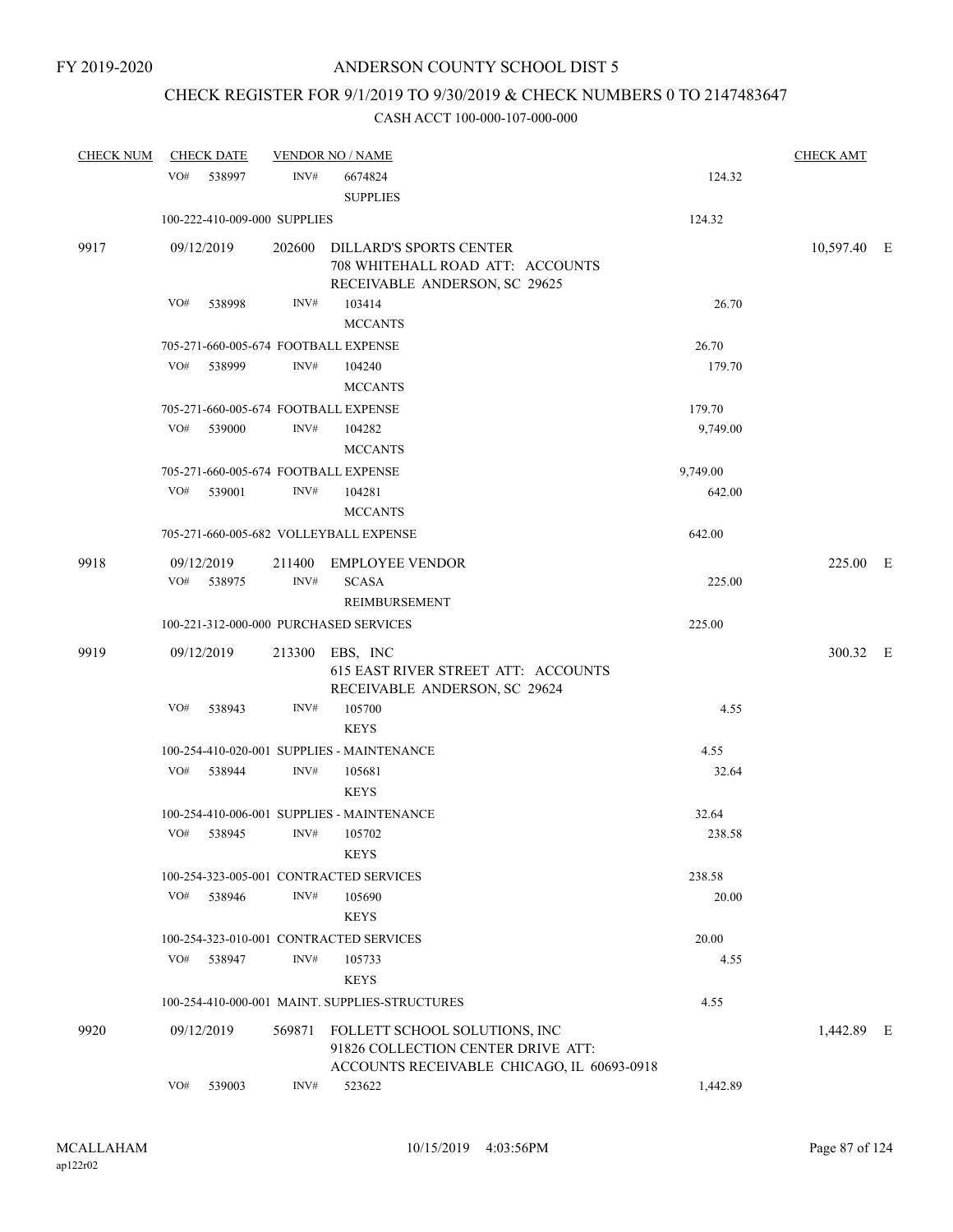### CHECK REGISTER FOR 9/1/2019 TO 9/30/2019 & CHECK NUMBERS 0 TO 2147483647

| <b>CHECK NUM</b> | <b>CHECK DATE</b>                 |        | <b>VENDOR NO / NAME</b><br><b>CONCORD ELEM</b>                                        |     |       |           | <b>CHECK AMT</b> |  |
|------------------|-----------------------------------|--------|---------------------------------------------------------------------------------------|-----|-------|-----------|------------------|--|
|                  | 100-222-410-009-000 SUPPLIES      |        |                                                                                       |     |       | 1,442.89  |                  |  |
| 9921             | 09/12/2019                        |        | 237555 FORMS & SUPPLY<br>POBOX 563953 ATT: ACCOUNTS RECEIVABLE<br>CHARLOTTE, NC 28256 |     |       |           | 23,081.57 E      |  |
|                  | VO#<br>539004                     | INV#   | 5147305<br><b>CONCORD</b>                                                             |     |       | 82.71     |                  |  |
|                  |                                   |        | 709-271-660-009-201 MISCELLANEOUS EXPENSE                                             |     |       | 82.71     |                  |  |
|                  | VO#<br>539006                     | INV#   | 5136277<br>WHITEHALL                                                                  |     |       | 97.58     |                  |  |
|                  |                                   |        | 719-271-660-019-201 MISCELLANEOUS EXPENSE                                             |     |       | 97.58     |                  |  |
|                  | VO#<br>539007                     | INV#   | 5110740<br>WHITEHALL                                                                  |     |       | 158.24    |                  |  |
|                  |                                   |        | 719-271-660-019-201 MISCELLANEOUS EXPENSE                                             |     |       | 158.24    |                  |  |
|                  | VO#<br>539115                     | INV#   | 5148821<br><b>WHSE SUPPLIES</b>                                                       | PO# | 11436 | 11,347.99 |                  |  |
|                  |                                   |        | 100-000-170-000-000 WAREHOUSE INVENTORY                                               |     |       | 11,347.99 |                  |  |
|                  | VO#<br>539116                     | INV#   | 5054513<br><b>WHSE SUPPLIES</b>                                                       | PO# | 10961 | 663.83    |                  |  |
|                  |                                   |        | 100-000-170-000-000 WAREHOUSE INVENTORY                                               |     |       | 663.83    |                  |  |
|                  |                                   |        | 100-000-170-000-000 WAREHOUSE INVENTORY                                               |     |       | 597.45    |                  |  |
|                  |                                   |        | 100-000-170-000-000 WAREHOUSE INVENTORY                                               |     |       | $-597.45$ |                  |  |
|                  | VO#<br>539117                     | INV#   | 5110935<br><b>WHSE SUPPLIES</b>                                                       | PO# | 11310 | 10,654.79 |                  |  |
|                  |                                   |        | 100-000-170-000-000 WAREHOUSE INVENTORY                                               |     |       | 10,654.79 |                  |  |
|                  | VO#<br>539118                     | INV#   | 5145114                                                                               | PO# | 11423 | 76.43     |                  |  |
|                  | 100-257-410-000-000 SUPPLIES      |        | <b>SUPPLIES</b>                                                                       |     |       | 76.43     |                  |  |
|                  |                                   |        |                                                                                       |     |       |           |                  |  |
| 9922             | 09/12/2019                        | 570843 | <b>GATEWAY SUPPLY CO</b><br>CORPORATE OFFICES P.O. BOX 2826 COLUMBIA,<br>SC 29202     |     |       |           | 654.03 E         |  |
|                  | VO#<br>538941                     | INV#   | S4666616<br><b>SUPPLIES</b>                                                           |     |       | 224.92    |                  |  |
|                  | 100-254-410-000-400 HVAC SUPPLIES |        |                                                                                       |     |       | 24.19     |                  |  |
|                  |                                   |        | 100-254-410-001-400 HVAC/ELECTRICAL/PLUMBING                                          |     |       | 22.19     |                  |  |
|                  |                                   |        | 100-254-410-002-400 HVAC/ELECTRICAL/PLUMBING                                          |     |       | 22.19     |                  |  |
|                  |                                   |        | 100-254-410-005-400 HVAC/ELECTRICAL/PLUMBING                                          |     |       | 22.19     |                  |  |
|                  |                                   |        | 100-254-410-007-400 HVAC/ELECTRICAL/PLUMBING                                          |     |       | 21.33     |                  |  |
|                  |                                   |        | 100-254-410-008-400 HVAC/ELECTRICAL/PLUMBING                                          |     |       | 68.45     |                  |  |
|                  |                                   |        | 100-254-410-011-400 HVAC/ELECTRICAL/PLUMBING                                          |     |       | 22.19     |                  |  |
|                  |                                   |        | 100-254-410-014-400 HVAC/ELECTRICAL/PLUMBING                                          |     |       | 22.19     |                  |  |
|                  | VO#<br>538942                     | INV#   | S4660398<br><b>SUPPLIES</b>                                                           |     |       | 429.11    |                  |  |
|                  | 515-253-520-031-CAR CAREER CENTER |        |                                                                                       |     |       | 429.11    |                  |  |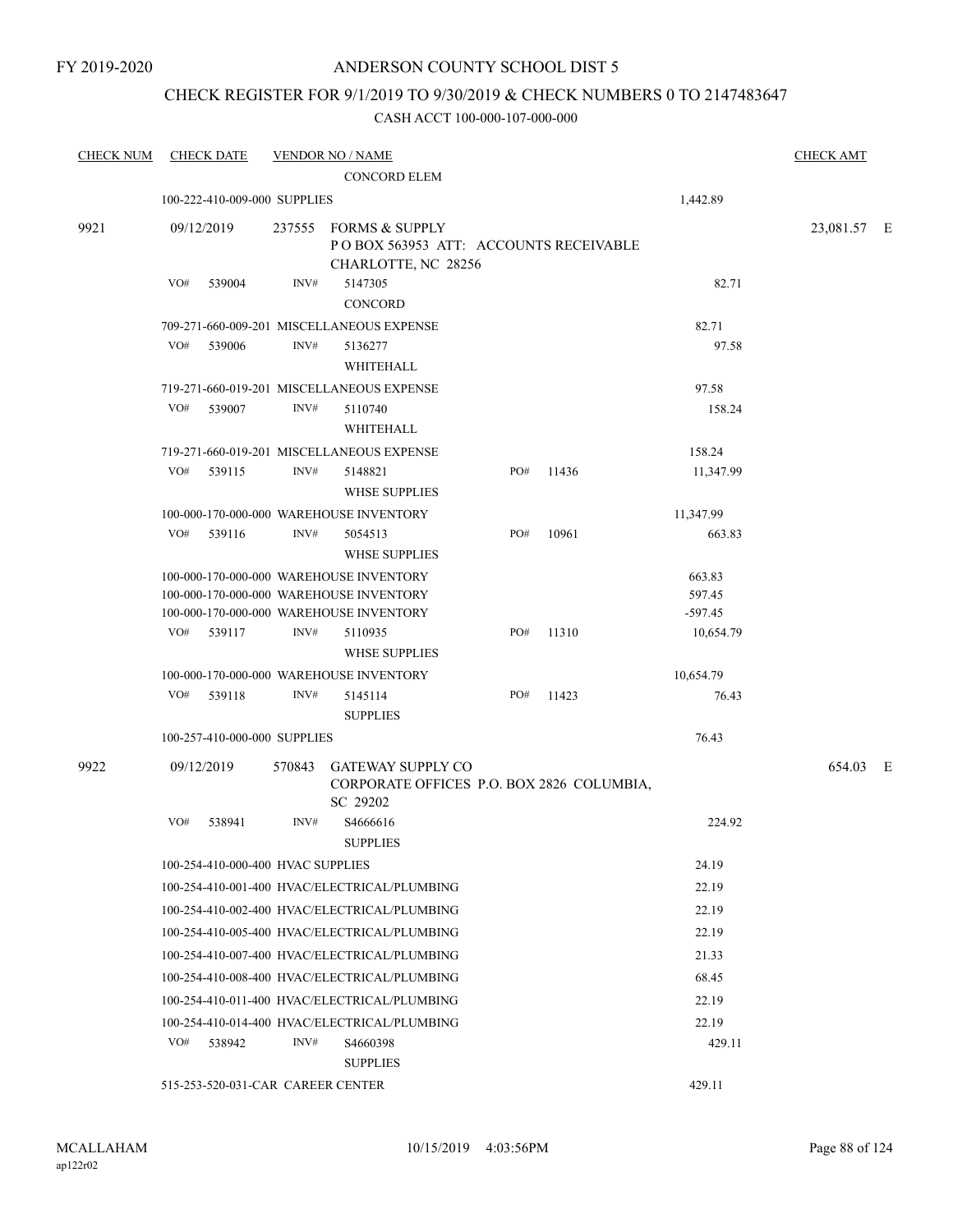### CHECK REGISTER FOR 9/1/2019 TO 9/30/2019 & CHECK NUMBERS 0 TO 2147483647

| <b>CHECK NUM</b> |     | <b>CHECK DATE</b>                |        | <b>VENDOR NO / NAME</b>                                                                            |     |                                          |           | <b>CHECK AMT</b> |  |
|------------------|-----|----------------------------------|--------|----------------------------------------------------------------------------------------------------|-----|------------------------------------------|-----------|------------------|--|
| 9923             |     | 09/12/2019                       | 564031 | GLOVES PLUS INC<br>227 NEELY FERRY ROAD ATT: ACCOUNTS<br>RECEIVABLE SIMPSONVILLE, SC 29680         |     |                                          |           | 1,781.20 E       |  |
|                  | VO# | 539119                           | INV#   | GP 141065                                                                                          | PO# | 11360                                    | 1,781.20  |                  |  |
|                  |     |                                  |        | <b>WHSE SUPPLIES</b>                                                                               |     |                                          |           |                  |  |
|                  |     |                                  |        | 100-000-170-000-000 WAREHOUSE INVENTORY                                                            |     |                                          | 1,776.20  |                  |  |
|                  |     |                                  |        | 100-000-170-000-000 WAREHOUSE INVENTORY                                                            |     |                                          | 5.00      |                  |  |
| 9924             |     | 09/12/2019                       | 563904 | GREENVILLE TURF & TRACTOR INC<br>722 MAULDIN ROAD ATT: ACCOUNTS<br>RECEIVABLE GREENVILLE, SC 29607 |     |                                          |           | 420.00 E         |  |
|                  | VO# | 538940                           | INV#   | W81403                                                                                             |     |                                          | 420.00    |                  |  |
|                  |     |                                  |        | <b>MOWER REPAIR</b>                                                                                |     |                                          |           |                  |  |
|                  |     |                                  |        | 100-254-323-003-001 CONTRACTED SERVICES                                                            |     |                                          | 420.00    |                  |  |
| * 9927           |     | 09/12/2019                       | 264114 | HEINEMANN                                                                                          |     |                                          |           | 19,645.50 E      |  |
|                  |     |                                  |        | 15963 COLLECTIONS CENTER DRIVE ATT:<br>ACCOUNTS RECEIVABLE CHICAGO, IL 60693                       |     |                                          |           |                  |  |
|                  | VO# | 539008                           | INV#   | 7110807                                                                                            | PO# | 11381                                    | 950.95    |                  |  |
|                  |     |                                  |        | <b>NEW PROSPECT</b>                                                                                |     |                                          |           |                  |  |
|                  |     | 201-224-410-010-000 SUPPLIES- PD |        |                                                                                                    |     |                                          | 864.50    |                  |  |
|                  |     | 201-224-410-010-000 SUPPLIES- PD |        |                                                                                                    |     |                                          | 86.45     |                  |  |
|                  | VO# | 539120                           | INV#   | 7115601,7837<br><b>MATERIALS</b>                                                                   | PO# | 11322                                    | 18,694.55 |                  |  |
|                  |     |                                  |        | 201-112-410-011-000 SUPPLIES AND MATERIALS                                                         |     |                                          | 2,400.00  |                  |  |
|                  |     |                                  |        | 201-112-410-011-000 SUPPLIES AND MATERIALS                                                         |     |                                          | 14,830.00 |                  |  |
|                  |     |                                  |        | 201-112-410-011-000 SUPPLIES AND MATERIALS                                                         |     |                                          | 1,260.55  |                  |  |
|                  |     |                                  |        | 201-112-410-011-000 SUPPLIES AND MATERIALS                                                         |     |                                          | 204.00    |                  |  |
| 9928             |     | 09/12/2019                       | 573279 | HERSHEY CREAMERY COMPANY                                                                           |     | 710 CORPORATE CIRCLE SALISBURY, NC 28145 |           | 455.78 E         |  |
|                  | VO# | 539005                           | INV#   | 14524811                                                                                           |     |                                          | 270.30    |                  |  |
|                  |     |                                  |        | WHITEHALL ELEM                                                                                     |     |                                          |           |                  |  |
|                  |     |                                  |        | 719-271-660-019-391 ICE CREAM SALES EXPENSE                                                        |     |                                          | 270.30    |                  |  |
|                  | VO# | 539009                           | INV#   | 14568622                                                                                           |     |                                          | 185.48    |                  |  |
|                  |     |                                  |        | <b>NEVITT FOREST</b>                                                                               |     |                                          |           |                  |  |
|                  |     |                                  |        | 712-271-660-012-391 ICE CREAM SALES EXPENSE                                                        |     |                                          | 185.48    |                  |  |
| * 9930           |     | 09/12/2019                       |        | 113700 INDEPENDENT MAIL<br>PO BOX 1411 CHARLOTTE, NC 28201-1411                                    |     |                                          |           | 220.40 E         |  |
|                  | VO# | 539127                           | INV#   | 2660228<br>AD 0003661894                                                                           | PO# | 11316                                    | 46.40     |                  |  |
|                  |     | 100-257-350-000-000 ADVERTISING  |        |                                                                                                    |     |                                          | 46.40     |                  |  |
|                  |     | VO# 539128                       | INV#   | 2660228                                                                                            | PO# | 11212                                    | 104.40    |                  |  |
|                  |     |                                  |        | AD 0003678158                                                                                      |     |                                          |           |                  |  |
|                  |     | 100-257-350-000-000 ADVERTISING  |        |                                                                                                    |     |                                          | 104.40    |                  |  |
|                  |     | VO# 539129                       | INV#   | 2660228                                                                                            | PO# | 11184                                    | 69.60     |                  |  |
|                  |     |                                  |        | AD 000708697                                                                                       |     |                                          |           |                  |  |
|                  |     | 100-257-350-000-000 ADVERTISING  |        |                                                                                                    |     |                                          | 69.60     |                  |  |
|                  |     |                                  |        |                                                                                                    |     |                                          |           |                  |  |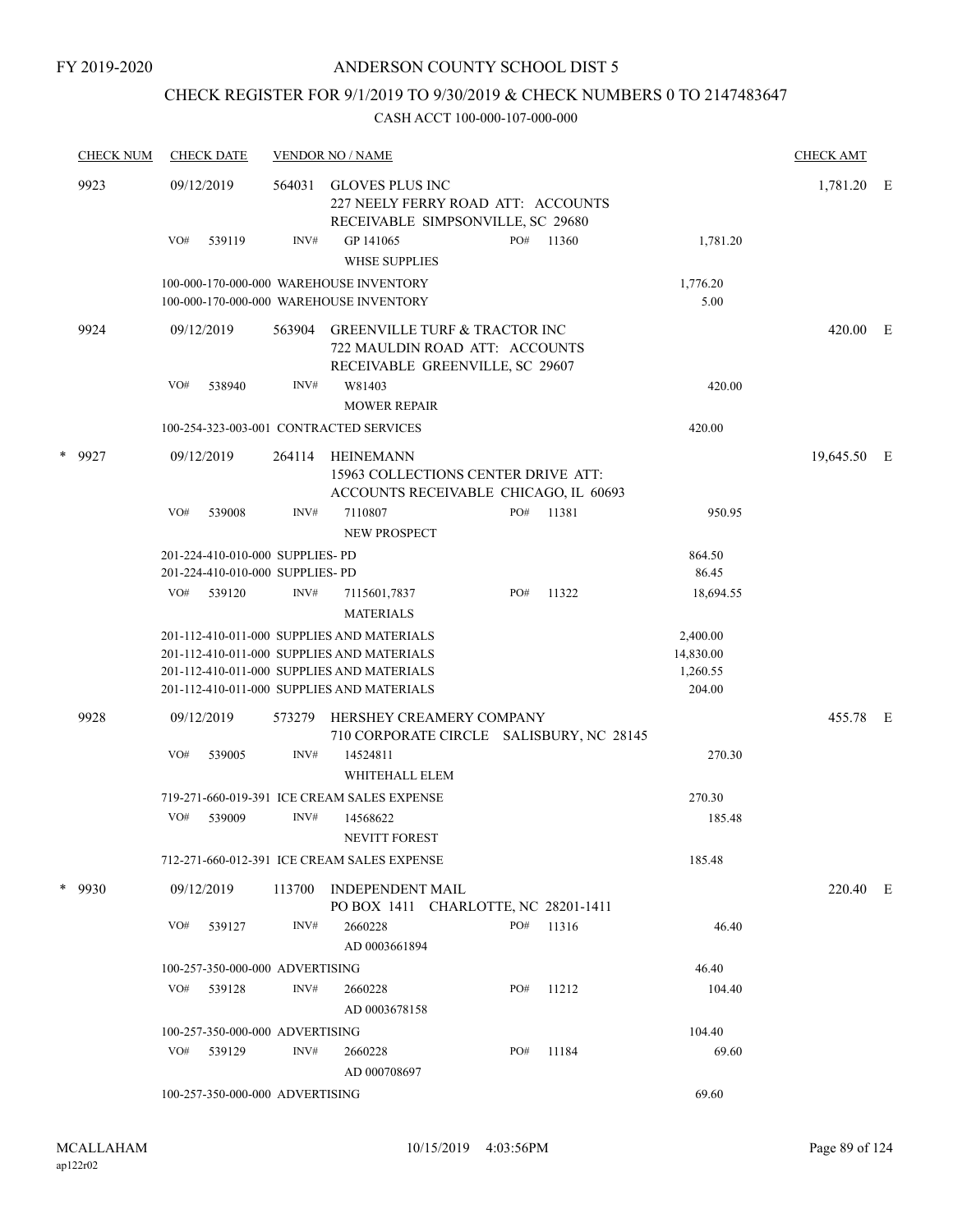### CHECK REGISTER FOR 9/1/2019 TO 9/30/2019 & CHECK NUMBERS 0 TO 2147483647

| <b>CHECK NUM</b> | <b>CHECK DATE</b> |                                   |        | <b>VENDOR NO / NAME</b>                                                                       |     |       |                    | <b>CHECK AMT</b> |  |
|------------------|-------------------|-----------------------------------|--------|-----------------------------------------------------------------------------------------------|-----|-------|--------------------|------------------|--|
| 9931             | 09/12/2019        |                                   | 276355 | IPC SUPPLY, INC<br>POBOX 1987 ATT: ACCOUNTS RECEIVABLE<br>ANDERSON, SC 29622                  |     |       |                    | 2,033.86 E       |  |
|                  | VO#               | 539130                            | INV#   | 30818, 30636<br>WHSE SUPPLIES                                                                 | PO# | 11274 | 2,033.86           |                  |  |
|                  |                   |                                   |        | 100-000-170-000-000 WAREHOUSE INVENTORY<br>100-000-170-000-000 WAREHOUSE INVENTORY            |     |       | 1,889.41<br>144.45 |                  |  |
| 9932             | 09/12/2019        |                                   | 564696 | JOHNSTONE SUPPLY<br>POBOX 17466 GREENVILLE, SC 29606                                          |     |       |                    | 2,480.82 E       |  |
|                  | VO#               | 538932                            | INV#   | 4011693<br><b>SUPPLIES</b>                                                                    |     |       | 127.54             |                  |  |
|                  |                   |                                   |        | 100-254-410-006-400 HVAC/ELECTRICAL/PLUMBING                                                  |     |       | 127.54             |                  |  |
|                  | VO#               | 538933                            | INV#   | 4011657<br><b>HVAC REPAIR</b>                                                                 |     |       | 1,832.76           |                  |  |
|                  |                   |                                   |        | 100-254-410-006-400 HVAC/ELECTRICAL/PLUMBING                                                  |     |       | 1,832.76           |                  |  |
|                  | VO# 538934        |                                   | INV#   | 4011829<br><b>SUPPLIES</b>                                                                    |     |       | 59.47              |                  |  |
|                  |                   |                                   |        | 100-254-410-006-400 HVAC/ELECTRICAL/PLUMBING                                                  |     |       | 59.47              |                  |  |
|                  | VO#               | 538935                            | INV#   | 4011870<br><b>FLASHLIGHT</b>                                                                  |     |       | 20.32              |                  |  |
|                  |                   |                                   |        | 100-254-410-000-001 MAINT, SUPPLIES-STRUCTURES                                                |     |       | 20.32              |                  |  |
|                  | VO#               | 538936                            | INV#   | 4011766<br><b>BLOWER MOTOR</b>                                                                |     |       | 440.73             |                  |  |
|                  |                   |                                   |        | 100-254-410-006-400 HVAC/ELECTRICAL/PLUMBING                                                  |     |       | 440.73             |                  |  |
| 9933             | 09/12/2019        |                                   | 573239 | JONES & BARTLETT LEARNING<br>PO BOX 417289 BOSTON, MA 02241-7289                              |     |       |                    | 4,275.67 E       |  |
|                  | VO#               | 539131                            | INV#   | 4148693<br><b>AUTO TECH</b>                                                                   | PO# | 11534 | 4,275.67           |                  |  |
|                  |                   |                                   |        | 515-253-520-031-CAR CAREER CENTER                                                             |     |       | 4,275.67           |                  |  |
| 9934             | 09/12/2019        |                                   | 305300 | KATHY'S ENTERPRISES<br>500 MT LEBANON CHURCH ROAD ATT:<br>ACCOUNTS RECEIVABLE GREER, SC 29651 |     |       |                    | 1,453.33 E       |  |
|                  | VO#               | 539133                            | INV#   | 5091,5133,5196<br><b>WESTSIDE BAND</b>                                                        |     |       | 1,453.33           |                  |  |
|                  |                   | 100-114-410-003-001 BAND SUPPLIES |        |                                                                                               |     |       | 244.23             |                  |  |
|                  |                   | 100-114-410-003-001 BAND SUPPLIES |        |                                                                                               |     |       | 483.10             |                  |  |
|                  |                   | 100-114-410-003-001 BAND SUPPLIES |        |                                                                                               |     |       | 726.00             |                  |  |
| 9935             | 09/12/2019        |                                   | 575449 | EMPLOYEE VENDOR                                                                               |     |       |                    | 210.00 E         |  |
|                  | VO#               | 539083                            | INV#   | <b>LONGHORN</b><br>REIMBURSEMENT                                                              |     |       | 210.00             |                  |  |
|                  |                   |                                   |        | 100-254-312-000-ERP EMPLOYEE RECOGNITION PROGRAM                                              |     |       | 210.00             |                  |  |
| * 9939           | 09/12/2019        |                                   | 574462 | EMPLOYEE VENDOR                                                                               |     |       |                    | 144.04 E         |  |
|                  | VO#               | 539092                            | INV#   | SEPT <sub>10</sub><br><b>COLUMBIA</b>                                                         |     |       | 144.04             |                  |  |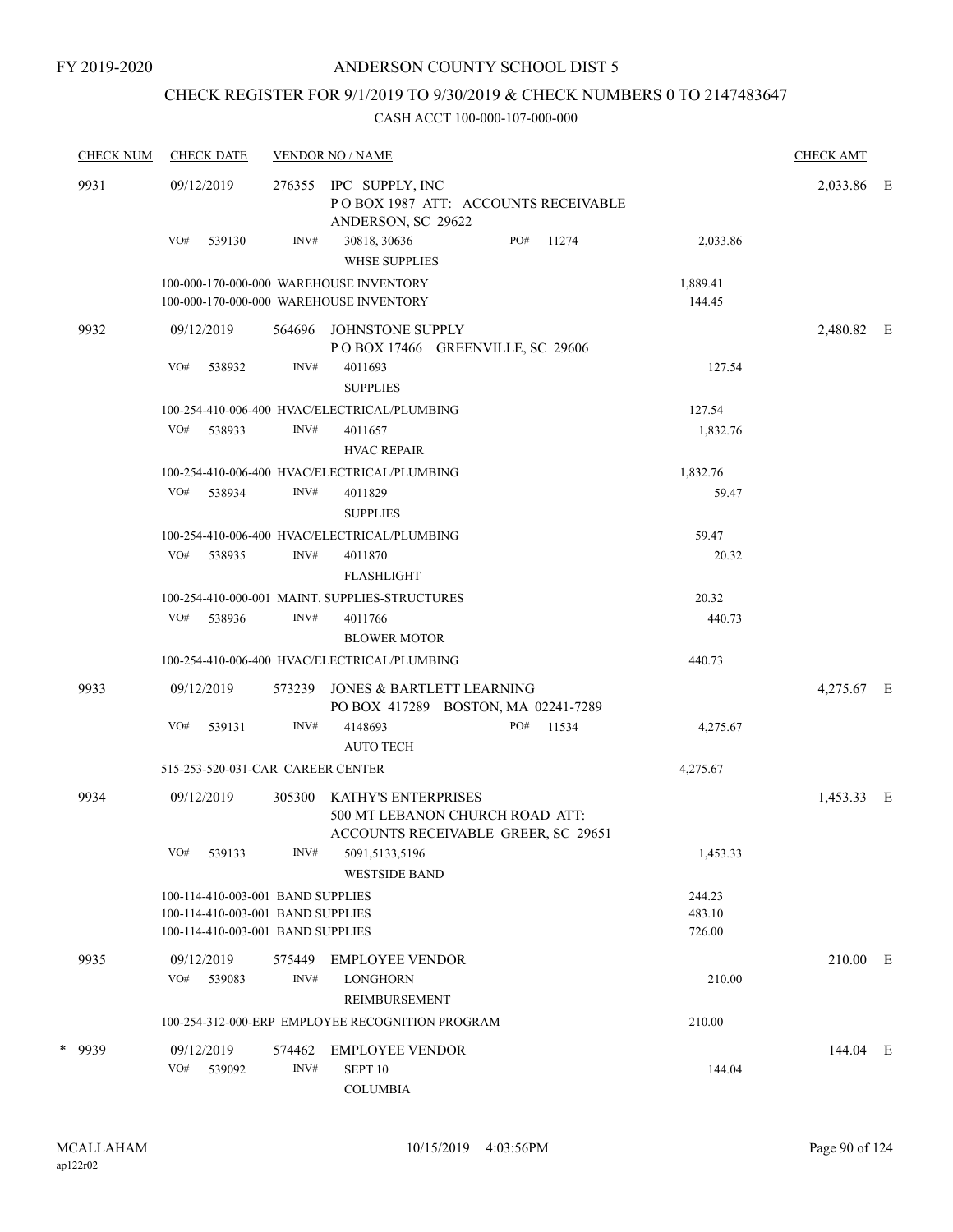### CHECK REGISTER FOR 9/1/2019 TO 9/30/2019 & CHECK NUMBERS 0 TO 2147483647

| <b>CHECK NUM</b> | <b>CHECK DATE</b>                       |        | <b>VENDOR NO / NAME</b><br>100-252-333-000-000 TRIPS AND CONFERENCES                             | 144.04 | <b>CHECK AMT</b> |  |
|------------------|-----------------------------------------|--------|--------------------------------------------------------------------------------------------------|--------|------------------|--|
| * 9941           | 09/12/2019                              | 349701 | MED CENTRAL HEALTH RESOURCES<br>3424 CLEMSON BLVD ATT: ACCOUNTS<br>RECEIVABLE ANDERSON, SC 29621 |        | 350.00 E         |  |
|                  | VO#<br>539013                           | INV#   | 48512                                                                                            | 45.00  |                  |  |
|                  |                                         |        | <b>CORMACK</b>                                                                                   |        |                  |  |
|                  | 100-255-323-000-000 CONTRACTED SERVICES |        |                                                                                                  | 45.00  |                  |  |
|                  | VO# 539014                              | INV#   | 29331                                                                                            | 45.00  |                  |  |
|                  |                                         |        | <b>HUGHES</b>                                                                                    |        |                  |  |
|                  | 100-255-323-000-000 CONTRACTED SERVICES |        |                                                                                                  | 45.00  |                  |  |
|                  | VO# 539015                              | INV#   | 55686                                                                                            | 20.00  |                  |  |
|                  |                                         |        | <b>PACI</b>                                                                                      |        |                  |  |
|                  | 100-255-323-000-000 CONTRACTED SERVICES |        |                                                                                                  | 20.00  |                  |  |
|                  | VO# 539016                              | INV#   | 55686<br>PACI                                                                                    | 45.00  |                  |  |
|                  | 100-255-323-000-000 CONTRACTED SERVICES |        |                                                                                                  | 45.00  |                  |  |
|                  | VO# 539017                              | INV#   | 44885                                                                                            | 65.00  |                  |  |
|                  |                                         |        | <b>TIPTON</b>                                                                                    |        |                  |  |
|                  | 100-255-323-000-000 CONTRACTED SERVICES |        |                                                                                                  | 65.00  |                  |  |
|                  | VO# 539018                              | INV#   | 18450                                                                                            | 65.00  |                  |  |
|                  |                                         |        | CARROLL                                                                                          |        |                  |  |
|                  | 100-255-323-000-000 CONTRACTED SERVICES |        |                                                                                                  | 65.00  |                  |  |
|                  | VO# 539019                              | INV#   | 50212                                                                                            | 65.00  |                  |  |
|                  |                                         |        | GOSS                                                                                             |        |                  |  |
|                  | 100-255-323-000-000 CONTRACTED SERVICES |        |                                                                                                  | 65.00  |                  |  |
| * 9945           | 09/12/2019                              |        | 570874 NEW READERS PRESS<br>101 WYOMING STREET SYRACUSE, NY 13204                                |        | 803.73 E         |  |
|                  | VO#<br>539134                           | INV#   | 9108974<br><b>ADULT ED</b>                                                                       | 803.73 |                  |  |
|                  |                                         |        | 723-190-660-023-911 MISCELLANEOUS- ADULT ED EXPENSE                                              | 803.73 |                  |  |
| 9946             | 09/12/2019                              | 572183 | <b>EMPLOYEE VENDOR</b>                                                                           |        | 428.52 E         |  |
|                  | VO# 538974                              | INV#   | <b>SAFE</b>                                                                                      | 203.52 |                  |  |
|                  |                                         |        | REIMBURSEMENT                                                                                    |        |                  |  |
|                  | 100-233-410-001-000 SUPPLIES            |        |                                                                                                  | 203.52 |                  |  |
|                  | VO# 539082                              | INV#   | <b>SCASA</b>                                                                                     | 225.00 |                  |  |
|                  |                                         |        | REIMBURSEMENT                                                                                    |        |                  |  |
|                  |                                         |        | 100-233-333-001-000 TRIPS AND CONFERENCES                                                        | 225.00 |                  |  |
| 9947             | 09/12/2019                              | 576164 | <b>EMPLOYEE VENDOR</b>                                                                           |        | 275.00 E         |  |
|                  | VO# 539079                              | INV#   | 2019-2020                                                                                        | 275.00 |                  |  |
|                  |                                         |        | <b>TEACHER SUPPLY</b>                                                                            |        |                  |  |
|                  |                                         |        | 377-113-410-006-000 TEACHER SUPPLY - ROBERT ANDERSON                                             | 275.00 |                  |  |
| 9948             | 09/12/2019                              | 389900 | OFFICE DEPOT                                                                                     |        | 1,357.61 E       |  |
|                  |                                         |        | POBOX 1413 CHARLOTTE, NC 28201-1413                                                              |        |                  |  |
|                  | VO#<br>538929                           | INV#   | 2332572024                                                                                       | 348.12 |                  |  |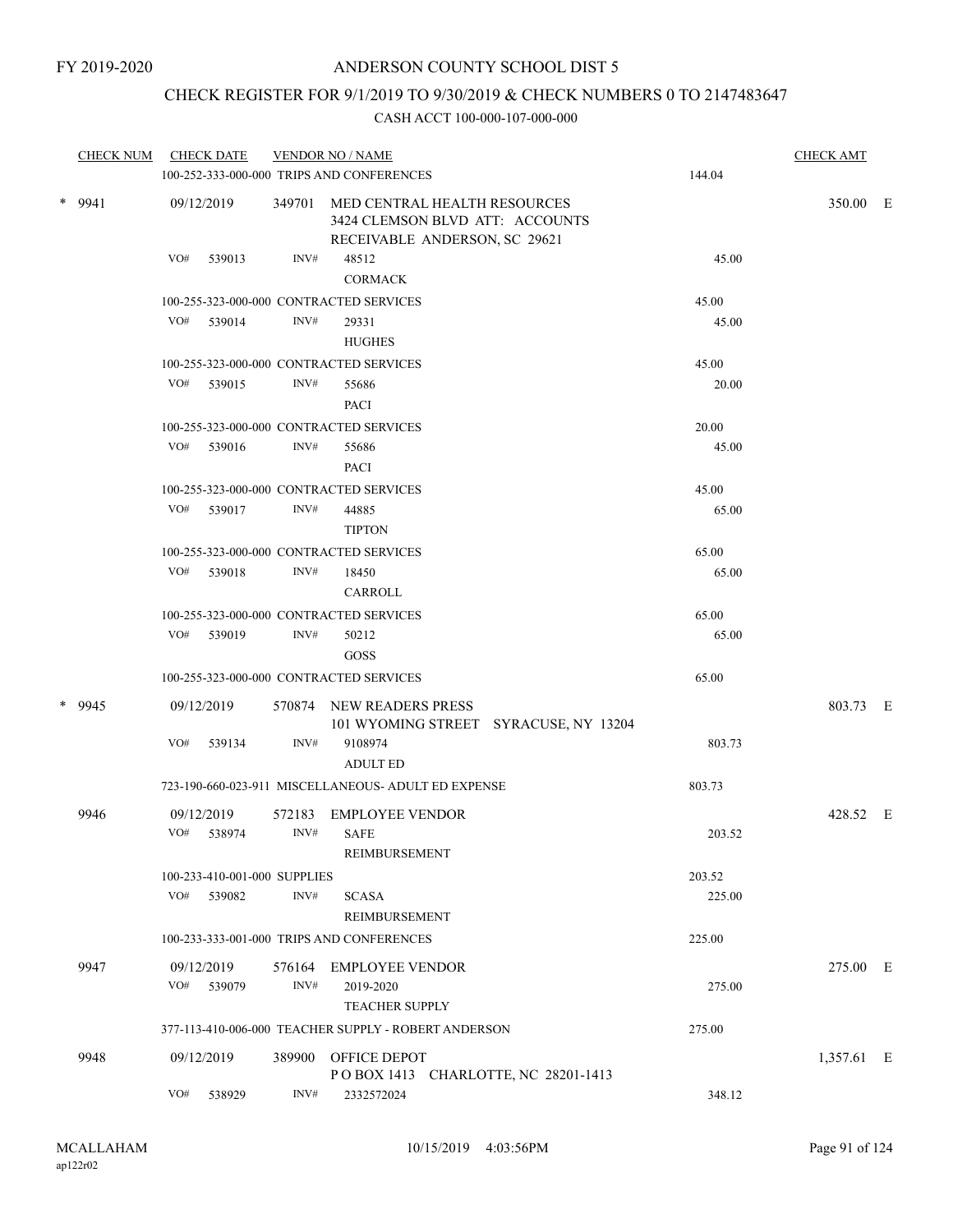FY 2019-2020

## ANDERSON COUNTY SCHOOL DIST 5

### CHECK REGISTER FOR 9/1/2019 TO 9/30/2019 & CHECK NUMBERS 0 TO 2147483647

| <b>CHECK NUM</b> |     | CHECK DATE                   |                | <b>VENDOR NO / NAME</b>                                                   |                 | <b>CHECK AMT</b> |
|------------------|-----|------------------------------|----------------|---------------------------------------------------------------------------|-----------------|------------------|
|                  |     |                              |                | <b>SUPPLIES</b>                                                           |                 |                  |
|                  |     |                              |                | 100-254-410-000-055 OFFICE SUPPLIES & FURNITURE                           | 348.12          |                  |
|                  |     | VO# 539020                   | INV#           | 366540183001                                                              | 55.53           |                  |
|                  |     |                              |                | <b>SUPPLIES</b>                                                           |                 |                  |
|                  |     | 100-113-410-007-000 SUPPLIES |                |                                                                           | 55.53           |                  |
|                  |     | VO# 539021                   | INV#           | 367886809001                                                              | 38.81           |                  |
|                  |     |                              |                | <b>SUPPLIES</b>                                                           |                 |                  |
|                  |     | 100-113-410-007-000 SUPPLIES |                |                                                                           | 38.81           |                  |
|                  |     | VO# 539022                   | INV#           | 366543550001                                                              | 79.99           |                  |
|                  |     |                              |                | <b>SUPPLIES</b>                                                           |                 |                  |
|                  |     | 100-113-410-007-000 SUPPLIES |                |                                                                           | 79.99           |                  |
|                  |     | VO# 539023                   | INV#           | 2331842351                                                                | 25.15           |                  |
|                  |     |                              |                | <b>SUPPLIES</b>                                                           |                 |                  |
|                  |     | 100-113-410-007-000 SUPPLIES |                |                                                                           | 25.15           |                  |
|                  |     | VO# 539024                   | INV#           | 367886552001                                                              | 284.22          |                  |
|                  |     |                              |                | <b>SUPPLIES</b>                                                           |                 |                  |
|                  |     | 100-112-410-007-000 SUPPLIES |                |                                                                           | 284.22          |                  |
|                  |     | VO# 539136                   | INV#           | 371366615001                                                              | 140.10          |                  |
|                  |     |                              |                | <b>SUPPLIES</b>                                                           |                 |                  |
|                  |     | VO# 539137                   | INV#           | 723-190-660-023-911 MISCELLANEOUS- ADULT ED EXPENSE<br>370410347001       | 140.10<br>91.98 |                  |
|                  |     |                              |                | <b>SUPPLIES</b>                                                           |                 |                  |
|                  |     |                              |                | 723-190-660-023-911 MISCELLANEOUS- ADULT ED EXPENSE                       | 91.98           |                  |
|                  |     | VO# 539138                   | INV#           | 30263341001                                                               | 149.70          |                  |
|                  |     |                              |                | <b>SUPPLIES</b>                                                           |                 |                  |
|                  |     |                              |                | 723-190-660-023-911 MISCELLANEOUS- ADULT ED EXPENSE                       | 149.70          |                  |
|                  |     | VO# 539139                   | INV#           | 370407534001                                                              | 144.01          |                  |
|                  |     |                              |                | <b>SUPPLIES</b>                                                           |                 |                  |
|                  |     |                              |                | 723-190-660-023-911 MISCELLANEOUS- ADULT ED EXPENSE                       | 144.01          |                  |
| 9949             |     |                              |                |                                                                           |                 | 220.77 E         |
|                  |     | 09/12/2019                   |                | 391100 OLD STONE TRACTOR CO, INC<br>PO BOX 13565 ATT: ACCOUNTS RECEIVABLE |                 |                  |
|                  |     |                              |                | ANDERSON, SC 29624                                                        |                 |                  |
|                  | VO# | 538927                       | $\text{INV}\#$ | CT02835                                                                   | 39.59           |                  |
|                  |     |                              |                | <b>REPAIR PARTS</b>                                                       |                 |                  |
|                  |     |                              |                | 100-254-410-000-001 MAINT. SUPPLIES-STRUCTURES                            | 39.59           |                  |
|                  |     | VO# 538928                   | INV#           | CT02987                                                                   | 181.18          |                  |
|                  |     |                              |                | <b>FAN MOTOR</b>                                                          |                 |                  |
|                  |     |                              |                | 100-254-410-000-001 MAINT. SUPPLIES-STRUCTURES                            | 181.18          |                  |
| 9950             |     | 09/12/2019                   |                | 571574 PALMETTO DIGITAL, LLC                                              |                 | 225.77 E         |
|                  |     |                              |                | 179 SINGER ROAD ANDERSON, SC 29625                                        |                 |                  |
|                  | VO# | 539140                       | INV#           | 004397                                                                    | 225.77          |                  |
|                  |     |                              |                | <b>GLENVIEW</b>                                                           |                 |                  |
|                  |     | 100-233-410-020-000 SUPPLIES |                |                                                                           | 225.77          |                  |
| * 9952           |     | 09/12/2019                   |                | 394675 PIP PRINTING                                                       |                 | 149.53 E         |
|                  |     |                              |                |                                                                           |                 |                  |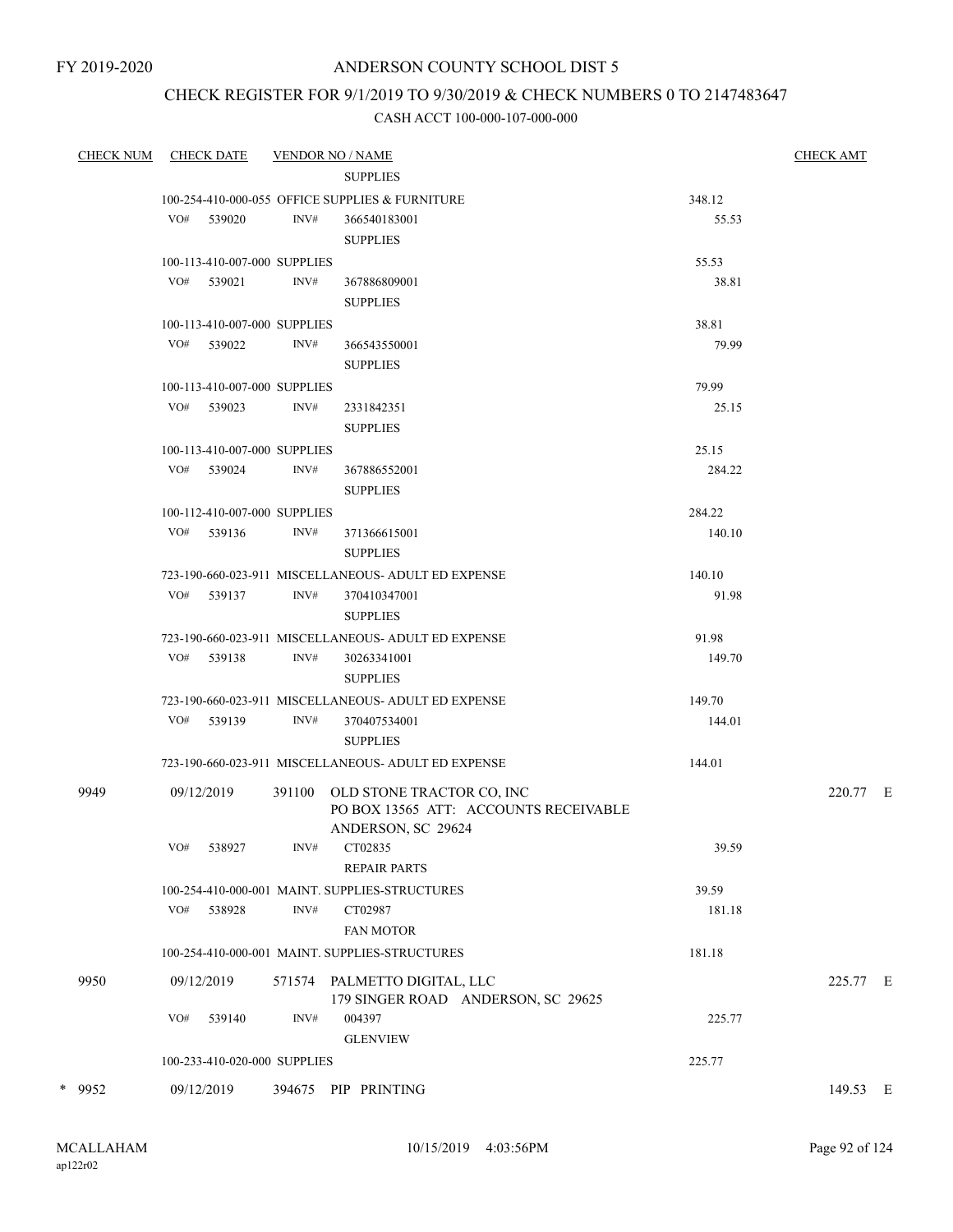### CHECK REGISTER FOR 9/1/2019 TO 9/30/2019 & CHECK NUMBERS 0 TO 2147483647

| <b>CHECK NUM</b> | <b>CHECK DATE</b>            |        | <b>VENDOR NO / NAME</b>                                                                       |     |       |          | <b>CHECK AMT</b> |  |
|------------------|------------------------------|--------|-----------------------------------------------------------------------------------------------|-----|-------|----------|------------------|--|
|                  |                              |        | 1005 NORTH FANT STREET ATT: ACCOUNTS                                                          |     |       |          |                  |  |
|                  |                              |        | RECEIVABLE ANDERSON, SC 29621                                                                 |     |       |          |                  |  |
|                  | VO#<br>539027                | INV#   | 99280<br><b>CF REAMES</b>                                                                     |     |       | 149.53   |                  |  |
|                  | 100-233-410-001-000 SUPPLIES |        |                                                                                               |     |       | 149.53   |                  |  |
| 9953             | 09/12/2019                   | 576167 | <b>EMPLOYEE VENDOR</b>                                                                        |     |       |          | 196.07 E         |  |
|                  | VO#<br>539080                | INV#   | <b>HOME DEPOT</b>                                                                             |     |       | 196.07   |                  |  |
|                  |                              |        | REIMBURSEMENT                                                                                 |     |       |          |                  |  |
|                  |                              |        | 714-271-660-014-201 MISCELLANEOUS EXPENSE                                                     |     |       | 196.07   |                  |  |
| 9954             | 09/12/2019                   | 574687 | PRIORITY ONE SECURITY<br>18 INTERCHANGE BLVD., SUITE B GREENVILLE,<br>SC 29607                |     |       |          | 1,282.00 E       |  |
|                  | VO#<br>539141                | INV#   | 1876771<br><b>SEPT 2019</b>                                                                   | PO# | 11398 | 1,282.00 |                  |  |
|                  |                              |        | 100-254-323-000-600 MAINTENANCE SERVICES                                                      |     |       | 92.00    |                  |  |
|                  |                              |        | 100-254-323-001-600 MAINTENANCE SERVICES                                                      |     |       | 46.00    |                  |  |
|                  |                              |        | 100-254-323-002-600 MAINTENANCE SERVICES                                                      |     |       | 168.00   |                  |  |
|                  |                              |        | 100-254-323-003-600 MAINTENANCE SERVICES                                                      |     |       | 102.00   |                  |  |
|                  |                              |        | 100-254-323-005-600 MAINTENANCE SERVICES                                                      |     |       | 46.00    |                  |  |
|                  |                              |        | 100-254-323-006-600 MAINTENANCE SERVICES                                                      |     |       | 69.00    |                  |  |
|                  |                              |        | 100-254-323-007-600 MAINTENANCE SERVICES                                                      |     |       | 46.00    |                  |  |
|                  |                              |        | 100-254-323-008-600 MAINTENANCE SERVICES                                                      |     |       | 46.00    |                  |  |
|                  |                              |        | 100-254-323-009-600 MAINTENANCE SERVICES                                                      |     |       | 46.00    |                  |  |
|                  |                              |        | 100-254-323-010-600 MAINTENANCE SERVICES                                                      |     |       | 46.00    |                  |  |
|                  |                              |        | 100-254-323-011-600 MAINTENANCE SERVICES                                                      |     |       | 46.00    |                  |  |
|                  |                              |        | 100-254-323-012-600 MAINTENANCE SERVICES                                                      |     |       | 46.00    |                  |  |
|                  |                              |        | 100-254-323-013-600 MAINTENANCE SERVICES                                                      |     |       | 46.00    |                  |  |
|                  |                              |        | 100-254-323-014-600 MAINTENANCE SERVICES                                                      |     |       | 46.00    |                  |  |
|                  |                              |        | 100-254-323-015-600 MAINTENANCE SERVICES                                                      |     |       | 46.00    |                  |  |
|                  |                              |        | 100-254-323-016-600 MAINTENANCE SERVICES                                                      |     |       | 46.00    |                  |  |
|                  |                              |        | 100-254-323-017-600 MAINTENANCE SERVICES                                                      |     |       | 46.00    |                  |  |
|                  |                              |        | 100-254-323-018-600 MAINTENANCE SERVICES                                                      |     |       | 46.00    |                  |  |
|                  |                              |        | 100-254-323-019-600 MAINTENANCE SERVICES                                                      |     |       | 46.00    |                  |  |
|                  |                              |        | 100-254-323-020-600 MAINTENANCE SERVICES                                                      |     |       | 46.00    |                  |  |
|                  |                              |        | 100-254-323-021-600 MAINTENANCE SERVICES                                                      |     |       | 46.00    |                  |  |
|                  |                              |        | 100-254-323-023-600 MAINTENANCE SERVICES                                                      |     |       | 69.00    |                  |  |
| 9955             | 09/12/2019                   | 574895 | EMPLOYEE VENDOR                                                                               |     |       |          | 275.00 E         |  |
|                  | VO#<br>539078                | INV#   | 2019-2020<br><b>TEACHER SUPPLY</b>                                                            |     |       | 275.00   |                  |  |
|                  |                              |        | 377-112-410-014-000 TEACHER SUPPLY - CALHOUN                                                  |     |       | 275.00   |                  |  |
| * 9959           | 09/12/2019                   | 567435 | <b>SCHOLASTIC INC</b><br>POBOX 3720 ATT: ACCOUNTS RECEIVABLE<br>JEFFERSON CITY, MO 65102-3720 |     |       |          | 2,943.74 E       |  |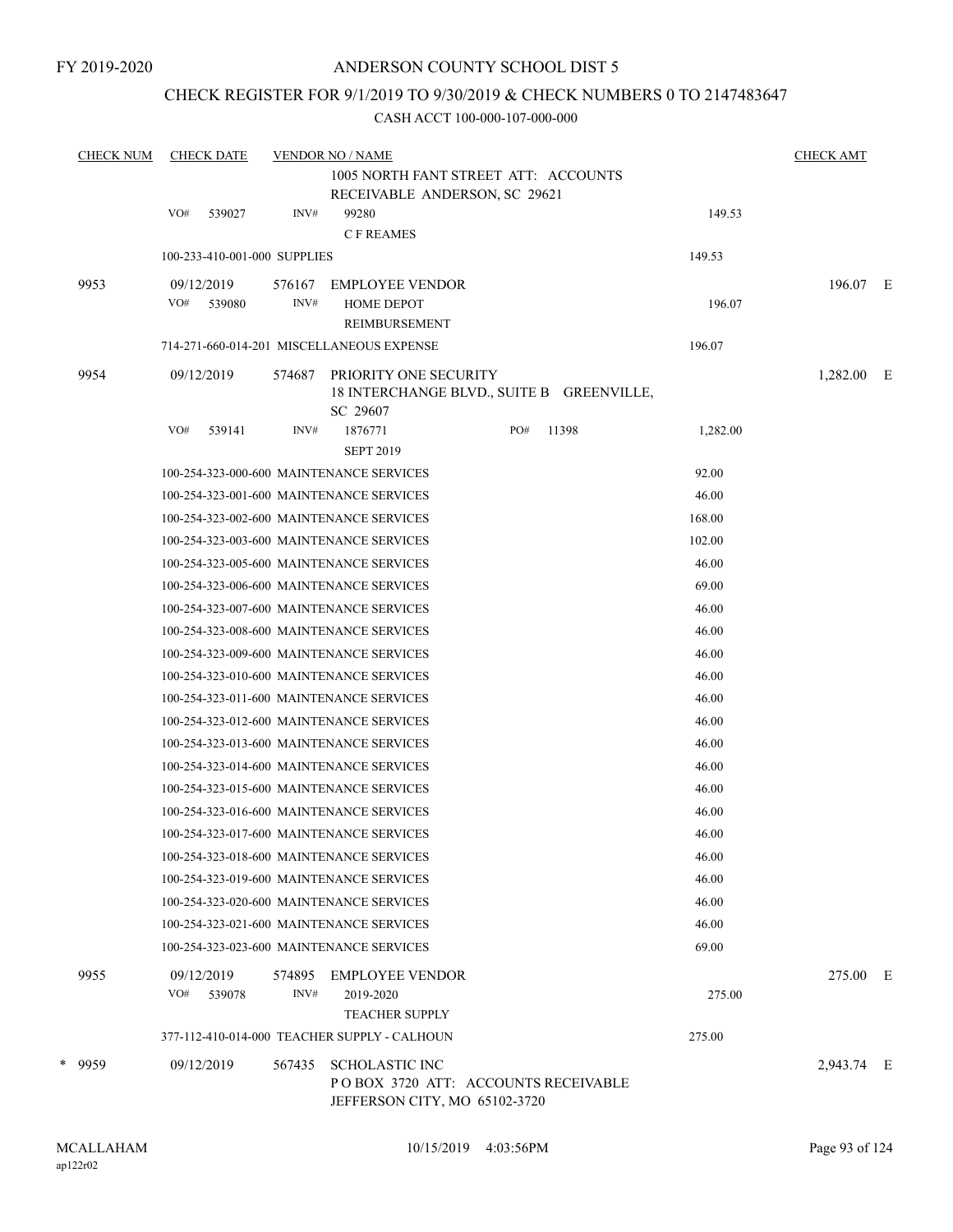### CHECK REGISTER FOR 9/1/2019 TO 9/30/2019 & CHECK NUMBERS 0 TO 2147483647

| <b>CHECK NUM</b> | <b>CHECK DATE</b>                     |      | <b>VENDOR NO / NAME</b>                                                           |     |       |          | <b>CHECK AMT</b> |
|------------------|---------------------------------------|------|-----------------------------------------------------------------------------------|-----|-------|----------|------------------|
|                  | VO#<br>539144                         | INV# | 19920699<br>NEVITT FOREST                                                         | PO# | 11420 | 2,604.75 |                  |
|                  |                                       |      | 201-112-410-012-000 SUPPLIES AND MATERIALS                                        |     |       | 2,604.75 |                  |
|                  | VO#<br>539145                         | INV# | M6849336                                                                          |     |       | 338.99   |                  |
|                  |                                       |      | ROBERT ANDERSON                                                                   |     |       |          |                  |
|                  | 100-113-410-006-000 SUPPLIES          |      |                                                                                   |     |       | 203.28   |                  |
|                  | 100-113-410-006-000 SUPPLIES          |      |                                                                                   |     |       | 135.71   |                  |
| 9960             | 09/12/2019                            |      | 570059 SHARP BUSINESS SYSTEMS<br>DEPT 1216 PO BOX 121216 DALLAS, TX<br>75312-1216 |     |       |          | 1,198.12 E       |
|                  | VO#<br>539033                         | INV# | 9002186981<br><b>SUPPLIES</b>                                                     |     |       | 97.69    |                  |
|                  |                                       |      | 100-252-360-000-000 PRINTING AND BINDING                                          |     |       | 97.69    |                  |
|                  | VO#<br>539034                         | INV# | 9002198064<br><b>COPIES</b>                                                       |     |       | 903.28   |                  |
|                  | 100-115-410-003-000 SUPPLIES          |      |                                                                                   |     |       | 903.28   |                  |
|                  | VO#<br>539035                         | INV# | 9002187643<br><b>COPIES</b>                                                       |     |       | 42.04    |                  |
|                  | 709-271-660-009-362 COPIER EXPENSE    |      |                                                                                   |     |       | 42.04    |                  |
|                  | VO#<br>539036                         | INV# | 9002213217<br><b>COPIER</b>                                                       |     |       | 6.42     |                  |
|                  | 709-271-660-009-362 COPIER EXPENSE    |      |                                                                                   |     |       | 6.42     |                  |
|                  | VO#<br>539037                         | INV# | 9002198069<br><b>COPIES</b>                                                       |     |       | 11.38    |                  |
|                  | 717-190-660-017-362 COPIER EXPENSE    |      |                                                                                   |     |       | 11.38    |                  |
|                  | VO# 539038                            | INV# | 9001852786<br><b>COPIER</b>                                                       |     |       | 12.84    |                  |
|                  | 708-271-660-008-362 COPIER EXPENSE    |      |                                                                                   |     |       | 12.84    |                  |
|                  | VO#<br>539147                         | INV# | 9002213309<br><b>COPIER</b>                                                       |     |       | 6.42     |                  |
|                  | 100-147-410-015-000 SUPPLIES          |      |                                                                                   |     |       | 6.42     |                  |
|                  | VO#<br>539148                         | INV# | 9002187642<br><b>COPIER</b>                                                       |     |       | 6.42     |                  |
|                  | 100-147-410-015-000 SUPPLIES          |      |                                                                                   |     |       | 6.42     |                  |
|                  | VO#<br>539149                         | INV# | 9002213183<br><b>COPIER</b>                                                       |     |       | 12.84    |                  |
|                  | 723-190-660-023-913 COPIER EXPENSE    |      |                                                                                   |     |       | 12.84    |                  |
|                  | VO# 539150                            | INV# | 9002189283<br><b>COPIES</b>                                                       |     |       | 45.76    |                  |
|                  | 100-113-410-005-000 SUPPLIES          |      |                                                                                   |     |       | 45.76    |                  |
|                  | VO#<br>539151                         | INV# | 9002183190<br><b>COPIES</b>                                                       |     |       | 53.03    |                  |
|                  | 201-112-490-016-000 OTHER/COPIER COST |      |                                                                                   |     |       | 53.03    |                  |
| 9961             | 09/12/2019                            |      | 472700 SHERWIN WILLIAMS                                                           |     |       |          | 147.37 E         |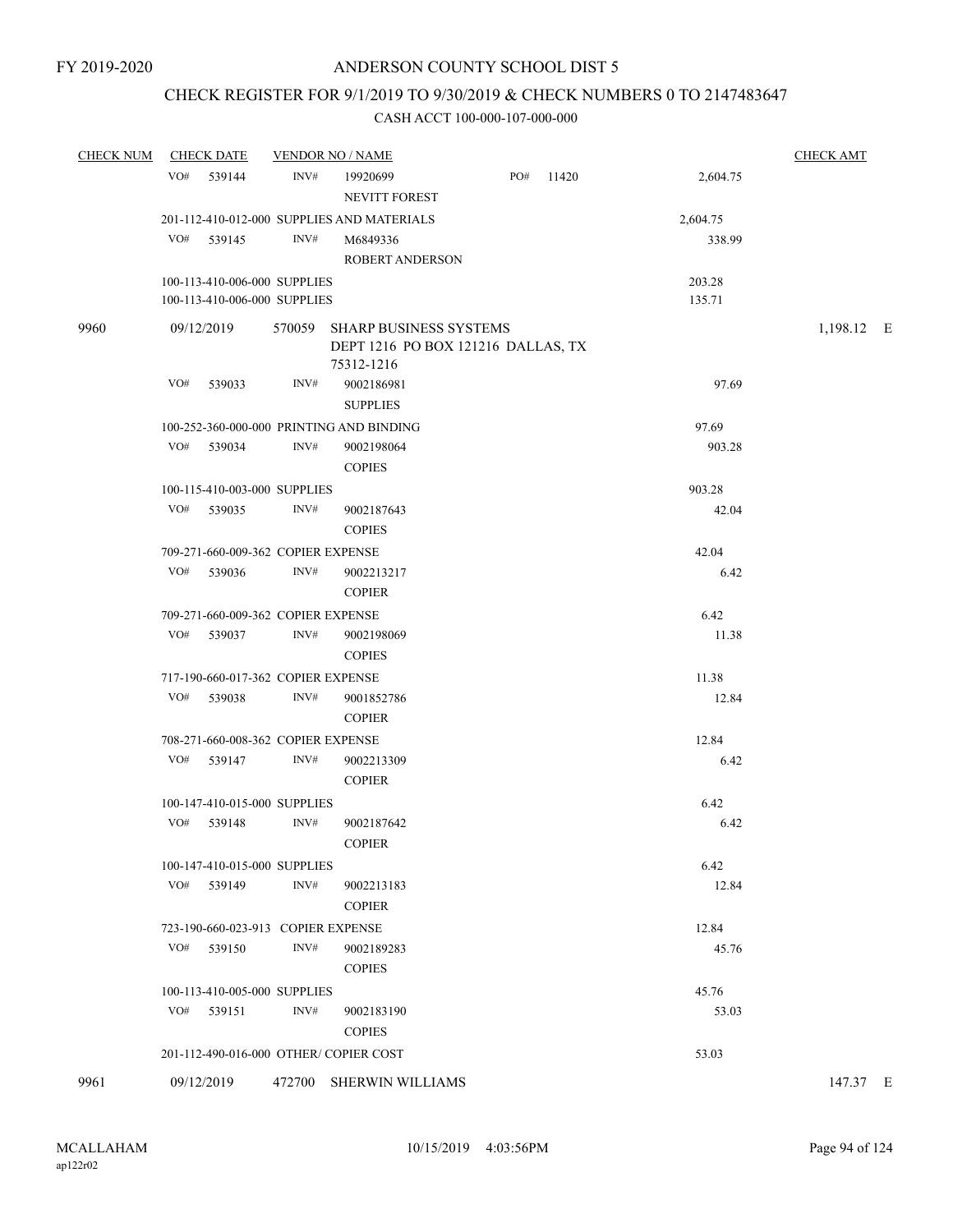### CHECK REGISTER FOR 9/1/2019 TO 9/30/2019 & CHECK NUMBERS 0 TO 2147483647

| <b>CHECK NUM</b> |     | <b>CHECK DATE</b> |        | <b>VENDOR NO / NAME</b>                                          |          | <b>CHECK AMT</b> |     |
|------------------|-----|-------------------|--------|------------------------------------------------------------------|----------|------------------|-----|
|                  |     |                   |        | 613 NORTH MURRAY AVENUE ATT: ACCOUNTS                            |          |                  |     |
|                  |     |                   |        | RECEIVABLE ANDERSON, SC 29625                                    |          |                  |     |
|                  | VO# | 538917            | INV#   | 5065-8                                                           | 68.42    |                  |     |
|                  |     |                   |        | <b>SUPPLIES</b>                                                  |          |                  |     |
|                  |     |                   |        | 100-254-410-001-001 SUPPLIES - MAINTENANCE                       | 68.42    |                  |     |
|                  | VO# | 538918            | INV#   | 5084-9                                                           | 46.86    |                  |     |
|                  |     |                   |        | <b>SUPPLIES</b>                                                  |          |                  |     |
|                  |     |                   |        | 100-254-410-001-001 SUPPLIES - MAINTENANCE                       | 46.86    |                  |     |
|                  | VO# | 538919            | INV#   | 3929-8                                                           | 32.09    |                  |     |
|                  |     |                   |        | <b>SUPPLIES</b>                                                  |          |                  |     |
|                  |     |                   |        | 100-254-410-001-001 SUPPLIES - MAINTENANCE                       | 32.09    |                  |     |
| $*$ 9963         |     | 09/12/2019        | 507850 | <b>TRANE</b>                                                     |          | 467.33 E         |     |
|                  |     |                   |        | PO BOX 406469 ATT: ACCOUNTS RECEIVABLE                           |          |                  |     |
|                  | VO# |                   | INV#   | ATLANTA, GA 30384-6469<br>6906100                                |          |                  |     |
|                  |     | 538915            |        | <b>REPAIR PARTS</b>                                              | 415.37   |                  |     |
|                  |     |                   |        | 100-254-410-009-400 HVAC/ELECTRICAL/PLUMBING                     | 415.37   |                  |     |
|                  | VO# | 538916            | INV#   | 6861805                                                          | 51.96    |                  |     |
|                  |     |                   |        | <b>REPAIR PARTS</b>                                              |          |                  |     |
|                  |     |                   |        | 100-254-410-003-400 HVAC/ELECTRICAL/PLUMBING                     | 51.96    |                  |     |
|                  |     |                   |        |                                                                  |          |                  |     |
| * 9965           |     | 09/12/2019        | 569789 | UNIFIRST CORPORATION<br>322 STANDING SPRINGS COURT ATT: ACCOUNTS |          | 8,587.73         | – E |
|                  |     |                   |        | RECEIVABLE SIMPSONVILLE, SC 29680                                |          |                  |     |
|                  | VO# | 539156            | INV#   | ACCT 1198414<br>PO#<br>11483                                     | 2,089.09 |                  |     |
|                  |     |                   |        | AUGUST 2019                                                      |          |                  |     |
|                  |     |                   |        | 100-254-410-000-075 UNIFORM PURCHASES                            | 0.00     |                  |     |
|                  |     |                   |        | 100-254-410-001-075 UNIFORM PURCHASES                            | 803.51   |                  |     |
|                  |     |                   |        | 100-254-410-002-075 UNIFORM PURCHASES                            | 671.35   |                  |     |
|                  |     |                   |        | 100-254-410-003-075 UNIFORM PURCHASES                            | 488.06   |                  |     |
|                  |     |                   |        | 100-254-410-005-075 UNIFORM PURCHASES                            | 0.00     |                  |     |
|                  |     |                   |        | 100-254-410-006-075 UNIFORM PURCHASES                            | 0.00     |                  |     |
|                  |     |                   |        | 100-254-410-007-075 UNIFORM PURCHASES                            | 0.00     |                  |     |
|                  |     |                   |        | 100-254-410-008-075 UNIFORM PURCHASES                            | 0.00     |                  |     |
|                  |     |                   |        |                                                                  |          |                  |     |
|                  |     |                   |        | 100-254-410-009-075 UNIFORM PURCHASES                            | 0.00     |                  |     |
|                  |     |                   |        | 100-254-410-010-075 UNIFORM PURCHASES                            | 0.00     |                  |     |
|                  |     |                   |        | 100-254-410-011-075 UNIFORM PURCHASES                            | 0.00     |                  |     |
|                  |     |                   |        | 100-254-410-012-075 UNIFORM PURCHASES                            | 0.00     |                  |     |
|                  |     |                   |        | 100-254-410-013-075 UNIFORM PURCHASES                            | 0.00     |                  |     |
|                  |     |                   |        | 100-254-410-014-075 UNIFORM PURCHASES                            | 0.00     |                  |     |
|                  |     |                   |        | 100-254-410-015-075 UNIFORM PURCHASES                            | 0.00     |                  |     |
|                  |     |                   |        | 100-254-410-016-075 UNIFORM PURCHASES                            | 0.00     |                  |     |
|                  |     |                   |        | 100-254-410-017-075 UNIFORM PURCHASES                            | 0.00     |                  |     |
|                  |     |                   |        | 100-254-410-018-075 UNIFORM PURCHASES                            | 0.00     |                  |     |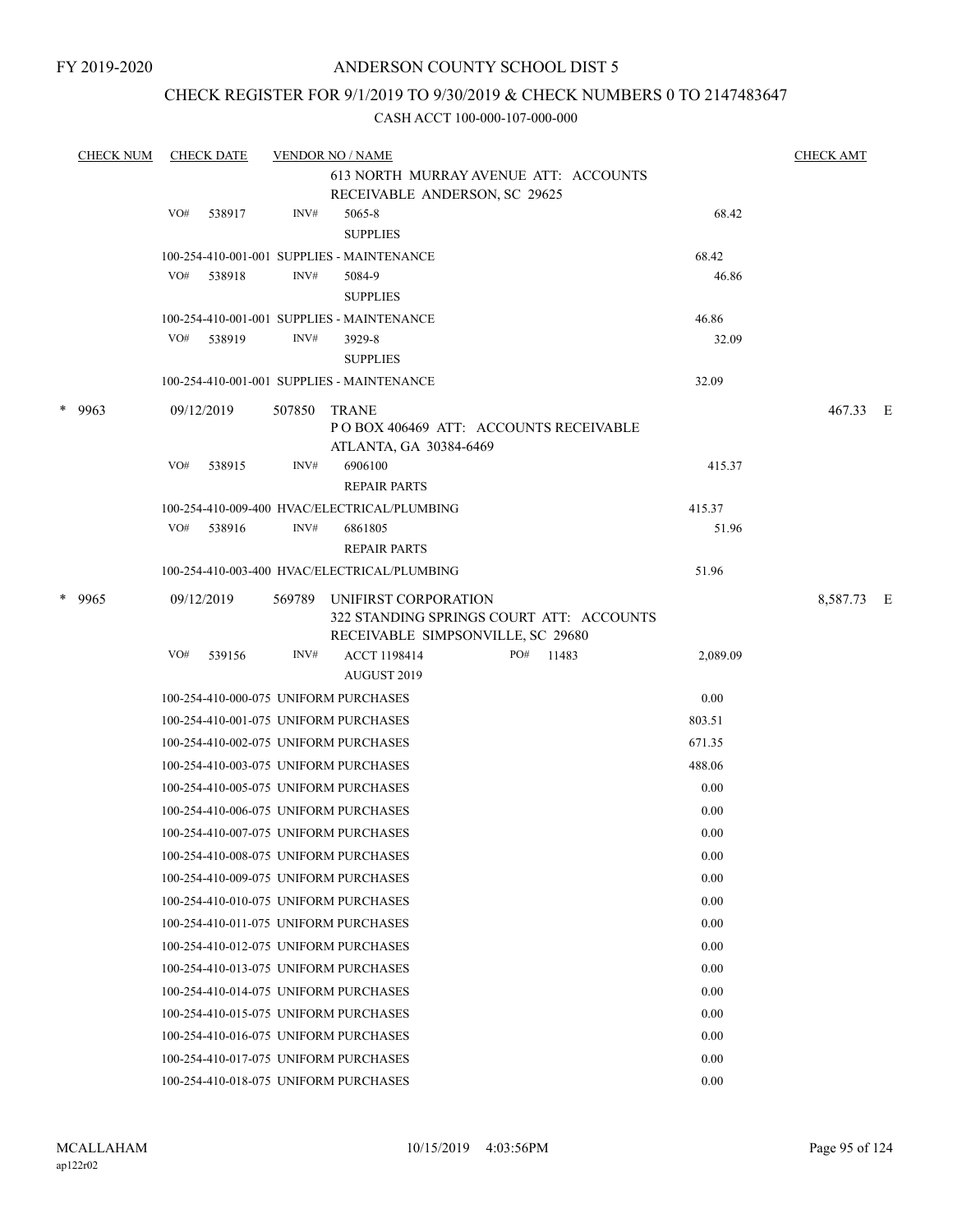# CHECK REGISTER FOR 9/1/2019 TO 9/30/2019 & CHECK NUMBERS 0 TO 2147483647

| <b>CHECK NUM</b> | <b>CHECK DATE</b>                     | <b>VENDOR NO / NAME</b> |                                                                                               |                       |       |          | <b>CHECK AMT</b> |
|------------------|---------------------------------------|-------------------------|-----------------------------------------------------------------------------------------------|-----------------------|-------|----------|------------------|
|                  | 100-254-410-019-075 UNIFORM PURCHASES |                         |                                                                                               |                       |       | 0.00     |                  |
|                  | 100-254-410-020-075 UNIFORM PURCHASES |                         |                                                                                               |                       |       | 0.00     |                  |
|                  | 100-254-410-021-075 UNIFORM PURCHASES |                         |                                                                                               |                       |       | 0.00     |                  |
|                  | 100-254-410-023-075 UNIFORM PURCHASES |                         |                                                                                               |                       |       | 0.00     |                  |
|                  | 100-257-410-000-000 SUPPLIES          |                         |                                                                                               |                       |       | 126.17   |                  |
|                  | 131-254-410-031-075 UNIFORM PURCHASES |                         |                                                                                               |                       |       | 0.00     |                  |
|                  | VO#<br>539157                         | INV#                    | <b>ACCT 1198414</b>                                                                           | PO#                   | 11483 | 6,498.64 |                  |
|                  |                                       |                         | <b>UNIFORMS</b>                                                                               |                       |       |          |                  |
|                  | 100-254-410-000-075 UNIFORM PURCHASES |                         |                                                                                               |                       |       | 85.44    |                  |
|                  | 100-254-410-001-075 UNIFORM PURCHASES |                         |                                                                                               |                       |       | 245.79   |                  |
|                  | 100-254-410-002-075 UNIFORM PURCHASES |                         |                                                                                               |                       |       | 528.87   |                  |
|                  | 100-254-410-003-075 UNIFORM PURCHASES |                         |                                                                                               |                       |       | 446.16   |                  |
|                  | 100-254-410-005-075 UNIFORM PURCHASES |                         |                                                                                               |                       |       | 372.64   |                  |
|                  | 100-254-410-006-075 UNIFORM PURCHASES |                         |                                                                                               |                       |       | 492.86   |                  |
|                  | 100-254-410-007-075 UNIFORM PURCHASES |                         |                                                                                               |                       |       | 314.46   |                  |
|                  | 100-254-410-008-075 UNIFORM PURCHASES |                         |                                                                                               |                       |       | 226.96   |                  |
|                  | 100-254-410-009-075 UNIFORM PURCHASES |                         |                                                                                               |                       |       | 226.96   |                  |
|                  | 100-254-410-010-075 UNIFORM PURCHASES |                         |                                                                                               |                       |       | 151.31   |                  |
|                  | 100-254-410-011-075 UNIFORM PURCHASES |                         |                                                                                               |                       |       | 243.81   |                  |
|                  | 100-254-410-012-075 UNIFORM PURCHASES |                         |                                                                                               |                       |       | 397.09   |                  |
|                  | 100-254-410-013-075 UNIFORM PURCHASES |                         |                                                                                               |                       |       | 351.75   |                  |
|                  | 100-254-410-014-075 UNIFORM PURCHASES |                         |                                                                                               |                       |       | 331.68   |                  |
|                  | 100-254-410-015-075 UNIFORM PURCHASES |                         |                                                                                               |                       |       | 156.17   |                  |
|                  | 100-254-410-016-075 UNIFORM PURCHASES |                         |                                                                                               |                       |       | 241.46   |                  |
|                  | 100-254-410-017-075 UNIFORM PURCHASES |                         |                                                                                               |                       |       | 473.50   |                  |
|                  | 100-254-410-018-075 UNIFORM PURCHASES |                         |                                                                                               |                       |       | 151.31   |                  |
|                  | 100-254-410-019-075 UNIFORM PURCHASES |                         |                                                                                               |                       |       | 153.66   |                  |
|                  | 100-254-410-020-075 UNIFORM PURCHASES |                         |                                                                                               |                       |       | 385.33   |                  |
|                  | 100-254-410-021-075 UNIFORM PURCHASES |                         |                                                                                               |                       |       | 319.09   |                  |
|                  | 100-254-410-023-075 UNIFORM PURCHASES |                         |                                                                                               |                       |       | 0.00     |                  |
|                  | 100-257-410-000-000 SUPPLIES          |                         |                                                                                               |                       |       | 0.00     |                  |
|                  | 131-254-410-031-075 UNIFORM PURCHASES |                         |                                                                                               |                       |       | 202.34   |                  |
| 9966             | 09/12/2019                            |                         | 529275 WESTAR TIRE<br>P O BOX 400<br>ACCOUNTS RECEIVABLE ANDERSON, SC 29622                   | 715 NORTH MURRAY ATT: |       |          | 139.85 E         |
|                  | VO#<br>538902                         | INV#                    | 155038<br><b>TIRE</b>                                                                         |                       |       | 139.85   |                  |
|                  |                                       |                         | 100-254-412-000-001 TRUCK SERVICE - MAINTENANCE                                               |                       |       | 139.85   |                  |
| 9967             | 09/12/2019                            |                         | 532300 WHITE JONES ACE HARDWARE<br>POBOX 13012 ATT: ACCOUNTS RECEIVABLE<br>ANDERSON, SC 29624 |                       |       |          | 201.75 E         |
|                  | VO#<br>538893                         | INV#                    | 399913<br><b>SUPPLIES</b>                                                                     |                       |       | 11.59    |                  |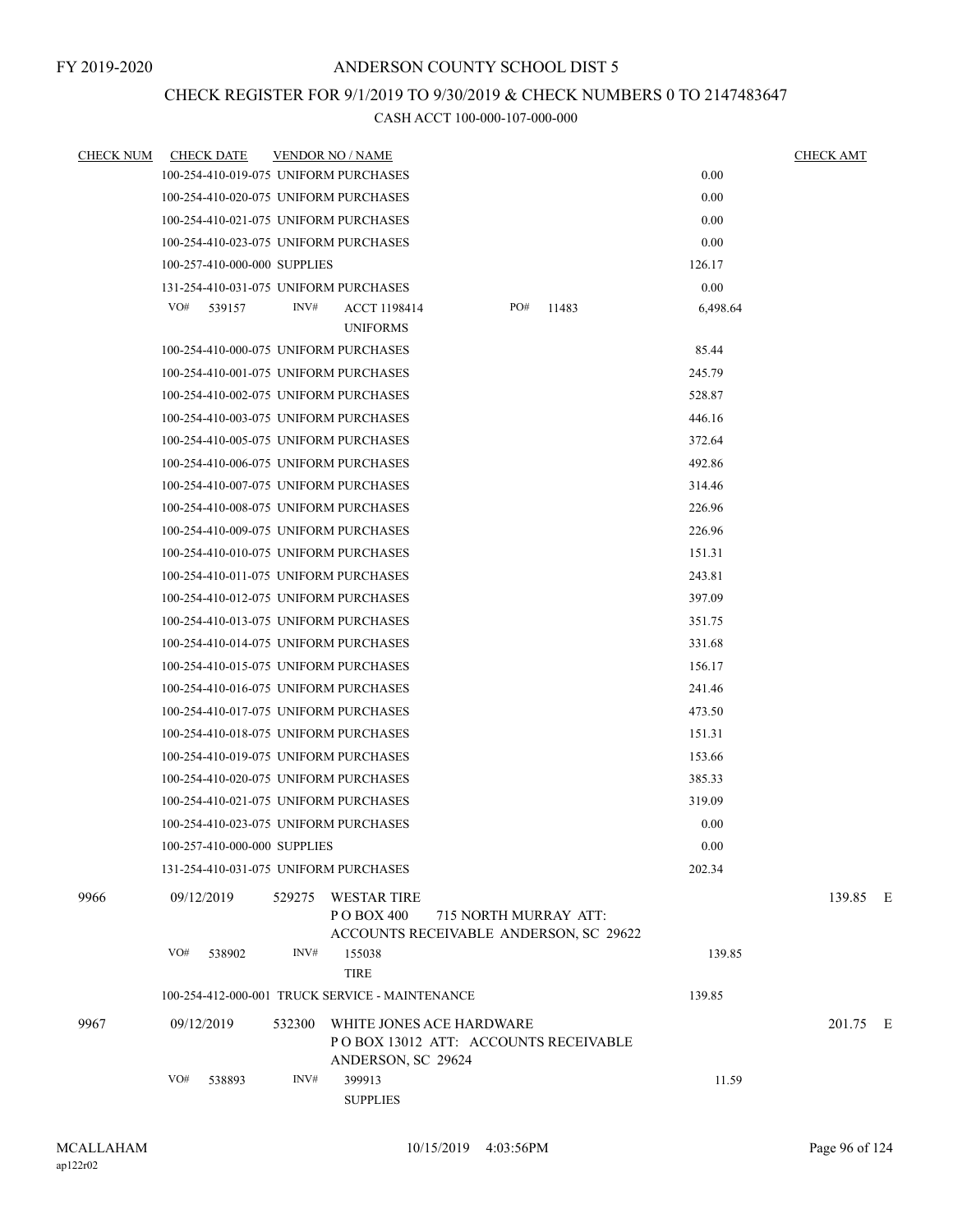### CHECK REGISTER FOR 9/1/2019 TO 9/30/2019 & CHECK NUMBERS 0 TO 2147483647

| <b>CHECK NUM</b> |     | <b>CHECK DATE</b>                 |        | <b>VENDOR NO / NAME</b>                        |          | <b>CHECK AMT</b> |  |
|------------------|-----|-----------------------------------|--------|------------------------------------------------|----------|------------------|--|
|                  |     |                                   |        | 100-254-410-009-400 HVAC/ELECTRICAL/PLUMBING   | 11.59    |                  |  |
|                  | VO# | 538894                            | INV#   | 884684                                         | 28.67    |                  |  |
|                  |     |                                   |        | <b>SUPPLIES</b>                                |          |                  |  |
|                  |     |                                   |        | 100-254-410-014-400 HVAC/ELECTRICAL/PLUMBING   | 28.67    |                  |  |
|                  | VO# | 538895                            | INV#   | 399888                                         | 4.70     |                  |  |
|                  |     |                                   |        | <b>SUPPLIES</b>                                |          |                  |  |
|                  |     |                                   |        | 100-254-410-003-400 HVAC/ELECTRICAL/PLUMBING   | 4.70     |                  |  |
|                  |     | VO# 538896                        | INV#   | 399941                                         | 36.34    |                  |  |
|                  |     |                                   |        | <b>SUPPLIES</b>                                |          |                  |  |
|                  |     |                                   |        | 100-254-410-002-001 SUPPLIES - MAINTENANCE     | 36.34    |                  |  |
|                  | VO# | 538897                            | INV#   | 884693                                         | 7.86     |                  |  |
|                  |     |                                   |        | <b>SUPPLIES</b>                                |          |                  |  |
|                  |     | 515-253-520-031-CAR CAREER CENTER |        |                                                | 7.86     |                  |  |
|                  | VO# | 538898                            | INV#   | 884733                                         | 37.38    |                  |  |
|                  |     |                                   |        | <b>SUPPLIES</b>                                |          |                  |  |
|                  |     |                                   |        | 100-254-410-000-001 MAINT. SUPPLIES-STRUCTURES | 37.38    |                  |  |
|                  |     | VO# 538899                        | INV#   | 400027<br><b>SUPPLIES</b>                      | 15.22    |                  |  |
|                  |     |                                   |        | 100-254-410-016-400 HVAC/ELECTRICAL/PLUMBING   | 15.22    |                  |  |
|                  | VO# | 538900                            | INV#   | 884814                                         | 24.60    |                  |  |
|                  |     |                                   |        | <b>SUPPLIES</b>                                |          |                  |  |
|                  |     |                                   |        | 100-254-410-000-001 MAINT. SUPPLIES-STRUCTURES | 24.60    |                  |  |
|                  |     | VO# 538901                        | INV#   | 399928                                         | 25.56    |                  |  |
|                  |     |                                   |        | <b>SUPPLIES</b>                                |          |                  |  |
|                  |     |                                   |        | 100-254-410-003-400 HVAC/ELECTRICAL/PLUMBING   | 25.56    |                  |  |
|                  |     | $VO#$ 539163                      | INV#   | 400005                                         | 9.83     |                  |  |
|                  |     |                                   |        | <b>SUPPLIES</b>                                |          |                  |  |
|                  |     |                                   |        | 600-256-323-020-000 REPAIRS TO EQUIPMENT       | 9.83     |                  |  |
| * 9974           |     | 09/17/2019                        |        | 564176 BSN SPORTS, LLC                         |          | 931.45 E         |  |
|                  |     |                                   |        | PO BOX 660176 DALLAS, TX 75209-0176            |          |                  |  |
|                  | VO# | 539258                            | INV#   | 905915817                                      | 931.45   |                  |  |
|                  |     |                                   |        | <b>WESTSIDE</b>                                |          |                  |  |
|                  |     | 100-271-410-003-000 SUPPLIES      |        |                                                | 931.45   |                  |  |
| * 9978           |     | 09/17/2019                        | 569871 | FOLLETT SCHOOL SOLUTIONS, INC                  |          | 1,308.23 E       |  |
|                  |     |                                   |        | 91826 COLLECTION CENTER DRIVE ATT:             |          |                  |  |
|                  |     |                                   |        | ACCOUNTS RECEIVABLE CHICAGO, IL 60693-0918     |          |                  |  |
|                  | VO# | 539207                            | INV#   | 530561                                         | 1,308.23 |                  |  |
|                  |     |                                   |        | <b>CENTERVILLE</b>                             |          |                  |  |
|                  |     | 100-222-410-007-000 SUPPLIES      |        |                                                | 1,308.23 |                  |  |
| 9979             |     | 09/17/2019                        | 237555 | <b>FORMS &amp; SUPPLY</b>                      |          | 2,741.36 E       |  |
|                  |     |                                   |        | PO BOX 563953 ATT: ACCOUNTS RECEIVABLE         |          |                  |  |
|                  |     |                                   |        | CHARLOTTE, NC 28256                            |          |                  |  |
|                  | VO# | 539263                            | INV#   | 5136692                                        | 106.20   |                  |  |
|                  |     |                                   |        | PAPER                                          |          |                  |  |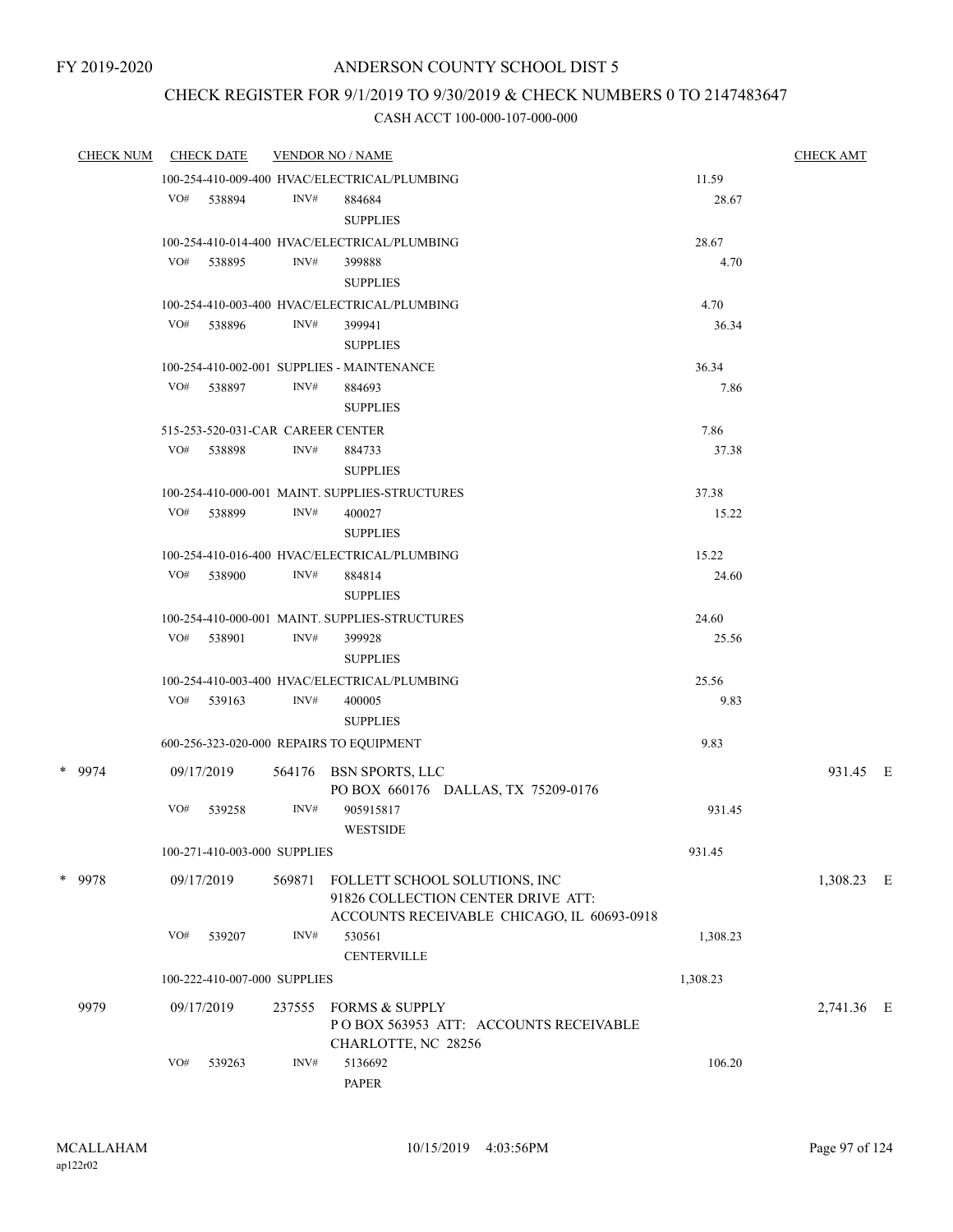# CHECK REGISTER FOR 9/1/2019 TO 9/30/2019 & CHECK NUMBERS 0 TO 2147483647

|  | <b>CHECK NUM</b> |     | <b>CHECK DATE</b>                 |        | <b>VENDOR NO / NAME</b>                                                |     |       |                    | <b>CHECK AMT</b> |  |
|--|------------------|-----|-----------------------------------|--------|------------------------------------------------------------------------|-----|-------|--------------------|------------------|--|
|  |                  |     | 100-114-410-002-000 SUPPLIES      |        |                                                                        |     |       | 106.20             |                  |  |
|  |                  |     | VO# 539264                        | INV#   | 5110642<br><b>SUPPLIES</b>                                             |     |       | 2,401.91           |                  |  |
|  |                  |     |                                   |        |                                                                        |     |       |                    |                  |  |
|  |                  | VO# |                                   | INV#   | 100-114-410-002-VEN SUPPLY-ADDT'L FOR LOST VENDING                     |     |       | 2,401.91<br>225.46 |                  |  |
|  |                  |     | 539265                            |        | 5104701<br>CART                                                        |     |       |                    |                  |  |
|  |                  |     |                                   |        |                                                                        |     |       |                    |                  |  |
|  |                  |     | 100-233-410-002-000 SUPPLIES      |        |                                                                        |     |       | 225.46             |                  |  |
|  |                  |     | VO# 539266                        | INV#   | 5167309                                                                |     |       | 7.79               |                  |  |
|  |                  |     |                                   |        | <b>SUPPLIES</b>                                                        |     |       |                    |                  |  |
|  |                  |     | 100-111-410-012-000 SUPPLIES      |        |                                                                        |     |       | 7.79               |                  |  |
|  | 9980             |     | 09/17/2019                        | 575614 | EMPLOYEE VENDOR                                                        |     |       |                    | 224.64 E         |  |
|  |                  | VO# | 539253                            | INV#   | POSTER STANDS                                                          |     |       | 224.64             |                  |  |
|  |                  |     |                                   |        | REIMBURSEMENT                                                          |     |       |                    |                  |  |
|  |                  |     | 515-253-520-031-CAR CAREER CENTER |        |                                                                        |     |       | 224.64             |                  |  |
|  | * 9982           |     | 09/17/2019                        | 573295 | EMPLOYEE VENDOR                                                        |     |       |                    | 128.58 E         |  |
|  |                  |     | VO# 539192                        | INV#   | AUGUST 2019                                                            |     |       | 128.58             |                  |  |
|  |                  |     |                                   |        | <b>MILEAGE</b>                                                         |     |       |                    |                  |  |
|  |                  |     |                                   |        | 100-266-332-000-000 IN-DISTRICT TRAVEL                                 |     |       | 128.58             |                  |  |
|  |                  |     |                                   |        |                                                                        |     |       |                    |                  |  |
|  | * 9985           |     | 09/17/2019                        | 305300 | KATHY'S ENTERPRISES                                                    |     |       |                    | 1,985.19 E       |  |
|  |                  |     |                                   |        | 500 MT LEBANON CHURCH ROAD ATT:<br>ACCOUNTS RECEIVABLE GREER, SC 29651 |     |       |                    |                  |  |
|  |                  | VO# | 539269                            | INV#   | 5212                                                                   |     |       | 1,985.19           |                  |  |
|  |                  |     |                                   |        | TL HANNA BAND                                                          |     |       |                    |                  |  |
|  |                  |     |                                   |        | 100-114-410-002-002 COLOR GUARD/DRUM LINE                              |     |       | 1,985.19           |                  |  |
|  |                  |     |                                   |        |                                                                        |     |       |                    |                  |  |
|  | 9986             |     | 09/17/2019                        | 576176 | EMPLOYEE VENDOR                                                        |     |       |                    | 158.87 E         |  |
|  |                  | VO# | 539236                            | INV#   | <b>ART SUPPLIES</b>                                                    |     |       | 158.87             |                  |  |
|  |                  |     |                                   |        | REIMBURSEMENT                                                          |     |       |                    |                  |  |
|  |                  |     | 713-271-660-013-228 ART EXPENSE   |        |                                                                        |     |       | 158.87             |                  |  |
|  | 9987             |     | 09/17/2019                        |        | 389900 OFFICE DEPOT                                                    |     |       |                    | 529.79 E         |  |
|  |                  |     |                                   |        | POBOX 1413 CHARLOTTE, NC 28201-1413                                    |     |       |                    |                  |  |
|  |                  | VO# | 539216                            | INV#   | 2336646971                                                             | PO# | 11434 | 164.44             |                  |  |
|  |                  |     |                                   |        | <b>SUPPLIES</b>                                                        |     |       |                    |                  |  |
|  |                  |     | 100-255-410-000-000 SUPPLIES      |        |                                                                        |     |       | 164.44             |                  |  |
|  |                  |     | VO# 539217                        | INV#   | 371962397001                                                           | PO# | 11480 | 92.90              |                  |  |
|  |                  |     |                                   |        | <b>SUPPLIES</b>                                                        |     |       |                    |                  |  |
|  |                  |     |                                   |        | 100-113-410-006-VEN SUPPLY-ADDT'L FOR LOST VENDING                     |     |       | 92.90              |                  |  |
|  |                  |     | VO# 539218                        | INV#   | 366378331001                                                           |     |       | 11.01              |                  |  |
|  |                  |     |                                   |        | <b>SUPPLIES</b>                                                        |     |       |                    |                  |  |
|  |                  |     |                                   |        | 719-271-660-019-201 MISCELLANEOUS EXPENSE                              |     |       | 11.01              |                  |  |
|  |                  | VO# | 539219                            | INV#   | 366378431001                                                           |     |       | 49.07              |                  |  |
|  |                  |     |                                   |        | <b>SUPPLIES</b>                                                        |     |       |                    |                  |  |
|  |                  |     |                                   |        | 719-271-660-019-201 MISCELLANEOUS EXPENSE                              |     |       | 49.07              |                  |  |
|  |                  | VO# | 539271                            | INV#   | 363974087001                                                           |     |       | 206.50             |                  |  |
|  |                  |     |                                   |        | <b>SUPPLIES</b>                                                        |     |       |                    |                  |  |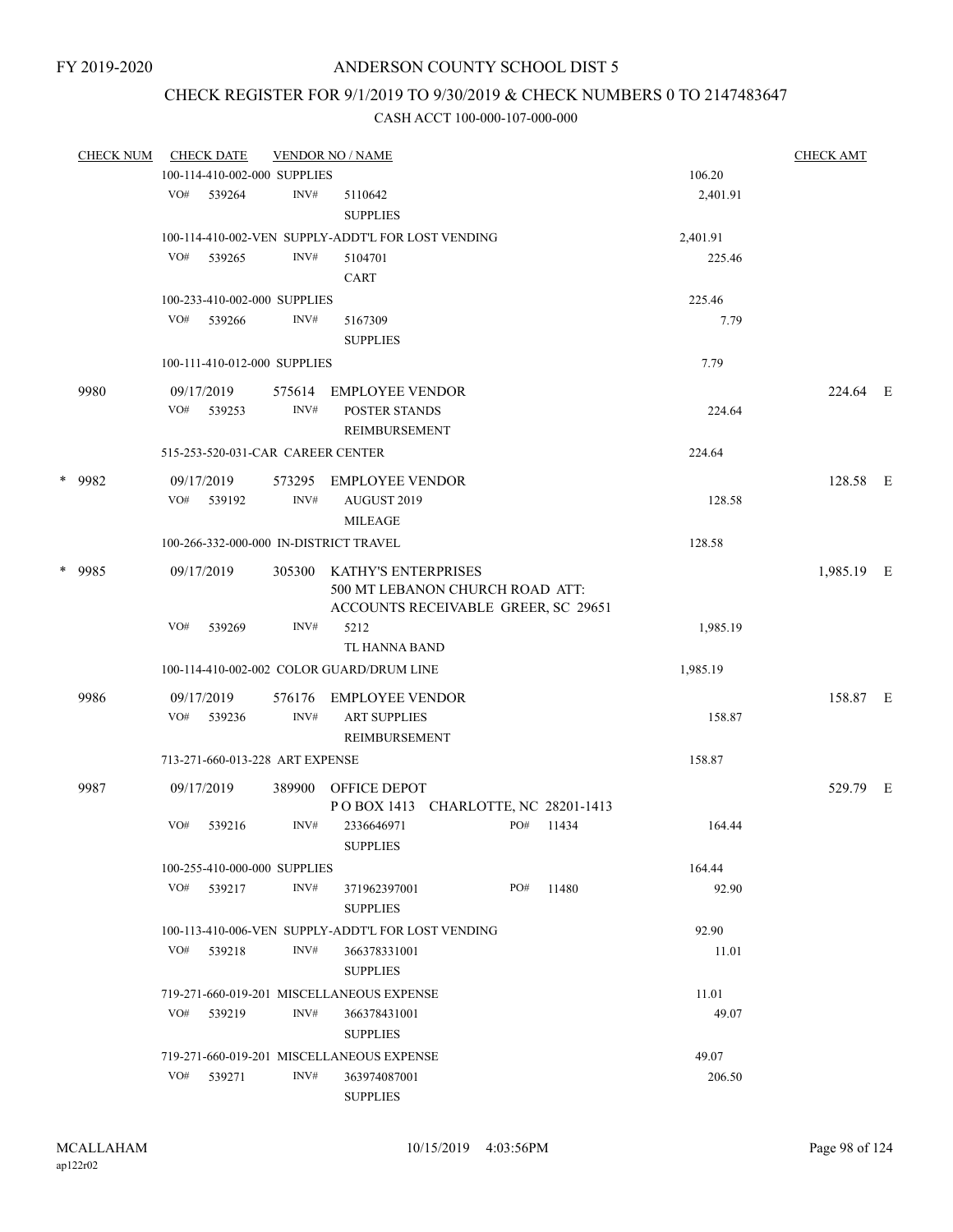## CHECK REGISTER FOR 9/1/2019 TO 9/30/2019 & CHECK NUMBERS 0 TO 2147483647

| <b>CHECK NUM</b> | <b>CHECK DATE</b>                               |                | <b>VENDOR NO / NAME</b>                                                                        |     |                                          |           | <b>CHECK AMT</b> |  |
|------------------|-------------------------------------------------|----------------|------------------------------------------------------------------------------------------------|-----|------------------------------------------|-----------|------------------|--|
|                  | 100-114-410-002-000 SUPPLIES                    |                |                                                                                                |     |                                          | 206.50    |                  |  |
|                  | VO# 539272                                      | INV#           | 363974752001<br><b>SUPPLIES</b>                                                                |     |                                          | 5.87      |                  |  |
|                  | 100-233-410-002-000 SUPPLIES                    |                |                                                                                                |     |                                          | 5.87      |                  |  |
| * 9992           | 09/17/2019                                      | 568718         | THE READING WAREHOUSE<br>POBOX 41328 ATT: ACCOUNTS RECEIVABLE<br>NORTH CHARLESTON, SC 29423    |     |                                          |           | 321.16 E         |  |
|                  | VO#<br>539232                                   | INV#           | 195832<br><b>SOUTH FANT</b>                                                                    | PO# | 11352                                    | 321.16    |                  |  |
|                  | 100-221-410-000-000 SUPPLIES AND MATERIALS      |                |                                                                                                |     |                                          | 321.16    |                  |  |
| 9993             | 09/17/2019                                      | 567862         | USA TESTPREP LLC<br>PO BOX 2906 TUCKER, GA 30085                                               |     |                                          |           | 30,575.18 E      |  |
|                  | VO#<br>539234                                   | INV#           | 38708<br><b>MATERIALS</b>                                                                      | PO# | 11577                                    | 30,575.18 |                  |  |
|                  | 338-221-445-002-EAR TECHNOLOGY SUPPLIES         |                |                                                                                                |     |                                          | 5,524.98  |                  |  |
|                  | 338-221-445-003-EAR TECHNOLOGY SUPPLIES         |                |                                                                                                |     |                                          | 8,145.83  |                  |  |
|                  | 338-221-445-005-EAR TECHNOLOGY SUPPLIES         |                |                                                                                                |     |                                          | 5,100.00  |                  |  |
|                  | 338-221-445-006-EAR TECHNOLOGY SUPPLIES         |                |                                                                                                |     |                                          | 6,091.66  |                  |  |
|                  | 338-221-445-020-EAR TECHNOLOGY SUPPLIES         |                |                                                                                                |     |                                          | 3,064.96  |                  |  |
|                  | 338-221-445-021-EAR TECHNOLOGY SUPPLIES         |                |                                                                                                |     |                                          | 2,647.75  |                  |  |
| * 9995           | 09/17/2019<br>VO#<br>539249                     | 526475<br>INV# | <b>EMPLOYEE VENDOR</b><br><b>STAMPS</b>                                                        |     |                                          | 110.00    | 110.00 E         |  |
|                  |                                                 |                | <b>REIMBURSEMENT</b>                                                                           |     |                                          |           |                  |  |
|                  | 715-271-660-015-201 MISCELLANEOUS EXPENSE       |                |                                                                                                |     |                                          | 110.00    |                  |  |
| 9996             | 09/19/2019                                      | 102640         | <b>ACTION AUTO</b><br>ANDERSON, SC 29625                                                       |     | 529 FAIR STREET ATT: ACCOUNTS RECEIVABLE |           | 219.00 E         |  |
|                  | VO#<br>539334                                   | INV#           | 87741<br><b>BATTERY</b>                                                                        |     |                                          | 219.00    |                  |  |
|                  | 100-254-412-000-001 TRUCK SERVICE - MAINTENANCE |                |                                                                                                |     |                                          | 219.00    |                  |  |
| 9997             | 09/19/2019                                      | 111125         | ANDERSON AWARDS<br>716 WHITEHALL ROAD ATT: ACCOUNTS<br>RECEIVABLE ANDERSON, SC 29625           |     |                                          |           | 648.42 E         |  |
|                  | VO#<br>539465                                   | INV#           | 09/10/19<br><b>NAME BADGES</b>                                                                 |     |                                          | 648.42    |                  |  |
|                  | 100-113-410-006-000 SUPPLIES                    |                |                                                                                                |     |                                          | 648.42    |                  |  |
| 9998             | 09/19/2019                                      | 113600         | <b>ANDERSON FIRE &amp; SAFETY</b><br>POBOX 1265 ATT: ACCOUNTS RECEIVABLE<br>ANDERSON, SC 29622 |     |                                          |           | 7,378.04 E       |  |
|                  | VO#<br>539342                                   | INV#           | <b>INSPECTIONS</b><br>2019-2020                                                                | PO# | 11486                                    | 7,378.04  |                  |  |
|                  | 100-254-323-000-600 MAINTENANCE SERVICES        |                |                                                                                                |     |                                          | 359.00    |                  |  |
|                  | 100-254-323-001-600 MAINTENANCE SERVICES        |                |                                                                                                |     |                                          | 646.52    |                  |  |
|                  | 100-254-323-002-600 MAINTENANCE SERVICES        |                |                                                                                                |     |                                          | 789.00    |                  |  |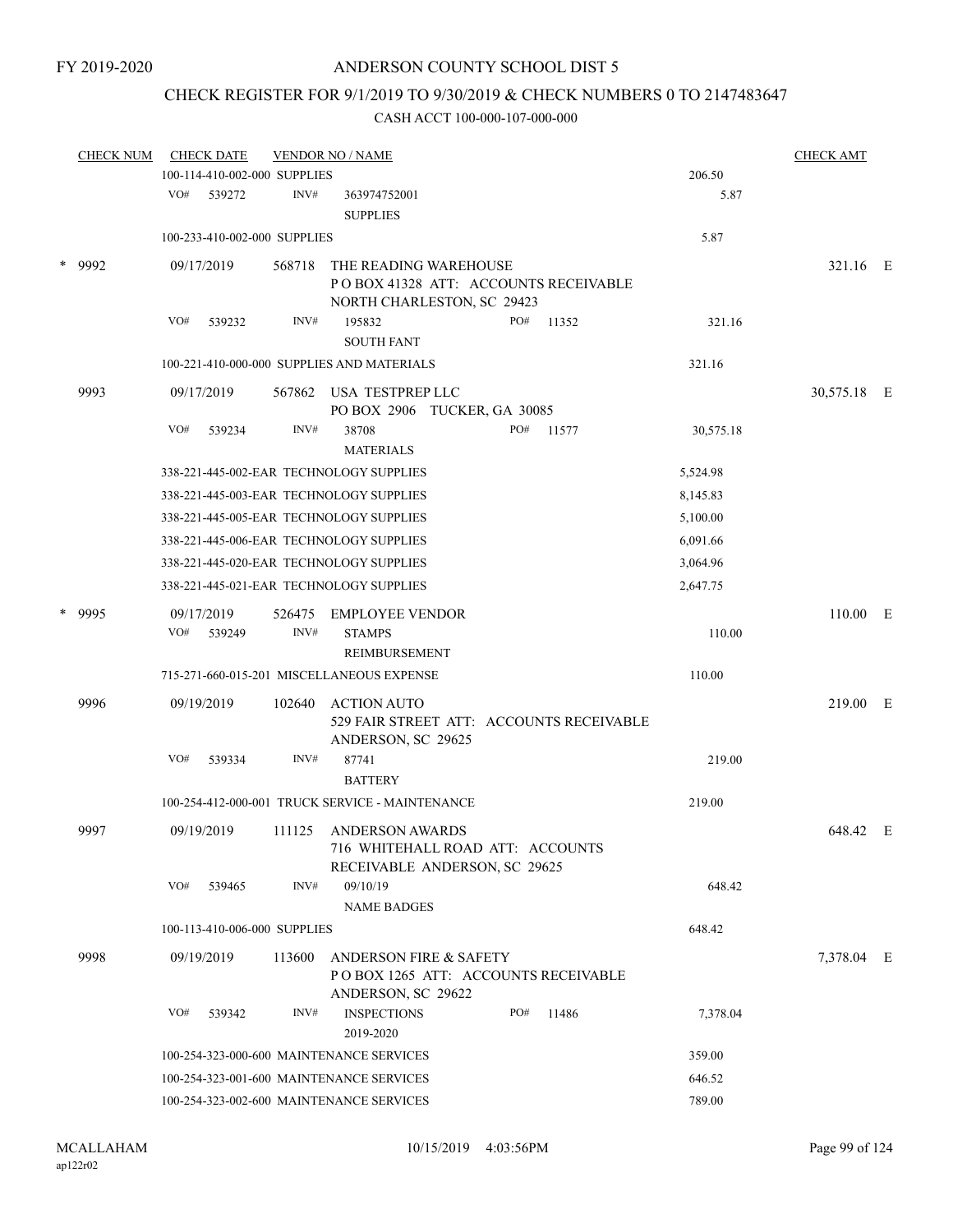### CHECK REGISTER FOR 9/1/2019 TO 9/30/2019 & CHECK NUMBERS 0 TO 2147483647

|   | <b>CHECK NUM</b> |            | <b>CHECK DATE</b>                 |        | <b>VENDOR NO / NAME</b>                                                                                   |          | <b>CHECK AMT</b> |     |
|---|------------------|------------|-----------------------------------|--------|-----------------------------------------------------------------------------------------------------------|----------|------------------|-----|
|   |                  |            |                                   |        | 100-254-323-003-600 MAINTENANCE SERVICES                                                                  | 1,360.00 |                  |     |
|   |                  |            |                                   |        | 100-254-323-005-600 MAINTENANCE SERVICES                                                                  | 814.00   |                  |     |
|   |                  |            |                                   |        | 100-254-323-006-600 MAINTENANCE SERVICES                                                                  | 264.00   |                  |     |
|   |                  |            |                                   |        | 100-254-323-007-600 MAINTENANCE SERVICES                                                                  | 154.42   |                  |     |
|   |                  |            |                                   |        | 100-254-323-008-600 MAINTENANCE SERVICES                                                                  | 309.00   |                  |     |
|   |                  |            |                                   |        | 100-254-323-009-600 MAINTENANCE SERVICES                                                                  | 168.00   |                  |     |
|   |                  |            |                                   |        | 100-254-323-010-600 MAINTENANCE SERVICES                                                                  | 136.00   |                  |     |
|   |                  |            |                                   |        | 100-254-323-011-600 MAINTENANCE SERVICES                                                                  | 84.00    |                  |     |
|   |                  |            |                                   |        | 100-254-323-012-600 MAINTENANCE SERVICES                                                                  | 292.00   |                  |     |
|   |                  |            |                                   |        | 100-254-323-013-600 MAINTENANCE SERVICES                                                                  | 150.00   |                  |     |
|   |                  |            |                                   |        | 100-254-323-014-600 MAINTENANCE SERVICES                                                                  | 534.00   |                  |     |
|   |                  |            |                                   |        | 100-254-323-015-600 MAINTENANCE SERVICES                                                                  | 68.00    |                  |     |
|   |                  |            |                                   |        | 100-254-323-016-600 MAINTENANCE SERVICES                                                                  | 405.96   |                  |     |
|   |                  |            |                                   |        | 100-254-323-017-600 MAINTENANCE SERVICES                                                                  | 290.00   |                  |     |
|   |                  |            |                                   |        | 100-254-323-018-600 MAINTENANCE SERVICES                                                                  | 60.00    |                  |     |
|   |                  |            |                                   |        | 100-254-323-019-600 MAINTENANCE SERVICES                                                                  | 84.00    |                  |     |
|   |                  |            |                                   |        | 100-254-323-020-600 MAINTENANCE SERVICES                                                                  | 168.00   |                  |     |
|   |                  |            |                                   |        | 100-254-323-021-600 MAINTENANCE SERVICES                                                                  | 150.14   |                  |     |
|   |                  |            |                                   |        | 100-254-323-023-600 MAINTENANCE SERVICES                                                                  | 92.00    |                  |     |
|   |                  |            |                                   |        |                                                                                                           |          |                  |     |
|   | 9999             | 09/19/2019 |                                   | 566562 | ANDERSON OUTDOOR POWER EQUIPMENT<br>110 MIRACLE MILE DRIVE ATT: ACCOUNTS<br>RECEIVABLE ANDERSON, SC 29621 |          | 1,068.56         | - E |
|   |                  | VO#        | 539332                            | INV#   | 225240                                                                                                    | 234.37   |                  |     |
|   |                  |            |                                   |        | <b>SUPPLIES</b>                                                                                           |          |                  |     |
|   |                  |            |                                   |        | 100-254-410-000-001 MAINT. SUPPLIES-STRUCTURES                                                            | 234.37   |                  |     |
|   |                  | VO#        | 539333                            | INV#   | 225191                                                                                                    | 834.19   |                  |     |
|   |                  |            |                                   |        | <b>SUPPLIES</b>                                                                                           |          |                  |     |
|   |                  |            | 100-254-323-000-001 CONTRACT SRVS |        |                                                                                                           | 834.19   |                  |     |
| * | 10002            | 09/19/2019 |                                   | 576065 | <b>EMPLOYEE VENDOR</b>                                                                                    |          | 170.12 E         |     |
|   |                  | VO#        | 539448                            | INV#   | 08/28-08/29/19                                                                                            | 170.12   |                  |     |
|   |                  |            |                                   |        | <b>FORT MILL</b>                                                                                          |          |                  |     |
|   |                  |            |                                   |        | 264-224-333-003-000 PD/ TRIPS AND CONFERENCES                                                             | 170.12   |                  |     |
|   | $*$ 10004        | 09/19/2019 |                                   | 569307 | CAROLINA PCO SUPPLY CO. INC<br>PO BOX 3517 ATT: ACCOUNTS RECEIVABLE<br>CAYCE, SC 29171                    |          | 1,570.23 E       |     |
|   |                  | VO#        | 539328                            | INV#   | 129874<br><b>SUPPLIES</b>                                                                                 | 1,150.25 |                  |     |
|   |                  |            |                                   |        | 100-254-410-000-500 PEST MANAGEMENT                                                                       | 1,150.25 |                  |     |
|   |                  | VO#        | 539329                            | INV#   | 002352                                                                                                    | 287.30   |                  |     |
|   |                  |            |                                   |        | <b>SUPPLIES</b>                                                                                           |          |                  |     |
|   |                  |            |                                   |        | 100-254-410-000-500 PEST MANAGEMENT                                                                       | 287.30   |                  |     |
|   |                  | VO#        | 539330                            | INV#   | 002351<br><b>SUPPLIES</b>                                                                                 | 132.68   |                  |     |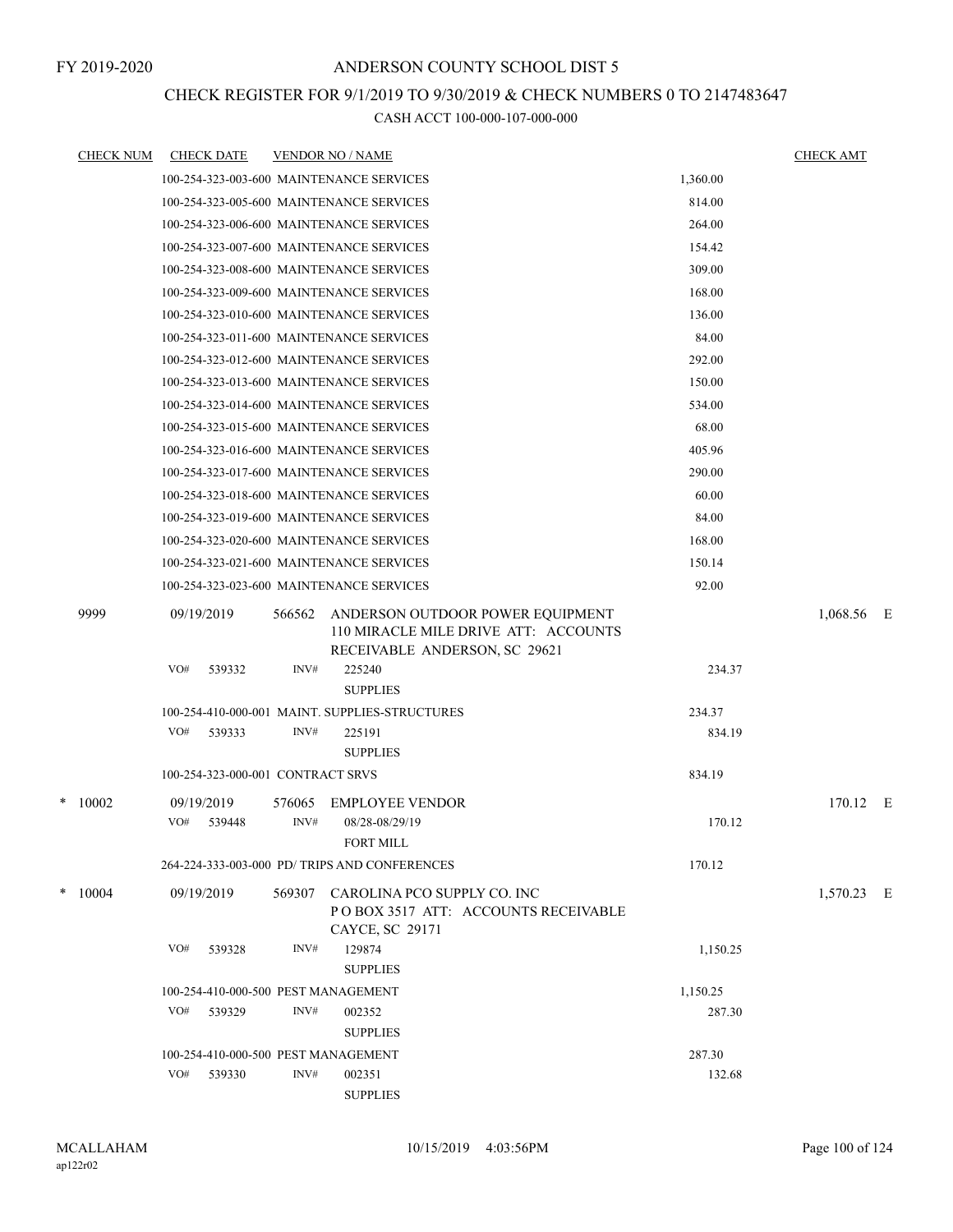### CHECK REGISTER FOR 9/1/2019 TO 9/30/2019 & CHECK NUMBERS 0 TO 2147483647

|  | <b>CHECK NUM</b> | <b>CHECK DATE</b>                                            |        | <b>VENDOR NO / NAME</b>                                                                        |                 | <b>CHECK AMT</b> |  |
|--|------------------|--------------------------------------------------------------|--------|------------------------------------------------------------------------------------------------|-----------------|------------------|--|
|  |                  | 131-254-410-031-500 PEST MANAGEMENT                          |        |                                                                                                | 132.68          |                  |  |
|  | $*10006$         | 09/19/2019                                                   |        | 568574 CCP CROWE'S CORPORATE PROMOTIONS<br>PO BOX 2647 ANDERSON, SC 29622                      |                 | 868.31 E         |  |
|  |                  | VO#<br>539478                                                | INV#   | 14316<br><b>TSHIRTS</b>                                                                        | 868.31          |                  |  |
|  |                  | 720-271-660-020-601 BAND CLUB EXPENSE                        |        |                                                                                                | 868.31          |                  |  |
|  | 10007            | 09/19/2019                                                   | 170630 | CINTAS CORPORATION #216<br>PO BOX 630803 ATT: ACCOUNTS RECEIVABLE<br>CINCINNATI, OH 45263-0803 |                 | 1,901.27 E       |  |
|  |                  | VO#<br>539377                                                | INV#   | <b>VARIOUS</b><br>PO#<br>11408                                                                 | 1,901.27        |                  |  |
|  |                  |                                                              |        | <b>DUST MOPS</b>                                                                               |                 |                  |  |
|  |                  | 100-254-410-001-000 SUPPLIES                                 |        |                                                                                                | 118.26          |                  |  |
|  |                  | 100-254-410-002-000 SUPPLIES                                 |        |                                                                                                | 84.68           |                  |  |
|  |                  | 100-254-410-003-000 SUPPLIES                                 |        |                                                                                                | 174.92          |                  |  |
|  |                  | 100-254-410-005-000 SUPPLIES                                 |        |                                                                                                | 126.60          |                  |  |
|  |                  | 100-254-410-006-000 SUPPLIES                                 |        |                                                                                                | 190.86          |                  |  |
|  |                  | 100-254-410-007-000 SUPPLIES<br>100-254-410-008-000 SUPPLIES |        |                                                                                                | 54.50<br>126.88 |                  |  |
|  |                  | 100-254-410-009-000 SUPPLIES                                 |        |                                                                                                | 92.90           |                  |  |
|  |                  | 100-254-410-010-000 SUPPLIES                                 |        |                                                                                                | 37.04           |                  |  |
|  |                  | 100-254-410-011-000 SUPPLIES                                 |        |                                                                                                | 54.22           |                  |  |
|  |                  | 100-254-410-012-000 SUPPLIES                                 |        |                                                                                                | 54.86           |                  |  |
|  |                  | 100-254-410-013-000 SUPPLIES                                 |        |                                                                                                | 42.65           |                  |  |
|  |                  | 100-254-410-014-000 SUPPLIES                                 |        |                                                                                                | 80.10           |                  |  |
|  |                  | 100-254-410-015-000 SUPPLIES                                 |        |                                                                                                | 63.00           |                  |  |
|  |                  | 100-254-410-016-000 SUPPLIES                                 |        |                                                                                                | 63.00           |                  |  |
|  |                  | 100-254-410-017-000 SUPPLIES                                 |        |                                                                                                | 82.05           |                  |  |
|  |                  | 100-254-410-018-000 SUPPLIES                                 |        |                                                                                                | 70.66           |                  |  |
|  |                  | 100-254-410-019-000 SUPPLIES                                 |        |                                                                                                | 93.18           |                  |  |
|  |                  | 100-254-410-020-000 SUPPLIES                                 |        |                                                                                                | 47.44           |                  |  |
|  |                  | 100-254-410-021-000 SUPPLIES                                 |        |                                                                                                | 145.84          |                  |  |
|  |                  | 100-254-410-023-000 SUPPLIES                                 |        |                                                                                                | 40.44           |                  |  |
|  |                  | 131-254-410-031-000 SUPPLIES                                 |        |                                                                                                | 57.19           |                  |  |
|  | 10008            | 09/19/2019                                                   | 566330 | <b>CLEAN CARE OF ANDERSON</b><br>P.O. BOX 1563 ATT: ACCOUNTS RECEIVABLE<br>ANDERSON, SC 29622  |                 | 250.00 E         |  |
|  |                  | VO#<br>539323                                                | INV#   | 26166<br><b>NEVITT FOREST</b>                                                                  | 250.00          |                  |  |
|  |                  |                                                              |        | 100-254-323-012-001 CONTRACTED SERVICES                                                        | 250.00          |                  |  |
|  | $*10010$         | 09/19/2019                                                   | 573082 | <b>COOLE SCHOOL</b><br>1213 WEST LOOP NORTH, SUITE 100 HOUSTON,<br>TX 77055                    |                 | 123.60 E         |  |
|  |                  | VO#<br>539481                                                | INV#   | 191802A-191803A                                                                                | 123.60          |                  |  |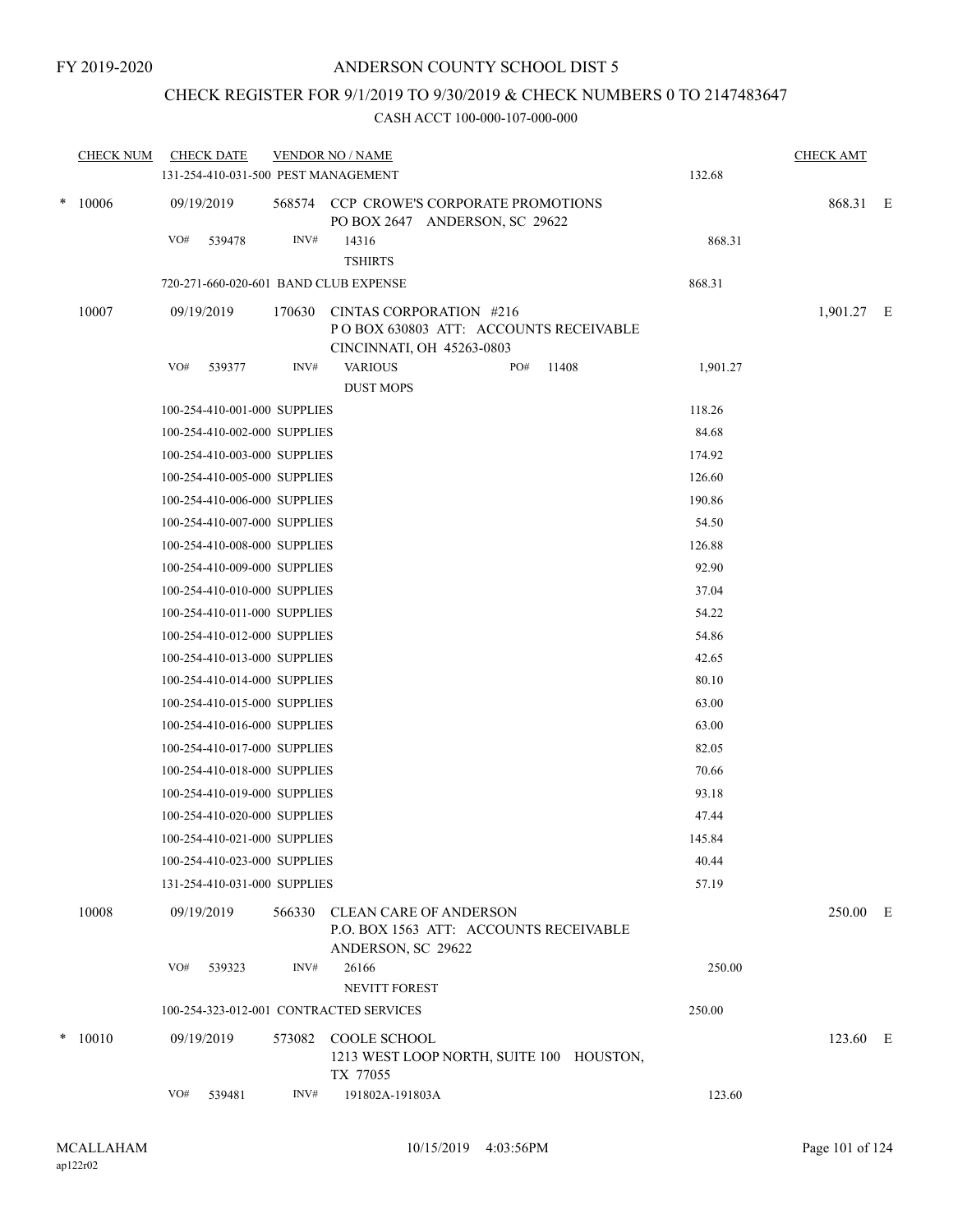### CHECK REGISTER FOR 9/1/2019 TO 9/30/2019 & CHECK NUMBERS 0 TO 2147483647

|   | <b>CHECK NUM</b> | <b>CHECK DATE</b>                      |                | <b>VENDOR NO / NAME</b><br><b>PLANNERS</b>                                                          |           | <b>CHECK AMT</b> |  |
|---|------------------|----------------------------------------|----------------|-----------------------------------------------------------------------------------------------------|-----------|------------------|--|
|   |                  |                                        |                | 713-271-660-013-256 FUNDRAISERS EXPENSE                                                             | 123.60    |                  |  |
|   | 10011            | 09/19/2019                             | 187300         | CRESCENT SUPPLY CO, INC<br>POBOX 8798 ATT: ACCOUNTS RECEIVABLE<br>GREENVILLE, SC 29604              |           | 418.16 E         |  |
|   |                  | VO#<br>539313                          | INV#           | 397313<br><b>SUPPLIES</b>                                                                           | 163.54    |                  |  |
|   |                  | 100-254-410-000-400 HVAC SUPPLIES      |                |                                                                                                     | 32.71     |                  |  |
|   |                  |                                        |                | 100-254-410-001-400 HVAC/ELECTRICAL/PLUMBING                                                        | 32.71     |                  |  |
|   |                  |                                        |                | 100-254-410-007-400 HVAC/ELECTRICAL/PLUMBING                                                        | 32.71     |                  |  |
|   |                  |                                        |                | 100-254-410-008-400 HVAC/ELECTRICAL/PLUMBING                                                        | 32.70     |                  |  |
|   |                  |                                        |                | 100-254-410-023-400 SUPPLIES-HVAC/ELECT/PLUMBING                                                    | 32.71     |                  |  |
|   |                  | VO# 539315                             | INV#           | 397314<br><b>SUPPLIES</b>                                                                           | 185.22    |                  |  |
|   |                  |                                        |                | 100-254-410-002-400 HVAC/ELECTRICAL/PLUMBING                                                        | 185.22    |                  |  |
|   |                  | VO#<br>539322                          | INV#           | 397399<br><b>SUPPLIES</b>                                                                           | 69.40     |                  |  |
|   |                  |                                        |                | 100-254-410-003-400 HVAC/ELECTRICAL/PLUMBING                                                        | 69.40     |                  |  |
|   | 10012            | 09/24/2019                             | 572679         | DEFENDER SERVICES, INC.<br>PO BOX 1775 COLUMBIA, SC 29202                                           |           | 674.24 E         |  |
|   |                  | VO#<br>539620                          | INV#           | 742886<br>PO#<br>11388<br><b>ADULT ED SECURITY</b>                                                  | 674.24    |                  |  |
|   |                  | 100-181-312-023-000 PURCHASED SERVICES |                |                                                                                                     | 674.24    |                  |  |
| * | 10014            | 09/19/2019                             | 202600         | <b>DILLARD'S SPORTS CENTER</b><br>708 WHITEHALL ROAD ATT: ACCOUNTS<br>RECEIVABLE ANDERSON, SC 29625 |           | 8,653.58 E       |  |
|   |                  | VO#<br>539475                          | INV#           | 103176,103456,103461<br><b>FOOTBALL</b>                                                             | 8,381.00  |                  |  |
|   |                  | 720-271-660-020-674 FOOTBALL EXPENSE   |                |                                                                                                     | 9,551.25  |                  |  |
|   |                  | 720-271-660-020-674 FOOTBALL EXPENSE   |                |                                                                                                     | $-557.75$ |                  |  |
|   |                  | 720-271-660-020-674 FOOTBALL EXPENSE   |                |                                                                                                     | $-612.50$ |                  |  |
|   |                  | VO#<br>539476                          | INV#           | 103457<br><b>FOOTBALL</b>                                                                           | 74.90     |                  |  |
|   |                  | 720-271-660-020-674 FOOTBALL EXPENSE   |                |                                                                                                     | 74.90     |                  |  |
|   |                  | VO#<br>539477                          | INV#           | 104448<br><b>FOOTBALL</b>                                                                           | 197.68    |                  |  |
|   |                  | 720-271-660-020-674 FOOTBALL EXPENSE   |                |                                                                                                     | 197.68    |                  |  |
|   | 10015            | 09/19/2019<br>539501<br>VO#            | 576184<br>INV# | <b>EMPLOYEE VENDOR</b><br>08/28-08/29/19                                                            | 360.08    | 360.08 E         |  |
|   |                  |                                        |                | <b>FORT MILL</b><br>264-224-333-016-000 PD/ TRIPS AND CONFERENCES                                   | 360.08    |                  |  |
|   |                  |                                        |                |                                                                                                     |           |                  |  |
|   | 10016            | 09/19/2019<br>VO#<br>539428            | 211400<br>INV# | <b>EMPLOYEE VENDOR</b><br>REIMBURSEMENT<br>HEADSET                                                  | 174.62    | 174.62 E         |  |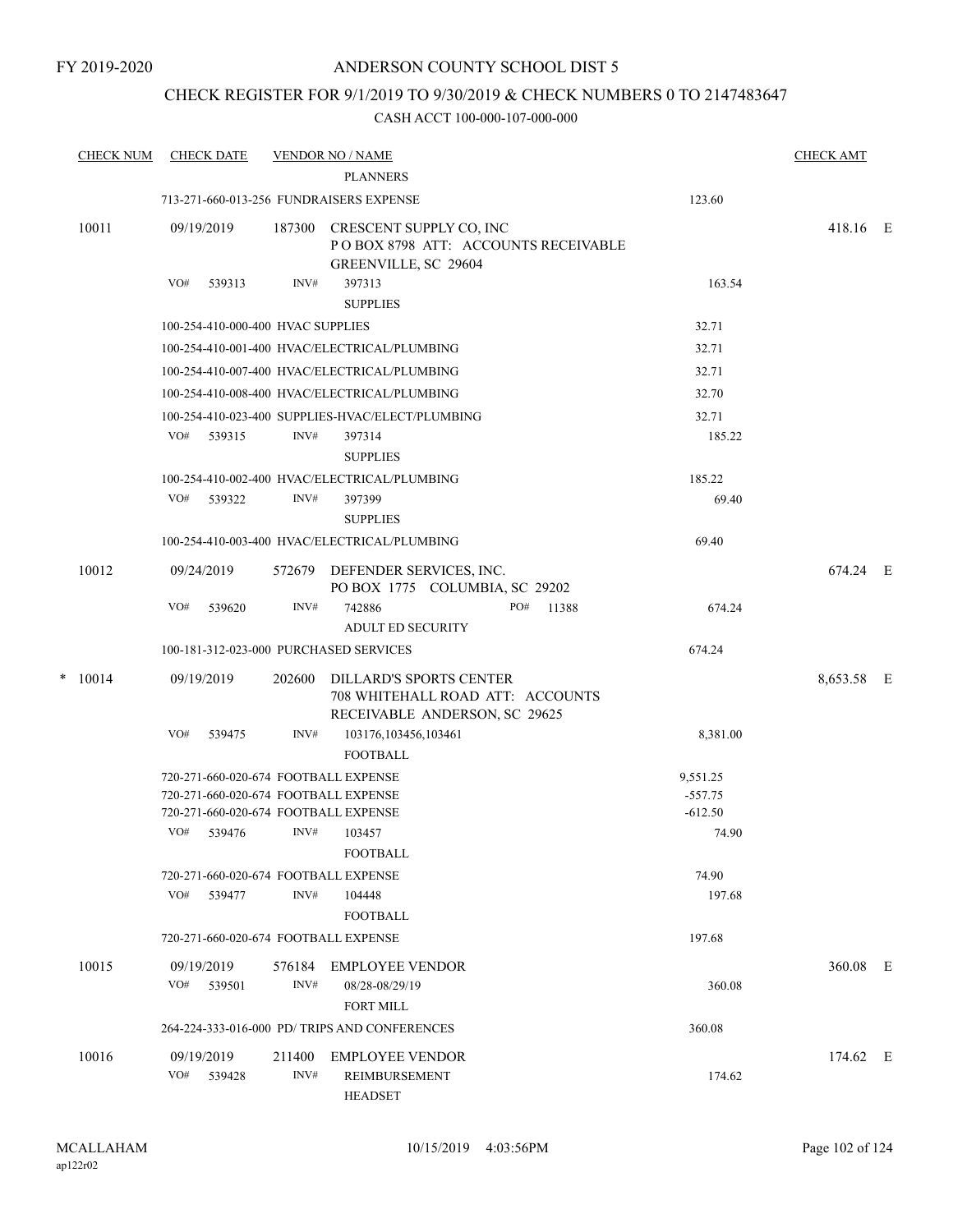### CHECK REGISTER FOR 9/1/2019 TO 9/30/2019 & CHECK NUMBERS 0 TO 2147483647

| <b>CHECK NUM</b> |       |            | <b>CHECK DATE</b>            |                                            | <b>VENDOR NO / NAME</b><br>100-221-410-000-000 SUPPLIES AND MATERIALS                                                    | 174.62 | <b>CHECK AMT</b> |  |
|------------------|-------|------------|------------------------------|--------------------------------------------|--------------------------------------------------------------------------------------------------------------------------|--------|------------------|--|
|                  |       |            |                              |                                            |                                                                                                                          |        |                  |  |
|                  | 10017 |            | 09/19/2019                   |                                            | 213300 EBS, INC<br>615 EAST RIVER STREET ATT: ACCOUNTS<br>RECEIVABLE ANDERSON, SC 29624                                  |        | 322.18 E         |  |
|                  |       | VO#        | 539307                       | INV#                                       | 105717<br><b>KEYS</b>                                                                                                    | 4.55   |                  |  |
|                  |       |            |                              |                                            | 100-254-410-000-001 MAINT. SUPPLIES-STRUCTURES                                                                           | 4.55   |                  |  |
|                  |       |            | VO# 539308                   | INV#                                       | 105715<br><b>KEYS</b>                                                                                                    | 27.55  |                  |  |
|                  |       |            |                              |                                            | 100-254-410-021-001 SUPPLIES - MAINTENANCE                                                                               | 27.55  |                  |  |
|                  |       |            | VO# 539309                   | INV#                                       | 105732<br><b>KEYS</b>                                                                                                    | 26.75  |                  |  |
|                  |       |            |                              |                                            | 100-254-410-008-001 SUPPLIES - MAINTENANCE                                                                               | 26.75  |                  |  |
|                  |       |            | VO# 539310                   | INV#                                       | 105735<br><b>KEYS</b>                                                                                                    | 29.96  |                  |  |
|                  |       |            |                              | 100-254-410-003-001 SUPPLIES - MAINTENANCE | 11.77                                                                                                                    |        |                  |  |
|                  |       |            |                              | 100-254-410-020-001 SUPPLIES - MAINTENANCE | 18.19                                                                                                                    |        |                  |  |
|                  |       |            | VO# 539311                   | INV#                                       | 105744<br><b>KEYS</b>                                                                                                    | 84.55  |                  |  |
|                  |       |            |                              |                                            | 100-254-410-002-001 SUPPLIES - MAINTENANCE                                                                               | 84.55  |                  |  |
|                  |       | VO# 539312 | INV#                         | 105768<br><b>KEYS</b>                      | 44.55                                                                                                                    |        |                  |  |
|                  |       |            |                              |                                            | 100-254-410-001-001 SUPPLIES - MAINTENANCE                                                                               | 44.55  |                  |  |
|                  |       |            | VO# 539319                   | INV#                                       | 105765<br><b>KEYS</b>                                                                                                    | 29.10  |                  |  |
|                  |       |            |                              |                                            | 100-254-410-005-001 SUPPLIES - MAINTENANCE                                                                               | 29.10  |                  |  |
|                  |       |            | VO# 539320                   | INV#                                       | 105728<br><b>KEYS</b>                                                                                                    | 16.59  |                  |  |
|                  |       |            |                              |                                            | 100-254-410-005-001 SUPPLIES - MAINTENANCE                                                                               | 16.59  |                  |  |
|                  |       |            | VO# 539321                   | INV#                                       | 105778<br><b>KEYS</b>                                                                                                    | 58.58  |                  |  |
|                  |       |            |                              |                                            | 100-254-410-002-001 SUPPLIES - MAINTENANCE                                                                               | 58.58  |                  |  |
| *                | 10019 |            | 09/19/2019                   |                                            | 569871 FOLLETT SCHOOL SOLUTIONS, INC<br>91826 COLLECTION CENTER DRIVE ATT:<br>ACCOUNTS RECEIVABLE CHICAGO, IL 60693-0918 |        | 644.55 E         |  |
|                  |       | VO#        | 539349                       | INV#                                       | 1371997<br>PO#<br>11465<br>PRINTER/SCANNER                                                                               | 644.55 |                  |  |
|                  |       |            | 100-222-410-003-000 SUPPLIES |                                            |                                                                                                                          | 644.55 |                  |  |
|                  | 10020 |            | 09/19/2019                   | 237555                                     | <b>FORMS &amp; SUPPLY</b><br>POBOX 563953 ATT: ACCOUNTS RECEIVABLE<br>CHARLOTTE, NC 28256                                |        | 7,793.71 E       |  |
|                  |       | VO#        | 539351                       | INV#                                       | 5164019<br><b>SUPPLIES</b>                                                                                               | 184.37 |                  |  |
|                  |       |            | 100-233-410-014-000 SUPPLIES |                                            |                                                                                                                          | 184.37 |                  |  |
|                  |       | VO#        | 539352                       | INV#                                       | 5169416                                                                                                                  | 46.63  |                  |  |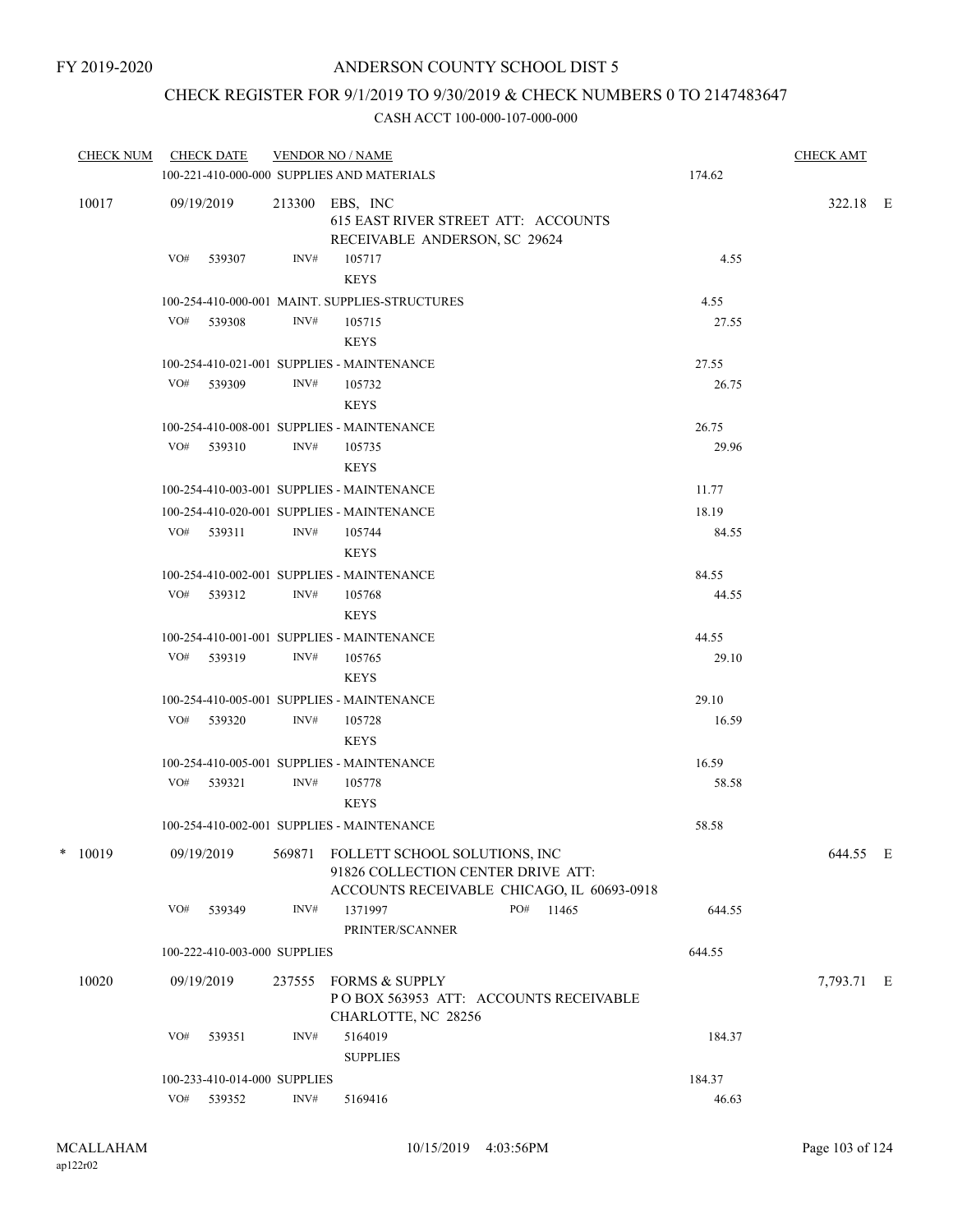FY 2019-2020

### ANDERSON COUNTY SCHOOL DIST 5

### CHECK REGISTER FOR 9/1/2019 TO 9/30/2019 & CHECK NUMBERS 0 TO 2147483647

|  | <b>CHECK NUM</b> |     | <b>CHECK DATE</b>            |        | <b>VENDOR NO / NAME</b>                                                           |     |       |          | <b>CHECK AMT</b> |  |
|--|------------------|-----|------------------------------|--------|-----------------------------------------------------------------------------------|-----|-------|----------|------------------|--|
|  |                  |     |                              |        | <b>SUPPLIES</b>                                                                   |     |       |          |                  |  |
|  |                  |     | 100-233-410-014-000 SUPPLIES |        |                                                                                   |     |       | 46.63    |                  |  |
|  |                  | VO# | 539353                       | INV#   | 5157814<br><b>SUPPLIES</b>                                                        | PO# | 11496 | 3.75     |                  |  |
|  |                  |     |                              |        | 100-252-410-000-000 SUPPLIES AND MATERIALS                                        |     |       | 3.75     |                  |  |
|  |                  |     | VO# 539354                   | INV#   | 5162714<br><b>SUPPLIES</b>                                                        | PO# | 11560 | 211.54   |                  |  |
|  |                  |     |                              |        | 100-252-410-000-000 SUPPLIES AND MATERIALS                                        |     |       | 211.54   |                  |  |
|  |                  | VO# | 539381                       | INV#   | PO 11390<br><b>SUPPLIES</b>                                                       | PO# | 11390 | 7,143.26 |                  |  |
|  |                  |     |                              |        | 100-000-170-000-000 WAREHOUSE INVENTORY                                           |     |       | 7,143.26 |                  |  |
|  |                  | VO# | 539430                       | INV#   | 5155207-1,5155207-0<br><b>SUPPLIES</b>                                            | PO# | 11544 | 204.16   |                  |  |
|  |                  |     |                              |        | 100-221-360-000-000 PRINTING AND BINDING                                          |     |       | 204.16   |                  |  |
|  | 10021            |     | 09/19/2019                   | 570843 | <b>GATEWAY SUPPLY CO</b><br>CORPORATE OFFICES P.O. BOX 2826 COLUMBIA,<br>SC 29202 |     |       |          | 354.51 E         |  |
|  |                  | VO# | 539303                       | INV#   | S <sub>4671502</sub>                                                              |     |       | 134.26   |                  |  |
|  |                  |     |                              |        | <b>SUPPLIES</b>                                                                   |     |       |          |                  |  |
|  |                  |     |                              |        | 100-254-410-003-400 HVAC/ELECTRICAL/PLUMBING                                      |     |       | 134.26   |                  |  |
|  |                  | VO# | 539304                       | INV#   | S4662292<br><b>SUPPLIES</b>                                                       |     |       | 220.25   |                  |  |
|  |                  |     |                              |        | 100-254-410-003-400 HVAC/ELECTRICAL/PLUMBING                                      |     |       | 52.24    |                  |  |
|  |                  |     |                              |        | 100-254-410-007-400 HVAC/ELECTRICAL/PLUMBING                                      |     |       | 30.84    |                  |  |
|  |                  |     |                              |        | 100-254-410-012-400 HVAC/ELECTRICAL/PLUMBING                                      |     |       | 17.24    |                  |  |
|  |                  |     |                              |        | 100-254-410-014-400 HVAC/ELECTRICAL/PLUMBING                                      |     |       | 56.95    |                  |  |
|  |                  |     |                              |        | 100-254-410-015-400 HVAC/ELECTRICAL/PLUMBING                                      |     |       | 21.32    |                  |  |
|  |                  |     |                              |        | 100-254-410-016-400 HVAC/ELECTRICAL/PLUMBING                                      |     |       | 22.19    |                  |  |
|  |                  |     |                              |        | 100-254-410-021-400 HVAC/ELECTRICAL/PLUMBING                                      |     |       | 19.47    |                  |  |
|  | $*$ 10026        |     | 09/19/2019                   | 573279 | HERSHEY CREAMERY COMPANY<br>710 CORPORATE CIRCLE SALISBURY, NC 28145              |     |       |          | 602.80 E         |  |
|  |                  |     | VO# 539474                   | INV#   | 0014596863<br><b>ICE CREAM</b>                                                    |     |       | 201.24   |                  |  |
|  |                  |     |                              |        | 712-271-660-012-391 ICE CREAM SALES EXPENSE                                       |     |       | 201.24   |                  |  |
|  |                  | VO# | 539487                       | INV#   | 0014473255<br><b>ICE CREAM</b>                                                    |     |       | 401.56   |                  |  |
|  |                  |     |                              |        | 713-271-660-013-391 ICE CREAM SALES EXPENSE                                       |     |       | 401.56   |                  |  |
|  | 10027            |     | 09/19/2019<br>$VO#$ 539451   | INV#   | 573252 EMPLOYEE VENDOR<br>09/10/19<br><b>COLUMBIA</b>                             |     |       | 148.04   | 148.04 E         |  |
|  |                  |     |                              |        | 880-224-333-000-000 TRIPS AND CONFERENCES                                         |     |       | 148.04   |                  |  |
|  | 10028            |     | 09/19/2019                   | 566745 | JUNIOR LIBRARY GUILD<br>P.O. BOX 6308 ATT: ACCOUNTS RECEIVABLE                    |     |       |          | 320.00 E         |  |
|  |                  |     |                              |        | CAROL STREAM, IL 60197-6308                                                       |     |       |          |                  |  |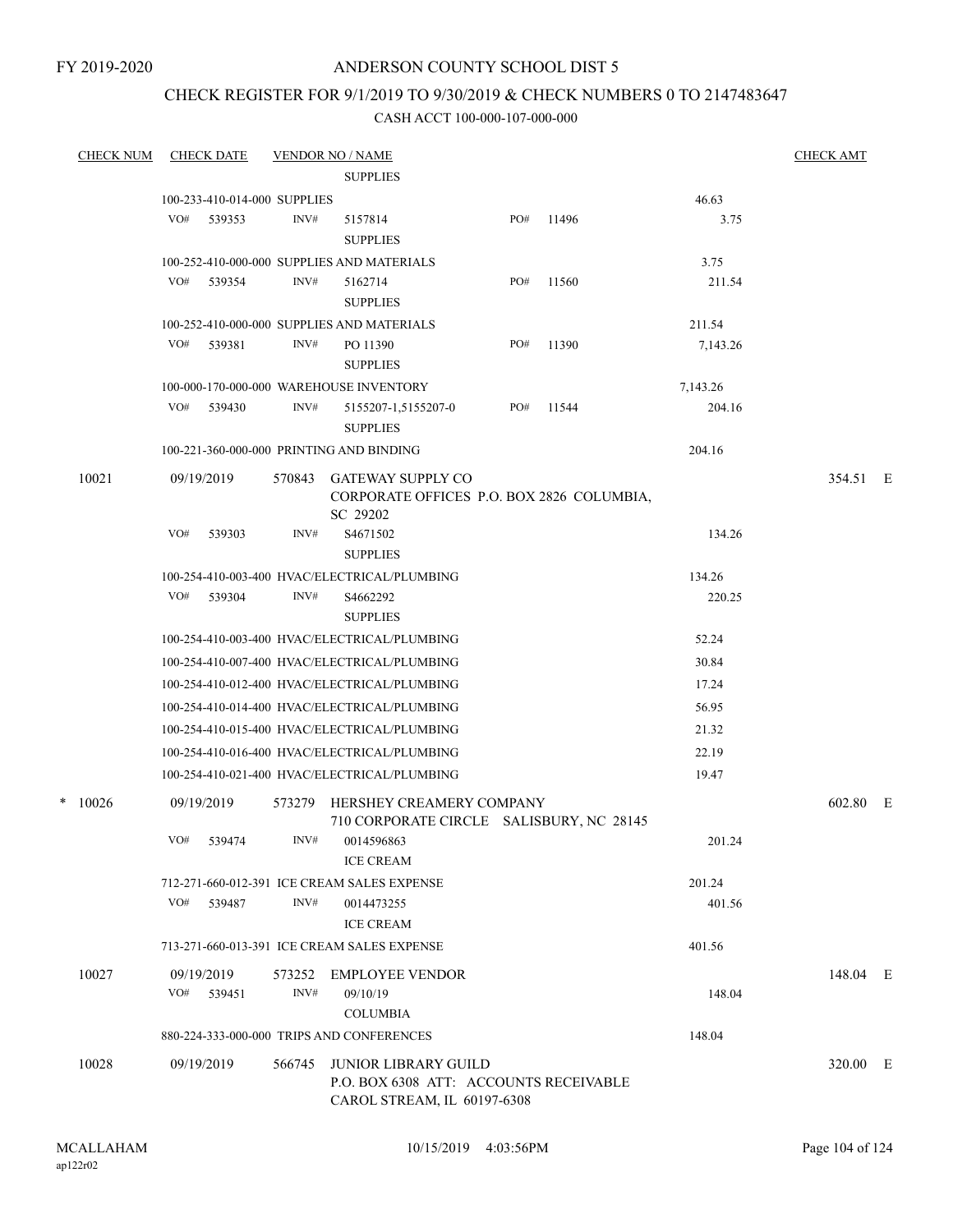## CHECK REGISTER FOR 9/1/2019 TO 9/30/2019 & CHECK NUMBERS 0 TO 2147483647

| <b>CHECK NUM</b> | <b>CHECK DATE</b>                       |                | <b>VENDOR NO / NAME</b>                                                                             |     |       |        | <b>CHECK AMT</b> |  |
|------------------|-----------------------------------------|----------------|-----------------------------------------------------------------------------------------------------|-----|-------|--------|------------------|--|
|                  | VO#<br>539444                           | INV#           | 477316<br><b>BOOKS</b>                                                                              | PO# | 11467 | 320.00 |                  |  |
|                  | 100-222-410-020-000 SUPPLIES            |                |                                                                                                     |     |       | 320.00 |                  |  |
| $*10030$         | 09/19/2019<br>VO# 539422                | 307650<br>INV# | <b>EMPLOYEE VENDOR</b><br>JULY/AUG 2019<br>MILEAGE                                                  |     |       | 91.55  | 386.21 E         |  |
|                  | 100-221-332-000-000 TRAVEL              |                |                                                                                                     |     |       | 91.55  |                  |  |
|                  | VO#<br>539423                           | INV#           | 09/13/19<br><b>LEXINGTON</b>                                                                        |     |       | 135.72 |                  |  |
|                  |                                         |                | 100-221-333-000-000 TRIPS AND CONFERENCES                                                           |     |       | 135.72 |                  |  |
|                  | VO#<br>539450                           | INV#           | 09/16/19<br><b>COLUMBIA</b>                                                                         |     |       | 158.94 |                  |  |
|                  |                                         |                | 100-221-333-000-000 TRIPS AND CONFERENCES                                                           |     |       | 158.94 |                  |  |
| $* 10035$        | 09/19/2019                              |                | 347930 EMPLOYEE VENDOR                                                                              |     |       |        | 111.40 E         |  |
|                  | VO#<br>539439                           | INV#           | REIMBURSEMENT<br><b>CFA BREAKFAST</b>                                                               |     |       | 111.40 |                  |  |
|                  |                                         |                | 711-271-660-011-201 MISCELLANEOUS EXPENSE                                                           |     |       | 111.40 |                  |  |
| 10036            | 09/19/2019<br>VO# 539447                | INV#           | 575522 EMPLOYEE VENDOR<br>08/28-08/29/19<br><b>FORT MILL</b>                                        |     |       | 163.74 | 163.74 E         |  |
|                  |                                         |                | 264-224-333-003-000 PD/ TRIPS AND CONFERENCES                                                       |     |       | 163.74 |                  |  |
| 10037            | 09/19/2019                              | 349701         | MED CENTRAL HEALTH RESOURCES<br>3424 CLEMSON BLVD ATT: ACCOUNTS<br>RECEIVABLE ANDERSON, SC 29621    |     |       |        | 345.00 E         |  |
|                  | VO#<br>539355                           | INV#           | 40339<br><b>NORRIS</b>                                                                              |     |       | 65.00  |                  |  |
|                  | 100-255-323-000-000 CONTRACTED SERVICES |                |                                                                                                     |     |       | 65.00  |                  |  |
|                  | VO#<br>539356                           | INV#           | 55576<br><b>TATE</b>                                                                                |     |       | 65.00  |                  |  |
|                  | 100-255-323-000-000 CONTRACTED SERVICES |                |                                                                                                     |     |       | 65.00  |                  |  |
|                  | VO#<br>539357                           | INV#           | 55175<br>WILLINGHAM                                                                                 |     |       | 65.00  |                  |  |
|                  | 100-255-323-000-000 CONTRACTED SERVICES |                |                                                                                                     |     |       | 65.00  |                  |  |
|                  | VO#<br>539358                           | INV#           | 55587<br>LUNA                                                                                       |     |       | 65.00  |                  |  |
|                  | 100-255-323-000-000 CONTRACTED SERVICES |                |                                                                                                     |     |       | 65.00  |                  |  |
|                  | VO# 539359                              | INV#           | 52476<br><b>MUNN</b>                                                                                |     |       | 85.00  |                  |  |
|                  | 100-255-323-000-000 CONTRACTED SERVICES |                |                                                                                                     |     |       | 85.00  |                  |  |
| 10038            | 09/19/2019                              | 352100         | MEREDITH BATTERY SERVICE<br>1802 WEST WHITNER STREET ATT: ACCOUNTS<br>RECEIVABLE ANDERSON, SC 29624 |     |       |        | 108.95 E         |  |
|                  | VO#<br>539299                           | INV#           | 102008<br><b>BATTERY</b>                                                                            |     |       | 108.95 |                  |  |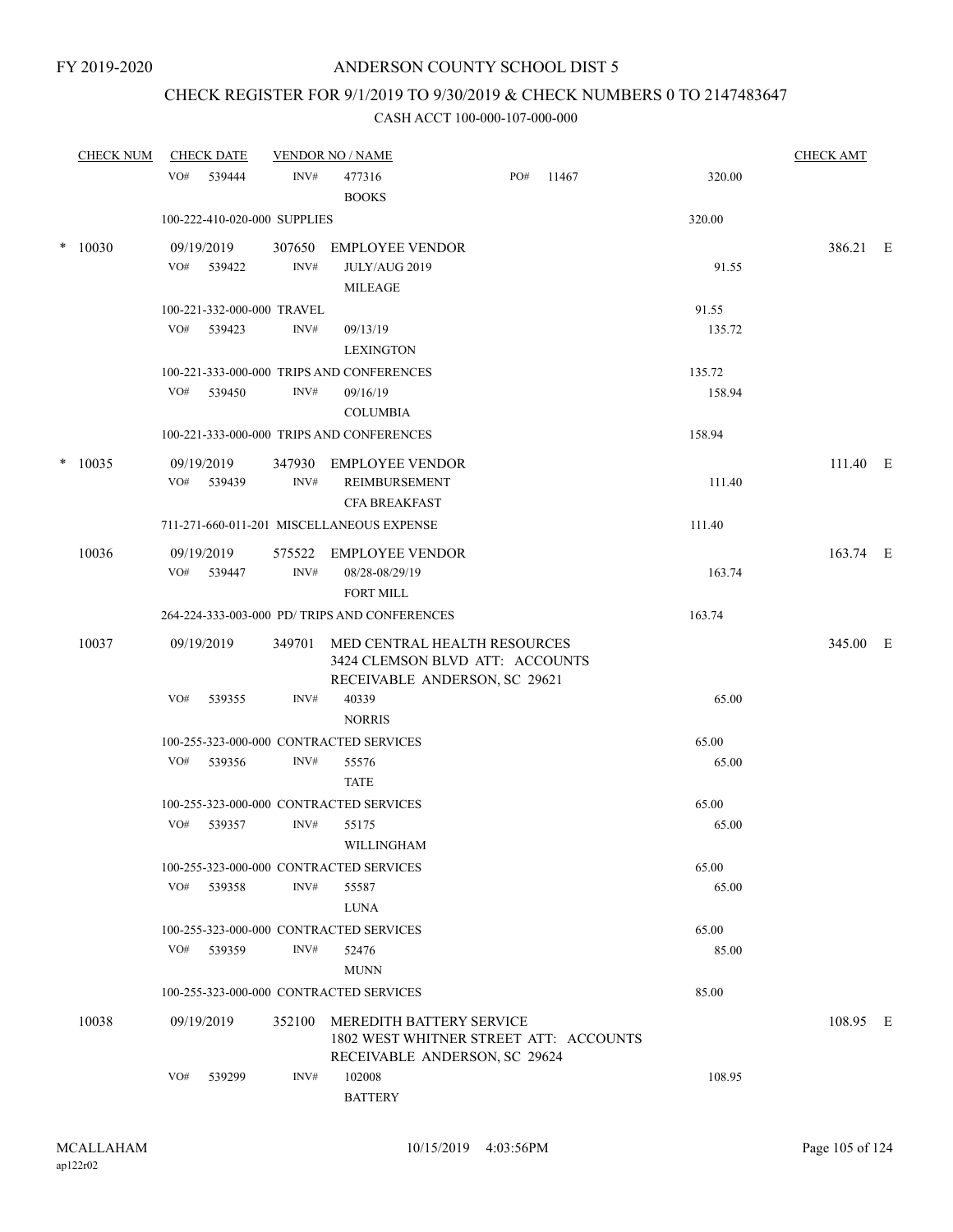### CHECK REGISTER FOR 9/1/2019 TO 9/30/2019 & CHECK NUMBERS 0 TO 2147483647

|  | <b>CHECK NUM</b> |            | <b>CHECK DATE</b>                 |        | <b>VENDOR NO / NAME</b><br>100-254-412-000-001 TRUCK SERVICE - MAINTENANCE |     |                                          | 108.95   | <b>CHECK AMT</b> |  |
|--|------------------|------------|-----------------------------------|--------|----------------------------------------------------------------------------|-----|------------------------------------------|----------|------------------|--|
|  | 10039            |            | 09/19/2019                        | 569461 | METROGROUP, INC<br>50-23 TWENTY-THIRD STREET LONG ISLAND<br>CITY, NY 11101 |     |                                          |          | 2,343.01 E       |  |
|  |                  | VO#        | 539507                            | INV#   | PI638738<br><b>SERVICE</b>                                                 | PO# | 11339                                    | 2,343.01 |                  |  |
|  |                  |            |                                   |        | 100-254-323-000-600 MAINTENANCE SERVICES                                   |     |                                          | 25.35    |                  |  |
|  |                  |            |                                   |        | 100-254-323-001-600 MAINTENANCE SERVICES                                   |     |                                          | 52.43    |                  |  |
|  |                  |            |                                   |        | 100-254-323-002-600 MAINTENANCE SERVICES                                   |     |                                          | 471.91   |                  |  |
|  |                  |            |                                   |        | 100-254-323-003-600 MAINTENANCE SERVICES                                   |     |                                          | 407.45   |                  |  |
|  |                  |            |                                   |        | 100-254-323-005-600 MAINTENANCE SERVICES                                   |     |                                          | 8.05     |                  |  |
|  |                  |            |                                   |        | 100-254-323-007-600 MAINTENANCE SERVICES                                   |     |                                          | 25.35    |                  |  |
|  |                  |            |                                   |        | 100-254-323-008-600 MAINTENANCE SERVICES                                   |     |                                          | 25.35    |                  |  |
|  |                  |            |                                   |        | 100-254-323-010-600 MAINTENANCE SERVICES                                   |     |                                          | 135.24   |                  |  |
|  |                  |            |                                   |        | 100-254-323-011-600 MAINTENANCE SERVICES                                   |     |                                          | 25.35    |                  |  |
|  |                  |            |                                   |        | 100-254-323-012-600 MAINTENANCE SERVICES                                   |     |                                          | 110.15   |                  |  |
|  |                  |            |                                   |        | 100-254-323-014-600 MAINTENANCE SERVICES                                   |     |                                          | 346.62   |                  |  |
|  |                  |            |                                   |        | 100-254-323-015-600 MAINTENANCE SERVICES                                   |     |                                          | 25.35    |                  |  |
|  |                  |            |                                   |        | 100-254-323-016-600 MAINTENANCE SERVICES                                   |     |                                          | 332.17   |                  |  |
|  |                  |            |                                   |        | 100-254-323-017-600 MAINTENANCE SERVICES                                   |     |                                          | 25.35    |                  |  |
|  |                  |            |                                   |        | 100-254-323-019-600 MAINTENANCE SERVICES                                   |     |                                          | 170.71   |                  |  |
|  |                  |            |                                   |        | 100-254-323-021-600 MAINTENANCE SERVICES                                   |     |                                          | 156.18   |                  |  |
|  | $*$ 10041        |            | 09/19/2019                        | 573801 | <b>MUSICAL INNOVATIONS</b><br>29607-5917                                   |     | 150-G TANNER RD AT BUTLER GREENVILLE, SC |          | 267.50 E         |  |
|  |                  | VO#        | 539472                            | INV#   | 368646<br><b>RECORDERS</b>                                                 |     |                                          | 267.50   |                  |  |
|  |                  |            | 707-190-660-007-220 MUSIC EXPENSE |        |                                                                            |     |                                          | 267.50   |                  |  |
|  | $*$ 10043        |            | 09/19/2019                        | 570395 | NETWORK CONTROLS & ELECTRIC, INC                                           |     |                                          |          | $1,090.00$ E     |  |
|  |                  |            |                                   |        | <b>GREER, SC 29650</b>                                                     |     | 136 JOHNS ROAD ATT: ACCOUNTS RECEIVABLE  |          |                  |  |
|  |                  | $\rm VO\#$ | 539409                            | INV#   | 23668<br><b>CENTERVILLE</b>                                                |     |                                          | 325.00   |                  |  |
|  |                  |            |                                   |        | 100-266-314-007-000 REPAIRS TO EQUIPMENT                                   |     |                                          | 325.00   |                  |  |
|  |                  |            | VO# 539410                        | INV#   | 23666<br><b>MCCANTS</b>                                                    |     |                                          | 350.00   |                  |  |
|  |                  |            |                                   |        | 100-266-314-005-000 REPAIRS TO EQUIPMENT                                   |     |                                          | 350.00   |                  |  |
|  |                  | VO#        | 539411                            | INV#   | 23667<br><b>TLH</b>                                                        |     |                                          | 235.00   |                  |  |
|  |                  |            |                                   |        | 100-266-314-002-000 REPAIRS TO EQUIPMENT                                   |     |                                          | 235.00   |                  |  |
|  |                  | VO#        | 539412                            | INV#   | 23665<br><b>TLH</b>                                                        |     |                                          | 180.00   |                  |  |
|  |                  |            |                                   |        | 100-266-314-002-000 REPAIRS TO EQUIPMENT                                   |     |                                          | 180.00   |                  |  |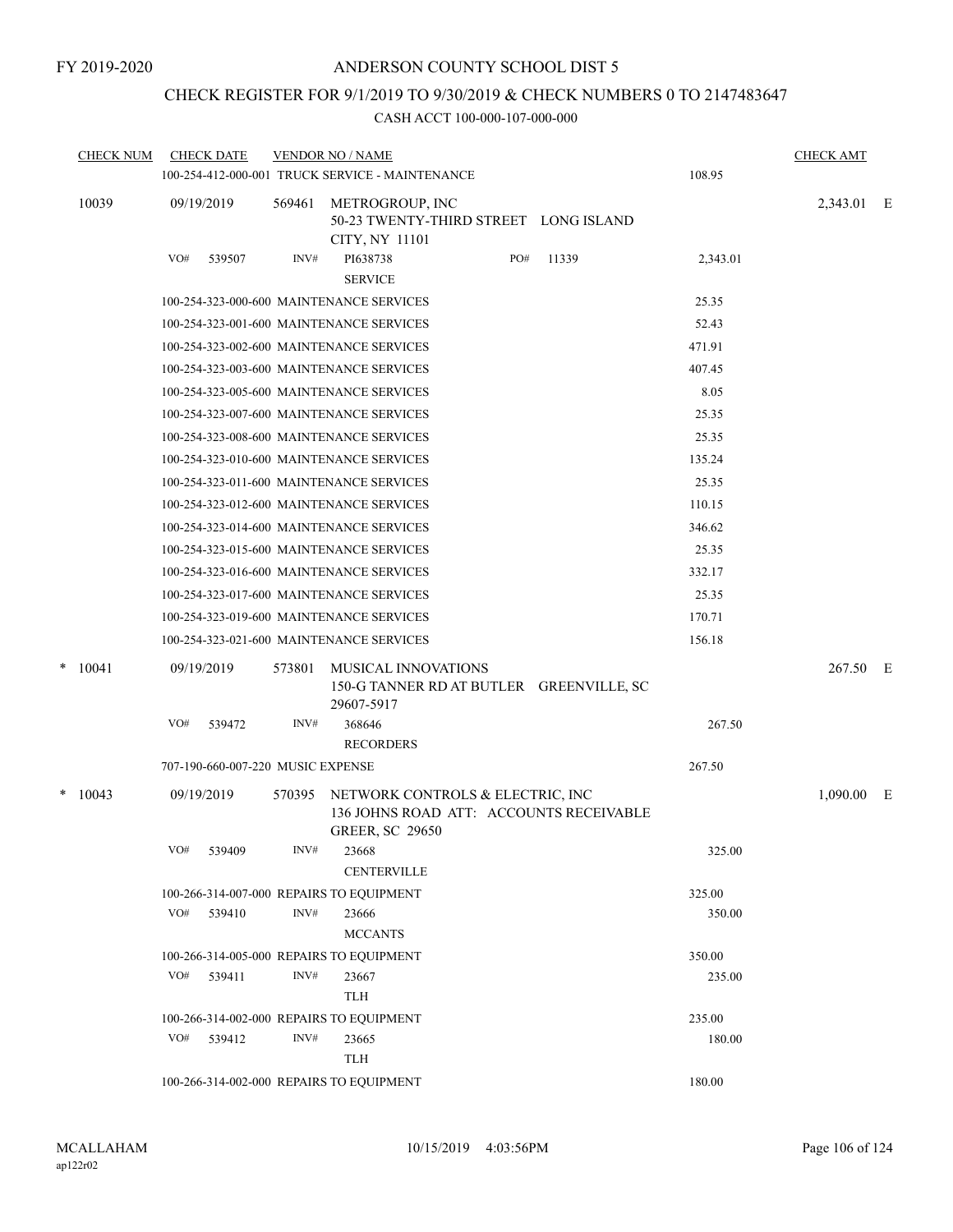### CHECK REGISTER FOR 9/1/2019 TO 9/30/2019 & CHECK NUMBERS 0 TO 2147483647

| <b>CHECK NUM</b> | <b>CHECK DATE</b>            | <b>VENDOR NO / NAME</b>                              |                                     |           |        | <b>CHECK AMT</b> |  |
|------------------|------------------------------|------------------------------------------------------|-------------------------------------|-----------|--------|------------------|--|
| 10044            | 09/19/2019                   | 389900 OFFICE DEPOT                                  |                                     |           |        | 2,283.43 E       |  |
|                  |                              |                                                      | POBOX 1413 CHARLOTTE, NC 28201-1413 |           |        |                  |  |
|                  | VO#<br>539361                | INV#<br>370327007001<br><b>SUPPLIES</b>              | PO#                                 | 11447     | 50.27  |                  |  |
|                  |                              | 100-221-410-000-000 SUPPLIES AND MATERIALS           |                                     |           | 50.27  |                  |  |
|                  | VO#<br>539362                | INV#<br>370327478001<br><b>SUPPLIES</b>              | PO#                                 | 11447     | 6.01   |                  |  |
|                  |                              | 100-221-410-000-000 SUPPLIES AND MATERIALS           |                                     |           | 6.01   |                  |  |
|                  | VO#<br>539363                | INV#<br>372999429001<br><b>SUPPLIES</b>              | PO#                                 | 11507     | 288.50 |                  |  |
|                  |                              | 283-127-410-000-000 SUPPLIES-LD/DD/OHI               |                                     |           | 29.59  |                  |  |
|                  |                              | 283-251-312-000-000 TRANSPORTATION SERVICES          |                                     |           | 258.91 |                  |  |
|                  | VO# 539364                   | INV#<br>371988779001<br><b>SUPPLIES</b>              | PO#                                 | 11433     | 369.52 |                  |  |
|                  |                              | 203-127-410-000-000 SUPPLIES-LD/DD/OHI, SUPPLEMENTAL |                                     |           | 0.00   |                  |  |
|                  |                              | 212-161-410-000-000 SUPPLIES AND MATERIALS           |                                     |           | 369.52 |                  |  |
|                  | VO#<br>539365                | INV#<br>365956243001<br><b>SUPPLIES</b>              |                                     |           | 43.63  |                  |  |
|                  | 124-114-410-024-000 SUPPLIES |                                                      |                                     |           | 43.63  |                  |  |
|                  | VO#<br>539366                | INV#<br>370873904001<br><b>SUPPLIES</b>              |                                     |           | 93.48  |                  |  |
|                  | 124-114-410-024-000 SUPPLIES |                                                      |                                     |           | 93.48  |                  |  |
|                  | VO# 539367                   | INV#<br>365956117001                                 |                                     |           | 90.90  |                  |  |
|                  |                              | <b>SUPPLIES</b>                                      |                                     |           |        |                  |  |
|                  | 124-114-410-024-000 SUPPLIES |                                                      |                                     |           | 90.90  |                  |  |
|                  | VO#<br>539394                | INV#<br>369666627001<br><b>SUPPLIES</b>              |                                     |           | 58.99  |                  |  |
|                  | 100-112-410-007-000 SUPPLIES |                                                      |                                     |           | 58.99  |                  |  |
|                  | VO# 539395                   | INV#<br>369666905001<br><b>SUPPLIES</b>              |                                     |           | 14.97  |                  |  |
|                  | 100-112-410-007-000 SUPPLIES |                                                      |                                     |           | 14.97  |                  |  |
|                  | VO#<br>539461                | INV#<br>373312050001<br><b>SUPPLIES</b>              | PO#                                 | 11502     | 186.18 |                  |  |
|                  | 201-112-410-010-000 SUPPLIES |                                                      |                                     |           | 186.18 |                  |  |
|                  | VO# 539462                   | INV#<br>373558936001<br><b>SUPPLIES</b>              |                                     | PO# 11471 | 709.41 |                  |  |
|                  | 201-112-410-010-000 SUPPLIES |                                                      |                                     |           | 709.41 |                  |  |
|                  | VO#<br>539467                | INV#<br>369621090001                                 |                                     |           | 52.97  |                  |  |
|                  |                              | <b>SUPPLIES</b>                                      |                                     |           |        |                  |  |
|                  | 100-233-410-012-000 SUPPLIES |                                                      |                                     |           | 52.97  |                  |  |
|                  | VO#<br>539468                | INV#<br>369621825001<br><b>SUPPLIES</b>              |                                     |           | 8.39   |                  |  |
|                  | 100-222-410-012-000 SUPPLIES |                                                      |                                     |           | 8.39   |                  |  |
|                  | VO# 539470                   | INV#<br>373342687001                                 |                                     |           | 53.49  |                  |  |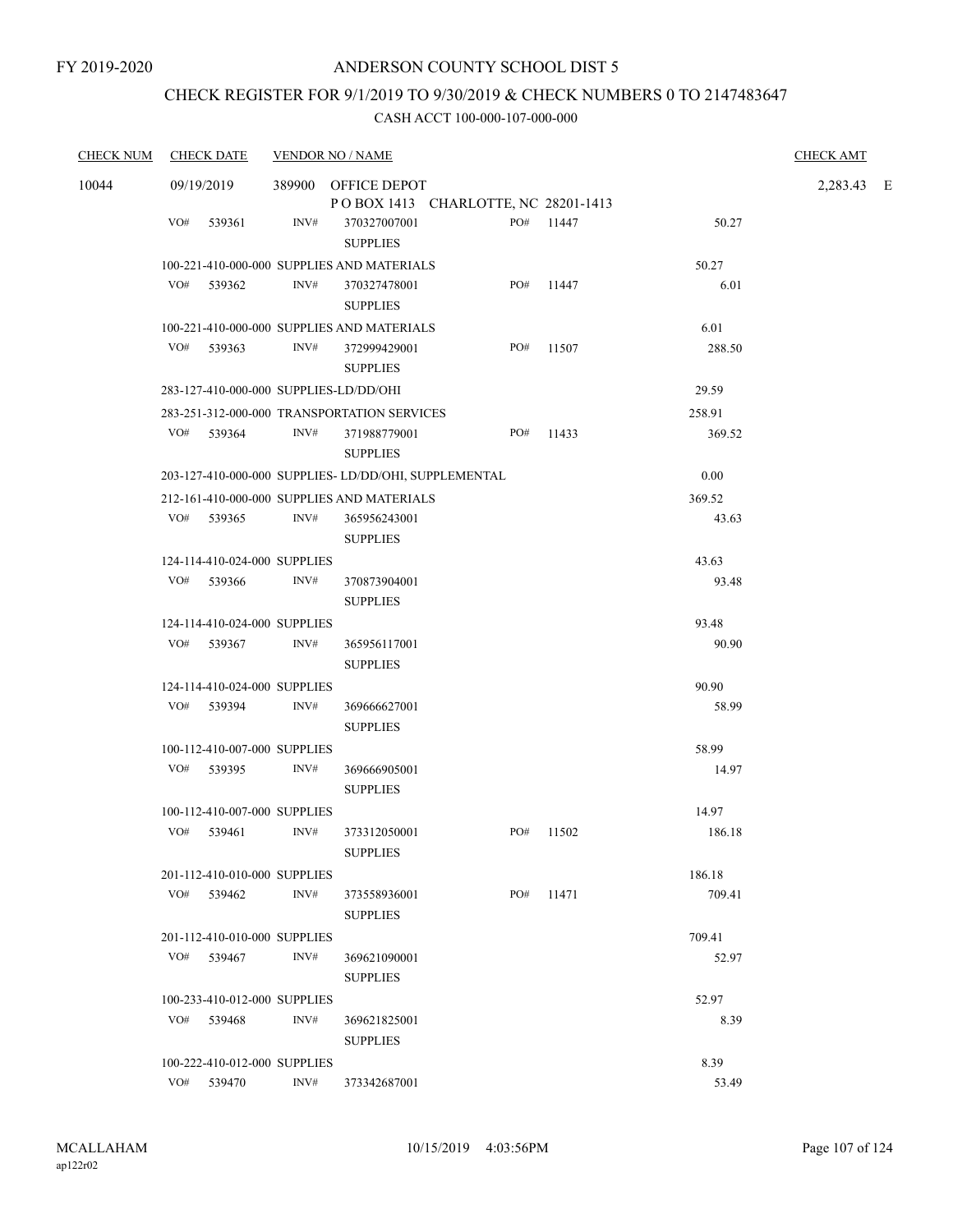### CHECK REGISTER FOR 9/1/2019 TO 9/30/2019 & CHECK NUMBERS 0 TO 2147483647

| <b>CHECK NUM</b> | <b>CHECK DATE</b>                       |        | <b>VENDOR NO / NAME</b>                       |                                          |          | <b>CHECK AMT</b> |  |
|------------------|-----------------------------------------|--------|-----------------------------------------------|------------------------------------------|----------|------------------|--|
|                  |                                         |        | <b>SUPPLIES</b>                               |                                          |          |                  |  |
|                  | 100-113-410-020-000 SUPPLIES            |        |                                               |                                          | 53.49    |                  |  |
|                  | VO#<br>539471                           | INV#   | 373342343001                                  |                                          | 34.20    |                  |  |
|                  |                                         |        | <b>SUPPLIES</b>                               |                                          |          |                  |  |
|                  | 100-113-410-020-000 SUPPLIES            |        |                                               |                                          | 34.20    |                  |  |
|                  | VO#<br>539480                           | INV#   | 367430309001                                  |                                          | 222.52   |                  |  |
|                  |                                         |        | <b>SUPPLIES</b>                               |                                          |          |                  |  |
|                  |                                         |        | 713-271-660-013-201 MISCELLANEOUS EXPENSE     |                                          | 222.52   |                  |  |
| 10045            | 09/19/2019                              | 575340 | <b>EMPLOYEE VENDOR</b>                        |                                          |          | 157.76 E         |  |
|                  | VO#<br>539446                           | INV#   | 08/28-08/29/19                                |                                          | 157.76   |                  |  |
|                  |                                         |        | <b>FORT MILL</b>                              |                                          |          |                  |  |
|                  |                                         |        | 264-224-333-006-000 PD/ TRIPS AND CONFERENCES |                                          | 157.76   |                  |  |
| 10046            | 09/19/2019                              |        | 574372 PLAYGROUND GUARDIAN                    |                                          |          | 5,200.00 E       |  |
|                  |                                         |        | PO BOX 240981 CHARLOTTE, NC 28224             |                                          |          |                  |  |
|                  | VO#<br>539368                           | INV#   | 11790<br><b>INSPECTIONS</b>                   | PO#<br>11581                             | 5,200.00 |                  |  |
|                  | 100-254-323-007-001 CONTRACTED SERVICES |        |                                               |                                          | 400.00   |                  |  |
|                  | 100-254-323-008-001 CONTRACTED SERVICES |        |                                               |                                          | 400.00   |                  |  |
|                  | 100-254-323-009-001 CONTRACTED SERVICES |        |                                               |                                          | 400.00   |                  |  |
|                  | 100-254-323-010-001 CONTRACTED SERVICES |        |                                               |                                          | 400.00   |                  |  |
|                  | 100-254-323-011-001 CONTRACTED SERVICES |        |                                               |                                          | 400.00   |                  |  |
|                  | 100-254-323-012-001 CONTRACTED SERVICES |        |                                               |                                          | 400.00   |                  |  |
|                  | 100-254-323-013-001 CONTRACTED SERVICES |        |                                               |                                          | 400.00   |                  |  |
|                  | 100-254-323-014-001 CONTRACTED SERVICES |        |                                               |                                          | 400.00   |                  |  |
|                  | 100-254-323-015-001 CONTRACTED SERVICES |        |                                               |                                          | 400.00   |                  |  |
|                  | 100-254-323-016-001 CONTRACTED SERVICES |        |                                               |                                          | 400.00   |                  |  |
|                  | 100-254-323-017-001 CONTRACTED SERVICES |        |                                               |                                          | 400.00   |                  |  |
|                  | 100-254-323-018-001 CONTRACTED SERVICES |        |                                               |                                          | 400.00   |                  |  |
|                  | 100-254-323-019-001 CONTRACTED SERVICES |        |                                               |                                          | 400.00   |                  |  |
|                  |                                         |        |                                               |                                          |          |                  |  |
| $*$ 10050        | 09/19/2019                              | 571719 | <b>REPUBLIC SERVICES #744</b>                 | PO BOX 9001099 LOUISVILLE, KY 40290-1099 |          | 9,316.31 E       |  |
|                  | VO#<br>539378                           | INV#   | 0744-001894852                                | PO#<br>11399                             | 9,316.31 |                  |  |
|                  |                                         |        | <b>SERVICE</b>                                |                                          |          |                  |  |
|                  |                                         |        | 100-254-323-000-600 MAINTENANCE SERVICES      |                                          | 355.91   |                  |  |
|                  |                                         |        | 100-254-323-001-600 MAINTENANCE SERVICES      |                                          | 414.88   |                  |  |
|                  |                                         |        | 100-254-323-002-600 MAINTENANCE SERVICES      |                                          | 619.15   |                  |  |
|                  |                                         |        | 100-254-323-003-600 MAINTENANCE SERVICES      |                                          | 689.86   |                  |  |
|                  |                                         |        | 100-254-323-005-600 MAINTENANCE SERVICES      |                                          | 583.80   |                  |  |
|                  |                                         |        | 100-254-323-006-600 MAINTENANCE SERVICES      |                                          | 475.61   |                  |  |
|                  |                                         |        | 100-254-323-007-600 MAINTENANCE SERVICES      |                                          | 237.81   |                  |  |
|                  |                                         |        | 100-254-323-008-600 MAINTENANCE SERVICES      |                                          | 286.01   |                  |  |
|                  |                                         |        | 100-254-323-009-600 MAINTENANCE SERVICES      |                                          | 237.81   |                  |  |
|                  |                                         |        |                                               |                                          |          |                  |  |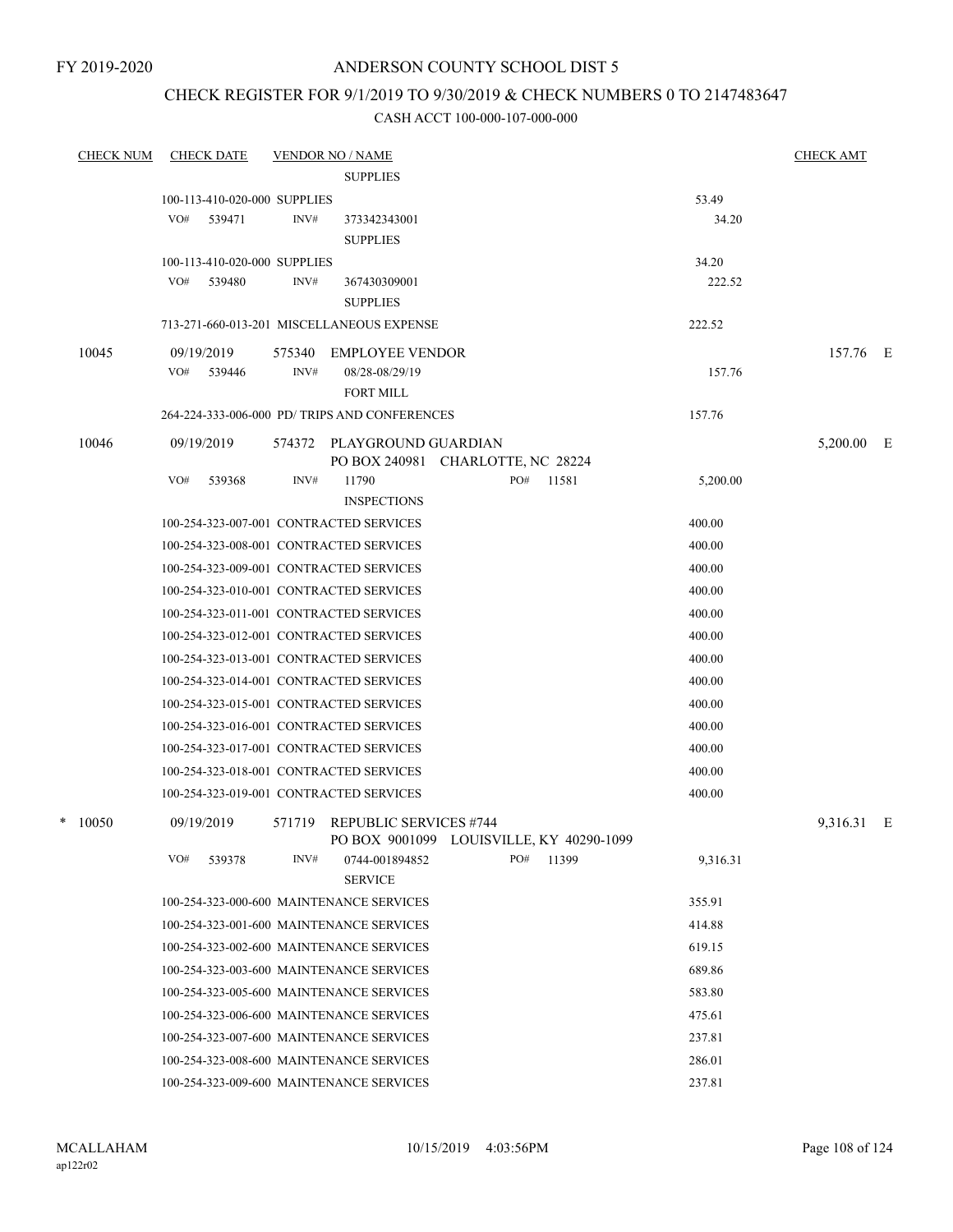### CHECK REGISTER FOR 9/1/2019 TO 9/30/2019 & CHECK NUMBERS 0 TO 2147483647

| <b>CHECK NUM</b> | <b>CHECK DATE</b>                         |        | <b>VENDOR NO / NAME</b>                                 |                                     |          | <b>CHECK AMT</b> |  |
|------------------|-------------------------------------------|--------|---------------------------------------------------------|-------------------------------------|----------|------------------|--|
|                  | 100-254-323-010-600 MAINTENANCE SERVICES  |        |                                                         |                                     | 237.81   |                  |  |
|                  | 100-254-323-011-600 MAINTENANCE SERVICES  |        |                                                         |                                     | 237.81   |                  |  |
|                  | 100-254-323-012-600 MAINTENANCE SERVICES  |        |                                                         |                                     | 416.70   |                  |  |
|                  | 100-254-323-013-600 MAINTENANCE SERVICES  |        |                                                         |                                     | 237.81   |                  |  |
|                  | 100-254-323-014-600 MAINTENANCE SERVICES  |        |                                                         |                                     | 237.81   |                  |  |
|                  | 100-254-323-015-600 MAINTENANCE SERVICES  |        |                                                         |                                     | 237.81   |                  |  |
|                  | 100-254-323-016-600 MAINTENANCE SERVICES  |        |                                                         |                                     | 237.81   |                  |  |
|                  | 100-254-323-017-600 MAINTENANCE SERVICES  |        |                                                         |                                     | 286.01   |                  |  |
|                  | 100-254-323-018-600 MAINTENANCE SERVICES  |        |                                                         |                                     | 237.81   |                  |  |
|                  | 100-254-323-019-600 MAINTENANCE SERVICES  |        |                                                         |                                     | 237.81   |                  |  |
|                  | 100-254-323-020-600 MAINTENANCE SERVICES  |        |                                                         |                                     | 475.61   |                  |  |
|                  | 100-254-323-021-600 MAINTENANCE SERVICES  |        |                                                         |                                     | 570.95   |                  |  |
|                  | 100-254-323-023-600 MAINTENANCE SERVICES  |        |                                                         |                                     | 177.82   |                  |  |
|                  | 131-254-323-031-600 MAINTENANCE SERVICES  |        |                                                         |                                     | 1,585.90 |                  |  |
| $*$ 10052        | 09/19/2019                                | 445100 | <b>SCASA</b><br><b>SC ASSOC SCHOOL ADMINISTRATORS 1</b> | FERNANDINA COURT COLUMBIA, SC 29212 |          | 6,736.50 E       |  |
|                  | VO#<br>539454                             | INV#   | M1920-5569<br><b>MEMBERSHIPS</b>                        | PO#<br>11632                        | 6,034.50 |                  |  |
|                  | 100-113-410-006-000 SUPPLIES              |        |                                                         |                                     | 351.00   |                  |  |
|                  | 100-113-410-020-000 SUPPLIES              |        |                                                         |                                     | 351.00   |                  |  |
|                  | 100-221-640-000-000 DUES AND FEES         |        |                                                         |                                     | 1,688.50 |                  |  |
|                  | 100-233-312-000-000 PURCHASED SERVICES    |        |                                                         |                                     | 351.00   |                  |  |
|                  | 100-233-410-001-000 SUPPLIES              |        |                                                         |                                     | 175.50   |                  |  |
|                  | 100-233-410-005-000 SUPPLIES              |        |                                                         |                                     | 175.50   |                  |  |
|                  | 100-233-410-008-000 SUPPLIES              |        |                                                         |                                     | 351.00   |                  |  |
|                  | 100-233-410-009-000 SUPPLIES              |        |                                                         |                                     | 175.50   |                  |  |
|                  | 100-233-410-010-000 SUPPLIES              |        |                                                         |                                     | 586.00   |                  |  |
|                  | 100-233-410-019-000 SUPPLIES              |        |                                                         |                                     | 351.00   |                  |  |
|                  | 100-233-410-021-000 SUPPLIES              |        |                                                         |                                     | 425.50   |                  |  |
|                  |                                           |        | 100-264-333-000-000 TRIPS AND CONFERENCES               |                                     | 351.00   |                  |  |
|                  | 100-266-333-000-000 TRIPS & CONFERENCES   |        |                                                         |                                     | 175.50   |                  |  |
|                  | 131-233-333-031-000 TRIPS AND CONFERENCES |        |                                                         |                                     | 351.00   |                  |  |
|                  |                                           |        | 850-266-410-000-000 SUPPLIES AND MATERIALS              |                                     | 175.50   |                  |  |
|                  | VO# 539455                                | INV#   | M1920-5569<br><b>MEMBERSHIPS</b>                        |                                     | 702.00   |                  |  |
|                  |                                           |        | 702-271-660-002-410 GENERAL ADMINISTRATION EXPENSE      |                                     | 175.50   |                  |  |
|                  |                                           |        | 709-271-660-009-201 MISCELLANEOUS EXPENSE               |                                     | 175.50   |                  |  |
|                  |                                           |        | 714-271-660-014-201 MISCELLANEOUS EXPENSE               |                                     | 175.50   |                  |  |
|                  |                                           |        | 715-271-660-015-201 MISCELLANEOUS EXPENSE               |                                     | 175.50   |                  |  |
| 10053            | 09/19/2019                                |        | 567435 SCHOLASTIC INC                                   |                                     |          | $1,177.20$ E     |  |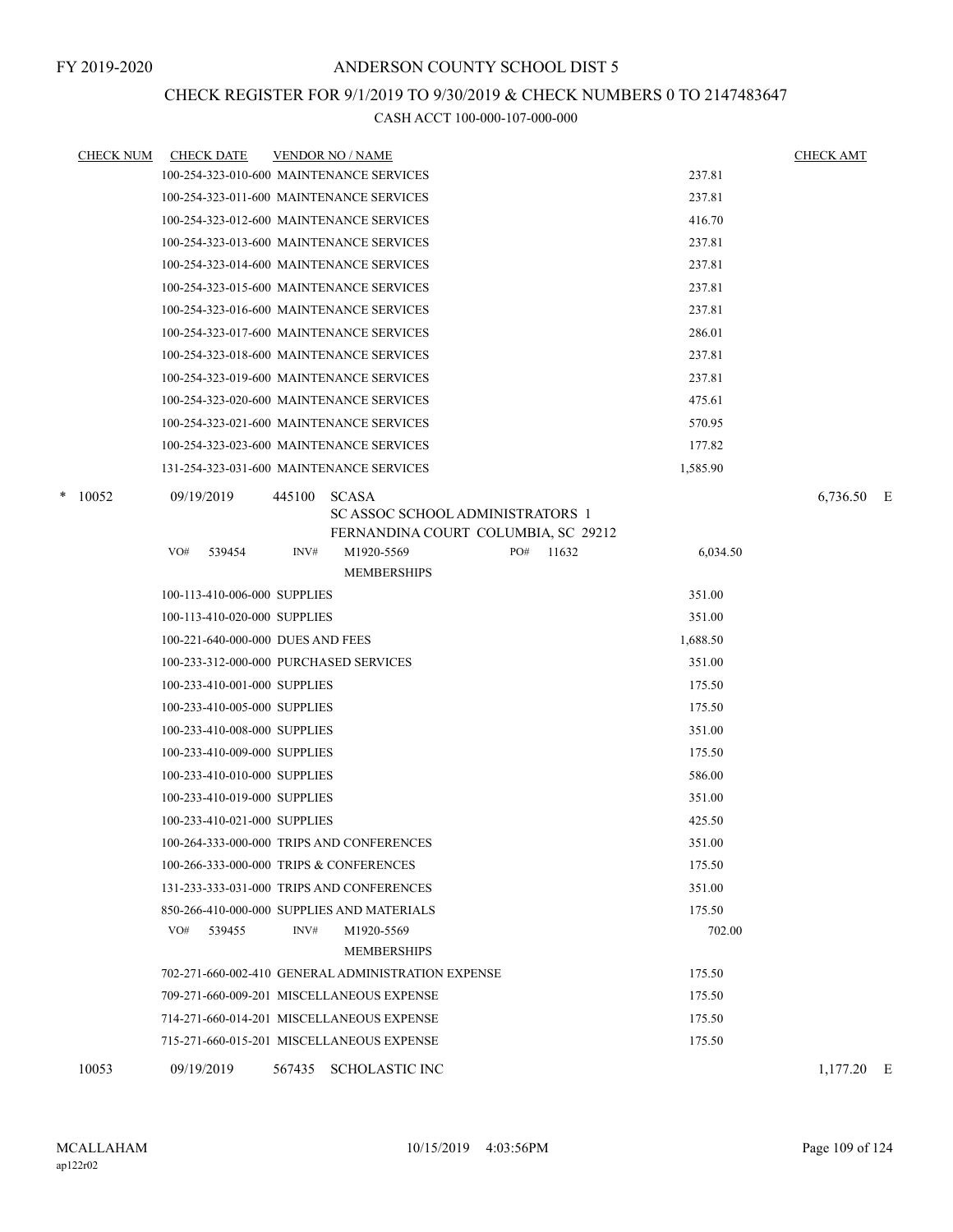### CHECK REGISTER FOR 9/1/2019 TO 9/30/2019 & CHECK NUMBERS 0 TO 2147483647

| <b>CHECK NUM</b> |                                     | <b>CHECK DATE</b>               |        | <b>VENDOR NO / NAME</b>                             |          | <b>CHECK AMT</b> |  |  |  |
|------------------|-------------------------------------|---------------------------------|--------|-----------------------------------------------------|----------|------------------|--|--|--|
|                  | POBOX 3720 ATT: ACCOUNTS RECEIVABLE |                                 |        |                                                     |          |                  |  |  |  |
|                  |                                     |                                 |        | JEFFERSON CITY, MO 65102-3720                       |          |                  |  |  |  |
|                  | VO#                                 | 539407                          | INV#   | 74736488                                            | 570.00   |                  |  |  |  |
|                  |                                     |                                 |        | <b>BOOKS</b>                                        |          |                  |  |  |  |
|                  |                                     |                                 |        | 710-271-660-010-360 SCHOOL STORE/COUNCIL EXPENSE    | 570.00   |                  |  |  |  |
|                  | VO#                                 | 539483                          | INV#   | M6847719                                            | 151.80   |                  |  |  |  |
|                  |                                     |                                 |        | <b>SUSAN WEST</b>                                   |          |                  |  |  |  |
|                  |                                     |                                 |        | 713-271-660-013-203 KINDERGARTEN SUPPLY FEE EXPENSE | 151.80   |                  |  |  |  |
|                  | VO#                                 | 539484                          | INV#   | 6847721                                             | 151.80   |                  |  |  |  |
|                  |                                     |                                 |        | <b>KELLIE MARTIN</b>                                |          |                  |  |  |  |
|                  |                                     |                                 |        | 713-271-660-013-203 KINDERGARTEN SUPPLY FEE EXPENSE | 151.80   |                  |  |  |  |
|                  | VO#                                 | 539485                          | INV#   | 6847731                                             | 151.80   |                  |  |  |  |
|                  |                                     |                                 |        | <b>CAROLINE ZION</b>                                |          |                  |  |  |  |
|                  |                                     |                                 |        | 713-271-660-013-203 KINDERGARTEN SUPPLY FEE EXPENSE | 151.80   |                  |  |  |  |
|                  | VO#                                 | 539486                          | INV#   |                                                     |          |                  |  |  |  |
|                  |                                     |                                 |        | 6847735<br><b>TARA WELBORN</b>                      | 151.80   |                  |  |  |  |
|                  |                                     |                                 |        |                                                     |          |                  |  |  |  |
|                  |                                     |                                 |        | 713-271-660-013-203 KINDERGARTEN SUPPLY FEE EXPENSE | 151.80   |                  |  |  |  |
| 10054            |                                     | 09/19/2019                      | 570099 | SCHOOL SPECIALTY, INC.                              |          | 765.28 E         |  |  |  |
|                  |                                     |                                 |        | 32656 COLLECTION CENTER DR. ATT:                    |          |                  |  |  |  |
|                  |                                     |                                 |        | ACCOUNTS RECEIVABLE CHICAGO, IL 60693-0656          |          |                  |  |  |  |
|                  | VO#                                 | 539379                          | INV#   | 208123830784<br>PO# 11438                           | 765.28   |                  |  |  |  |
|                  |                                     |                                 |        | 208123807224                                        |          |                  |  |  |  |
|                  |                                     |                                 |        | 100-000-170-000-000 WAREHOUSE INVENTORY             | 765.28   |                  |  |  |  |
| 10055            |                                     | 09/19/2019                      |        | 469775 SEVEN OAKS DOORS & HARDWARE, INC             |          | 2,493.10 E       |  |  |  |
|                  |                                     |                                 |        | PO BOX 280 ATT: ACCOUNTS RECEIVABLE                 |          |                  |  |  |  |
|                  |                                     |                                 |        | OAKBORO, NC 28129                                   |          |                  |  |  |  |
|                  | VO#                                 | 539296                          | INV#   | 978922                                              | 2,493.10 |                  |  |  |  |
|                  |                                     |                                 |        | <b>MCCANTS</b>                                      |          |                  |  |  |  |
|                  |                                     |                                 |        | 505-254-323-005-RES BATHROOM UPDATES                | 2,493.10 |                  |  |  |  |
| 10056            |                                     | 09/19/2019                      | 570059 | SHARP BUSINESS SYSTEMS                              |          | $1,009.43$ E     |  |  |  |
|                  |                                     |                                 |        | DEPT 1216 PO BOX 121216 DALLAS, TX                  |          |                  |  |  |  |
|                  |                                     |                                 |        | 75312-1216                                          |          |                  |  |  |  |
|                  |                                     | VO# 539373                      | INV#   | 9002216071                                          | 232.33   |                  |  |  |  |
|                  |                                     |                                 |        | <b>COPIES</b>                                       |          |                  |  |  |  |
|                  |                                     | 201-112-490-012-000 COPIER COST |        |                                                     | 232.33   |                  |  |  |  |
|                  |                                     | VO# 539374                      | INV#   | 9002226969                                          | 542.86   |                  |  |  |  |
|                  |                                     |                                 |        | <b>COPIES</b>                                       |          |                  |  |  |  |
|                  |                                     | 201-112-490-010-000 COPIER COST |        |                                                     | 542.86   |                  |  |  |  |
|                  |                                     | VO# 539375                      | INV#   | 9002189234                                          | 221.40   |                  |  |  |  |
|                  |                                     |                                 |        | <b>COPIES</b>                                       |          |                  |  |  |  |
|                  |                                     |                                 |        | 100-255-323-000-000 CONTRACTED SERVICES             |          |                  |  |  |  |
|                  |                                     |                                 | INV#   |                                                     | 221.40   |                  |  |  |  |
|                  |                                     | VO# 539464                      |        | 9002213285                                          | 12.84    |                  |  |  |  |
|                  |                                     |                                 |        | <b>COPIES</b>                                       |          |                  |  |  |  |
|                  |                                     | 201-112-490-010-000 COPIER COST |        |                                                     | 12.84    |                  |  |  |  |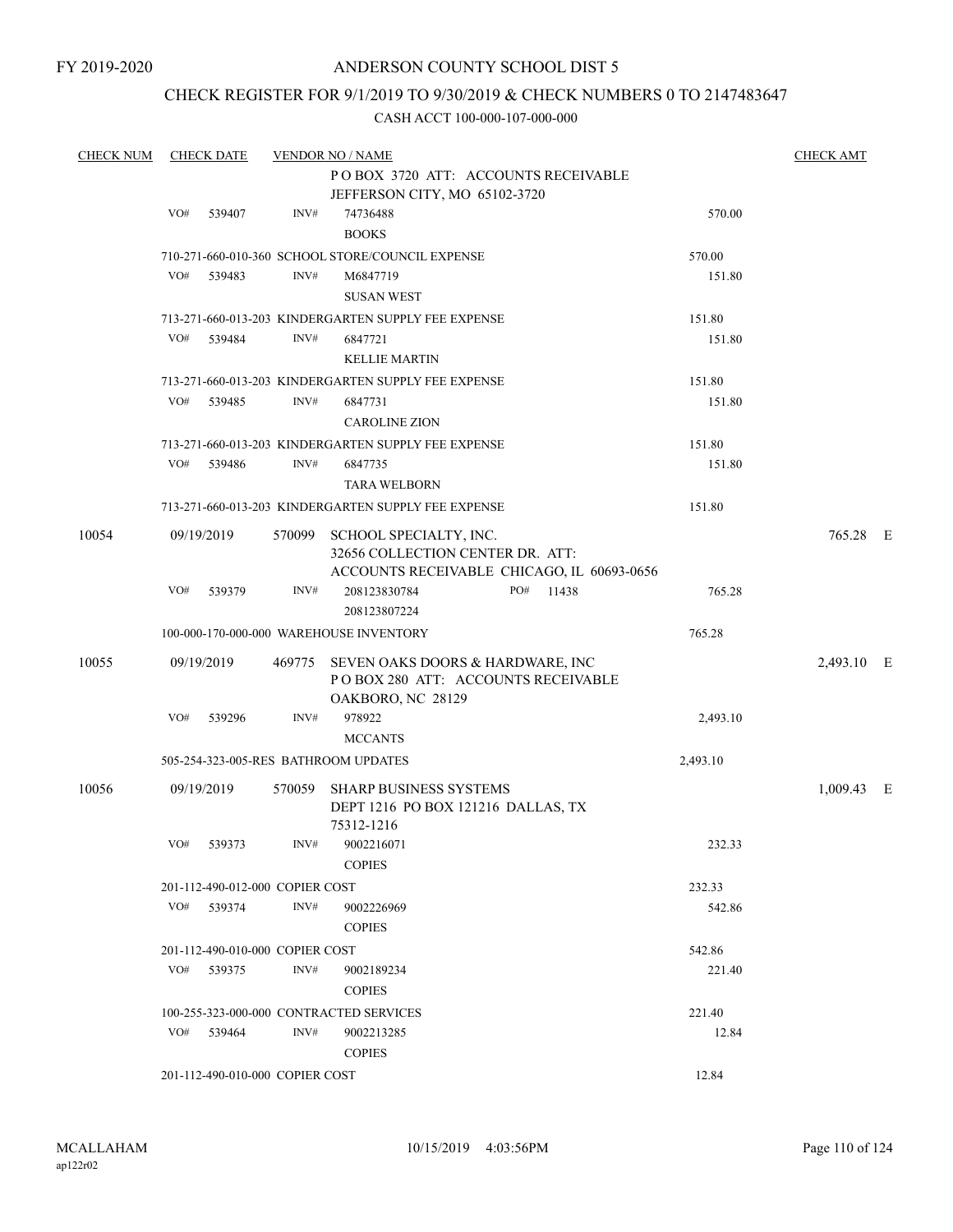### CHECK REGISTER FOR 9/1/2019 TO 9/30/2019 & CHECK NUMBERS 0 TO 2147483647

|        | <b>CHECK NUM</b> | <b>CHECK DATE</b>                     |                | <b>VENDOR NO / NAME</b>                                                                                      |          | <b>CHECK AMT</b> |  |
|--------|------------------|---------------------------------------|----------------|--------------------------------------------------------------------------------------------------------------|----------|------------------|--|
| $\ast$ | 10062            | 09/19/2019                            |                | 507850 TRANE<br>POBOX 406469 ATT: ACCOUNTS RECEIVABLE<br>ATLANTA, GA 30384-6469                              |          | 188.78 E         |  |
|        |                  | VO#<br>539292                         | INV#           | 6925167<br><b>REPAIR PARTS</b>                                                                               | 188.78   |                  |  |
|        |                  |                                       |                | 100-254-410-016-400 HVAC/ELECTRICAL/PLUMBING                                                                 | 188.78   |                  |  |
|        | 10063            | 09/19/2019                            |                | 569789 UNIFIRST CORPORATION<br>322 STANDING SPRINGS COURT ATT: ACCOUNTS<br>RECEIVABLE SIMPSONVILLE, SC 29680 |          | 1,524.23 E       |  |
|        |                  | VO#<br>539510                         | INV#           | <b>ACCT 1198414</b><br>PO# 11483<br><b>UNIFORMS</b>                                                          | 1,524.23 |                  |  |
|        |                  | 100-254-410-000-075 UNIFORM PURCHASES |                |                                                                                                              | 260.35   |                  |  |
|        |                  | 100-254-410-001-075 UNIFORM PURCHASES |                |                                                                                                              | 0.00     |                  |  |
|        |                  | 100-254-410-002-075 UNIFORM PURCHASES |                |                                                                                                              | 168.26   |                  |  |
|        |                  | 100-254-410-003-075 UNIFORM PURCHASES |                |                                                                                                              | 0.00     |                  |  |
|        |                  | 100-254-410-005-075 UNIFORM PURCHASES |                |                                                                                                              | 0.00     |                  |  |
|        |                  | 100-254-410-006-075 UNIFORM PURCHASES |                |                                                                                                              | 317.70   |                  |  |
|        |                  | 100-254-410-007-075 UNIFORM PURCHASES |                |                                                                                                              | 0.00     |                  |  |
|        |                  | 100-254-410-008-075 UNIFORM PURCHASES |                |                                                                                                              | 80.36    |                  |  |
|        |                  | 100-254-410-009-075 UNIFORM PURCHASES |                |                                                                                                              | 149.83   |                  |  |
|        |                  | 100-254-410-010-075 UNIFORM PURCHASES |                |                                                                                                              | 335.74   |                  |  |
|        |                  | 100-254-410-011-075 UNIFORM PURCHASES |                |                                                                                                              | 0.00     |                  |  |
|        |                  | 100-254-410-012-075 UNIFORM PURCHASES |                |                                                                                                              | 0.00     |                  |  |
|        |                  | 100-254-410-013-075 UNIFORM PURCHASES |                |                                                                                                              | 0.00     |                  |  |
|        |                  | 100-254-410-014-075 UNIFORM PURCHASES |                |                                                                                                              | 0.00     |                  |  |
|        |                  | 100-254-410-015-075 UNIFORM PURCHASES |                |                                                                                                              | 0.00     |                  |  |
|        |                  | 100-254-410-016-075 UNIFORM PURCHASES |                |                                                                                                              | 77.70    |                  |  |
|        |                  | 100-254-410-017-075 UNIFORM PURCHASES |                |                                                                                                              | 134.29   |                  |  |
|        |                  | 100-254-410-018-075 UNIFORM PURCHASES |                |                                                                                                              | 0.00     |                  |  |
|        |                  | 100-254-410-019-075 UNIFORM PURCHASES |                |                                                                                                              | 0.00     |                  |  |
|        |                  | 100-254-410-020-075 UNIFORM PURCHASES |                |                                                                                                              | 0.00     |                  |  |
|        |                  | 100-254-410-021-075 UNIFORM PURCHASES |                |                                                                                                              | 0.00     |                  |  |
|        |                  | 100-254-410-023-075 UNIFORM PURCHASES |                |                                                                                                              | 0.00     |                  |  |
|        |                  | 100-257-410-000-000 SUPPLIES          |                |                                                                                                              | 0.00     |                  |  |
|        |                  | 131-254-410-031-075 UNIFORM PURCHASES |                |                                                                                                              | 0.00     |                  |  |
|        | 10064            | 09/19/2019<br>VO#<br>539445           | 574781<br>INV# | <b>EMPLOYEE VENDOR</b><br>08/28-08/29/19<br><b>FORT MILL</b>                                                 | 149.64   | 149.64 E         |  |
|        |                  |                                       |                | 264-224-333-006-000 PD/ TRIPS AND CONFERENCES                                                                | 149.64   |                  |  |
|        | 10065            | 09/19/2019                            | 532300         | WHITE JONES ACE HARDWARE<br>POBOX 13012 ATT: ACCOUNTS RECEIVABLE<br>ANDERSON, SC 29624                       |          | 113.42 E         |  |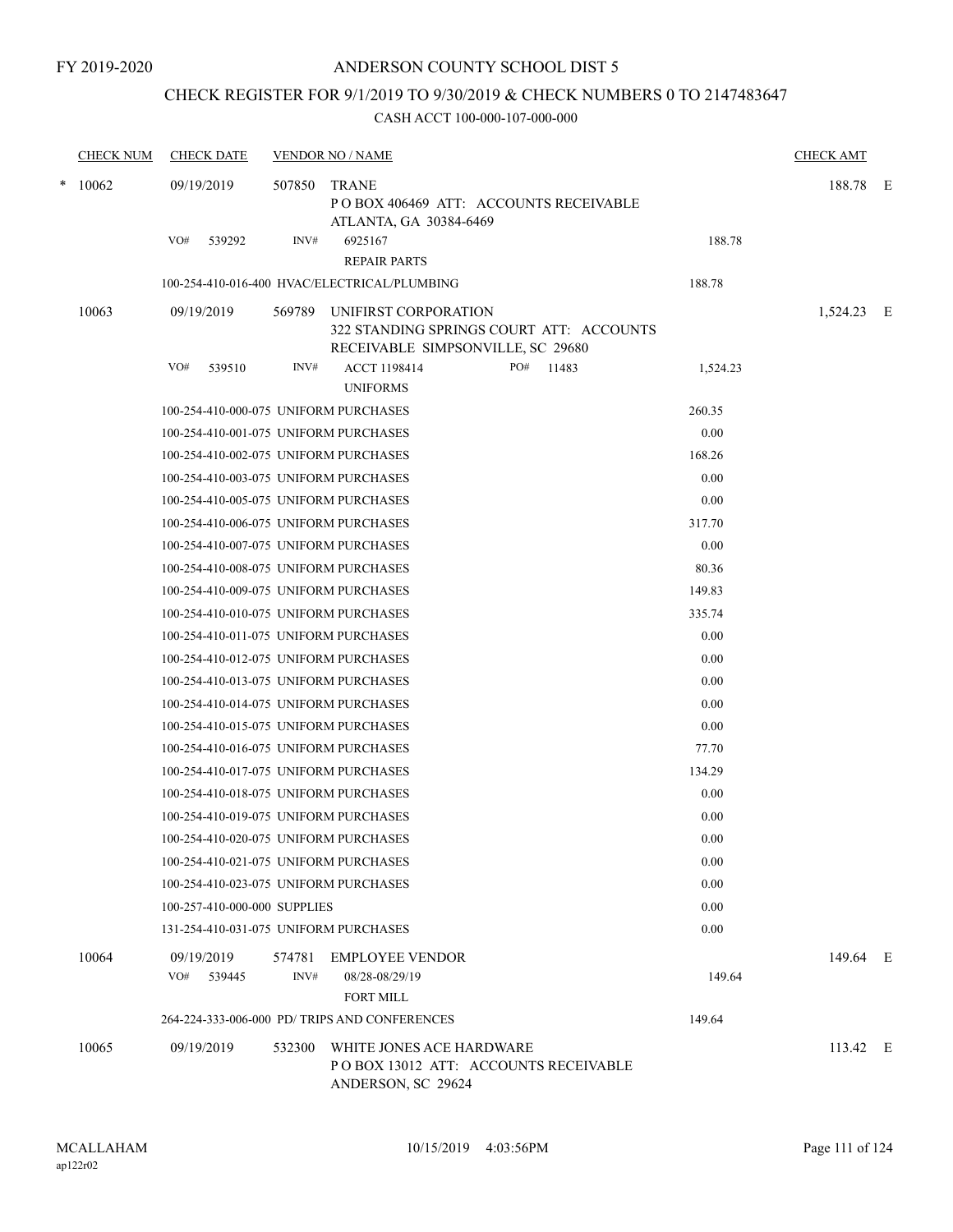### CHECK REGISTER FOR 9/1/2019 TO 9/30/2019 & CHECK NUMBERS 0 TO 2147483647

| <b>CHECK NUM</b> | <b>CHECK DATE</b>                 |                | <b>VENDOR NO / NAME</b>                                                   |          | <b>CHECK AMT</b> |  |
|------------------|-----------------------------------|----------------|---------------------------------------------------------------------------|----------|------------------|--|
|                  | VO#<br>539285                     | INV#           | 885038<br><b>PADLOCKS</b>                                                 | 76.73    |                  |  |
|                  |                                   |                | 100-254-410-000-001 MAINT. SUPPLIES-STRUCTURES                            | 76.73    |                  |  |
|                  | VO#<br>539286                     | INV#           | 885113<br><b>SUPPLIES</b>                                                 | 29.62    |                  |  |
|                  |                                   |                | 100-254-410-012-001 SUPPLIES - MAINTENANCE                                | 29.62    |                  |  |
|                  | VO# 539287                        | INV#           | 884981<br><b>SUPPLIES</b>                                                 | 7.07     |                  |  |
|                  |                                   |                | 100-254-410-003-001 SUPPLIES - MAINTENANCE                                | 7.07     |                  |  |
| $*$ 10072        | 09/24/2019                        | 123225         | <b>EMPLOYEE VENDOR</b>                                                    |          | 133.98 E         |  |
|                  | VO# 539548                        | INV#           | $8/12 - 9/5$<br><b>MILEAGE</b>                                            | 133.98   |                  |  |
|                  | 100-221-332-000-000 TRAVEL        |                |                                                                           | 133.98   |                  |  |
| $*$ 10074        | 09/24/2019<br>VO#<br>539633       | 143760<br>INV# | <b>EMPLOYEE VENDOR</b><br><b>SUPPLIES</b>                                 | 104.58   | 104.58 E         |  |
|                  |                                   |                | <b>REIMBURSEMENT</b>                                                      |          |                  |  |
|                  |                                   |                | 711-271-660-011-222 BUSINESS PARTNERSHIP EXPENSE                          | 104.58   |                  |  |
| 10075            | 09/24/2019<br>VO# 539531          | INV#           | 147195 EMPLOYEE VENDOR<br><b>TIME CLOCK</b><br>REIMBURSEMENT              | 275.00   | 275.00 E         |  |
|                  |                                   |                | 723-190-660-023-911 MISCELLANEOUS- ADULT ED EXPENSE                       | 275.00   |                  |  |
| 10076            | 09/24/2019                        |                | 564176 BSN SPORTS, LLC<br>PO BOX 660176 DALLAS, TX 75209-0176             |          | 2,453.36 E       |  |
|                  | VO#<br>539570                     | INV#           | PO#<br>906082908<br>11510<br><b>WESTSIDE</b>                              | 2,453.36 |                  |  |
|                  | 100-271-410-003-000 SUPPLIES      |                |                                                                           | 2,453.36 |                  |  |
| 10077            | 09/24/2019<br>VO# 539537          | INV#           | 564954 EMPLOYEE VENDOR<br><b>SEPT 16-18</b>                               | 189.18   | 189.18 E         |  |
|                  |                                   |                | <b>COLUMBIA</b>                                                           |          |                  |  |
|                  |                                   |                | 232-224-333-000-000 TRIPS AND CONFERENCES                                 | 189.18   |                  |  |
| 10078            | 09/24/2019<br>VO# 539536          | INV#           | 572771 EMPLOYEE VENDOR<br><b>AMAZON</b>                                   | 775.75   | 775.75 E         |  |
|                  |                                   |                | REIMBURSEMENT                                                             |          |                  |  |
|                  | 124-114-410-024-000 SUPPLIES      |                |                                                                           | 775.75   |                  |  |
| $* 10081$        | 09/24/2019                        |                | 568574 CCP CROWE'S CORPORATE PROMOTIONS<br>PO BOX 2647 ANDERSON, SC 29622 |          | 211.81 E         |  |
|                  | VO#<br>539640                     | INV#           | 14309<br><b>AIT LAB COATS</b>                                             | 211.81   |                  |  |
|                  | 515-253-520-031-CAR CAREER CENTER |                |                                                                           | 211.81   |                  |  |
| $*10083$         | 09/24/2019<br>VO# 539544          | INV#           | 576191 EMPLOYEE VENDOR<br>2019-2020<br><b>TEACHER SUPPLY</b>              | 275.00   | 275.00 E         |  |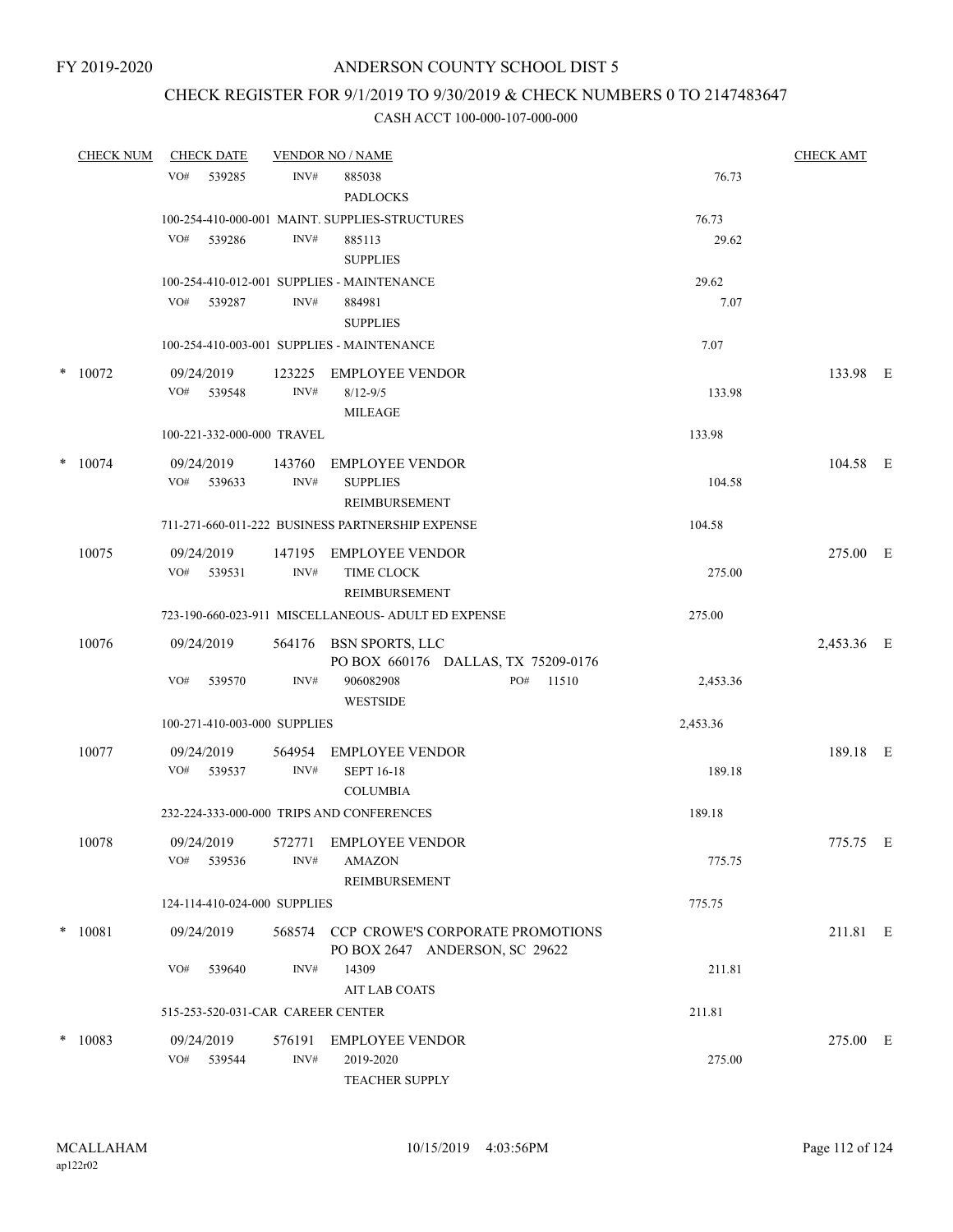### CHECK REGISTER FOR 9/1/2019 TO 9/30/2019 & CHECK NUMBERS 0 TO 2147483647

|        | <b>CHECK NUM</b> |     | <b>CHECK DATE</b>                                            |        | <b>VENDOR NO / NAME</b><br>377-114-410-003-000 TEACHER SUPPLY - WHS                                               |     |       | 275.00           | <b>CHECK AMT</b> |  |
|--------|------------------|-----|--------------------------------------------------------------|--------|-------------------------------------------------------------------------------------------------------------------|-----|-------|------------------|------------------|--|
|        |                  |     |                                                              |        |                                                                                                                   |     |       |                  |                  |  |
|        | * 10085          |     | 09/24/2019                                                   | 569871 | FOLLETT SCHOOL SOLUTIONS, INC<br>91826 COLLECTION CENTER DRIVE ATT:<br>ACCOUNTS RECEIVABLE CHICAGO, IL 60693-0918 |     |       |                  | 789.65 E         |  |
|        |                  | VO# | 539647                                                       | INV#   | 534887<br><b>GLENVIEW</b>                                                                                         | PO# | 11469 | 789.65           |                  |  |
|        |                  |     | 100-222-410-020-000 SUPPLIES<br>100-222-410-020-000 SUPPLIES |        |                                                                                                                   |     |       | 657.39<br>132.26 |                  |  |
|        | 10086            |     | 09/24/2019                                                   | 237555 | FORMS & SUPPLY<br>POBOX 563953 ATT: ACCOUNTS RECEIVABLE<br>CHARLOTTE, NC 28256                                    |     |       |                  | 3,450.47 E       |  |
|        |                  | VO# | 539578                                                       | INV#   | 5169621<br><b>SUPPLIES</b>                                                                                        |     |       | 33.51            |                  |  |
|        |                  |     | 100-111-410-014-000 SUPPLIES                                 |        |                                                                                                                   |     |       | 33.51            |                  |  |
|        |                  | VO# | 539579                                                       | INV#   | 5168832<br><b>ARTWORK</b>                                                                                         | PO# | 11587 | 535.00           |                  |  |
|        |                  |     | 515-253-520-031-CAR CAREER CENTER                            |        |                                                                                                                   |     |       | 535.00           |                  |  |
|        |                  |     | VO# 539648                                                   | INV#   | 5112977<br>AIT                                                                                                    | PO# | 11295 | 2,881.96         |                  |  |
|        |                  |     | 515-253-520-031-CAR CAREER CENTER                            |        |                                                                                                                   |     |       | 2,881.96         |                  |  |
|        | 10087            |     | 09/24/2019                                                   |        | 575024 EMPLOYEE VENDOR                                                                                            |     |       |                  | 275.00 E         |  |
|        |                  | VO# | 539634                                                       | INV#   | 2019-2020<br><b>TEACHER SUPPLY</b>                                                                                |     |       | 275.00           |                  |  |
|        |                  |     |                                                              |        | 377-114-410-003-000 TEACHER SUPPLY - WHS                                                                          |     |       | 275.00           |                  |  |
| $\ast$ | 10089            |     | 09/24/2019                                                   | 575516 | HEALTHY TEEN NETWORK<br>1501 SAINT PAUL STREET SUITE 114 BALTIMORE,<br>MD 21202                                   |     |       |                  | 679.00 E         |  |
|        |                  | VO# | 539652                                                       | INV#   | 822195<br>C. HUMPHREY                                                                                             | PO# | 11644 | 679.00           |                  |  |
|        |                  |     |                                                              |        | 880-224-333-000-000 TRIPS AND CONFERENCES                                                                         |     |       | 679.00           |                  |  |
|        | 10090            |     | 09/24/2019                                                   | 573279 | HERSHEY CREAMERY COMPANY<br>710 CORPORATE CIRCLE SALISBURY, NC 28145                                              |     |       |                  | 1,448.20 E       |  |
|        |                  | VO# | 539584                                                       | INV#   | 0014488613<br>TL HANNA                                                                                            |     |       | 145.07           |                  |  |
|        |                  |     | 600-256-460-002-000 FOOD                                     |        |                                                                                                                   |     |       | 145.07           |                  |  |
|        |                  |     | VO# 539585                                                   | INV#   | 0014485643<br><b>MCCANTS</b>                                                                                      |     |       | 115.57           |                  |  |
|        |                  |     | 600-256-460-005-000 FOOD                                     |        |                                                                                                                   |     |       | 115.57           |                  |  |
|        |                  |     | VO# 539586                                                   | INV#   | 0014488423<br><b>MCLEES ELEM</b>                                                                                  |     |       | 780.84           |                  |  |
|        |                  |     | 600-256-460-008-000 FOOD                                     |        |                                                                                                                   |     |       | 780.84           |                  |  |
|        |                  |     | VO# 539587                                                   | INV#   | 0014488107<br><b>GLENVIEW MS</b>                                                                                  |     |       | 210.13           |                  |  |
|        |                  |     | 600-256-460-020-000 FOOD                                     |        |                                                                                                                   |     |       | 210.13           |                  |  |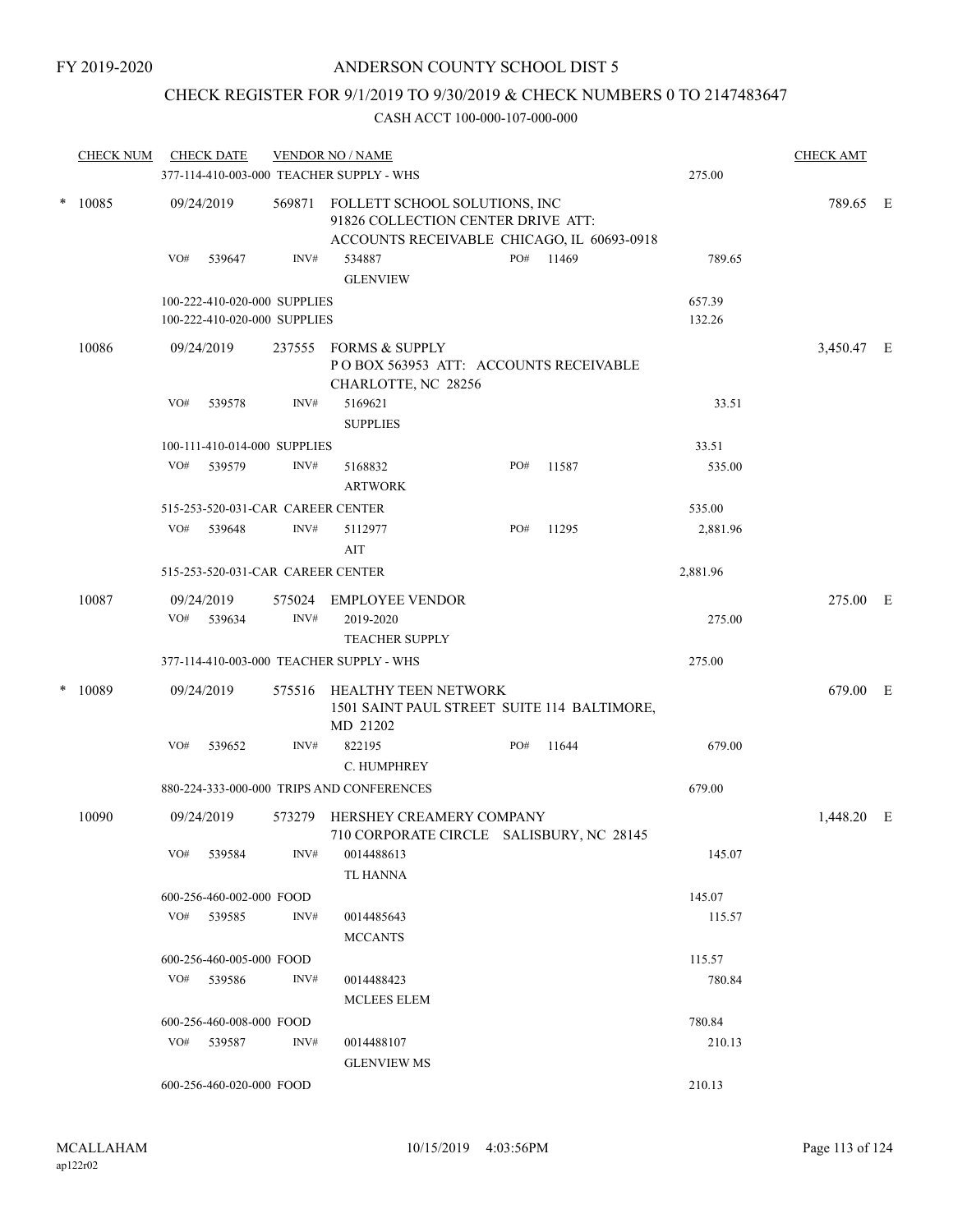### CHECK REGISTER FOR 9/1/2019 TO 9/30/2019 & CHECK NUMBERS 0 TO 2147483647

| <b>CHECK NUM</b> | <b>CHECK DATE</b>                   |                | <b>VENDOR NO / NAME</b>                                                                                 |     |       |          | <b>CHECK AMT</b> |  |
|------------------|-------------------------------------|----------------|---------------------------------------------------------------------------------------------------------|-----|-------|----------|------------------|--|
|                  | VO#<br>539588                       | INV#           | 0014489811<br>SOUTHWOOD                                                                                 |     |       | 196.59   |                  |  |
|                  | 600-256-460-021-000 FOOD            |                |                                                                                                         |     |       | 196.59   |                  |  |
| 10091            | 09/24/2019                          | 566000         | HOUGHTON MIFFLIN HARCOURT<br>14046 COLLECTIONS CENTER DRIVE CHICAGO,<br>IL 60693                        |     |       |          | 7,639.10 E       |  |
|                  | VO#<br>539653                       | INV#           | 954572012<br><b>MATERIALS</b>                                                                           | PO# | 11524 | 1,136.39 |                  |  |
|                  |                                     |                | 100-221-410-000-000 SUPPLIES AND MATERIALS                                                              |     |       | 1,136.39 |                  |  |
|                  | VO#<br>539656                       | INV#           | 710165890<br><b>MATERIALS</b>                                                                           | PO# | 11491 | 6,502.71 |                  |  |
|                  | 203-127-410-002-000 SUPPLIES        |                |                                                                                                         |     |       | 1,175.28 |                  |  |
|                  | 203-127-410-005-000 SUPPLIES        |                |                                                                                                         |     |       | 1,175.28 |                  |  |
|                  | 237-128-410-003-000 SUPPLIES        |                |                                                                                                         |     |       | 4,152.15 |                  |  |
| 10092            | 09/24/2019                          | 272800         | <b>HOUSE OF TROPHIES</b><br>616 NORTH MURRAY AVENUE ATT: ACCOUNTS<br>RECEIVABLE ANDERSON, SC 29625-4311 |     |       |          | 449.40 E         |  |
|                  | VO#<br>539654                       | INV#           | 32510<br><b>AIT NAME TAGS</b>                                                                           |     |       | 449.40   |                  |  |
|                  | 515-253-520-031-CAR CAREER CENTER   |                |                                                                                                         |     |       | 449.40   |                  |  |
| 10093            | 09/24/2019                          | 281825         | <b>ISTE</b><br>621 SW MORRISON ST. SUITE 800 PORTLAND, OR<br>97205                                      |     |       |          | 645.00 E         |  |
|                  | VO#<br>539657                       | INV#           | 777362<br><b>CREATIVE LAB</b>                                                                           | PO# | 11305 | 645.00   |                  |  |
|                  | 100-221-333-000-EOC ELEARNING TRIPS |                |                                                                                                         |     |       | 645.00   |                  |  |
| 10094            | 09/24/2019                          | 305300         | KATHY'S ENTERPRISES<br>500 MT LEBANON CHURCH ROAD ATT:<br>ACCOUNTS RECEIVABLE GREER, SC 29651           |     |       |          | 345.00 E         |  |
|                  | VO#<br>539590                       | INV#           | 5289<br><b>WESTSIDE HS</b>                                                                              |     |       | 345.00   |                  |  |
|                  | 100-114-410-003-001 BAND SUPPLIES   |                |                                                                                                         |     |       | 345.00   |                  |  |
| 10095            | 09/24/2019<br>VO#<br>539632         | 575456<br>INV# | EMPLOYEE VENDOR<br><b>SMOKIN PIG</b><br>REIMBURSEMENT                                                   |     |       | 139.79   | 139.79 E         |  |
|                  |                                     |                | 100-264-312-000-ERP EMPLOYEE RECOGNITION PROGRAM                                                        |     |       | 139.79   |                  |  |
| 10096            | 09/24/2019<br>VO#<br>539631         | 564683<br>INV# | <b>EMPLOYEE VENDOR</b><br><b>SCULPTURE</b><br>REIMBURSEMENT                                             |     |       | 181.44   | 181.44 E         |  |
|                  |                                     |                | 309-113-410-021-000 SUPPLIES AND MATERIALS                                                              |     |       | 181.44   |                  |  |
| 10097            | 09/24/2019<br>VO#<br>539542         | 340065<br>INV# | <b>EMPLOYEE VENDOR</b><br>SEPT 18<br><b>COLUMBIA</b>                                                    |     |       | 146.88   | 286.08 E         |  |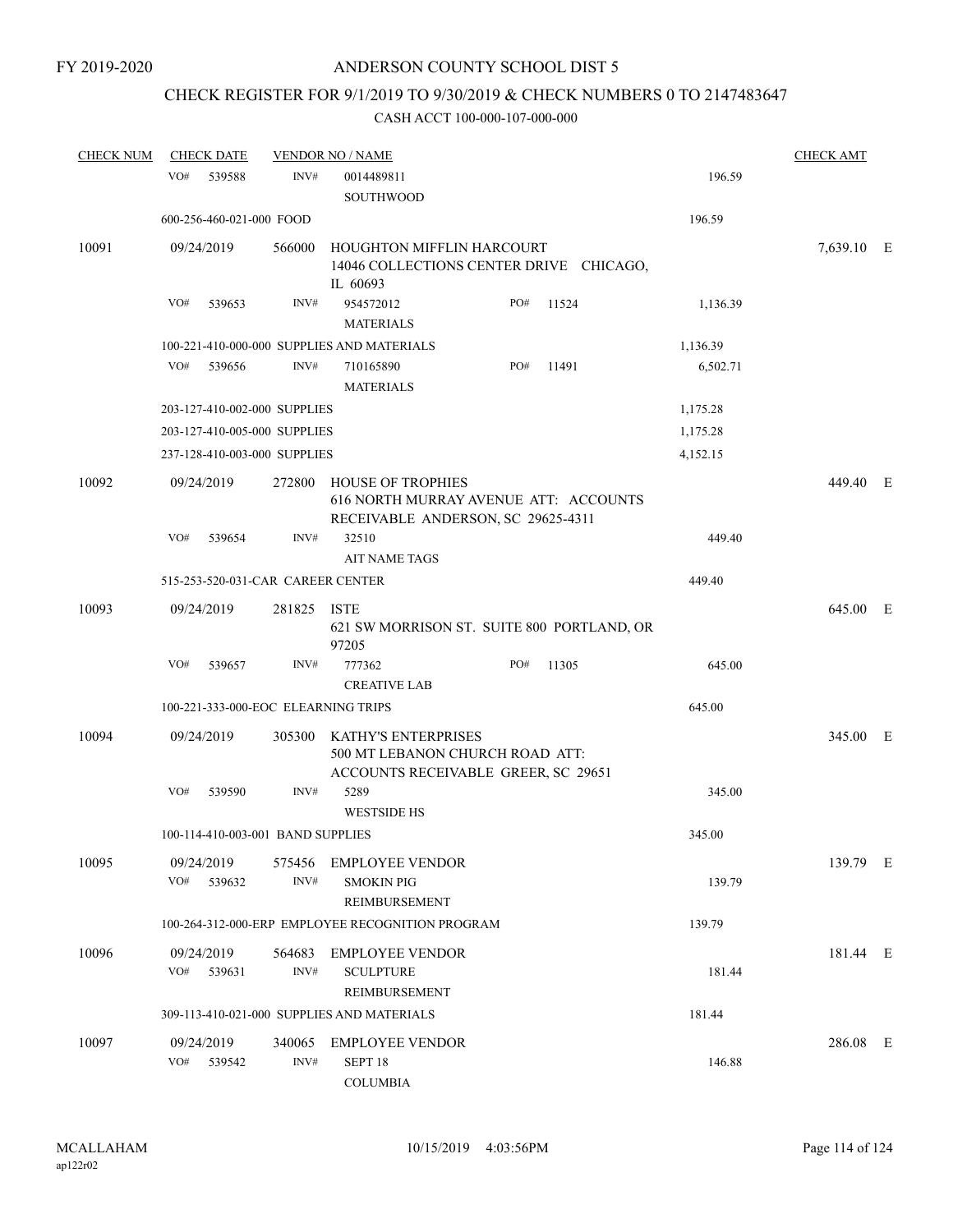## CHECK REGISTER FOR 9/1/2019 TO 9/30/2019 & CHECK NUMBERS 0 TO 2147483647

| <b>CHECK NUM</b> |     | <b>CHECK DATE</b>                  |                | <b>VENDOR NO / NAME</b>                                                                          |        | <b>CHECK AMT</b> |  |
|------------------|-----|------------------------------------|----------------|--------------------------------------------------------------------------------------------------|--------|------------------|--|
|                  |     |                                    |                | 264-224-333-000-000 PD/ TRIPS AND CONFERENCES                                                    | 146.88 |                  |  |
|                  |     | VO# 539543                         | INV#           | SEPT <sub>19</sub><br><b>COLUMBIA</b>                                                            | 139.20 |                  |  |
|                  |     | 100-221-333-000-TST TESTING TRAVEL |                |                                                                                                  | 139.20 |                  |  |
| 10098            |     | 09/24/2019                         | 349701         | MED CENTRAL HEALTH RESOURCES<br>3424 CLEMSON BLVD ATT: ACCOUNTS<br>RECEIVABLE ANDERSON, SC 29621 |        | 475.00 E         |  |
|                  | VO# | 539594                             | INV#           | 21575<br><b>WEBB</b>                                                                             | 85.00  |                  |  |
|                  |     |                                    |                | 100-255-323-000-000 CONTRACTED SERVICES                                                          | 85.00  |                  |  |
|                  | VO# | 539595                             | INV#           | 45520<br>WEBB                                                                                    | 65.00  |                  |  |
|                  |     |                                    |                | 100-255-323-000-000 CONTRACTED SERVICES                                                          | 65.00  |                  |  |
|                  |     | VO# 539596                         | INV#           | 15574<br><b>JONES</b>                                                                            | 65.00  |                  |  |
|                  |     |                                    |                | 100-255-323-000-000 CONTRACTED SERVICES                                                          | 65.00  |                  |  |
|                  |     | VO# 539597                         | INV#           | 45495<br>MASSINGALE                                                                              | 65.00  |                  |  |
|                  |     |                                    |                | 100-255-323-000-000 CONTRACTED SERVICES                                                          | 65.00  |                  |  |
|                  | VO# | 539598                             | INV#           | 23153<br><b>WILLIAMS</b>                                                                         | 65.00  |                  |  |
|                  |     |                                    |                | 100-255-323-000-000 CONTRACTED SERVICES                                                          | 65.00  |                  |  |
|                  | VO# | 539599                             | INV#           | 55542<br><b>CLINKSCALES</b>                                                                      | 65.00  |                  |  |
|                  |     |                                    |                | 100-255-323-000-000 CONTRACTED SERVICES                                                          | 65.00  |                  |  |
|                  |     | VO# 539600                         | INV#           | 55540<br><b>BLACKMON</b>                                                                         | 65.00  |                  |  |
|                  |     |                                    |                | 100-255-323-000-000 CONTRACTED SERVICES                                                          | 65.00  |                  |  |
|                  |     |                                    |                |                                                                                                  |        |                  |  |
| $*$ 10100        |     | 09/24/2019                         | 570874         | NEW READERS PRESS<br>101 WYOMING STREET SYRACUSE, NY 13204                                       |        | 348.96 E         |  |
|                  | VO# | 539602                             | INV#           | 9121418<br><b>SCOREBOOST</b>                                                                     | 348.96 |                  |  |
|                  |     |                                    |                | 723-190-660-023-911 MISCELLANEOUS- ADULT ED EXPENSE                                              | 348.96 |                  |  |
| 10101            |     | 09/24/2019                         |                | 389900 OFFICE DEPOT<br>POBOX 1413 CHARLOTTE, NC 28201-1413                                       |        | 1,558.69 E       |  |
|                  | VO# | 539604                             | INV#           | PO#<br>11523<br>374252012001<br><b>SUPPLIES</b>                                                  | 339.97 |                  |  |
|                  |     |                                    |                | 100-213-410-000-000 SUPPLIES AND MATERIALS                                                       | 138.45 |                  |  |
|                  |     |                                    |                | 100-213-410-003-000 SUPPLIES-HEALTH SERVICES                                                     | 123.50 |                  |  |
|                  |     | 100-213-410-006-000 SUPPLIES       |                |                                                                                                  | 78.02  |                  |  |
|                  | VO# | 539605                             | INV#           | 371936955001<br><b>SUPPLIES</b>                                                                  | 186.56 |                  |  |
|                  |     | 600-256-410-000-000 SUPPLIES       |                |                                                                                                  | 186.56 |                  |  |
|                  |     | VO# 539606                         | $\text{INV}\#$ | 370787108001                                                                                     | 188.22 |                  |  |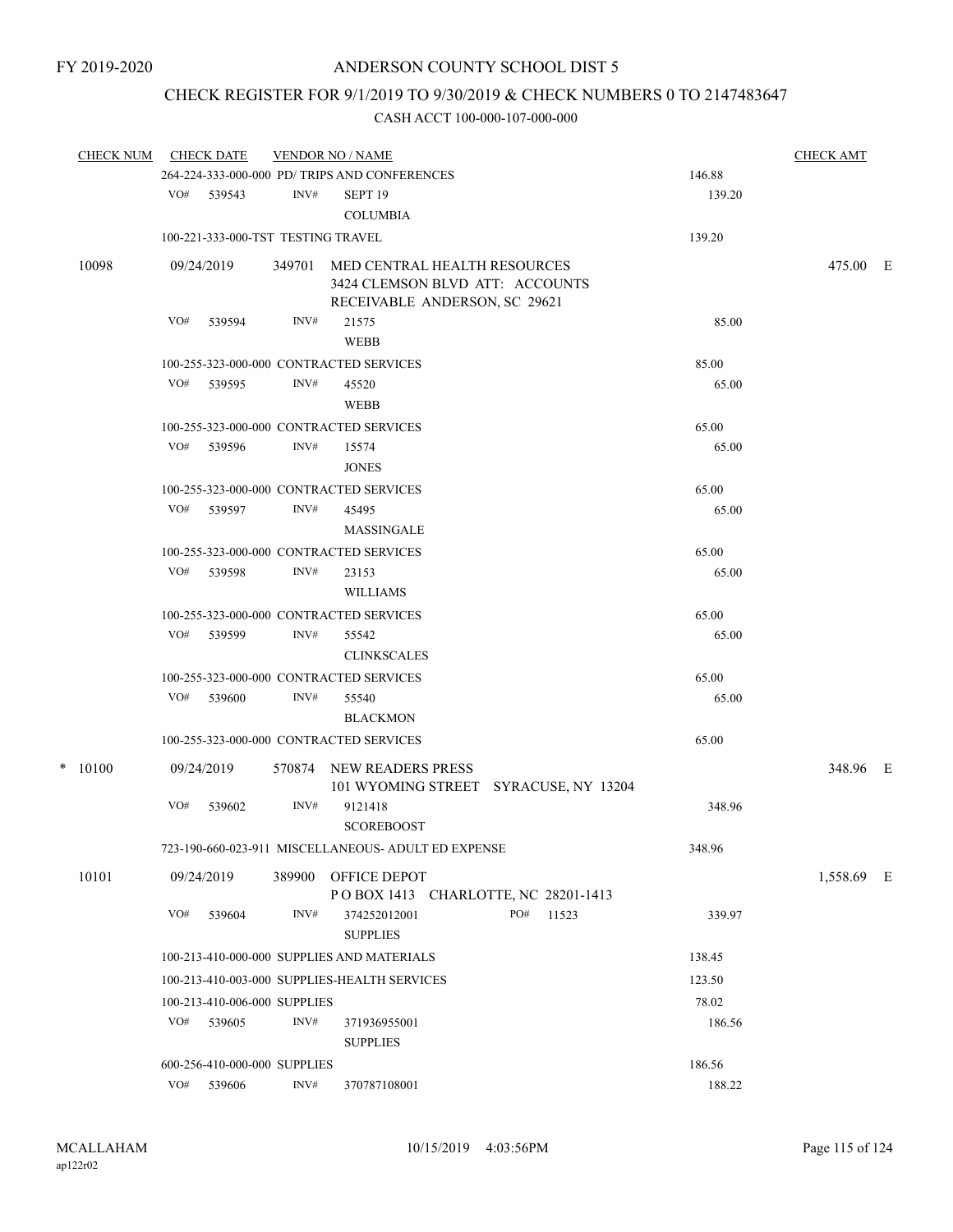FY 2019-2020

### ANDERSON COUNTY SCHOOL DIST 5

### CHECK REGISTER FOR 9/1/2019 TO 9/30/2019 & CHECK NUMBERS 0 TO 2147483647

| <b>CHECK NUM</b> |                 | <b>CHECK DATE</b> |                                   | <b>VENDOR NO / NAME</b>                                             |     |       |        | <b>CHECK AMT</b> |  |  |  |
|------------------|-----------------|-------------------|-----------------------------------|---------------------------------------------------------------------|-----|-------|--------|------------------|--|--|--|
|                  | <b>SUPPLIES</b> |                   |                                   |                                                                     |     |       |        |                  |  |  |  |
|                  |                 |                   | 600-256-410-000-000 SUPPLIES      |                                                                     |     |       | 188.22 |                  |  |  |  |
|                  | VO#             | 539607            | INV#                              | 370788280001                                                        |     |       | 188.31 |                  |  |  |  |
|                  |                 |                   |                                   | <b>SUPPLIES</b>                                                     |     |       |        |                  |  |  |  |
|                  |                 |                   | 600-256-410-000-000 SUPPLIES      |                                                                     |     |       | 188.31 |                  |  |  |  |
|                  | VO#             | 539608            | INV#                              | 368512724001                                                        |     |       | 334.65 |                  |  |  |  |
|                  |                 |                   |                                   | <b>SUPPLIES</b>                                                     |     |       |        |                  |  |  |  |
|                  |                 |                   | 600-256-410-000-000 SUPPLIES      |                                                                     |     |       | 334.65 |                  |  |  |  |
|                  | VO#             | 539609            | INV#                              | 368509953001                                                        |     |       | 320.98 |                  |  |  |  |
|                  |                 |                   |                                   | <b>SUPPLIES</b>                                                     |     |       |        |                  |  |  |  |
|                  |                 |                   | 600-256-410-000-000 SUPPLIES      |                                                                     |     |       | 320.98 |                  |  |  |  |
| 10102            |                 | 09/24/2019        |                                   | 569814 PITSCO EDUCATION                                             |     |       |        | 727.60 E         |  |  |  |
|                  |                 |                   |                                   | PO BOX 804908 KANSAS CITY, MO 64180-4908                            |     |       |        |                  |  |  |  |
|                  | VO#             | 539661            | INV#                              | 748214-1                                                            | PO# | 11536 | 727.60 |                  |  |  |  |
|                  |                 |                   |                                   | SOUTHWOOD                                                           |     |       |        |                  |  |  |  |
|                  |                 |                   |                                   | 100-113-410-021-INQ INQUIRY BASED LEARNING                          |     |       | 727.60 |                  |  |  |  |
|                  |                 |                   |                                   |                                                                     |     |       |        |                  |  |  |  |
| 10103            |                 | 09/24/2019        | 426200                            | <b>OUILL CORPORATION</b><br>POBOX 37600 ATT: ACCOUNTS RECEIVABLE    |     |       |        | 697.90 E         |  |  |  |
|                  |                 |                   |                                   | PHILADELPHIA, PA 19101-0600                                         |     |       |        |                  |  |  |  |
|                  | VO#             | 539612            | INV#                              | 1103976                                                             | PO# | 11585 | 113.70 |                  |  |  |  |
|                  |                 |                   |                                   | <b>BINDERS</b>                                                      |     |       |        |                  |  |  |  |
|                  |                 |                   | 131-115-410-031-000 SUPPLIES      |                                                                     |     |       | 113.70 |                  |  |  |  |
|                  | VO#             | 539663            | INV#                              | PO 11570                                                            | PO# | 11570 | 584.20 |                  |  |  |  |
|                  |                 |                   |                                   | <b>AIT SUPPLIES</b>                                                 |     |       |        |                  |  |  |  |
|                  |                 |                   |                                   | 329-115-410-031-000 SUPPLIES-STATE EQUIPMENT                        |     |       | 84.26  |                  |  |  |  |
|                  |                 |                   |                                   | 329-115-410-031-000 SUPPLIES-STATE EQUIPMENT                        |     |       | 316.99 |                  |  |  |  |
|                  |                 |                   |                                   | 329-115-410-031-000 SUPPLIES-STATE EQUIPMENT                        |     |       | 182.95 |                  |  |  |  |
| $* 10106$        |                 | 09/24/2019        | 440950                            | ROCHESTER 100 INC                                                   |     |       |        | 810.00 E         |  |  |  |
|                  |                 |                   |                                   | PO BOX 92801 ATT: ACCOUNTS RECEIVABLE                               |     |       |        |                  |  |  |  |
|                  |                 |                   |                                   | ROCHESTER, NY 14692                                                 |     |       |        |                  |  |  |  |
|                  | VO#             | 539664            | INV#                              | 35714                                                               | PO# | 11518 | 810.00 |                  |  |  |  |
|                  |                 |                   |                                   | NEW PROSPECT                                                        |     |       |        |                  |  |  |  |
|                  |                 |                   |                                   | 201-188-410-010-000 SUPPLIES-PARENTING                              |     |       | 810.00 |                  |  |  |  |
| 10107            |                 | 09/24/2019        | 575688                            | EMPLOYEE VENDOR                                                     |     |       |        | 119.30 E         |  |  |  |
|                  |                 | VO# 539636        | INV#                              | AUG 2019                                                            |     |       | 119.30 |                  |  |  |  |
|                  |                 |                   |                                   | MILEAGE                                                             |     |       |        |                  |  |  |  |
|                  |                 |                   | 283-223-333-000-000 TRIPS/MILEAGE |                                                                     |     |       | 119.30 |                  |  |  |  |
|                  |                 |                   |                                   |                                                                     |     |       |        |                  |  |  |  |
| 10108            |                 | 09/24/2019        |                                   | 566032 SCHOOL OUTFITTERS<br>PO BOX 638517 CINCINNATI, OH 45263-8517 |     |       |        | 314.12 E         |  |  |  |
|                  | VO#             | 539618            | INV#                              | 13236178                                                            |     |       | 314.12 |                  |  |  |  |
|                  |                 |                   |                                   | <b>HEADPHONES</b>                                                   |     |       |        |                  |  |  |  |
|                  |                 |                   | 100-147-410-013-000 SUPPLIES      |                                                                     |     |       | 314.12 |                  |  |  |  |
|                  |                 |                   |                                   |                                                                     |     |       |        |                  |  |  |  |
| $* 10110$        |                 | 09/24/2019        |                                   | 570059 SHARP BUSINESS SYSTEMS                                       |     |       |        | 317.56 E         |  |  |  |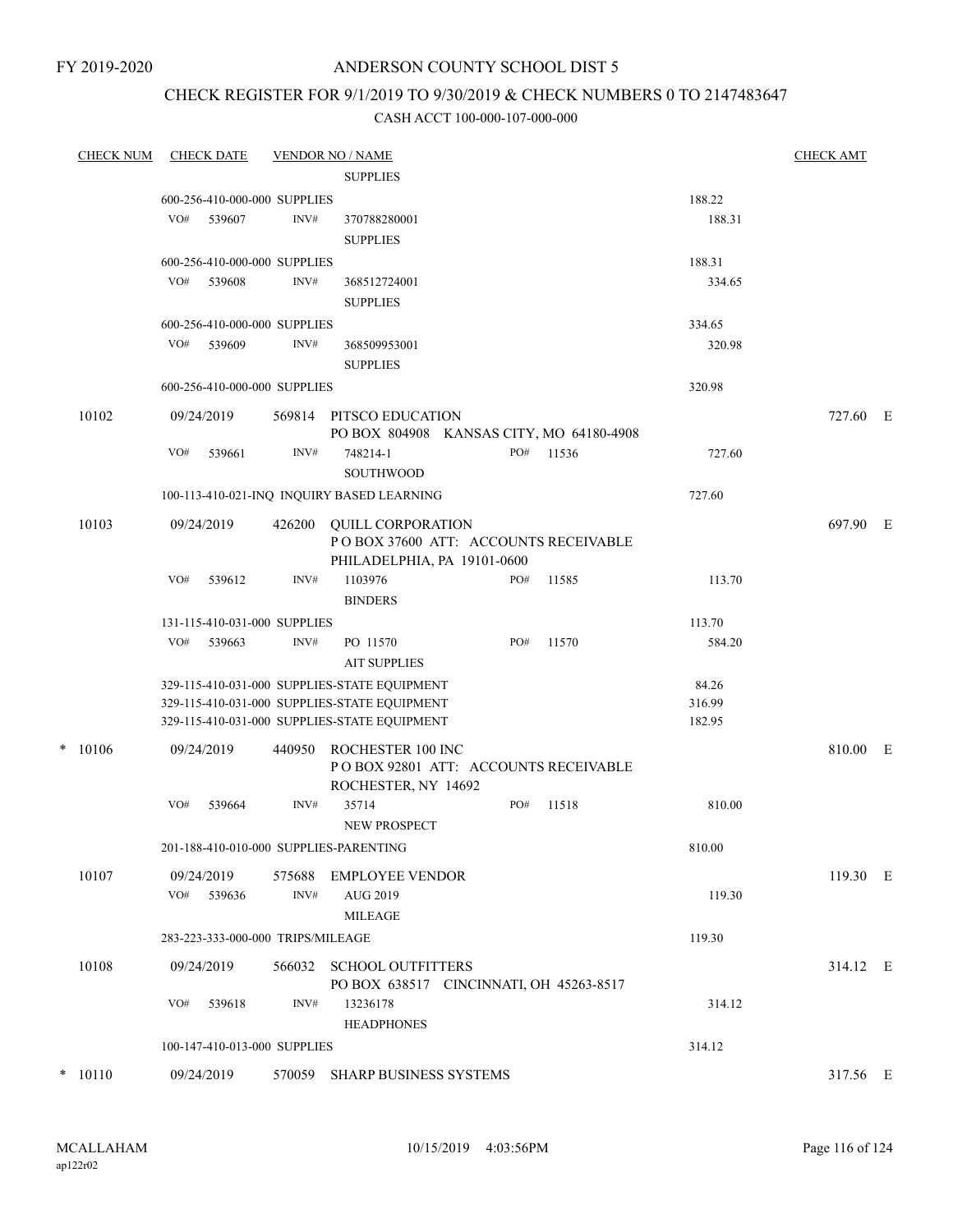### CHECK REGISTER FOR 9/1/2019 TO 9/30/2019 & CHECK NUMBERS 0 TO 2147483647

|        | <b>CHECK NUM</b> |     | <b>CHECK DATE</b> |                                                              | <b>VENDOR NO / NAME</b>                                          |     |       |        | <b>CHECK AMT</b> |  |
|--------|------------------|-----|-------------------|--------------------------------------------------------------|------------------------------------------------------------------|-----|-------|--------|------------------|--|
|        |                  |     |                   |                                                              | DEPT 1216 PO BOX 121216 DALLAS, TX                               |     |       |        |                  |  |
|        |                  |     |                   |                                                              | 75312-1216                                                       |     |       |        |                  |  |
|        |                  | VO# | 539665            | INV#                                                         | 9002230879                                                       |     |       | 82.56  |                  |  |
|        |                  |     |                   |                                                              | <b>COPIES</b>                                                    |     |       |        |                  |  |
|        |                  |     |                   | 708-271-660-008-362 COPIER EXPENSE                           |                                                                  |     |       | 82.56  |                  |  |
|        |                  | VO# | 539666            | INV#                                                         | PO 11250                                                         | PO# | 11250 | 235.00 |                  |  |
|        |                  |     |                   |                                                              | <b>COPIES</b>                                                    |     |       |        |                  |  |
|        |                  |     |                   |                                                              |                                                                  |     |       | 19.26  |                  |  |
|        |                  |     |                   | 100-114-410-002-000 SUPPLIES<br>100-114-410-002-000 SUPPLIES |                                                                  |     |       | 142.88 |                  |  |
|        |                  |     |                   | 100-114-410-002-000 SUPPLIES                                 |                                                                  |     |       | 72.86  |                  |  |
|        |                  |     |                   |                                                              |                                                                  |     |       |        |                  |  |
|        | $* 10112$        |     | 09/24/2019        | 574599                                                       | <b>EMPLOYEE VENDOR</b>                                           |     |       |        | 265.00 E         |  |
|        |                  |     | VO# 539532        | INV#                                                         | <b>SNOW CONES</b>                                                |     |       | 265.00 |                  |  |
|        |                  |     |                   |                                                              | REIMBURSEMENT                                                    |     |       |        |                  |  |
|        |                  |     |                   |                                                              | 100-113-410-021-VEN SUPPLY-ADDT'L FOR LOST VENDING               |     |       | 265.00 |                  |  |
|        | 10113            |     | 09/24/2019        |                                                              | 565855 EMPLOYEE VENDOR                                           |     |       |        | 163.04 E         |  |
|        |                  |     | VO# 539539        | INV#                                                         | SEPT <sub>13</sub>                                               |     |       | 163.04 |                  |  |
|        |                  |     |                   |                                                              | <b>COLUMBIA</b>                                                  |     |       |        |                  |  |
|        |                  |     |                   |                                                              | 100-266-333-000-000 TRIPS & CONFERENCES                          |     |       | 163.04 |                  |  |
|        |                  |     |                   |                                                              |                                                                  |     |       |        |                  |  |
|        | $* 10115$        |     | 09/24/2019        | 574537                                                       | <b>EMPLOYEE VENDOR</b>                                           |     |       |        | 394.77 E         |  |
|        |                  | VO# | 539540            | INV#                                                         | <b>SEPT 18-19</b>                                                |     |       | 394.77 |                  |  |
|        |                  |     |                   |                                                              | <b>COLUMBIA</b>                                                  |     |       |        |                  |  |
|        |                  |     |                   |                                                              | 100-232-333-000-000 TRIPS AND CONFERENCES                        |     |       | 394.77 |                  |  |
|        | 10116            |     | 09/26/2019        | 569031                                                       | AIRGAS USA                                                       |     |       |        | 695.45 E         |  |
|        |                  |     |                   |                                                              | PO BOX 532609 ATT: ACCOUNTS RECEIVABLE                           |     |       |        |                  |  |
|        |                  |     |                   |                                                              | ATLANTA, GA 30353-2609                                           |     |       |        |                  |  |
|        |                  | VO# | 539762            | INV#                                                         | 9964468707                                                       |     |       | 695.45 |                  |  |
|        |                  |     |                   |                                                              | <b>RENTAL</b>                                                    |     |       |        |                  |  |
|        |                  |     |                   |                                                              | 329-115-410-031-000 SUPPLIES-STATE EQUIPMENT                     |     |       | 695.45 |                  |  |
|        | 10117            |     | 09/26/2019        | 566562                                                       | ANDERSON OUTDOOR POWER EQUIPMENT                                 |     |       |        | 150.29 E         |  |
|        |                  |     |                   |                                                              | 110 MIRACLE MILE DRIVE ATT: ACCOUNTS                             |     |       |        |                  |  |
|        |                  |     |                   |                                                              | RECEIVABLE ANDERSON, SC 29621                                    |     |       |        |                  |  |
|        |                  | VO# | 539730            | INV#                                                         | 225279                                                           |     |       | 80.73  |                  |  |
|        |                  |     |                   |                                                              | <b>MOWER REPAIR</b>                                              |     |       |        |                  |  |
|        |                  |     |                   |                                                              | 100-254-410-000-001 MAINT. SUPPLIES-STRUCTURES                   |     |       | 80.73  |                  |  |
|        |                  |     | VO# 539731        | INV#                                                         | 225617,225608                                                    |     |       | 69.56  |                  |  |
|        |                  |     |                   |                                                              | <b>BLADES</b>                                                    |     |       |        |                  |  |
|        |                  |     |                   |                                                              | 100-254-410-000-001 MAINT. SUPPLIES-STRUCTURES                   |     |       | 16.79  |                  |  |
|        |                  |     |                   |                                                              | 100-254-410-000-001 MAINT, SUPPLIES-STRUCTURES                   |     |       | 52.77  |                  |  |
|        |                  |     |                   |                                                              |                                                                  |     |       |        |                  |  |
| $\ast$ | 10123            |     | 09/26/2019        | 573130                                                       | CALLAHAM ORCHARD TOURS<br>ANDY CALLAHAM 559 CRAWFORD RD. BELTON, |     |       |        | 792.00 E         |  |
|        |                  |     |                   |                                                              | SC 29627                                                         |     |       |        |                  |  |
|        |                  | VO# | 539772            | INV#                                                         | 12                                                               |     |       | 792.00 |                  |  |
|        |                  |     |                   |                                                              | WHITEHALL ELEM                                                   |     |       |        |                  |  |
|        |                  |     |                   |                                                              |                                                                  |     |       |        |                  |  |
|        |                  |     |                   |                                                              | 719-271-660-019-350 FIELD TRIPS KINDERGARTEN EXPENSE             |     |       | 792.00 |                  |  |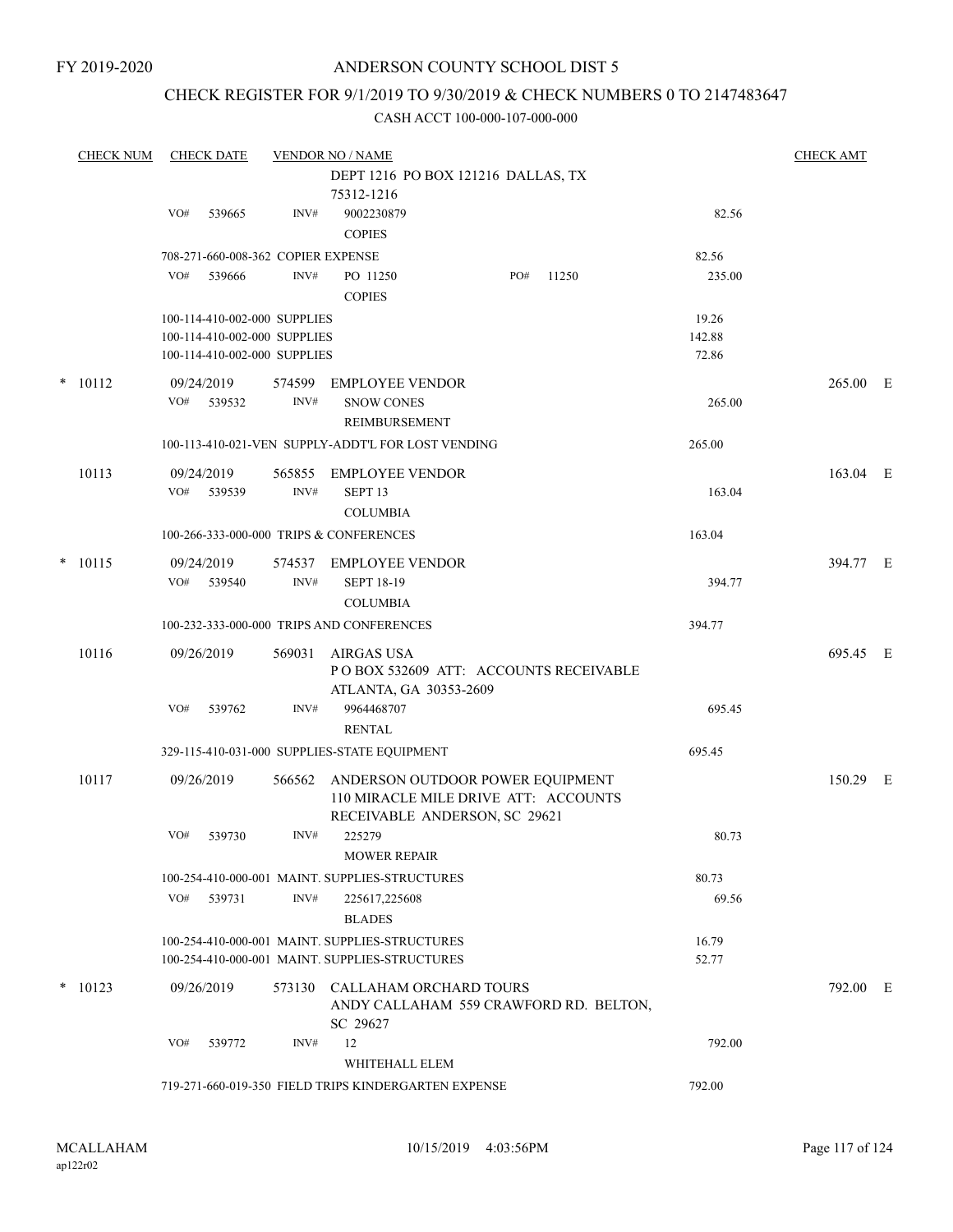### CHECK REGISTER FOR 9/1/2019 TO 9/30/2019 & CHECK NUMBERS 0 TO 2147483647

| <b>CHECK NUM</b> | <b>CHECK DATE</b>                 |      | <b>VENDOR NO / NAME</b>                                                                                   |                | <b>CHECK AMT</b> |  |
|------------------|-----------------------------------|------|-----------------------------------------------------------------------------------------------------------|----------------|------------------|--|
| 10124            | 09/26/2019                        |      | 567691 CARSON'S NUT-BOLT & TOOL CO, INC<br>P.O. BOX 3629 ATT: ACCOUNTS RECEIVABLE<br>GREENVILLE, SC 29608 |                | 119.95 E         |  |
|                  | VO# 539726                        | INV# | 3838465<br><b>SUPPLIES</b>                                                                                | 119.95         |                  |  |
|                  |                                   |      | 100-254-410-000-001 MAINT. SUPPLIES-STRUCTURES                                                            | 105.93         |                  |  |
|                  |                                   |      | 100-254-410-005-001 SUPPLIES - MAINTENANCE                                                                | 14.02          |                  |  |
| 10125            | 09/26/2019<br>VO# 539794          | INV# | 574859 EMPLOYEE VENDOR<br>REIMBURSEMENT<br><b>CAMERA LENS/MEMORY CARD</b>                                 | 150.86         | 150.86 E         |  |
|                  |                                   |      | 100-263-410-000-000 SUPPLIES AND MATERIALS                                                                | 150.86         |                  |  |
| 10126            | 09/26/2019                        |      | 187300 CRESCENT SUPPLY CO, INC<br>POBOX 8798 ATT: ACCOUNTS RECEIVABLE<br>GREENVILLE, SC 29604             |                | 1,315.34 E       |  |
|                  | VO# 539714                        | INV# | 397471<br><b>SUPPLIES</b>                                                                                 | 307.09         |                  |  |
|                  | 515-253-520-031-CAR CAREER CENTER |      |                                                                                                           | 307.09         |                  |  |
|                  | VO# 539715                        | INV# | 397532<br><b>SUPPLIES</b>                                                                                 | 251.89         |                  |  |
|                  |                                   |      | 100-254-410-008-400 HVAC/ELECTRICAL/PLUMBING                                                              | 251.89         |                  |  |
|                  | VO# 539716                        | INV# | 397511<br><b>SUPPLIES</b>                                                                                 | 110.25         |                  |  |
|                  |                                   |      | 100-254-410-007-400 HVAC/ELECTRICAL/PLUMBING                                                              | 110.25         |                  |  |
|                  | VO# 539717                        | INV# | 397566<br><b>SUPPLIES</b>                                                                                 | 71.69          |                  |  |
|                  |                                   |      | 100-254-410-011-400 HVAC/ELECTRICAL/PLUMBING                                                              | 71.69          |                  |  |
|                  | VO# 539718                        | INV# | 397549<br><b>SUPPLIES</b>                                                                                 | 35.58          |                  |  |
|                  |                                   |      | 100-254-410-018-400 HVAC/ELECTRICAL/PLUMBING                                                              | 35.58          |                  |  |
|                  | VO# 539719                        | INV# | 397435<br><b>SUPPLIES</b>                                                                                 | 179.23         |                  |  |
|                  | VO#<br>539720                     | INV# | 100-254-410-002-400 HVAC/ELECTRICAL/PLUMBING<br>397548<br><b>SUPPLIES</b>                                 | 179.23<br>8.65 |                  |  |
|                  |                                   |      | 100-254-410-015-400 HVAC/ELECTRICAL/PLUMBING                                                              | 8.65           |                  |  |
|                  | VO# 539721                        | INV# | 397431<br><b>SUPPLIES</b>                                                                                 | 143.38         |                  |  |
|                  |                                   |      | 100-254-410-003-400 HVAC/ELECTRICAL/PLUMBING                                                              | 143.38         |                  |  |
|                  | VO# 539722                        | INV# | 397400<br><b>SUPPLIES</b>                                                                                 | 81.11          |                  |  |
|                  |                                   |      | 100-254-410-008-400 HVAC/ELECTRICAL/PLUMBING                                                              | 81.11          |                  |  |
|                  | VO# 539723                        | INV# | 397401<br><b>SUPPLIES</b>                                                                                 | 80.54          |                  |  |
|                  |                                   |      | 100-254-410-018-400 HVAC/ELECTRICAL/PLUMBING                                                              | 80.54          |                  |  |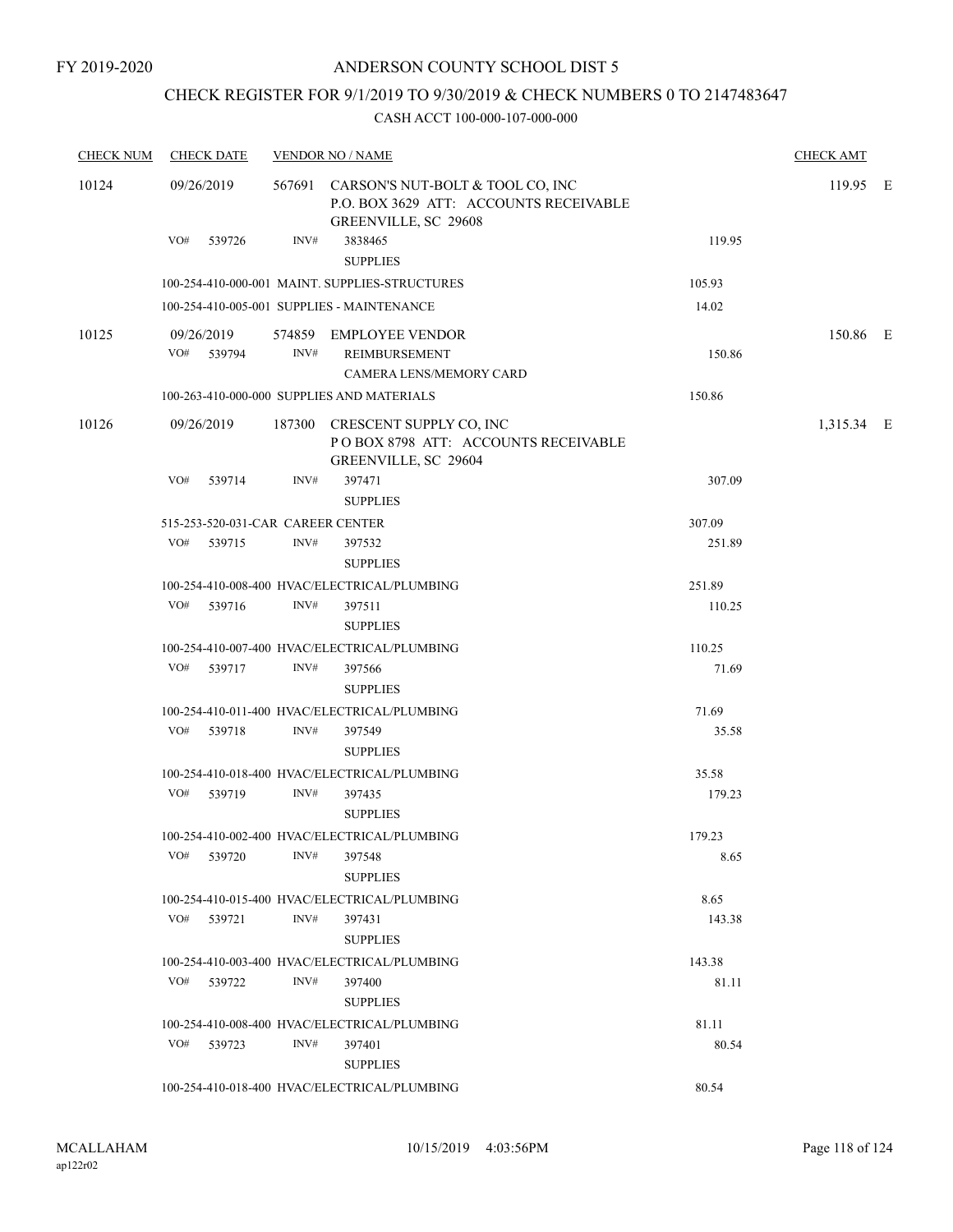### CHECK REGISTER FOR 9/1/2019 TO 9/30/2019 & CHECK NUMBERS 0 TO 2147483647

|        | <u>CHECK NUM</u> |     | <b>CHECK DATE</b>            |        | <b>VENDOR NO / NAME</b>                                                                             |          | <b>CHECK AMT</b> |  |
|--------|------------------|-----|------------------------------|--------|-----------------------------------------------------------------------------------------------------|----------|------------------|--|
|        |                  | VO# | 539724                       | INV#   | 397430<br><b>SUPPLIES</b>                                                                           | 45.93    |                  |  |
|        |                  |     |                              |        | 100-254-410-021-400 HVAC/ELECTRICAL/PLUMBING                                                        | 45.93    |                  |  |
| $\ast$ | 10128            |     | 09/26/2019                   |        | 572679 DEFENDER SERVICES, INC.<br>PO BOX 1775 COLUMBIA, SC 29202                                    |          | 842.80 E         |  |
|        |                  | VO# | 539775                       | INV#   | PO#<br>743064<br>11388<br><b>ADULT ED</b>                                                           | 842.80   |                  |  |
|        |                  |     |                              |        | 100-181-312-023-000 PURCHASED SERVICES                                                              | 842.80   |                  |  |
|        | 10129            |     | 09/26/2019                   | 202600 | <b>DILLARD'S SPORTS CENTER</b><br>708 WHITEHALL ROAD ATT: ACCOUNTS<br>RECEIVABLE ANDERSON, SC 29625 |          | 320.89 E         |  |
|        |                  | VO# | 539777                       | INV#   | 104460                                                                                              | 320.89   |                  |  |
|        |                  |     |                              |        | <b>ROBERT ANDERSON</b>                                                                              |          |                  |  |
|        |                  |     |                              |        | 706-271-660-006-674 FOOTBALL EXPENSE                                                                | 320.89   |                  |  |
| $\ast$ | 10131            |     | 09/26/2019                   |        | 237555 FORMS & SUPPLY<br>POBOX 563953 ATT: ACCOUNTS RECEIVABLE<br>CHARLOTTE, NC 28256               |          | 177.28 E         |  |
|        |                  | VO# | 539778                       | INV#   | 5169621-1<br><b>SUPPLIES</b>                                                                        | 30.47    |                  |  |
|        |                  |     | 100-111-410-014-000 SUPPLIES |        |                                                                                                     | 30.47    |                  |  |
|        |                  | VO# | 539779                       | INV#   | 5164019-1                                                                                           | 146.81   |                  |  |
|        |                  |     |                              |        | <b>SUPPLIES</b>                                                                                     |          |                  |  |
|        |                  |     | 100-233-410-014-000 SUPPLIES |        |                                                                                                     | 146.81   |                  |  |
|        | 10132            |     | 09/26/2019                   | 241365 | G&G SALES AND SERVICE<br>3359 KENNERLY ROAD ATT: ACCOUNTS<br>RECEIVABLE IRMO, SC 29063-8505         |          | 1,500.00 E       |  |
|        |                  | VO# | 539713                       | INV#   | 4504<br><b>WESTSIDE HS</b>                                                                          | 1,500.00 |                  |  |
|        |                  |     |                              |        | 100-254-323-003-001 CONTRACTED SERVICES                                                             | 1,500.00 |                  |  |
| $\ast$ | 10136            |     | 09/26/2019                   | 573279 | HERSHEY CREAMERY COMPANY<br>710 CORPORATE CIRCLE SALISBURY, NC 28145                                |          | 405.24 E         |  |
|        |                  | VO# | 539780                       | INV#   | 14619637<br><b>NORTH POINTE</b>                                                                     | 405.24   |                  |  |
|        |                  |     |                              |        | 713-271-660-013-391 ICE CREAM SALES EXPENSE                                                         | 405.24   |                  |  |
|        | 10137            | VO# | 09/26/2019<br>539753         | INV#   | 576051 EMPLOYEE VENDOR<br><b>SEPT 2019</b><br><b>MILEAGE</b>                                        | 101.15   | $101.15$ E       |  |
|        |                  |     |                              |        | 203-223-332-000-000 TRAVEL/IN-DISTRICT                                                              | 101.15   |                  |  |
| $\ast$ | 10140            |     | 09/26/2019                   | 564696 | JOHNSTONE SUPPLY<br>POBOX 17466 GREENVILLE, SC 29606                                                |          | 706.41 E         |  |
|        |                  | VO# | 539704                       | INV#   | 4011747<br><b>REPAIR PARTS</b>                                                                      | 359.61   |                  |  |
|        |                  |     |                              |        | 100-254-410-006-400 HVAC/ELECTRICAL/PLUMBING                                                        | 359.61   |                  |  |
|        |                  | VO# | 539705                       | INV#   | 4011869                                                                                             | 261.09   |                  |  |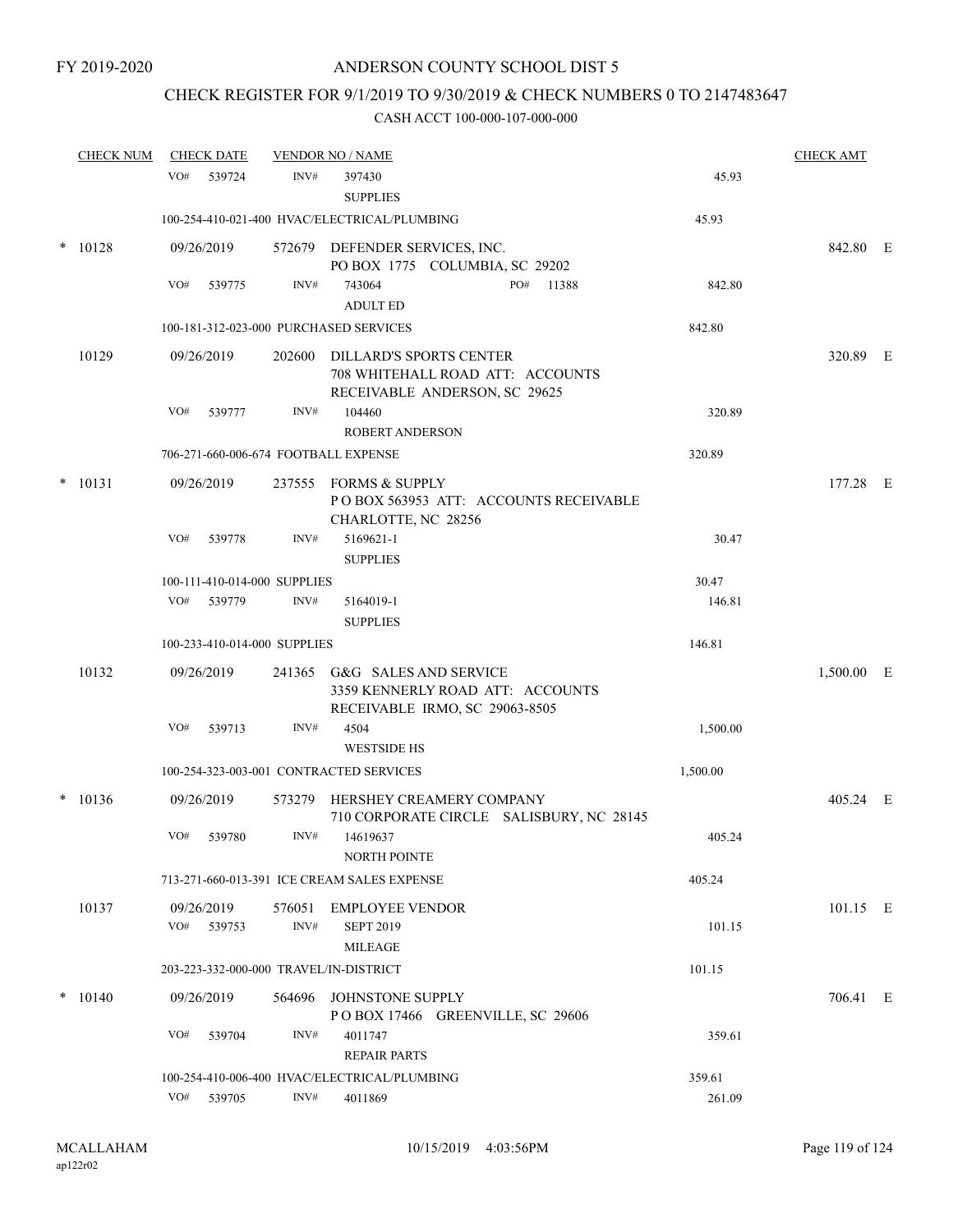### CHECK REGISTER FOR 9/1/2019 TO 9/30/2019 & CHECK NUMBERS 0 TO 2147483647

|        | CHECK NUM |     | <b>CHECK DATE</b>                  |        | <b>VENDOR NO / NAME</b>                                 |     |       |                | <b>CHECK AMT</b> |  |
|--------|-----------|-----|------------------------------------|--------|---------------------------------------------------------|-----|-------|----------------|------------------|--|
|        |           |     |                                    |        | <b>REPAIR PARTS</b>                                     |     |       |                |                  |  |
|        |           |     |                                    |        | 100-254-410-016-400 HVAC/ELECTRICAL/PLUMBING            |     |       | 261.09         |                  |  |
|        |           | VO# | 539706                             | INV#   | 4011930                                                 |     |       | 6.83           |                  |  |
|        |           |     |                                    |        | <b>REPAIR PARTS</b>                                     |     |       |                |                  |  |
|        |           |     |                                    |        | 100-254-410-012-400 HVAC/ELECTRICAL/PLUMBING            |     |       | 6.83           |                  |  |
|        |           |     | VO# 539707                         | INV#   | 4011992                                                 |     |       | 44.92          |                  |  |
|        |           |     |                                    |        | <b>REPAIR PARTS</b>                                     |     |       |                |                  |  |
|        |           | VO# | 539708                             | INV#   | 100-254-410-003-400 HVAC/ELECTRICAL/PLUMBING<br>4012064 |     |       | 44.92<br>33.96 |                  |  |
|        |           |     |                                    |        | <b>REPAIR PARTS</b>                                     |     |       |                |                  |  |
|        |           |     |                                    |        | 100-254-410-019-400 HVAC/ELECTRICAL/PLUMBING            |     |       | 33.96          |                  |  |
| $\ast$ |           |     |                                    |        |                                                         |     |       |                |                  |  |
|        | 10142     | VO# | 09/26/2019<br>539812               | INV#   | 307650 EMPLOYEE VENDOR<br>09/23/19                      |     |       | 163.44         | 315.16 E         |  |
|        |           |     |                                    |        | <b>COLUMBIA</b>                                         |     |       |                |                  |  |
|        |           |     |                                    |        | 100-221-333-000-000 TRIPS AND CONFERENCES               |     |       | 163.44         |                  |  |
|        |           | VO# | 539813                             | INV#   | 09/20/19                                                |     |       | 151.72         |                  |  |
|        |           |     |                                    |        | <b>LEXINGTON</b>                                        |     |       |                |                  |  |
|        |           |     |                                    |        | 100-221-333-000-000 TRIPS AND CONFERENCES               |     |       | 151.72         |                  |  |
|        | $*$ 10144 |     | 09/26/2019                         |        | 575128 EMPLOYEE VENDOR                                  |     |       |                | 159.64 E         |  |
|        |           |     | VO# 539755                         | INV#   | SEPT <sub>19</sub>                                      |     |       | 159.64         |                  |  |
|        |           |     |                                    |        | <b>COLUMBIA</b>                                         |     |       |                |                  |  |
|        |           |     |                                    |        | 100-221-333-016-000 TRIPS AND CONFERENCES               |     |       | 159.64         |                  |  |
|        | $*$ 10147 |     | 09/26/2019                         |        | 226700 EMPLOYEE VENDOR                                  |     |       |                | 191.52 E         |  |
|        |           | VO# | 539800                             | INV#   | REIMBURSEMENT                                           |     |       | 40.00          |                  |  |
|        |           |     |                                    |        | <b>FINGERPRINTING</b>                                   |     |       |                |                  |  |
|        |           |     | 100-147-312-018-FRP FINGERPRINTING |        |                                                         |     |       | 40.00          |                  |  |
|        |           | VO# | 539814                             | INV#   | 09/23/19                                                |     |       | 151.52         |                  |  |
|        |           |     |                                    |        | <b>COLUMBIA</b>                                         |     |       |                |                  |  |
|        |           |     | 201-188-333-000-000 TRIPS- PAT     |        |                                                         |     |       | 151.52         |                  |  |
|        | $*$ 10149 |     | 09/26/2019                         | 575294 | <b>EMPLOYEE VENDOR</b>                                  |     |       |                | 104.28 E         |  |
|        |           |     | VO# 539820                         | INV#   | <b>SEPT 2019</b>                                        |     |       | 104.28         |                  |  |
|        |           |     |                                    |        | MILEAGE                                                 |     |       |                |                  |  |
|        |           |     | 100-221-332-000-000 TRAVEL         |        |                                                         |     |       | 104.28         |                  |  |
|        | 10150     |     | 09/26/2019                         | 574549 | <b>NETOP</b>                                            |     |       |                | $1,170.00$ E     |  |
|        |           |     |                                    |        | 220 NW SECOND AVE SUITE 940 PORTLAND, OR<br>97209       |     |       |                |                  |  |
|        |           | VO# | 539848                             | INV#   | IUSO146819                                              | PO# | 11515 | 1,170.00       |                  |  |
|        |           |     |                                    |        | <b>TECH</b>                                             |     |       |                |                  |  |
|        |           |     |                                    |        | 100-266-445-000-000 SOFTWARE TECHNOLOGY                 |     |       | 1,170.00       |                  |  |
|        | 10151     |     | 09/26/2019                         | 570395 | NETWORK CONTROLS & ELECTRIC, INC                        |     |       |                | 37,816.26 E      |  |
|        |           |     |                                    |        | 136 JOHNS ROAD ATT: ACCOUNTS RECEIVABLE                 |     |       |                |                  |  |
|        |           |     |                                    |        | <b>GREER, SC 29650</b>                                  |     |       |                |                  |  |
|        |           | VO# | 539849                             | INV#   | 23469                                                   | PO# | 10876 | 24,285.38      |                  |  |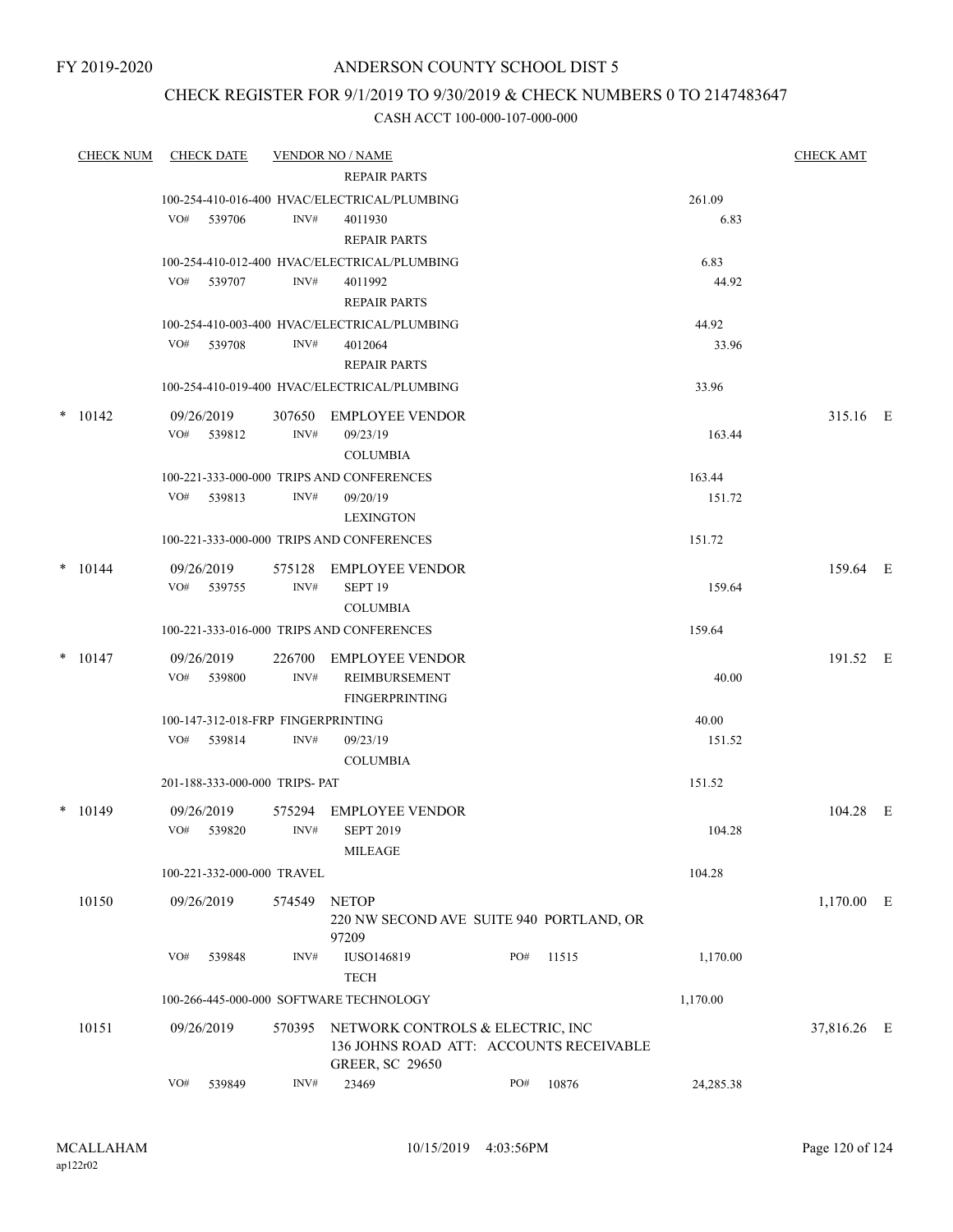### CHECK REGISTER FOR 9/1/2019 TO 9/30/2019 & CHECK NUMBERS 0 TO 2147483647

| <b>CHECK NUM</b> |     | <b>CHECK DATE</b>            |                | <b>VENDOR NO / NAME</b><br>TL HANNA                        |     |       |           | <b>CHECK AMT</b> |  |
|------------------|-----|------------------------------|----------------|------------------------------------------------------------|-----|-------|-----------|------------------|--|
|                  |     |                              |                | 505-271-540-002-BSC BASEBALL&SOFTBALL COMPLEX              |     |       | 24,285.38 |                  |  |
|                  |     | VO# 539850                   | INV#           | 23468<br><b>WESTSIDE</b>                                   | PO# | 10878 | 13,530.88 |                  |  |
|                  |     |                              |                | 505-271-540-003-BSC BASEBALL&SOFTBALL COMPLEX              |     |       | 13,530.88 |                  |  |
| $*$ 10153        |     | 09/26/2019                   |                | 389900 OFFICE DEPOT<br>POBOX 1413 CHARLOTTE, NC 28201-1413 |     |       |           | 1,819.96 E       |  |
|                  |     | VO# 539700                   | INV#           | 2339527091<br><b>SUPPLIES</b>                              |     |       | 21.39     |                  |  |
|                  |     |                              |                | 100-254-410-000-055 OFFICE SUPPLIES & FURNITURE            |     |       | 21.39     |                  |  |
|                  |     | VO# 539788                   | INV#           | 370146694001<br><b>SUPPLIES</b>                            |     |       | 41.06     |                  |  |
|                  |     | 100-114-410-003-000 SUPPLIES |                |                                                            |     |       | 41.06     |                  |  |
|                  |     | VO# 539790                   | INV#           | 2335071546<br><b>SUPPLIES</b>                              |     |       | 125.36    |                  |  |
|                  |     | 100-114-410-003-000 SUPPLIES |                |                                                            |     |       | 125.36    |                  |  |
|                  |     | VO# 539793                   | $\text{INV}\#$ | 368898217001<br><b>SUPPLIES</b>                            |     |       | 129.08    |                  |  |
|                  |     | 100-114-410-003-000 SUPPLIES |                |                                                            |     |       | 129.08    |                  |  |
|                  |     | VO# 539795                   | INV#           | 369196828001<br><b>SUPPLIES</b>                            |     |       | 68.47     |                  |  |
|                  |     | 100-114-410-003-000 SUPPLIES |                |                                                            |     |       | 68.47     |                  |  |
|                  |     | VO# 539797                   | INV#           | 2337298497<br><b>SUPPLIES</b>                              |     |       | 30.99     |                  |  |
|                  |     | 100-114-410-003-000 SUPPLIES |                |                                                            |     |       | 30.99     |                  |  |
|                  |     | VO# 539799                   | INV#           | 2337576953<br><b>SUPPLIES</b>                              |     |       | 35.96     |                  |  |
|                  |     | 100-114-410-003-000 SUPPLIES |                |                                                            |     |       | 35.96     |                  |  |
|                  |     | VO# 539801                   | INV#           | 374312892001<br><b>SUPPLIES</b>                            |     |       | 110.51    |                  |  |
|                  |     |                              |                | 705-271-660-005-411 MISCELLANEOUS EXPENSE                  |     |       | 110.51    |                  |  |
|                  |     | VO# 539803                   | INV#           | 370198257001<br><b>SUPPLIES</b>                            |     |       | 58.04     |                  |  |
|                  |     |                              |                | 705-271-660-005-411 MISCELLANEOUS EXPENSE                  |     |       | 58.04     |                  |  |
|                  | VO# | 539805                       | INV#           | 374314406001<br><b>SUPPLIES</b>                            |     |       | 30.06     |                  |  |
|                  |     |                              |                | 705-271-660-005-411 MISCELLANEOUS EXPENSE                  |     |       | 30.06     |                  |  |
|                  | VO# | 539807                       | INV#           | 367430880001<br><b>SUPPLIES</b>                            |     |       | 101.08    |                  |  |
|                  |     |                              |                | 713-271-660-013-201 MISCELLANEOUS EXPENSE                  |     |       | 101.08    |                  |  |
|                  | VO# | 539809                       | INV#           | 374311017001<br><b>SUPPLIES</b>                            |     |       | 59.66     |                  |  |
|                  |     |                              |                | 713-271-660-013-201 MISCELLANEOUS EXPENSE                  |     |       | 59.66     |                  |  |
|                  | VO# | 539810                       | INV#           | PO 11574<br><b>SUPPLIES</b>                                | PO# | 11574 | 539.36    |                  |  |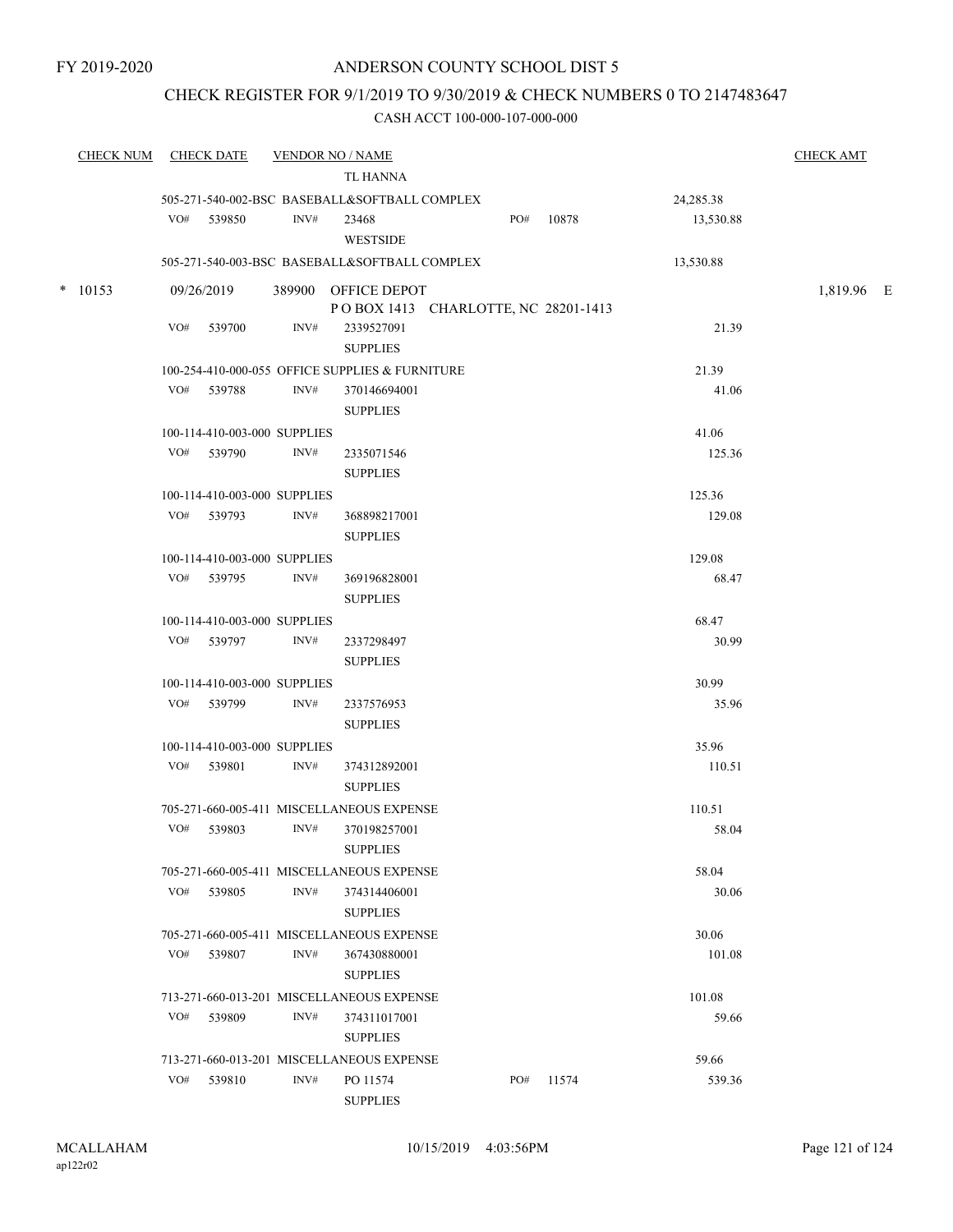### CHECK REGISTER FOR 9/1/2019 TO 9/30/2019 & CHECK NUMBERS 0 TO 2147483647

|  | <b>CHECK NUM</b> |                                     | <b>CHECK DATE</b>                  |      | <b>VENDOR NO / NAME</b>                                                                       |                  | <b>CHECK AMT</b> |  |
|--|------------------|-------------------------------------|------------------------------------|------|-----------------------------------------------------------------------------------------------|------------------|------------------|--|
|  |                  |                                     |                                    |      | 100-221-410-000-TST SUPPLIES-TESTING                                                          | 529.10           |                  |  |
|  |                  |                                     |                                    |      | 100-221-410-000-TST SUPPLIES-TESTING                                                          | 10.26            |                  |  |
|  |                  | VO#                                 | 539854                             | INV# | 373443390001                                                                                  | 64.50            |                  |  |
|  |                  |                                     |                                    |      | <b>SUPPLIES</b>                                                                               |                  |                  |  |
|  |                  |                                     | 100-114-410-003-000 SUPPLIES       |      |                                                                                               | 64.50            |                  |  |
|  |                  |                                     | VO# 539858                         | INV# | 376705488001                                                                                  | 63.38            |                  |  |
|  |                  |                                     |                                    |      | <b>SUPPLIES</b>                                                                               |                  |                  |  |
|  |                  |                                     |                                    |      | 723-190-660-023-911 MISCELLANEOUS- ADULT ED EXPENSE                                           | 63.38            |                  |  |
|  |                  | VO#                                 | 539859                             | INV# | 376113136001                                                                                  | 341.06           |                  |  |
|  |                  |                                     |                                    |      | <b>SUPPLIES</b>                                                                               |                  |                  |  |
|  |                  |                                     |                                    |      | 723-190-660-023-911 MISCELLANEOUS- ADULT ED EXPENSE                                           | 341.06           |                  |  |
|  | $* 10156$        |                                     | 09/26/2019                         |      | 394675 PIP PRINTING                                                                           |                  | 129.57 E         |  |
|  |                  |                                     |                                    |      | 1005 NORTH FANT STREET ATT: ACCOUNTS<br>RECEIVABLE ANDERSON, SC 29621                         |                  |                  |  |
|  |                  | VO#                                 | 539792                             | INV# | 99400<br><b>PICTURES</b>                                                                      | 129.57           |                  |  |
|  |                  |                                     |                                    |      | 100-263-410-000-000 SUPPLIES AND MATERIALS                                                    | 129.57           |                  |  |
|  | $*$ 10158        |                                     | 09/26/2019                         |      | 567435 SCHOLASTIC INC<br>POBOX 3720 ATT: ACCOUNTS RECEIVABLE<br>JEFFERSON CITY, MO 65102-3720 |                  | 182.21 E         |  |
|  |                  | VO#                                 | 539861                             | INV# | 20008042<br><b>MATERIALS</b>                                                                  | 63.29            |                  |  |
|  |                  |                                     |                                    |      | 707-190-660-007-288 LITERACY EXPENSE                                                          | 63.29            |                  |  |
|  |                  | VO#                                 | 539862                             | INV# | 20008079                                                                                      | 92.27            |                  |  |
|  |                  |                                     |                                    |      | <b>MATERIALS</b>                                                                              |                  |                  |  |
|  |                  |                                     |                                    |      | 707-190-660-007-288 LITERACY EXPENSE                                                          | 92.27            |                  |  |
|  |                  | VO#                                 | 539863                             | INV# | 20008103                                                                                      | 26.65            |                  |  |
|  |                  |                                     |                                    |      | <b>MATERIALS</b>                                                                              |                  |                  |  |
|  |                  |                                     |                                    |      | 707-190-660-007-288 LITERACY EXPENSE                                                          | 26.65            |                  |  |
|  | 10159            |                                     | 09/26/2019                         |      | 570059 SHARP BUSINESS SYSTEMS<br>DEPT 1216 PO BOX 121216 DALLAS, TX<br>75312-1216             |                  | 873.82 E         |  |
|  |                  | VO#                                 | 539822                             | INV# | 9002243472                                                                                    | 19.26            |                  |  |
|  |                  |                                     |                                    |      | <b>COPIES</b>                                                                                 |                  |                  |  |
|  |                  |                                     | 100-111-410-007-000 SUPPLIES       |      |                                                                                               | 19.26            |                  |  |
|  |                  | VO#                                 | 539829                             | INV# | 9002245938<br><b>COPIES</b>                                                                   | 256.23           |                  |  |
|  |                  | 721-190-660-021-562 COPIERS EXPENSE |                                    |      |                                                                                               |                  |                  |  |
|  |                  | VO#                                 | 539855                             | INV# | 9002245894                                                                                    | 256.23<br>239.67 |                  |  |
|  |                  |                                     |                                    |      | <b>COPIES</b>                                                                                 |                  |                  |  |
|  |                  |                                     | 723-190-660-023-913 COPIER EXPENSE |      |                                                                                               | 239.67           |                  |  |
|  |                  | VO#                                 | 539856                             | INV# | 9002245901                                                                                    | 292.91           |                  |  |
|  |                  |                                     |                                    |      | <b>COPIES</b>                                                                                 |                  |                  |  |
|  |                  |                                     | 723-190-660-023-913 COPIER EXPENSE |      |                                                                                               | 292.91           |                  |  |
|  |                  |                                     | VO# 539864                         | INV# | 9002245903                                                                                    | 65.75            |                  |  |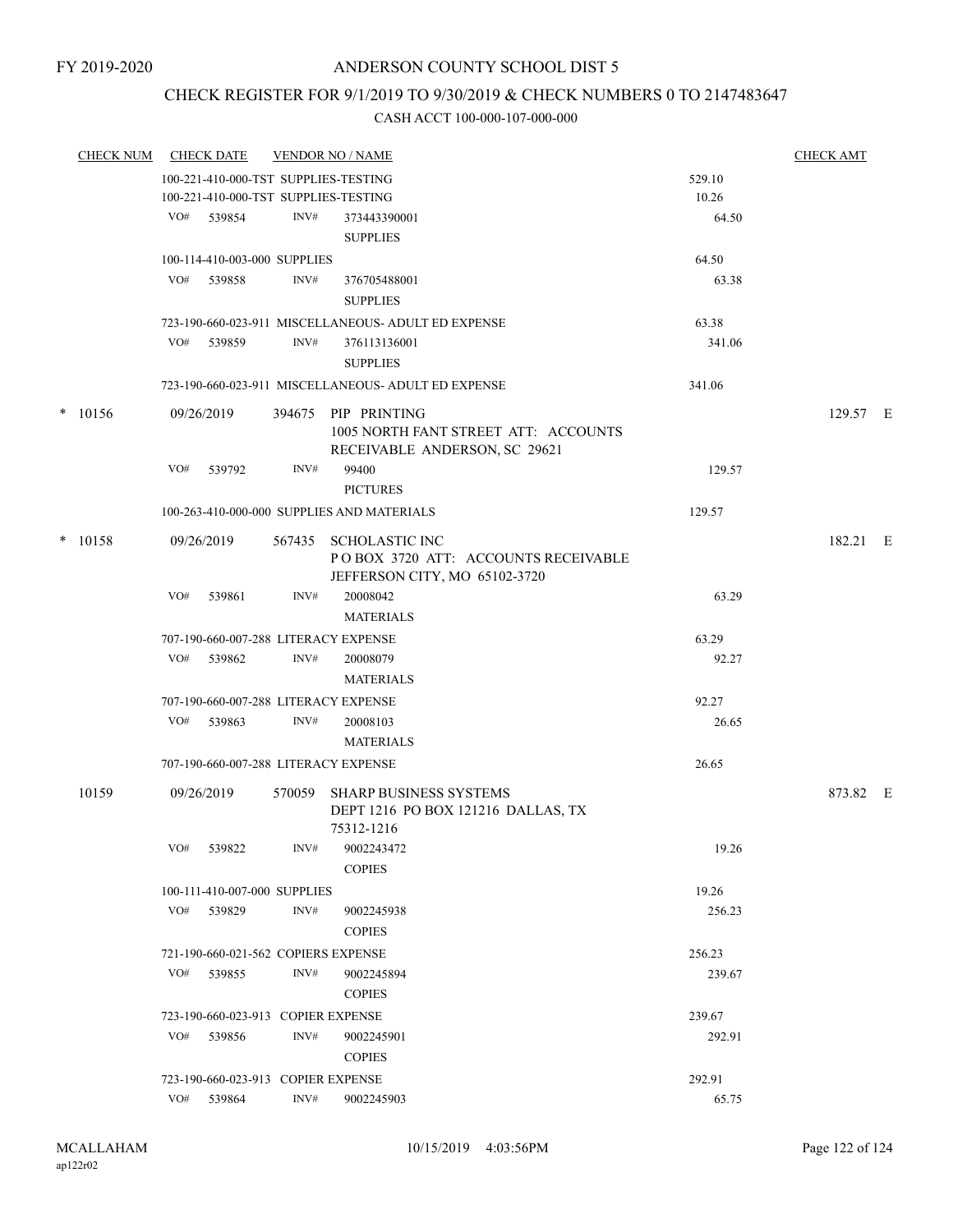FY 2019-2020

### ANDERSON COUNTY SCHOOL DIST 5

### CHECK REGISTER FOR 9/1/2019 TO 9/30/2019 & CHECK NUMBERS 0 TO 2147483647

| <b>CHECK NUM</b> | <b>CHECK DATE</b>                      |        | <b>VENDOR NO / NAME</b><br><b>COPIES</b>                                                          |        | <b>CHECK AMT</b> |  |
|------------------|----------------------------------------|--------|---------------------------------------------------------------------------------------------------|--------|------------------|--|
|                  | 100-147-410-018-000 SUPPLIES           |        |                                                                                                   | 65.75  |                  |  |
|                  |                                        |        |                                                                                                   |        |                  |  |
| 10160            | 09/26/2019                             | 472700 | <b>SHERWIN WILLIAMS</b><br>613 NORTH MURRAY AVENUE ATT: ACCOUNTS<br>RECEIVABLE ANDERSON, SC 29625 |        | 617.39 E         |  |
|                  | VO#<br>539693                          | INV#   | 4535-2<br><b>SUPPLIES</b>                                                                         | 64.94  |                  |  |
|                  |                                        |        | 100-254-410-002-001 SUPPLIES - MAINTENANCE                                                        | 64.94  |                  |  |
|                  | VO# 539694                             | INV#   | 4811-7<br><b>SUPPLIES</b>                                                                         | 83.00  |                  |  |
|                  |                                        |        | 100-254-410-001-001 SUPPLIES - MAINTENANCE                                                        | 83.00  |                  |  |
|                  | VO#<br>539695                          | INV#   | 4740-8<br><b>SUPPLIES</b>                                                                         | 149.25 |                  |  |
|                  |                                        |        | 100-254-410-001-001 SUPPLIES - MAINTENANCE                                                        | 149.25 |                  |  |
|                  | VO#<br>539696                          | INV#   | 5331-4<br><b>SUPPLIES</b>                                                                         | 320.20 |                  |  |
|                  |                                        |        | 100-254-410-002-001 SUPPLIES - MAINTENANCE                                                        | 64.04  |                  |  |
|                  |                                        |        | 100-254-410-003-001 SUPPLIES - MAINTENANCE                                                        | 64.04  |                  |  |
|                  |                                        |        | 100-254-410-005-001 SUPPLIES - MAINTENANCE                                                        | 64.04  |                  |  |
|                  |                                        |        | 100-254-410-006-001 SUPPLIES - MAINTENANCE                                                        | 64.04  |                  |  |
|                  |                                        |        | 100-254-410-020-001 SUPPLIES - MAINTENANCE                                                        | 64.04  |                  |  |
| 10161            | 09/26/2019                             | 574599 | EMPLOYEE VENDOR                                                                                   |        | 678.32 E         |  |
|                  | VO#<br>539742                          | INV#   | <b>SUES WINGS</b><br>REIMBURSEMENT                                                                | 678.32 |                  |  |
|                  | 721-190-660-021-429 FACULTY EXPENSE    |        |                                                                                                   | 678.32 |                  |  |
| 10162            | 09/26/2019                             | 564599 | EMPLOYEE VENDOR                                                                                   |        | 444.28 E         |  |
|                  | VO# 539802                             | INV#   | REIMBURSEMENT<br><b>AMAZON</b>                                                                    | 444.28 |                  |  |
|                  | 100-147-410-011-000 SUPPLIES           |        |                                                                                                   | 444.28 |                  |  |
| $* 10165$        | 09/26/2019                             | 532300 | WHITE JONES ACE HARDWARE<br>POBOX 13012 ATT: ACCOUNTS RECEIVABLE<br>ANDERSON, SC 29624            |        | 234.96 E         |  |
|                  | VO#<br>539682                          | INV#   | 885120<br><b>SUPPLIES</b>                                                                         | 14.76  |                  |  |
|                  |                                        |        | 100-254-410-001-400 HVAC/ELECTRICAL/PLUMBING                                                      | 14.76  |                  |  |
|                  | VO# 539685                             | INV#   | 884895<br><b>SUPPLIES</b>                                                                         | 39.93  |                  |  |
|                  |                                        |        | 100-254-410-000-001 MAINT. SUPPLIES-STRUCTURES                                                    | 39.93  |                  |  |
|                  | VO# 539686                             | INV#   | 400290<br><b>SUPPLIES</b>                                                                         | 48.75  |                  |  |
|                  | 100-254-410-000-000 CUSTODIAL SUPPLIES |        |                                                                                                   | 48.75  |                  |  |
|                  | VO#<br>539687                          | INV#   | 885276<br><b>SUPPLIES</b>                                                                         | 72.82  |                  |  |
|                  |                                        |        | 100-254-410-000-001 MAINT. SUPPLIES-STRUCTURES                                                    | 72.82  |                  |  |
|                  |                                        |        |                                                                                                   |        |                  |  |